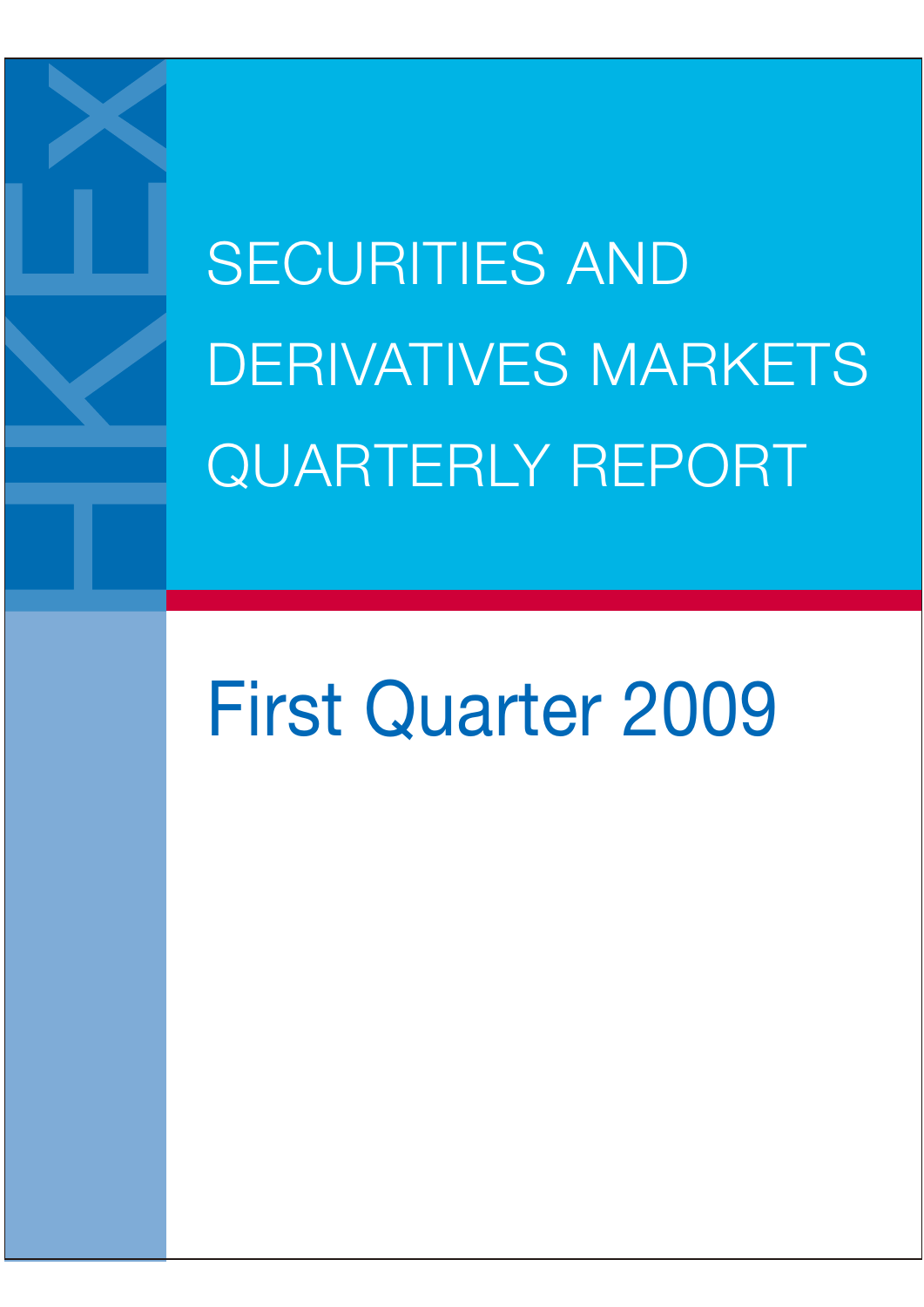#### **Main Board**

| <b>Highlights</b>                       |               | 1st Quarter 2009   | 1st Quarter 2008   |  |
|-----------------------------------------|---------------|--------------------|--------------------|--|
| No. of listed companies                 |               | 1,092              | 1,055              |  |
| No. of listed securities                |               | 5,353              | 6,508              |  |
| Equities                                |               |                    |                    |  |
| Ordinary shares                         |               | 1,093              | 1,056              |  |
| Preference shares                       |               | $\overline{2}$     | $\overline{2}$     |  |
| Warrants                                |               | 2,541              | 5,036              |  |
| <b>Equity</b>                           |               | 31                 | 36                 |  |
| <b>Derivative</b>                       |               | 2,510              | 5,000              |  |
| Equity linked instrument                |               | $\pmb{0}$          | $\theta$           |  |
| Callable bull/bear contracts            |               | 1,513              | 214                |  |
| Unit trusts/mutual funds                |               | 33                 | 26                 |  |
| Debt securities                         |               | 171                | 174                |  |
| No. of trading only stocks              |               |                    |                    |  |
| Nasdaq stocks                           |               | $\overline{7}$     | $\overline{7}$     |  |
| <b>iShares</b>                          |               | $\overline{2}$     | $\overline{2}$     |  |
|                                         |               |                    |                    |  |
| No. of trading days                     |               | 60                 | 60                 |  |
| Total turnover in value (HK\$ mil.)     |               | 2,679,064.53       | 5,901,036.22       |  |
| Total turnover in shares (Mil. shs)     |               | 4,492,698.64       | 9,241,815.58       |  |
| Total number of trades (deals)          |               | 31,884,432         | 38,115,220         |  |
| Total market capitalisation (HK\$ mil.) |               | 10,080,762.91      | 16,825,275.91      |  |
| Average P/E ratio (times)               |               | 8.99               | 13.68              |  |
| Average dividend yield (%)              |               | 4.90               | 2.78               |  |
| Number of exchange participants         |               |                    |                    |  |
|                                         | $-$ Trading   | 452                | 445                |  |
|                                         | - Non-trading | 37                 | 36                 |  |
|                                         |               |                    |                    |  |
| Turnover in value (HK\$ mil.)           |               |                    |                    |  |
|                                         | Highest       | 90,021.72 (07/01)  | 156,353.59 (23/01) |  |
|                                         | Lowest        | 28,531.97 (12/03)  | 63,687.78 (25/02)  |  |
| Turnover in shares (Mil. shs)           |               |                    |                    |  |
|                                         | Highest       | 109,278.63 (14/01) | 210,124.88 (11/01) |  |
|                                         | Lowest        | 50,263.87 (29/01)  | 115,957.84 (31/03) |  |
| Total number of trades (deals)          |               |                    |                    |  |
|                                         | Highest       | 833,038 (07/01)    | 1,039,402 (22/01)  |  |
|                                         | Lowest        | 362,849 (12/03)    | 402,923 (25/02)    |  |
|                                         |               |                    |                    |  |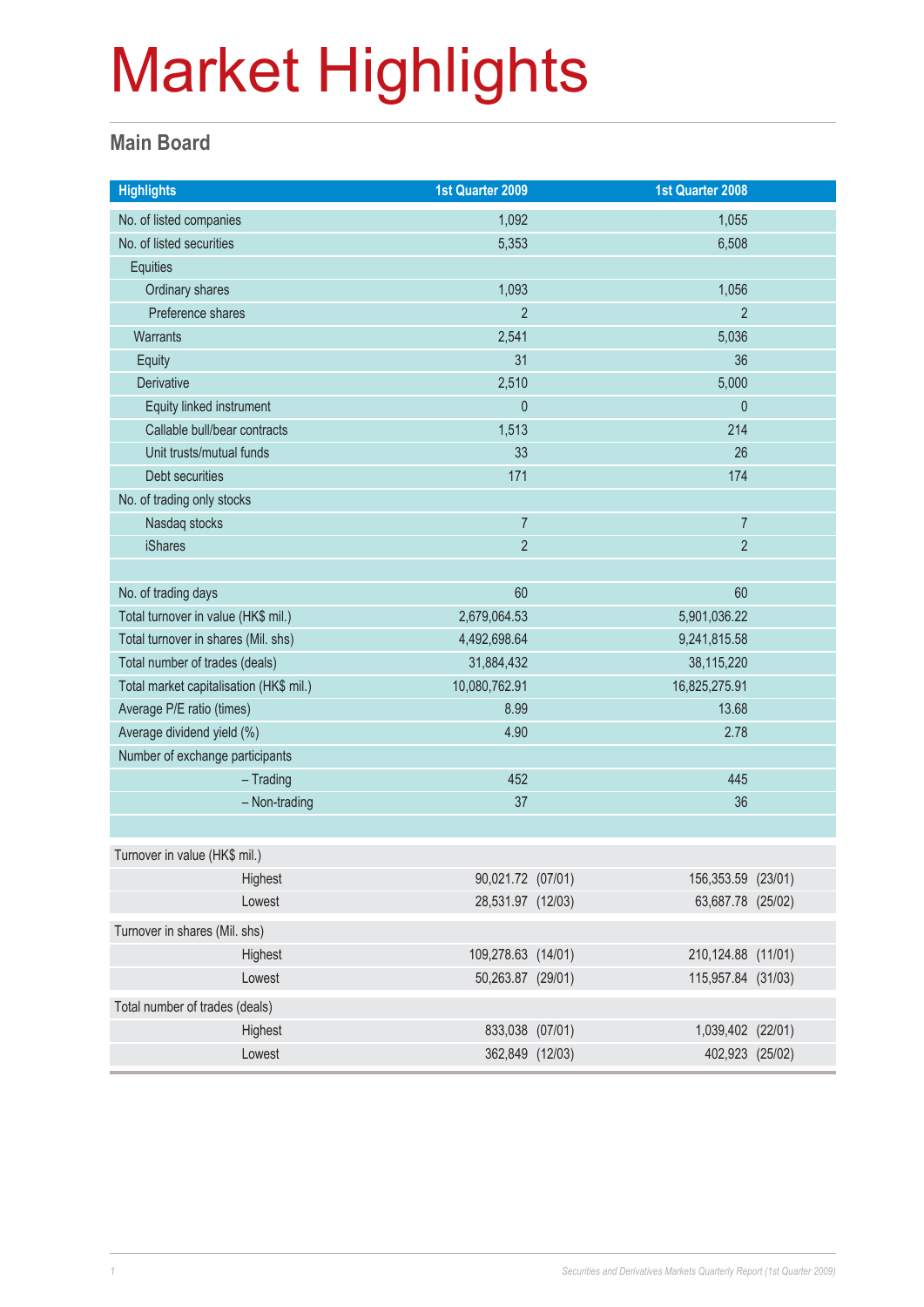#### **Growth Enterprise Market (GEM)**

| <b>Highlights</b>                       |         | <b>1st Quarter 2009</b> |                | 1st Quarter 2008        |                |
|-----------------------------------------|---------|-------------------------|----------------|-------------------------|----------------|
| No. of listed companies                 |         | 174                     |                | 189                     |                |
| No. of listed securities                |         | 175                     |                | 193                     |                |
| Equities                                |         | 174                     |                | 189                     |                |
| Warrants                                |         | $\overline{1}$          |                | $\overline{\mathbf{4}}$ |                |
|                                         |         |                         |                |                         |                |
| No. of trading days                     |         | 60                      |                | 60                      |                |
| Total turnover in value (HK\$ mil.)     |         | 4,192.38                |                | 21,383.86               |                |
| Total turnover in shares (Mil. shs)     |         | 23,073.79               |                | 60,037.41               |                |
| Total number of trades (deals)          |         | 153,521                 |                | 530,682                 |                |
| Total market capitalisation (HK\$ mil.) |         | 46,972.81               | 112,660.54     |                         |                |
| Average P/E ratio (times)               |         | 13.25                   |                | 17.18                   |                |
| Average dividend yield (%)              |         | 3.14                    |                | 0.96                    |                |
| Turnover in value (HK\$ mil.)           |         |                         |                |                         |                |
|                                         | Highest |                         | 209.86 (23/03) |                         | 801.99 (28/02) |
|                                         | Lowest  |                         | 31.09 (20/01)  |                         | 118.29 (11/02) |
| Turnover in shares (Mil. shs)           |         |                         |                |                         |                |
|                                         | Highest |                         | 968.51 (30/03) | 2,301.00 (18/03)        |                |
|                                         | Lowest  |                         | 182.88 (06/03) |                         | 293.25 (12/02) |
| Total number of trades (deals)          |         |                         |                |                         |                |
|                                         | Highest |                         | 4,600 (10/02)  |                         | 18,565 (28/02) |
|                                         | Lowest  |                         | 1,254 (29/01)  |                         | 4,160 (11/02)  |
|                                         |         |                         |                |                         |                |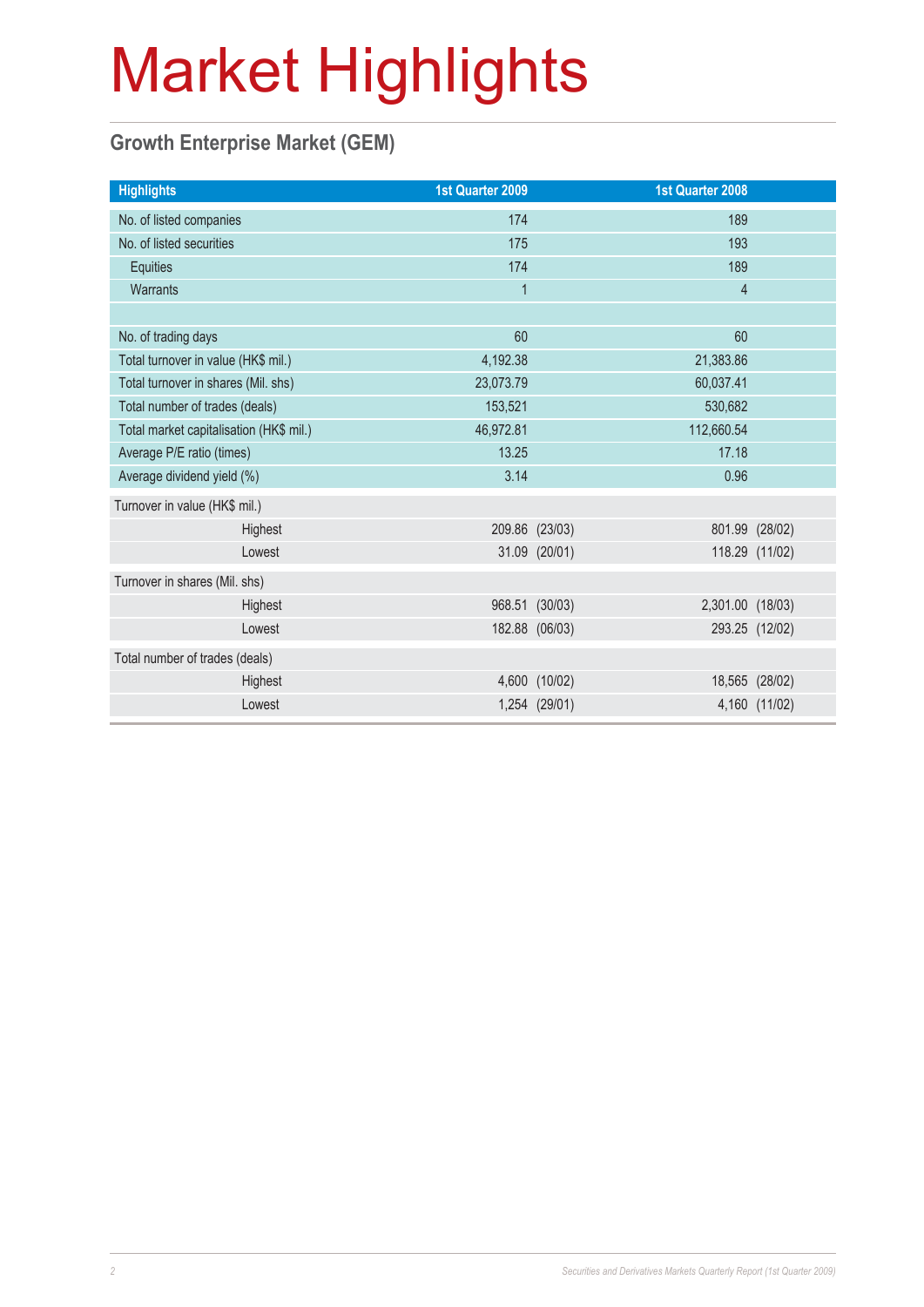#### **Derivatives Market Highlights**

|                                                            | <b>1st Quarter</b> | <b>1st Quarter</b> |
|------------------------------------------------------------|--------------------|--------------------|
| <b>Highlights</b>                                          | 2009               | 2008               |
| All futures and options products (excluding stock options) |                    |                    |
| No. of trading days                                        | 60.0               | 59.5               |
| Total contract volume                                      | 11,729,930         | 12,248,278         |
| Equity index products                                      | 11,655,155         | 12,200,986         |
| Equity products                                            | 71,537             | 39,376             |
| Interest rates products                                    | 1,210              | 7,916              |
| <b>Gold Futures</b>                                        | 2,028              |                    |
| Average daily contract volume                              | 195,499            | 205,853            |
|                                                            |                    |                    |
| Total open interest as at the quarter end (contracts)      | 398,895            | 426,960            |
| Equity index products                                      | 388,290            | 419,457            |
| Equity products                                            | 9,208              | 5,443              |
| Interest rates products                                    | 1,377              | 2,060              |
| <b>Gold Futures</b>                                        | 20                 |                    |
| Stock options                                              |                    |                    |
| No. of newly introduced stock options classes              |                    |                    |
| No. of stock options as at the quarter end                 |                    |                    |
| <b>Class</b>                                               | 49                 | 47                 |
| <b>Series</b>                                              | 7,546              | 6,406              |
| Total premium (HK\$ mil.)                                  | 25,464.43          | 45,158.26          |
| Call                                                       | 5,679.34           | 16,031.40          |
| Put                                                        | 19,785.09          | 29,126.86          |
| Average daily premium (HK\$ mil.)                          | 424.41             | 758.96             |
| Total contract volume                                      | 11,656,754         | 15,838,824         |
| Call                                                       | 5,050,647          | 7,879,815          |
| Put                                                        | 6,606,107          | 7,959,009          |
| Average daily contract volume                              | 194,279            | 266,199            |
| Total open interest as at the quarter end (contracts)      | 4,400,699          | 5,652,274          |
| Call                                                       | 1,684,410          | 2,557,891          |
| Put                                                        | 2,716,289          | 3,094,383          |
| Total number of trades                                     | 410,553            | 376,117            |
| Average daily number of trades                             | 6,843              | 6,321              |
| Total contracts exercised                                  | 1,573,994          | 2,081,759          |
| Average premium per contract (HK\$)                        | 2,185              | 2,851              |
| Average contract per trade (contracts)                     | 28                 | 42                 |
| Put volume/call volume                                     | 1.31               | 1.01               |
| Average daily contract volume/open interest                | 4.4%               | 4.7%               |
|                                                            |                    |                    |
| All futures and options products                           |                    |                    |
| Total contract volume                                      | 23,386,684         | 28,087,102         |
| Total open interest as at the quarter end (contracts)      | 4,799,594          | 6,079,234          |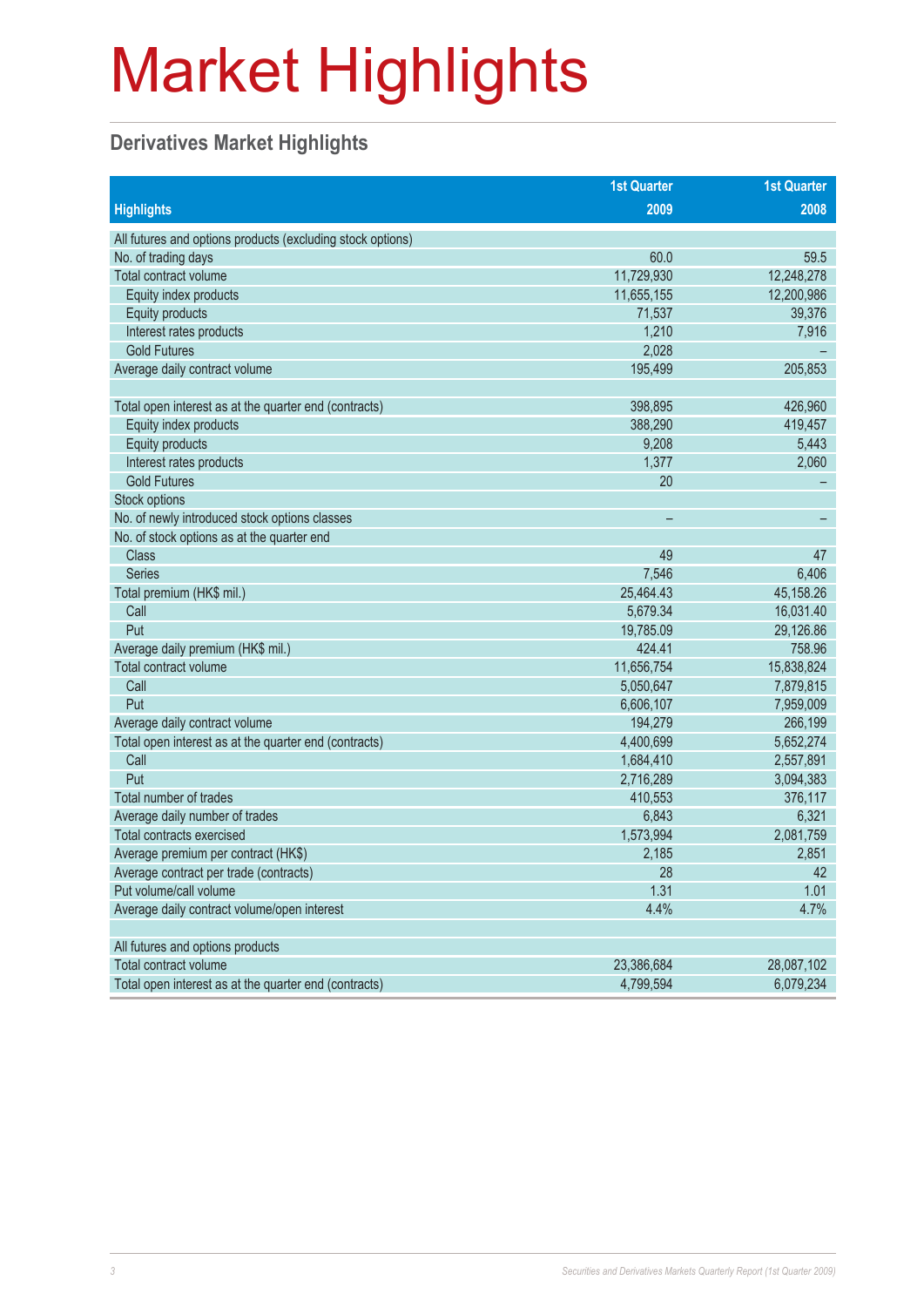#### **Clearing and Settlement Statistics**

| <b>Securities Market</b>                                                                                                                                                                                                                                   | 1st Quarter 2009                                        | 1st Quarter 2008                                  |
|------------------------------------------------------------------------------------------------------------------------------------------------------------------------------------------------------------------------------------------------------------|---------------------------------------------------------|---------------------------------------------------|
| Average Daily Exchange Trades Handled by CCASS<br>- Number of trades<br>- Value of trades (HK\$bil.)<br>- Share quantity Involved (bil shares)                                                                                                             | 533,958<br>44.7<br>75.3                                 | 644,083<br>98.7<br>155.0                          |
| Average Daily Settlement Instructions ("SIs") Settled by CCASS<br>- Number of SIs<br>- Value of SIs (HK\$bil.)<br>- Share quantity involved (bil. Shares)                                                                                                  | 55,676<br>122.4<br>33.6                                 | 70,212<br>240.2<br>61.5                           |
| Average Daily Investor SIs ("ISIs") Settled by CCASS<br>- Number of ISIs<br>- Value of ISIs (HK\$mil.)<br>- Share quantity involved (mil. shares)                                                                                                          | 432<br>119.6<br>68.4                                    | 624<br>211.1<br>92.9                              |
| Average Daily Settlement Efficiency of CNS Stock Positions on Due Day (T+2) (%)<br>Average Daily Settlement Efficiency of CNS Stock Positions on the Day<br>following the Due Day (T+3) (%)                                                                | 99.84<br>99.99                                          | 99.84<br>99.98                                    |
| Average Daily Buy-ins Executed on T+3<br>- Number of brokers involved<br>- Number of buy-ins<br>- Value of buy-ins (HK\$mil)                                                                                                                               | $\boldsymbol{6}$<br>$\overline{7}$<br>3.0               | 11<br>13<br>6.3                                   |
| Shares Deposited in the CCASS Depository<br>- Number of shares (bil shares)<br>- Percentage of total issued shares of the admitted securities<br>- Value of shares (HK\$bil)<br>- Percentage of the total market capitalisation of the admitted securities | 3,255.4<br>70.99<br>5,026.7<br>46.29                    | 4,089.7<br>77.13<br>8,061.4<br>44.86              |
| <b>Derivatives Market</b>                                                                                                                                                                                                                                  | 1st Quarter 2009                                        | 1st Quarter 2008                                  |
| Open Interest<br>- Equity Index Futures<br>- Stock Futures<br>- Interest Rates Futures<br>- Gold Futures<br>- Equity Index Options<br>- Stock Options                                                                                                      | 171,202<br>9,208<br>1,377<br>20<br>217,088<br>4,400,699 | 224,838<br>5,443<br>2,060<br>194,619<br>5,652,274 |
| <b>Cumulative Stock Options Exercised</b><br>- Share quantity involved (mil. shs)<br>- Value of shares (HK\$bil.)                                                                                                                                          | 1,163<br>27                                             | 1,985<br>67                                       |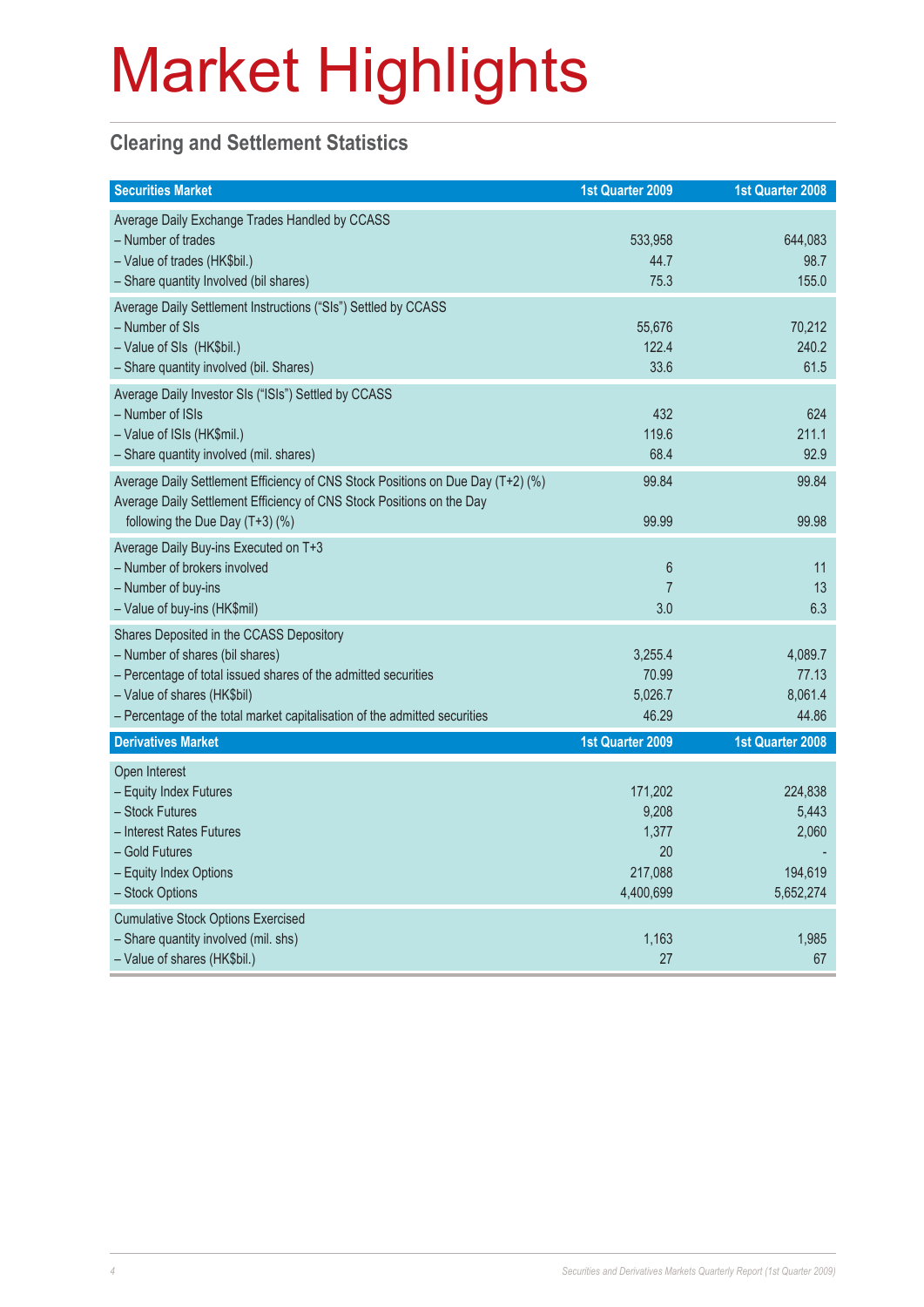#### **Equity Turnover**

|      |                | <b>Share</b> | <b>Value</b>    |              |
|------|----------------|--------------|-----------------|--------------|
|      |                | (Mil. shs)   | (HK\$ mil.)     | No. of deals |
| 2008 | Q <sub>1</sub> | 564,762.03   | 4, 141, 772. 67 | 28,938,227   |
|      | Q <sub>2</sub> | 497,409.06   | 3,329,344.37    | 25,180,928   |
|      | Q <sub>3</sub> | 413,439.81   | 2,838,074.56    | 24,351,804   |
|      | Q4             | 608,044.76   | 2,322,640.74    | 32,068,396   |
| 2009 | Q <sub>1</sub> | 595,122.61   | 1,902,713.82    | 26,427,341   |

#### **Equity Trading Statistics**

|      |                | No. of<br>trading days | <b>Average daily</b><br>turnover (HK\$ mil.) | Average<br>value per deal |
|------|----------------|------------------------|----------------------------------------------|---------------------------|
| 2008 | Q <sub>1</sub> | 60                     | 69,029.54                                    | 143,125                   |
|      | Q2             | 61                     | 54,579.42                                    | 132,217                   |
|      | Q <sub>3</sub> | 62                     | 45,775.40                                    | 116,545                   |
|      | Q4             | 62                     | 37,461.95                                    | 72,428                    |
| 2009 | Q1             | 60                     | 31,711.90                                    | 71,998                    |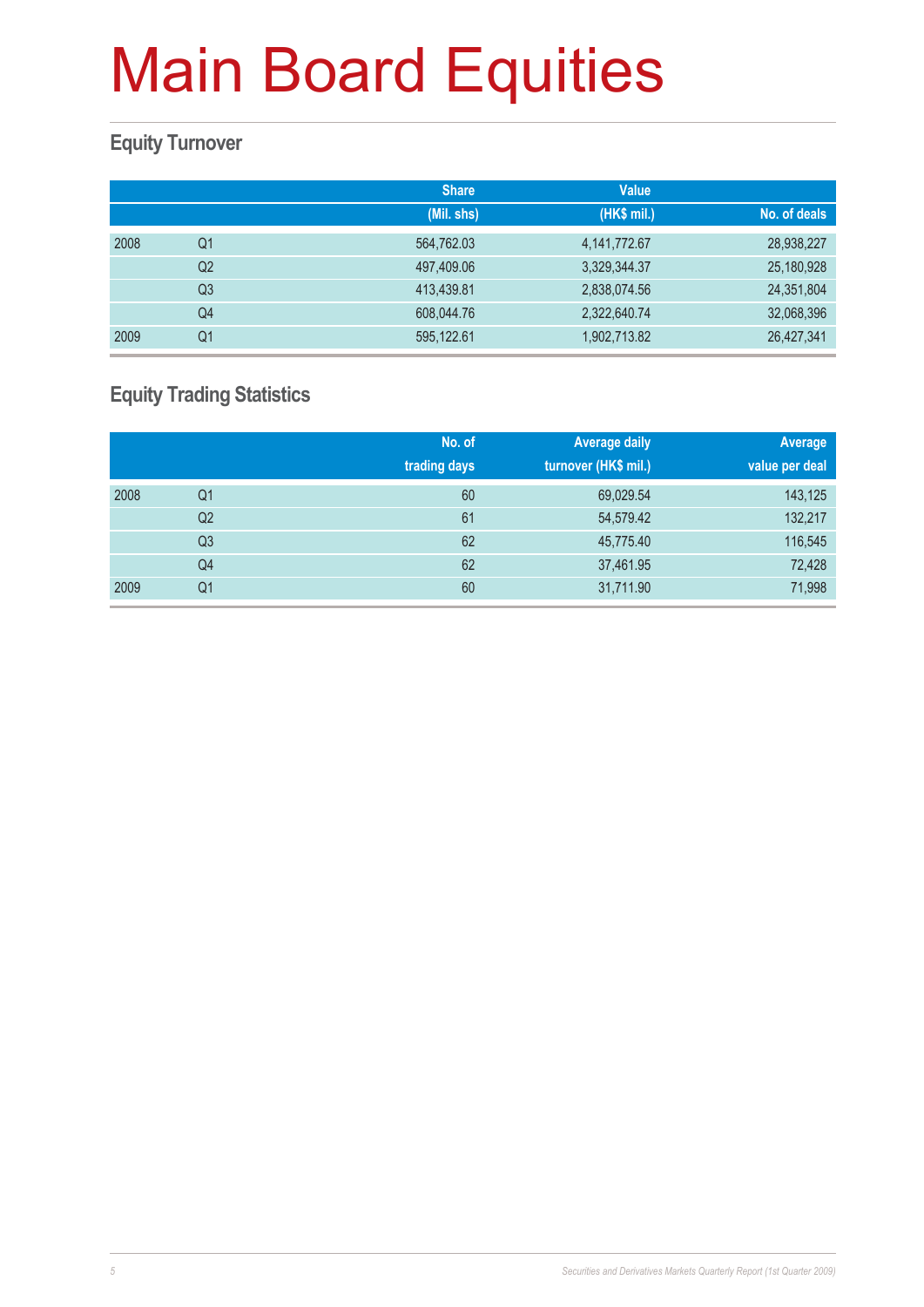#### **20 Most Advanced Stocks**

for 1st quarter 2009

| End of Mar 2009<br>End of Dec 2008<br>Rank<br>Code<br><b>Stock</b><br>00905<br>1<br><b>MASTERMIND CAP</b><br>0.157<br>0.030<br>$\overline{2}$<br><b>SUN MAN TAI</b><br>00433<br>0.290<br>0.063<br>3<br>0.410<br>00702<br><b>GENESIS ENERGY</b><br>0.098<br>$\overline{4}$<br><b>DYNAMIC ENERGY</b><br>1.900<br>00578<br>0.480<br>$\overline{5}$<br><b>CHINA ENERGY</b><br>00228<br>0.265<br>0.095<br>6<br><b>SMART RICH</b><br>0.120<br>01051<br>0.046<br>$\overline{7}$<br>00909<br><b>ZHONGDA INT'L</b><br>0.365<br>0.140<br>8<br><b>CHINA RES MICRO</b><br>0.111<br>00597<br>0.280<br>9<br><b>TOMORROW INT'L</b><br>00760<br>0.238<br>0.096<br>10<br><b>NAM TAI EEP</b><br>02633<br>1.470<br>0.600<br>11<br><b>FUFENG GROUP</b><br>1.180<br>00546<br>0.495<br>12<br><b>TECHTRONIC IND</b><br>3.600<br>1.540<br>00669<br>13<br><b>CH INNOVATION</b><br>01217<br>0.062<br>0.029 |    |       |                        |       | <b>Closing price</b> |                          |
|----------------------------------------------------------------------------------------------------------------------------------------------------------------------------------------------------------------------------------------------------------------------------------------------------------------------------------------------------------------------------------------------------------------------------------------------------------------------------------------------------------------------------------------------------------------------------------------------------------------------------------------------------------------------------------------------------------------------------------------------------------------------------------------------------------------------------------------------------------------------------------|----|-------|------------------------|-------|----------------------|--------------------------|
|                                                                                                                                                                                                                                                                                                                                                                                                                                                                                                                                                                                                                                                                                                                                                                                                                                                                                  |    |       |                        |       |                      | $%$ up                   |
|                                                                                                                                                                                                                                                                                                                                                                                                                                                                                                                                                                                                                                                                                                                                                                                                                                                                                  |    |       |                        |       |                      | 423.33                   |
|                                                                                                                                                                                                                                                                                                                                                                                                                                                                                                                                                                                                                                                                                                                                                                                                                                                                                  |    |       |                        |       |                      | 360.32                   |
|                                                                                                                                                                                                                                                                                                                                                                                                                                                                                                                                                                                                                                                                                                                                                                                                                                                                                  |    |       |                        |       |                      | 318.37                   |
|                                                                                                                                                                                                                                                                                                                                                                                                                                                                                                                                                                                                                                                                                                                                                                                                                                                                                  |    |       |                        |       |                      | 295.83                   |
|                                                                                                                                                                                                                                                                                                                                                                                                                                                                                                                                                                                                                                                                                                                                                                                                                                                                                  |    |       |                        |       |                      | 178.95                   |
|                                                                                                                                                                                                                                                                                                                                                                                                                                                                                                                                                                                                                                                                                                                                                                                                                                                                                  |    |       |                        |       |                      | 160.87                   |
|                                                                                                                                                                                                                                                                                                                                                                                                                                                                                                                                                                                                                                                                                                                                                                                                                                                                                  |    |       |                        |       |                      | 160.71                   |
|                                                                                                                                                                                                                                                                                                                                                                                                                                                                                                                                                                                                                                                                                                                                                                                                                                                                                  |    |       |                        |       |                      | 152.25                   |
|                                                                                                                                                                                                                                                                                                                                                                                                                                                                                                                                                                                                                                                                                                                                                                                                                                                                                  |    |       |                        |       |                      | 147.92                   |
|                                                                                                                                                                                                                                                                                                                                                                                                                                                                                                                                                                                                                                                                                                                                                                                                                                                                                  |    |       |                        |       |                      | 145.00                   |
|                                                                                                                                                                                                                                                                                                                                                                                                                                                                                                                                                                                                                                                                                                                                                                                                                                                                                  |    |       |                        |       |                      | 138.38                   |
|                                                                                                                                                                                                                                                                                                                                                                                                                                                                                                                                                                                                                                                                                                                                                                                                                                                                                  |    |       |                        |       |                      | 133.77                   |
|                                                                                                                                                                                                                                                                                                                                                                                                                                                                                                                                                                                                                                                                                                                                                                                                                                                                                  |    |       |                        |       |                      | 113.79                   |
|                                                                                                                                                                                                                                                                                                                                                                                                                                                                                                                                                                                                                                                                                                                                                                                                                                                                                  | 14 | 00499 | <b>HYCOMM WIRELESS</b> | 0.340 | 0.161                | $\overline{A}$<br>111.18 |
| 15<br><b>KAI YUAN HLDGS</b><br>01215<br>0.310<br>0.148                                                                                                                                                                                                                                                                                                                                                                                                                                                                                                                                                                                                                                                                                                                                                                                                                           |    |       |                        |       |                      | 109.46                   |
| 16<br><b>UNITED POWER</b><br>00674<br>0.209<br>0.100                                                                                                                                                                                                                                                                                                                                                                                                                                                                                                                                                                                                                                                                                                                                                                                                                             |    |       |                        |       |                      | 109.00                   |
| 17<br><b>XIAN YUEN TITAN</b><br>0.034<br>00353<br>0.071                                                                                                                                                                                                                                                                                                                                                                                                                                                                                                                                                                                                                                                                                                                                                                                                                          |    |       |                        |       |                      | 108.82                   |
| 18<br>PROSP INV HOLD<br>00310<br>0.860<br>0.430                                                                                                                                                                                                                                                                                                                                                                                                                                                                                                                                                                                                                                                                                                                                                                                                                                  |    |       |                        |       |                      | 100.00                   |
| 19<br><b>INTERCHINA HOLD</b><br>00202<br>0.034<br>0.017                                                                                                                                                                                                                                                                                                                                                                                                                                                                                                                                                                                                                                                                                                                                                                                                                          |    |       |                        |       |                      | 100.00                   |
| 20<br><b>BRIGHTOIL</b><br>1.610<br>00933<br>0.810                                                                                                                                                                                                                                                                                                                                                                                                                                                                                                                                                                                                                                                                                                                                                                                                                                |    |       |                        |       |                      | 98.77                    |

A Adjusted

#### **20 Most Declined Stocks**

for 1st quarter 2009

|                 |       |                        |                 | <b>Closing price</b>    |          |  |
|-----------------|-------|------------------------|-----------------|-------------------------|----------|--|
| Rank            | Code  | <b>Stock</b>           | End of Mar 2009 | End of Dec 2008         | % down   |  |
|                 | 02310 | <b>KWANG SUNG ELEC</b> | 0.350           | 2.681                   | $-86.95$ |  |
| $\overline{2}$  | 00583 | <b>SCMP GROUP</b>      | 1.000           | 2.580                   | $-61.24$ |  |
| 3               | 00605 | <b>KPI COMPANY</b>     | 0.120           | 0.300                   | $-60.00$ |  |
| $\overline{4}$  | 00979 | <b>GREEN ENERGY GP</b> | 0.300           | 0.690                   | $-56.52$ |  |
| $\overline{5}$  | 00616 | <b>EASYKNIT ENT</b>    | 0.140           | 0.310                   | $-54.84$ |  |
| $6\phantom{.}6$ | 00372 | <b>ITC CORPORATION</b> | 0.040           | 0.086                   | $-53.49$ |  |
| 7               | 00199 | <b>ITC PPT-NEW</b>     | 0.480           | $\overline{A}$<br>1.025 | $-53.17$ |  |
| 8               | 00566 | <b>RBI HOLDINGS</b>    | 0.125           | 0.250                   | $-50.00$ |  |
| 9               | 01886 | <b>HUIYUAN JUICE</b>   | 4.940           | 9.690                   | $-49.02$ |  |
| 10              | 00326 | <b>CHINA STAR ENT</b>  | 0.013           | $\overline{A}$<br>0.024 | $-45.83$ |  |
| 11              | 00462 | CH JIN HUI MIN         | 0.215           | 0.395                   | $-45.57$ |  |
| 12              | 03886 | <b>TOWN HEALTH</b>     | 0.010           | 0.018                   | $-44.44$ |  |
| 13              | 01195 | <b>SINOTRONICS</b>     | 0.175           | 0.310                   | $-43.55$ |  |
| 14              | 00943 | <b>EFORCE HOLDINGS</b> | 0.153           | 0.270                   | $-43.33$ |  |
| 15              | 02362 | <b>MACAU INV HOLD</b>  | 0.170           | 0.300                   | $-43.33$ |  |
| 16              | 01164 | <b>VITAL PHARM</b>     | 0.094           | 0.165                   | $-43.03$ |  |
| 17              | 00136 | <b>MASCOTTE H-NEW</b>  | 0.550           | $\overline{A}$<br>0.950 | $-42.11$ |  |
| 18              | 00572 | <b>CHINA PACKAGING</b> | 0.235           | 0.400                   | $-41.25$ |  |
| 19              | 01808 | <b>TAI-I INT'L</b>     | 0.194           | 0.330                   | $-41.21$ |  |
| 20              | 00528 | <b>KINGDOM HOLDING</b> | 0.200           | 0.340                   | $-41.18$ |  |

A Adjusted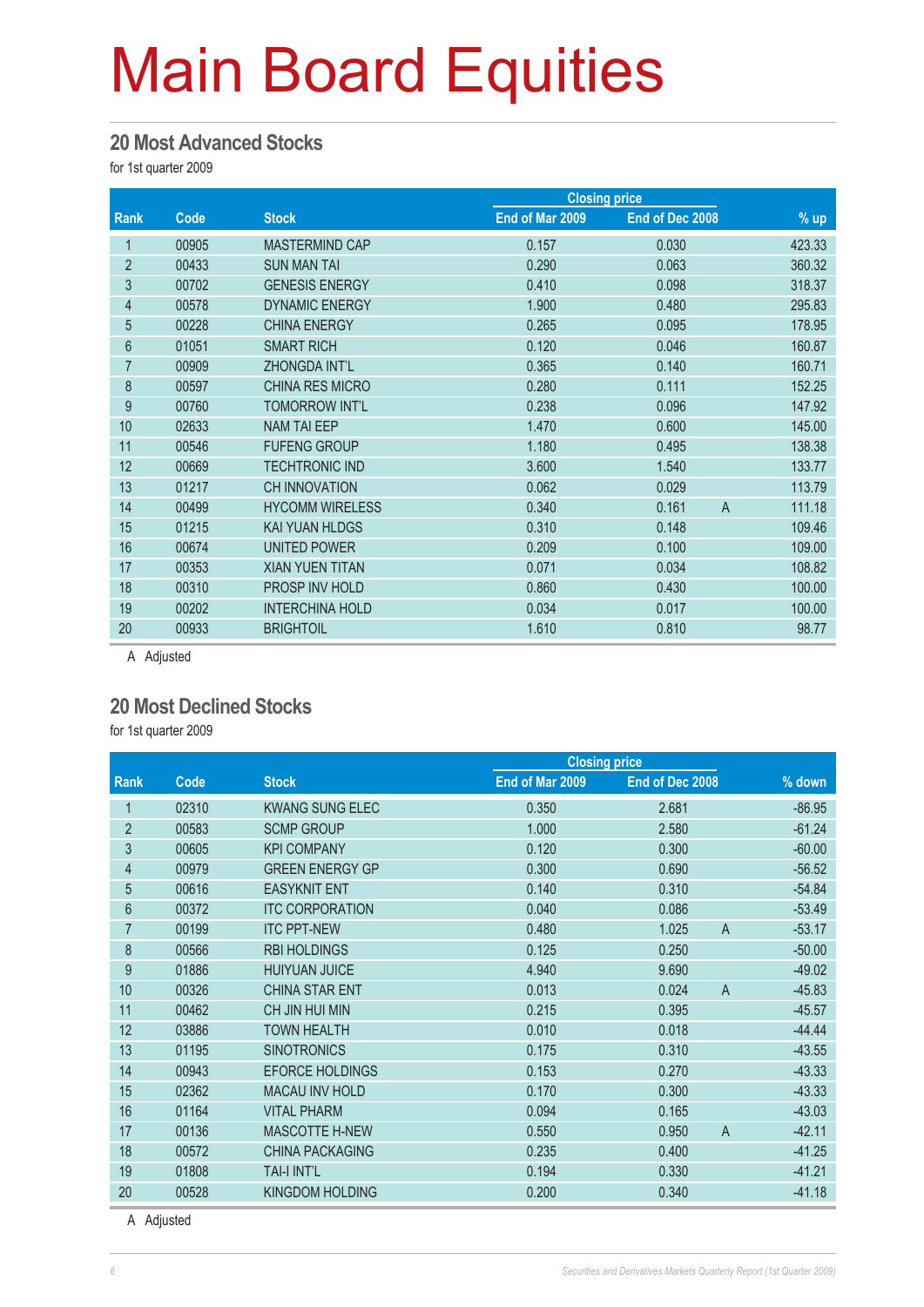#### **20 Most Active Stocks by Value**

for 1st quarter 2009

| Rank           | Code  | <b>Stock</b>         | Turnover (HK\$ mil.) | % of total |
|----------------|-------|----------------------|----------------------|------------|
| 1              | 00005 | <b>HSBC HOLDINGS</b> | 131,440.47           | 6.91       |
| $\overline{2}$ | 03988 | <b>BANK OF CHINA</b> | 114,358.93           | 6.01       |
| $\mathfrak{S}$ | 00939 | <b>CCB</b>           | 113,814.25           | 5.98       |
| 4              | 00941 | <b>CHINA MOBILE</b>  | 106,446.13           | 5.59       |
| $\overline{5}$ | 02628 | <b>CHINA LIFE</b>    | 90,096.35            | 4.74       |
| $6\phantom{.}$ | 01398 | <b>ICBC</b>          | 89,381.09            | 4.70       |
| $\overline{7}$ | 00857 | <b>PETROCHINA</b>    | 56,410.87            | 2.96       |
| 8              | 00883 | <b>CNOOC</b>         | 44,313.77            | 2.33       |
| 9              | 00386 | SINOPEC CORP         | 42,736.47            | 2.25       |
| 10             | 02318 | <b>PING AN</b>       | 35,999.60            | 1.89       |
| 11             | 00388 | <b>HKEX</b>          | 35,890.54            | 1.89       |
| 12             | 01088 | <b>CHINA SHENHUA</b> | 31,493.07            | 1.66       |
| 13             | 00016 | <b>SHK PPT</b>       | 29,921.45            | 1.57       |
| 14             | 03968 | <b>CM BANK</b>       | 29,594.19            | 1.56       |
| 15             | 00688 | CHINA OVERSEAS       | 24,976.56            | 1.31       |
| 16             | 00001 | <b>CHEUNG KONG</b>   | 22,101.39            | 1.16       |
| 17             | 00013 | <b>HUTCHISON</b>     | 21,231.39            | 1.12       |
| 18             | 03328 | <b>BANKCOMM</b>      | 20,413.75            | 1.07       |
| 19             | 02600 | <b>CHALCO</b>        | 20,288.50            | 1.07       |
| 20             | 00762 | <b>CHINA UNICOM</b>  | 20,215.11            | 1.06       |
| Total          |       |                      | 1,081,123.89         | 56.82      |

#### **20 Most Active Stock by Shares**

for 1st quarter 2009

| Rank           | Code  | <b>Stock</b>           | <b>Turnover (Mil. shs)</b> | % of total |
|----------------|-------|------------------------|----------------------------|------------|
| 1              | 03988 | <b>BANK OF CHINA</b>   | 56,065.35                  | 9.42       |
| $\overline{2}$ | 03886 | <b>TOWN HEALTH</b>     | 40,964.05                  | 6.88       |
| 3              | 00939 | <b>CCB</b>             | 28,417.87                  | 4.78       |
| $\overline{4}$ | 01398 | <b>ICBC</b>            | 25,359.61                  | 4.26       |
| 5              | 00397 | HK HEALTH CHECK        | 17,122.59                  | 2.88       |
| 6              | 00488 | LAI SUN DEV            | 10,931.00                  | 1.84       |
| $\overline{7}$ | 00386 | SINOPEC CORP           | 9,766.30                   | 1.64       |
| 8              | 00857 | <b>PETROCHINA</b>      | 9,228.74                   | 1.55       |
| 9              | 00651 | <b>WONSON INT'L</b>    | 8,503.15                   | 1.43       |
| 10             | 01142 | <b>RONTEX INT'L</b>    | 7,220.70                   | 1.21       |
| 11             | 01222 | <b>WANG ON GROUP</b>   | 6,912.47                   | 1.16       |
| 12             | 00202 | <b>INTERCHINA HOLD</b> | 6,761.48                   | 1.14       |
| 13             | 00380 | <b>CHINA PIPE</b>      | 6,329.62                   | 1.06       |
| 14             | 01228 | <b>SUPERB SUMMIT</b>   | 6,279.26                   | 1.06       |
| 15             | 00883 | <b>CNOOC</b>           | 6,214.61                   | 1.04       |
| 16             | 00728 | CHINA TELECOM          | 6,177.77                   | 1.04       |
| 17             | 00353 | <b>XIAN YUEN TITAN</b> | 5,050.02                   | 0.85       |
| 18             | 01215 | KAI YUAN HLDGS         | 4,877.21                   | 0.82       |
| 19             | 02600 | <b>CHALCO</b>          | 4,813.38                   | 0.81       |
| 20             | 00992 | LENOVO GROUP           | 4,705.11                   | 0.79       |
| <b>Total</b>   |       |                        | 271,700.29                 | 45.65      |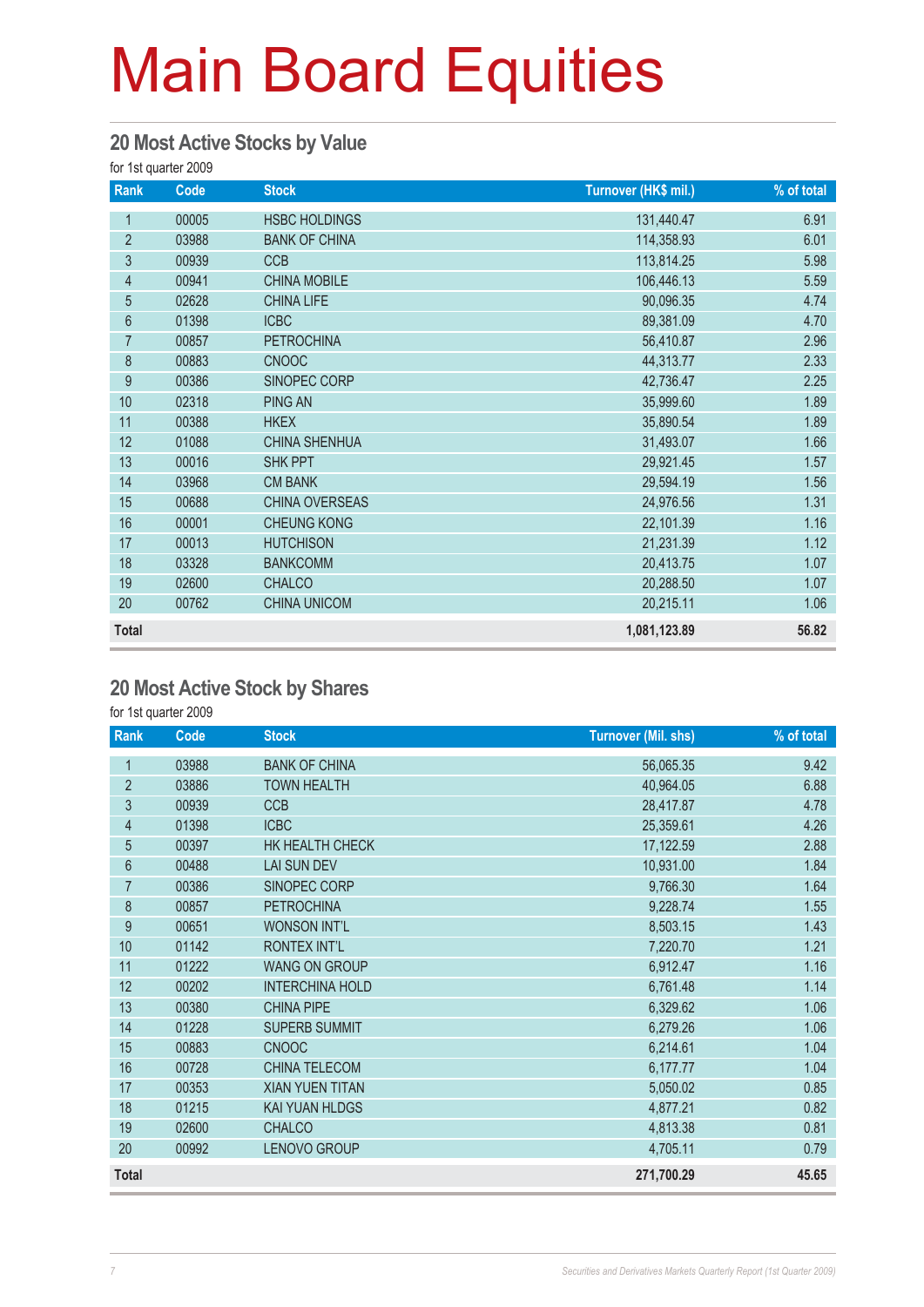**Market Capitalisation of listed companies for Main Board**

|      |    | HK\$ mil.     |
|------|----|---------------|
| 2008 | Q1 | 16,825,275.91 |
|      | Q2 | 16,246,996.96 |
|      | Q3 | 12,481,118.88 |
|      | Q4 | 10,253,588.75 |
| 2009 | Q1 | 10,080,762.91 |

#### **Market Capitalisation by Hang Seng Industry Classification System\* – Main Board** Quarter-end figures



Hang Seng Industry Classification System (HSICS) is provided by Hang Seng Indexes Company Limited.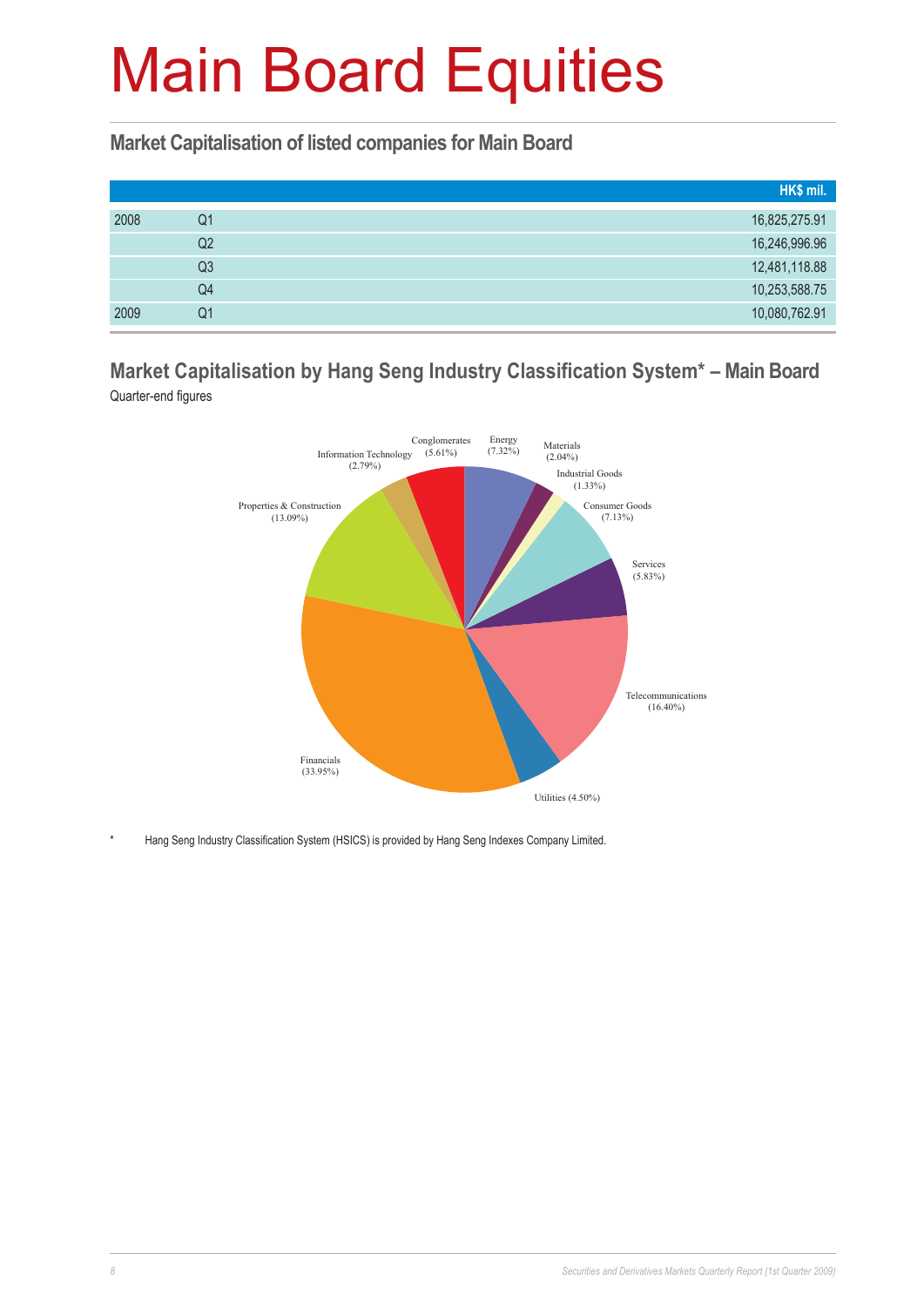#### **50 Leading Companies by Market Capitalisation**

as at the 1st quarter end 2009

| Rank                    | Code  | <b>Company</b>                                          | Market capitalisation (HK\$ mil.) | % of market total |
|-------------------------|-------|---------------------------------------------------------|-----------------------------------|-------------------|
| $\mathbf{1}$            | 00941 | China Mobile Ltd.                                       | 1,353,716.09                      | 13.43             |
| $\overline{2}$          | 00939 | China Construction Bank Corporation - H Shares          | 988,631.97                        | 9.81              |
| $\mathfrak{S}$          | 00005 | <b>HSBC Holdings plc</b>                                | 733,785.27                        | 7.28              |
| $\overline{\mathbf{4}}$ | 00883 | CNOOC Ltd.                                              | 343,059.46                        | 3.40              |
| $\overline{5}$          | 01398 | Industrial and Commercial Bank of China Ltd. - H Shares | 334,717.70                        | 3.32              |
| $6\,$                   | 00762 | China Unicom (Hong Kong) Ltd.                           | 196,798.42                        | 1.95              |
| $\overline{7}$          | 03988 | Bank of China Ltd. - H Shares                           | 195,372.05                        | 1.94              |
| 8                       | 02628 | China Life Insurance Co. Ltd. - H Shares                | 191,238.20                        | 1.90              |
| 9                       | 00016 | Sun Hung Kai Properties Ltd.                            | 177,964.74                        | 1.77              |
| 10                      | 02888 | <b>Standard Chartered PLC</b>                           | 177,745.19                        | 1.76              |
| 11                      | 00013 | Hutchison Whampoa Ltd.                                  | 162,008.09                        | 1.61              |
| 12                      | 00001 | Cheung Kong (Holdings) Ltd.                             | 154,603.97                        | 1.53              |
| 13                      | 00011 | Hang Seng Bank Ltd.                                     | 149,219.33                        | 1.48              |
| 14                      | 00857 | PetroChina Co. Ltd. - H Shares                          | 130,391.20                        | 1.29              |
| 15                      | 00002 | CLP Holdings Ltd.                                       | 128, 127. 14                      | 1.27              |
| 16                      | 03328 | Bank of Communications Co., Ltd. - H Shares             | 124,086.84                        | 1.23              |
| 17                      | 02318 | Ping An Insurance (Group) Co. of China Ltd. - H Shares  | 118,337.27                        | 1.17              |
| 18                      | 00066 | MTR Corporation Ltd.                                    | 105,525.18                        | 1.05              |
| 19                      | 00700 | Tencent Holdings Ltd.                                   | 103,221.37                        | 1.02              |
| 20                      | 00688 | China Overseas Land & Investment Ltd.                   | 99,283.08                         | 0.98              |
| 21                      | 00006 | Hongkong Electric Holdings Ltd.                         | 98,176.04                         | 0.97              |
| 22                      | 02388 | BOC Hong Kong (Holdings) Ltd.                           | 83,842.15                         | 0.83              |
| 23                      | 00386 | China Petroleum & Chemical Corporation - H Shares       | 83,231.22                         | 0.83              |
| 24                      | 00003 | Hong Kong and China Gas Co. Ltd., The                   | 81,453.63                         | 0.81              |
| 25                      | 00388 | Hong Kong Exchanges and Clearing Ltd.                   | 78,686.95                         | 0.78              |
| 26                      | 00019 | Swire Pacific Ltd.                                      | 76,650.80                         | 0.76              |
| 27                      | 00101 | Hang Lung Properties Ltd.                               | 75,441.96                         | 0.75              |
| 28                      | 01038 | Cheung Kong Infrastructure Holdings Ltd.                | 69,880.51                         | 0.69              |
| 29                      | 00836 | China Resources Power Holdings Co. Ltd.                 | 68,552.94                         | 0.68              |
| 30                      | 00494 | Li & Fung Ltd.                                          | 66,147.04                         | 0.66              |
| 31                      | 00012 | Henderson Land Development Co. Ltd.                     | 63,328.90                         | 0.63              |
| 32                      | 01088 | China Shenhua Energy Co. Ltd. - H Shares                | 59,339.25                         | 0.59              |
| 33                      | 01109 | China Resources Land Ltd.                               | 56,634.37                         | 0.56              |
| 34                      | 00004 | Wharf (Holdings) Ltd., The                              | 52,984.29                         | 0.53              |
| 35                      | 00322 | Tingyi (Cayman Islands) Holdings Corp.                  | 50,057.67                         | 0.50              |
| 36                      | 00330 | Esprit Holdings Ltd.                                    | 49,179.47                         | 0.49              |
| 37                      | 00151 | Want Want China Holdings Ltd.                           | 47,550.78                         | 0.47              |
| 38                      | 00728 | China Telecom Corporation Ltd. - H Shares               | 44,407.71                         | 0.44              |
| 39                      | 00144 | China Merchants Holdings (International) Co. Ltd.       | 43,234.10                         | 0.43              |
| 40                      | 01800 | China Communications Construction Co. Ltd. - H Shares   | 37,633.75                         | 0.37              |
| 41                      | 00083 | Sino Land Co. Ltd.                                      | 37,299.02                         | 0.37              |
| 42                      | 00392 | Beijing Enterprises Holdings Ltd.                       | 36,725.13                         | 0.36              |
| 43                      | 00998 | China CITIC Bank Corporation Ltd. - H Shares            | 36,337.28                         | 0.36              |
| 44                      | 03968 | China Merchants Bank Co., Ltd. - H Shares               | 36,043.48                         | 0.36              |
| 45                      | 01688 | Alibaba.com Ltd.                                        | 35,944.30                         | 0.36              |
| 46                      | 01044 | Hengan International Group Co. Ltd.                     | 35,824.52                         | 0.36              |
| 47                      | 00247 | Tsim Sha Tsui Properties Ltd.                           | 35,172.95                         | 0.35              |
| 48                      | 01387 | Renhe Commercial Holdings Co. Ltd.                      | 34,800.00                         | 0.35              |
| 49                      | 02007 | Country Garden Holdings Co. Ltd.                        | 33,538.00                         | 0.33              |
| 50                      | 01880 | Belle International Holdings Ltd.                       | 33,315.22                         | 0.33              |
| <b>Total</b>            |       |                                                         | 7,609,245.96                      | 75.48             |
| <b>Market Total</b>     |       |                                                         | 10,080,762.91                     | 100.00            |
|                         |       |                                                         |                                   |                   |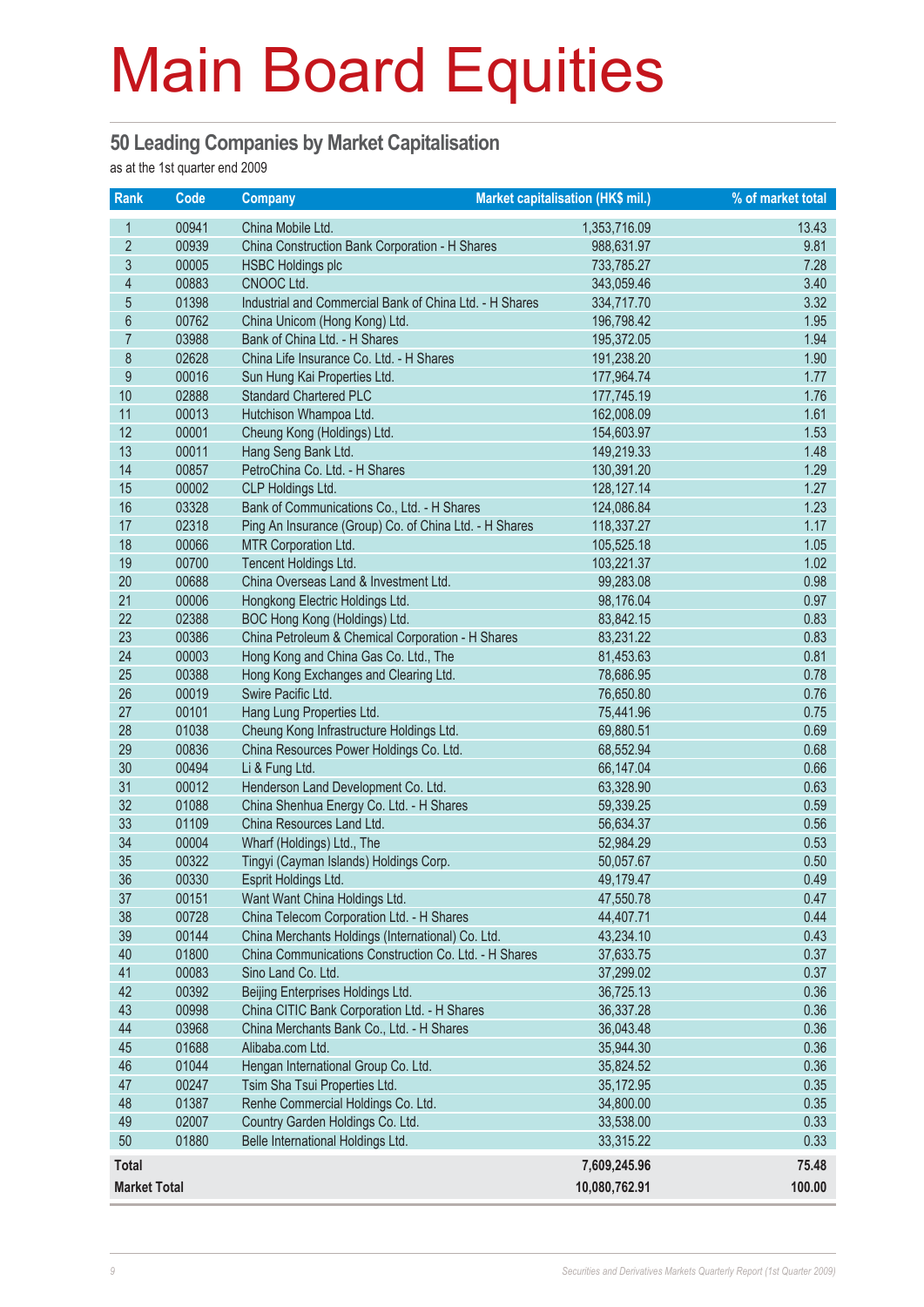#### **Short Selling (value)**

|      |    | Short selling turnover (HK\$ mil.) | Equity turnover (HK\$ mil.) * | % of equity total |
|------|----|------------------------------------|-------------------------------|-------------------|
| 2008 | Ο1 | 439,273.23                         | 4, 163, 154. 65               | 10.55             |
|      | Q2 | 345,265.36                         | 3,346,787.65                  | 10.32             |
|      | Q3 | 327,618.01                         | 2,847,263.13                  | 11.51             |
|      | Q4 | 207,081.01                         | 2,326,710.98                  | 8.90              |
| 2009 | O1 | 193,237.79                         | 1,906,905.94                  | 10.13             |

include Main Board and GEM figures

#### **Short Selling (share)**

|      |    | Short selling turnover (Mil. shs) | <b>Equity turnover (Mil. shs)*</b> | % of equity total |
|------|----|-----------------------------------|------------------------------------|-------------------|
| 2008 | Q1 | 30,556.34                         | 624,769.65                         | 4.89              |
|      | Q2 | 25,402.17                         | 551,233.73                         | 4.61              |
|      | Q3 | 27,563.50                         | 441,101.48                         | 6.25              |
|      | Q4 | 26,217.91                         | 628,043.79                         | 4.17              |
| 2009 | Q1 | 23,846.47                         | 618,173.72                         | 3.86              |

include Main Board and GEM figures

#### **New Listing Companies Statistics**

|      |                | No. of newly<br>listed companies | No. of companies<br>transferred from GEM* | <b>Funds raised</b><br>(HK\$ mil.) $#$ |
|------|----------------|----------------------------------|-------------------------------------------|----------------------------------------|
| 2008 | Q1             | 10                               |                                           | 32,990.02                              |
|      | Q2             | 11                               | $\overline{\phantom{0}}$                  | 17,153.41                              |
|      | Q <sub>3</sub> |                                  | 8                                         | 11,970.91                              |
|      | Q4             | 5                                | 6                                         | 3,645.19                               |
| 2009 | Q1             |                                  |                                           | 1,561.65                               |

Included only the transfers of listing from GEM to Main Board pursuant to the revised Rule 9.24 of GEM Listing Rules and to the new Chapter 9A of the Main Board Listing Rules effective from 1 July 2008

# All funds raised are attributed to the initial public offers of newly listed companies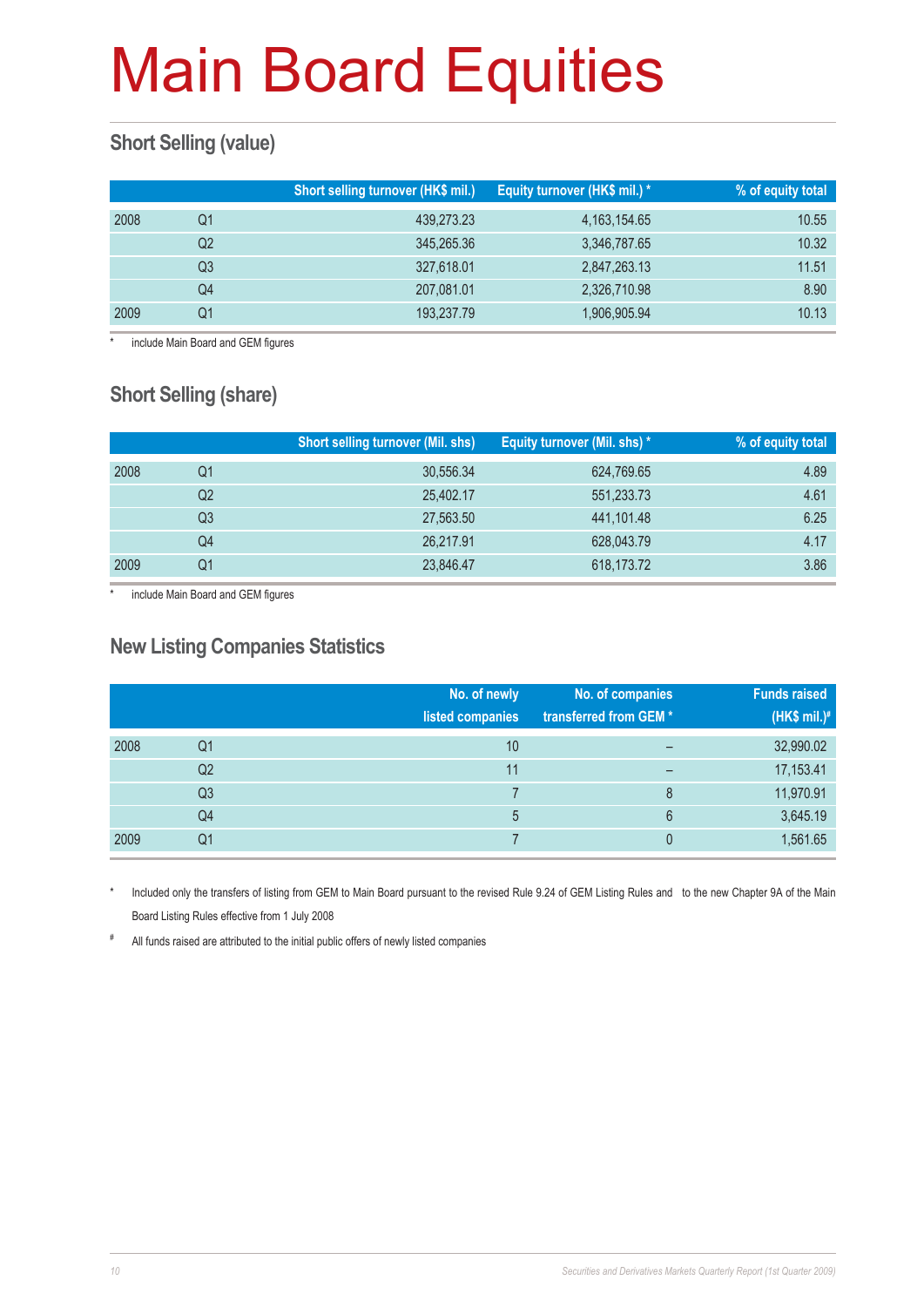#### **Newly Listed Companies**

for 1st quarter 2009

| Code         | <b>Company name</b>                            |            |             | Listing date No. of issued shares Funds raised (HK\$ mil.) |
|--------------|------------------------------------------------|------------|-------------|------------------------------------------------------------|
| 00852        | Strong Petrochemical Holdings Ltd.             | 2009/01/12 | 400,000,000 | 250.00                                                     |
| 00750        | China Singyes Solar Technologies Holdings Ltd. | 2009/01/13 | 428,000,000 | 63.00                                                      |
| 00802        | RCG Holdings Ltd.                              | 2009/02/10 | 231,610,000 | n.a.                                                       |
| 00246        | Real Gold Mining Ltd.                          | 2009/02/23 | 660,000,000 | 1,031.25                                                   |
| 00794        | Come Sure Group (Holdings) Ltd.                | 2009/02/26 | 280,000,000 | 78.40                                                      |
| 00841        | Asia Cassava Resources Holdings Ltd.           | 2009/03/23 | 300,000,000 | 76.50                                                      |
| 01008        | CT Holdings (International) Ltd.               | 2009/03/30 | 200,000,000 | 62.50                                                      |
| <b>Total</b> |                                                |            |             | 1,561.65                                                   |

#### **Withdrawal of Listed Companies**

for 1st quarter 2009

| <b>Code</b> | <b>Company name</b>            | Last trading date | <b>Delisted date</b> |
|-------------|--------------------------------|-------------------|----------------------|
| 00096       | Wing Lung Bank Ltd.            | 2008/10/27        | 2009/01/16           |
| 00080       | Shaw Brothers (Hong Kong) Ltd. | 2009/03/09        | 2009/03/19           |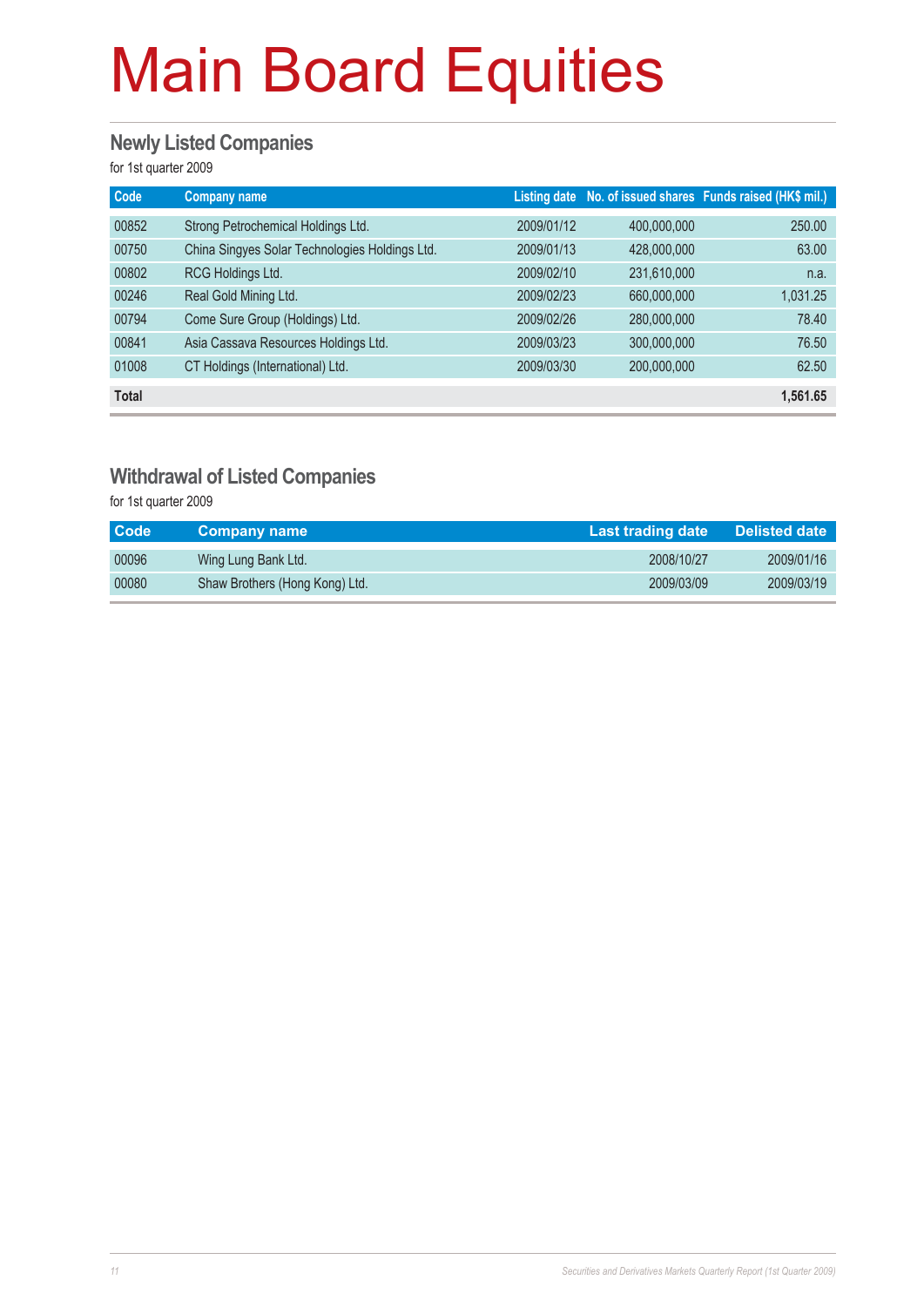#### **Company Name Changes**

for 1st quarter 2009

| Code  | Old name                                      | New name                              | <b>Effective date</b> | <b>Adoption date</b> |
|-------|-----------------------------------------------|---------------------------------------|-----------------------|----------------------|
| 01013 | Wai Chun Group Ltd.                           | Wai Chun Group Holdings Ltd.          | 2008/11/19            | 2009/01/08           |
| 00850 | China Oil Resources Holdings Ltd.             | PetroAsian Energy Holdings Ltd.       | 2008/12/18            | 2009/01/23           |
| 00723 | Magnesium Resources Corporation of China Ltd. | Bright Prosperous Holdings Ltd.       | 2008/12/19            | 2009/01/23           |
| 00111 | Hantec Investment Holdings Ltd.               | Cinda International Holdings Ltd.     | 2008/12/31            | 2009/02/04           |
| 02882 | Ocean Grand Chemicals Holdings Ltd.           | Hong Kong Resources Holdings Co. Ltd. | 2009/01/07            | 2009/02/09           |
| 00555 | REXCAPITAL Financial Holdings Ltd.            | REXLot Holdings Ltd.                  | 2009/01/30            | 2009/03/09           |
| 01003 | GFT Holdings Ltd.                             | 21 Holdings Ltd.                      | 2009/02/24            | 2009/03/25           |

Change of English name only

# Change of Chinese name only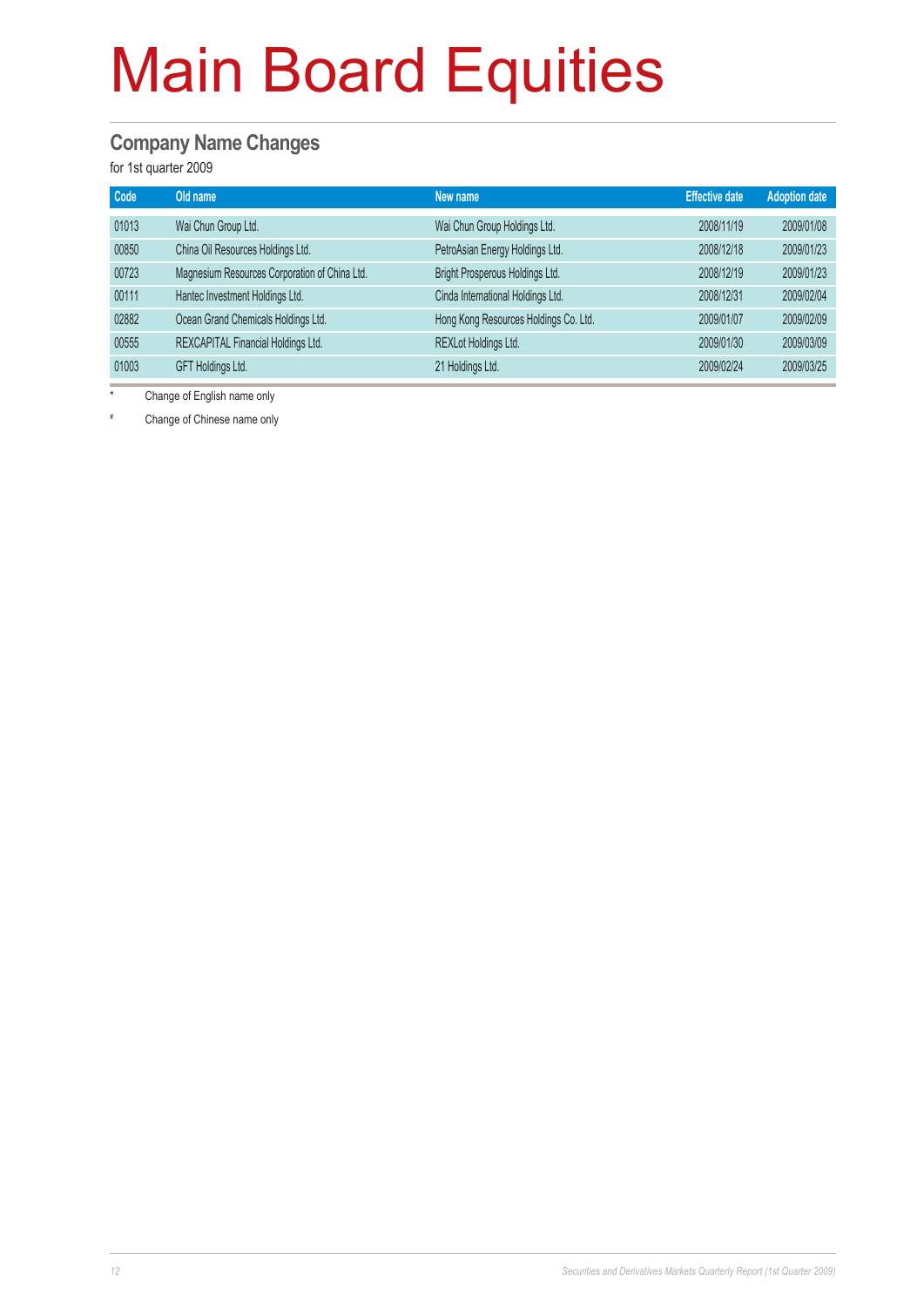#### **Bonus Issues / Bonus Warrants**

for 1st quarter 2009

| Code  | <b>Company</b>                       | <b>Particulars</b>          | Ex-date    |
|-------|--------------------------------------|-----------------------------|------------|
| 02366 | Qin Jia Yuan Media Services Co. Ltd. | 1 for $10$                  | 2009/01/15 |
| 00326 | China Star Entertainment Ltd.        | 3 for 1 offer sh            | 2009/01/16 |
| 00275 | Hanny Holdings Ltd.                  | 4 2010 wts for 15 offer shs | 2009/02/11 |
| 00666 | Yu Ming Investments Ltd.             | 1 2011 wt for 5 rts shs     | 2009/03/17 |
| 00023 | Bank of East Asia, Ltd., The         | 1 for $10$                  | 2009/03/18 |
| 00635 | Playmates Holdings Ltd.              | 1 2010 wt for 5             | 2009/03/26 |

#### **Share Split / Consolidation**

for 1st quarter 2009

| Code  | <b>Company</b>                             | <b>Particulars</b>      | <b>Effective date</b> |
|-------|--------------------------------------------|-------------------------|-----------------------|
| 02618 | TCL Communication Technology Holdings Ltd. | Consolidation 10 into 1 | 2009/01/23            |
| 01070 | TCL Multimedia Technology Holdings Ltd.    | Consolidation 10 into 1 | 2009/01/23            |
| 00499 | HyComm Wireless Ltd.                       | Consolidation 20 into 1 | 2009/01/29            |
| 01003 | 21 Holdings Ltd.                           | Consolidation 20 into 1 | 2009/02/12            |
| 02324 | Sino Katalytics Investment Corporation     | Consolidation 5 into 1  | 2009/02/16            |
| 00646 | Yardway Group Ltd.                         | Split 1 into 2          | 2009/02/16            |
| 00136 | Mascotte Holdings Ltd.                     | Consolidation 10 into 1 | 2009/03/04            |
| 00061 | Green Global Resources Ltd.                | Consolidation 10 into 1 | 2009/03/09            |
| 00199 | ITC Properties Group Ltd.                  | Consolidation 25 into 1 | 2009/03/16            |
| 01222 | Wang On Group Ltd.                         | Consolidation 25 into 1 | 2009/03/31            |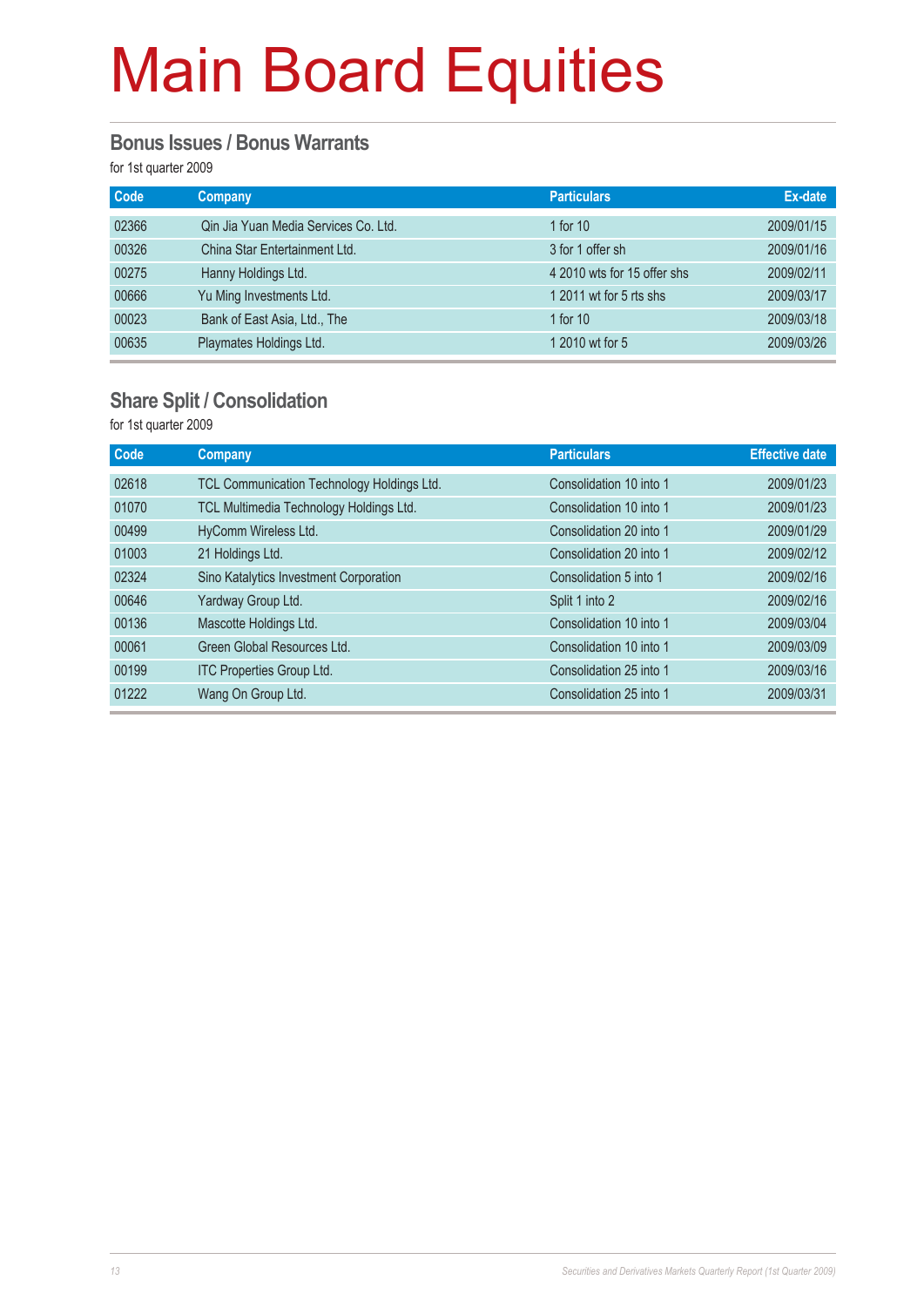#### **Rights Issues & Open Offers**

for 1st quarter 2009

| <b>Month</b> | Code  | <b>Company</b>                           | <b>Ratio</b>                           | Funds raised (HK\$ mil.) |
|--------------|-------|------------------------------------------|----------------------------------------|--------------------------|
| Jan          | 00628 | Dore Holdings Ltd.                       | Open offer 1 for 2 @\$1.00             | 109.55                   |
|              |       |                                          | (after consolidation 10 into 1)        |                          |
|              | 00539 | Victory City International Holdings Ltd. | Rts 1 for 2 @\$0.439                   | 150.06                   |
|              | 00616 | Easyknit Enterprises Holdings Ltd.       | Rts 10 for 1 @\$0.15                   | 100.12                   |
|              | 00688 | China Overseas Land & Investment Ltd.    | Open offer 1 for 25 @\$8.00            | 2,512.22                 |
| Feb          | 01166 | Solartech International Holdings Ltd.    | Open offer 4 for 1 @\$0.027            | 65.19                    |
|              | 00383 | COL Capital Ltd.                         | Rts 1 for 1 @\$0.40                    | 110.26                   |
|              | 00326 | China Star Entertainment Ltd.            | Open offer 2 for 1 @\$0.05             | 53.22                    |
|              |       |                                          | with bonus 3 for 1 offer sh            |                          |
|              | 00499 | HyComm Wireless Ltd.                     | Rts 7 for 1 @\$0.144                   | 62.91                    |
|              |       |                                          | (after consolidation 20 into 1)        |                          |
|              | 03989 | Hembly International Holdings Ltd.       | Open offer 1 for 2 @\$0.30             | 42.45                    |
|              | 01198 | Royale Furniture Holdings Ltd.           | Open offer 1 for 2 @\$0.27             | 42.01                    |
| Mar          | 00274 | Global Green Tech Group Ltd.             | Open offer 12 for 25 @\$0.25           | 161.16                   |
|              | 00275 | Hanny Holdings Ltd.                      | Open offer 3 for 1 @\$0.35             | 105.27                   |
|              |       |                                          | with bonus 4 2010 wts for 15 offer shs |                          |
|              | 00817 | Franshion Properties (China) Ltd.        | Rts 23 for 100 @\$1.67                 | 2,716.85                 |
|              | 00279 | Freeman Corporation Ltd.                 | Rts 1 for 1 @\$0.11                    | 107.50                   |
|              | 02349 | China Botanic Development Holdings Ltd.  | Open offer 1 for 2 @\$0.08             | 27.68                    |
|              | 00764 | China Star Investment Holdings Ltd.      | Open offer 1 for 2 @\$0.10             | 36.71                    |
|              | 00307 | Tidetime Sun (Group) Ltd.                | Open offer 1 for 2 @\$0.065            | 21.69                    |
|              | 00913 | Unity Investments Holdings Ltd.          | Rts 1 for 1 @\$0.10                    | 51.22                    |
| <b>Total</b> |       |                                          |                                        | 6,476.06                 |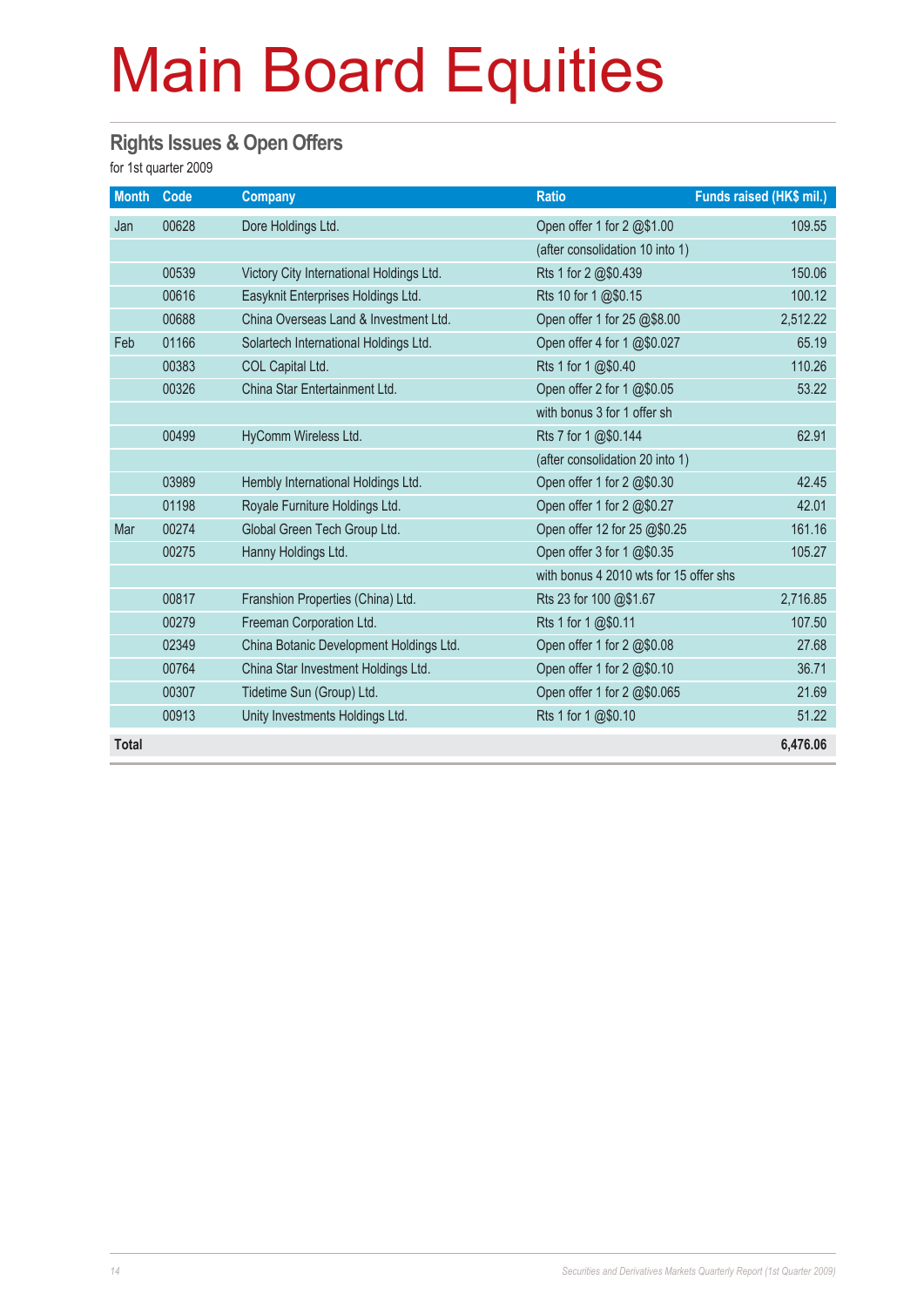#### **Placing\***

|              |       |                        | No. of new    | <b>Placing price</b> | <b>Funds raised</b> |
|--------------|-------|------------------------|---------------|----------------------|---------------------|
| <b>Month</b> | Code  | <b>Company</b>         | shares placed | (HKS)                | (HK\$ mil.)         |
| 2008         |       |                        |               |                      |                     |
| Dec**        | 01140 | OP FIN INV             | 78,500,000    | 1.500                | 117.75              |
|              | 00326 | <b>CHINA STAR ENT</b>  | 88,000,000    | 0.102                | 8.98                |
|              | 00981 | <b>SMIC</b>            | 3,699,094,300 | 0.360                | 1,331.67            |
|              | 00945 | <b>MANULIFE</b>        | 117,443,210   | 122.903              | 14,434.11           |
| 2009         |       |                        |               |                      |                     |
| Jan          | 01100 | <b>MAINLAND HOLD</b>   | 16,758,000    | 0.844                | 14.14               |
|              | 01064 | ZHONG HUA INT'L        | 25,000,000    | 0.600                | 15.00               |
|              | 00764 | CHINA STAR INV         | 39,000,000    | 0.102                | 3.98                |
|              | 01060 | <b>SAC CEMENT</b>      | 145,000,000   | 0.270                | 39.15               |
|              | 00530 | FORTUNA INT'L          | 122,000,000   | 0.027                | 3.29                |
|              | 03886 | <b>TOWN HEALTH</b>     | 4,530,000,000 | 0.015                | 67.95               |
|              | 00933 | <b>BRIGHTOIL</b>       | 110,000,000   | 0.610                | 67.10               |
|              | 00559 | <b>HUA YI COPPER</b>   | 104,000,000   | 0.300                | 31.20               |
| Feb          | 00570 | WING SHAN INT'L        | 233,334,000   | 0.300                | 70.00               |
|              | 00663 | YUN SKY CHEM           | 84,880,636    | 0.094                | 8.00                |
|              | 01159 | <b>KARCE INTL HOLD</b> | 50,000,000    | 0.100                | 5.00                |
|              | 02324 | <b>SINO KATALYTICS</b> | 150,150,000   | 0.045                | 6.76                |
|              | 00764 | <b>CHINA STAR INV</b>  | 200,000,000   | 0.102                | 20.40               |
|              | 03323 | <b>CNBM</b>            | 298,555,032   | 7.850                | 2,343.66            |
|              | 00290 | CH FORTUNE GP          | 12,000,000    | 0.100                | 1.20                |
|              | 00290 | CH FORTUNE GP          | 80,000,000    | 0.250                | 20.00               |
|              | 00766 | <b>SINO PROSPER</b>    | 257,230,000   | 0.033                | 8.49                |
|              | 02882 | <b>HKRH</b>            | 40,000,000    | 0.500                | 20.00               |
|              | 00630 | <b>JACKIN INT'L</b>    | 50,000,000    | 0.300                | 15.00               |
|              | 02882 | <b>HKRH</b>            | 23,500,000    | 1.300                | 30.55               |
|              | 00149 | CH AGRI-PROD EX        | 153,000,000   | 0.250                | 38.25               |
| Mar          | 00764 | CHINA STAR INV         | 300,000,000   | 0.091                | 27.30               |
|              | 00682 | <b>CHAODA MODERN</b>   | 80,402,000    | 5.000                | 402.01              |
|              | 00307 | <b>TIDETIME SUN</b>    | 111,204,000   | 0.065                | 7.23                |
|              | 01141 | POLY DEV HOLD          | 150,000,000   | 0.075                | 11.25               |
|              | 00851 | <b>MAE HOLDINGS</b>    | 25,000,000    | 0.125                | 3.13                |
|              | 00810 | <b>OPES ASIA</b>       | 249,000,000   | 0.100                | 24.90               |
|              | 01169 | <b>HAIER ELEC</b>      | 75,000,000    | 0.650                | 48.75               |
|              | 00378 | <b>CIAM GROUP</b>      | 44,000,000    | 1.780                | 78.32               |
|              | 01003 | 21 HOLDINGS            | 130,000,000   | 0.150                | 19.50               |
|              | 01194 | C PRECIOUSMETAL        | 30,330,000    | 0.350                | 10.62               |
| <b>Total</b> |       |                        |               |                      | 19,354.63           |

\* Due to the reporting time-lag, placing figures for the quarter are provisional.

\*\* Supplementary information update for previous quarters.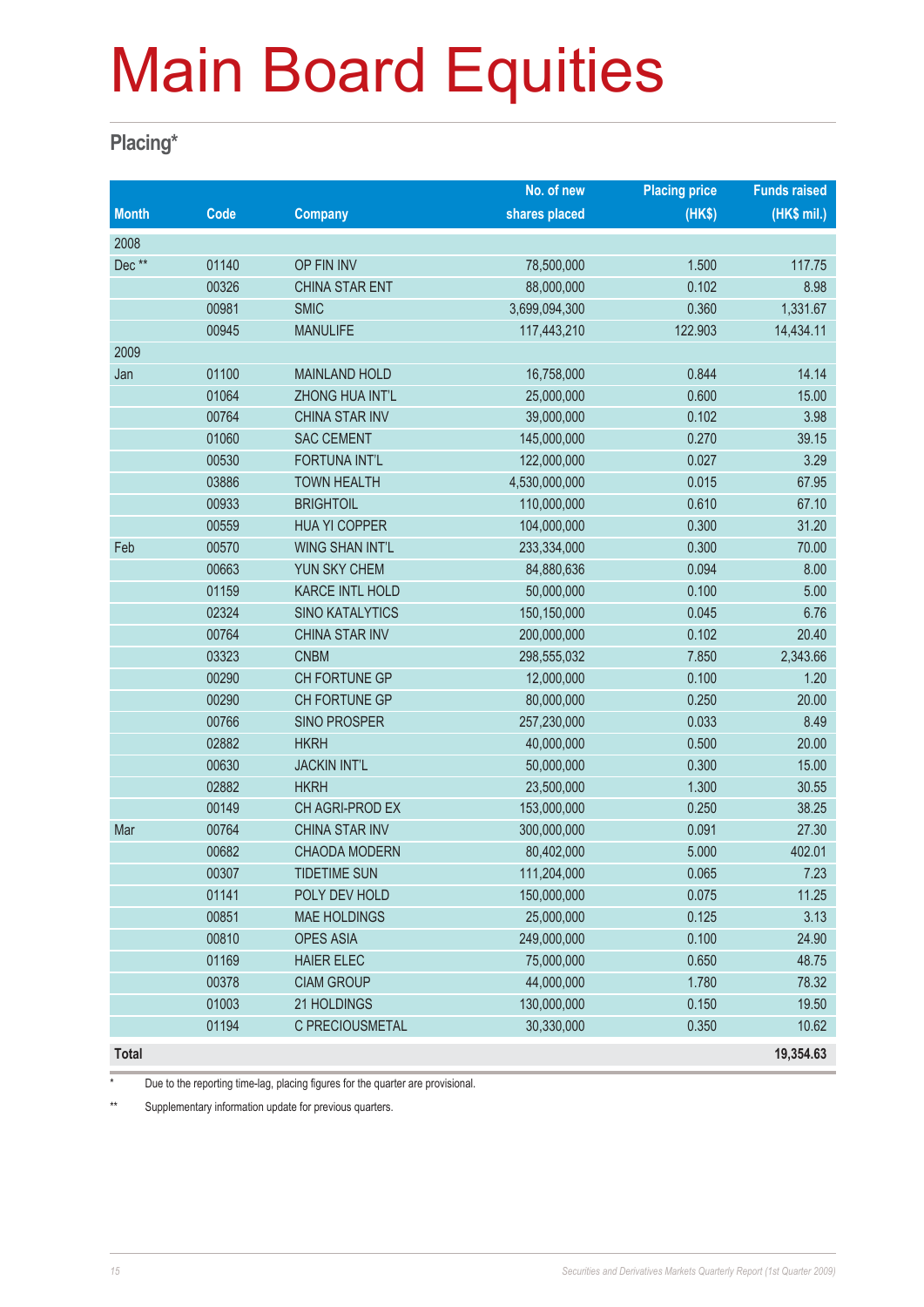#### **Warrant Trading Statistics**

|      |                | <b>Equity wts</b><br>(HK\$ mil.) | Derivative wts<br>(HK\$ mil.) | <b>Total</b><br>(HK\$ mil.) |
|------|----------------|----------------------------------|-------------------------------|-----------------------------|
| 2008 | Q <sub>1</sub> | 441.42                           | 1,611,079.67                  | 1,611,521.09                |
|      | Q <sub>2</sub> | 516.79                           | 958,619.84                    | 959,136.63                  |
|      | Q <sub>3</sub> | 166.30                           | 555,791.97                    | 555,958.28                  |
|      | Q4             | 5.74                             | 308,244.86                    | 308,250.59                  |
| 2009 | Q <sub>1</sub> | 5.00                             | 314,404.68                    | 314,409.68                  |

#### **Warrant Market Value**

|      |                |               | <b>Equity wts</b> |               | <b>Derivative wts</b> |           | <b>Total</b> |
|------|----------------|---------------|-------------------|---------------|-----------------------|-----------|--------------|
|      |                | <b>Number</b> | (HK\$ mil.)       | <b>Number</b> | (HK\$ mil.)           | Total no. | (HK\$ mil.)  |
| 2008 | Q1             | 36            | 3.489.26          | 5.000         | 336,368.73            | 5,036     | 339,857.99   |
|      | Q <sub>2</sub> | 35            | 2,089.63          | 4.599         | 212.788.32            | 4,634     | 214,877.95   |
|      | Q3             | 37            | 776.08            | 3.941         | 156.186.99            | 3.978     | 156,963.07   |
|      | Q4             | 34            | 548.52            | 3.011         | 169,573.55            | 3,045     | 170,122.08   |
| 2009 | Q1             | 31            | 327.03            | 2,510         | 132.412.29            | 2.541     | 132,739.32   |

#### **New Listing Statistics – Warrants**

|      |                | No. of newly listed<br>equity wts | No. of newly listed<br>derivative wts | <b>Amount raised</b><br>(HK\$ mil.) |
|------|----------------|-----------------------------------|---------------------------------------|-------------------------------------|
| 2008 | Q1             |                                   | 1,719                                 | 257,483.82                          |
|      | Q <sub>2</sub> | $\overline{2}$                    | 1,058                                 | 110,344.97                          |
|      | Q <sub>3</sub> | 6                                 | 1,174                                 | 107,224.10                          |
|      | Q4             | 3                                 | 871                                   | 80,858.92                           |
| 2009 | Q1             |                                   | 569                                   | 47,600.67                           |

#### **Newly Listed Equity Warrants**

for 1st quarter 2009

|              |                                   | Initial issued |                                   |            | <b>Amount raised</b> |
|--------------|-----------------------------------|----------------|-----------------------------------|------------|----------------------|
| <b>Code</b>  | <b>Equity warrants</b>            |                | amount (HK\$) Listing date Expiry |            | (HK\$ mil.)          |
| 00749        | Hanny Holdings Ltd. Warrants 2010 | 50.529.258     | 2009/03/19                        | 2010/09/16 |                      |
| <b>Total</b> |                                   |                |                                   |            | -                    |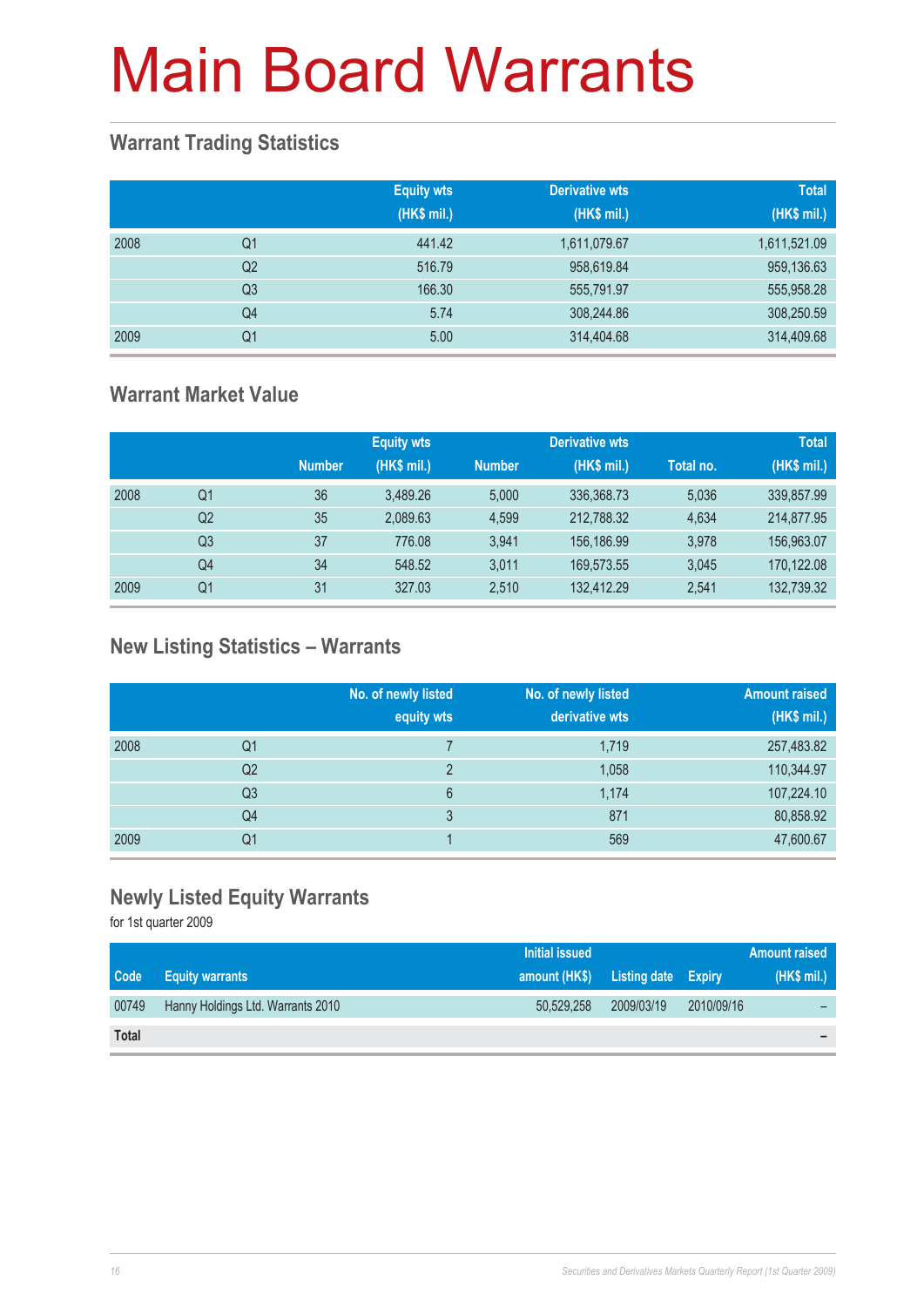#### **Newly Listed Derivative Warrants**

for 1st quarter 2009

|       |                                                              |               |                            |                       | <b>Amount</b> |
|-------|--------------------------------------------------------------|---------------|----------------------------|-----------------------|---------------|
|       |                                                              | No. of        |                            |                       | raised        |
| Code  | <b>Derivative warrants</b>                                   | issue (units) | <b>Listing date Expiry</b> |                       | $(HK$$ mil.)  |
| 16047 | BNP Paribas Arbit Issu B.V. - A50 China Euro Wts Aug 2009 B  | 200,000,000   | 2009/01/02 2009/08/03      |                       | 52.00         |
| 16048 | BNP Paribas Arbit Issu B.V. - A50 China Euro Wts Nov 2009    | 200,000,000   |                            | 2009/01/02 2009/11/02 | 50.00         |
| 16034 | KBC Fin Products Int'l Ltd. - BOCL European Wts Oct 2009     | 198,000,000   |                            | 2009/01/02 2009/10/05 | 99.00         |
| 16035 | KBC Fin Products Int'l Ltd. - BOCL European Wts Nov 2009 A   | 318,000,000   |                            | 2009/01/02 2009/11/02 | 98.58         |
| 16040 | KBC Fin Products Int'l Ltd. - BOCL Euro Put Wts Sep 2009     | 158,000,000   |                            | 2009/01/02 2009/09/02 | 97.96         |
| 16041 | KBC Fin Products Int'l Ltd. - BOCL Euro Put Wts Oct 2009 A   | 88,000,000    |                            | 2009/01/02 2009/10/08 | 94.16         |
| 16036 | KBC Fin Products Int'l Ltd. - China Life Euro Wts Sep 2009 G | 388,000,000   |                            | 2009/01/02 2009/09/02 | 97.00         |
| 16042 | KBC Fin Products Int'l Ltd. - China Life Eur Put Wt Aug 09 A | 400,000,000   |                            | 2009/01/02 2009/08/03 | 100.00        |
| 16043 | KBC Fin Products Int'l Ltd. - China Life Eur Put Wt Aug 09 B | 150,000,000   |                            | 2009/01/02 2009/08/18 | 96.00         |
| 16044 | KBC Fin Products Int'l Ltd. - China Life Eur Put Wt Sep 09 K | 118,000,000   |                            | 2009/01/02 2009/09/09 | 99.12         |
| 16039 | KBC Fin Products Int'l Ltd. - ICBC European Wts Aug 2009     | 338,000,000   |                            | 2009/01/02 2009/08/03 | 98.02         |
| 16045 | KBC Fin Products Int'l Ltd. - ICBC Euro Put Wts Jul 2009     | 128,000,000   |                            | 2009/01/02 2009/07/15 | 97.28         |
| 16046 | KBC Fin Products Int'l Ltd. - ICBC Euro Put Wts Aug 2009 A   | 78,000,000    |                            | 2009/01/02 2009/08/03 | 97.50         |
| 16037 | KBC Fin Products Int'l Ltd. - ICBC European Wts Jul 2009 B   | 178,000,000   |                            | 2009/01/02 2009/07/02 | 96.12         |
| 16038 | KBC Fin Products Int'l Ltd. - ICBC European Wts Jul 2009 C   | 248,000,000   |                            | 2009/01/02 2009/07/15 | 96.72         |
| 16049 | UBS AG - CHALCO European Warrants Dec 2010                   | 500,000,000   |                            | 2009/01/02 2010/12/20 | 125.00        |
| 16050 | UBS AG - Bank of EA European Warrants Nov 2009               | 500,000,000   |                            | 2009/01/02 2009/11/16 | 125.00        |
| 16051 | UBS AG - BOC HK European Warrants Dec 2009                   | 500,000,000   | 2009/01/02 2009/12/21      |                       | 125.00        |
| 16009 | UBS AG - BankComm European Warrants Dec 2009                 | 500,000,000   |                            | 2009/01/02 2009/12/14 | 125.00        |
| 16010 | UBS AG - BankComm European Warrants Apr 2010                 | 500,000,000   |                            | 2009/01/02 2010/04/26 | 125.00        |
| 16011 | UBS AG - BankComm European Warrants Oct 2010                 | 500,000,000   |                            | 2009/01/02 2010/10/25 | 125.00        |
| 16012 | UBS AG - Ch Comm Cons European Warrants Sep 2009             | 500,000,000   |                            | 2009/01/02 2009/09/28 | 125.00        |
| 16052 | UBS AG - China Coal European Warrants Aug 2010               | 500,000,000   |                            | 2009/01/02 2010/08/16 | 125.00        |
| 16053 | UBS AG - China Life European Warrants Sep 2009 D             | 500,000,000   | 2009/01/02 2009/09/21      |                       | 275.00        |
| 16054 | UBS AG - China Life European Warrants Sep 2009 E             | 500,000,000   | 2009/01/02 2009/09/21      |                       | 250.00        |
| 16055 | UBS AG - China Life European Warrants Sep 2009 F             | 500,000,000   | 2009/01/02 2009/09/21      |                       | 225.00        |
| 16056 | UBS AG - China Life European Put Warrants Sep 2009           | 500,000,000   |                            | 2009/01/02 2009/09/21 | 250.00        |
| 16057 | UBS AG - China National Building European Warrants Sep 2009  | 500,000,000   | 2009/01/02 2009/09/21      |                       | 125.00        |
| 16013 | UBS AG - Sinopec Corp European Warrants Oct 2009             | 500,000,000   |                            | 2009/01/02 2009/10/19 | 275.00        |
| 16014 | UBS AG - Sinopec Corp European Warrants Nov 2009             | 500,000,000   | 2009/01/02 2009/11/16      |                       | 75.00         |
| 16033 | UBS AG - Sinopec Corp European Warrants Dec 2009             | 500,000,000   |                            | 2009/01/02 2009/12/14 | 75.00         |
| 16058 | UBS AG - HK Gas European Warrants Sep 2009 B                 | 500,000,000   |                            | 2009/01/02 2009/09/14 | 125.00        |
| 16059 | UBS AG - Jiangxi Copper European Warrants Aug 2010           | 500,000,000   |                            | 2009/01/02 2010/08/16 | 125.00        |
| 16067 | Deutsche Bank AG - CNOOC European Warrants Nov 2009          | 300,000,000   |                            | 2009/01/05 2009/11/02 | 75.00         |
| 16062 | KBC Fin Products Int'l Ltd. - China Tel Euro Wts Jul 2009    | 268,000,000   |                            | 2009/01/05 2009/07/07 | 99.16         |
| 16063 | KBC Fin Products Int'l Ltd. - China Tel Euro Wts Aug 2009    | 368,000,000   |                            | 2009/01/05 2009/08/18 | 99.36         |
| 16064 | KBC Fin Products Int'l Ltd. - China Tel Euro Wts Oct 2009    | 400,000,000   | 2009/01/05                 | 2009/10/15            | 100.00        |
| 16061 | KBC Fin Products Int'l Ltd. - CC Bank Euro Wts Aug 2009 A    | 400,000,000   | 2009/01/05                 | 2009/08/03            | 100.00        |
| 16065 | KBC Fin Products Int'l Ltd. - CC Bank Euro Put Wts Aug 2009  | 400,000,000   | 2009/01/05                 | 2009/08/18            | 100.00        |
| 16066 | KBC Fin Products Int'l Ltd. - CC Bank Euro Put Wts Nov 2009A | 400,000,000   |                            | 2009/01/05 2009/11/18 | 100.00        |
| 16060 | KBC Fin Products Int'l Ltd. - CC Bank Euro Wts Jul 2009 B    | 308,000,000   | 2009/01/05                 | 2009/07/08            | 98.56         |
| 16068 | KBC Fin Products Int'l Ltd. - HSCEI Euro Wts Sep 2009 A      | 400,000,000   | 2009/01/06 2009/09/29      |                       | 100.00        |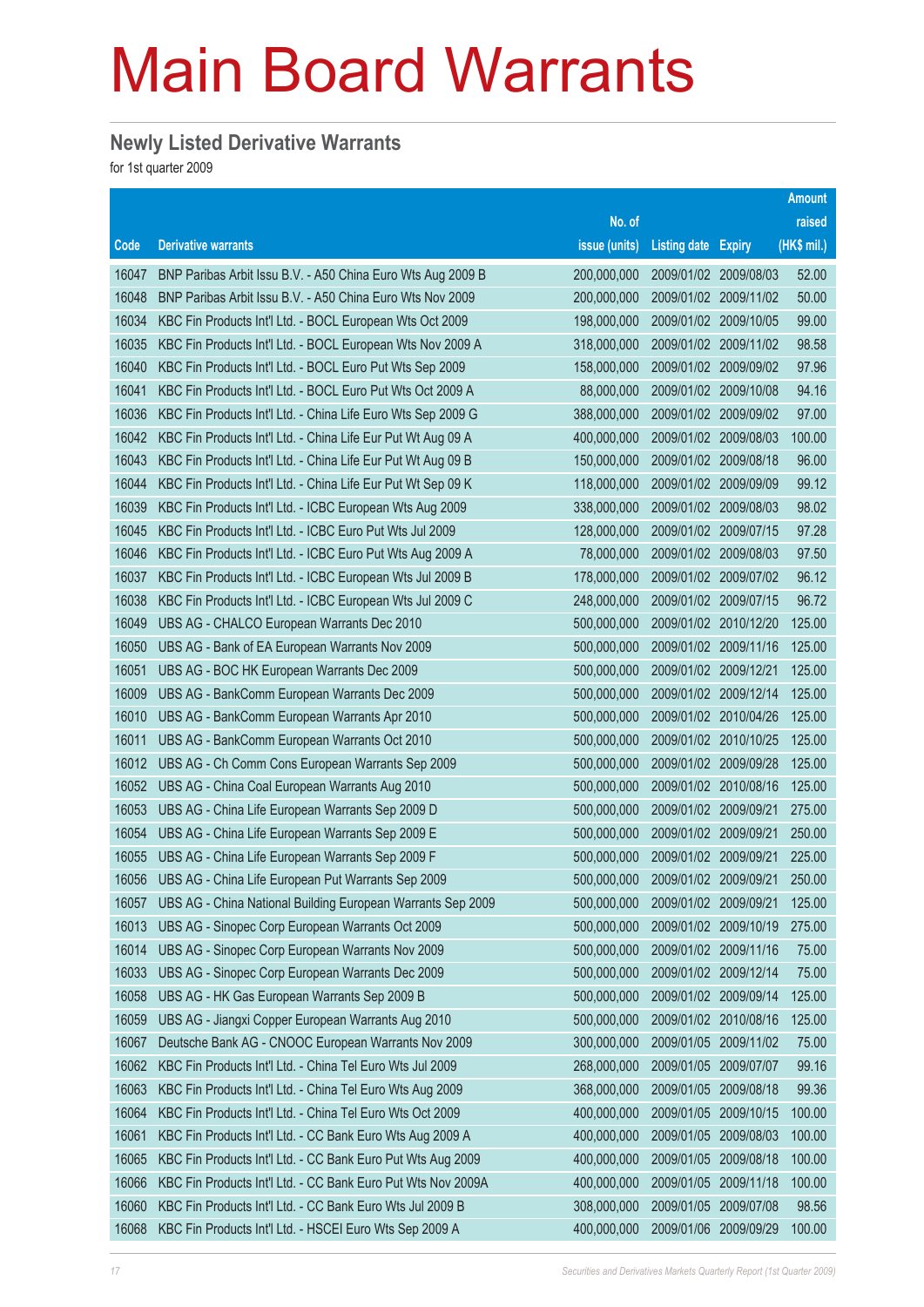|                |                                                                                                                            |                            |                                     |            | <b>Amount</b>    |
|----------------|----------------------------------------------------------------------------------------------------------------------------|----------------------------|-------------------------------------|------------|------------------|
|                |                                                                                                                            | No. of                     |                                     |            | raised           |
| Code           | <b>Derivative warrants</b>                                                                                                 | issue (units)              | <b>Listing date Expiry</b>          |            | (HK\$ mil.)      |
| 16069          | KBC Fin Products Int'l Ltd. - HSCEI Euro Wts Sep 2009 B                                                                    | 400,000,000                | 2009/01/06 2009/09/29               |            | 100.00           |
| 16070          | KBC Fin Products Int'l Ltd. - HSCEI Euro Wts Sep 2009 C                                                                    | 400,000,000                | 2009/01/06 2009/09/29               |            | 100.00           |
| 16077          | KBC Fin Products Int'l Ltd. - HSI European Wts Sep 2009 C                                                                  | 400,000,000                | 2009/01/06                          | 2009/09/29 | 100.00           |
| 16071          | KBC Fin Products Int'l Ltd. - HSI European Wts Jun 2009 D                                                                  | 400,000,000                | 2009/01/06 2009/06/29               |            | 63.60            |
| 16072          | KBC Fin Products Int'l Ltd. - HSI European Wts Jul 2009 A                                                                  | 400,000,000                | 2009/01/06 2009/07/30               |            | 100.00           |
| 16073          | KBC Fin Products Int'l Ltd. - HSI European Wts Jul 2009 B                                                                  | 400,000,000                | 2009/01/06 2009/07/30               |            | 100.00           |
| 16074          | KBC Fin Products Int'l Ltd. - HSI European Wts Jul 2009 C                                                                  | 400,000,000                | 2009/01/06                          | 2009/07/30 | 100.00           |
| 16075          | KBC Fin Products Int'l Ltd. - HSI European Wts Aug 2009 A                                                                  | 400,000,000                | 2009/01/06 2009/08/28               |            | 100.00           |
| 16076          | KBC Fin Products Int'l Ltd. - HSI European Wts Aug 2009 B                                                                  | 400,000,000                | 2009/01/06 2009/08/28               |            | 100.00           |
| 16078          | KBC Fin Products Int'l Ltd. - HSI Euro Put Wts Jul 2009 D                                                                  | 400,000,000                | 2009/01/07 2009/07/30               |            | 67.60            |
| 16079          | KBC Fin Products Int'l Ltd. - HSI Euro Put Wts Jul 2009 E                                                                  | 400,000,000                | 2009/01/07 2009/07/30               |            | 100.00           |
| 16080          | KBC Fin Products Int'l Ltd. - HSI Euro Put Wts Jul 2009 F                                                                  | 400,000,000                | 2009/01/07 2009/07/30               |            | 100.00           |
| 16081          | KBC Fin Products Int'l Ltd. - HSI Euro Put Wts Jul 2009 G                                                                  | 400,000,000                | 2009/01/07 2009/07/30               |            | 100.00           |
| 16082          | KBC Fin Products Int'l Ltd. - HSI Euro Put Wts Jul 2009 H                                                                  | 348,000,000                | 2009/01/07 2009/07/30               |            | 97.44            |
| 16083          | KBC Fin Products Int'l Ltd. - HSI Euro Put Wts Aug 2009 C                                                                  | 368,000,000                | 2009/01/07 2009/08/28               |            | 99.36            |
| 16084          | KBC Fin Products Int'l Ltd. - HSI Euro Put Wts Aug 2009 D                                                                  | 328,000,000                | 2009/01/07 2009/08/28               |            | 98.40            |
| 16085          | KBC Fin Products Int'l Ltd. - HSI Euro Put Wts Aug 2009 E                                                                  | 308,000,000                | 2009/01/07 2009/08/28               |            | 98.56            |
| 16086          | KBC Fin Products Int'l Ltd. - HSI Euro Put Wts Sep 2009 A                                                                  | 278,000,000                | 2009/01/07 2009/09/29               |            | 97.30            |
| 16087          | KBC Fin Products Int'l Ltd. - HSI Euro Put Wts Sep 2009 B                                                                  | 268,000,000                | 2009/01/07 2009/09/29               |            | 99.16            |
| 16088          | CC Rabobank B.A. - HSI European Warrants Aug 2009                                                                          | 300,000,000                | 2009/01/07 2009/08/28               |            | 75.00            |
| 16092          | CC Rabobank B.A. - HSI European Put Warrants Aug 2009                                                                      | 300,000,000                | 2009/01/07 2009/08/28               |            | 75.00            |
| 16105          | KBC Fin Products Int'l Ltd. - Ch Comm Cons Euro Wts Oct 2009                                                               | 348,000,000                | 2009/01/08 2009/10/16               |            | 97.44            |
| 16106          | KBC Fin Products Int'l Ltd. - Ch Comm Cons Euro Wts Nov 09 A                                                               | 400,000,000                | 2009/01/08                          | 2009/11/06 | 100.00           |
| 16107          | KBC Fin Products Int'l Ltd. - Ch Comm Cons Euro Wts Nov 09 B                                                               | 400,000,000                | 2009/01/08 2009/11/20               |            | 100.00           |
| 16109          | KBC Fin Products Int'l Ltd. - China Life Euro Wts Sep 2009 H                                                               | 258,000,000                | 2009/01/08 2009/09/01               |            | 147.06           |
| 16110<br>16111 | KBC Fin Products Int'l Ltd. - China Life Euro Wts Sep 2009 I                                                               | 338,000,000                | 2009/01/08 2009/09/10               |            | 145.34           |
|                | KBC Fin Products Int'l Ltd. - China Life Euro Wts Sep 2009 J<br>KBC Fin Products Int'l Ltd. - China Life Euro Wts Oct 2009 | 388,000,000                | 2009/01/08 2009/09/16               |            | 139.68           |
| 16112<br>16108 | KBC Fin Products Int'l Ltd. - China Life Euro Wts Nov 2009                                                                 | 400,000,000<br>400,000,000 | 2009/01/08 2009/10/08<br>2009/01/08 |            | 100.00<br>100.00 |
| 16093          | KBC Fin Products Int'l Ltd. - China Life Eur Put Wt Nov 2009                                                               | 138,000,000                | 2009/01/08 2009/11/10               | 2009/11/03 | 148.21           |
| 16101          | KBC Fin Products Int'l Ltd. - HSCEI Euro Put Wts Sep 2009 D                                                                | 400,000,000                | 2009/01/08 2009/09/29               |            | 100.00           |
| 16102          | KBC Fin Products Int'l Ltd. - HSCEI Euro Put Wts Sep 2009 E                                                                | 400,000,000                | 2009/01/08 2009/09/29               |            | 100.00           |
| 16103          | KBC Fin Products Int'l Ltd. - HSCEI Euro Put Wts Sep 2009 F                                                                | 400,000,000                | 2009/01/08                          | 2009/09/29 | 100.00           |
| 16104          | KBC Fin Products Int'l Ltd. - HSCEI Euro Put Wts Oct 2009                                                                  | 400,000,000                | 2009/01/08 2009/10/29               |            | 100.00           |
| 16091          | SGA Societe Generale Acceptance N.V. - CMob Eu Put Wt Nov 09                                                               | 800,000,000                | 2009/01/08 2009/11/30               |            | 224.00           |
| 16089          | SGA Societe Generale Acceptance N.V. - CLife Eu Wt Oct 2009B                                                               | 400,000,000                | 2009/01/08 2009/10/30               |            | 224.00           |
| 16090          | SGA Societe Generale Acceptance N.V. - CLife Eu Wt Dec 2009B                                                               | 400,000,000                | 2009/01/08                          | 2009/12/07 | 198.00           |
| 16094          | SGA Societe Generale Acceptance N.V. - CLife Eu Put Wt Nov09                                                               | 400,000,000                | 2009/01/08 2009/11/23               |            | 334.00           |
| 16097          | SGA Societe Generale Acceptance N.V. - A50 Ch Eu Wt Dec 09 A                                                               | 500,000,000                | 2009/01/08 2009/12/28               |            | 125.00           |
| 16095          | SGA Societe Generale Acceptance N.V. - HSCEI Eu Wt Jul 2009A                                                               | 200,000,000                | 2009/01/08 2009/07/30               |            | 50.00            |
| 16096          | SGA Societe Generale Acceptance N.V. - HSCEI Eu Wt Jul 2009B                                                               | 200,000,000                | 2009/01/08                          | 2009/07/30 | 50.00            |
| 16099          | SGA Societe Generale Acceptance N.V. - HSCEI Eu Put Wt Jul09C                                                              | 200,000,000                | 2009/01/08                          | 2009/07/30 | 50.00            |
| 16100          | SGA Societe Generale Acceptance N.V. - HSCEI Eu Put Wt Jul09D                                                              | 200,000,000                | 2009/01/08 2009/07/30               |            | 50.00            |
| 16098          | SGA Societe Generale Acceptance N.V. - Petch Eu Wt Feb 2010                                                                | 500,000,000                | 2009/01/08 2010/02/08               |            | 80.50            |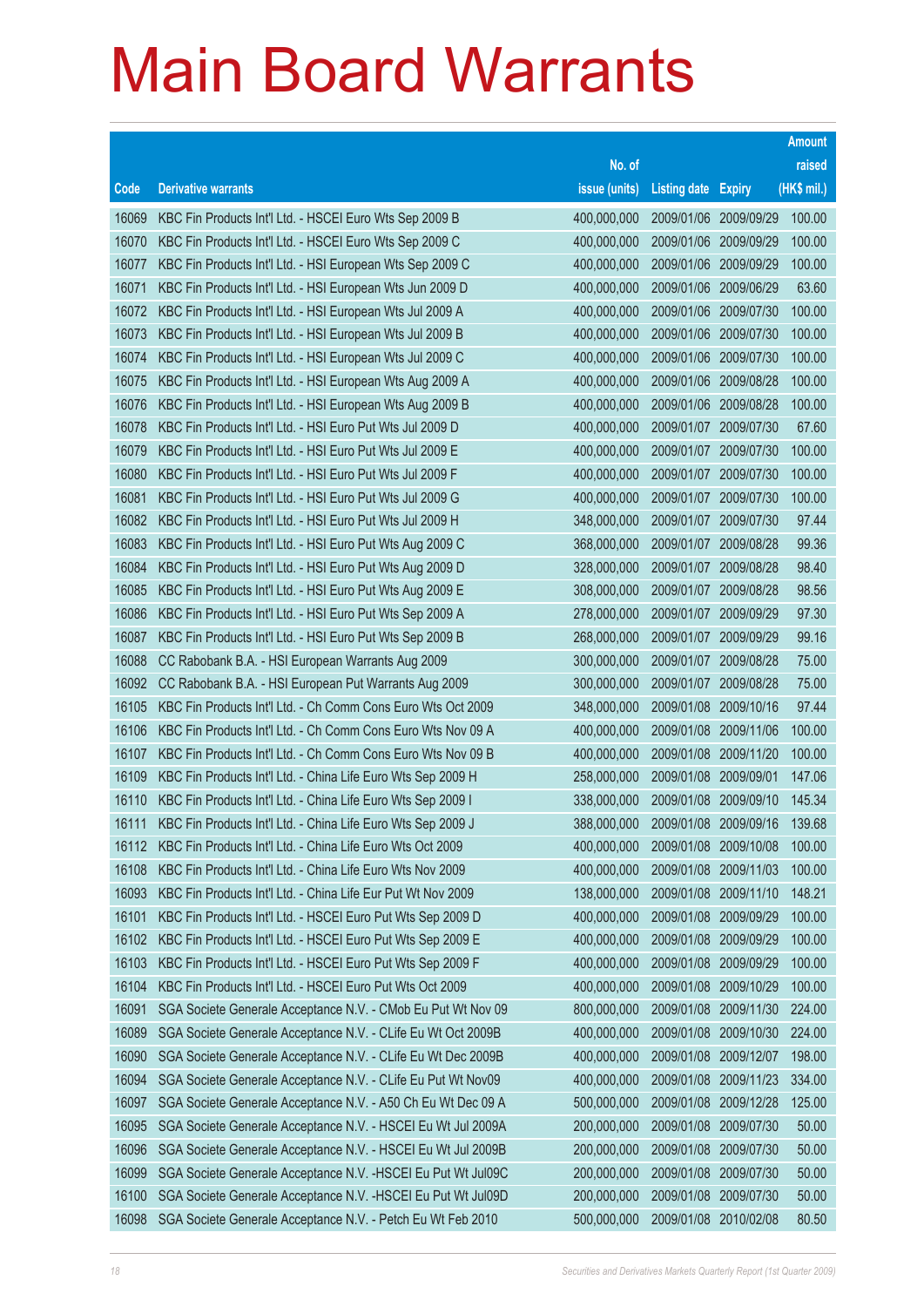|                |                                                                                                                            |                            |                                     |            | <b>Amount</b>    |
|----------------|----------------------------------------------------------------------------------------------------------------------------|----------------------------|-------------------------------------|------------|------------------|
|                |                                                                                                                            | No. of                     |                                     |            | raised           |
| Code           | <b>Derivative warrants</b>                                                                                                 | issue (units)              | <b>Listing date Expiry</b>          |            | (HK\$ mil.)      |
| 15239#         | Credit Suisse - CC Bank European Warrants Dec 2009                                                                         | 500,000,000                | 2009/01/12 2009/12/07               |            | 42.50            |
| 16115          | CC Rabobank B.A. - Ch Comm Cons European Warrants Jul 2009                                                                 | 100,000,000                | 2009/01/13 2009/07/30               |            | 25.00            |
| 16116          | CC Rabobank B.A. - Ch Comm Cons European Warrants Oct 2009                                                                 | 100,000,000                | 2009/01/13                          | 2009/10/13 | 25.00            |
| 16120          | CC Rabobank B.A. - China Railway European Wts Sep 2010                                                                     | 150,000,000                | 2009/01/13 2010/09/29               |            | 37.50            |
| 16121          | CC Rabobank B.A. - China Railway European Wts Nov 2010                                                                     | 180,000,000                | 2009/01/13 2010/11/17               |            | 45.00            |
| 16118          | CC Rabobank B.A. - Ch Railway Cons European Wts Jul 2009                                                                   | 100,000,000                | 2009/01/13 2009/07/30               |            | 25.00            |
| 16119          | CC Rabobank B.A. - Ch Railway Cons European Wts Oct 2009                                                                   | 100,000,000                | 2009/01/13                          | 2009/10/13 | 27.00            |
| 16123          | SGA Societe Generale Acceptance N.V. - Ch Mob Eu Wt Aug 09 A                                                               | 800,000,000                | 2009/01/13                          | 2009/08/10 | 120.80           |
| 16124          | SGA Societe Generale Acceptance N.V. - Ch Mob Eu Wt Sep 2009                                                               | 800,000,000                | 2009/01/13 2009/09/28               |            | 120.00           |
| 16122          | SGA Societe Generale Acceptance N.V. - Ch Mob Eu Wt Jul 09 B                                                               | 800,000,000                | 2009/01/13 2009/07/20               |            | 133.60           |
| 16125          | SGA Societe Generale Acceptance N.V. - CNOOC Eu Wt Oct 2009C                                                               | 500,000,000                | 2009/01/13                          | 2009/10/02 | 88.50            |
| 16126          | SGA Societe Generale Acceptance N.V. - HKEx Eu Wt Sep 2009 B                                                               | 80,000,000                 | 2009/01/13 2009/09/04               |            | 108.00           |
| 16117          | SGA Societe Generale Acceptance N.V. - HSI Eu Put Wt Jul 09C                                                               | 300,000,000                | 2009/01/13 2009/07/30               |            | 111.00           |
| 16113          | SGA Societe Generale Acceptance N.V. - HSI Eur Wt Jul 2009 A                                                               | 300,000,000                | 2009/01/13 2009/07/30               |            | 75.00            |
| 16114          | SGA Societe Generale Acceptance N.V. - HSI Eur Wt Jul 2009 B                                                               | 300,000,000                | 2009/01/13                          | 2009/07/30 | 75.00            |
| 16128          | SGA Societe Generale Acceptance N.V. - HWL Eur Wt Nov 2009                                                                 | 150,000,000                | 2009/01/13 2009/11/30               |            | 177.00           |
| 16127          | SGA Societe Generale Acceptance N.V. - HWL Eur Wt Aug 2009 B                                                               | 150,000,000                | 2009/01/13 2009/08/31               |            | 132.00<br>118.50 |
| 16130<br>16131 | SGA Societe Generale Acceptance N.V. - ICBC Eu Wt Aug 2009 A<br>SGA Societe Generale Acceptance N.V. - ICBC Eu Wt Sep 2009 | 150,000,000<br>150,000,000 | 2009/01/13 2009/08/03<br>2009/01/13 | 2009/09/28 | 114.00           |
| 16129          | SGA Societe Generale Acceptance N.V. - Petch Eu Wt Nov 2009C                                                               | 500,000,000                | 2009/01/13 2009/11/23               |            | 79.00            |
| 16132          | Macquarie Bank Ltd. - CHALCO European Warrants Feb 2010                                                                    | 100,000,000                | 2009/01/14                          | 2010/02/25 | 25.10            |
| 16135          | Macquarie Bank Ltd. - China Mobile European Wts Sep 2009                                                                   | 150,000,000                | 2009/01/14                          | 2009/09/29 | 22.65            |
| 16133          | Macquarie Bank Ltd. - CC Bank European Warrants Jul 2009                                                                   | 88,000,000                 | 2009/01/14                          | 2009/07/30 | 39.16            |
| 16134          | Macquarie Bank Ltd. - CM Bank European Warrants Jul 2009 B                                                                 | 150,000,000                | 2009/01/14                          | 2009/07/30 | 37.50            |
| 16138          | Macquarie Bank Ltd. - CNOOC European Warrants Dec 2009                                                                     | 150,000,000                | 2009/01/14                          | 2009/12/30 | 37.80            |
| 16136          | Macquarie Bank Ltd. - China Railway European Wts Sep 2009 A                                                                | 50,000,000                 | 2009/01/14                          | 2009/09/29 | 70.05            |
| 16137          | Macquarie Bank Ltd. - China Shenhua European Wts Sep 2009 A                                                                | 100,000,000                | 2009/01/14                          | 2009/09/29 | 47.40            |
| 16141          | Macquarie Bank Ltd. - A50 China European Warrants Aug 2009                                                                 | 280,000,000                | 2009/01/14 2009/08/27               |            | 70.00            |
| 16139          | Macquarie Bank Ltd. - Hang Seng Bank European Wts Dec 2009                                                                 | 200,000,000                | 2009/01/14                          | 2009/12/30 | 50.00            |
| 16140          | Macquarie Bank Ltd. - ICBC European Warrants Jul 2009 B                                                                    | 100,000,000                | 2009/01/14                          | 2009/07/30 | 66.00            |
| 16142          | SGA Societe Generale Acceptance N.V. - A50 Ch Eu Wt Nov 09 A                                                               | 500,000,000                | 2009/01/14                          | 2009/11/16 | 125.00           |
| 16143          | SGA Societe Generale Acceptance N.V. - A50 Ch Eu Wt Jan 2010                                                               | 500,000,000                | 2009/01/14                          | 2010/01/18 | 130.00           |
| 16149          | ABN AMRO Bank N.V. - CC Bank European Warrants Jul 2009                                                                    | 100,000,000                | 2009/01/15                          | 2009/07/27 | 55.00            |
| 16144          | SGA Societe Generale Acceptance N.V. - BOCL Eu Wt Nov 2009 A                                                               | 200,000,000                | 2009/01/15                          | 2009/11/30 | 94.00            |
| 16147          | SGA Societe Generale Acceptance N.V. - CTel Eu Wt Nov 2009                                                                 | 150,000,000                | 2009/01/15                          | 2009/11/02 | 120.00           |
| 16145          | SGA Societe Generale Acceptance N.V. - CCB Eur Wt Nov 2009 A                                                               | 150,000,000                | 2009/01/15                          | 2009/11/30 | 165.00           |
| 16146          | SGA Societe Generale Acceptance N.V. - CLife Eu Wt Sep 2009B                                                               | 300,000,000                | 2009/01/15                          | 2009/09/21 | 129.00           |
| 16148          | SGA Societe Generale Acceptance N.V. - HSBC Eu Wt Sep 2009 B                                                               | 500,000,000                | 2009/01/15                          | 2009/09/22 | 76.00            |
|                | 09731# UBS AG - BOCL European Warrants Dec 2010 E                                                                          | 1,000,000,000              | 2009/01/15                          | 2010/12/13 | 33.00            |
| 16167          | ABN AMRO Bank N.V. - China Mobile European Wts Aug 2009                                                                    | 500,000,000                | 2009/01/16                          | 2009/08/17 | 80.00            |
| 16152          | BNP Paribas Arbit Issu B.V. - HSI European Wts Sep 2009 C                                                                  | 200,000,000                | 2009/01/16                          | 2009/09/29 | 50.00            |
| 16158          | BNP Paribas Arbit Issu B.V. - HSI Euro Put Wts Sep 2009 A                                                                  | 200,000,000                | 2009/01/16                          | 2009/09/29 | 50.00            |
| 16166          | Credit Suisse - A50 China European Put Warrants Sep 2009                                                                   | 200,000,000                | 2009/01/16                          | 2009/09/07 | 47.80            |
| 16165          | Credit Suisse - HKEx European Put Warrants Oct 2009                                                                        | 200,000,000                | 2009/01/16                          | 2009/10/05 | 42.00            |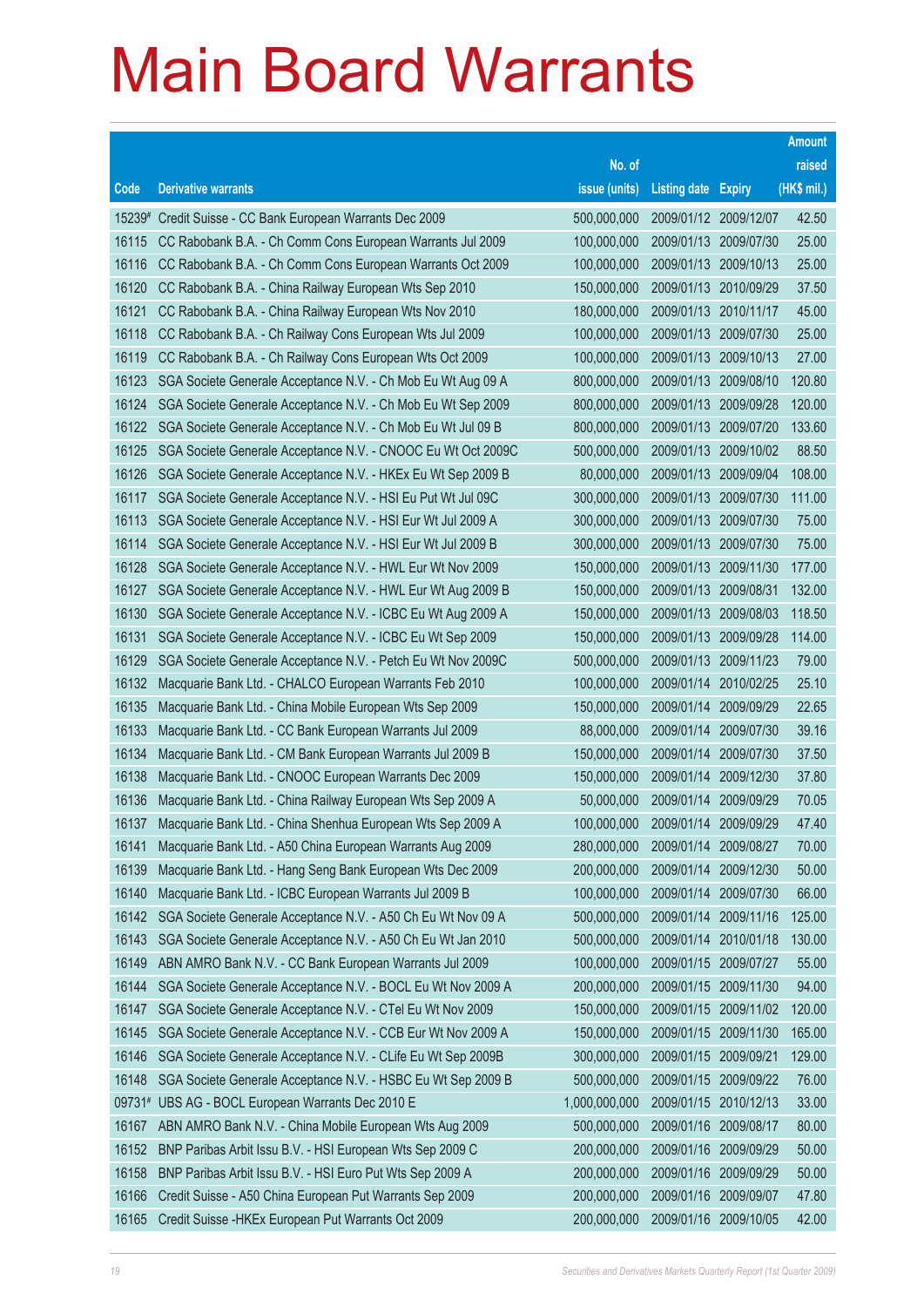|                |                                                                                                                          |                            |                            |                          | <b>Amount</b>   |
|----------------|--------------------------------------------------------------------------------------------------------------------------|----------------------------|----------------------------|--------------------------|-----------------|
|                |                                                                                                                          | No. of                     |                            |                          | raised          |
| Code           | <b>Derivative warrants</b>                                                                                               | issue (units)              | <b>Listing date Expiry</b> |                          | (HK\$ mil.)     |
| 16163          | SGA Societe Generale Acceptance N.V. - BOCL Eu Wt Aug 2009 B                                                             | 200,000,000                | 2009/01/16 2009/08/03      |                          | 59.00           |
| 16164          | SGA Societe Generale Acceptance N.V. - BOCL Eu Wt Sep 2009 B                                                             | 200,000,000                | 2009/01/16 2009/09/14      |                          | 84.00           |
| 16153          | SGA Societe Generale Acceptance N.V. - CCB Eur Wt Sep 2009 B                                                             | 150,000,000                | 2009/01/16                 | 2009/09/21               | 138.00          |
| 16159          | SGA Societe Generale Acceptance N.V. - CLife Eu Wt Sep 2009C                                                             | 300,000,000                | 2009/01/16                 | 2009/09/28               | 174.00          |
| 16160          | SGA Societe Generale Acceptance N.V. - CTel Eu Wt Aug 2009 B                                                             | 150,000,000                |                            | 2009/01/16 2009/08/24    | 102.75          |
| 16162          | SGA Societe Generale Acceptance N.V. - A50 Ch Eu Wt Oct 09 C                                                             | 500,000,000                |                            | 2009/01/16 2009/10/19    | 132.50          |
| 16150          | SGA Societe Generale Acceptance N.V. - HSI Eur Wt Jul 2009 D                                                             | 300,000,000                | 2009/01/16                 | 2009/07/30               | 78.00           |
| 16151          | SGA Societe Generale Acceptance N.V. - HSI Eur Wt Jul 2009 E                                                             | 300,000,000                |                            | 2009/01/16 2009/07/30    | 79.50           |
| 16154          | SGA Societe Generale Acceptance N.V. - HSI Eu Put Wt Jul 09F                                                             | 300,000,000                |                            | 2009/01/16 2009/07/30    | 78.00           |
| 16155          | SGA Societe Generale Acceptance N.V. - HSI Eu Put Wt Jul 09G                                                             | 300,000,000                | 2009/01/16                 | 2009/07/30               | 78.00           |
| 16156          | SGA Societe Generale Acceptance N.V. - HSI Eu Put Wt Jul 09H                                                             | 300,000,000                | 2009/01/16                 | 2009/07/30               | 79.50           |
| 16157          | SGA Societe Generale Acceptance N.V. - HSI Eu Put Wt Jul 091                                                             | 300,000,000                | 2009/01/16                 | 2009/07/30               | 76.50           |
| 16161          | SGA Societe Generale Acceptance N.V. - ICBC Eu Wt Aug 2009 B                                                             | 150,000,000                | 2009/01/16 2009/08/18      |                          | 113.25          |
| 16173          | BNP Paribas Arbit Issu B.V. - BOCL European Wts Dec 2009                                                                 | 200,000,000                | 2009/01/19                 | 2009/12/14               | 70.00           |
| 16174          | BNP Paribas Arbit Issu B.V. - BOCL European Wts Jan 2010                                                                 | 200,000,000                | 2009/01/19                 | 2010/01/18               | 94.00           |
| 16169          | SGA Societe Generale Acceptance N.V. - CCB Eur Wt Jul 2009 B                                                             | 150,000,000                | 2009/01/19                 | 2009/07/27               | 126.00          |
| 16168          | SGA Societe Generale Acceptance N.V. - CCCCL Eu Wt Dec 2009                                                              | 300,000,000                | 2009/01/19                 | 2009/12/28               | 76.50           |
| 16170          | SGA Societe Generale Acceptance N.V. - Datang Eu Wt Aug 2009                                                             | 100,000,000                | 2009/01/19                 | 2009/08/31               | 108.00<br>85.00 |
| 16171<br>16172 | SGA Societe Generale Acceptance N.V. - A50 Ch Eu Wt Jul 2009                                                             | 500,000,000<br>500,000,000 | 2009/01/19<br>2009/01/19   | 2009/07/20<br>2009/08/28 | 90.00           |
| 16175          | SGA Societe Generale Acceptance N.V. - A50 Ch Eu Wt Aug 09 B<br>KBC Fin Products Int'l Ltd. - BOCL Euro Put Wts Aug 2009 | 268,000,000                | 2009/01/20                 | 2009/08/10               | 96.48           |
| 16176          | KBC Fin Products Int'l Ltd. - ICBC European Wts Jul 2009 D                                                               | 400,000,000                | 2009/01/20                 | 2009/07/20               | 100.00          |
| 16186          | BNP Paribas Arbit Issu B.V. - CNOOC European Wts Oct 2009                                                                | 200,000,000                | 2009/01/21                 | 2009/10/27               | 40.00           |
| 16189          | Deutsche Bank AG - HSBC European Put Warrants Oct 2009                                                                   | 200,000,000                | 2009/01/21                 | 2009/10/15               | 38.00           |
| 16187          | KBC Fin Products Int'l Ltd. - Sinopec Euro Wts Jul 2009                                                                  | 178,000,000                | 2009/01/21                 | 2009/07/21               | 99.68           |
| 16188          | KBC Fin Products Int'l Ltd. - A50 Ch Euro Wts Aug 2009                                                                   | 400,000,000                | 2009/01/21                 | 2009/08/20               | 100.00          |
| 16177          | Macquarie Bank Ltd. - Bank of EA European Warrants Sep 2009                                                              | 100,000,000                | 2009/01/21                 | 2009/09/29               | 25.20           |
| 16178          | Macquarie Bank Ltd. - Huaneng Power European Wts Sep 2009                                                                | 50,000,000                 | 2009/01/21                 | 2009/09/29               | 22.20           |
| 16179          | Macquarie Bank Ltd. - Jiangxi Copper European Wts Dec 2009                                                               | 100,000,000                | 2009/01/21                 | 2009/12/30               | 25.00           |
| 16180          | Macquarie Bank Ltd. - Swire Pacific A European Wts Sep 2009                                                              | 150,000,000                | 2009/01/21                 | 2009/09/29               | 71.70           |
| 16182          | SGA Societe Generale Acceptance N.V. - CLife Eu Wt Aug 2009C                                                             | 300,000,000                | 2009/01/21                 | 2009/08/03               | 156.00          |
| 16183          | SGA Societe Generale Acceptance N.V. - CLife Eu Wt Nov 2009B                                                             | 300,000,000                | 2009/01/21                 | 2009/11/09               | 174.00          |
| 16184          | SGA Societe Generale Acceptance N.V. - CP&CC Eur Wt Oct 2009                                                             | 150,000,000                | 2009/01/21                 | 2009/10/19               | 166.50          |
| 16181          | SGA Societe Generale Acceptance N.V. - HSI Eu Put Wt Jul 09J                                                             | 300,000,000                | 2009/01/21                 | 2009/07/30               | 78.00           |
| 16185          | SGA Societe Generale Acceptance N.V. - Petch Eu Wt Nov 2009D                                                             | 400,000,000                | 2009/01/21                 | 2009/11/30               | 71.20           |
| 16208          | ABN AMRO Bank N.V. - HSBC European Warrants Dec 2010 A                                                                   | 400,000,000                |                            | 2009/01/22 2010/12/28    | 100.00          |
| 16212          | ABN AMRO Bank N.V. - HSBC European Put Warrants Dec 2010                                                                 | 400,000,000                | 2009/01/22 2010/12/20      |                          | 108.00          |
| 16201          | Credit Suisse - BOCL European Warrants Aug 2009                                                                          | 200,000,000                | 2009/01/22 2009/08/03      |                          | 50.00           |
| 16202          | Credit Suisse - China Life European Warrants Aug 2009 B                                                                  | 200,000,000                | 2009/01/22 2009/08/17      |                          | 48.00           |
| 16203          | Credit Suisse - HSBC European Wts Oct 2009 A                                                                             | 200,000,000                |                            | 2009/01/22 2009/10/12    | 34.00           |
| 16204          | Credit Suisse - ICBC European Warrants Jun 2009                                                                          | 200,000,000                | 2009/01/22 2009/06/08      |                          | 42.00           |
| 16205          | Credit Suisse - ICBC European Warrants Jul 2009                                                                          | 200,000,000                | 2009/01/22 2009/07/27      |                          | 60.00           |
| 16206          | KBC Fin Products Int'l Ltd. - ICBC European Wts Sep 2009 C                                                               | 118,000,000                | 2009/01/22 2009/09/01      |                          | 95.58           |
| 16207          | KBC Fin Products Int'l Ltd. - ICBC Euro Put Wts Aug 2009 B                                                               | 400,000,000                | 2009/01/22 2009/08/10      |                          | 100.00          |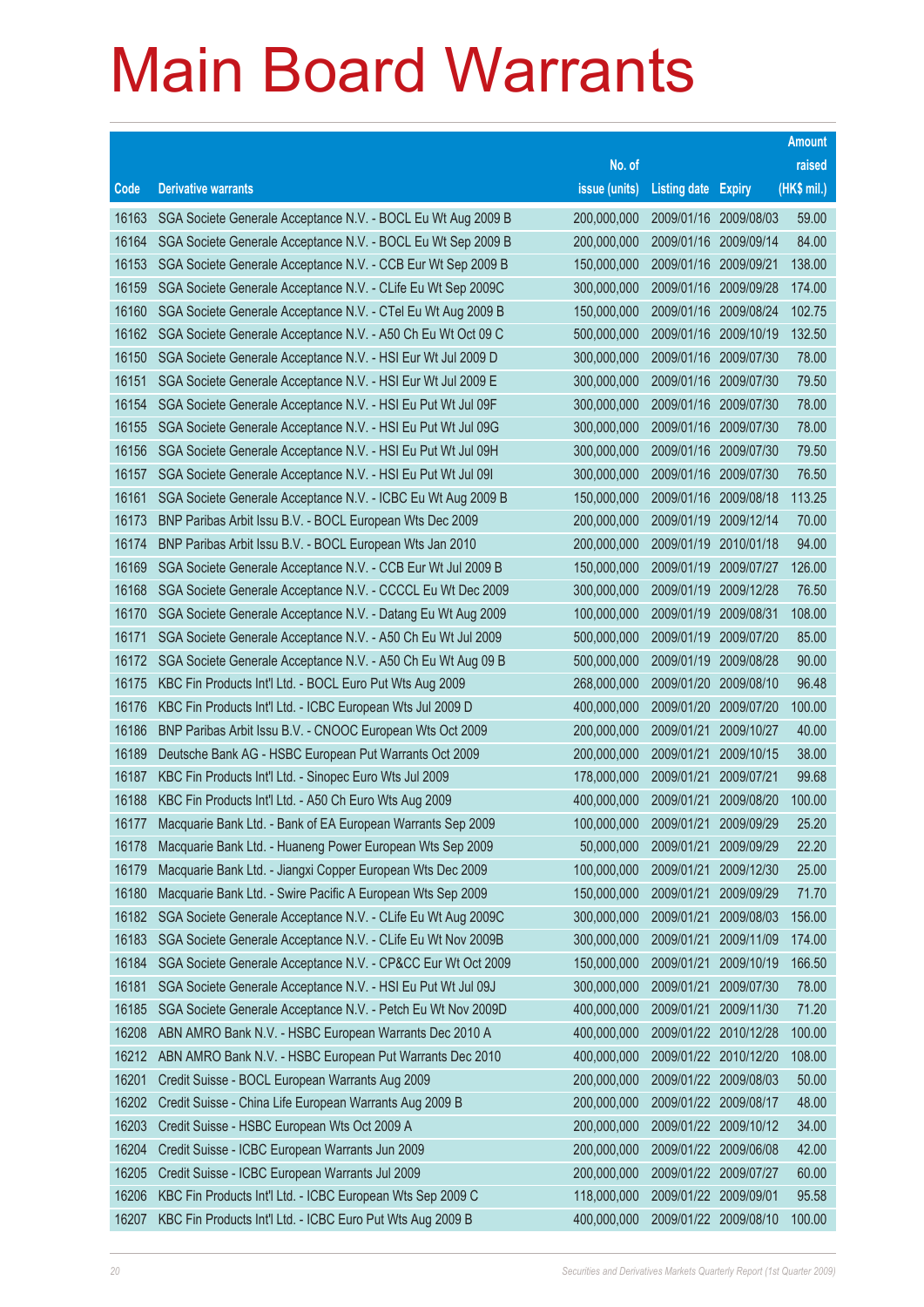|        |                                                              |               |                            |            | <b>Amount</b> |
|--------|--------------------------------------------------------------|---------------|----------------------------|------------|---------------|
|        |                                                              | No. of        |                            |            | raised        |
| Code   | <b>Derivative warrants</b>                                   | issue (units) | <b>Listing date Expiry</b> |            | (HK\$ mil.)   |
| 16193  | Macquarie Bank Ltd. - BOCL European Warrants Sep 2009        | 150,000,000   | 2009/01/22 2009/09/29      |            | 37.65         |
| 16194  | Macquarie Bank Ltd. - HSBC European Warrants Mar 2010        | 150,000,000   | 2009/01/22 2010/03/30      |            | 37.65         |
| 16190  | CC Rabobank B.A. - HSBC European Warrants Jul 2009           | 200,000,000   | 2009/01/22 2009/07/30      |            | 50.00         |
| 16191  | CC Rabobank B.A. - HSBC European Warrants Oct 2009 D         | 200,000,000   | 2009/01/22 2009/10/30      |            | 50.00         |
| 16192  | CC Rabobank B.A. - HSBC European Put Warrants Sep 2009 B     | 150,000,000   | 2009/01/22 2009/09/29      |            | 37.50         |
| 16195  | SGA Societe Generale Acceptance N.V. - BOCL Eu Wt Nov 2009 B | 200,000,000   | 2009/01/22 2009/11/02      |            | 76.00         |
| 16196  | SGA Societe Generale Acceptance N.V. - CCB Eur Wt Nov 2009 B | 150,000,000   | 2009/01/22 2009/11/23      |            | 102.00        |
| 16197  | SGA Societe Generale Acceptance N.V. - HSBC Eu Wt Aug 2009 A | 80,000,000    | 2009/01/22 2009/08/03      |            | 79.68         |
| 16198  | SGA Societe Generale Acceptance N.V. - ICBC Eu Wt May 2009 B | 150,000,000   | 2009/01/22 2009/05/25      |            | 66.00         |
| 16199  | SGA Societe Generale Acceptance N.V. - ICBC Eu Wt Aug 2009 C | 150,000,000   | 2009/01/22 2009/08/24      |            | 135.00        |
| 16200  | SGA Societe Generale Acceptance N.V. - SHK P Eu Wt Dec 2009  | 500,000,000   | 2009/01/22 2009/12/30      |            | 75.50         |
|        | 15803# Credit Suisse - HSBC European Wts Aug 2009            | 300,000,000   | 2009/01/22 2009/08/25      |            | 20.40         |
| 16210  | BNP Paribas Arbit Issu B.V. - Ch Mobile Euro Wts Apr 2010    | 200,000,000   | 2009/01/23 2010/04/16      |            | 46.00         |
| 16214  | BNP Paribas Arbit Issu B.V. - Ch Mobile Eu Put Wt Apr 2010   | 200,000,000   | 2009/01/23 2010/04/19      |            | 42.00         |
| 16213  | Deutsche Bank AG - China Life European Warrants Jul 2009 C   | 300,000,000   | 2009/01/23 2009/07/27      |            | 129.00        |
| 16216  | Deutsche Bank AG - A50 China European Warrants Aug 2009      | 300,000,000   | 2009/01/23 2009/08/17      |            | 63.00         |
| 16215  | Deutsche Bank AG - HSBC European Warrants Oct 2009 B         | 300,000,000   | 2009/01/23 2009/10/12      |            | 45.00         |
| 16217  | Goldman Sachs SP (Asia) - BOCL European Warrants Jul 2009    | 200,000,000   | 2009/01/23 2009/07/30      |            | 50.00         |
| 16209  | Goldman Sachs SP (Asia) - HSBC European Warrants Dec 2010 B  | 300,000,000   | 2009/01/23 2010/12/30      |            | 75.00         |
| 16211  | SGA Societe Generale Acceptance N.V. - Ch Mob Eu Wt Oct 09 C | 800,000,000   | 2009/01/23 2009/10/23      |            | 144.00        |
| 16218  | SGA Societe Generale Acceptance N.V. - Ch Mob Eu Wt Aug 09 B | 500,000,000   | 2009/01/29                 | 2009/08/17 | 75.00         |
| 16219  | SGA Societe Generale Acceptance N.V. - HSBC Eu Wt Oct 2009 B | 500,000,000   | 2009/01/29                 | 2009/10/09 | 75.00         |
| 16017# | BNP Paribas Arbit Issu B.V. - HSBC European Wts Jul 2009 D   | 500,000,000   | 2009/01/29                 | 2009/07/02 | 43.00         |
|        | 15633# CC Rabobank B.A. - HSBC European Warrants Jan 2010    | 200,000,000   | 2009/01/29                 | 2010/01/21 | 11.80         |
| 16233  | ABN AMRO Bank N.V. - HSBC European Put Warrants Jul 2010     | 400,000,000   | 2009/01/30 2010/07/26      |            | 100.00        |
| 16220  | ABN AMRO Bank N.V. - HSBC European Warrants Dec 2010 B       | 400,000,000   | 2009/01/30 2010/12/28      |            | 100.00        |
| 16221  | BNP Paribas Arbit Issu B.V. - CC Bank Euro Wts Aug 2009      | 200,000,000   | 2009/01/30 2009/08/24      |            | 176.00        |
| 16222  | BNP Paribas Arbit Issu B.V. - CC Bank Euro Wts Sep 2009      | 200,000,000   | 2009/01/30 2009/09/28      |            | 142.00        |
| 16227  | BNP Paribas Arbit Issu B.V. - HSBC European Wts Apr 2010     | 200,000,000   | 2009/01/30 2010/04/26      |            | 50.00         |
| 16223  | BNP Paribas Arbit Issu B.V. - ICBC European Wts Oct 2009 A   | 200,000,000   | 2009/01/30 2009/10/27      |            | 128.00        |
| 16224  | BNP Paribas Arbit Issu B.V. - ICBC European Wts Oct 2009 B   | 200,000,000   | 2009/01/30 2009/10/12      |            | 86.00         |
| 16225  | Credit Suisse - China Mobile European Warrants Jan 2010      | 500,000,000   | 2009/01/30 2010/01/25      |            | 125.00        |
| 16226  | Credit Suisse - HSBC European Wts Jun 2010                   | 500,000,000   | 2009/01/30 2010/06/14      |            | 125.00        |
| 16230  | UBS AG - HSBC European Warrants Jul 2009                     | 500,000,000   | 2009/01/30 2009/07/06      |            | 75.00         |
| 16231  | UBS AG - HSBC European Warrants Apr 2010 A                   | 500,000,000   | 2009/01/30 2010/04/12      |            | 125.00        |
| 16232  | UBS AG - HSBC European Warrants Apr 2010 B                   | 500,000,000   | 2009/01/30 2010/04/12      |            | 125.00        |
| 16228  | KBC Fin Products Int'l Ltd. - CC Bank Euro Wts Aug 2009 B    | 208,000,000   | 2009/02/02 2009/08/03      |            | 97.76         |
| 16229  | KBC Fin Products Int'l Ltd. - Sinopec Euro Wts Aug 2009      | 298,000,000   | 2009/02/02 2009/08/03      |            | 98.34         |
| 16235  | BNP Paribas Arbit Issu B.V. - HSBC European Wts Jun 2010     | 300,000,000   | 2009/02/02 2010/06/28      |            | 75.00         |
| 16240  | KBC Fin Products Int'l Ltd. - HSBC Euro Put Wts Dec 2009     | 368,000,000   | 2009/02/02 2009/12/01      |            | 99.36         |
| 16241  | KBC Fin Products Int'l Ltd. - HSBC Euro Put Wts Sep 2010     | 400,000,000   | 2009/02/02 2010/09/01      |            | 100.00        |
| 16238  | KBC Fin Products Int'l Ltd. - HSBC European Wts Apr 2010 A   | 378,000,000   | 2009/02/02 2010/04/01      |            | 98.28         |
| 16239  | KBC Fin Products Int'l Ltd. - HSBC European Wts Apr 2010 B   | 400,000,000   | 2009/02/02 2010/04/12      |            | 100.00        |
| 16236  | SGA Societe Generale Acceptance N.V. - CLife Eu Wt Aug 2009D | 300,000,000   | 2009/02/02 2009/08/31      |            | 168.00        |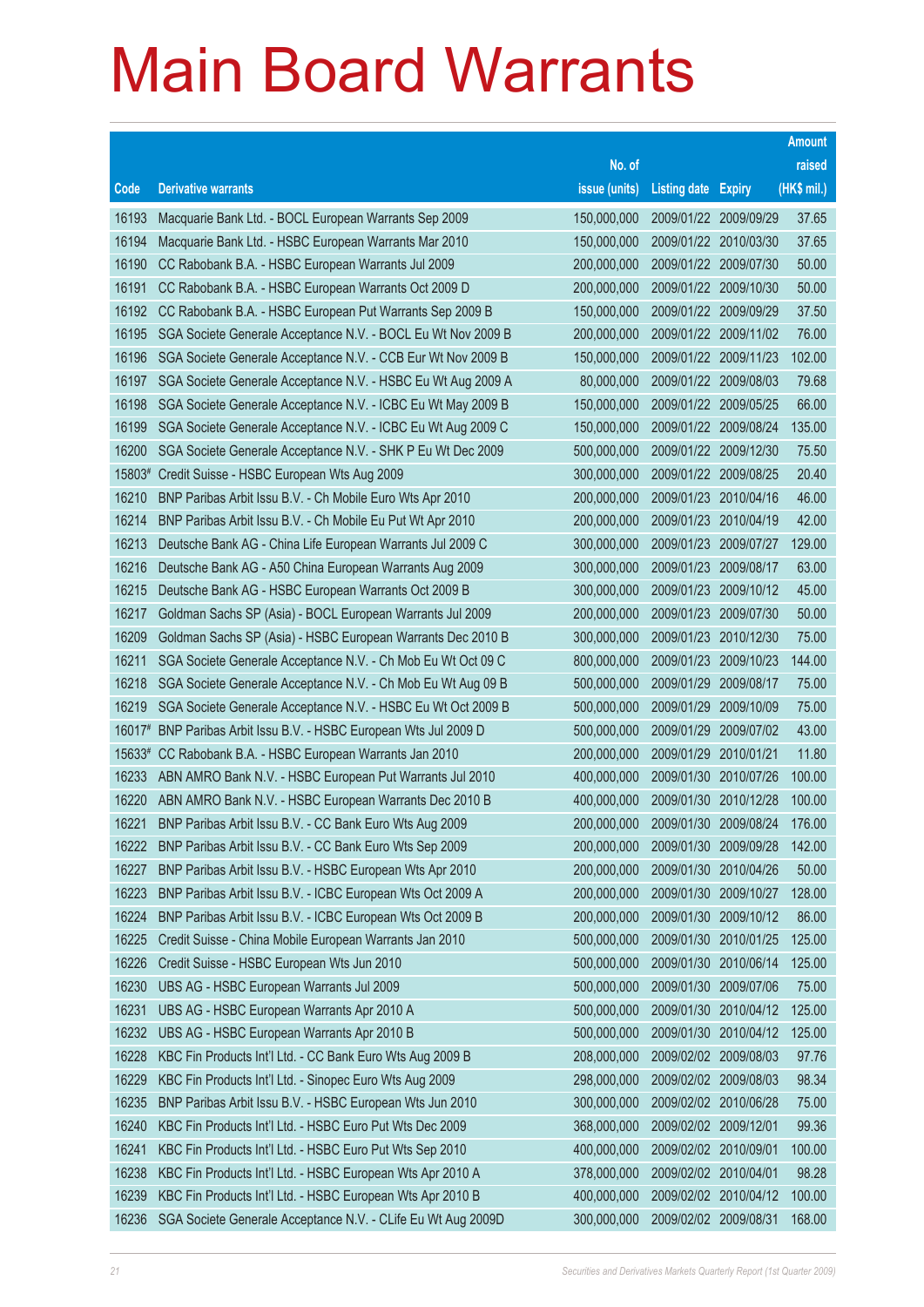|       |                                                               |               |                            |            | <b>Amount</b> |
|-------|---------------------------------------------------------------|---------------|----------------------------|------------|---------------|
|       |                                                               | No. of        |                            |            | raised        |
| Code  | <b>Derivative warrants</b>                                    | issue (units) | <b>Listing date Expiry</b> |            | (HK\$ mil.)   |
| 16234 | SGA Societe Generale Acceptance N.V. - CMB Euro Wts Aug 2009  | 200,000,000   | 2009/02/02 2009/08/18      |            | 60.00         |
| 16237 | SGA Societe Generale Acceptance N.V. - HSBC Eu Wt Aug 2009 B  | 100,000,000   | 2009/02/02 2009/08/03      |            | 94.00         |
| 16242 | Credit Suisse - CC Bank European Warrants Jun 2009            | 200,000,000   | 2009/02/03                 | 2009/06/01 | 37.60         |
| 16243 | Deutsche Bank AG - China Life European Warrants Aug 2009 D    | 300,000,000   | 2009/02/03                 | 2009/08/17 | 204.00        |
| 16244 | Deutsche Bank AG - HSBC European Put Warrants Sep 2009 B      | 300,000,000   | 2009/02/03 2009/09/29      |            | 53.10         |
| 16245 | ABN AMRO Bank N.V. - HSI European Put Warrants May 2009 B     | 300,000,000   | 2009/02/04                 | 2009/05/27 | 55.50         |
| 16247 | HK Bank - CC Bank European Put Warrants Aug 2009              | 280,000,000   | 2009/02/05                 | 2009/08/14 | 193.20        |
| 16246 | HK Bank - A50 China European Put Warrants Dec 2009            | 280,000,000   | 2009/02/05                 | 2009/12/17 | 70.00         |
| 16248 | HK Bank - ICBC European Put Warrants Aug 2009                 | 280,000,000   | 2009/02/05                 | 2009/08/14 | 131.60        |
| 16252 | UBS AG - HSBC European Warrants Jul 2010                      | 500,000,000   | 2009/02/05                 | 2010/07/26 | 125.00        |
| 16253 | UBS AG - HSBC European Put Warrants Dec 2009 C                | 500,000,000   | 2009/02/05                 | 2009/12/14 | 125.00        |
| 16249 | UBS AG - HSI European Warrants Dec 2009 A                     | 500,000,000   | 2009/02/05                 | 2009/12/30 | 135.00        |
| 16250 | UBS AG - HSI European Warrants Dec 2009 B                     | 500,000,000   | 2009/02/05                 | 2009/12/30 | 130.00        |
| 16251 | UBS AG - HSI European Warrants Dec 2009 C                     | 500,000,000   | 2009/02/05                 | 2009/12/30 | 125.00        |
| 16254 | UBS AG - HSI European Put Warrants Dec 2009 D                 | 500,000,000   | 2009/02/05                 | 2009/12/30 | 125.00        |
| 16255 | UBS AG - HSI European Put Warrants Dec 2009 E                 | 500,000,000   | 2009/02/05                 | 2009/12/30 | 130.00        |
| 16256 | UBS AG - HSI European Put Warrants Dec 2009 F                 | 500,000,000   | 2009/02/05                 | 2009/12/30 | 135.00        |
| 10859 | ABN AMRO Bank N.V. - Gold European Warrants Oct 2009          | 200,000,000   | 2009/02/06                 | 2009/10/27 | 50.00         |
| 10865 | ABN AMRO Bank N.V. - Gold European Put Warrants Oct 2009      | 200,000,000   | 2009/02/06                 | 2009/10/19 | 54.40         |
| 16257 | ABN AMRO Bank N.V. - PetroChina European Warrants Nov 2009 C  | 388,000,000   | 2009/02/06                 | 2009/11/23 | 58.20         |
| 16264 | BNP Paribas Arbit Issu B.V. - HSI European Wts Aug 2009 E     | 300,000,000   | 2009/02/09                 | 2009/08/28 | 75.00         |
| 16265 | BNP Paribas Arbit Issu B.V. - HSI Euro Put Wts Jun 2009 G     | 300,000,000   | 2009/02/09                 | 2009/06/29 | 48.00         |
| 16266 | Deutsche Bank AG - HKEx European Warrants Nov 2009            | 300,000,000   | 2009/02/09                 | 2009/11/30 | 75.00         |
| 16267 | Deutsche Bank AG - HSBC European Warrants Apr 2010 A          | 300,000,000   | 2009/02/09                 | 2010/04/26 | 54.00         |
| 16268 | Deutsche Bank AG - ICBC European Warrants Aug 2009            | 300,000,000   | 2009/02/09                 | 2009/08/10 | 153.00        |
| 16260 | SGA Societe Generale Acceptance N.V. - BOCL Eu Wt Oct 2009 B  | 200,000,000   | 2009/02/09                 | 2009/10/02 | 73.00         |
| 16261 | SGA Societe Generale Acceptance N.V. - A50 Ch Eu Wt Dec 09B   | 500,000,000   | 2009/02/09                 | 2009/12/14 | 127.50        |
| 16258 | SGA Societe Generale Acceptance N.V. - HSCEI Eu Wt Aug 2009A  | 200,000,000   | 2009/02/09                 | 2009/08/28 | 50.00         |
| 16259 | SGA Societe Generale Acceptance N.V. - HSCEI Eu Wt Aug 2009B  | 200,000,000   | 2009/02/09                 | 2009/08/28 | 50.00         |
| 16262 | SGA Societe Generale Acceptance N.V. - HSCEI Eu Put Wt Aug09C | 200,000,000   | 2009/02/09                 | 2009/08/28 | 50.00         |
| 16263 | SGA Societe Generale Acceptance N.V. - HSCEI Eu Put Wt Aug09D | 200,000,000   | 2009/02/09                 | 2009/08/28 | 50.00         |
| 16269 | Deutsche Bank AG - BOCL European Warrants Aug 2009 B          | 200,000,000   | 2009/02/10                 | 2009/08/10 | 58.00         |
| 16270 | Deutsche Bank AG - CC Bank European Warrants Aug 2009         | 200,000,000   | 2009/02/10                 | 2009/08/17 | 116.00        |
| 16271 | Deutsche Bank AG - China Mobile European Warrants Nov 2009 B  | 300,000,000   | 2009/02/10                 | 2009/11/02 | 57.00         |
| 16274 | BNP Paribas Arbit Issu B.V. - HSCEI European Wts Aug 2009     | 200,000,000   | 2009/02/11                 | 2009/08/28 | 50.00         |
| 16275 | BNP Paribas Arbit Issu B.V. - HSCEI European Wts Sep 2009     | 200,000,000   | 2009/02/11                 | 2009/09/29 | 54.00         |
| 16278 | BNP Paribas Arbit Issu B.V. - HSCEI Euro Put Wts Aug 2009     | 200,000,000   | 2009/02/11                 | 2009/08/28 | 54.00         |
| 16279 | BNP Paribas Arbit Issu B.V. - HSCEI Euro Put Wts Sep 2009     | 200,000,000   | 2009/02/11                 | 2009/09/29 | 58.00         |
| 16273 | Macquarie Bank Ltd. - Ch Comm Cons European Wts Dec 2009      | 150,000,000   | 2009/02/11                 | 2009/12/30 | 37.65         |
| 16272 | Macquarie Bank Ltd. - China Coal European Warrants Mar 2010   | 150,000,000   | 2009/02/11                 | 2010/03/30 | 37.65         |
| 10860 | SGA Societe Generale Acceptance N.V. - AUD/USD Eur Wt Aug 09  | 100,000,000   | 2009/02/11                 | 2009/08/14 | 25.00         |
| 10864 | SGA Societe Generale Acceptance N.V.-AUD/USD Eu Put Wt Aug09  | 100,000,000   | 2009/02/11                 | 2009/08/14 | 25.00         |
| 16276 | SGA Societe Generale Acceptance N.V. - CCoal Eur Wt Dec 2009  | 500,000,000   | 2009/02/11                 | 2009/12/04 | 81.50         |
| 10863 | SGA Societe Generale Acceptance N.V. - EUR/USD Eu Wt Aug2009  | 100,000,000   | 2009/02/11                 | 2009/08/14 | 25.00         |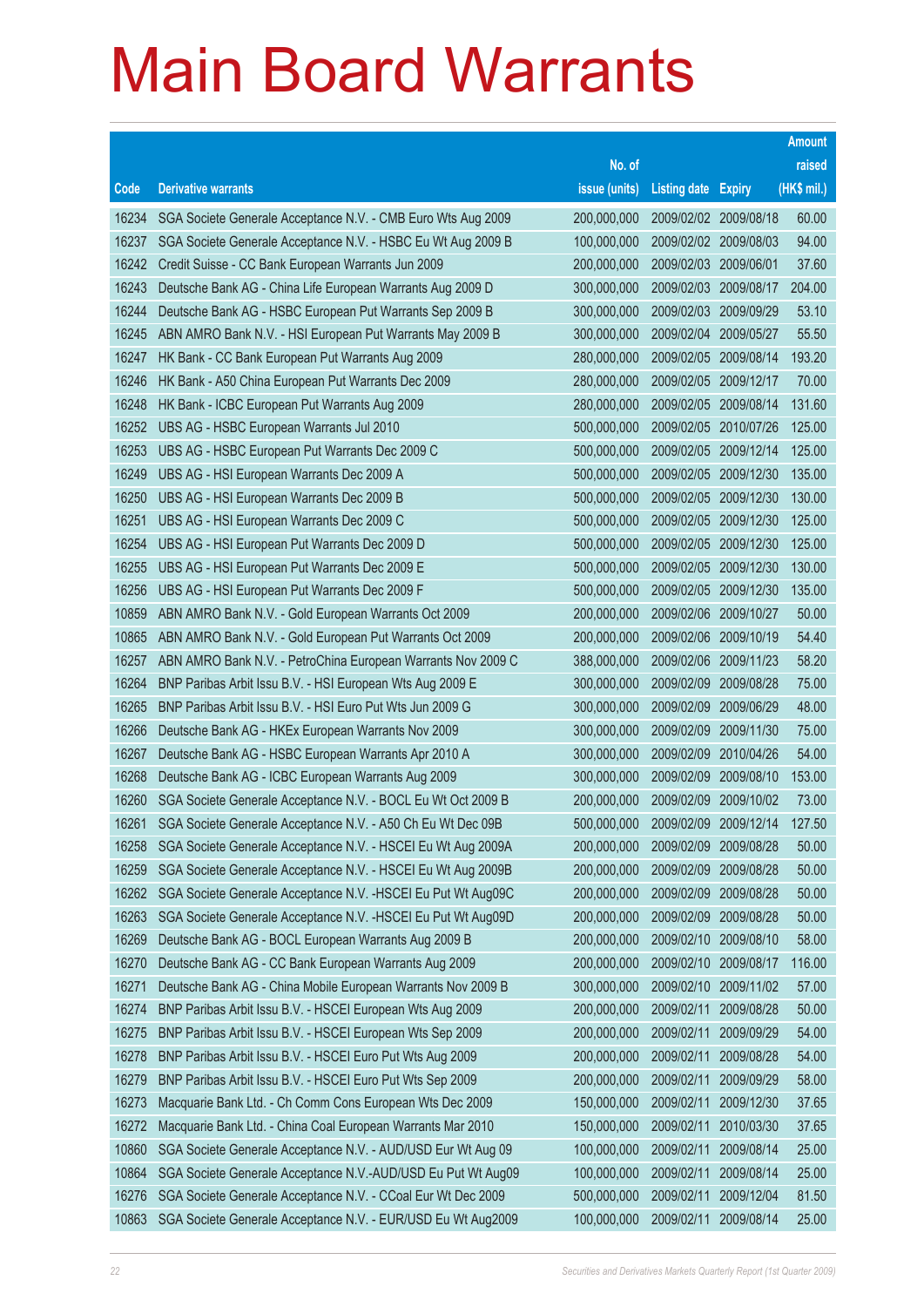| raised<br>No. of<br>(HK\$ mil.)<br>issue (units)<br><b>Derivative warrants</b><br><b>Listing date Expiry</b><br>Code<br>100,000,000<br>25.00<br>10867<br>SGA Societe Generale Acceptance N.V.-EUR/USD Eu Put Wt Aug09<br>2009/02/11<br>2009/08/14<br>SGA Societe Generale Acceptance N.V. - USD/YEN Eu Wt Aug2009<br>100,000,000<br>2009/02/11<br>25.00<br>10866<br>2009/08/14<br>25.00<br>10870<br>SGA Societe Generale Acceptance N.V.-USD/YEN Eu Put Wt Aug09<br>100,000,000<br>2009/02/11<br>2009/08/14<br>2009/02/12<br>42.00<br>16280<br>Deutsche Bank AG - BOCL European Put Warrants Aug 2009<br>150,000,000<br>2009/08/17<br>100,000,000<br>25.00<br>16286<br>CC Rabobank B.A. - BOCL European Warrants Sep 2009<br>2009/02/12 2009/09/11<br>200,000,000<br>2009/02/12 2009/12/08<br>32.00<br>16282<br>CC Rabobank B.A. - BankComm European Warrants Dec 2009<br>16285<br>100,000,000<br>2009/02/12 2009/12/22<br>22.00<br>CC Rabobank B.A. - A50 China European Warrants Dec 2009<br>16283<br>250,000,000<br>2009/02/12<br>37.50<br>CC Rabobank B.A. - HSBC European Warrants Dec 2010<br>2010/12/22<br>200,000,000<br>50.00<br>16281<br>CC Rabobank B.A. - HSI European Warrants Oct 2009 A<br>2009/02/12 2009/10/29<br>200,000,000<br>62.00<br>16287<br>CC Rabobank B.A. - HSI European Put Warrants Oct 2009<br>2009/02/12 2009/10/29<br>54.00<br>16288<br>CC Rabobank B.A. - HSI European Put Warrants Dec 2009<br>200,000,000<br>2009/02/12 2009/12/30<br>16284<br>220,000,000<br>2009/02/12 2010/02/22<br>55.00<br>CC Rabobank B.A. - Tencent Holdings European Wts Feb 2010<br>500,000,000<br>83.50<br>16277<br>SGA Societe Generale Acceptance N.V. - Petch Eu Wt Nov 2009E<br>2009/02/12 2009/11/09<br>16291<br>300,000,000<br>47.70<br>ABN AMRO Bank N.V. - HSI European Warrants Jul 2009<br>2009/02/13<br>2009/07/30<br>234.20<br>16290<br>Macquarie Bank Ltd. - HSBC European Warrants Sep 2009 D<br>200,000,000<br>2009/02/13<br>2009/09/29<br>16294<br>200,000,000<br>2009/02/13<br>112.40<br>Macquarie Bank Ltd. - HSBC European Put Warrants Sep 2009 C<br>2009/09/30<br>200,000,000<br>54.00<br>16289<br>SGA Societe Generale Acceptance N.V. - BOCL Eu Wt Aug 2009 C<br>2009/02/13 2009/08/20<br>200,000,000<br>182.00<br>16297<br>BNP Paribas Arbit Issu B.V. - China Life Euro Wts Feb 2011<br>2009/02/16<br>2011/02/02<br>50.00<br>16298<br>BNP Paribas Arbit Issu B.V. - HSBC European Wts Jun 2011<br>200,000,000<br>2009/02/16<br>2011/06/02<br>200,000,000<br>2009/02/16<br>50.00<br>16299<br>BNP Paribas Arbit Issu B.V. - PetroCh Euro Wts May 2011<br>2011/05/03<br>200,000,000<br>50.80<br>16296<br>Macquarie Bank Ltd. - Zijin Mining European Wts Dec 2010<br>2009/02/16<br>2010/12/30<br>200,000,000<br>66.00<br>16300<br>SGA Societe Generale Acceptance N.V. - BOCL Eu Wt Oct 2009 C<br>2009/02/16<br>2009/10/27<br>96.00<br>16292<br>SGA Societe Generale Acceptance N.V. - CLife Eu Wt Oct 2009C<br>300,000,000<br>2009/02/16<br>2009/10/27<br>16301<br>500,000,000<br>2009/02/16<br>108.00<br>SGA Societe Generale Acceptance N.V. - A50 Ch Eu Wt Nov 09 B<br>2009/11/02<br>500,000,000<br>16293<br>SGA Societe Generale Acceptance N.V. - HSBC Eu Wt Oct 2009 C<br>2009/02/16<br>2009/10/30<br>75.00<br>150,000,000<br>2009/02/16<br>88.50<br>16295<br>SGA Societe Generale Acceptance N.V. - ICBC Eu Wt Oct 2009 A<br>2009/10/27<br>500,000,000<br>2009/02/16<br>125.00<br>16302<br>UBS AG - A50 China European Warrants Oct 2009 B<br>2009/10/27<br>500,000,000<br>125.00<br>16303<br>UBS AG - A50 China European Warrants Oct 2009 C<br>2009/02/16 2009/10/27<br>16304<br>UBS AG - A50 China European Warrants Oct 2009 D<br>500,000,000<br>2009/02/16<br>2009/10/27<br>125.00<br>500,000,000<br>2009/02/17<br>75.00<br>16316<br>ABN AMRO Bank N.V. - China Mobile European Wts Oct 2009 A<br>2009/10/16<br>328,000,000<br>16309<br>KBC Fin Products Int'l Ltd. - Ch Mobile Eu Put Wt Dec 2009<br>2009/02/17<br>2009/12/14<br>49.20<br>218,000,000<br>91.56<br>16307<br>KBC Fin Products Int'l Ltd. - CC Bank Euro Wts Oct 2009<br>2009/02/17<br>2009/10/02<br>99.20<br>16308<br>248,000,000<br>2009/02/17<br>KBC Fin Products Int'l Ltd. - China Life Eur Put Wt Sep 09 L<br>2009/09/01<br>16311<br>400,000,000<br>2009/02/17<br>100.00<br>KBC Fin Products Int'l Ltd. - HSCEI Euro Wts Aug 2009 A<br>2009/08/28<br>400,000,000<br>16312<br>KBC Fin Products Int'l Ltd. - HSCEI Euro Wts Aug 2009 B<br>2009/02/17<br>2009/08/28<br>100.00<br>180,000,000<br>16310<br>KBC Fin Products Int'l Ltd. - ICBC European Wts Sep 2009 D<br>2009/02/17<br>2009/09/01<br>97.20<br>16313<br>Standard Bank PLC - China Mobile European Warrants Apr 2010<br>200,000,000<br>2009/02/17<br>50.00<br>2010/04/28<br>16314<br>200,000,000<br>2009/02/17<br>50.00<br>Standard Bank PLC - China Shenhua European Warrants Dec 2009<br>2009/12/30<br>200,000,000<br>16315<br>Standard Bank PLC - PetroChina European Warrants Apr 2010<br>2009/02/17<br>50.00<br>2010/04/05<br>300,000,000<br>68.10<br>16305<br>SGA Societe Generale Acceptance N.V. - CMB Euro Wts Jun 2009<br>2009/02/17<br>2009/06/29<br>16306<br>SGA Societe Generale Acceptance N.V. - Ping An Eu Wt Nov2011<br>500,000,000<br>2009/02/17<br>86.50<br>2011/11/21<br>16319<br>500,000,000<br>2009/02/17<br>UBS AG - CC Bank European Put Warrants Dec 2009<br>2009/12/21<br>140.00<br>500,000,000<br>16318<br>UBS AG - CC Bank European Warrants Nov 2009 F<br>2009/02/17<br>2009/11/30<br>125.00 |       |                                                |             |            |            | <b>Amount</b> |
|--------------------------------------------------------------------------------------------------------------------------------------------------------------------------------------------------------------------------------------------------------------------------------------------------------------------------------------------------------------------------------------------------------------------------------------------------------------------------------------------------------------------------------------------------------------------------------------------------------------------------------------------------------------------------------------------------------------------------------------------------------------------------------------------------------------------------------------------------------------------------------------------------------------------------------------------------------------------------------------------------------------------------------------------------------------------------------------------------------------------------------------------------------------------------------------------------------------------------------------------------------------------------------------------------------------------------------------------------------------------------------------------------------------------------------------------------------------------------------------------------------------------------------------------------------------------------------------------------------------------------------------------------------------------------------------------------------------------------------------------------------------------------------------------------------------------------------------------------------------------------------------------------------------------------------------------------------------------------------------------------------------------------------------------------------------------------------------------------------------------------------------------------------------------------------------------------------------------------------------------------------------------------------------------------------------------------------------------------------------------------------------------------------------------------------------------------------------------------------------------------------------------------------------------------------------------------------------------------------------------------------------------------------------------------------------------------------------------------------------------------------------------------------------------------------------------------------------------------------------------------------------------------------------------------------------------------------------------------------------------------------------------------------------------------------------------------------------------------------------------------------------------------------------------------------------------------------------------------------------------------------------------------------------------------------------------------------------------------------------------------------------------------------------------------------------------------------------------------------------------------------------------------------------------------------------------------------------------------------------------------------------------------------------------------------------------------------------------------------------------------------------------------------------------------------------------------------------------------------------------------------------------------------------------------------------------------------------------------------------------------------------------------------------------------------------------------------------------------------------------------------------------------------------------------------------------------------------------------------------------------------------------------------------------------------------------------------------------------------------------------------------------------------------------------------------------------------------------------------------------------------------------------------------------------------------------------------------------------------------------------------------------------------------------------------------------------------------------------------------------------------------------------------------------------------------------------------------------------------------------------------------------------------------------------------------------------------------------------------------------------------------------------------------------------------------------------------------------------------------------------------------------------------------------------------------------------------------------------------------------------------------------------------------------------------------------------------------------------------------------------------------------------------------------------------------------------------------------------------------------------------|-------|------------------------------------------------|-------------|------------|------------|---------------|
|                                                                                                                                                                                                                                                                                                                                                                                                                                                                                                                                                                                                                                                                                                                                                                                                                                                                                                                                                                                                                                                                                                                                                                                                                                                                                                                                                                                                                                                                                                                                                                                                                                                                                                                                                                                                                                                                                                                                                                                                                                                                                                                                                                                                                                                                                                                                                                                                                                                                                                                                                                                                                                                                                                                                                                                                                                                                                                                                                                                                                                                                                                                                                                                                                                                                                                                                                                                                                                                                                                                                                                                                                                                                                                                                                                                                                                                                                                                                                                                                                                                                                                                                                                                                                                                                                                                                                                                                                                                                                                                                                                                                                                                                                                                                                                                                                                                                                                                                                                                                                                                                                                                                                                                                                                                                                                                                                                                                                                                                                                        |       |                                                |             |            |            |               |
|                                                                                                                                                                                                                                                                                                                                                                                                                                                                                                                                                                                                                                                                                                                                                                                                                                                                                                                                                                                                                                                                                                                                                                                                                                                                                                                                                                                                                                                                                                                                                                                                                                                                                                                                                                                                                                                                                                                                                                                                                                                                                                                                                                                                                                                                                                                                                                                                                                                                                                                                                                                                                                                                                                                                                                                                                                                                                                                                                                                                                                                                                                                                                                                                                                                                                                                                                                                                                                                                                                                                                                                                                                                                                                                                                                                                                                                                                                                                                                                                                                                                                                                                                                                                                                                                                                                                                                                                                                                                                                                                                                                                                                                                                                                                                                                                                                                                                                                                                                                                                                                                                                                                                                                                                                                                                                                                                                                                                                                                                                        |       |                                                |             |            |            |               |
|                                                                                                                                                                                                                                                                                                                                                                                                                                                                                                                                                                                                                                                                                                                                                                                                                                                                                                                                                                                                                                                                                                                                                                                                                                                                                                                                                                                                                                                                                                                                                                                                                                                                                                                                                                                                                                                                                                                                                                                                                                                                                                                                                                                                                                                                                                                                                                                                                                                                                                                                                                                                                                                                                                                                                                                                                                                                                                                                                                                                                                                                                                                                                                                                                                                                                                                                                                                                                                                                                                                                                                                                                                                                                                                                                                                                                                                                                                                                                                                                                                                                                                                                                                                                                                                                                                                                                                                                                                                                                                                                                                                                                                                                                                                                                                                                                                                                                                                                                                                                                                                                                                                                                                                                                                                                                                                                                                                                                                                                                                        |       |                                                |             |            |            |               |
|                                                                                                                                                                                                                                                                                                                                                                                                                                                                                                                                                                                                                                                                                                                                                                                                                                                                                                                                                                                                                                                                                                                                                                                                                                                                                                                                                                                                                                                                                                                                                                                                                                                                                                                                                                                                                                                                                                                                                                                                                                                                                                                                                                                                                                                                                                                                                                                                                                                                                                                                                                                                                                                                                                                                                                                                                                                                                                                                                                                                                                                                                                                                                                                                                                                                                                                                                                                                                                                                                                                                                                                                                                                                                                                                                                                                                                                                                                                                                                                                                                                                                                                                                                                                                                                                                                                                                                                                                                                                                                                                                                                                                                                                                                                                                                                                                                                                                                                                                                                                                                                                                                                                                                                                                                                                                                                                                                                                                                                                                                        |       |                                                |             |            |            |               |
|                                                                                                                                                                                                                                                                                                                                                                                                                                                                                                                                                                                                                                                                                                                                                                                                                                                                                                                                                                                                                                                                                                                                                                                                                                                                                                                                                                                                                                                                                                                                                                                                                                                                                                                                                                                                                                                                                                                                                                                                                                                                                                                                                                                                                                                                                                                                                                                                                                                                                                                                                                                                                                                                                                                                                                                                                                                                                                                                                                                                                                                                                                                                                                                                                                                                                                                                                                                                                                                                                                                                                                                                                                                                                                                                                                                                                                                                                                                                                                                                                                                                                                                                                                                                                                                                                                                                                                                                                                                                                                                                                                                                                                                                                                                                                                                                                                                                                                                                                                                                                                                                                                                                                                                                                                                                                                                                                                                                                                                                                                        |       |                                                |             |            |            |               |
|                                                                                                                                                                                                                                                                                                                                                                                                                                                                                                                                                                                                                                                                                                                                                                                                                                                                                                                                                                                                                                                                                                                                                                                                                                                                                                                                                                                                                                                                                                                                                                                                                                                                                                                                                                                                                                                                                                                                                                                                                                                                                                                                                                                                                                                                                                                                                                                                                                                                                                                                                                                                                                                                                                                                                                                                                                                                                                                                                                                                                                                                                                                                                                                                                                                                                                                                                                                                                                                                                                                                                                                                                                                                                                                                                                                                                                                                                                                                                                                                                                                                                                                                                                                                                                                                                                                                                                                                                                                                                                                                                                                                                                                                                                                                                                                                                                                                                                                                                                                                                                                                                                                                                                                                                                                                                                                                                                                                                                                                                                        |       |                                                |             |            |            |               |
|                                                                                                                                                                                                                                                                                                                                                                                                                                                                                                                                                                                                                                                                                                                                                                                                                                                                                                                                                                                                                                                                                                                                                                                                                                                                                                                                                                                                                                                                                                                                                                                                                                                                                                                                                                                                                                                                                                                                                                                                                                                                                                                                                                                                                                                                                                                                                                                                                                                                                                                                                                                                                                                                                                                                                                                                                                                                                                                                                                                                                                                                                                                                                                                                                                                                                                                                                                                                                                                                                                                                                                                                                                                                                                                                                                                                                                                                                                                                                                                                                                                                                                                                                                                                                                                                                                                                                                                                                                                                                                                                                                                                                                                                                                                                                                                                                                                                                                                                                                                                                                                                                                                                                                                                                                                                                                                                                                                                                                                                                                        |       |                                                |             |            |            |               |
|                                                                                                                                                                                                                                                                                                                                                                                                                                                                                                                                                                                                                                                                                                                                                                                                                                                                                                                                                                                                                                                                                                                                                                                                                                                                                                                                                                                                                                                                                                                                                                                                                                                                                                                                                                                                                                                                                                                                                                                                                                                                                                                                                                                                                                                                                                                                                                                                                                                                                                                                                                                                                                                                                                                                                                                                                                                                                                                                                                                                                                                                                                                                                                                                                                                                                                                                                                                                                                                                                                                                                                                                                                                                                                                                                                                                                                                                                                                                                                                                                                                                                                                                                                                                                                                                                                                                                                                                                                                                                                                                                                                                                                                                                                                                                                                                                                                                                                                                                                                                                                                                                                                                                                                                                                                                                                                                                                                                                                                                                                        |       |                                                |             |            |            |               |
|                                                                                                                                                                                                                                                                                                                                                                                                                                                                                                                                                                                                                                                                                                                                                                                                                                                                                                                                                                                                                                                                                                                                                                                                                                                                                                                                                                                                                                                                                                                                                                                                                                                                                                                                                                                                                                                                                                                                                                                                                                                                                                                                                                                                                                                                                                                                                                                                                                                                                                                                                                                                                                                                                                                                                                                                                                                                                                                                                                                                                                                                                                                                                                                                                                                                                                                                                                                                                                                                                                                                                                                                                                                                                                                                                                                                                                                                                                                                                                                                                                                                                                                                                                                                                                                                                                                                                                                                                                                                                                                                                                                                                                                                                                                                                                                                                                                                                                                                                                                                                                                                                                                                                                                                                                                                                                                                                                                                                                                                                                        |       |                                                |             |            |            |               |
|                                                                                                                                                                                                                                                                                                                                                                                                                                                                                                                                                                                                                                                                                                                                                                                                                                                                                                                                                                                                                                                                                                                                                                                                                                                                                                                                                                                                                                                                                                                                                                                                                                                                                                                                                                                                                                                                                                                                                                                                                                                                                                                                                                                                                                                                                                                                                                                                                                                                                                                                                                                                                                                                                                                                                                                                                                                                                                                                                                                                                                                                                                                                                                                                                                                                                                                                                                                                                                                                                                                                                                                                                                                                                                                                                                                                                                                                                                                                                                                                                                                                                                                                                                                                                                                                                                                                                                                                                                                                                                                                                                                                                                                                                                                                                                                                                                                                                                                                                                                                                                                                                                                                                                                                                                                                                                                                                                                                                                                                                                        |       |                                                |             |            |            |               |
|                                                                                                                                                                                                                                                                                                                                                                                                                                                                                                                                                                                                                                                                                                                                                                                                                                                                                                                                                                                                                                                                                                                                                                                                                                                                                                                                                                                                                                                                                                                                                                                                                                                                                                                                                                                                                                                                                                                                                                                                                                                                                                                                                                                                                                                                                                                                                                                                                                                                                                                                                                                                                                                                                                                                                                                                                                                                                                                                                                                                                                                                                                                                                                                                                                                                                                                                                                                                                                                                                                                                                                                                                                                                                                                                                                                                                                                                                                                                                                                                                                                                                                                                                                                                                                                                                                                                                                                                                                                                                                                                                                                                                                                                                                                                                                                                                                                                                                                                                                                                                                                                                                                                                                                                                                                                                                                                                                                                                                                                                                        |       |                                                |             |            |            |               |
|                                                                                                                                                                                                                                                                                                                                                                                                                                                                                                                                                                                                                                                                                                                                                                                                                                                                                                                                                                                                                                                                                                                                                                                                                                                                                                                                                                                                                                                                                                                                                                                                                                                                                                                                                                                                                                                                                                                                                                                                                                                                                                                                                                                                                                                                                                                                                                                                                                                                                                                                                                                                                                                                                                                                                                                                                                                                                                                                                                                                                                                                                                                                                                                                                                                                                                                                                                                                                                                                                                                                                                                                                                                                                                                                                                                                                                                                                                                                                                                                                                                                                                                                                                                                                                                                                                                                                                                                                                                                                                                                                                                                                                                                                                                                                                                                                                                                                                                                                                                                                                                                                                                                                                                                                                                                                                                                                                                                                                                                                                        |       |                                                |             |            |            |               |
|                                                                                                                                                                                                                                                                                                                                                                                                                                                                                                                                                                                                                                                                                                                                                                                                                                                                                                                                                                                                                                                                                                                                                                                                                                                                                                                                                                                                                                                                                                                                                                                                                                                                                                                                                                                                                                                                                                                                                                                                                                                                                                                                                                                                                                                                                                                                                                                                                                                                                                                                                                                                                                                                                                                                                                                                                                                                                                                                                                                                                                                                                                                                                                                                                                                                                                                                                                                                                                                                                                                                                                                                                                                                                                                                                                                                                                                                                                                                                                                                                                                                                                                                                                                                                                                                                                                                                                                                                                                                                                                                                                                                                                                                                                                                                                                                                                                                                                                                                                                                                                                                                                                                                                                                                                                                                                                                                                                                                                                                                                        |       |                                                |             |            |            |               |
|                                                                                                                                                                                                                                                                                                                                                                                                                                                                                                                                                                                                                                                                                                                                                                                                                                                                                                                                                                                                                                                                                                                                                                                                                                                                                                                                                                                                                                                                                                                                                                                                                                                                                                                                                                                                                                                                                                                                                                                                                                                                                                                                                                                                                                                                                                                                                                                                                                                                                                                                                                                                                                                                                                                                                                                                                                                                                                                                                                                                                                                                                                                                                                                                                                                                                                                                                                                                                                                                                                                                                                                                                                                                                                                                                                                                                                                                                                                                                                                                                                                                                                                                                                                                                                                                                                                                                                                                                                                                                                                                                                                                                                                                                                                                                                                                                                                                                                                                                                                                                                                                                                                                                                                                                                                                                                                                                                                                                                                                                                        |       |                                                |             |            |            |               |
|                                                                                                                                                                                                                                                                                                                                                                                                                                                                                                                                                                                                                                                                                                                                                                                                                                                                                                                                                                                                                                                                                                                                                                                                                                                                                                                                                                                                                                                                                                                                                                                                                                                                                                                                                                                                                                                                                                                                                                                                                                                                                                                                                                                                                                                                                                                                                                                                                                                                                                                                                                                                                                                                                                                                                                                                                                                                                                                                                                                                                                                                                                                                                                                                                                                                                                                                                                                                                                                                                                                                                                                                                                                                                                                                                                                                                                                                                                                                                                                                                                                                                                                                                                                                                                                                                                                                                                                                                                                                                                                                                                                                                                                                                                                                                                                                                                                                                                                                                                                                                                                                                                                                                                                                                                                                                                                                                                                                                                                                                                        |       |                                                |             |            |            |               |
|                                                                                                                                                                                                                                                                                                                                                                                                                                                                                                                                                                                                                                                                                                                                                                                                                                                                                                                                                                                                                                                                                                                                                                                                                                                                                                                                                                                                                                                                                                                                                                                                                                                                                                                                                                                                                                                                                                                                                                                                                                                                                                                                                                                                                                                                                                                                                                                                                                                                                                                                                                                                                                                                                                                                                                                                                                                                                                                                                                                                                                                                                                                                                                                                                                                                                                                                                                                                                                                                                                                                                                                                                                                                                                                                                                                                                                                                                                                                                                                                                                                                                                                                                                                                                                                                                                                                                                                                                                                                                                                                                                                                                                                                                                                                                                                                                                                                                                                                                                                                                                                                                                                                                                                                                                                                                                                                                                                                                                                                                                        |       |                                                |             |            |            |               |
|                                                                                                                                                                                                                                                                                                                                                                                                                                                                                                                                                                                                                                                                                                                                                                                                                                                                                                                                                                                                                                                                                                                                                                                                                                                                                                                                                                                                                                                                                                                                                                                                                                                                                                                                                                                                                                                                                                                                                                                                                                                                                                                                                                                                                                                                                                                                                                                                                                                                                                                                                                                                                                                                                                                                                                                                                                                                                                                                                                                                                                                                                                                                                                                                                                                                                                                                                                                                                                                                                                                                                                                                                                                                                                                                                                                                                                                                                                                                                                                                                                                                                                                                                                                                                                                                                                                                                                                                                                                                                                                                                                                                                                                                                                                                                                                                                                                                                                                                                                                                                                                                                                                                                                                                                                                                                                                                                                                                                                                                                                        |       |                                                |             |            |            |               |
|                                                                                                                                                                                                                                                                                                                                                                                                                                                                                                                                                                                                                                                                                                                                                                                                                                                                                                                                                                                                                                                                                                                                                                                                                                                                                                                                                                                                                                                                                                                                                                                                                                                                                                                                                                                                                                                                                                                                                                                                                                                                                                                                                                                                                                                                                                                                                                                                                                                                                                                                                                                                                                                                                                                                                                                                                                                                                                                                                                                                                                                                                                                                                                                                                                                                                                                                                                                                                                                                                                                                                                                                                                                                                                                                                                                                                                                                                                                                                                                                                                                                                                                                                                                                                                                                                                                                                                                                                                                                                                                                                                                                                                                                                                                                                                                                                                                                                                                                                                                                                                                                                                                                                                                                                                                                                                                                                                                                                                                                                                        |       |                                                |             |            |            |               |
|                                                                                                                                                                                                                                                                                                                                                                                                                                                                                                                                                                                                                                                                                                                                                                                                                                                                                                                                                                                                                                                                                                                                                                                                                                                                                                                                                                                                                                                                                                                                                                                                                                                                                                                                                                                                                                                                                                                                                                                                                                                                                                                                                                                                                                                                                                                                                                                                                                                                                                                                                                                                                                                                                                                                                                                                                                                                                                                                                                                                                                                                                                                                                                                                                                                                                                                                                                                                                                                                                                                                                                                                                                                                                                                                                                                                                                                                                                                                                                                                                                                                                                                                                                                                                                                                                                                                                                                                                                                                                                                                                                                                                                                                                                                                                                                                                                                                                                                                                                                                                                                                                                                                                                                                                                                                                                                                                                                                                                                                                                        |       |                                                |             |            |            |               |
|                                                                                                                                                                                                                                                                                                                                                                                                                                                                                                                                                                                                                                                                                                                                                                                                                                                                                                                                                                                                                                                                                                                                                                                                                                                                                                                                                                                                                                                                                                                                                                                                                                                                                                                                                                                                                                                                                                                                                                                                                                                                                                                                                                                                                                                                                                                                                                                                                                                                                                                                                                                                                                                                                                                                                                                                                                                                                                                                                                                                                                                                                                                                                                                                                                                                                                                                                                                                                                                                                                                                                                                                                                                                                                                                                                                                                                                                                                                                                                                                                                                                                                                                                                                                                                                                                                                                                                                                                                                                                                                                                                                                                                                                                                                                                                                                                                                                                                                                                                                                                                                                                                                                                                                                                                                                                                                                                                                                                                                                                                        |       |                                                |             |            |            |               |
|                                                                                                                                                                                                                                                                                                                                                                                                                                                                                                                                                                                                                                                                                                                                                                                                                                                                                                                                                                                                                                                                                                                                                                                                                                                                                                                                                                                                                                                                                                                                                                                                                                                                                                                                                                                                                                                                                                                                                                                                                                                                                                                                                                                                                                                                                                                                                                                                                                                                                                                                                                                                                                                                                                                                                                                                                                                                                                                                                                                                                                                                                                                                                                                                                                                                                                                                                                                                                                                                                                                                                                                                                                                                                                                                                                                                                                                                                                                                                                                                                                                                                                                                                                                                                                                                                                                                                                                                                                                                                                                                                                                                                                                                                                                                                                                                                                                                                                                                                                                                                                                                                                                                                                                                                                                                                                                                                                                                                                                                                                        |       |                                                |             |            |            |               |
|                                                                                                                                                                                                                                                                                                                                                                                                                                                                                                                                                                                                                                                                                                                                                                                                                                                                                                                                                                                                                                                                                                                                                                                                                                                                                                                                                                                                                                                                                                                                                                                                                                                                                                                                                                                                                                                                                                                                                                                                                                                                                                                                                                                                                                                                                                                                                                                                                                                                                                                                                                                                                                                                                                                                                                                                                                                                                                                                                                                                                                                                                                                                                                                                                                                                                                                                                                                                                                                                                                                                                                                                                                                                                                                                                                                                                                                                                                                                                                                                                                                                                                                                                                                                                                                                                                                                                                                                                                                                                                                                                                                                                                                                                                                                                                                                                                                                                                                                                                                                                                                                                                                                                                                                                                                                                                                                                                                                                                                                                                        |       |                                                |             |            |            |               |
|                                                                                                                                                                                                                                                                                                                                                                                                                                                                                                                                                                                                                                                                                                                                                                                                                                                                                                                                                                                                                                                                                                                                                                                                                                                                                                                                                                                                                                                                                                                                                                                                                                                                                                                                                                                                                                                                                                                                                                                                                                                                                                                                                                                                                                                                                                                                                                                                                                                                                                                                                                                                                                                                                                                                                                                                                                                                                                                                                                                                                                                                                                                                                                                                                                                                                                                                                                                                                                                                                                                                                                                                                                                                                                                                                                                                                                                                                                                                                                                                                                                                                                                                                                                                                                                                                                                                                                                                                                                                                                                                                                                                                                                                                                                                                                                                                                                                                                                                                                                                                                                                                                                                                                                                                                                                                                                                                                                                                                                                                                        |       |                                                |             |            |            |               |
|                                                                                                                                                                                                                                                                                                                                                                                                                                                                                                                                                                                                                                                                                                                                                                                                                                                                                                                                                                                                                                                                                                                                                                                                                                                                                                                                                                                                                                                                                                                                                                                                                                                                                                                                                                                                                                                                                                                                                                                                                                                                                                                                                                                                                                                                                                                                                                                                                                                                                                                                                                                                                                                                                                                                                                                                                                                                                                                                                                                                                                                                                                                                                                                                                                                                                                                                                                                                                                                                                                                                                                                                                                                                                                                                                                                                                                                                                                                                                                                                                                                                                                                                                                                                                                                                                                                                                                                                                                                                                                                                                                                                                                                                                                                                                                                                                                                                                                                                                                                                                                                                                                                                                                                                                                                                                                                                                                                                                                                                                                        |       |                                                |             |            |            |               |
|                                                                                                                                                                                                                                                                                                                                                                                                                                                                                                                                                                                                                                                                                                                                                                                                                                                                                                                                                                                                                                                                                                                                                                                                                                                                                                                                                                                                                                                                                                                                                                                                                                                                                                                                                                                                                                                                                                                                                                                                                                                                                                                                                                                                                                                                                                                                                                                                                                                                                                                                                                                                                                                                                                                                                                                                                                                                                                                                                                                                                                                                                                                                                                                                                                                                                                                                                                                                                                                                                                                                                                                                                                                                                                                                                                                                                                                                                                                                                                                                                                                                                                                                                                                                                                                                                                                                                                                                                                                                                                                                                                                                                                                                                                                                                                                                                                                                                                                                                                                                                                                                                                                                                                                                                                                                                                                                                                                                                                                                                                        |       |                                                |             |            |            |               |
|                                                                                                                                                                                                                                                                                                                                                                                                                                                                                                                                                                                                                                                                                                                                                                                                                                                                                                                                                                                                                                                                                                                                                                                                                                                                                                                                                                                                                                                                                                                                                                                                                                                                                                                                                                                                                                                                                                                                                                                                                                                                                                                                                                                                                                                                                                                                                                                                                                                                                                                                                                                                                                                                                                                                                                                                                                                                                                                                                                                                                                                                                                                                                                                                                                                                                                                                                                                                                                                                                                                                                                                                                                                                                                                                                                                                                                                                                                                                                                                                                                                                                                                                                                                                                                                                                                                                                                                                                                                                                                                                                                                                                                                                                                                                                                                                                                                                                                                                                                                                                                                                                                                                                                                                                                                                                                                                                                                                                                                                                                        |       |                                                |             |            |            |               |
|                                                                                                                                                                                                                                                                                                                                                                                                                                                                                                                                                                                                                                                                                                                                                                                                                                                                                                                                                                                                                                                                                                                                                                                                                                                                                                                                                                                                                                                                                                                                                                                                                                                                                                                                                                                                                                                                                                                                                                                                                                                                                                                                                                                                                                                                                                                                                                                                                                                                                                                                                                                                                                                                                                                                                                                                                                                                                                                                                                                                                                                                                                                                                                                                                                                                                                                                                                                                                                                                                                                                                                                                                                                                                                                                                                                                                                                                                                                                                                                                                                                                                                                                                                                                                                                                                                                                                                                                                                                                                                                                                                                                                                                                                                                                                                                                                                                                                                                                                                                                                                                                                                                                                                                                                                                                                                                                                                                                                                                                                                        |       |                                                |             |            |            |               |
|                                                                                                                                                                                                                                                                                                                                                                                                                                                                                                                                                                                                                                                                                                                                                                                                                                                                                                                                                                                                                                                                                                                                                                                                                                                                                                                                                                                                                                                                                                                                                                                                                                                                                                                                                                                                                                                                                                                                                                                                                                                                                                                                                                                                                                                                                                                                                                                                                                                                                                                                                                                                                                                                                                                                                                                                                                                                                                                                                                                                                                                                                                                                                                                                                                                                                                                                                                                                                                                                                                                                                                                                                                                                                                                                                                                                                                                                                                                                                                                                                                                                                                                                                                                                                                                                                                                                                                                                                                                                                                                                                                                                                                                                                                                                                                                                                                                                                                                                                                                                                                                                                                                                                                                                                                                                                                                                                                                                                                                                                                        |       |                                                |             |            |            |               |
|                                                                                                                                                                                                                                                                                                                                                                                                                                                                                                                                                                                                                                                                                                                                                                                                                                                                                                                                                                                                                                                                                                                                                                                                                                                                                                                                                                                                                                                                                                                                                                                                                                                                                                                                                                                                                                                                                                                                                                                                                                                                                                                                                                                                                                                                                                                                                                                                                                                                                                                                                                                                                                                                                                                                                                                                                                                                                                                                                                                                                                                                                                                                                                                                                                                                                                                                                                                                                                                                                                                                                                                                                                                                                                                                                                                                                                                                                                                                                                                                                                                                                                                                                                                                                                                                                                                                                                                                                                                                                                                                                                                                                                                                                                                                                                                                                                                                                                                                                                                                                                                                                                                                                                                                                                                                                                                                                                                                                                                                                                        |       |                                                |             |            |            |               |
|                                                                                                                                                                                                                                                                                                                                                                                                                                                                                                                                                                                                                                                                                                                                                                                                                                                                                                                                                                                                                                                                                                                                                                                                                                                                                                                                                                                                                                                                                                                                                                                                                                                                                                                                                                                                                                                                                                                                                                                                                                                                                                                                                                                                                                                                                                                                                                                                                                                                                                                                                                                                                                                                                                                                                                                                                                                                                                                                                                                                                                                                                                                                                                                                                                                                                                                                                                                                                                                                                                                                                                                                                                                                                                                                                                                                                                                                                                                                                                                                                                                                                                                                                                                                                                                                                                                                                                                                                                                                                                                                                                                                                                                                                                                                                                                                                                                                                                                                                                                                                                                                                                                                                                                                                                                                                                                                                                                                                                                                                                        |       |                                                |             |            |            |               |
|                                                                                                                                                                                                                                                                                                                                                                                                                                                                                                                                                                                                                                                                                                                                                                                                                                                                                                                                                                                                                                                                                                                                                                                                                                                                                                                                                                                                                                                                                                                                                                                                                                                                                                                                                                                                                                                                                                                                                                                                                                                                                                                                                                                                                                                                                                                                                                                                                                                                                                                                                                                                                                                                                                                                                                                                                                                                                                                                                                                                                                                                                                                                                                                                                                                                                                                                                                                                                                                                                                                                                                                                                                                                                                                                                                                                                                                                                                                                                                                                                                                                                                                                                                                                                                                                                                                                                                                                                                                                                                                                                                                                                                                                                                                                                                                                                                                                                                                                                                                                                                                                                                                                                                                                                                                                                                                                                                                                                                                                                                        |       |                                                |             |            |            |               |
|                                                                                                                                                                                                                                                                                                                                                                                                                                                                                                                                                                                                                                                                                                                                                                                                                                                                                                                                                                                                                                                                                                                                                                                                                                                                                                                                                                                                                                                                                                                                                                                                                                                                                                                                                                                                                                                                                                                                                                                                                                                                                                                                                                                                                                                                                                                                                                                                                                                                                                                                                                                                                                                                                                                                                                                                                                                                                                                                                                                                                                                                                                                                                                                                                                                                                                                                                                                                                                                                                                                                                                                                                                                                                                                                                                                                                                                                                                                                                                                                                                                                                                                                                                                                                                                                                                                                                                                                                                                                                                                                                                                                                                                                                                                                                                                                                                                                                                                                                                                                                                                                                                                                                                                                                                                                                                                                                                                                                                                                                                        |       |                                                |             |            |            |               |
|                                                                                                                                                                                                                                                                                                                                                                                                                                                                                                                                                                                                                                                                                                                                                                                                                                                                                                                                                                                                                                                                                                                                                                                                                                                                                                                                                                                                                                                                                                                                                                                                                                                                                                                                                                                                                                                                                                                                                                                                                                                                                                                                                                                                                                                                                                                                                                                                                                                                                                                                                                                                                                                                                                                                                                                                                                                                                                                                                                                                                                                                                                                                                                                                                                                                                                                                                                                                                                                                                                                                                                                                                                                                                                                                                                                                                                                                                                                                                                                                                                                                                                                                                                                                                                                                                                                                                                                                                                                                                                                                                                                                                                                                                                                                                                                                                                                                                                                                                                                                                                                                                                                                                                                                                                                                                                                                                                                                                                                                                                        |       |                                                |             |            |            |               |
|                                                                                                                                                                                                                                                                                                                                                                                                                                                                                                                                                                                                                                                                                                                                                                                                                                                                                                                                                                                                                                                                                                                                                                                                                                                                                                                                                                                                                                                                                                                                                                                                                                                                                                                                                                                                                                                                                                                                                                                                                                                                                                                                                                                                                                                                                                                                                                                                                                                                                                                                                                                                                                                                                                                                                                                                                                                                                                                                                                                                                                                                                                                                                                                                                                                                                                                                                                                                                                                                                                                                                                                                                                                                                                                                                                                                                                                                                                                                                                                                                                                                                                                                                                                                                                                                                                                                                                                                                                                                                                                                                                                                                                                                                                                                                                                                                                                                                                                                                                                                                                                                                                                                                                                                                                                                                                                                                                                                                                                                                                        |       |                                                |             |            |            |               |
|                                                                                                                                                                                                                                                                                                                                                                                                                                                                                                                                                                                                                                                                                                                                                                                                                                                                                                                                                                                                                                                                                                                                                                                                                                                                                                                                                                                                                                                                                                                                                                                                                                                                                                                                                                                                                                                                                                                                                                                                                                                                                                                                                                                                                                                                                                                                                                                                                                                                                                                                                                                                                                                                                                                                                                                                                                                                                                                                                                                                                                                                                                                                                                                                                                                                                                                                                                                                                                                                                                                                                                                                                                                                                                                                                                                                                                                                                                                                                                                                                                                                                                                                                                                                                                                                                                                                                                                                                                                                                                                                                                                                                                                                                                                                                                                                                                                                                                                                                                                                                                                                                                                                                                                                                                                                                                                                                                                                                                                                                                        |       |                                                |             |            |            |               |
|                                                                                                                                                                                                                                                                                                                                                                                                                                                                                                                                                                                                                                                                                                                                                                                                                                                                                                                                                                                                                                                                                                                                                                                                                                                                                                                                                                                                                                                                                                                                                                                                                                                                                                                                                                                                                                                                                                                                                                                                                                                                                                                                                                                                                                                                                                                                                                                                                                                                                                                                                                                                                                                                                                                                                                                                                                                                                                                                                                                                                                                                                                                                                                                                                                                                                                                                                                                                                                                                                                                                                                                                                                                                                                                                                                                                                                                                                                                                                                                                                                                                                                                                                                                                                                                                                                                                                                                                                                                                                                                                                                                                                                                                                                                                                                                                                                                                                                                                                                                                                                                                                                                                                                                                                                                                                                                                                                                                                                                                                                        |       |                                                |             |            |            |               |
|                                                                                                                                                                                                                                                                                                                                                                                                                                                                                                                                                                                                                                                                                                                                                                                                                                                                                                                                                                                                                                                                                                                                                                                                                                                                                                                                                                                                                                                                                                                                                                                                                                                                                                                                                                                                                                                                                                                                                                                                                                                                                                                                                                                                                                                                                                                                                                                                                                                                                                                                                                                                                                                                                                                                                                                                                                                                                                                                                                                                                                                                                                                                                                                                                                                                                                                                                                                                                                                                                                                                                                                                                                                                                                                                                                                                                                                                                                                                                                                                                                                                                                                                                                                                                                                                                                                                                                                                                                                                                                                                                                                                                                                                                                                                                                                                                                                                                                                                                                                                                                                                                                                                                                                                                                                                                                                                                                                                                                                                                                        |       |                                                |             |            |            |               |
|                                                                                                                                                                                                                                                                                                                                                                                                                                                                                                                                                                                                                                                                                                                                                                                                                                                                                                                                                                                                                                                                                                                                                                                                                                                                                                                                                                                                                                                                                                                                                                                                                                                                                                                                                                                                                                                                                                                                                                                                                                                                                                                                                                                                                                                                                                                                                                                                                                                                                                                                                                                                                                                                                                                                                                                                                                                                                                                                                                                                                                                                                                                                                                                                                                                                                                                                                                                                                                                                                                                                                                                                                                                                                                                                                                                                                                                                                                                                                                                                                                                                                                                                                                                                                                                                                                                                                                                                                                                                                                                                                                                                                                                                                                                                                                                                                                                                                                                                                                                                                                                                                                                                                                                                                                                                                                                                                                                                                                                                                                        |       |                                                |             |            |            |               |
|                                                                                                                                                                                                                                                                                                                                                                                                                                                                                                                                                                                                                                                                                                                                                                                                                                                                                                                                                                                                                                                                                                                                                                                                                                                                                                                                                                                                                                                                                                                                                                                                                                                                                                                                                                                                                                                                                                                                                                                                                                                                                                                                                                                                                                                                                                                                                                                                                                                                                                                                                                                                                                                                                                                                                                                                                                                                                                                                                                                                                                                                                                                                                                                                                                                                                                                                                                                                                                                                                                                                                                                                                                                                                                                                                                                                                                                                                                                                                                                                                                                                                                                                                                                                                                                                                                                                                                                                                                                                                                                                                                                                                                                                                                                                                                                                                                                                                                                                                                                                                                                                                                                                                                                                                                                                                                                                                                                                                                                                                                        |       |                                                |             |            |            |               |
|                                                                                                                                                                                                                                                                                                                                                                                                                                                                                                                                                                                                                                                                                                                                                                                                                                                                                                                                                                                                                                                                                                                                                                                                                                                                                                                                                                                                                                                                                                                                                                                                                                                                                                                                                                                                                                                                                                                                                                                                                                                                                                                                                                                                                                                                                                                                                                                                                                                                                                                                                                                                                                                                                                                                                                                                                                                                                                                                                                                                                                                                                                                                                                                                                                                                                                                                                                                                                                                                                                                                                                                                                                                                                                                                                                                                                                                                                                                                                                                                                                                                                                                                                                                                                                                                                                                                                                                                                                                                                                                                                                                                                                                                                                                                                                                                                                                                                                                                                                                                                                                                                                                                                                                                                                                                                                                                                                                                                                                                                                        |       |                                                |             |            |            |               |
|                                                                                                                                                                                                                                                                                                                                                                                                                                                                                                                                                                                                                                                                                                                                                                                                                                                                                                                                                                                                                                                                                                                                                                                                                                                                                                                                                                                                                                                                                                                                                                                                                                                                                                                                                                                                                                                                                                                                                                                                                                                                                                                                                                                                                                                                                                                                                                                                                                                                                                                                                                                                                                                                                                                                                                                                                                                                                                                                                                                                                                                                                                                                                                                                                                                                                                                                                                                                                                                                                                                                                                                                                                                                                                                                                                                                                                                                                                                                                                                                                                                                                                                                                                                                                                                                                                                                                                                                                                                                                                                                                                                                                                                                                                                                                                                                                                                                                                                                                                                                                                                                                                                                                                                                                                                                                                                                                                                                                                                                                                        |       |                                                |             |            |            |               |
|                                                                                                                                                                                                                                                                                                                                                                                                                                                                                                                                                                                                                                                                                                                                                                                                                                                                                                                                                                                                                                                                                                                                                                                                                                                                                                                                                                                                                                                                                                                                                                                                                                                                                                                                                                                                                                                                                                                                                                                                                                                                                                                                                                                                                                                                                                                                                                                                                                                                                                                                                                                                                                                                                                                                                                                                                                                                                                                                                                                                                                                                                                                                                                                                                                                                                                                                                                                                                                                                                                                                                                                                                                                                                                                                                                                                                                                                                                                                                                                                                                                                                                                                                                                                                                                                                                                                                                                                                                                                                                                                                                                                                                                                                                                                                                                                                                                                                                                                                                                                                                                                                                                                                                                                                                                                                                                                                                                                                                                                                                        |       |                                                |             |            |            |               |
|                                                                                                                                                                                                                                                                                                                                                                                                                                                                                                                                                                                                                                                                                                                                                                                                                                                                                                                                                                                                                                                                                                                                                                                                                                                                                                                                                                                                                                                                                                                                                                                                                                                                                                                                                                                                                                                                                                                                                                                                                                                                                                                                                                                                                                                                                                                                                                                                                                                                                                                                                                                                                                                                                                                                                                                                                                                                                                                                                                                                                                                                                                                                                                                                                                                                                                                                                                                                                                                                                                                                                                                                                                                                                                                                                                                                                                                                                                                                                                                                                                                                                                                                                                                                                                                                                                                                                                                                                                                                                                                                                                                                                                                                                                                                                                                                                                                                                                                                                                                                                                                                                                                                                                                                                                                                                                                                                                                                                                                                                                        |       |                                                |             |            |            |               |
|                                                                                                                                                                                                                                                                                                                                                                                                                                                                                                                                                                                                                                                                                                                                                                                                                                                                                                                                                                                                                                                                                                                                                                                                                                                                                                                                                                                                                                                                                                                                                                                                                                                                                                                                                                                                                                                                                                                                                                                                                                                                                                                                                                                                                                                                                                                                                                                                                                                                                                                                                                                                                                                                                                                                                                                                                                                                                                                                                                                                                                                                                                                                                                                                                                                                                                                                                                                                                                                                                                                                                                                                                                                                                                                                                                                                                                                                                                                                                                                                                                                                                                                                                                                                                                                                                                                                                                                                                                                                                                                                                                                                                                                                                                                                                                                                                                                                                                                                                                                                                                                                                                                                                                                                                                                                                                                                                                                                                                                                                                        |       |                                                |             |            |            |               |
|                                                                                                                                                                                                                                                                                                                                                                                                                                                                                                                                                                                                                                                                                                                                                                                                                                                                                                                                                                                                                                                                                                                                                                                                                                                                                                                                                                                                                                                                                                                                                                                                                                                                                                                                                                                                                                                                                                                                                                                                                                                                                                                                                                                                                                                                                                                                                                                                                                                                                                                                                                                                                                                                                                                                                                                                                                                                                                                                                                                                                                                                                                                                                                                                                                                                                                                                                                                                                                                                                                                                                                                                                                                                                                                                                                                                                                                                                                                                                                                                                                                                                                                                                                                                                                                                                                                                                                                                                                                                                                                                                                                                                                                                                                                                                                                                                                                                                                                                                                                                                                                                                                                                                                                                                                                                                                                                                                                                                                                                                                        | 16320 | UBS AG - China Life European Warrants Dec 2009 | 500,000,000 | 2009/02/17 | 2009/12/21 | 125.00        |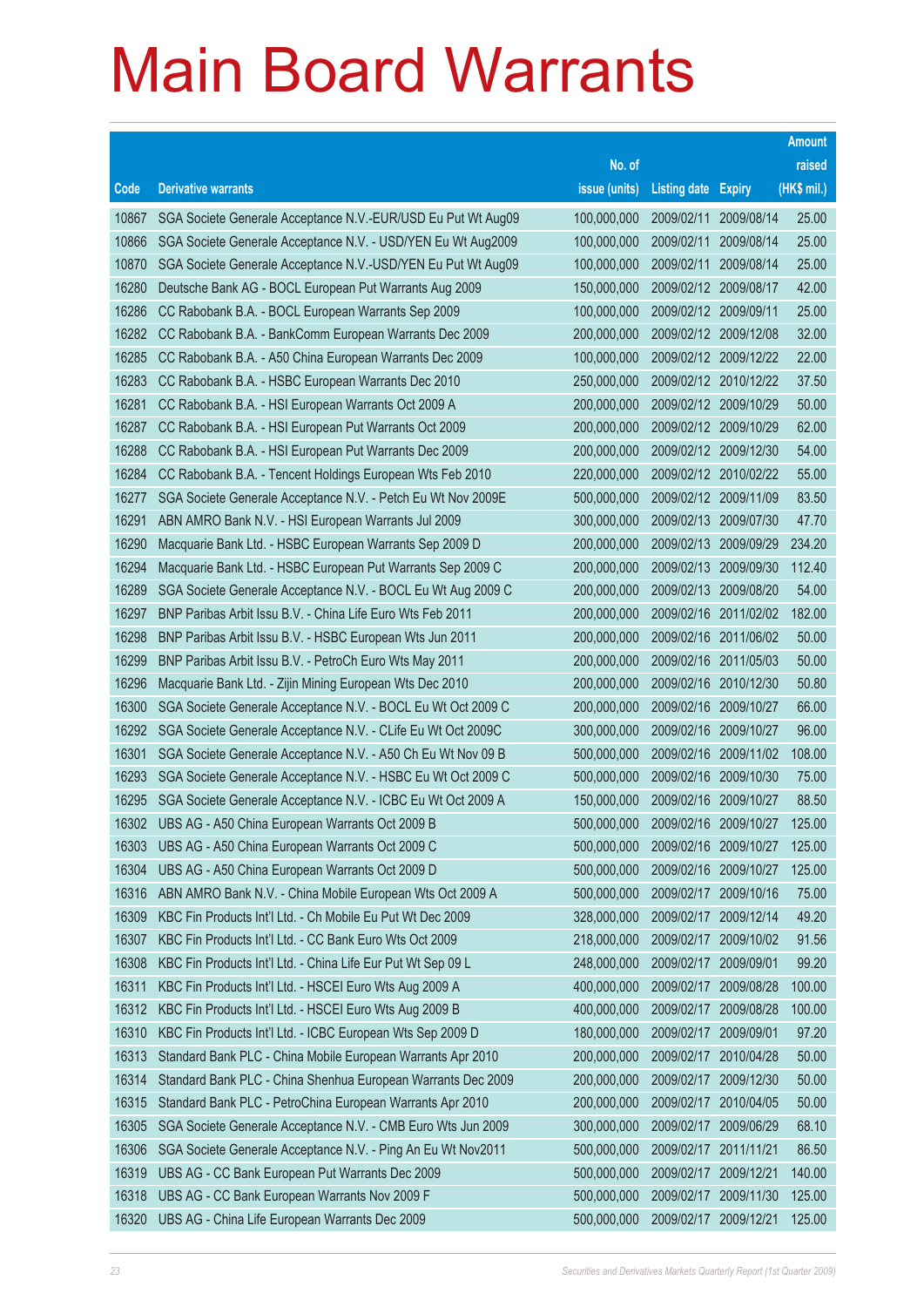|       |                                                              |               |                     |                       | <b>Amount</b> |
|-------|--------------------------------------------------------------|---------------|---------------------|-----------------------|---------------|
|       |                                                              | No. of        |                     |                       | raised        |
| Code  | <b>Derivative warrants</b>                                   | issue (units) | Listing date Expiry |                       | (HK\$ mil.)   |
| 16321 | UBS AG - China Mobile European Warrants Nov 2009 B           | 500,000,000   |                     | 2009/02/17 2009/11/30 | 125.00        |
| 16323 | UBS AG - HKEx European Warrants Oct 2009                     | 500,000,000   |                     | 2009/02/17 2009/10/19 | 75.00         |
| 16325 | UBS AG - HKEx European Put Warrants Apr 2010                 | 500,000,000   | 2009/02/17          | 2010/04/26            | 75.00         |
| 16326 | UBS AG - HSBC European Warrants Nov 2009                     | 500,000,000   | 2009/02/17          | 2009/11/02            | 75.00         |
| 16322 | UBS AG - ICBC European Put Warrants Nov 2009                 | 500,000,000   | 2009/02/17          | 2009/11/30            | 125.00        |
| 16317 | UBS AG - ICBC European Warrants Nov 2009 D                   | 500,000,000   | 2009/02/17          | 2009/11/30            | 125.00        |
| 16324 | UBS AG - SPDR Gold Trust European Warrants Feb 2010 A        | 500,000,000   | 2009/02/17          | 2010/02/22            | 125.00        |
| 16334 | KBC Fin Products Int'l Ltd. - A50 Ch Euro Wts Sep 2009 B     | 378,000,000   | 2009/02/18          | 2009/09/15            | 98.28         |
| 16335 | KBC Fin Products Int'l Ltd. - A50 Ch Euro Wts Oct 2009 B     | 400,000,000   | 2009/02/18          | 2009/10/09            | 100.00        |
| 16336 | KBC Fin Products Int'l Ltd. - A50 Ch Euro Wts Nov 2009       | 400,000,000   | 2009/02/18          | 2009/11/02            | 90.80         |
| 16327 | KBC Fin Products Int'l Ltd. - HSI European Wts Aug 2009 F    | 400,000,000   | 2009/02/18          | 2009/08/28            | 100.00        |
| 16328 | KBC Fin Products Int'l Ltd. - HSI European Wts Aug 2009 G    | 400,000,000   | 2009/02/18          | 2009/08/28            | 100.00        |
| 16332 | Macquarie Bank Ltd. - BankComm European Warrants Dec 2010    | 388,000,000   | 2009/02/18          | 2010/12/30            | 97.78         |
| 16333 | Macquarie Bank Ltd. - CC Bank European Put Warrants Sep 2009 | 100,000,000   | 2009/02/18          | 2009/09/29            | 58.20         |
| 16331 | Macquarie Bank Ltd. - A50 China European Warrants Dec 2009   | 388,000,000   | 2009/02/18          | 2009/12/29            | 97.39         |
| 16329 | Macquarie Bank Ltd. - HSI European Warrants Sep 2009         | 150,000,000   | 2009/02/18          | 2009/09/29            | 37.50         |
| 16330 | Macquarie Bank Ltd. - HSI European Warrants Dec 2009 A       | 150,000,000   | 2009/02/18          | 2009/12/30            | 37.50         |
| 16337 | Macquarie Bank Ltd. - China Shenhua European Wts Sep 2009 B  | 200,000,000   | 2009/02/19          | 2009/09/29            | 112.80        |
| 16338 | Macquarie Bank Ltd. - Hang Seng Bank European Wts Mar 2010   | 200,000,000   | 2009/02/19          | 2010/03/30            | 50.40         |
| 16339 | Macquarie Bank Ltd. - Hutchison European Warrants Dec 2009   | 200,000,000   | 2009/02/19          | 2009/12/30            | 121.20        |
| 16340 | Macquarie Bank Ltd. - New World Dev European Wts Jun 2010    | 200,000,000   | 2009/02/19          | 2010/06/29            | 54.00         |
| 16358 | ABN AMRO Bank N.V. - BOCL European Warrants Sep 2009         | 300,000,000   | 2009/02/20          | 2009/09/28            | 75.90         |
| 16359 | ABN AMRO Bank N.V. - ICBC European Warrants Sep 2009         | 300,000,000   | 2009/02/20          | 2009/09/28            | 129.00        |
| 16345 | BNP Paribas Arbit Issu B.V. - CHALCO European Wts Jul 2010   | 100,000,000   | 2009/02/20          | 2010/07/05            | 26.00         |
| 16346 | BNP Paribas Arbit Issu B.V. - BOCL European Wts Sep 2009     | 100,000,000   | 2009/02/20          | 2009/09/03            | 33.00         |
| 16347 | BNP Paribas Arbit Issu B.V. - China Life Euro Wts Oct 2009 B | 200,000,000   | 2009/02/20          | 2009/10/05            | 68.00         |
| 16348 | BNP Paribas Arbit Issu B.V. - CRCC European Wts Sep 2009     | 100,000,000   | 2009/02/20          | 2009/09/03            | 26.00         |
| 16357 | Deutsche Bank AG - A50 China European Warrants Nov 2009      | 300,000,000   |                     | 2009/02/20 2009/11/02 | 57.00         |
| 16350 | Goldman Sachs SP (Asia) - HSI European Warrants Aug 2009     | 200,000,000   | 2009/02/20          | 2009/08/28            | 50.00         |
| 16354 | Goldman Sachs SP (Asia) - HSI European Put Wts Aug 2009      | 200,000,000   | 2009/02/20          | 2009/08/28            | 50.00         |
| 16343 | Macquarie Bank Ltd. - China Mobile European Wts Dec 2009     | 150,000,000   | 2009/02/20          | 2009/12/30            | 22.50         |
| 16342 | Macquarie Bank Ltd. - China Mobile European Wts Sep 2010     | 150,000,000   | 2009/02/20          | 2010/09/29            | 37.50         |
| 16341 | Macquarie Bank Ltd. - HSCEI European Warrants Sep 2009       | 150,000,000   | 2009/02/20          | 2009/09/29            | 37.50         |
| 16344 | Macquarie Bank Ltd. - HSCEI European Put Warrants Sep 2009   | 150,000,000   | 2009/02/20          | 2009/09/29            | 37.50         |
| 16351 | CC Rabobank B.A.-Ch Comm Cons European Put Warrants Mar 2010 | 100,000,000   | 2009/02/20          | 2010/03/19            | 40.00         |
| 16352 | CC Rabobank B.A.-Ch Railway Cons European Put Warrants Mar10 | 100,000,000   | 2009/02/20          | 2010/03/19            | 48.00         |
| 16355 | CC Rabobank B.A. - A50 China European Put Warrants Dec 2009  | 100,000,000   | 2009/02/20          | 2009/12/18            | 48.00         |
| 16353 | CC Rabobank B.A. - HKEx European Put Warrants Oct 2010       | 150,000,000   | 2009/02/20          | 2010/10/08            | 39.75         |
| 16356 | CC Rabobank B.A. - HSI European Put Warrants Sep 2009 A      | 200,000,000   | 2009/02/20          | 2009/09/29            | 62.00         |
| 16349 | SGA Societe Generale Acceptance N.V. - CNOOC Eu Wt Oct 2009D | 350,000,000   | 2009/02/20          | 2009/10/27            | 52.50         |
| 16360 | BNP Paribas Arbit Issu B.V. - HSI Euro Put Wts Aug 2009 F    | 300,000,000   | 2009/02/23          | 2009/08/28            | 75.00         |
| 16361 | BNP Paribas Arbit Issu B.V. - HSI Euro Put Wts Sep 2009 B    | 300,000,000   | 2009/02/23          | 2009/09/29            | 75.00         |
| 16366 | Barclays Bank plc - HSI European Put Warrants Jul 2009       | 500,000,000   | 2009/02/24          | 2009/07/30            | 91.00         |
| 16362 | Barclays Bank plc - HSI European Warrants Jun 2009 B         | 500,000,000   | 2009/02/24          | 2009/06/29            | 81.50         |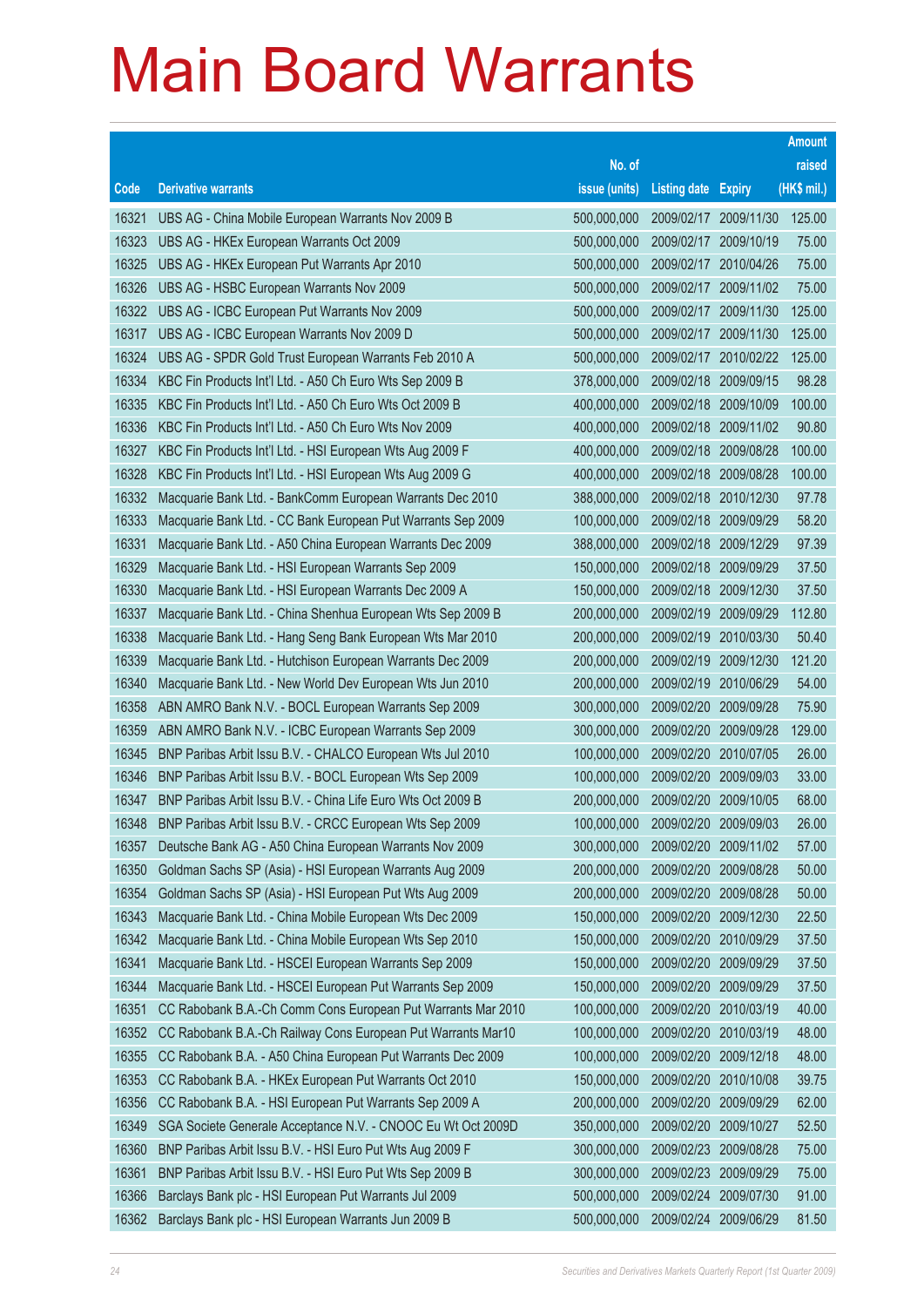|        |                                                              |               |                            |                       | <b>Amount</b> |
|--------|--------------------------------------------------------------|---------------|----------------------------|-----------------------|---------------|
|        |                                                              | No. of        |                            |                       | raised        |
| Code   | <b>Derivative warrants</b>                                   | issue (units) | <b>Listing date Expiry</b> |                       | (HK\$ mil.)   |
| 16363  | Barclays Bank plc - HSI European Warrants Sep 2009 B         | 500,000,000   | 2009/02/24                 | 2009/09/29            | 75.50         |
| 16375  | KBC Fin Products Int'l Ltd. - BOCL European Wts Sep 2009 D   | 400,000,000   | 2009/02/24                 | 2009/09/10            | 100.00        |
| 16376  | KBC Fin Products Int'l Ltd. - Ch Mobile Euro Wt Oct 2009 B   | 408,000,000   | 2009/02/24                 | 2009/10/21            | 74.26         |
| 16377  | KBC Fin Products Int'l Ltd. - Hutchison Euro Wts Aug 2009    | 208,000,000   | 2009/02/24 2009/08/24      |                       | 95.68         |
| 16374  | KBC Fin Products Int'l Ltd. - Hutchison Euro Wts Sep 2009    | 378,000,000   | 2009/02/24                 | 2009/09/15            | 98.28         |
| 16378  | KBC Fin Products Int'l Ltd. - Hutchison Eur Put Wts Sep 2009 | 178,000,000   | 2009/02/24                 | 2009/09/02            | 97.90         |
| 16365  | Macquarie Bank Ltd. - China COSCO European Warrants Nov 2009 | 200,000,000   | 2009/02/24                 | 2009/11/27            | 30.80         |
| 16373  | Macquarie Bank Ltd. - A50 China European Put Warrants Dec 09 | 250,000,000   |                            | 2009/02/24 2009/12/30 | 62.50         |
| 16364  | Macquarie Bank Ltd. - HSBC European Warrants Sep 2010        | 200,000,000   | 2009/02/24                 | 2010/09/29            | 50.00         |
| 16372  | Macquarie Bank Ltd. - SHK Ppt European Warrants Dec 2009     | 150,000,000   | 2009/02/24                 | 2009/12/30            | 117.75        |
| 16371  | Standard Bank PLC - China Life European Warrants Oct 2009    | 200,000,000   | 2009/02/24                 | 2009/10/23            | 50.00         |
| 16367  | SGA Societe Generale Acceptance N.V. - BOCL Eu Wt Sep 2009 C | 200,000,000   |                            | 2009/02/24 2009/09/16 | 50.00         |
| 16368  | SGA Societe Generale Acceptance N.V. - BOCom Eur Wt Oct 09 B | 50,000,000    | 2009/02/24                 | 2009/10/19            | 44.50         |
| 16369  | SGA Societe Generale Acceptance N.V.-ChiUnicom Eur Wts Nov09 | 100,000,000   | 2009/02/24                 | 2009/11/30            | 25.00         |
| 16370  | SGA Societe Generale Acceptance N.V. - A50 Ch Eu Wt Aug 09 C | 500,000,000   | 2009/02/24                 | 2009/08/28            | 75.50         |
| 16380  | BNP Paribas Arbit Issu B.V. - China Life Euro Wts Sep 2009   | 200,000,000   |                            | 2009/02/25 2009/09/03 | 98.00         |
| 16381  | BNP Paribas Arbit Issu B.V. - HKEx European Wts Dec 2009     | 200,000,000   | 2009/02/25                 | 2009/12/02            | 38.00         |
| 16382  | BNP Paribas Arbit Issu B.V. - HSI European Wts Aug 2009 G    | 300,000,000   | 2009/02/25 2009/08/28      |                       | 90.00         |
| 16384  | Deutsche Bank AG - HSBC European Warrants Apr 2010 B         | 300,000,000   | 2009/02/25                 | 2010/04/01            | 51.00         |
| 16383  | Deutsche Bank AG - SPDR Gold Trust European Warrants Dec2009 | 200,000,000   | 2009/02/25 2009/12/21      |                       | 50.00         |
| 16379  | Macquarie Bank Ltd. - HSI European Put Warrants Dec 2009 C   | 150,000,000   | 2009/02/25                 | 2009/12/30            | 37.50         |
| 16203# | Credit Suisse - HSBC European Wts Oct 2009 A                 | 200,000,000   |                            | 2009/02/25 2009/10/12 | 12.80         |
| 15350# | CC Rabobank B.A. - A50 China European Warrants May 2009      | 100,000,000   | 2009/02/25                 | 2009/05/27            | 14.40         |
| 16385  | Credit Suisse - SPDR Gold Trust European Warrants Feb 2010   | 200,000,000   | 2009/02/26 2010/02/08      |                       | 50.00         |
| 16389  | Deutsche Bank AG - CC Bank European Warrants Sep 2009        | 300,000,000   |                            | 2009/02/26 2009/09/07 | 136.50        |
| 16386  | UBS AG - SPDR Gold Trust European Warrants Dec 2009          | 300,000,000   | 2009/02/26 2009/12/14      |                       | 75.00         |
| 16387  | UBS AG - SPDR Gold Trust European Warrants Jan 2010          | 300,000,000   |                            | 2009/02/26 2010/01/25 | 75.00         |
| 16388  | UBS AG - SPDR Gold Trust European Warrants Feb 2010 B        | 300,000,000   | 2009/02/26 2010/02/22      |                       | 75.00         |
| 16397  | ABN AMRO Bank N.V. - China Mobile European Wts Oct 2009 B    | 200,000,000   | 2009/02/27                 | 2009/10/23            | 31.60         |
| 10868  | Deutsche Bank AG - DJIA European Warrants Dec 2009           | 200,000,000   | 2009/02/27                 | 2009/12/21            | 64.00         |
| 10872  | Deutsche Bank AG - DJIA European Put Warrants Dec 2009       | 200,000,000   | 2009/02/27                 | 2009/12/21            | 50.00         |
| 16390  | Macquarie Bank Ltd. - HKEx European Warrants Jan 2010        | 150,000,000   | 2009/02/27                 | 2010/01/28            | 22.50         |
| 16391  | Macquarie Bank Ltd. - HKEx European Put Warrants Apr 2010    | 150,000,000   | 2009/02/27                 | 2010/04/29            | 22.50         |
| 16396  | SGA Societe Generale Acceptance N.V. - HSI Eu Put Wt Aug2009 | 300,000,000   | 2009/02/27                 | 2009/08/28            | 75.00         |
| 16392  | SGA Societe Generale Acceptance N.V. - HSI Eur Wt Aug 2009 A | 300,000,000   | 2009/02/27                 | 2009/08/28            | 75.00         |
| 16393  | SGA Societe Generale Acceptance N.V. - HSI Eur Wt Aug 2009 B | 300,000,000   | 2009/02/27                 | 2009/08/28            | 75.00         |
| 16394  | SGA Societe Generale Acceptance N.V. - HSI Eur Wt Aug 2009 C | 300,000,000   | 2009/02/27                 | 2009/08/28            | 75.00         |
| 16395  | SGA Societe Generale Acceptance N.V. - HSI Eur Wt Aug 2009 D | 300,000,000   | 2009/02/27                 | 2009/08/28            | 75.00         |
| 16403  | Deutsche Bank AG - HSI European Put Warrants Jul 2009 H      | 300,000,000   | 2009/03/03                 | 2009/07/30            | 54.00         |
| 16404  | Deutsche Bank AG - HSI European Put Warrants Jul 2009 I      | 300,000,000   | 2009/03/03                 | 2009/07/30            | 63.00         |
| 16399  | J P Morgan SP BV - CM Bank European Warrants Sep 2009        | 200,000,000   | 2009/03/03                 | 2009/09/29            | 53.00         |
| 16400  | Macquarie Bank Ltd. - China Overseas European Wts Dec 2009   | 200,000,000   | 2009/03/03                 | 2009/12/30            | 54.40         |
| 16401  | Macquarie Bank Ltd. - Hang Lung Ppt European Wts Apr 2010    | 150,000,000   | 2009/03/03                 | 2010/04/29            | 41.10         |
| 16402  | Macquarie Bank Ltd. - Wharf European Warrants Dec 2009       | 150,000,000   | 2009/03/03                 | 2009/12/30            | 37.50         |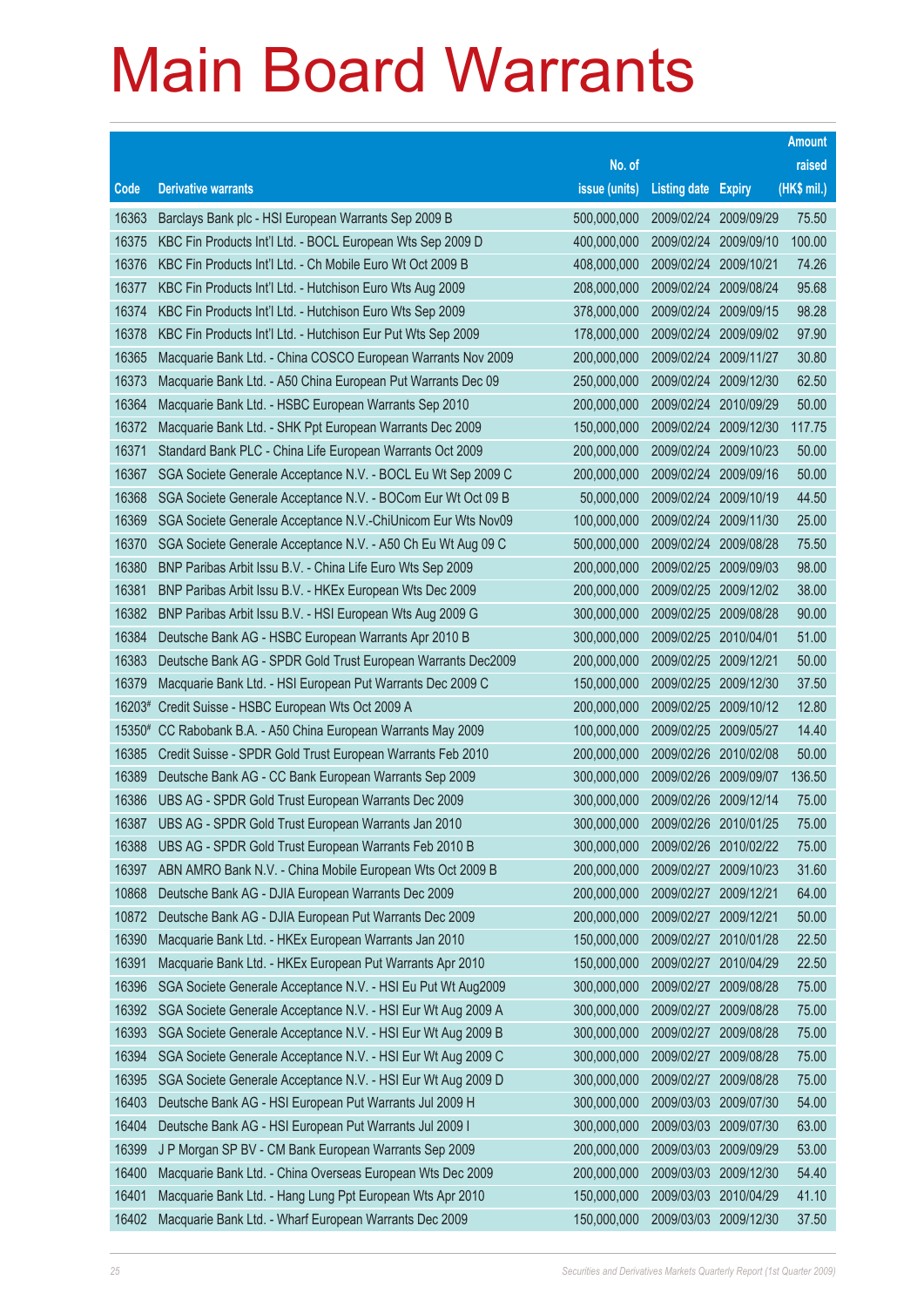|       |                                                               |               |                       |                       | <b>Amount</b> |
|-------|---------------------------------------------------------------|---------------|-----------------------|-----------------------|---------------|
|       |                                                               | No. of        |                       |                       | raised        |
| Code  | <b>Derivative warrants</b>                                    | issue (units) | <b>Listing date</b>   | <b>Expiry</b>         | (HK\$ mil.)   |
| 16416 | BNP Paribas Arbit Issu B.V. - HSI European Wts Sep 2009 D     | 300,000,000   | 2009/03/04            | 2009/09/29            | 75.00         |
| 16417 | BNP Paribas Arbit Issu B.V. - HSI European Wts Sep 2009 E     | 300,000,000   |                       | 2009/03/04 2009/09/29 | 75.00         |
| 16410 | Macquarie Bank Ltd. - BOCHK European Warrants Dec 2009        | 100,000,000   | 2009/03/04            | 2009/12/23            | 17.00         |
| 16411 | Macquarie Bank Ltd. - China Tel European Warrants Sep 2009 B  | 150,000,000   | 2009/03/04            | 2009/09/29            | 45.00         |
| 16412 | CC Rabobank B.A. - CM Bank European Warrants Sep 2009         | 120,000,000   | 2009/03/04            | 2009/09/18            | 30.00         |
| 16414 | CC Rabobank B.A. - A50 China European Warrants Oct 2009 B     | 100,000,000   |                       | 2009/03/04 2009/10/09 | 25.00         |
| 16415 | CC Rabobank B.A. - A50 China European Warrants Mar 2010       | 100,000,000   | 2009/03/04            | 2010/03/12            | 25.00         |
| 16413 | CC Rabobank B.A. - SPDR Gold Trust European Warrants Nov2009  | 150,000,000   | 2009/03/04            | 2009/11/23            | 37.50         |
| 16398 | SGA Societe Generale Acceptance N.V. - CLife Eu Wt Dec 2009C  | 400,000,000   | 2009/03/04            | 2009/12/28            | 234.00        |
| 16405 | SGA Societe Generale Acceptance N.V. - CP&CC Eur Wt Dec 09 C  | 100,000,000   |                       | 2009/03/04 2009/12/28 | 113.00        |
| 16406 | SGA Societe Generale Acceptance N.V. - HSCEI Eu Put Wt Dec09A | 200,000,000   | 2009/03/04            | 2009/12/30            | 50.00         |
| 16407 | SGA Societe Generale Acceptance N.V. - HSCEI Eu Put Wt Dec09B | 200,000,000   |                       | 2009/03/04 2009/12/30 | 50.00         |
| 16408 | SGA Societe Generale Acceptance N.V. - HSI Eu Put Wt Dec 09A  | 300,000,000   |                       | 2009/03/04 2009/12/30 | 75.00         |
| 16409 | SGA Societe Generale Acceptance N.V. - HSI Eu Put Wt Dec 09B  | 300,000,000   |                       | 2009/03/04 2009/12/30 | 75.00         |
| 16418 | HK Bank - Ch Comm Cons European Warrants Feb 2010             | 280,000,000   | 2009/03/05            | 2010/02/22            | 70.00         |
| 16419 | HK Bank - CM Bank European Warrants Jan 2010                  | 280,000,000   |                       | 2009/03/05 2010/01/22 | 86.80         |
| 16420 | HK Bank - Zijin Mining European Warrants Oct 2010             | 280,000,000   |                       | 2009/03/05 2010/10/22 | 70.00         |
| 16422 | BOCI Asia Ltd. - A50 China European Warrants Feb 2010         | 150,000,000   |                       | 2009/03/06 2010/02/24 | 37.50         |
| 16423 | BOCI Asia Ltd. - HSBC European Warrants Sep 2009              | 200,000,000   | 2009/03/06            | 2009/09/07            | 200.00        |
| 16421 | BOCI Asia Ltd. - Tracker Fund European Warrants Nov 2009      | 150,000,000   |                       | 2009/03/06 2009/11/24 | 37.50         |
| 16424 | BOCI Asia Ltd. - Tracker Fund European Put Warrants Sep 2009  | 150,000,000   |                       | 2009/03/06 2009/09/09 | 37.50         |
| 16427 | KBC Fin Products Int'l Ltd. - Sinopec Euro Wts Oct 2009       | 188,000,000   |                       | 2009/03/06 2009/10/09 | 99.64         |
| 16425 | SGA Societe Generale Acceptance N.V. - HSBC Eu Wt Apr 2010    | 500,000,000   | 2009/03/06            | 2010/04/12            | 81.50         |
| 16426 | SGA Societe Generale Acceptance N.V. - ICBC Eu Wt Oct 2009 B  | 100,000,000   |                       | 2009/03/06 2009/10/05 | 46.00         |
| 16434 | Macquarie Bank Ltd. - CM Bank European Put Warrants Oct 2009  | 150,000,000   | 2009/03/09            | 2009/10/29            | 38.70         |
| 16429 | Macquarie Bank Ltd. - ICBC European Warrants Sep 2009         | 100,000,000   | 2009/03/09            | 2009/09/29            | 29.10         |
| 16433 | Macquarie Bank Ltd. - ICBC European Put Warrants Sep 2009     | 80,000,000    | 2009/03/09            | 2009/09/29            | 32.40         |
| 16428 | SGA Societe Generale Acceptance N.V. - HKEx Eu Put Wt Dec 09  | 500,000,000   | 2009/03/09 2009/12/21 |                       | 114.00        |
| 16441 | HK Bank - HSCEI European Warrants Dec 2009 A                  | 600,000,000   | 2009/03/10            | 2009/12/30            | 150.00        |
| 16442 | HK Bank - HSCEI European Warrants Dec 2009 B                  | 600,000,000   |                       | 2009/03/10 2009/12/30 | 150.00        |
| 16438 | HK Bank - HSI European Warrants Dec 2009 A                    | 600,000,000   |                       | 2009/03/10 2009/12/30 | 156.00        |
| 16439 | HK Bank - HSI European Warrants Dec 2009 B                    | 600,000,000   | 2009/03/10            | 2009/12/30            | 150.00        |
| 16440 | HK Bank - HSI European Warrants Dec 2009 C                    | 600,000,000   | 2009/03/10            | 2009/12/30            | 150.00        |
| 16444 | HK Bank - HSI European Put Warrants Dec 2009 D                | 600,000,000   | 2009/03/10            | 2009/12/30            | 150.00        |
| 16445 | HK Bank - HSI European Put Warrants Dec 2009 E                | 600,000,000   |                       | 2009/03/10 2009/12/30 | 150.00        |
| 16430 | Macquarie Bank Ltd. - Cheung Kong European Warrants Dec 09 C  | 150,000,000   | 2009/03/10            | 2009/12/30            | 88.35         |
| 16436 | Macquarie Bank Ltd. - Cheung Kong European Put Wts Dec 2009D  | 150,000,000   | 2009/03/10            | 2009/12/30            | 87.75         |
| 16431 | Macquarie Bank Ltd. - Cathay Pacific European Wts May 2010    | 100,000,000   | 2009/03/10            | 2010/05/28            | 25.00         |
| 16432 | Macquarie Bank Ltd. - Henderson Land Dev Euro Wts Dec 2009    | 200,000,000   | 2009/03/10            | 2009/12/30            | 68.80         |
| 16437 | Macquarie Bank Ltd. - SHK Ppt European Put Warrants Jun 2010  | 150,000,000   | 2009/03/10            | 2010/06/29            | 37.50         |
| 16455 | BNP Paribas Arbit Issu B.V. - HSI European Wts Sep 2009 F     | 300,000,000   | 2009/03/11            | 2009/09/29            | 75.00         |
| 16459 | BNP Paribas Arbit Issu B.V. - HSI Euro Put Wts Sep 2009 G     | 300,000,000   | 2009/03/11            | 2009/09/29            | 75.00         |
| 16460 | BNP Paribas Arbit Issu B.V. - HSI Euro Put Wts Sep 2009 H     | 300,000,000   | 2009/03/11            | 2009/09/29            | 84.00         |
| 16451 | Deutsche Bank AG - CC Bank European Warrants Jul 2010         | 300,000,000   | 2009/03/11            | 2010/07/05            | 45.00         |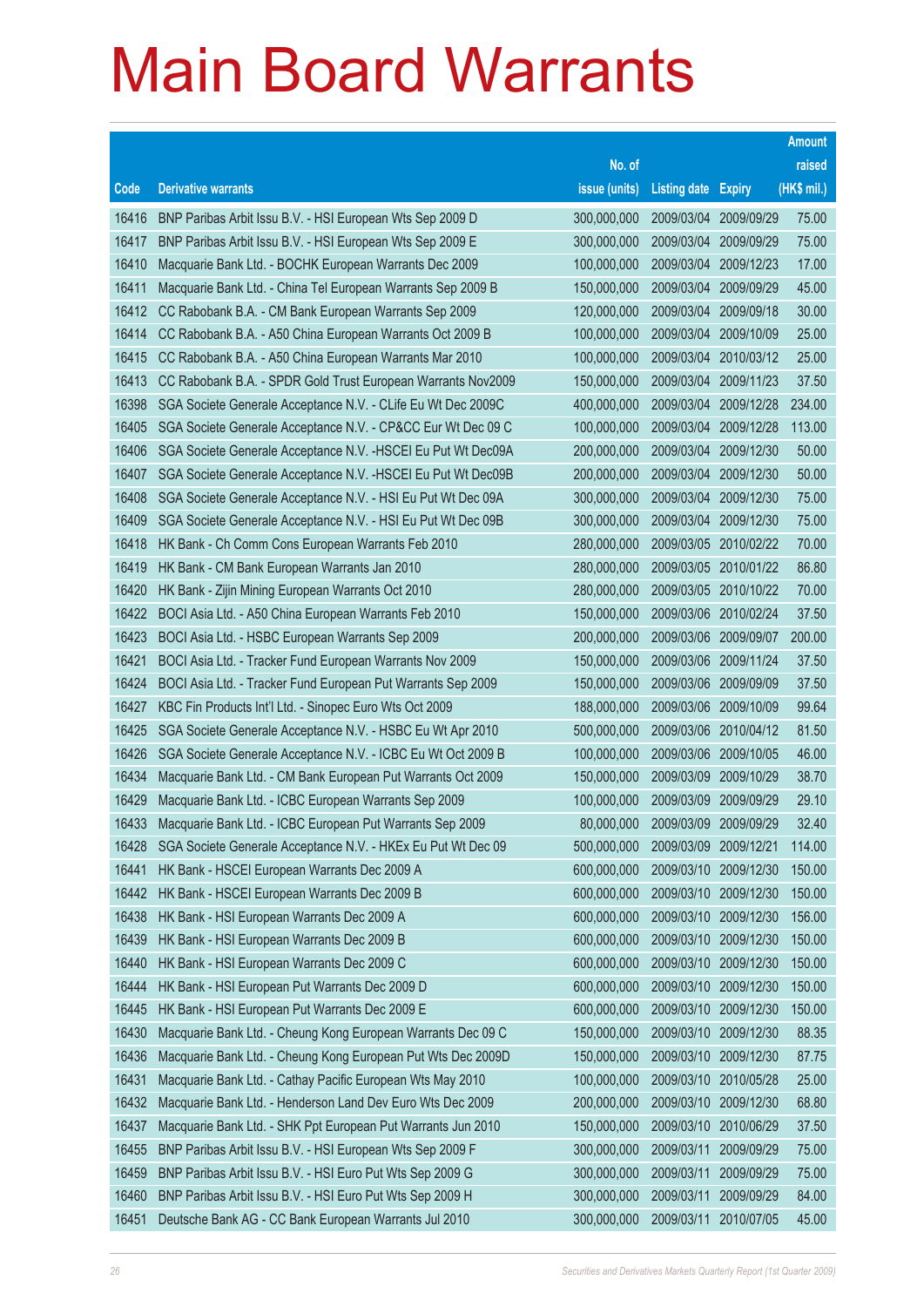|        |                                                              |               |                            |                       | <b>Amount</b> |
|--------|--------------------------------------------------------------|---------------|----------------------------|-----------------------|---------------|
|        |                                                              | No. of        |                            |                       | raised        |
| Code   | <b>Derivative warrants</b>                                   | issue (units) | <b>Listing date Expiry</b> |                       | (HK\$ mil.)   |
| 16452  | Deutsche Bank AG - Sinopec Corp European Warrants Oct 2009   | 150,000,000   | 2009/03/11                 | 2009/10/12            | 103.50        |
| 16453  | Deutsche Bank AG - ICBC European Warrants Sep 2009 B         | 150,000,000   | 2009/03/11                 | 2009/09/14            | 78.00         |
| 16454  | Deutsche Bank AG - PetroChina European Warrants Feb 2010     | 300,000,000   | 2009/03/11                 | 2010/02/01            | 45.00         |
| 16446  | Macquarie Bank Ltd. - CITIC Bank European Warrants Dec 2009B | 80,000,000    | 2009/03/11                 | 2009/12/30            | 32.32         |
| 16443  | Macquarie Bank Ltd. - Sinopec Corp European Wts Oct 2009     | 100,000,000   | 2009/03/11                 | 2009/10/29            | 56.70         |
| 16447  | Macquarie Bank Ltd. - Sinopec Corp Euro Put Wts Oct 2009     | 100,000,000   | 2009/03/11                 | 2009/10/29            | 121.50        |
| 16448  | SGA Societe Generale Acceptance N.V. - CP&CC Eur Wt Jan 10A  | 100,000,000   | 2009/03/11                 | 2010/01/11            | 118.00        |
| 16449  | SGA Societe Generale Acceptance N.V. - HKEx Eu Wt Jan 2010   | 500,000,000   | 2009/03/11                 | 2010/01/25            | 76.00         |
| 16450  | SGA Societe Generale Acceptance N.V. - ICBC Eu Wt Dec 2009   | 150,000,000   | 2009/03/11                 | 2009/12/21            | 120.00        |
| 16456  | Macquarie Bank Ltd. - CC Bank European Warrants Sep 2009     | 88,000,000    |                            | 2009/03/12 2009/09/29 | 36.52         |
| 16462  | Macquarie Bank Ltd. - CM Bank European Warrants Dec 2009     | 200,000,000   | 2009/03/12                 | 2009/12/30            | 50.20         |
| 16457  | Macquarie Bank Ltd. - Ping An European Put Warrants Dec 2010 | 200,000,000   | 2009/03/12                 | 2010/12/30            | 50.80         |
| 16458  | CC Rabobank B.A. - HSI European Warrants Oct 2009 B          | 180,000,000   |                            | 2009/03/12 2009/10/29 | 45.00         |
| 16461  | CC Rabobank B.A. - HSI European Put Warrants Sep 2009 B      | 180,000,000   |                            | 2009/03/12 2009/09/29 | 46.80         |
| 16466  | ABN AMRO Bank N.V. - HSI European Warrants Aug 2009          | 300,000,000   | 2009/03/13                 | 2009/08/28            | 49.20         |
| 16467  | ABN AMRO Bank N.V. - HSI European Put Warrants Sep 2009      | 300,000,000   | 2009/03/13                 | 2009/09/29            | 77.40         |
| 16464  | BNP Paribas Arbit Issu B.V. - BOCL European Wts Nov 2009     | 100,000,000   | 2009/03/13                 | 2009/11/23            | 37.00         |
| 16465  | BNP Paribas Arbit Issu B.V. - China Life Euro Wts Nov 2009   | 200,000,000   | 2009/03/13                 | 2009/11/03            | 86.00         |
| 16463  | Macquarie Bank Ltd. - CRCC European Warrants Dec 2009        | 200,000,000   | 2009/03/13                 | 2009/12/30            | 50.60         |
| 16472  | Deutsche Bank AG - HSI European Warrants Sep 2009 B          | 300,000,000   | 2009/03/16                 | 2009/09/29            | 75.00         |
| 16473  | Deutsche Bank AG - HSI European Warrants Sep 2009 C          | 300,000,000   | 2009/03/16                 | 2009/09/29            | 75.00         |
| 16477  | Deutsche Bank AG - HSI European Put Warrants Sep 2009 D      | 300,000,000   | 2009/03/16                 | 2009/09/29            | 75.00         |
| 16478  | Deutsche Bank AG - HSI European Put Warrants Sep 2009 E      | 300,000,000   | 2009/03/16                 | 2009/09/29            | 78.00         |
| 16479  | Goldman Sachs SP (Asia) - China Mobile Euro Wts Apr 2010     | 200,000,000   | 2009/03/16                 | 2010/04/29            | 30.00         |
| 16474  | Goldman Sachs SP (Asia) - A50 China European Wts Aug 2009    | 200,000,000   | 2009/03/16                 | 2009/08/28            | 36.00         |
| 16469  | KBC Fin Products Int'l Ltd. - HSI European Wts Sep 2009 D    | 400,000,000   | 2009/03/16                 | 2009/09/29            | 100.00        |
| 16470  | KBC Fin Products Int'l Ltd. - HSI European Wts Sep 2009 E    | 400,000,000   | 2009/03/16                 | 2009/09/29            | 100.00        |
| 16471  | KBC Fin Products Int'l Ltd. - HSI European Wts Sep 2009 F    | 400,000,000   | 2009/03/16                 | 2009/09/29            | 100.00        |
| 16475  | KBC Fin Products Int'l Ltd. - HSI Euro Put Wts Sep 2009 G    | 400,000,000   | 2009/03/16                 | 2009/09/29            | 100.00        |
| 16476  | KBC Fin Products Int'l Ltd. - HSI Euro Put Wts Sep 2009 H    | 400,000,000   | 2009/03/16                 | 2009/09/29            | 100.00        |
| 16468  | Macquarie Bank Ltd. - HSI European Warrants Dec 2009 B       | 150,000,000   | 2009/03/16                 | 2009/12/30            | 37.50         |
| 16487  | KBC Fin Products Int'l Ltd. - Sinopec Euro Wts Sep 2009      | 168,000,000   | 2009/03/17                 | 2009/09/17            | 95.76         |
| 16482  | SGA Societe Generale Acceptance N.V. - CK(H) Eu Wt Sep 2009  | 80,000,000    | 2009/03/17                 | 2009/09/28            | 67.20         |
| 16483  | SGA Societe Generale Acceptance N.V. - CRail Eu Wt Oct 2009  | 80,000,000    | 2009/03/17                 | 2009/10/12            | 48.80         |
| 16480  | SGA Societe Generale Acceptance N.V. - HSI Eur Wt Sep 2009 A | 300,000,000   | 2009/03/17                 | 2009/09/29            | 75.00         |
| 16481  | SGA Societe Generale Acceptance N.V. - HSI Eur Wt Sep 2009 B | 300,000,000   | 2009/03/17                 | 2009/09/29            | 75.00         |
| 16484  | SGA Societe Generale Acceptance N.V. - HSI Eu Put Wt Sep 09C | 300,000,000   | 2009/03/17                 | 2009/09/29            | 75.00         |
| 16485  | SGA Societe Generale Acceptance N.V. - HSI Eu Put Wt Sep 09D | 300,000,000   | 2009/03/17                 | 2009/09/29            | 75.00         |
| 16486  | SGA Societe Generale Acceptance N.V. - HSI Eu Put Wt Sep 09E | 300,000,000   | 2009/03/17                 | 2009/09/29            | 75.00         |
| 16488  | SGA Societe Generale Acceptance N.V. - ICBC Eu Put Wt Dec 09 | 100,000,000   | 2009/03/18                 | 2009/12/08            | 74.00         |
| 16190# | CC Rabobank B.A. - HSBC European Warrants Jul 2009           | 500,000,000   | 2009/03/18                 | 2009/07/30            | 10.00         |
| 16507  | ABN AMRO Bank N.V. - HKEx European Warrants Jan 2010         | 200,000,000   | 2009/03/19                 | 2010/01/22            | 30.40         |
| 16508  | ABN AMRO Bank N.V. - HSBC European Put Warrants Sep 2009     | 68,000,000    | 2009/03/19                 | 2009/09/21            | 64.67         |
| 16503  | ABN AMRO Bank N.V. - HSBC European Warrants Sep 2009 B       | 68,000,000    | 2009/03/19                 | 2009/09/21            | 63.10         |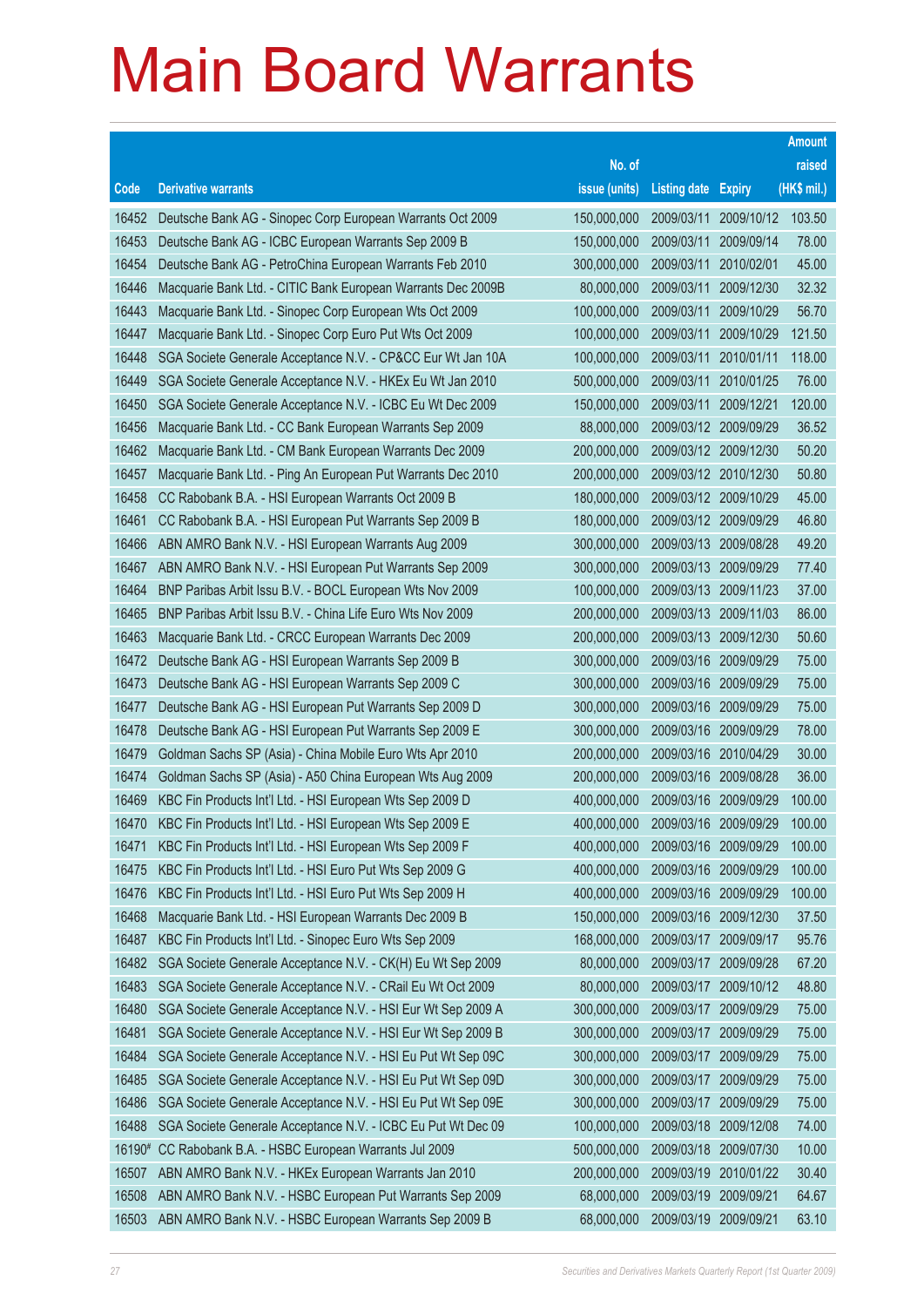|       |                                                              |               |                       |               | <b>Amount</b> |
|-------|--------------------------------------------------------------|---------------|-----------------------|---------------|---------------|
|       |                                                              | No. of        |                       |               | raised        |
| Code  | <b>Derivative warrants</b>                                   | issue (units) | <b>Listing date</b>   | <b>Expiry</b> | (HK\$ mil.)   |
| 16504 | ABN AMRO Bank N.V. - HSBC European Warrants Sep 2009 C       | 68,000,000    | 2009/03/19            | 2009/09/28    | 31.76         |
| 16505 | ABN AMRO Bank N.V. - HSBC European Warrants Oct 2009 A       | 68,000,000    | 2009/03/19            | 2009/10/05    | 42.36         |
| 16506 | ABN AMRO Bank N.V. - HSBC European Warrants Oct 2009 B       | 68,000,000    | 2009/03/19            | 2009/10/05    | 27.81         |
| 16490 | Credit Suisse - HSBC European Wts Sep 2009                   | 200,000,000   | 2009/03/19            | 2009/09/28    | 88.80         |
| 16491 | Credit Suisse - HSBC European Wts Oct 2009 B                 | 200,000,000   | 2009/03/19            | 2009/10/12    | 154.00        |
| 16494 | Credit Suisse - ICBC European Put Warrants Sep 2009          | 200,000,000   | 2009/03/19            | 2009/09/28    | 50.00         |
| 16495 | Deutsche Bank AG - HSBC European Put Warrants Sep 2009 C     | 100,000,000   | 2009/03/19            | 2009/09/28    | 56.00         |
| 16500 | KBC Fin Products Int'l Ltd. - HSBC Euro Put Wts Nov 2009     | 400,000,000   | 2009/03/19            | 2009/11/03    | 100.00        |
| 16496 | KBC Fin Products Int'l Ltd. - HSBC European Wts Sep 2009 C   | 168,000,000   | 2009/03/19            | 2009/09/21    | 99.12         |
| 16497 | KBC Fin Products Int'l Ltd. - HSBC European Wts Oct 2009 D   | 118,000,000   | 2009/03/19            | 2009/10/15    | 99.12         |
| 16498 | KBC Fin Products Int'l Ltd. - HSBC Euro Put Wts Sep 2009 E   | 268,000,000   | 2009/03/19            | 2009/09/21    | 99.16         |
| 16499 | KBC Fin Products Int'l Ltd. - HSBC Euro Put Wts Oct 2009 E   | 128,000,000   | 2009/03/19            | 2009/10/05    | 98.56         |
| 16492 | Macquarie Bank Ltd. - HSI European Put Warrants Sep 2009 A   | 150,000,000   | 2009/03/19            | 2009/09/29    | 37.50         |
| 16489 | Macquarie Bank Ltd. - HSI European Warrants Dec 2009 D       | 150,000,000   | 2009/03/19            | 2009/12/30    | 37.50         |
| 16493 | Macquarie Bank Ltd. - HSI European Put Warrants Dec 2009 E   | 150,000,000   | 2009/03/19            | 2009/12/30    | 37.50         |
| 16501 | CC Rabobank B.A. - HSBC European Warrants Sep 2009           | 68,000,000    | 2009/03/19            | 2009/09/28    | 49.64         |
| 16502 | CC Rabobank B.A. - HSBC European Warrants Nov 2009           | 68,000,000    | 2009/03/19            | 2009/11/06    | 46.24         |
| 16509 | Deutsche Bank AG - HSBC European Warrants Sep 2009 E         | 150,000,000   | 2009/03/20            | 2009/09/21    | 118.50        |
| 16518 | Deutsche Bank AG - China Life European Warrants Oct 2009 B   | 300,000,000   | 2009/03/23            | 2009/10/19    | 84.00         |
| 16519 | Deutsche Bank AG - China Life European Warrants Nov 2009     | 300,000,000   | 2009/03/23 2009/11/23 |               | 78.00         |
| 16510 | SGA Societe Generale Acceptance N.V. - HSI Eur Wt Dec 2009 C | 300,000,000   | 2009/03/23 2009/12/30 |               | 75.00         |
| 16511 | SGA Societe Generale Acceptance N.V. - HSI Eur Wt Dec 2009 D | 300,000,000   | 2009/03/23 2009/12/30 |               | 75.00         |
| 16512 | SGA Societe Generale Acceptance N.V. - HSI Eur Wt Dec 2009 E | 300,000,000   | 2009/03/23            | 2009/12/30    | 75.00         |
| 16515 | UBS AG - China Tel European Warrants Jan 2010                | 500,000,000   | 2009/03/23 2010/01/25 |               | 175.00        |
| 16517 | UBS AG - HKEx European Put Warrants Dec 2009 B               | 500,000,000   | 2009/03/23 2009/12/21 |               | 200.00        |
| 16513 | UBS AG - HS Bank European Warrants Oct 2010                  | 500,000,000   | 2009/03/23 2010/10/18 |               | 125.00        |
| 16514 | UBS AG - HSBC European Warrants Jan 2010                     | 500,000,000   | 2009/03/23 2010/01/25 |               | 295.00        |
| 16516 | UBS AG - Ping An European Put Warrants Dec 2009              | 500,000,000   | 2009/03/23 2009/12/21 |               | 250.00        |
| 16522 | BNP Paribas Arbit Issu B.V. - HSBC European Wts Nov 2009     | 100,000,000   | 2009/03/24            | 2009/11/03    | 35.00         |
| 16520 | Macquarie Bank Ltd. - HSI European Put Warrants Sep 2009 B   | 150,000,000   | 2009/03/24            | 2009/09/29    | 37.50         |
| 16521 | Macquarie Bank Ltd. - HSI European Put Warrants Dec 2009 F   | 150,000,000   | 2009/03/24            | 2009/12/30    | 37.50         |
| 16526 | Deutsche Bank AG - HSI European Warrants Sep 2009 F          | 300,000,000   | 2009/03/25            | 2009/09/29    | 78.00         |
| 16527 | Deutsche Bank AG - HSI European Warrants Sep 2009 G          | 300,000,000   | 2009/03/25            | 2009/09/29    | 75.00         |
| 16530 | Deutsche Bank AG - HSI European Put Warrants Sep 2009 H      | 300,000,000   | 2009/03/25            | 2009/09/29    | 75.00         |
| 16531 | Deutsche Bank AG - HSI European Put Warrants Sep 2009 I      | 300,000,000   | 2009/03/25            | 2009/09/29    | 79.50         |
| 16523 | Macquarie Bank Ltd. - Esprit European Warrants Oct 2009      | 100,000,000   | 2009/03/25            | 2009/10/29    | 58.60         |
| 16524 | Macquarie Bank Ltd. - HK Gas European Warrants Dec 2010      | 200,000,000   | 2009/03/25            | 2010/12/30    | 50.20         |
| 16525 | Macquarie Bank Ltd. - PICC P&C European Warrants Sep 2009    | 80,000,000    | 2009/03/25            | 2009/09/29    | 57.36         |
| 16532 | Macquarie Bank Ltd. - Ch Comm Cons European Wts Jun 2010     | 100,000,000   | 2009/03/26            | 2010/06/29    | 25.70         |
| 16534 | Macquarie Bank Ltd. - China Railway European Wts Sep 2009 B  | 100,000,000   | 2009/03/26            | 2009/09/29    | 92.20         |
| 16535 | Macquarie Bank Ltd. - Denway Motors European Wts Dec 2009    | 100,000,000   | 2009/03/26            | 2009/12/30    | 50.50         |
| 16536 | Macquarie Bank Ltd. - Hang Seng Bank European Wts Dec 2010   | 100,000,000   | 2009/03/26            | 2010/12/30    | 26.40         |
| 16533 | Macquarie Bank Ltd. - China Mengniu European Wts Dec 2009    | 150,000,000   | 2009/03/26            | 2009/12/30    | 39.60         |
| 16528 | SGA Societe Generale Acceptance N.V. - CLife Eu Wt Feb 2010  | 300,000,000   | 2009/03/26 2010/02/01 |               | 159.00        |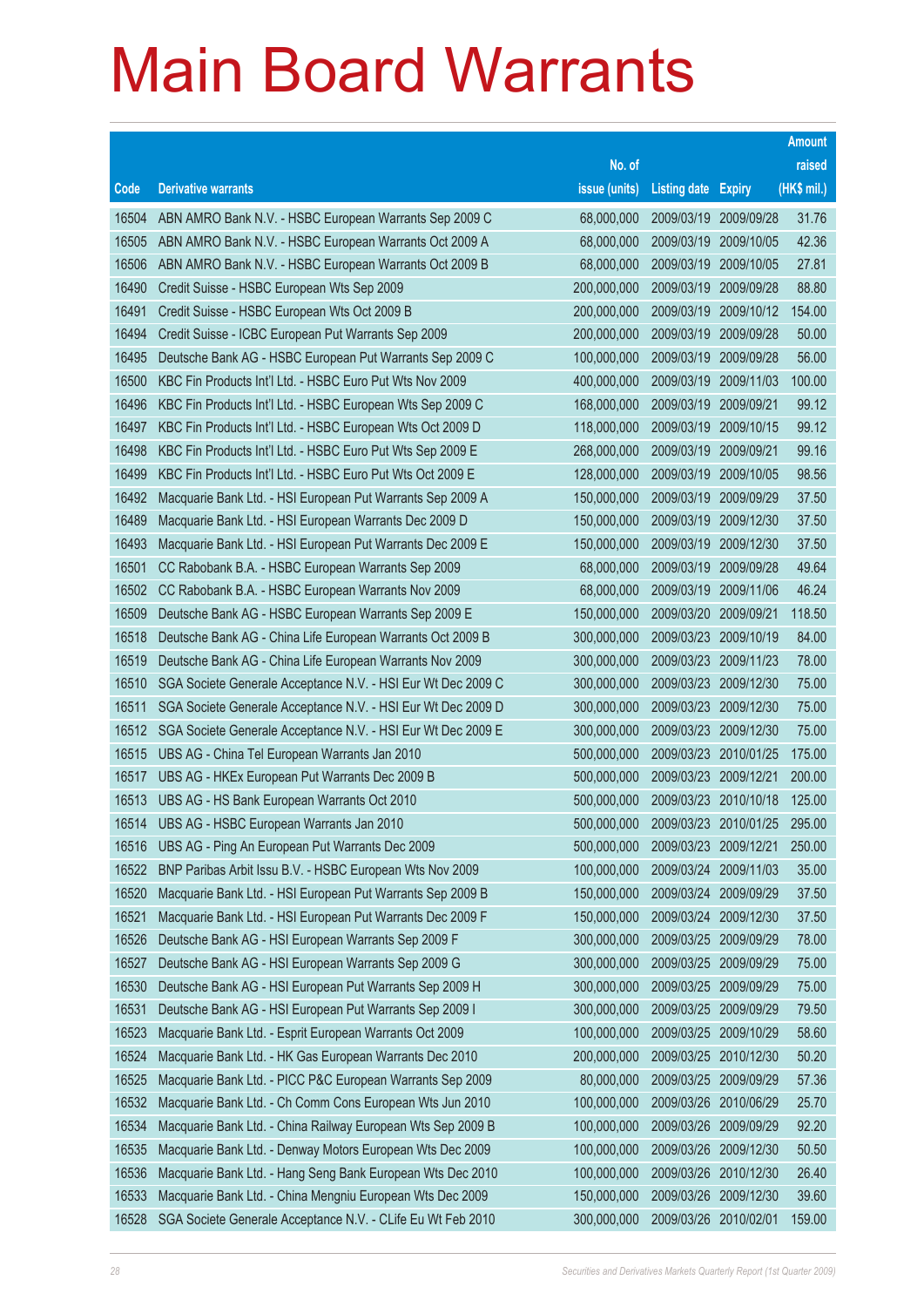|       |                                                              |               |                            |                       | <b>Amount</b> |
|-------|--------------------------------------------------------------|---------------|----------------------------|-----------------------|---------------|
|       |                                                              | No. of        |                            |                       | raised        |
| Code  | <b>Derivative warrants</b>                                   | issue (units) | <b>Listing date Expiry</b> |                       | (HK\$ mil.)   |
| 16529 | SGA Societe Generale Acceptance N.V. - CP&CC Eur Wt Dec 09 D | 150,000,000   |                            | 2009/03/26 2009/12/07 | 150.00        |
| 16560 | Credit Suisse - HSBC European Wts Oct 2010                   | 200,000,000   | 2009/03/27 2010/10/06      |                       | 30.00         |
| 16558 | Credit Suisse - Hutchison European Warrants Oct 2009         | 200,000,000   | 2009/03/27                 | 2009/10/05            | 96.00         |
| 16559 | Credit Suisse - SHK Ppt European Warrants Sep 2010           | 200,000,000   |                            | 2009/03/27 2010/09/06 | 50.00         |
| 16554 | Deutsche Bank AG - CNOOC European Put Warrants Nov 2009      | 200,000,000   |                            | 2009/03/27 2009/11/02 | 50.00         |
| 16561 | Goldman Sachs SP (Asia) - A50 China European Wts Oct 2009    | 200,000,000   | 2009/03/27                 | 2009/10/02            | 30.00         |
| 16562 | Goldman Sachs SP (Asia) - HSI European Warrants Sep 2009     | 200,000,000   | 2009/03/27                 | 2009/09/29            | 50.00         |
| 16549 | KBC Fin Products Int'l Ltd. - HSI Euro Put Wts Sep 2009 I    | 400,000,000   | 2009/03/27                 | 2009/09/29            | 100.00        |
| 16551 | KBC Fin Products Int'l Ltd. - HSI Euro Put Wts Sep 2009 J    | 400,000,000   |                            | 2009/03/27 2009/09/29 | 100.00        |
| 16537 | Macquarie Bank Ltd. - Yanzhou Coal European Wts Dec 2010     | 200,000,000   | 2009/03/27                 | 2010/12/30            | 50.40         |
| 16538 | CC Rabobank B.A. - HSCEI European Warrants Sep 2009          | 108,000,000   | 2009/03/27                 | 2009/09/29            | 27.00         |
| 16539 | CC Rabobank B.A. - HSCEI European Warrants Nov 2009          | 108,000,000   | 2009/03/27 2009/11/27      |                       | 27.00         |
| 16542 | CC Rabobank B.A. - HSCEI European Put Warrants Sep 2009      | 108,000,000   |                            | 2009/03/27 2009/09/29 | 27.00         |
| 16543 | CC Rabobank B.A. - HSCEI European Put Warrants Nov 2009      | 108,000,000   |                            | 2009/03/27 2009/11/27 | 36.72         |
| 16540 | CC Rabobank B.A. - HSI European Warrants Nov 2009            | 108,000,000   | 2009/03/27                 | 2009/11/27            | 27.00         |
| 16541 | CC Rabobank B.A. - HSI European Warrants Dec 2009            | 108,000,000   |                            | 2009/03/27 2009/12/30 | 27.00         |
| 16544 | CC Rabobank B.A. - HSI European Put Warrants Nov 2009        | 108,000,000   | 2009/03/27 2009/11/27      |                       | 27.00         |
| 16545 | CC Rabobank B.A. - Tencent Holdings European Wts Mar 2010    | 220,000,000   | 2009/03/27                 | 2010/03/30            | 55.00         |
| 16546 | SGA Societe Generale Acceptance N.V. - BOCL Eu Put Wt Oct 09 | 200,000,000   | 2009/03/27                 | 2009/10/12            | 116.00        |
| 16552 | SGA Societe Generale Acceptance N.V. - CTel Eu Put Wt Sep 09 | 150,000,000   | 2009/03/27                 | 2009/09/28            | 115.50        |
| 16547 | SGA Societe Generale Acceptance N.V. - CCB Eur Put Wt Oct 09 | 100,000,000   | 2009/03/27                 | 2009/10/05            | 96.00         |
| 16548 | SGA Societe Generale Acceptance N.V. - CLife Eu Put Wt Sep09 | 250,000,000   | 2009/03/27                 | 2009/09/28            | 107.50        |
| 16553 | SGA Societe Generale Acceptance N.V. - CNOOC Eu Put Wt Sep09 | 200,000,000   | 2009/03/27                 | 2009/09/28            | 50.00         |
| 16550 | SGA Societe Generale Acceptance N.V. - CP&CC Eu Put Wt Sep09 | 100,000,000   | 2009/03/27                 | 2009/09/29            | 88.00         |
| 16555 | SGA Societe Generale Acceptance N.V. - HSBC Eu Wt Oct 2009 D | 200,000,000   | 2009/03/27                 | 2009/10/12            | 140.00        |
| 16556 | SGA Societe Generale Acceptance N.V. - HSBC Eu Put Wt Sep09D | 200,000,000   | 2009/03/27                 | 2009/09/28            | 180.00        |
| 16557 | SGA Societe Generale Acceptance N.V. - ICBC Eu Put Wt Sep 09 | 200,000,000   | 2009/03/27                 | 2009/09/28            | 128.00        |
| 16563 | KBC Fin Products Int'l Ltd. - HSI European Wts Oct 2009 A    | 400,000,000   | 2009/03/30 2009/10/29      |                       | 100.00        |
| 16564 | KBC Fin Products Int'l Ltd. - HSI European Wts Oct 2009 B    | 400,000,000   | 2009/03/30 2009/10/29      |                       | 100.00        |
| 16565 | KBC Fin Products Int'l Ltd. - HSI European Wts Oct 2009 C    | 400,000,000   | 2009/03/30 2009/10/29      |                       | 100.00        |
| 16566 | KBC Fin Products Int'l Ltd. - HSI European Wts Oct 2009 D    | 400,000,000   | 2009/03/30 2009/10/29      |                       | 100.00        |
| 16570 | KBC Fin Products Int'l Ltd. - HSI Euro Put Wts Oct 2009 E    | 400,000,000   | 2009/03/30 2009/10/29      |                       | 100.00        |
| 16571 | KBC Fin Products Int'l Ltd. - HSI Euro Put Wts Oct 2009 F    | 400,000,000   | 2009/03/30                 | 2009/10/29            | 100.00        |
| 16572 | KBC Fin Products Int'l Ltd. - HSI Euro Put Wts Oct 2009 G    | 400,000,000   | 2009/03/30                 | 2009/10/29            | 100.00        |
| 16585 | ABN AMRO Bank N.V. - China Mobile European Wts Oct 2009 C    | 300,000,000   | 2009/03/31                 | 2009/10/27            | 45.00         |
| 16586 | ABN AMRO Bank N.V. - HSBC European Warrants Oct 2009 C       | 68,000,000    | 2009/03/31                 | 2009/10/05            | 50.12         |
| 16583 | BNP Paribas Arbit Issu B.V. - Ch Mobile Euro Wts Nov 2009    | 200,000,000   | 2009/03/31                 | 2009/11/03            | 30.00         |
| 16582 | BNP Paribas Arbit Issu B.V. - China Life Euro Wts Oct 2009 C | 200,000,000   | 2009/03/31                 | 2009/10/12            | 84.00         |
| 16584 | Deutsche Bank AG - BOCL European Warrants Nov 2009           | 200,000,000   | 2009/03/31                 | 2009/11/16            | 58.00         |
| 16577 | KBC Fin Products Int'l Ltd. - BOCL European Wts Nov 2009 B   | 238,000,000   | 2009/03/31                 | 2009/11/10            | 99.96         |
| 16578 | KBC Fin Products Int'l Ltd. - BOCL Euro Put Wts Oct 2009 B   | 400,000,000   | 2009/03/31                 | 2009/10/15            | 100.00        |
| 16579 | KBC Fin Products Int'l Ltd. - China Life Eur Put Wt Oct 2009 | 400,000,000   | 2009/03/31                 | 2009/10/15            | 100.00        |
| 16581 | KBC Fin Products Int'l Ltd. - A50 Ch Euro Wts Oct 2009 C     | 400,000,000   | 2009/03/31                 | 2009/10/02            | 100.00        |
| 16580 | KBC Fin Products Int'l Ltd. - ICBC Euro Put Wts Nov 2009     | 180,000,000   | 2009/03/31                 | 2009/11/02            | 97.20         |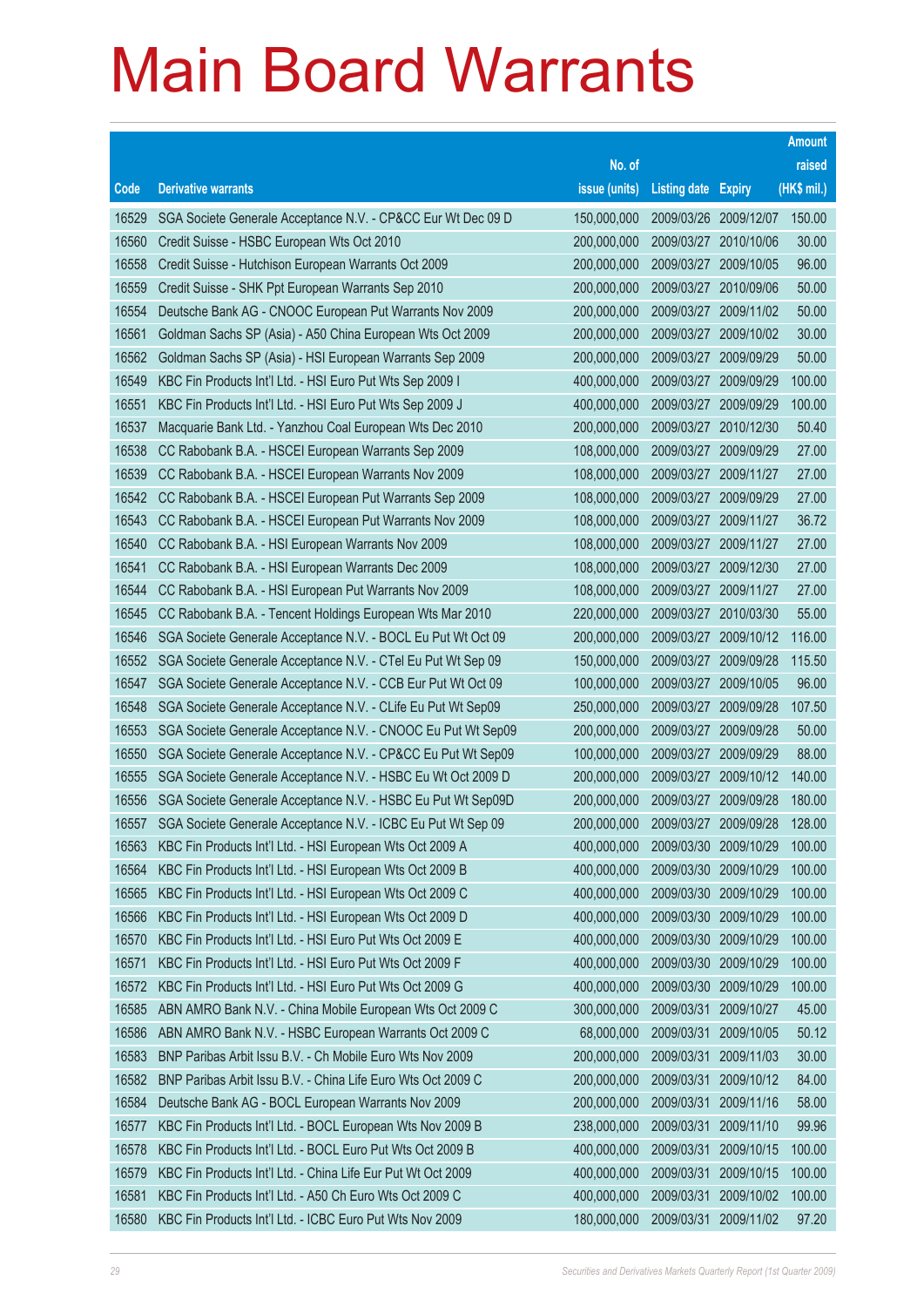|              |                                                            |                      |                     |               | <b>Amount</b> |
|--------------|------------------------------------------------------------|----------------------|---------------------|---------------|---------------|
|              |                                                            | No. of               |                     |               | raised        |
| Code         | Derivative warrants                                        | <i>issue (units)</i> | <b>Listing date</b> | <b>Expiry</b> | (HK\$ mil.)   |
| 16573        | Macquarie Bank Ltd. - China Mobile Euro Put Wts Nov 2009   | 150,000,000          | 2009/03/31          | 2009/11/27    | 24.90         |
| 16574        | Macquarie Bank Ltd. - China Tel Euro Put Warrants Oct 2009 | 100.000.000          | 2009/03/31          | 2009/10/29    | 56.60         |
| 16567        | Macquarie Bank Ltd. - China Unicom European Wts Jun 2010   | 100.000.000          | 2009/03/31          | 2010/06/29    | 25.00         |
| 16575        | Macquarie Bank Ltd. - CNOOC European Put Warrants Sep 2010 | 100.000.000          | 2009/03/31          | 2010/09/29    | 25.40         |
| 16569        | Macquarie Bank Ltd. - HSCEI European Warrants Dec 2009     | 150,000,000          | 2009/03/31          | 2009/12/30    | 37.50         |
| 16576        | Macquarie Bank Ltd. - HSCEI European Put Warrants Dec 2009 | 150,000,000          | 2009/03/31          | 2009/12/30    | 37.50         |
| 16568        | Macquarie Bank Ltd. - Zijin Mining European Wts Sep 2010   | 100.000.000          | 2009/03/31          | 2010/09/29    | 25.00         |
| <b>Total</b> |                                                            |                      |                     |               | 47,600.67     |

# Further issue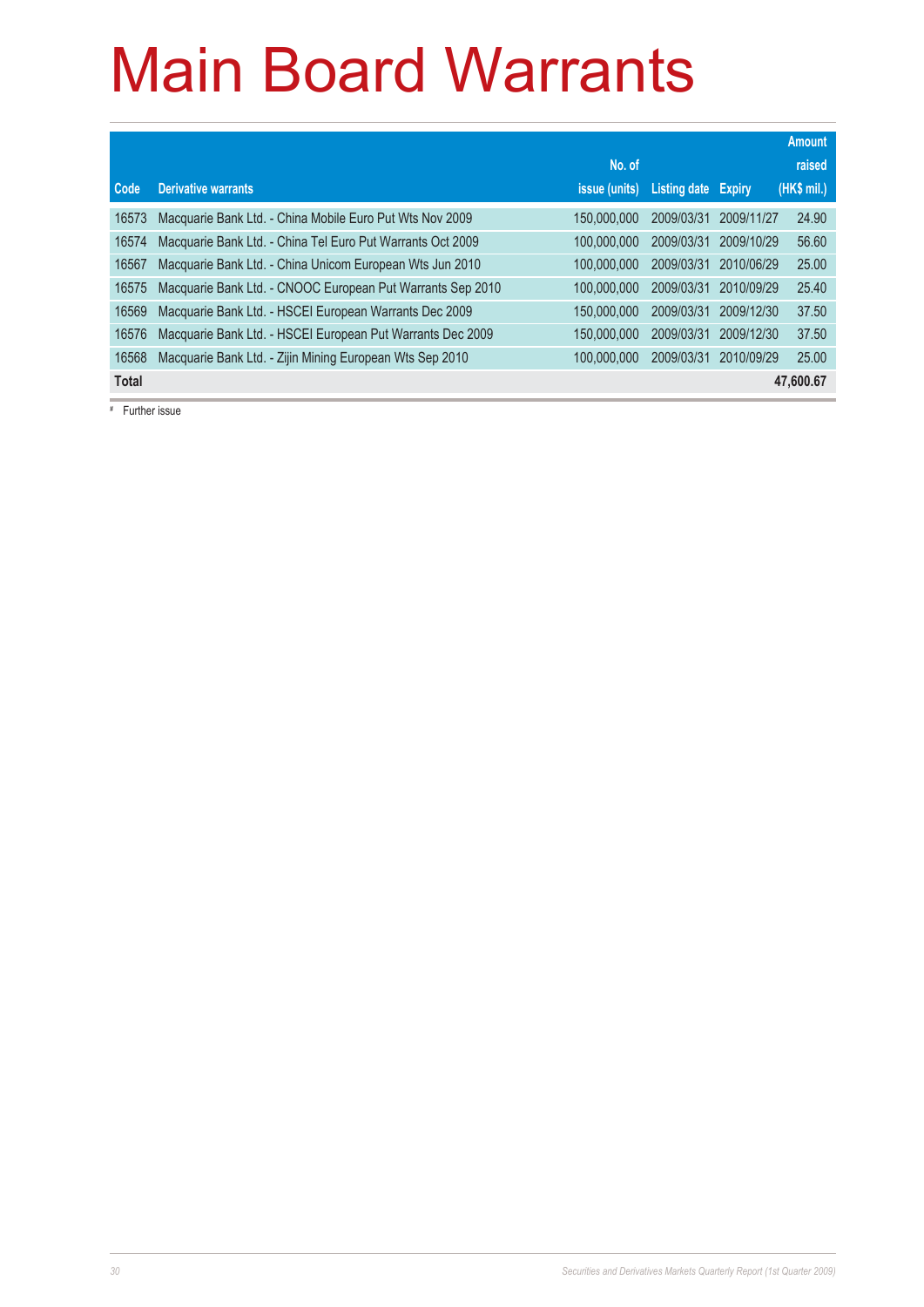## Main Board Debt Securities

#### **Debt Securities Trading Statistics**

|      |                |                                | <b>Turnover value</b>   |  |  |
|------|----------------|--------------------------------|-------------------------|--|--|
|      |                | Exchange fund notes (HK\$ mil) | Market total (HK\$ mil) |  |  |
| 2008 | Q1             | -                              | 2.43                    |  |  |
|      | Q <sub>2</sub> | -                              | 1.75                    |  |  |
|      | Q <sub>3</sub> | 0.26                           | 1.51                    |  |  |
|      | Q4             | -                              | 1.71                    |  |  |
| 2009 | Q1             | -                              | 2.93                    |  |  |

#### **Debt Securities Nominal Value**

|      |    | No. of issues | Nominal value (HK\$ mil.) |
|------|----|---------------|---------------------------|
| 2008 | Q1 | 174           | 424,656.34                |
|      | Q2 | 175           | 435,938.30                |
|      | Q3 | 174           | 440,409.79                |
|      | Q4 | 172           | 414,001.69                |
| 2009 | Q1 | 171           | 405,332.13                |

#### **New Listing Statistics - Debt Securities**

|      |    | No. of newly listed debt securities | Amount raised (HK\$ mil.) |
|------|----|-------------------------------------|---------------------------|
| 2008 | Q1 | 4                                   | 8,355.96                  |
|      | Q2 |                                     | 16,607.66                 |
|      | Q3 | 5                                   | 11,822.87                 |
|      | Q4 | 4                                   | 4,791.32                  |
| 2009 | Q1 | 4                                   | 5,309.25                  |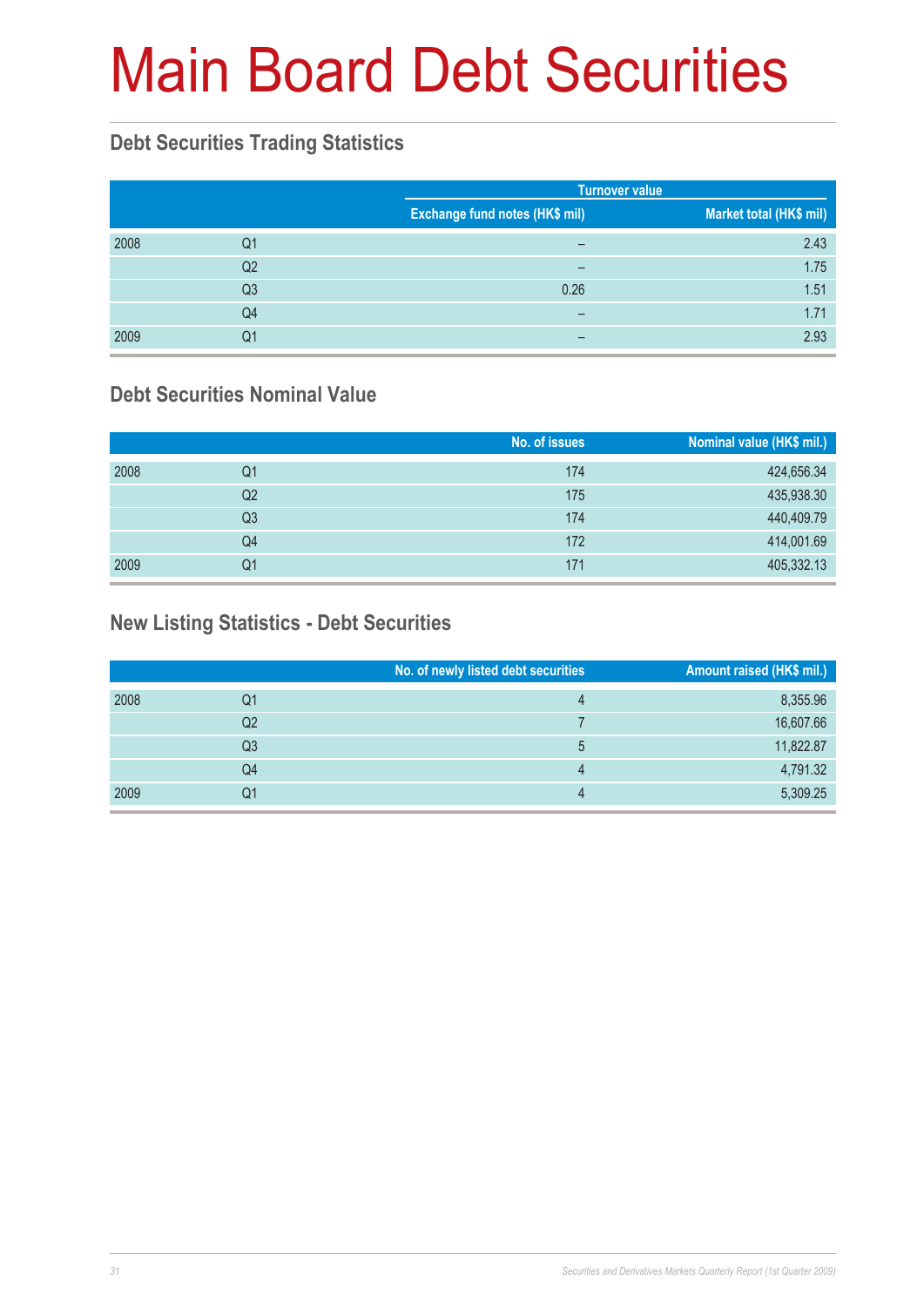## Main Board Debt Securities

#### **Newly Listed Debt Securities**

for 1st quarter 2009

|              |                                                                  |                  |                |                     |                 | <b>Amount raised</b> |
|--------------|------------------------------------------------------------------|------------------|----------------|---------------------|-----------------|----------------------|
| Code         | <b>Debt securities</b>                                           | <b>Principal</b> |                | <b>Listing date</b> | <b>Maturity</b> | (HK\$ mil.)          |
| 04186        | Hong Kong Monetary Authority 0.75%<br>Exchange Fund Notes 2011   | <b>HKD</b>       | 1,200,000,000  | 2009/02/17          | 2011/02/16      | 1,203.84             |
| 04187        | Hong Kong Monetary Authority 1.73%<br>Exchange Fund Notes 2024   | <b>HKD</b>       | 600.000.000    | 2009/02/23          | 2024/02/20      | 605.40               |
| 04306        | CLP Power Hong Kong Financing Ltd. 3.28<br>Fixed Rate Notes 2024 | <b>JPY</b>       | 15,000,000,000 | 2009/03/18          | 2024/03/18      | 1,198.35             |
| $04163$ #    | Hong Kong Monetary Authority 4.06%<br>Exchange Fund Notes 2012   | <b>HKD</b>       | 1,200,000,000  | 2009/03/24          | 2012/03/19      | 1.299.36             |
| 04188        | Hong Kong Monetary Authority 1.67%<br>Exchange Fund Notes 2014   | <b>HKD</b>       | 1,000,000,000  | 2009/03/25          | 2014/03/24      | 1.002.30             |
| <b>Total</b> |                                                                  |                  |                |                     |                 | 5,309.25             |

# Further issue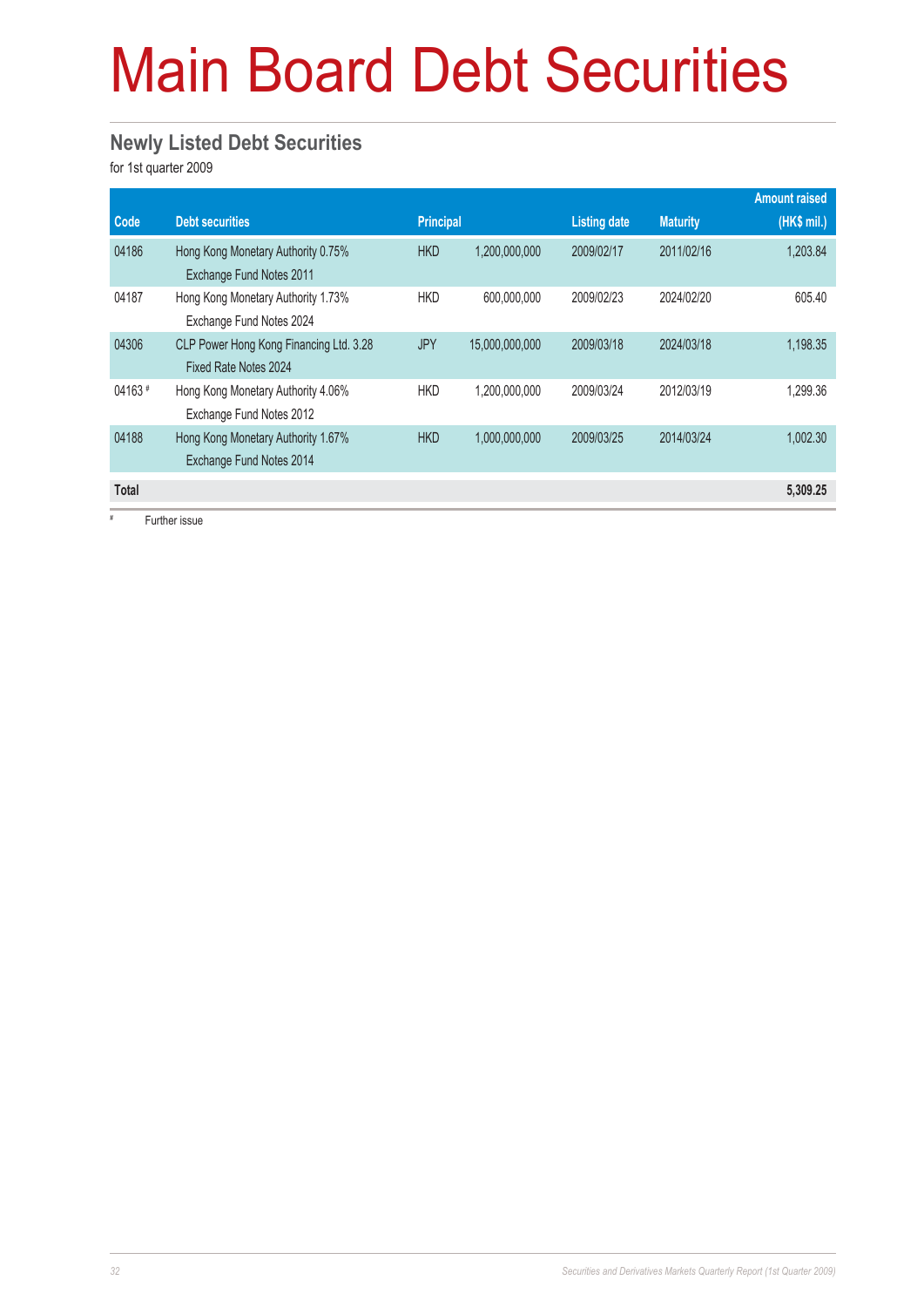## Main Board Unit Trusts and Mutual Funds

#### **Unit Trusts and Mutual Funds Trading Statistics**

|      |                | <b>Exchange Traded</b><br>Fund (ETF)<br>(HK\$ mil.) | <b>Real Estate</b><br><b>Investment</b><br><b>Trusts (REITs)</b><br>(HK\$ mil.) | <b>Others</b><br>(HK\$ mil.) | <b>Total</b><br>(HK\$ mil.) | % of market total<br>(HK\$ mil.) |
|------|----------------|-----------------------------------------------------|---------------------------------------------------------------------------------|------------------------------|-----------------------------|----------------------------------|
| 2008 | Q <sub>1</sub> | 44,683.48                                           | 18,698.54                                                                       | 638.57                       | 64,020.59                   | 1.08                             |
|      | Q <sub>2</sub> | 147,996.81                                          | 10,119.33                                                                       | 775.06                       | 158,891.20                  | 3.44                             |
|      | Q <sub>3</sub> | 128,330.01                                          | 12,253.56                                                                       | 214.24                       | 140,797.82                  | 3.58                             |
|      | Q4             | 120,092.63                                          | 10,422.81                                                                       | 225.71                       | 130,741.15                  | 4.16                             |
| 2009 | Q <sub>1</sub> | 102,668.21                                          | 7,728.10                                                                        | 177.20                       | 110,573.51                  | 4.13                             |

Note: Include turnover values in HKD only.

#### **Unit Trusts and Mutual Funds Market Value**

|      |                | No. of<br><b>issues</b> | <b>Exchange</b><br><b>Traded Funds</b><br>(ETF)<br>(HK\$ mil.) | No. of<br>issues | <b>Real Estate</b><br><b>Investment</b><br><b>Trusts</b><br>(REITs)<br>(HK\$ mil.) | No. of<br><b>issues</b> | <b>Others</b><br>(HK\$ mil.) | No. of<br>issues | <b>Total</b><br>(HK\$ mil.) |
|------|----------------|-------------------------|----------------------------------------------------------------|------------------|------------------------------------------------------------------------------------|-------------------------|------------------------------|------------------|-----------------------------|
| 2008 | Q <sub>1</sub> | 17                      | 94.528.75                                                      |                  | 64,001.26                                                                          | $\overline{2}$          | 2,781.89                     | 26               | 161,311.89                  |
|      | Q <sub>2</sub> | 23                      | 109,069.79                                                     | 7                | 63,006.95                                                                          | $\overline{2}$          | 2,912.06                     | 32               | 174,988.80                  |
|      | Q <sub>3</sub> | 24                      | 250,445.02                                                     | 7                | 60,646.67                                                                          | $\overline{2}$          | 1,803.76                     | 33               | 312,895.46                  |
|      | Q4             | 24                      | 266,475.46                                                     |                  | 46,405.95                                                                          | $\overline{2}$          | 1,439.29                     | 33               | 314,320.70                  |
| 2009 | Q <sub>1</sub> | 24                      | 343,441.56                                                     |                  | 50,891.61                                                                          | $\overline{2}$          | 1,636.40                     | 33               | 395,969.58                  |

#### **New Listing Unit Trust and Mutual Funds Statistics**

|      |    | No. of newly listed<br>unit trust and mutual funds | <b>Funds raised</b><br>(HK\$ mil.) |
|------|----|----------------------------------------------------|------------------------------------|
| 2008 | Q1 |                                                    |                                    |
|      | Q2 | 6                                                  | -                                  |
|      | Q3 |                                                    | -                                  |
|      | Q4 | -                                                  | -                                  |
| 2009 | Q1 |                                                    | -                                  |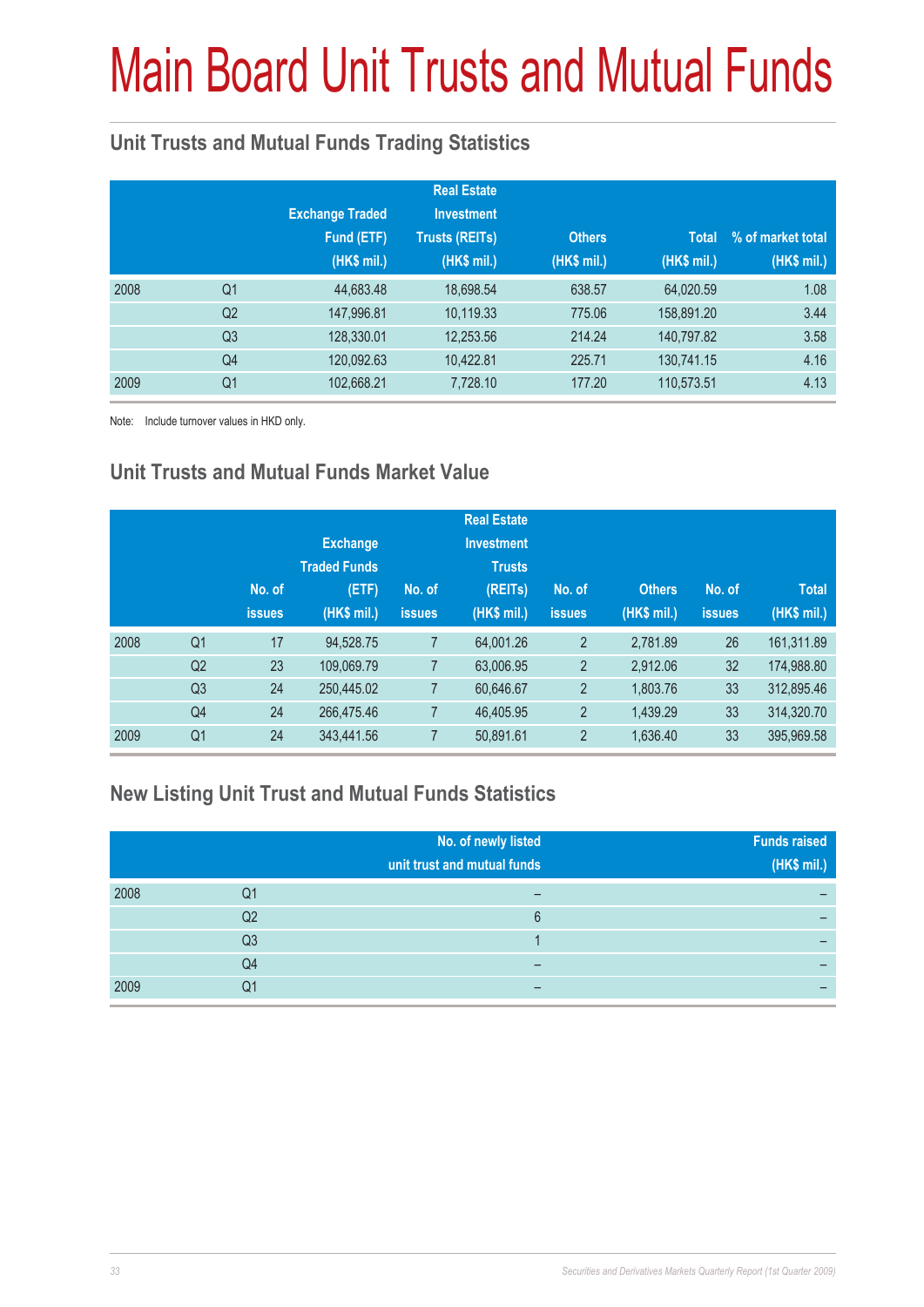## Main Board Unit Trusts and Mutual Funds

#### **Newly Listed Unit Trust and Mutual Funds**

for 1st quarter 2009

|      |                             |              | <b>Issue price</b> | <b>Amount raised</b> |              |
|------|-----------------------------|--------------|--------------------|----------------------|--------------|
| Code | Unit trust and Mutual funds | Fund manager | (HKS)              | (HK\$ mil)           | Listing date |
| Nil  |                             |              |                    |                      |              |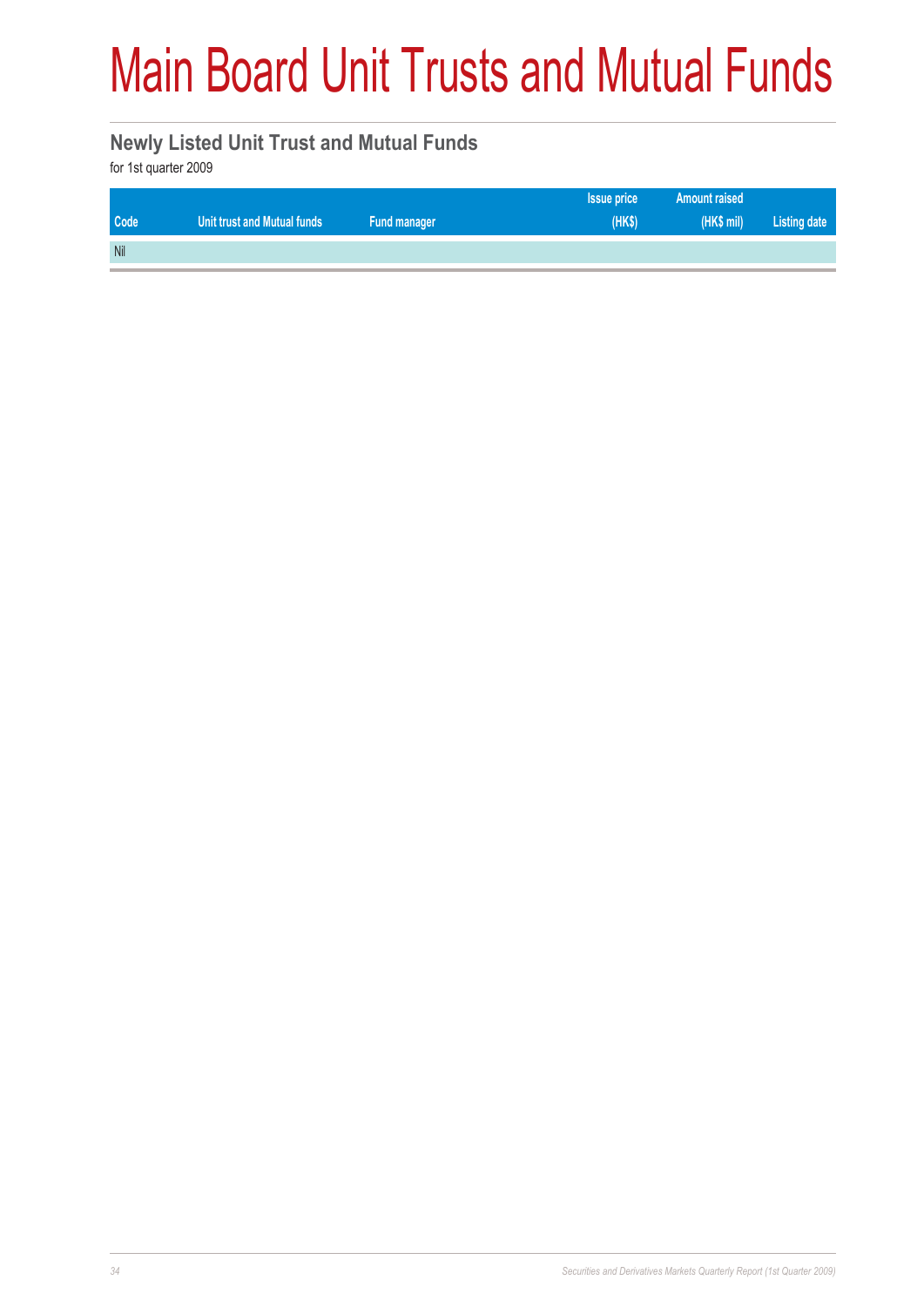## Main Board Callable Bull/Bear Contracts

#### **Callable Bull/Bear Contracts Trading Statistics**

|      |    | <b>Number</b> | Market value (HK\$ mil.) | Turnover value (HK\$ mil.) |
|------|----|---------------|--------------------------|----------------------------|
| 2008 | Q1 | 214           | 52,370.20                | 83,719.44                  |
|      | Q2 | 453           | 86,945.83                | 176,028.32                 |
|      | Q3 | 759           | 130,618.61               | 396,439.23                 |
|      | Q4 | 1,314         | 195,229.08               | 383,369.78                 |
| 2009 | Q1 | 1,513         | 152,386.79               | 351,364.58                 |

#### **New Listings Callable Bull/Bear Contracts Statistics**

|      |                | No. of newly listed CBBC | Amount raised (HK\$ mil.) |
|------|----------------|--------------------------|---------------------------|
| 2008 | Q1             | 323                      | 45,053.80                 |
|      | Q <sub>2</sub> | 630                      | 77,040.15                 |
|      | Q3             | 1,343                    | 135,720.58                |
|      | Q4             | 1,935                    | 185,485.67                |
| 2009 | Q1             | 1,628                    | 129,192.54                |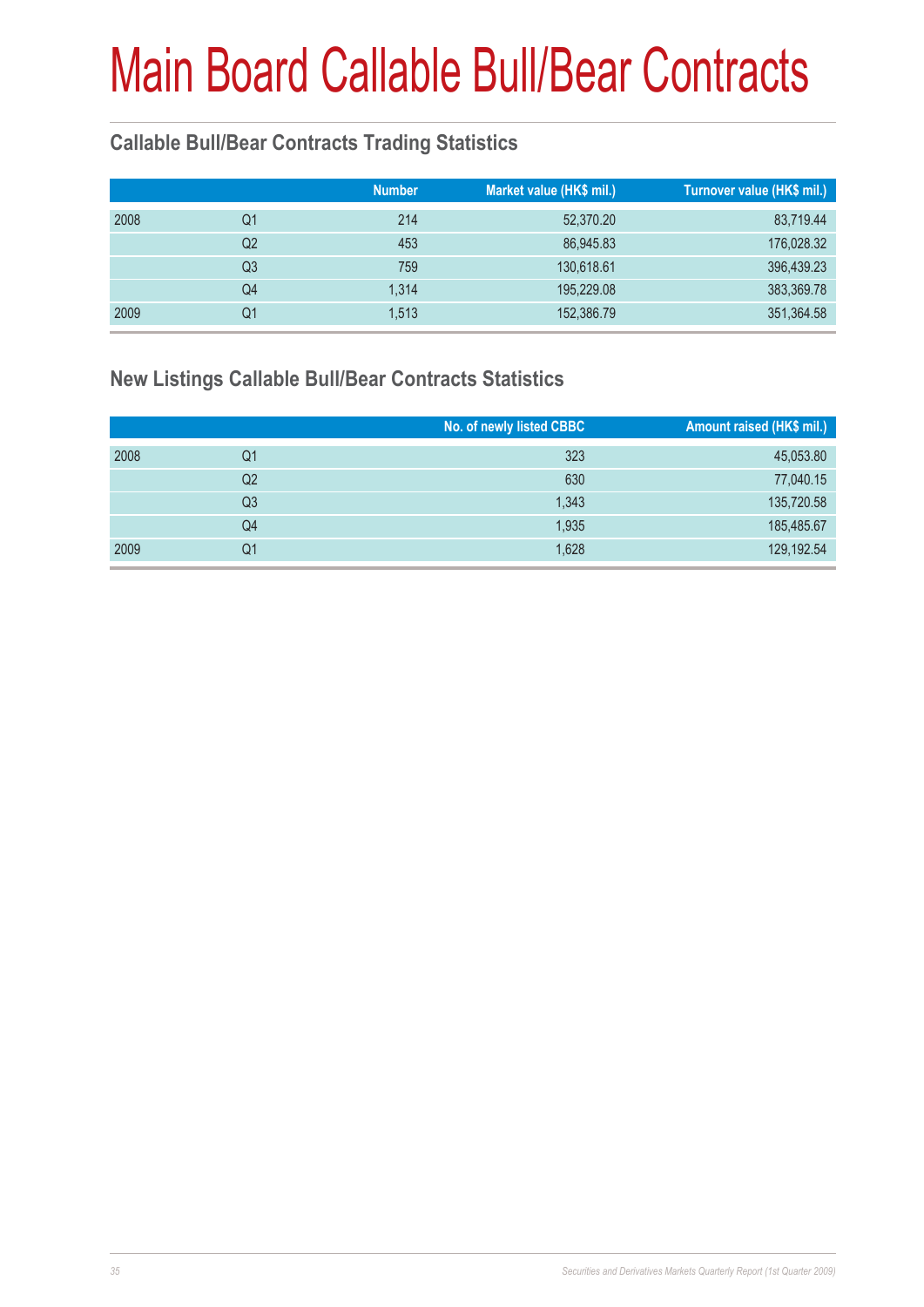#### **Newly Listed Callable Bull / Bear Contracts**

for 1st quarter 2009

|       |                                                                | No. of        |                     |               | <b>Amount raised</b> |
|-------|----------------------------------------------------------------|---------------|---------------------|---------------|----------------------|
| Code  | <b>Callable Bull/Bear Contracts</b>                            | issue (units) | <b>Listing date</b> | <b>Expiry</b> | $(HK$$ mil.)         |
| 61358 | ABN AMRO Bank N.V. - DJIA R Bull CBBC Jun 2009 H               | 50,000,000    | 2009/01/02          | 2009/06/19    | 22.25                |
| 61362 | ABN AMRO Bank N.V. - DJIA R Bear CBBC Jun 2009 I               | 50,000,000    | 2009/01/02          | 2009/06/19    | 20.50                |
| 61300 | Deutsche Bank AG - China Mobile R Bear CBBC Aug 2009 A         | 150,000,000   | 2009/01/02          | 2009/08/03    | 37.50                |
| 61297 | Deutsche Bank AG - China Life R Bear CBBC Aug 2009 S           | 150,000,000   | 2009/01/02          | 2009/08/03    | 42.00                |
| 61298 | Deutsche Bank AG - China Life R Bear CBBC Aug 2009 T           | 150,000,000   | 2009/01/02          | 2009/08/03    | 57.00                |
| 61355 | Deutsche Bank AG - HSI R Bear CBBC Aug 2009 I                  | 300,000,000   | 2009/01/02          | 2009/08/28    | 90.00                |
| 61356 | Deutsche Bank AG - HSI R Bear CBBC Aug 2009 L                  | 300,000,000   | 2009/01/02          | 2009/08/28    | 96.00                |
| 61354 | Deutsche Bank AG - HSI R Bear CBBC Aug 2009 O                  | 300,000,000   | 2009/01/02          | 2009/08/28    | 75.00                |
| 61357 | Deutsche Bank AG - HSI R Bear CBBC Aug 2009 P                  | 300,000,000   | 2009/01/02          | 2009/08/28    | 120.00               |
| 61305 | KBC Fin Products Int'l Ltd. - HSI R Bull CBBC Jun 2009 A       | 168,000,000   | 2009/01/02          | 2009/06/29    | 42.00                |
| 61303 | KBC Fin Products Int'l Ltd. - HSI R Bear CBBC May 2009 M       | 108,000,000   | 2009/01/02          | 2009/05/27    | 27.00                |
| 61301 | KBC Fin Products Int'l Ltd. - HSI R Bear CBBC Jun 2009 B       | 168,000,000   | 2009/01/02          | 2009/06/29    | 42.00                |
| 61302 | KBC Fin Products Int'l Ltd. - HSI R Bear CBBC Jun 2009 E       | 128,000,000   | 2009/01/02          | 2009/06/29    | 32.00                |
| 61292 | SGA Societe Generale Acceptance N.V - CLife R Bear CBBC Jun09B | 150,000,000   | 2009/01/02          | 2009/06/29    | 79.50                |
| 61293 | SGA Societe Generale Acceptance N.V - CNOOC R Bear CBBC May09A | 300,000,000   | 2009/01/02          | 2009/05/26    | 75.00                |
| 61304 | UBS AG - BankComm R Bull CBBC Aug 2009 A                       | 200,000,000   | 2009/01/02          | 2009/08/17    | 53.00                |
| 61306 | UBS AG - BankComm R Bull CBBC Aug 2009 B                       | 200,000,000   | 2009/01/02          | 2009/08/17    | 50.00                |
| 61307 | UBS AG - BankComm R Bull CBBC Aug 2009 C                       | 200,000,000   | 2009/01/02          | 2009/08/17    | 50.00                |
| 61308 | UBS AG - BankComm R Bear CBBC Aug 2009 D                       | 200,000,000   | 2009/01/02          | 2009/08/17    | 50.00                |
| 61309 | UBS AG - BankComm R Bear CBBC Aug 2009 E                       | 200,000,000   | 2009/01/02          | 2009/08/17    | 50.00                |
| 61310 | UBS AG - BankComm R Bear CBBC Aug 2009 F                       | 200,000,000   | 2009/01/02          | 2009/08/17    | 58.00                |
| 61344 | UBS AG - China Mobile R Bear CBBC Jul 2009 H                   | 300,000,000   | 2009/01/02          | 2009/07/27    | 75.00                |
| 61311 | UBS AG - CCCCL R Bull CBBC Jul 2009 A                          | 200,000,000   | 2009/01/02          | 2009/07/20    | 63.00                |
| 61312 | UBS AG - CCCCL R Bull CBBC Jul 2009 B                          | 200,000,000   | 2009/01/02          | 2009/07/20    | 50.00                |
| 61313 | UBS AG - CCCCL R Bear CBBC Jul 2009 C                          | 200,000,000   | 2009/01/02          | 2009/07/20    | 58.00                |
| 61314 | UBS AG - CCCCL R Bear CBBC Jul 2009 D                          | 200,000,000   | 2009/01/02          | 2009/07/20    | 78.00                |
| 61336 | UBS AG - Cheung Kong R Bull CBBC Jul 2009 E                    | 200,000,000   | 2009/01/02          | 2009/07/27    | 50.00                |
| 61341 | UBS AG - Cheung Kong R Bear CBBC Jul 2009 F                    | 200,000,000   | 2009/01/02          | 2009/07/27    | 50.00                |
| 61342 | UBS AG - China Life R Bear CBBC Jul 2009 F                     | 300,000,000   | 2009/01/02          | 2009/07/27    | 111.00               |
| 61343 | UBS AG - CM Bank R Bear CBBC Jul 2009 B                        | 200,000,000   | 2009/01/02          | 2009/07/20    | 75.00                |
| 61346 | UBS AG - CNOOC R Bear CBBC Jul 2009 G                          | 200,000,000   | 2009/01/02          | 2009/07/27    | 50.00                |
| 61347 | UBS AG - CNOOC R Bear CBBC Jul 2009 H                          | 200,000,000   | 2009/01/02          | 2009/07/27    | 50.00                |
| 61315 | UBS AG - Sinopec Corp R Bull CBBC Aug 2009 A                   | 200,000,000   | 2009/01/02          | 2009/08/17    | 56.00                |
| 61316 | UBS AG - Sinopec Corp R Bull CBBC Aug 2009 B                   | 200,000,000   | 2009/01/02          | 2009/08/17    | 50.00                |
| 61317 | UBS AG - Sinopec Corp R Bull CBBC Aug 2009 C                   | 200,000,000   | 2009/01/02          | 2009/08/17    | 50.00                |
| 61318 | UBS AG - Sinopec Corp R Bear CBBC Aug 2009 D                   | 200,000,000   | 2009/01/02          | 2009/08/17    | 50.00                |
| 61319 | UBS AG - Sinopec Corp R Bear CBBC Aug 2009 E                   | 200,000,000   | 2009/01/02          | 2009/08/17    | 50.00                |
| 61320 | UBS AG - Sinopec Corp R Bear CBBC Aug 2009 F                   | 200,000,000   | 2009/01/02          | 2009/08/17    | 52.00                |
| 61337 | UBS AG - China Shenhua R Bull CBBC Jul 2009 A                  | 200,000,000   | 2009/01/02          | 2009/07/27    | 70.60                |
| 61345 | UBS AG - China Shenhua R Bear CBBC Jul 2009 B                  | 200,000,000   | 2009/01/02          | 2009/07/27    | 70.00                |
| 61340 | UBS AG - A50 China R Bear CBBC Jul 2009 B                      | 300,000,000   | 2009/01/02          | 2009/07/20    | 75.00                |
| 61349 | UBS AG - HKEx R Bear CBBC Jul 2009 A                           | 300,000,000   | 2009/01/02          | 2009/07/20    | 75.00                |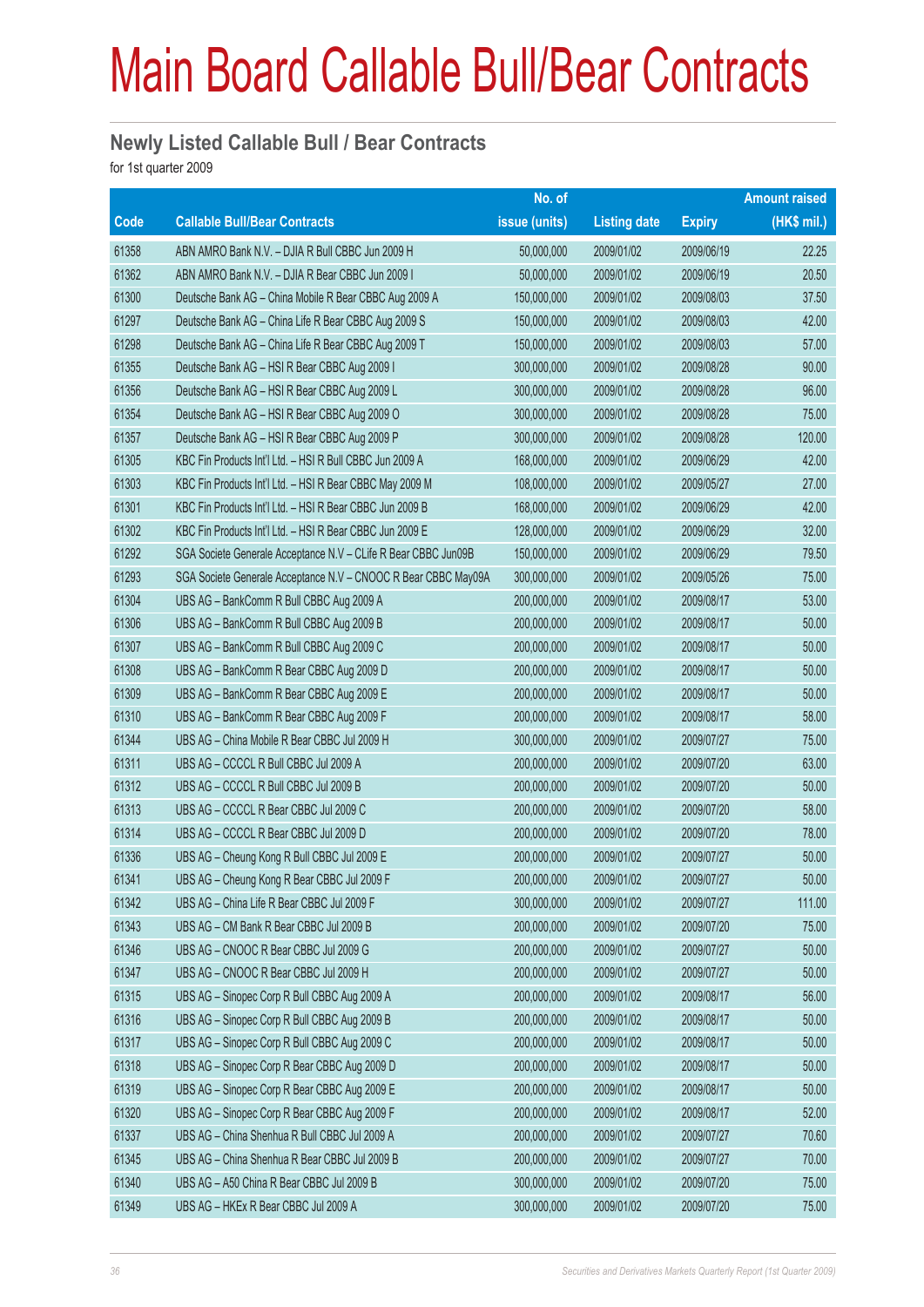|       |                                                                | No. of        |                     |               | <b>Amount raised</b> |
|-------|----------------------------------------------------------------|---------------|---------------------|---------------|----------------------|
| Code  | <b>Callable Bull/Bear Contracts</b>                            | issue (units) | <b>Listing date</b> | <b>Expiry</b> | $(HK$$ mil.)         |
| 61348 | UBS AG - HS Bank R Bear CBBC Jul 2009 A                        | 200,000,000   | 2009/01/02          | 2009/07/20    | 50.00                |
| 61338 | UBS AG - HSBC R Bull CBBC Jul 2009 J                           | 300,000,000   | 2009/01/02          | 2009/07/20    | 82.50                |
| 61350 | UBS AG - HSBC R Bear CBBC Jul 2009 K                           | 300,000,000   | 2009/01/02          | 2009/07/20    | 75.00                |
| 61321 | UBS AG - HSCEI R Bull CBBC Jul 2009 E                          | 500,000,000   | 2009/01/02          | 2009/07/30    | 125.00               |
| 61322 | UBS AG - HSCEI R Bull CBBC Jul 2009 F                          | 500,000,000   | 2009/01/02          | 2009/07/30    | 125.00               |
| 61323 | UBS AG - HSCEI R Bear CBBC Jul 2009 G                          | 500,000,000   | 2009/01/02          | 2009/07/30    | 125.00               |
| 61324 | UBS AG - HSCEI R Bear CBBC Jul 2009 H                          | 500,000,000   | 2009/01/02          | 2009/07/30    | 125.00               |
| 61325 | UBS AG - HSI R Bull CBBC Sep 2009 R                            | 500,000,000   | 2009/01/02          | 2009/09/29    | 125.00               |
| 61326 | UBS AG - HSI R Bull CBBC Oct 2009 A                            | 500,000,000   | 2009/01/02          | 2009/10/29    | 125.00               |
| 61328 | UBS AG - HSI R Bear CBBC Aug 2009 F                            | 500,000,000   | 2009/01/02          | 2009/08/28    | 125.00               |
| 61329 | UBS AG - HSI R Bear CBBC Sep 2009 M                            | 500,000,000   | 2009/01/02          | 2009/09/29    | 125.00               |
| 61332 | UBS AG - HSI R Bear CBBC Sep 2009 W                            | 500,000,000   | 2009/01/02          | 2009/09/29    | 125.00               |
| 61331 | UBS AG - HSI R Bear CBBC Sep 2009 Y                            | 500,000,000   | 2009/01/02          | 2009/09/29    | 125.00               |
| 61330 | UBS AG - HSI R Bear CBBC Sep 2009 Z                            | 500,000,000   | 2009/01/02          | 2009/09/29    | 125.00               |
| 61327 | UBS AG - HSI R Bear CBBC Oct 2009 B                            | 500,000,000   | 2009/01/02          | 2009/10/29    | 125.00               |
| 61333 | UBS AG - HSI R Bear CBBC Oct 2009 C                            | 500,000,000   | 2009/01/02          | 2009/10/29    | 125.00               |
| 61334 | UBS AG - HSI R Bear CBBC Oct 2009 D                            | 500,000,000   | 2009/01/02          | 2009/10/29    | 125.00               |
| 61335 | UBS AG - HSI R Bear CBBC Oct 2009 E                            | 500,000,000   | 2009/01/02          | 2009/10/29    | 125.00               |
| 61351 | UBS AG - Hutchison R Bear CBBC Jul 2009 E                      | 200,000,000   | 2009/01/02          | 2009/07/20    | 50.00                |
| 61352 | UBS AG - Petrochina R Bear CBBC Jul 2009 G                     | 300,000,000   | 2009/01/02          | 2009/07/27    | 75.00                |
| 61339 | UBS AG - SHK Ppt R Bull CBBC Jul 2009 A                        | 200,000,000   | 2009/01/02          | 2009/07/20    | 50.00                |
| 61353 | UBS AG - SHK Ppt R Bear CBBC Jul 2009 B                        | 200,000,000   | 2009/01/02          | 2009/07/20    | 50.00                |
| 61294 | HK Bank - A50 R Bull CBBC Jun 2009 A                           | 1,000,000,000 | 2009/01/05          | 2009/06/18    | 330.00               |
| 61296 | HK Bank - A50 R Bull CBBC Jun 2009 B                           | 1,000,000,000 | 2009/01/05          | 2009/06/18    | 250.00               |
| 61299 | HK Bank - A50 R Bear CBBC Jun 2009 C                           | 1,000,000,000 | 2009/01/05          | 2009/06/18    | 330.00               |
| 61361 | Deutsche Bank AG - CNOOC R Bear CBBC Aug 2009 A                | 150,000,000   | 2009/01/05          | 2009/08/03    | 37.50                |
| 61360 | Deutsche Bank AG - Sinopec Corp R Bear CBBC Aug 2009 C         | 150,000,000   | 2009/01/05          | 2009/08/03    | 37.50                |
| 61359 | KBC Fin Products Int'l Ltd. - Ch Life R Bear CBBC Apr 2009 B   | 128,000,000   | 2009/01/05          | 2009/04/15    | 74.24                |
| 61372 | KBC Fin Products Int'l Ltd. - HSI R Bull CBBC May 2009 L       | 88,000,000    | 2009/01/05          | 2009/05/27    | 22.00                |
| 61363 | SGA Societe Generale Acceptance N.V. - A50 R Bear CBBC Aug09A  | 300,000,000   | 2009/01/05          | 2009/08/31    | 75.00                |
| 61364 | SGA Societe Generale Acceptance N.V. - HSI R Bear CBBC Jul09N  | 200,000,000   | 2009/01/05          | 2009/07/30    | 50.00                |
| 61365 | SGA Societe Generale Acceptance N.V. - HSI R Bear CBBC Jul090  | 200,000,000   | 2009/01/05          | 2009/07/30    | 50.00                |
| 61366 | SGA Societe Generale Acceptance N.V. - HSI R Bear CBBC Aug09R  | 300,000,000   | 2009/01/05          | 2009/08/28    | 75.00                |
| 61367 | SGA Societe Generale Acceptance N.V. - HSI R Bear CBBC Aug09S  | 300,000,000   | 2009/01/05          | 2009/08/28    | 75.00                |
| 61368 | SGA Societe Generale Acceptance N.V. - HSI R Bear CBBC Aug09T  | 300,000,000   | 2009/01/05          | 2009/08/28    | 75.00                |
| 61369 | SGA Societe Generale Acceptance N.V - PetCh R Bear CBBC Oct09A | 300,000,000   | 2009/01/05          | 2009/10/05    | 75.00                |
| 61370 | UBS AG - HSCEI R Bull CBBC Jul 2009 I                          | 500,000,000   | 2009/01/05          | 2009/07/30    | 125.00               |
| 61374 | UBS AG - HSCEI R Bear CBBC Jul 2009 J                          | 500,000,000   | 2009/01/05          | 2009/07/30    | 125.00               |
| 61371 | UBS AG - HSI R Bull CBBC Oct 2009 F                            | 500,000,000   | 2009/01/05          | 2009/10/29    | 125.00               |
| 61375 | UBS AG - HSI R Bear CBBC Oct 2009 G                            | 500,000,000   | 2009/01/05          | 2009/10/29    | 125.00               |
| 61373 | BNP Paribas Arbit Issu B.V. - HSI R Bear CBBC Jul 2009 N       | 500,000,000   | 2009/01/06          | 2009/07/30    | 125.00               |
| 61390 | Deutsche Bank AG - HSI R Bull CBBC Aug 2009 U                  | 300,000,000   | 2009/01/07          | 2009/08/28    | 75.00                |
| 61401 | Goldman Sachs SP (Asia) - HSI R Bull CBBC Sep 2009 B           | 200,000,000   | 2009/01/07          | 2009/09/29    | 50.00                |
| 61402 | Goldman Sachs SP (Asia) - HSI R Bear CBBC Aug 2009 B           | 200,000,000   | 2009/01/07          | 2009/08/28    | 50.00                |
| 61391 | KBC Fin Products Int'l Ltd. - Ch Mobile R Bull CBBC May2009A   | 308,000,000   | 2009/01/07          | 2009/05/18    | 77.00                |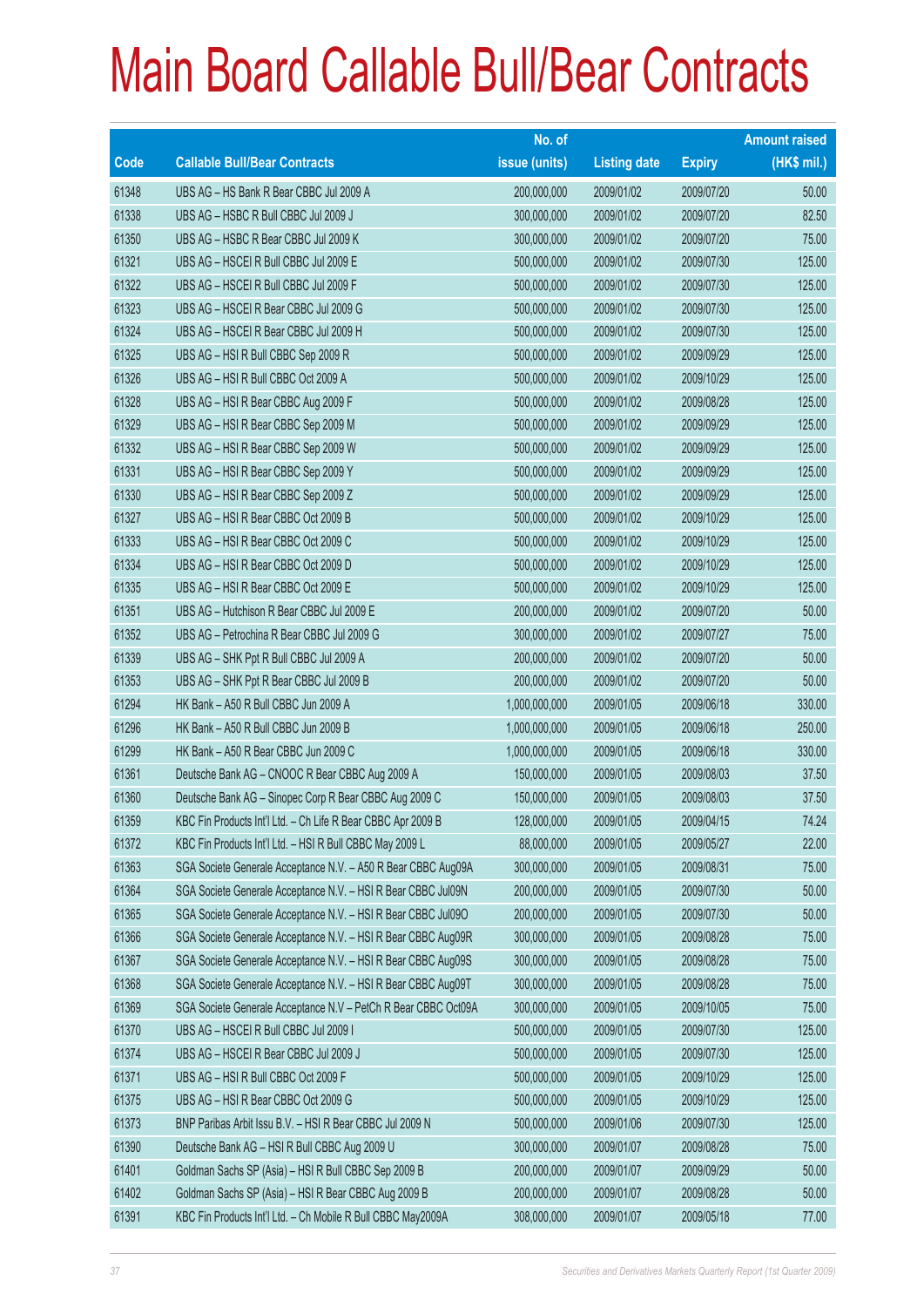|       |                                                                | No. of        |                     |               | <b>Amount raised</b> |
|-------|----------------------------------------------------------------|---------------|---------------------|---------------|----------------------|
| Code  | <b>Callable Bull/Bear Contracts</b>                            | issue (units) | <b>Listing date</b> | <b>Expiry</b> | $(HK$$ mil.)         |
| 61392 | KBC Fin Products Int'l Ltd. - Ch Mobile R Bull CBBC Jun2009A   | 268,000,000   | 2009/01/07          | 2009/06/08    | 83.08                |
| 61394 | KBC Fin Products Int'l Ltd. - Ch Mobile R Bear CBBC Jun2009B   | 298,000,000   | 2009/01/07          | 2009/06/08    | 89.40                |
| 61395 | KBC Fin Products Int'l Ltd. - Ch Mobile R Bear CBBC Jul2009A   | 308,000,000   | 2009/01/07          | 2009/07/02    | 77.00                |
| 61396 | KBC Fin Products Int'l Ltd. - Ch Mobile R Bear CBBC Aug2009A   | 258,000,000   | 2009/01/07          | 2009/08/03    | 98.04                |
| 61403 | KBC Fin Products Int'l Ltd. - Ch Life R Bear CBBC Jul2009B     | 138,000,000   | 2009/01/07          | 2009/07/15    | 56.58                |
| 61405 | KBC Fin Products Int'l Ltd. - CNOOC R Bull CBBC Jul 2009 A     | 208,000,000   | 2009/01/07          | 2009/07/07    | 52.00                |
| 61406 | KBC Fin Products Int'l Ltd. - CNOOC R Bull CBBC Aug 2009 A     | 208,000,000   | 2009/01/07          | 2009/08/03    | 68.64                |
| 61409 | KBC Fin Products Int'l Ltd. - CNOOC R Bear CBBC Jul 2009 B     | 208,000,000   | 2009/01/07          | 2009/07/15    | 52.00                |
| 61410 | KBC Fin Products Int'l Ltd. - CNOOC R Bear CBBC Aug 2009 B     | 208,000,000   | 2009/01/07          | 2009/08/03    | 64.48                |
| 61404 | KBC Fin Products Int'l Ltd. - CP&CC R Bull CBBC Jul 2009 A     | 208,000,000   | 2009/01/07          | 2009/07/10    | 52.00                |
| 61408 | KBC Fin Products Int'l Ltd. - CP&CC R Bear CBBC Aug 2009 A     | 208,000,000   | 2009/01/07          | 2009/08/03    | 68.64                |
| 61400 | KBC Fin Products Int'l Ltd. - A50 China R Bull CBBC Jul2009A   | 268,000,000   | 2009/01/07          | 2009/07/07    | 69.68                |
| 61407 | KBC Fin Products Int'l Ltd. - HSBC R Bear CBBC Jul 2009 B      | 128,000,000   | 2009/01/07          | 2009/07/10    | 53.76                |
| 61411 | KBC Fin Products Int'l Ltd. - HSI R Bull CBBC Jul 2009 I       | 400,000,000   | 2009/01/07          | 2009/07/30    | 100.00               |
| 61393 | KBC Fin Products Int'l Ltd. - Petrochina R Bull CBBC Jul 09A   | 208,000,000   | 2009/01/07          | 2009/07/02    | 52.00                |
| 61397 | KBC Fin Products Int'l Ltd. - Petrochina R Bear CBBC Jun 09A   | 208,000,000   | 2009/01/07          | 2009/06/18    | 52.00                |
| 61398 | KBC Fin Products Int'l Ltd. - Petrochina R Bear CBBC Jul 09B   | 208,000,000   | 2009/01/07          | 2009/07/02    | 64.48                |
| 61399 | KBC Fin Products Int'l Ltd. - Petrochina R Bear CBBC Jul 09C   | 198,000,000   | 2009/01/07          | 2009/07/07    | 73.26                |
| 61376 | SGA Societe Generale Acceptance NV - CHALCO R Bull CBBC Aug09A | 200,000,000   | 2009/01/07          | 2009/08/31    | 50.00                |
| 61378 | SGA Societe Generale Acceptance NV - BOC HK R Bull CBBC Aug09A | 100,000,000   | 2009/01/07          | 2009/08/31    | 25.00                |
| 61377 | SGA Societe Generale Acceptance N.V - BOCom R Bull CBBC Aug09A | 200,000,000   | 2009/01/07          | 2009/08/31    | 50.00                |
| 61382 | SGA Societe Generale Acceptance N.V. - CCB R Bear CBBC Jun09A  | 300,000,000   | 2009/01/07          | 2009/06/29    | 75.00                |
| 61380 | SGA Societe Generale Acceptance N.V - CCCCL R Bull CBBC Jul09F | 150,000,000   | 2009/01/07          | 2009/07/27    | 37.50                |
| 61381 | SGA Societe Generale Acceptance N.V - CCCCL R Bear CBBC Jul09G | 150,000,000   | 2009/01/07          | 2009/07/27    | 37.50                |
| 61379 | SGA Societe Generale Acceptance N.V - CCoal R Bull CBBC Aug09A | 200,000,000   | 2009/01/07          | 2009/08/31    | 50.00                |
| 61383 | SGA Societe Generale Acceptance N.V - CLife R Bear CBBC Jun09C | 100,000,000   | 2009/01/07          | 2009/06/29    | 38.00                |
| 61384 | SGA Societe Generale Acceptance N.V - CP&CC R Bear CBBC Jun09F | 300,000,000   | 2009/01/07          | 2009/06/29    | 75.00                |
| 61385 | SGA Societe Generale Acceptance N.V - CShen R Bull CBBC Jun09C | 100,000,000   | 2009/01/07          | 2009/06/30    | 45.00                |
| 61386 | SGA Societe Generale Acceptance N.V - CShen R Bear CBBC Jun09D | 100,000,000   | 2009/01/07          | 2009/06/30    | 51.00                |
| 61389 | SGA Societe Generale Acceptance N.V. - A50 R Bull CBBC Jun09A  | 200,000,000   | 2009/01/07          | 2009/06/30    | 50.00                |
| 61387 | SGA Societe Generale Acceptance N.V - HS Bk R Bull CBBC Jun09A | 100,000,000   | 2009/01/07          | 2009/06/29    | 25.00                |
| 61388 | SGA Societe Generale Acceptance N.V. - HSBC R Bear CBBC Aug09A | 200,000,000   | 2009/01/07          | 2009/08/24    | 50.00                |
| 61412 | SGA Societe Generale Acceptance N.V. - HSI R Bull CBBC Jul09P  | 300,000,000   | 2009/01/08          | 2009/07/30    | 75.00                |
| 61413 | SGA Societe Generale Acceptance N.V. - HSI R Bull CBBC Aug09U  | 300,000,000   | 2009/01/08          | 2009/08/28    | 75.00                |
| 61417 | Deutsche Bank AG - China Mobile R Bull CBBC Jul 2009 I         | 150,000,000   | 2009/01/09          | 2009/07/27    | 37.50                |
| 61416 | Deutsche Bank AG - China Life R Bull CBBC Aug 2009 U           | 150,000,000   | 2009/01/09          | 2009/08/03    | 52.50                |
| 61419 | Deutsche Bank AG - A50 China R Bear CBBC Jul 2009 C            | 150,000,000   | 2009/01/09          | 2009/07/13    | 39.00                |
| 61414 | Deutsche Bank AG - HSI R Bull CBBC Sep 2009 E                  | 300,000,000   | 2009/01/09          | 2009/09/29    | 90.00                |
| 61440 | Deutsche Bank AG - HSI R Bull CBBC Sep 2009 N                  | 300,000,000   | 2009/01/09          | 2009/09/29    | 75.00                |
| 61415 | Deutsche Bank AG - HSI R Bull CBBC Oct 2009 A                  | 300,000,000   | 2009/01/09          | 2009/10/29    | 75.00                |
| 61418 | Deutsche Bank AG - HSI R Bear CBBC Sep 2009 M                  | 300,000,000   | 2009/01/09          | 2009/09/29    | 96.00                |
| 61442 | KBC Fin Products Int'l Ltd. - HSI R Bull CBBC Jul 2009 L       | 168,000,000   | 2009/01/09          | 2009/07/30    | 42.00                |
| 61438 | KBC Fin Products Int'l Ltd. - HSI R Bear CBBC Jul 2009 J       | 138,000,000   | 2009/01/09          | 2009/07/30    | 34.50                |
| 61439 | KBC Fin Products Int'l Ltd. - HSI R Bear CBBC Jul 2009 K       | 168,000,000   | 2009/01/09          | 2009/07/30    | 42.67                |
| 61432 | UBS AG - BankComm R Bull CBBC Aug 2009 G                       | 200,000,000   | 2009/01/09          | 2009/08/17    | 50.00                |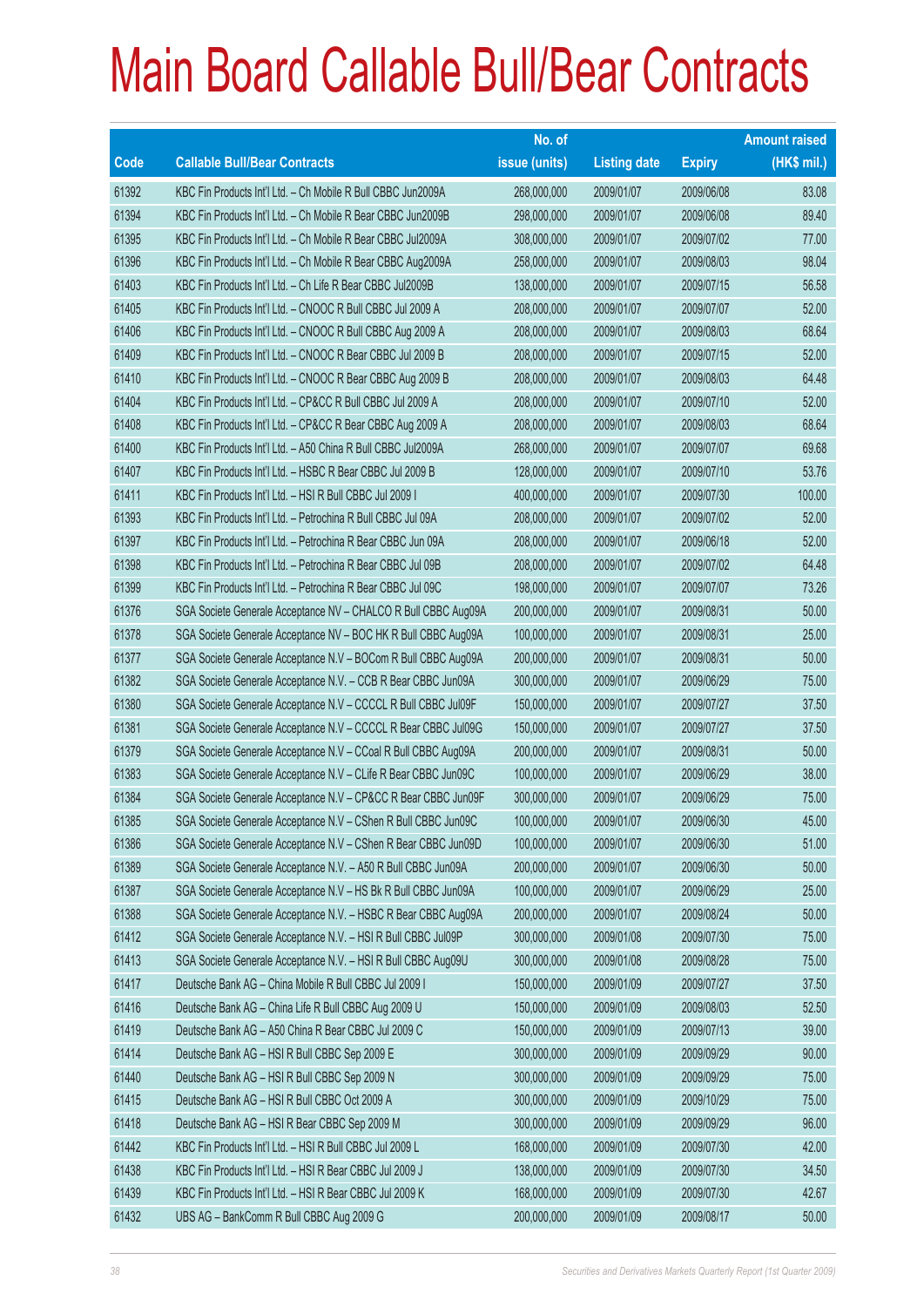|        |                                                          | No. of        |                     |               | <b>Amount raised</b> |
|--------|----------------------------------------------------------|---------------|---------------------|---------------|----------------------|
| Code   | <b>Callable Bull/Bear Contracts</b>                      | issue (units) | <b>Listing date</b> | <b>Expiry</b> | $(HK$$ mil.)         |
| 61433  | UBS AG - China Life R Bull CBBC Jul 2009 G               | 300,000,000   | 2009/01/09          | 2009/07/27    | 106.50               |
| 61434  | UBS AG - China Life R Bull CBBC Jul 2009 H               | 300,000,000   | 2009/01/09          | 2009/07/27    | 76.50                |
| 61435  | UBS AG - CNOOC R Bull CBBC Jul 2009 I                    | 200,000,000   | 2009/01/09          | 2009/07/27    | 50.00                |
| 61436  | UBS AG - CNOOC R Bull CBBC Jul 2009 J                    | 200,000,000   | 2009/01/09          | 2009/07/27    | 50.00                |
| 61420  | UBS AG - HSCEI R Bull CBBC Jul 2009 K                    | 500,000,000   | 2009/01/09          | 2009/07/30    | 125.00               |
| 61421  | UBS AG - HSCEI R Bull CBBC Jul 2009 L                    | 500,000,000   | 2009/01/09          | 2009/07/30    | 125.00               |
| 61427  | UBS AG - HSCEI R Bear CBBC Jul 2009 M                    | 500,000,000   | 2009/01/09          | 2009/07/30    | 125.00               |
| 61428  | UBS AG - HSCEI R Bear CBBC Jul 2009 N                    | 500,000,000   | 2009/01/09          | 2009/07/30    | 125.00               |
| 61422  | UBS AG - HSI R Bull CBBC Jul 2009 L                      | 500,000,000   | 2009/01/09          | 2009/07/30    | 125.00               |
| 61423  | UBS AG - HSI R Bull CBBC Jul 2009 M                      | 500,000,000   | 2009/01/09          | 2009/07/30    | 125.00               |
| 61424  | UBS AG - HSI R Bull CBBC Sep 2009 M                      | 500,000,000   | 2009/01/09          | 2009/09/29    | 125.00               |
| 61425  | UBS AG - HSI R Bull CBBC Sep 2009 X                      | 500,000,000   | 2009/01/09          | 2009/09/29    | 125.00               |
| 61426  | UBS AG - HSI R Bull CBBC Oct 2009 H                      | 500,000,000   | 2009/01/09          | 2009/10/29    | 125.00               |
| 61429  | UBS AG - HSI R Bear CBBC Jul 2009 N                      | 500,000,000   | 2009/01/09          | 2009/07/30    | 125.00               |
| 61430  | UBS AG - HSI R Bear CBBC Sep 2009 Y                      | 500,000,000   | 2009/01/09          | 2009/09/29    | 125.00               |
| 61431  | UBS AG - HSI R Bear CBBC Oct 2009 I                      | 500,000,000   | 2009/01/09          | 2009/10/29    | 125.00               |
| 61437  | UBS AG - Petrochina R Bull CBBC Jul 2009 H               | 300,000,000   | 2009/01/09          | 2009/07/27    | 75.00                |
| 31796# | UBS AG - HKEx R Bear CBBC Apr 2009 A                     | 200,000,000   | 2009/01/09          | 2009/04/06    | 44.00                |
| 61441  | BNP Paribas Arbit Issu B.V. - HSI R Bull CBBC Nov 2009 M | 300,000,000   | 2009/01/12          | 2009/11/27    | 105.00               |
| 61443  | BNP Paribas Arbit Issu B.V. - HSI R Bull CBBC Nov 2009 N | 300,000,000   | 2009/01/12          | 2009/11/27    | 75.00                |
| 61444  | BNP Paribas Arbit Issu B.V. - HSI R Bull CBBC Dec 2009 L | 400,000,000   | 2009/01/12          | 2009/12/30    | 100.00               |
| 61445  | BNP Paribas Arbit Issu B.V. - HSI R Bull CBBC Dec 2009 M | 400,000,000   | 2009/01/12          | 2009/12/30    | 100.00               |
| 61446  | BNP Paribas Arbit Issu B.V. - HSI R Bear CBBC Jul 2009 O | 300,000,000   | 2009/01/12          | 2009/07/30    | 75.00                |
| 61447  | BNP Paribas Arbit Issu B.V. - HSI R Bear CBBC Jul 2009 P | 300,000,000   | 2009/01/12          | 2009/07/30    | 75.00                |
| 61448  | BNP Paribas Arbit Issu B.V. - HSI R Bear CBBC Aug 2009 U | 300,000,000   | 2009/01/12          | 2009/08/28    | 75.00                |
| 61449  | BNP Paribas Arbit Issu B.V. - HSI R Bear CBBC Aug 2009 V | 300,000,000   | 2009/01/12          | 2009/08/28    | 75.00                |
| 61472  | Deutsche Bank AG - China Mobile R Bull CBBC Jul 2009 J   | 150,000,000   | 2009/01/12          | 2009/07/13    | 37.50                |
| 61475  | Deutsche Bank AG - China Mobile R Bear CBBC Jul 2009 K   | 150,000,000   | 2009/01/12          | 2009/07/13    | 39.00                |
| 61468  | Deutsche Bank AG - China Life R Bull CBBC Aug 2009 V     | 150,000,000   | 2009/01/12          | 2009/08/31    | 60.00                |
| 61471  | Deutsche Bank AG - China Life R Bull CBBC Aug 2009 W     | 150,000,000   | 2009/01/12          | 2009/08/31    | 45.00                |
| 61473  | Deutsche Bank AG - CNOOC R Bull CBBC Jul 2009 H          | 150,000,000   | 2009/01/12          | 2009/07/13    | 37.50                |
| 61476  | Deutsche Bank AG - CNOOC R Bear CBBC Jul 2009 I          | 150,000,000   | 2009/01/12          | 2009/07/13    | 63.00                |
| 61474  | Deutsche Bank AG - HKEx R Bull CBBC Jul 2009 I           | 150,000,000   | 2009/01/12          | 2009/07/20    | 37.50                |
| 61477  | Deutsche Bank AG - HKEx R Bear CBBC Jul 2009 J           | 150,000,000   | 2009/01/12          | 2009/07/20    | 45.00                |
| 61465  | Deutsche Bank AG - HSI R Bull CBBC Oct 2009 B            | 300,000,000   | 2009/01/12          | 2009/10/29    | 90.00                |
| 61466  | Deutsche Bank AG - HSI R Bull CBBC Oct 2009 C            | 300,000,000   | 2009/01/12          | 2009/10/29    | 84.00                |
| 61467  | Deutsche Bank AG - HSI R Bull CBBC Oct 2009 D            | 300,000,000   | 2009/01/12          | 2009/10/29    | 75.00                |
| 61469  | Deutsche Bank AG - HSI R Bear CBBC Oct 2009 E            | 300,000,000   | 2009/01/12          | 2009/10/29    | 120.00               |
| 61470  | Deutsche Bank AG - HSI R Bear CBBC Oct 2009 F            | 300,000,000   | 2009/01/12          | 2009/10/29    | 126.00               |
| 61478  | Deutsche Bank AG - Petrochina R Bull CBBC Jul 2009 A     | 150,000,000   | 2009/01/12          | 2009/07/13    | 40.50                |
| 61479  | Deutsche Bank AG - Petrochina R Bull CBBC Jul 2009 B     | 150,000,000   | 2009/01/12          | 2009/07/13    | 37.50                |
| 61451  | KBC Fin Products Int'l Ltd. - HSI R Bull CBBC Jul 2009 M | 168,000,000   | 2009/01/12          | 2009/07/30    | 42.00                |
| 61452  | KBC Fin Products Int'l Ltd. - HSI R Bull CBBC Jul 2009 N | 118,000,000   | 2009/01/12          | 2009/07/30    | 30.68                |
| 61450  | KBC Fin Products Int'l Ltd. - HSI R Bear CBBC Jun 2009 M | 168,000,000   | 2009/01/12          | 2009/06/29    | 42.00                |
| 61454  | UBS AG - China Mobile R Bull CBBC Jul 2009 I             | 300,000,000   | 2009/01/12          | 2009/07/27    | 75.00                |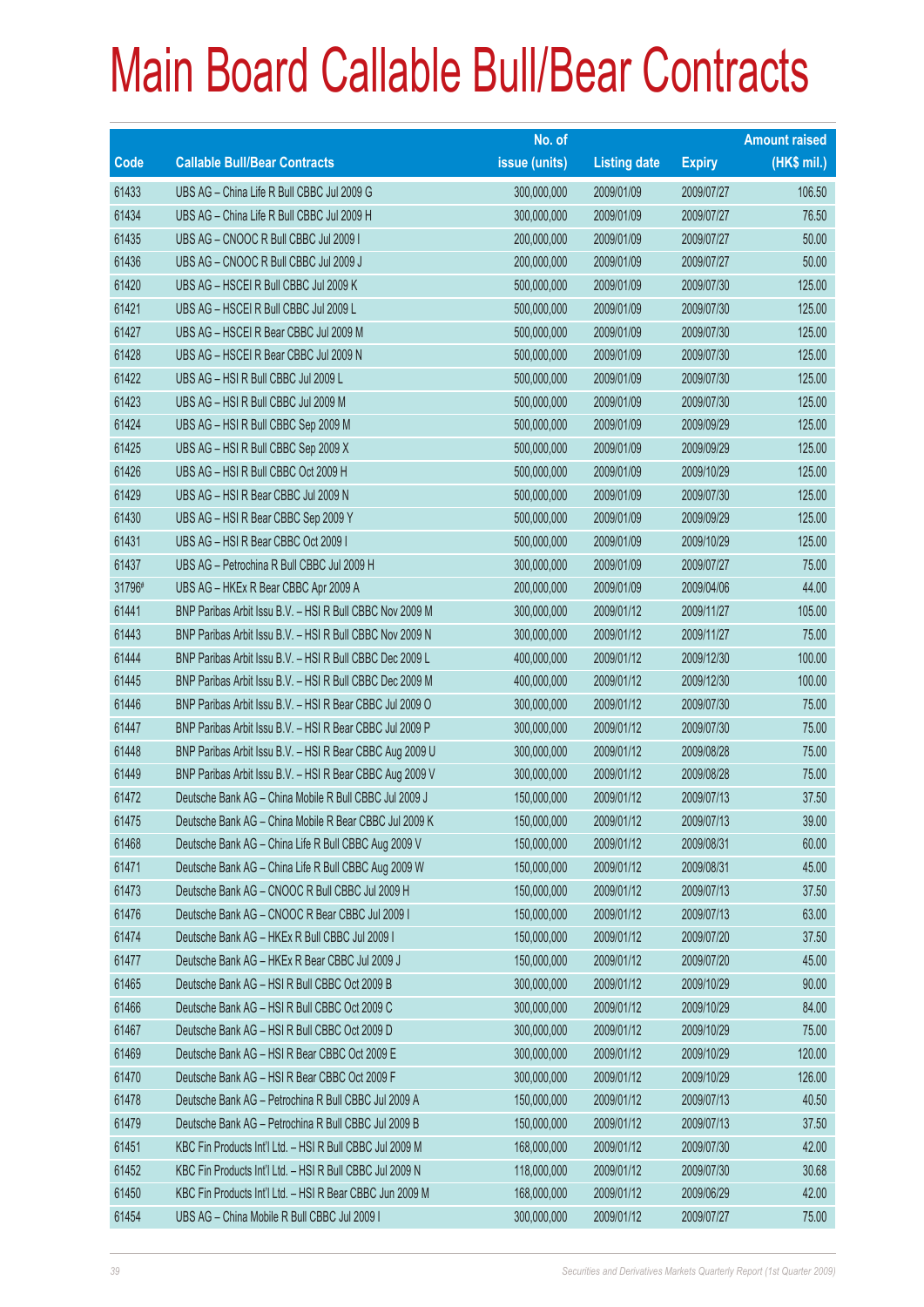|       |                                                                | No. of        |                     |               | <b>Amount raised</b> |
|-------|----------------------------------------------------------------|---------------|---------------------|---------------|----------------------|
| Code  | <b>Callable Bull/Bear Contracts</b>                            | issue (units) | <b>Listing date</b> | <b>Expiry</b> | (HK\$ mil.)          |
| 61453 | UBS AG - CM Bank R Bull CBBC Jul 2009 C                        | 200,000,000   | 2009/01/12          | 2009/07/20    | 75.00                |
| 61455 | UBS AG - CNOOC R Bull CBBC Jul 2009 K                          | 200,000,000   | 2009/01/12          | 2009/07/27    | 50.00                |
| 61456 | UBS AG - HKEx R Bull CBBC Jul 2009 B                           | 300,000,000   | 2009/01/12          | 2009/07/20    | 75.00                |
| 61458 | UBS AG - HSCEI R Bull CBBC Jul 2009 O                          | 500,000,000   | 2009/01/12          | 2009/07/30    | 125.00               |
| 61462 | UBS AG - HSCEI R Bear CBBC Jul 2009 P                          | 500,000,000   | 2009/01/12          | 2009/07/30    | 125.00               |
| 61459 | UBS AG - HSI R Bull CBBC Oct 2009 J                            | 500,000,000   | 2009/01/12          | 2009/10/29    | 125.00               |
| 61460 | UBS AG - HSI R Bull CBBC Oct 2009 K                            | 500,000,000   | 2009/01/12          | 2009/10/29    | 125.00               |
| 61461 | UBS AG - HSI R Bull CBBC Oct 2009 L                            | 500,000,000   | 2009/01/12          | 2009/10/29    | 125.00               |
| 61463 | UBS AG - HSI R Bear CBBC Oct 2009 M                            | 500,000,000   | 2009/01/12          | 2009/10/29    | 125.00               |
| 61464 | UBS AG - HSI R Bear CBBC Oct 2009 N                            | 500,000,000   | 2009/01/12          | 2009/10/29    | 125.00               |
| 61457 | UBS AG - Petrochina R Bull CBBC Jul 2009 I                     | 300,000,000   | 2009/01/12          | 2009/07/27    | 75.00                |
| 61505 | ABN AMRO Bank N.V. - HSI R Bull CBBC May 2009 D                | 250,000,000   | 2009/01/13          | 2009/05/27    | 62.75                |
| 61506 | ABN AMRO Bank N.V. - HSI R Bull CBBC May 2009 E                | 250,000,000   | 2009/01/13          | 2009/05/27    | 62.75                |
| 61487 | BNP Paribas Arbit Issu B.V. - HSI R Bull CBBC Nov 2009 O       | 500,000,000   | 2009/01/13          | 2009/11/27    | 125.00               |
| 61488 | BNP Paribas Arbit Issu B.V. - HSI R Bull CBBC Dec 2009 N       | 500,000,000   | 2009/01/13          | 2009/12/30    | 125.00               |
| 61489 | BNP Paribas Arbit Issu B.V. - HSI R Bear CBBC Jul 2009 Q       | 500,000,000   | 2009/01/13          | 2009/07/30    | 125.00               |
| 61504 | KBC Fin Products Int'l Ltd. - HSI R Bear CBBC Jun 2009 S       | 168,000,000   | 2009/01/13          | 2009/06/29    | 42.00                |
| 61490 | SGA Societe Generale Acceptance N.V. - CTel R Bear CBBC Aug09A | 300,000,000   | 2009/01/13          | 2009/08/31    | 75.00                |
| 61491 | SGA Societe Generale Acceptance N.V - CNOOC R Bull CBBC Jul090 | 200,000,000   | 2009/01/13          | 2009/07/24    | 50.00                |
| 61492 | SGA Societe Generale Acceptance N.V. - HKEx R Bull CBBC Sep09B | 300,000,000   | 2009/01/13          | 2009/09/29    | 75.00                |
| 61480 | SGA Societe Generale Acceptance N.V. - HSI R Bull CBBC Jul09Q  | 300,000,000   | 2009/01/13          | 2009/07/30    | 75.00                |
| 61481 | SGA Societe Generale Acceptance N.V. - HSI R Bull CBBC Jul09R  | 300,000,000   | 2009/01/13          | 2009/07/30    | 75.00                |
| 61482 | SGA Societe Generale Acceptance N.V. - HSI R Bull CBBC Jul09S  | 300,000,000   | 2009/01/13          | 2009/07/30    | 75.00                |
| 61483 | SGA Societe Generale Acceptance N.V. - HSI R Bull CBBC Jul09T  | 300,000,000   | 2009/01/13          | 2009/07/30    | 75.00                |
| 61484 | SGA Societe Generale Acceptance N.V. - HSI R Bull CBBC Aug09V  | 300,000,000   | 2009/01/13          | 2009/08/28    | 94.50                |
| 61485 | SGA Societe Generale Acceptance N.V. - HSI R Bull CBBC Aug09W  | 300,000,000   | 2009/01/13          | 2009/08/28    | 75.00                |
| 61486 | SGA Societe Generale Acceptance N.V. - HSI R Bull CBBC Aug09X  | 300,000,000   | 2009/01/13          | 2009/08/28    | 75.00                |
| 61493 | SGA Societe Generale Acceptance N.V - PetCh R Bull CBBC Jul09N | 300,000,000   | 2009/01/13          | 2009/07/27    | 75.00                |
| 61494 | UBS AG - CCCCL R Bull CBBC Aug 2009 A                          | 200,000,000   | 2009/01/13          | 2009/08/24    | 51.00                |
| 61498 | UBS AG - CCCCL R Bear CBBC Aug 2009 B                          | 200,000,000   | 2009/01/13          | 2009/08/24    | 70.00                |
| 61495 | UBS AG - China Life R Bull CBBC Aug 2009 A                     | 300,000,000   | 2009/01/13          | 2009/08/24    | 82.50                |
| 61497 | UBS AG - A50 China R Bull CBBC Aug 2009 A                      | 300,000,000   | 2009/01/13          | 2009/08/24    | 75.00                |
| 61499 | UBS AG - HSCEI R Bull CBBC Jul 2009 Q                          | 500,000,000   | 2009/01/13          | 2009/07/30    | 125.00               |
| 61503 | UBS AG - HSCEI R Bear CBBC Jul 2009 R                          | 500,000,000   | 2009/01/13          | 2009/07/30    | 125.00               |
| 61500 | UBS AG - HSI R Bull CBBC Oct 2009 O                            | 500,000,000   | 2009/01/13          | 2009/10/29    | 125.00               |
| 61501 | UBS AG - HSI R Bull CBBC Oct 2009 P                            | 500,000,000   | 2009/01/13          | 2009/10/29    | 125.00               |
| 61502 | UBS AG - HSI R Bull CBBC Oct 2009 Q                            | 500,000,000   | 2009/01/13          | 2009/10/29    | 125.00               |
| 61496 | UBS AG - Ping An R Bull CBBC Jul 2009 F                        | 200,000,000   | 2009/01/13          | 2009/07/20    | 50.00                |
| 61523 | Deutsche Bank AG - HKEx R Bull CBBC Jul 2009 K                 | 150,000,000   | 2009/01/14          | 2009/07/27    | 37.50                |
| 61527 | Deutsche Bank AG - HKEx R Bear CBBC Jul 2009 L                 | 150,000,000   | 2009/01/14          | 2009/07/27    | 42.00                |
| 61528 | Deutsche Bank AG - HKEx R Bear CBBC Jul 2009 M                 | 150,000,000   | 2009/01/14          | 2009/07/27    | 49.50                |
| 61524 | Deutsche Bank AG - HSI R Bull CBBC Oct 2009 G                  | 300,000,000   | 2009/01/14          | 2009/10/29    | 90.00                |
| 61525 | Deutsche Bank AG - HSI R Bull CBBC Oct 2009 H                  | 300,000,000   | 2009/01/14          | 2009/10/29    | 75.00                |
| 61531 | Deutsche Bank AG - HSI R Bear CBBC Oct 2009 I                  | 300,000,000   | 2009/01/14          | 2009/10/29    | 75.00                |
| 61532 | Deutsche Bank AG - HSI R Bear CBBC Oct 2009 J                  | 300,000,000   | 2009/01/14          | 2009/10/29    | 84.00                |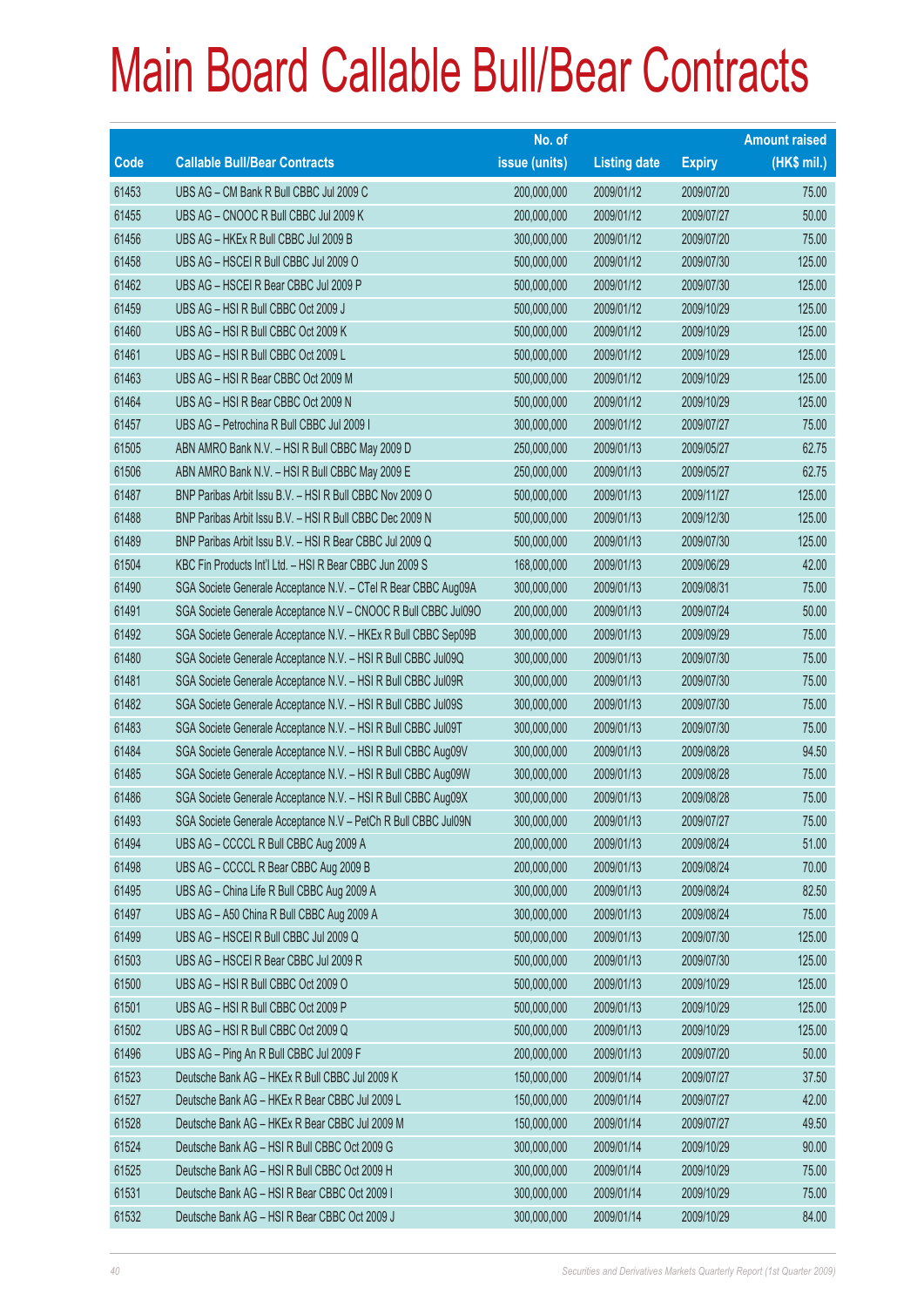|             |                                                                | No. of        |                     |               | <b>Amount raised</b> |
|-------------|----------------------------------------------------------------|---------------|---------------------|---------------|----------------------|
| <b>Code</b> | <b>Callable Bull/Bear Contracts</b>                            | issue (units) | <b>Listing date</b> | <b>Expiry</b> | $(HK$$ mil.)         |
| 61526       | KBC Fin Products Int'l Ltd. - BOCL R Bull CBBC Aug 2009 A      | 108,000,000   | 2009/01/14          | 2009/08/03    | 86.40                |
| 61529       | KBC Fin Products Int'l Ltd. - BOCL R Bear CBBC Jul 2009 B      | 108,000,000   | 2009/01/14          | 2009/07/15    | 79.92                |
| 61530       | KBC Fin Products Int'l Ltd. - ICBC R Bull CBBC Jul 2009 D      | 400,000,000   | 2009/01/14          | 2009/07/10    | 100.00               |
| 61534       | KBC Fin Products Int'l Ltd. - ICBC R Bear CBBC Jul 2009 E      | 358,000,000   | 2009/01/14          | 2009/07/15    | 96.66                |
| 61507       | SGA Societe Generale Acceptance N.V - CLife R Bear CBBC Nov09A | 500,000,000   | 2009/01/14          | 2009/11/30    | 125.00               |
| 61509       | SGA Societe Generale Acceptance N.V - CNOOC R Bear CBBC Jul09P | 200,000,000   | 2009/01/14          | 2009/07/24    | 50.00                |
| 61510       | SGA Societe Generale Acceptance N.V - CNOOC R Bear CBBC Jul09Q | 200,000,000   | 2009/01/14          | 2009/07/24    | 64.00                |
| 61508       | SGA Societe Generale Acceptance N.V - CShen R Bear CBBC Jun09E | 100,000,000   | 2009/01/14          | 2009/06/30    | 53.00                |
| 61511       | SGA Societe Generale Acceptance N.V. - HKEx R Bear CBBC Sep09C | 300,000,000   | 2009/01/14          | 2009/09/29    | 75.00                |
| 61512       | SGA Societe Generale Acceptance N.V. - HWL R Bull CBBC Aug09A  | 300,000,000   | 2009/01/14          | 2009/08/31    | 75.00                |
| 61513       | SGA Societe Generale Acceptance N.V. - HWL R Bear CBBC Oct 09A | 300,000,000   | 2009/01/14          | 2009/10/27    | 75.00                |
| 61514       | SGA Societe Generale Acceptance N.V. - ICBC R Bear CBBC Jul09B | 300,000,000   | 2009/01/14          | 2009/07/27    | 75.00                |
| 61515       | SGA Societe Generale Acceptance N.V - PetCh R Bear CBBC Oct09B | 300,000,000   | 2009/01/14          | 2009/10/05    | 75.00                |
| 61516       | SGA Societe Generale Acceptance N.V - SHK P R Bear CBBC Jul09G | 100,000,000   | 2009/01/14          | 2009/07/27    | 25.00                |
| 61519       | UBS AG - CM Bank R Bear CBBC Jul 2009 D                        | 200,000,000   | 2009/01/14          | 2009/07/20    | 64.00                |
| 61520       | UBS AG - Sinopec Corp R Bull CBBC Aug 2009 G                   | 200,000,000   | 2009/01/14          | 2009/08/17    | 50.00                |
| 61521       | UBS AG - HKEx R Bull CBBC Jul 2009 C                           | 300,000,000   | 2009/01/14          | 2009/07/20    | 75.00                |
| 61517       | UBS AG - HSI R Bull CBBC Aug 2009 F                            | 500,000,000   | 2009/01/14          | 2009/08/28    | 125.00               |
| 61518       | UBS AG - HSI R Bull CBBC Sep 2009 W                            | 500,000,000   | 2009/01/14          | 2009/09/29    | 125.00               |
| 61522       | UBS AG - HSI R Bear CBBC Sep 2009 Z                            | 500,000,000   | 2009/01/14          | 2009/09/29    | 125.00               |
| 61548       | BNP Paribas Arbit Issu B.V. - HSI R Bull CBBC Dec 2009 O       | 500,000,000   | 2009/01/15          | 2009/12/30    | 125.00               |
| 61549       | BNP Paribas Arbit Issu B.V. - HSI R Bull CBBC Jan 2010 A       | 500,000,000   | 2009/01/15          | 2010/01/28    | 125.00               |
| 61550       | BNP Paribas Arbit Issu B.V. - HSI R Bear CBBC Jul 2009 R       | 500,000,000   | 2009/01/15          | 2009/07/30    | 125.00               |
| 61551       | BNP Paribas Arbit Issu B.V. - HSI R Bear CBBC Jul 2009 S       | 500,000,000   | 2009/01/15          | 2009/07/30    | 125.00               |
| 61555       | Deutsche Bank AG - China Mobile R Bear CBBC Jul 2009 L         | 150,000,000   | 2009/01/15          | 2009/07/27    | 37.50                |
| 61554       | Deutsche Bank AG - China Life R Bear CBBC Aug 2009 X           | 150,000,000   | 2009/01/15          | 2009/08/31    | 52.50                |
| 61556       | Deutsche Bank AG - HKEx R Bear CBBC Jul 2009 N                 | 150,000,000   | 2009/01/15          | 2009/07/20    | 37.50                |
| 61552       | Deutsche Bank AG - HSI R Bear CBBC Sep 2009 U                  | 300,000,000   | 2009/01/15          | 2009/09/29    | 90.00                |
| 61553       | Deutsche Bank AG - HSI R Bear CBBC Oct 2009 K                  | 300,000,000   | 2009/01/15          | 2009/10/29    | 75.00                |
| 61536       | KBC Fin Products Int'l Ltd. - HSI R Bull CBBC Sep 2009 M       | 108,000,000   | 2009/01/15          | 2009/09/29    | 27.00                |
| 61538       | KBC Fin Products Int'l Ltd. - HSI R Bear CBBC May 2009 Q       | 168,000,000   | 2009/01/15          | 2009/05/27    | 42.00                |
| 61535       | SGA Societe Generale Acceptance N.V. - CMob R Bear CBBC Sep09B | 300,000,000   | 2009/01/15          | 2009/09/29    | 99.00                |
| 61533       | SGA Societe Generale Acceptance N.V. - HKEx R Bull CBBC Sep09D | 300,000,000   | 2009/01/15          | 2009/09/29    | 75.00                |
| 61537       | SGA Societe Generale Acceptance N.V. - HKEx R Bear CBBC Sep09E | 300,000,000   | 2009/01/15          | 2009/09/29    | 75.00                |
| 61543       | UBS AG - China Mobile R Bear CBBC Jul 2009 J                   | 300,000,000   | 2009/01/15          | 2009/07/27    | 75.00                |
| 61540       | UBS AG - CC Bank R Bear CBBC Jul 2009 B                        | 200,000,000   | 2009/01/15          | 2009/07/27    | 50.00                |
| 61541       | UBS AG - China Life R Bear CBBC Aug 2009 B                     | 300,000,000   | 2009/01/15          | 2009/08/24    | 109.50               |
| 61542       | UBS AG - CM Bank R Bear CBBC Aug 2009 A                        | 200,000,000   | 2009/01/15          | 2009/08/24    | 90.00                |
| 61544       | UBS AG - CNOOC R Bear CBBC Jul 2009 L                          | 200,000,000   | 2009/01/15          | 2009/07/27    | 50.00                |
| 61539       | UBS AG - HSCEI R Bull CBBC Jul 2009 S                          | 500,000,000   | 2009/01/15          | 2009/07/30    | 125.00               |
| 61547       | UBS AG - HSCEI R Bear CBBC Jul 2009 T                          | 500,000,000   | 2009/01/15          | 2009/07/30    | 125.00               |
| 61545       | UBS AG - ICBC R Bear CBBC Aug 2009 A                           | 200,000,000   | 2009/01/15          | 2009/08/24    | 50.00                |
| 61546       | UBS AG - Petrochina R Bear CBBC Jul 2009 J                     | 300,000,000   | 2009/01/15          | 2009/07/27    | 75.00                |
| 61570       | Deutsche Bank AG - CC Bank R Bear CBBC Jul 2009 G              | 150,000,000   | 2009/01/16          | 2009/07/20    | 37.50                |
| 61571       | Deutsche Bank AG - CNOOC R Bear CBBC Jul 2009 J                | 150,000,000   | 2009/01/16          | 2009/07/20    | 42.00                |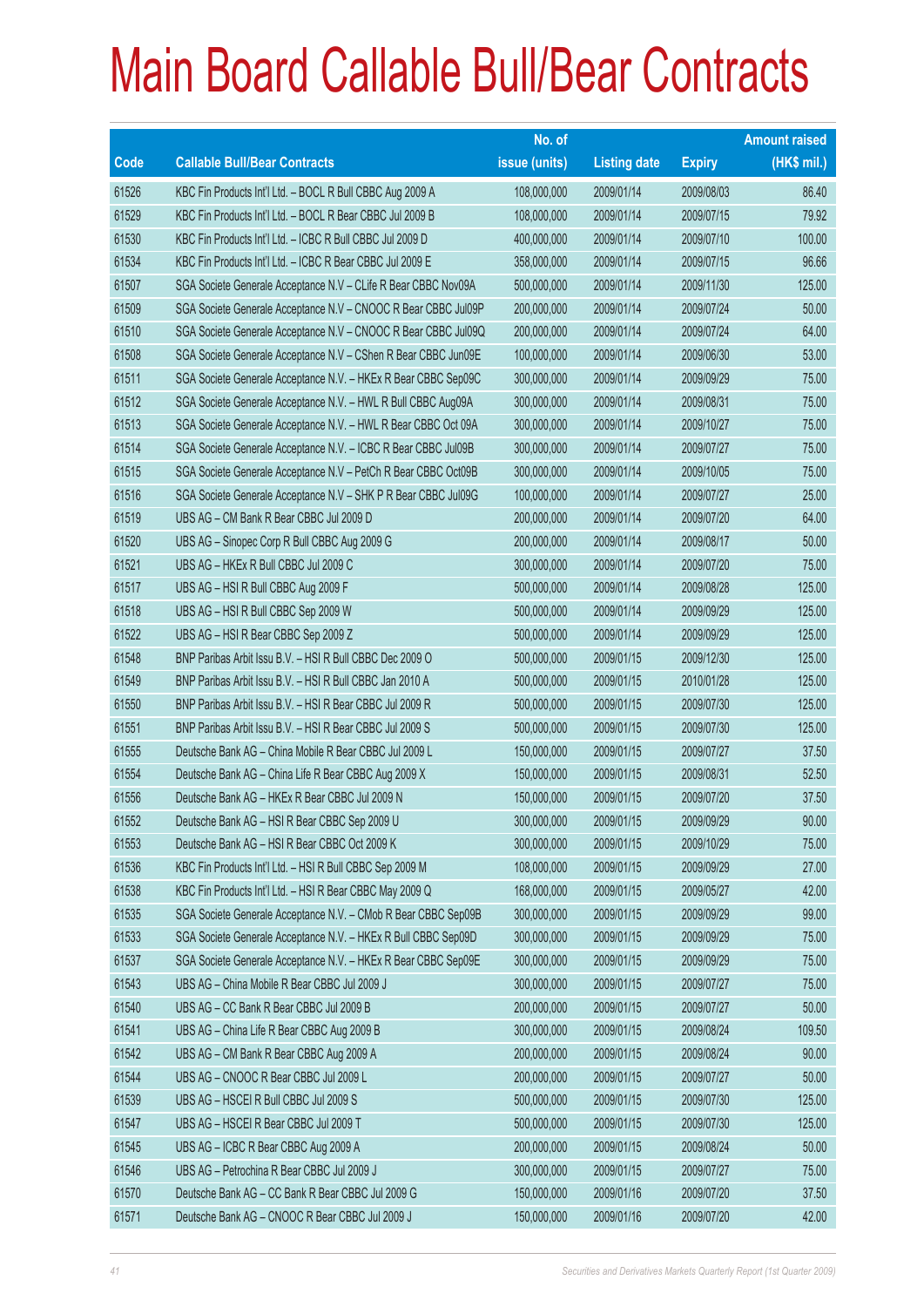|       |                                                                    | No. of        |                     |               | <b>Amount raised</b> |
|-------|--------------------------------------------------------------------|---------------|---------------------|---------------|----------------------|
| Code  | <b>Callable Bull/Bear Contracts</b>                                | issue (units) | <b>Listing date</b> | <b>Expiry</b> | $(HK$$ mil.)         |
| 61572 | Deutsche Bank AG - HSI R Bear CBBC Oct 2009 L                      | 300,000,000   | 2009/01/16          | 2009/10/29    | 75.00                |
| 61557 | HK Bank - HSI R Bear CBBC Apr 2009 F                               | 1,000,000,000 | 2009/01/16          | 2009/04/29    | 250.00               |
| 61558 | HK Bank - HSI R Bear CBBC Jun 2009 D                               | 1,000,000,000 | 2009/01/16          | 2009/06/29    | 250.00               |
| 61567 | KBC Fin Products Int'l Ltd. - Ch Mobile R Bear CBBC Jul 09 B       | 308,000,000   | 2009/01/16          | 2009/07/10    | 77.00                |
| 61566 | KBC Fin Products Int'l Ltd. - Ch Life R Bear CBBC Jul 2009 C       | 168,000,000   | 2009/01/16          | 2009/07/07    | 84.00                |
| 61568 | KBC Fin Products Int'l Ltd. - CNOOC R Bear CBBC Jun 2009 A         | 208,000,000   | 2009/01/16          | 2009/06/15    | 52.00                |
| 61559 | SGA Societe Generale Acceptance N.V. - HSI R Bear CBBC Jul09U      | 300,000,000   | 2009/01/16          | 2009/07/30    | 75.00                |
| 61560 | SGA Societe Generale Acceptance N.V. - HSI R Bear CBBC Jul09V      | 300,000,000   | 2009/01/16          | 2009/07/30    | 75.00                |
| 61561 | SGA Societe Generale Acceptance N.V. - HSI R Bear CBBC Jul09W      | 300,000,000   | 2009/01/16          | 2009/07/30    | 96.00                |
| 61564 | SGA Societe Generale Acceptance N.V. - HSI R Bear CBBC Aug09D      | 300,000,000   | 2009/01/16          | 2009/08/28    | 75.00                |
| 61562 | SGA Societe Generale Acceptance N.V. - HSI R Bear CBBC Aug09Y      | 300,000,000   | 2009/01/16          | 2009/08/28    | 75.00                |
| 61563 | SGA Societe Generale Acceptance N.V. - HSI R Bear CBBC Aug09Z      | 300,000,000   | 2009/01/16          | 2009/08/28    | 75.00                |
| 61565 | UBS AG - HSI R Bull CBBC Oct 2009 R                                | 500,000,000   | 2009/01/16          | 2009/10/29    | 125.00               |
| 61569 | UBS AG - HSI R Bear CBBC Oct 2009 S                                | 500,000,000   | 2009/01/16          | 2009/10/29    | 125.00               |
| 61599 | ABN AMRO Bank N.V. - HSI R Bear CBBC Jun 2009 F                    | 250,000,000   | 2009/01/19          | 2009/06/29    | 62.50                |
| 61602 | Deutsche Bank AG - CC Bank R Bear CBBC Jul 2009 H                  | 150,000,000   | 2009/01/19          | 2009/07/20    | 39.00                |
| 61603 | Deutsche Bank AG - China Life R Bear CBBC Aug 2009 Y               | 150,000,000   | 2009/01/19          | 2009/08/31    | 49.50                |
| 61604 | Deutsche Bank AG - CNOOC R Bear CBBC Jul 2009 K                    | 150,000,000   | 2009/01/19          | 2009/07/20    | 39.00                |
| 61600 | Deutsche Bank AG - HSI R Bear CBBC Oct 2009 M                      | 300,000,000   | 2009/01/19          | 2009/10/29    | 75.00                |
| 61601 | Deutsche Bank AG - HSI R Bear CBBC Oct 2009 N                      | 300,000,000   | 2009/01/19          | 2009/10/29    | 84.00                |
| 61605 | Deutsche Bank AG - ICBC R Bear CBBC Jul 2009 C                     | 150,000,000   | 2009/01/19          | 2009/07/20    | 39.00                |
| 61573 | HK Bank - A50 R Bear CBBC Jun 2009 D                               | 300,000,000   | 2009/01/19          | 2009/06/18    | 75.00                |
| 61587 | KBC Fin Products Int'l Ltd. - HKEx R Bear CBBC Aug 2009 B          | 288,000,000   | 2009/01/19          | 2009/08/03    | 72.00                |
| 61584 | KBC Fin Products Int'l Ltd. - HSI R Bull CBBC Jun 2009 T           | 98,000,000    | 2009/01/19          | 2009/06/29    | 24.50                |
| 61585 | KBC Fin Products Int'l Ltd. - HSI R Bear CBBC Aug 2009 L           | 108,000,000   | 2009/01/19          | 2009/08/28    | 27.00                |
| 61586 | KBC Fin Products Int'l Ltd. - HSI R Bear CBBC Aug 2009 M           | 138,000,000   | 2009/01/19          | 2009/08/28    | 34.50                |
| 61574 | SGA Societe Generale Acceptance N.V. - CMob R Bear CBBC Sep 2009 C | 300,000,000   | 2009/01/19          | 2009/09/29    | 75.00                |
| 61575 | SGA Societe Generale Acceptance N.V - PetCh R Bear CBBC Oct 2009 C | 300,000,000   | 2009/01/19          | 2009/10/05    | 75.00                |
| 61590 | UBS AG - BankComm R Bear CBBC Aug 2009 H                           | 200,000,000   | 2009/01/19          | 2009/08/17    | 50.00                |
| 61591 | UBS AG - China Life R Bear CBBC Aug 2009 C                         | 300,000,000   | 2009/01/19          | 2009/08/24    | 106.50               |
| 61592 | UBS AG - CM Bank R Bear CBBC Aug 2009 B                            | 200,000,000   | 2009/01/19          | 2009/08/24    | 78.00                |
| 61594 | UBS AG - CNOOC R Bear CBBC Jul 2009 M                              | 200,000,000   | 2009/01/19          | 2009/07/27    | 50.00                |
| 61593 | UBS AG - Sinopec Corp R Bear CBBC Aug 2009 H                       | 200,000,000   | 2009/01/19          | 2009/08/17    | 50.00                |
| 61596 | UBS AG - HKEx R Bear CBBC Jul 2009 D                               | 300,000,000   | 2009/01/19          | 2009/07/20    | 75.00                |
| 61576 | UBS AG - HSCEI R Bull CBBC Aug 2009 A                              | 500,000,000   | 2009/01/19          | 2009/08/28    | 125.00               |
| 61588 | UBS AG - HSCEI R Bull CBBC Aug 2009 C                              | 500,000,000   | 2009/01/19          | 2009/08/28    | 125.00               |
| 61583 | UBS AG - HSCEI R Bear CBBC Aug 2009 B                              | 500,000,000   | 2009/01/19          | 2009/08/28    | 125.00               |
| 61597 | UBS AG - HSCEI R Bear CBBC Aug 2009 D                              | 500,000,000   | 2009/01/19          | 2009/08/28    | 125.00               |
| 61589 | UBS AG - HSI R Bull CBBC Sep 2009 R                                | 500,000,000   | 2009/01/19          | 2009/09/29    | 125.00               |
| 61598 | UBS AG - HSI R Bear CBBC Sep 2009 X                                | 500,000,000   | 2009/01/19          | 2009/09/29    | 125.00               |
| 61577 | UBS AG - HSI R Bear CBBC Oct 2009 T                                | 500,000,000   | 2009/01/19          | 2009/10/29    | 125.00               |
| 61578 | UBS AG - HSI R Bear CBBC Oct 2009 U                                | 500,000,000   | 2009/01/19          | 2009/10/29    | 125.00               |
| 61579 | UBS AG - HSI R Bear CBBC Oct 2009 V                                | 500,000,000   | 2009/01/19          | 2009/10/29    | 125.00               |
| 61580 | UBS AG - HSI R Bear CBBC Oct 2009 W                                | 500,000,000   | 2009/01/19          | 2009/10/29    | 125.00               |
| 61581 | UBS AG - HSI R Bear CBBC Oct 2009 X                                | 500,000,000   | 2009/01/19          | 2009/10/29    | 125.00               |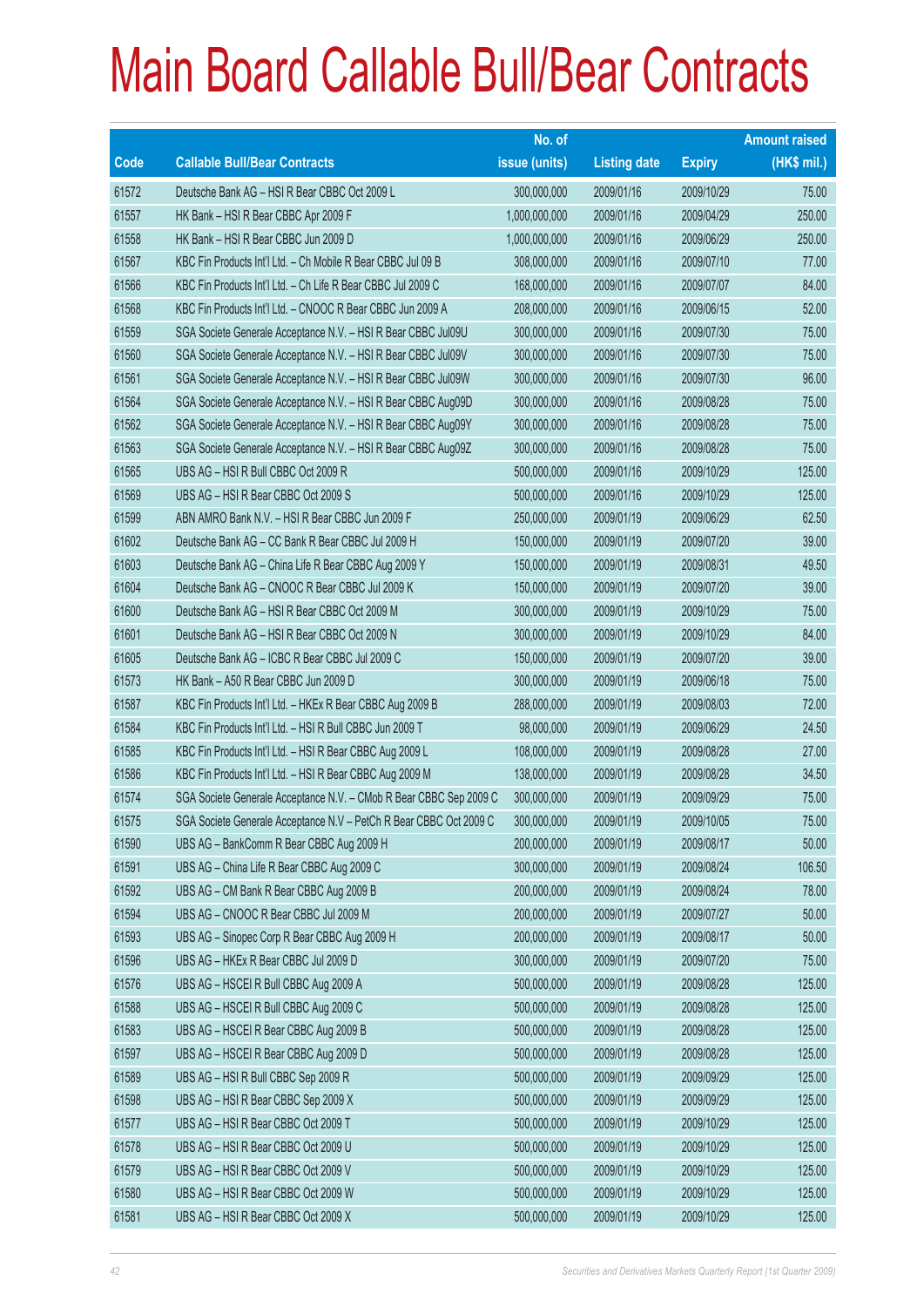|        |                                                                | No. of        |                     |               | <b>Amount raised</b> |
|--------|----------------------------------------------------------------|---------------|---------------------|---------------|----------------------|
| Code   | <b>Callable Bull/Bear Contracts</b>                            | issue (units) | <b>Listing date</b> | <b>Expiry</b> | (HK\$ mil.)          |
| 61582  | UBS AG - HSI R Bear CBBC Oct 2009 Y                            | 500,000,000   | 2009/01/19          | 2009/10/29    | 125.00               |
| 61595  | UBS AG - Petrochina R Bear CBBC Jul 2009 K                     | 300,000,000   | 2009/01/19          | 2009/07/27    | 75.00                |
| 61350# | UBS AG - HSBC R Bear CBBC Jul 2009 K                           | 300,000,000   | 2009/01/19          | 2009/07/20    | 54.60                |
| 61622  | ABN AMRO Bank N.V. - HSI R Bear CBBC May 2009 D                | 250,000,000   | 2009/01/20          | 2009/05/27    | 62.50                |
| 61624  | Deutsche Bank AG - China Mobile R Bear CBBC Jul 2009 M         | 150,000,000   | 2009/01/20          | 2009/07/20    | 37.50                |
| 61625  | Deutsche Bank AG - HKEx R Bear CBBC Jul 2009 O                 | 150,000,000   | 2009/01/20          | 2009/07/20    | 39.00                |
| 61627  | Deutsche Bank AG - HSI R Bear CBBC Oct 2009 O                  | 300,000,000   | 2009/01/20          | 2009/10/29    | 75.00                |
| 61628  | Deutsche Bank AG - HSI R Bear CBBC Oct 2009 P                  | 300,000,000   | 2009/01/20          | 2009/10/29    | 82.50                |
| 61626  | Deutsche Bank AG - Petrochina R Bear CBBC Jul 2009 C           | 150,000,000   | 2009/01/20          | 2009/07/20    | 39.00                |
| 61623  | KBC Fin Products Int'l Ltd. - HSCEI R Bear CBBC Aug 2009 A     | 268,000,000   | 2009/01/20          | 2009/08/28    | 67.00                |
| 61608  | SGA Societe Generale Acceptance N.V. - HKEx R Bear CBBC Sep09F | 300,000,000   | 2009/01/20          | 2009/09/29    | 75.00                |
| 61606  | SGA Societe Generale Acceptance N.V. - HSI R Bear CBBC Jul09X  | 300,000,000   | 2009/01/20          | 2009/07/30    | 75.00                |
| 61607  | SGA Societe Generale Acceptance N.V. - HSI R Bear CBBC Aug09F  | 300,000,000   | 2009/01/20          | 2009/08/28    | 75.00                |
| 61613  | UBS AG - CC Bank R Bull CBBC Aug 2009 A                        | 200,000,000   | 2009/01/20          | 2009/08/17    | 50.00                |
| 61611  | UBS AG - CCCCL R Bear CBBC Aug 2009 C                          | 200,000,000   | 2009/01/20          | 2009/08/24    | 50.00                |
| 61612  | UBS AG - CCCCL R Bear CBBC Aug 2009 D                          | 200,000,000   | 2009/01/20          | 2009/08/24    | 66.00                |
| 61614  | UBS AG - CM Bank R Bull CBBC Aug 2009 C                        | 200,000,000   | 2009/01/20          | 2009/08/24    | 77.00                |
| 61616  | UBS AG - CNOOC R Bull CBBC Aug 2009 A                          | 200,000,000   | 2009/01/20          | 2009/08/17    | 53.00                |
| 61615  | UBS AG - Sinopec Corp R Bull CBBC Aug 2009 I                   | 200,000,000   | 2009/01/20          | 2009/08/17    | 53.00                |
| 61609  | UBS AG - HSI R Bull CBBC Oct 2009 Z                            | 500,000,000   | 2009/01/20          | 2009/10/29    | 125.00               |
| 61618  | UBS AG - HSI R Bear CBBC Oct 2009 B                            | 500,000,000   | 2009/01/20          | 2009/10/29    | 125.00               |
| 61619  | UBS AG - HSI R Bear CBBC Oct 2009 C                            | 500,000,000   | 2009/01/20          | 2009/10/29    | 125.00               |
| 61620  | UBS AG - HSI R Bear CBBC Oct 2009 D                            | 500,000,000   | 2009/01/20          | 2009/10/29    | 125.00               |
| 61621  | UBS AG - HSI R Bear CBBC Oct 2009 G                            | 500,000,000   | 2009/01/20          | 2009/10/29    | 125.00               |
| 61617  | UBS AG - ICBC R Bull CBBC Aug 2009 B                           | 200,000,000   | 2009/01/20          | 2009/08/24    | 50.00                |
| 60663# | SGA Societe Generale Acceptance N.V. - BOCL R Bull CBBC Jul09A | 200,000,000   | 2009/01/20          | 2009/07/27    | 12.40                |
| 60674# | SGA Societe Generale Acceptance N.V. - HSI R Bull CBBC Aug09A  | 200,000,000   | 2009/01/20          | 2009/08/28    | 17.80                |
| 61649  | Deutsche Bank AG - HSBC R Bear CBBC Jul 2009 C                 | 150,000,000   | 2009/01/21          | 2009/07/27    | 37.50                |
| 61650  | Deutsche Bank AG - HSBC R Bear CBBC Jul 2009 D                 | 150,000,000   | 2009/01/21          | 2009/07/27    | 51.00                |
| 61647  | KBC Fin Products Int'l Ltd. - HSBC R Bear CBBC Sep 2009 C      | 138,000,000   | 2009/01/21          | 2009/09/01    | 34.50                |
| 61648  | KBC Fin Products Int'l Ltd. - HSI R Bear CBBC Sep 2009 N       | 208,000,000   | 2009/01/21          | 2009/09/29    | 52.00                |
| 61629  | Macquarie Bank Ltd. - HSI R Bull CBBC Jul 2009 A               | 150,000,000   | 2009/01/21          | 2009/07/30    | 37.80                |
| 61633  | Macquarie Bank Ltd. - HSI R Bear CBBC Jul 2009 B               | 150,000,000   | 2009/01/21          | 2009/07/30    | 37.50                |
| 61632  | SGA Societe Generale Acceptance N.V - CLife R Bear CBBC Nov09B | 100,000,000   | 2009/01/21          | 2009/11/30    | 45.00                |
| 61636  | SGA Societe Generale Acceptance N.V - CNOOC R Bear CBBC Jul09R | 200,000,000   | 2009/01/21          | 2009/07/24    | 50.00                |
| 61630  | SGA Societe Generale Acceptance N.V. - HSI R Bull CBBC Aug09P  | 300,000,000   | 2009/01/21          | 2009/08/28    | 103.50               |
| 61634  | SGA Societe Generale Acceptance N.V. - HSI R Bear CBBC Aug090  | 300,000,000   | 2009/01/21          | 2009/08/28    | 75.00                |
| 61631  | SGA Societe Generale Acceptance N.V. - ICBC R Bull CBBC Jul09C | 300,000,000   | 2009/01/21          | 2009/07/27    | 75.00                |
| 61635  | SGA Societe Generale Acceptance N.V. - ICBC R Bear CBBC Jul09D | 300,000,000   | 2009/01/21          | 2009/07/27    | 75.00                |
| 61637  | UBS AG - BankComm R Bear CBBC Aug 2009 I                       | 200,000,000   | 2009/01/21          | 2009/08/17    | 50.00                |
| 61639  | UBS AG - China Mobile R Bear CBBC Jul 2009 K                   | 300,000,000   | 2009/01/21          | 2009/07/27    | 75.00                |
| 61638  | UBS AG - CM Bank R Bear CBBC Aug 2009 D                        | 200,000,000   | 2009/01/21          | 2009/08/24    | 65.00                |
| 61640  | UBS AG - Sinopec Corp R Bear CBBC Aug 2009 J                   | 200,000,000   | 2009/01/21          | 2009/08/17    | 50.00                |
| 61643  | UBS AG - HSBC R Bear CBBC Jul 2009 L                           | 300,000,000   | 2009/01/21          | 2009/07/27    | 75.00                |
| 61644  | UBS AG - HSBC R Bear CBBC Jul 2009 M                           | 300,000,000   | 2009/01/21          | 2009/07/27    | 75.00                |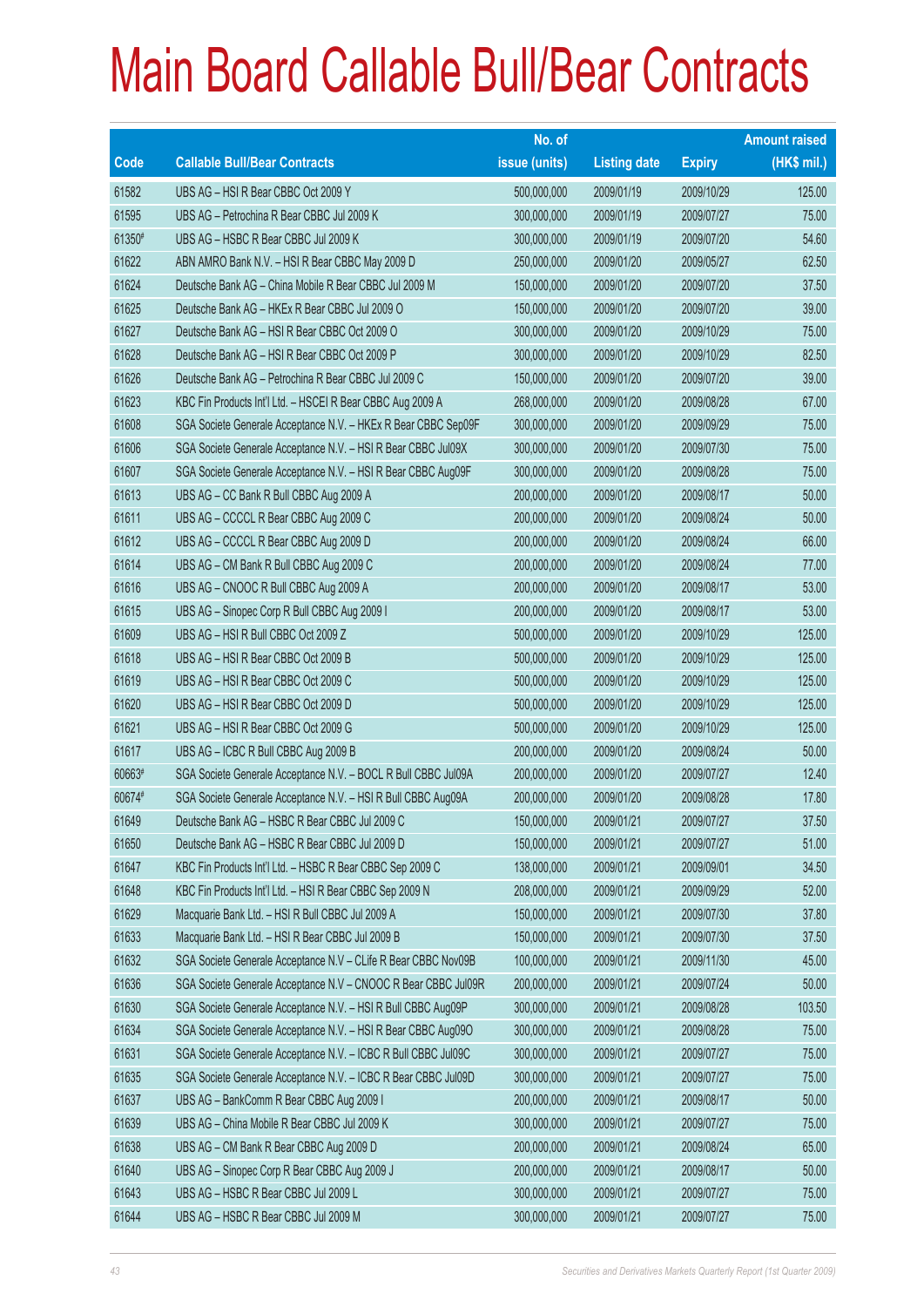|       |                                                                | No. of        |                     |               | <b>Amount raised</b> |
|-------|----------------------------------------------------------------|---------------|---------------------|---------------|----------------------|
| Code  | <b>Callable Bull/Bear Contracts</b>                            | issue (units) | <b>Listing date</b> | <b>Expiry</b> | (HK\$ mil.)          |
| 61645 | UBS AG - HSBC R Bear CBBC Jul 2009 N                           | 300,000,000   | 2009/01/21          | 2009/07/27    | 75.00                |
| 61641 | UBS AG - ICBC R Bear CBBC Aug 2009 C                           | 200,000,000   | 2009/01/21          | 2009/08/24    | 50.00                |
| 61642 | UBS AG - Ping An R Bear CBBC Jul 2009 G                        | 200,000,000   | 2009/01/21          | 2009/07/27    | 50.00                |
| 61712 | ABN AMRO Bank N.V. - HSI R Bear CBBC May 2009 E                | 250,000,000   | 2009/01/22          | 2009/05/27    | 62.50                |
| 61704 | Deutsche Bank AG - China Mobile R Bull CBBC Jul 2009 N         | 150,000,000   | 2009/01/22          | 2009/07/27    | 37.50                |
| 61705 | Deutsche Bank AG - China Mobile R Bull CBBC Jul 2009 O         | 150,000,000   | 2009/01/22          | 2009/07/27    | 37.50                |
| 61706 | Deutsche Bank AG - China Mobile R Bear CBBC Jul 2009 P         | 150,000,000   | 2009/01/22          | 2009/07/27    | 37.50                |
| 61703 | Deutsche Bank AG - China Life R Bear CBBC Jul 2009 A           | 150,000,000   | 2009/01/22          | 2009/07/27    | 52.50                |
| 61707 | Deutsche Bank AG - Sinopec Corp R Bull CBBC Jul 2009 C         | 150,000,000   | 2009/01/22          | 2009/07/27    | 37.50                |
| 61708 | Deutsche Bank AG - Sinopec Corp R Bear CBBC Jul 2009 D         | 150,000,000   | 2009/01/22          | 2009/07/27    | 37.50                |
| 61710 | Deutsche Bank AG - A50 China R Bear CBBC Jul 2009 D            | 150,000,000   | 2009/01/22          | 2009/07/27    | 37.50                |
| 61709 | Deutsche Bank AG - HKEx R Bear CBBC Jul 2009 P                 | 150,000,000   | 2009/01/22          | 2009/07/27    | 37.50                |
| 61673 | Deutsche Bank AG - HSI R Bull CBBC Oct 2009 R                  | 300,000,000   | 2009/01/22          | 2009/10/29    | 75.00                |
| 61701 | Deutsche Bank AG - HSI R Bear CBBC Sep 2009 V                  | 300,000,000   | 2009/01/22          | 2009/09/29    | 75.00                |
| 61702 | Deutsche Bank AG - HSI R Bear CBBC Oct 2009 Q                  | 300,000,000   | 2009/01/22          | 2009/10/29    | 75.00                |
| 61711 | Deutsche Bank AG - Petrochina R Bear CBBC Jul 2009 D           | 150,000,000   | 2009/01/22          | 2009/07/27    | 37.50                |
| 61646 | HK Bank - HSI R Bear CBBC May 2009 A                           | 1,000,000,000 | 2009/01/22          | 2009/05/27    | 250.00               |
| 61651 | HK Bank - HSI R Bear CBBC Aug 2009 G                           | 1,000,000,000 | 2009/01/22          | 2009/08/28    | 250.00               |
| 61715 | KBC Fin Products Int'l Ltd. - A50 China R Bull CBBC Jun 09 B   | 208,000,000   | 2009/01/22          | 2009/06/01    | 52.00                |
| 61714 | KBC Fin Products Int'l Ltd. - HSCEI R Bull CBBC Aug 2009 B     | 268,000,000   | 2009/01/22          | 2009/08/28    | 67.00                |
| 61713 | KBC Fin Products Int'l Ltd. - HSI R Bull CBBC Aug 2009 N       | 128,000,000   | 2009/01/22          | 2009/08/28    | 32.00                |
| 61717 | KBC Fin Products Int'l Ltd. - HSI R Bear CBBC Aug 2009 O       | 168,000,000   | 2009/01/22          | 2009/08/28    | 42.00                |
| 61716 | KBC Fin Products Int'l Ltd. - SHK Ppt R Bear CBBC Aug 2009 A   | 128,000,000   | 2009/01/22          | 2009/08/18    | 34.56                |
| 61654 | CC Rabobank B.A. - CC Bank R Bull CBBC Aug 2009 C              | 128,000,000   | 2009/01/22          | 2009/08/28    | 32.00                |
| 61655 | CC Rabobank B.A. - HKEx R Bear CBBC Jul 2009 A                 | 88,000,000    | 2009/01/22          | 2009/07/30    | 22.00                |
| 61652 | CC Rabobank B.A. - HSI R Bear CBBC Jul 2009 G                  | 108,000,000   | 2009/01/22          | 2009/07/30    | 27.00                |
| 61653 | CC Rabobank B.A. - HSI R Bear CBBC Jul 2009 H                  | 108,000,000   | 2009/01/22          | 2009/07/30    | 27.00                |
| 61656 | SGA Societe Generale Acceptance N.V - CCCCL R Bull CBBC Jul09H | 200,000,000   | 2009/01/22          | 2009/07/27    | 50.00                |
| 61674 | SGA Societe Generale Acceptance N.V - HS Bk R Bull CBBC Jul09A | 200,000,000   | 2009/01/22          | 2009/07/27    | 50.00                |
| 61675 | SGA Societe Generale Acceptance N.V. - HSBC R Bear CBBC Aug09B | 200,000,000   | 2009/01/22          | 2009/08/24    | 50.00                |
| 61678 | SGA Societe Generale Acceptance N.V. - HSI R Bull CBBC Aug09G  | 300,000,000   | 2009/01/22          | 2009/08/28    | 75.00                |
| 61677 | SGA Societe Generale Acceptance N.V. - HSI R Bull CBBC Aug09H  | 300,000,000   | 2009/01/22          | 2009/08/28    | 75.00                |
| 61676 | SGA Societe Generale Acceptance N.V. - HSI R Bull CBBC Aug09Q  | 300,000,000   | 2009/01/22          | 2009/08/28    | 75.00                |
| 61679 | SGA Societe Generale Acceptance N.V. - HSI R Bear CBBC Jul09Y  | 300,000,000   | 2009/01/22          | 2009/07/30    | 75.00                |
| 61680 | SGA Societe Generale Acceptance N.V. - HSI R Bear CBBC Jul09Z  | 300,000,000   | 2009/01/22          | 2009/07/30    | 88.50                |
| 61681 | SGA Societe Generale Acceptance N.V. - HSI R Bear CBBC Aug09R  | 300,000,000   | 2009/01/22          | 2009/08/28    | 75.00                |
| 61687 | UBS AG - BankComm R Bear CBBC Aug 2009 J                       | 200,000,000   | 2009/01/22          | 2009/08/17    | 50.00                |
| 61693 | UBS AG - China Mobile R Bear CBBC Jul 2009 L                   | 300,000,000   | 2009/01/22          | 2009/07/27    | 75.00                |
| 61688 | UBS AG - CCCCL R Bull CBBC Aug 2009 E                          | 200,000,000   | 2009/01/22          | 2009/08/24    | 54.00                |
| 61692 | UBS AG - CCCCL R Bear CBBC Aug 2009 F                          | 200,000,000   | 2009/01/22          | 2009/08/24    | 50.00                |
| 61689 | UBS AG - China Life R Bear CBBC Aug 2009 D                     | 300,000,000   | 2009/01/22          | 2009/08/24    | 91.50                |
| 61690 | UBS AG - China Life R Bear CBBC Aug 2009 E                     | 300,000,000   | 2009/01/22          | 2009/08/24    | 121.50               |
| 61691 | UBS AG - CM Bank R Bear CBBC Aug 2009 E                        | 200,000,000   | 2009/01/22          | 2009/08/24    | 65.00                |
| 61694 | UBS AG - CNOOC R Bear CBBC Aug 2009 B                          | 200,000,000   | 2009/01/22          | 2009/08/17    | 50.00                |
| 61696 | UBS AG - HKEx R Bear CBBC Jul 2009 E                           | 300,000,000   | 2009/01/22          | 2009/07/20    | 75.00                |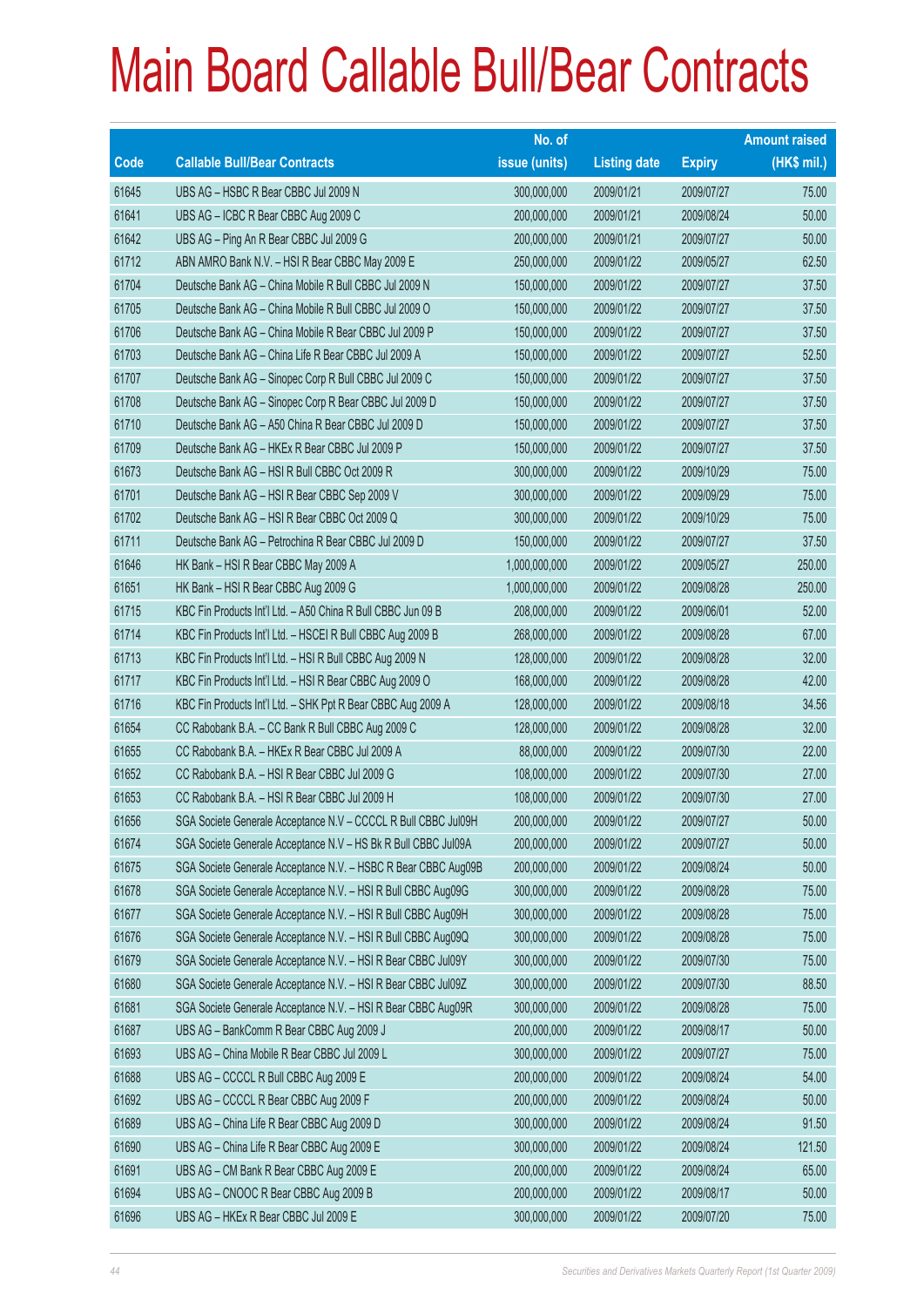|        |                                                                | No. of        |                     |               | <b>Amount raised</b> |
|--------|----------------------------------------------------------------|---------------|---------------------|---------------|----------------------|
| Code   | <b>Callable Bull/Bear Contracts</b>                            | issue (units) | <b>Listing date</b> | <b>Expiry</b> | $(HK$$ mil.)         |
| 61697  | UBS AG - HKEx R Bear CBBC Jul 2009 F                           | 300,000,000   | 2009/01/22          | 2009/07/20    | 75.00                |
| 61695  | UBS AG - HS Bank R Bear CBBC Jul 2009 B                        | 200,000,000   | 2009/01/22          | 2009/07/27    | 50.00                |
| 61698  | UBS AG - HSBC R Bull CBBC Jul 2009 O                           | 300,000,000   | 2009/01/22          | 2009/07/27    | 91.50                |
| 61699  | UBS AG - HSBC R Bear CBBC Jul 2009 P                           | 300,000,000   | 2009/01/22          | 2009/07/27    | 75.00                |
| 61657  | UBS AG - HSCEI R Bull CBBC Aug 2009 E                          | 500,000,000   | 2009/01/22          | 2009/08/28    | 125.00               |
| 61682  | UBS AG - HSCEI R Bear CBBC Aug 2009 F                          | 500,000,000   | 2009/01/22          | 2009/08/28    | 125.00               |
| 61672  | UBS AG - HSI R Bull CBBC Sep 2009 M                            | 500,000,000   | 2009/01/22          | 2009/09/29    | 125.00               |
| 61664  | UBS AG - HSI R Bull CBBC Oct 2009 E                            | 500,000,000   | 2009/01/22          | 2009/10/29    | 125.00               |
| 61665  | UBS AG - HSI R Bull CBBC Oct 2009 F                            | 500,000,000   | 2009/01/22          | 2009/10/29    | 125.00               |
| 61666  | UBS AG - HSI R Bull CBBC Oct 2009 H                            | 500,000,000   | 2009/01/22          | 2009/10/29    | 125.00               |
| 61658  | UBS AG - HSI R Bull CBBC Nov 2009 A                            | 500,000,000   | 2009/01/22          | 2009/11/27    | 125.00               |
| 61659  | UBS AG - HSI R Bull CBBC Nov 2009 B                            | 500,000,000   | 2009/01/22          | 2009/11/27    | 125.00               |
| 61660  | UBS AG - HSI R Bull CBBC Nov 2009 C                            | 500,000,000   | 2009/01/22          | 2009/11/27    | 125.00               |
| 61661  | UBS AG - HSI R Bull CBBC Nov 2009 D                            | 500,000,000   | 2009/01/22          | 2009/11/27    | 125.00               |
| 61662  | UBS AG - HSI R Bull CBBC Nov 2009 E                            | 500,000,000   | 2009/01/22          | 2009/11/27    | 125.00               |
| 61663  | UBS AG - HSI R Bull CBBC Nov 2009 F                            | 500,000,000   | 2009/01/22          | 2009/11/27    | 125.00               |
| 61683  | UBS AG - HSI R Bear CBBC Sep 2009 W                            | 500,000,000   | 2009/01/22          | 2009/09/29    | 125.00               |
| 61684  | UBS AG - HSI R Bear CBBC Oct 2009 J                            | 500,000,000   | 2009/01/22          | 2009/10/29    | 125.00               |
| 61685  | UBS AG - HSI R Bear CBBC Oct 2009 K                            | 500,000,000   | 2009/01/22          | 2009/10/29    | 125.00               |
| 61686  | UBS AG - HSI R Bear CBBC Oct 2009 L                            | 500,000,000   | 2009/01/22          | 2009/10/29    | 125.00               |
| 61667  | UBS AG - HSI R Bear CBBC Nov 2009 G                            | 500,000,000   | 2009/01/22          | 2009/11/27    | 125.00               |
| 61668  | UBS AG - HSI R Bear CBBC Nov 2009 H                            | 500,000,000   | 2009/01/22          | 2009/11/27    | 125.00               |
| 61669  | UBS AG - HSI R Bear CBBC Nov 2009 I                            | 500,000,000   | 2009/01/22          | 2009/11/27    | 125.00               |
| 61670  | UBS AG - HSI R Bear CBBC Nov 2009 J                            | 500,000,000   | 2009/01/22          | 2009/11/27    | 125.00               |
| 61671  | UBS AG - HSI R Bear CBBC Nov 2009 K                            | 500,000,000   | 2009/01/22          | 2009/11/27    | 125.00               |
| 61700  | UBS AG - Petrochina R Bear CBBC Jul 2009 L                     | 300,000,000   | 2009/01/22          | 2009/07/27    | 75.00                |
| 60673# | SGA Societe Generale Acceptance N.V. - HSI R Bull CBBC Jun09G  | 200,000,000   | 2009/01/22          | 2009/06/29    | 30.80                |
| 61741  | ABN AMRO Bank N.V. - CC Bank R Bull CBBC Jul 2009 A            | 80,000,000    | 2009/01/23          | 2009/07/10    | 20.00                |
| 61742  | ABN AMRO Bank N.V. - HSBC R Bull CBBC Jul 2009 A               | 80,000,000    | 2009/01/23          | 2009/07/10    | 20.00                |
| 61726  | BNP Paribas Arbit Issu B.V. - HSBC R Bull CBBC Dec 2009 A      | 200,000,000   | 2009/01/23          | 2009/12/30    | 50.00                |
| 61730  | BNP Paribas Arbit Issu B.V. - HSBC R Bear CBBC Dec 2009 B      | 200,000,000   | 2009/01/23          | 2009/12/30    | 52.00                |
| 61720  | BNP Paribas Arbit Issu B.V. - HSI R Bull CBBC Oct 2009 F       | 500,000,000   | 2009/01/23          | 2009/10/29    | 125.00               |
| 61721  | BNP Paribas Arbit Issu B.V. - HSI R Bull CBBC Oct 2009 G       | 500,000,000   | 2009/01/23          | 2009/10/29    | 125.00               |
| 61723  | BNP Paribas Arbit Issu B.V. - HSI R Bear CBBC Sep 2009 P       | 500,000,000   | 2009/01/23          | 2009/09/29    | 125.00               |
| 61724  | BNP Paribas Arbit Issu B.V. - HSI R Bear CBBC Sep 2009 Q       | 500,000,000   | 2009/01/23          | 2009/09/29    | 125.00               |
| 61736  | Deutsche Bank AG - HSI R Bear CBBC Sep 2009 Q                  | 300,000,000   | 2009/01/23          | 2009/09/29    | 120.00               |
| 61735  | Deutsche Bank AG - HSI R Bear CBBC Sep 2009 X                  | 300,000,000   | 2009/01/23          | 2009/09/29    | 75.00                |
| 61737  | Deutsche Bank AG - HSI R Bear CBBC Oct 2009 S                  | 300,000,000   | 2009/01/23          | 2009/10/29    | 105.00               |
| 61733  | Goldman Sachs SP (Asia) - HSI R Bull CBBC Oct 2009 A           | 200,000,000   | 2009/01/23          | 2009/10/29    | 50.00                |
| 61734  | Goldman Sachs SP (Asia) - HSI R Bear CBBC Sep 2009 C           | 200,000,000   | 2009/01/23          | 2009/09/29    | 50.00                |
| 61740  | KBC Fin Products Int'l Ltd. - HSBC R Bear CBBC Aug 2009 B      | 138,000,000   | 2009/01/23          | 2009/08/28    | 34.50                |
| 61738  | KBC Fin Products Int'l Ltd. - HSI R Bull CBBC Aug 2009 P       | 168,000,000   | 2009/01/23          | 2009/08/28    | 42.00                |
| 61739  | KBC Fin Products Int'l Ltd. - HSI R Bull CBBC Aug 2009 Q       | 208,000,000   | 2009/01/23          | 2009/08/28    | 52.00                |
| 61725  | Macquarie Bank Ltd. - HSI R Bull CBBC Jul 2009 C               | 150,000,000   | 2009/01/23          | 2009/07/30    | 37.50                |
| 61718  | SGA Societe Generale Acceptance N.V. - HKEx R Bull CBBC Sep09G | 300,000,000   | 2009/01/23          | 2009/09/29    | 75.00                |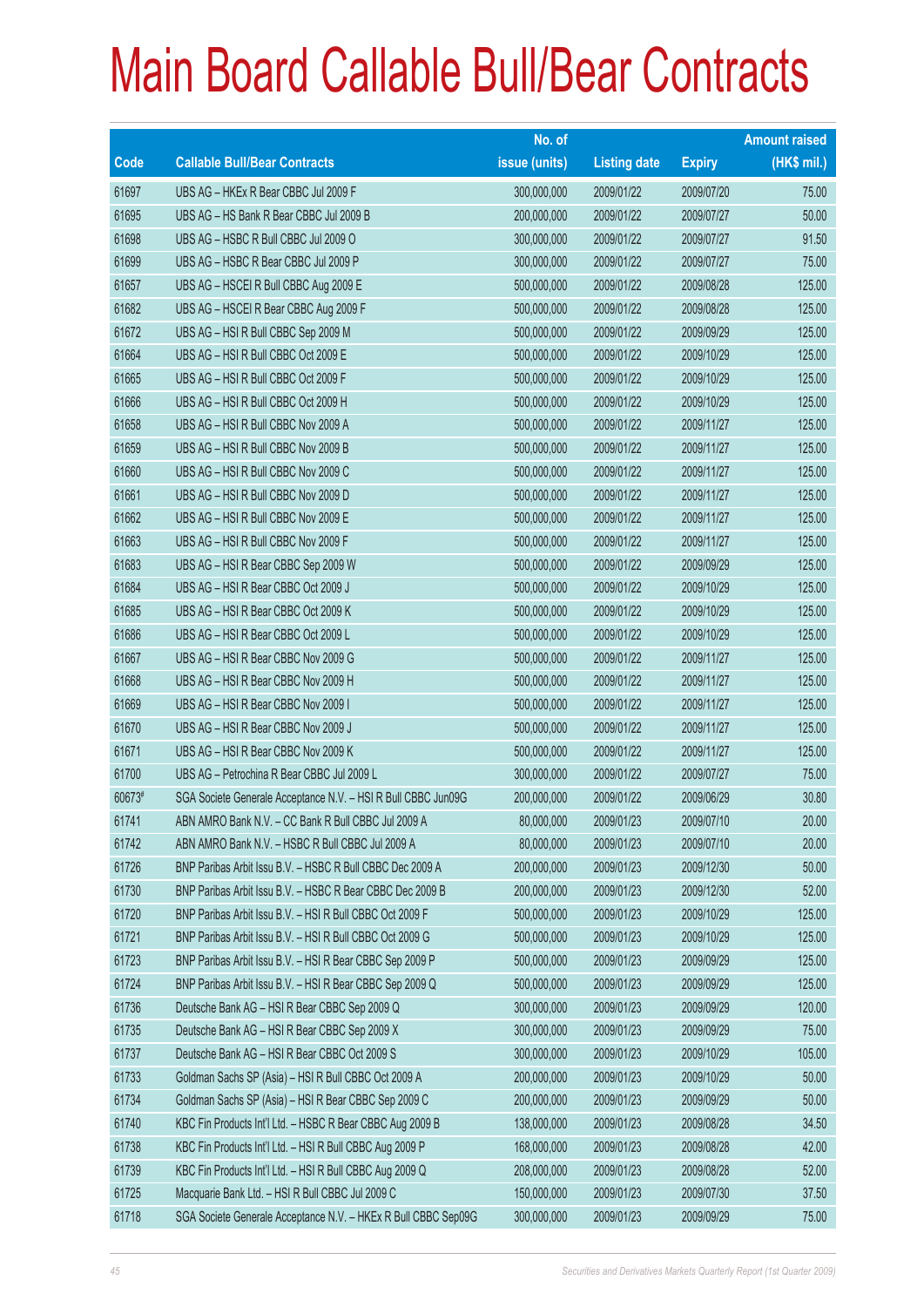|             |                                                                | No. of        |                     |               | <b>Amount raised</b> |
|-------------|----------------------------------------------------------------|---------------|---------------------|---------------|----------------------|
| <b>Code</b> | <b>Callable Bull/Bear Contracts</b>                            | issue (units) | <b>Listing date</b> | <b>Expiry</b> | $(HK$$ mil.)         |
| 61722       | SGA Societe Generale Acceptance N.V. - HKEx R Bear CBBC Sep09H | 300,000,000   | 2009/01/23          | 2009/09/29    | 75.00                |
| 61719       | SGA Societe Generale Acceptance N.V - PetCh R Bear CBBC Oct09D | 300,000,000   | 2009/01/23          | 2009/10/05    | 75.00                |
| 61727       | UBS AG - HSI R Bear CBBC Aug 2009 F                            | 500,000,000   | 2009/01/23          | 2009/08/28    | 125.00               |
| 61728       | UBS AG - HSI R Bear CBBC Aug 2009 G                            | 500,000,000   | 2009/01/23          | 2009/08/28    | 125.00               |
| 61729       | UBS AG - HSI R Bear CBBC Oct 2009 O                            | 500,000,000   | 2009/01/23          | 2009/10/29    | 125.00               |
| 61731       | UBS AG - HSI R Bear CBBC Oct 2009 P                            | 500,000,000   | 2009/01/23          | 2009/10/29    | 125.00               |
| 61732       | UBS AG - HSI R Bear CBBC Oct 2009 Q                            | 500,000,000   | 2009/01/23          | 2009/10/29    | 125.00               |
| 61759       | BNP Paribas Arbit Issu B.V. - BOCL R Bull CBBC Aug 2009 A      | 200,000,000   | 2009/01/29          | 2009/08/28    | 50.00                |
| 61760       | BNP Paribas Arbit Issu B.V. - CC Bank R Bull CBBC Aug 2009 C   | 200,000,000   | 2009/01/29          | 2009/08/28    | 50.00                |
| 61762       | BNP Paribas Arbit Issu B.V. - Ch Life R Bull CBBC Sep 2009 B   | 200,000,000   | 2009/01/29          | 2009/09/29    | 96.00                |
| 61763       | BNP Paribas Arbit Issu B.V. - ICBC R Bull CBBC Aug 2009 A      | 200,000,000   | 2009/01/29          | 2009/08/28    | 50.00                |
| 61757       | Deutsche Bank AG - HSBC R Bull CBBC Aug 2009 A                 | 150,000,000   | 2009/01/29          | 2009/08/03    | 49.50                |
| 61758       | Deutsche Bank AG - HSBC R Bull CBBC Aug 2009 B                 | 150,000,000   | 2009/01/29          | 2009/08/03    | 37.50                |
| 61761       | Deutsche Bank AG - HSBC R Bear CBBC Aug 2009 C                 | 150,000,000   | 2009/01/29          | 2009/08/03    | 40.50                |
| 61754       | KBC Fin Products Int'l Ltd. - Ch Mobile R Bear CBBC Jul 09 C   | 268,000,000   | 2009/01/29          | 2009/07/10    | 67.00                |
| 61756       | KBC Fin Products Int'l Ltd. - CP&CC R Bull CBBC Jul 2009 B     | 208,000,000   | 2009/01/29          | 2009/07/20    | 52.00                |
| 61755       | KBC Fin Products Int'l Ltd. - HSBC R Bear CBBC Jul 2009 C      | 138,000,000   | 2009/01/29          | 2009/07/15    | 34.50                |
| 61753       | KBC Fin Products Int'l Ltd. - HSI R Bear CBBC Aug 2009 R       | 188,000,000   | 2009/01/29          | 2009/08/28    | 47.00                |
| 61744       | SGA Societe Generale Acceptance N.V - CNOOC R Bear CBBC Jul09S | 200,000,000   | 2009/01/29          | 2009/07/24    | 50.00                |
| 61743       | SGA Societe Generale Acceptance N.V. - HSBC R Bull CBBC Aug09C | 200,000,000   | 2009/01/29          | 2009/08/24    | 50.00                |
| 61747       | SGA Societe Generale Acceptance N.V. - HSBC R Bear CBBC Aug09D | 200,000,000   | 2009/01/29          | 2009/08/24    | 50.00                |
| 61751       | UBS AG - A50 China R Bull CBBC Aug 2009 B                      | 300,000,000   | 2009/01/29          | 2009/08/24    | 75.00                |
| 61748       | UBS AG - HSBC R Bull CBBC Jul 2009 Q                           | 300,000,000   | 2009/01/29          | 2009/07/27    | 75.00                |
| 61749       | UBS AG - HSBC R Bull CBBC Sep 2009 A                           | 300,000,000   | 2009/01/29          | 2009/09/28    | 115.50               |
| 61750       | UBS AG - HSBC R Bull CBBC Sep 2009 B                           | 300,000,000   | 2009/01/29          | 2009/09/28    | 100.50               |
| 61752       | UBS AG - HSBC R Bear CBBC Jul 2009 R                           | 300,000,000   | 2009/01/29          | 2009/07/27    | 75.00                |
| 61745       | UBS AG - HSCEI R Bear CBBC Aug 2009 G                          | 500,000,000   | 2009/01/29          | 2009/08/28    | 125.00               |
| 61746       | UBS AG - HSI R Bull CBBC Sep 2009 R                            | 500,000,000   | 2009/01/29          | 2009/09/29    | 125.00               |
| 61274#      | KBC Fin Products Int'l Ltd. - HSBC R Bull CBBC Sep 2009 B      | 138,000,000   | 2009/01/29          | 2009/09/10    | 24.01                |
| 61788       | ABN AMRO Bank N.V. - China Mobile R Bear CBBC Jul 2009 A       | 80,000,000    | 2009/01/30          | 2009/07/10    | 20.00                |
| 61789       | ABN AMRO Bank N.V. - A50 China R Bear CBBC Jul 2009 A          | 80,000,000    | 2009/01/30          | 2009/07/10    | 20.08                |
| 61783       | ABN AMRO Bank N.V. - HSBC R Bull CBBC Jul 2009 B               | 80,000,000    | 2009/01/30          | 2009/07/10    | 20.08                |
| 61787       | ABN AMRO Bank N.V. - HSBC R Bear CBBC Jul 2009 C               | 80,000,000    | 2009/01/30          | 2009/07/10    | 20.08                |
| 61784       | ABN AMRO Bank N.V. - HSI R Bear CBBC Jun 2009 G                | 250,000,000   | 2009/01/30          | 2009/06/29    | 62.75                |
| 61785       | ABN AMRO Bank N.V. - HSI R Bear CBBC Jun 2009 H                | 250,000,000   | 2009/01/30          | 2009/06/29    | 62.75                |
| 61786       | ABN AMRO Bank N.V. - HSI R Bear CBBC Jun 2009 I                | 250,000,000   | 2009/01/30          | 2009/06/29    | 62.50                |
| 61778       | BNP Paribas Arbit Issu B.V. - HSBC R Bull CBBC Sep 2009 C      | 200,000,000   | 2009/01/30          | 2009/09/29    | 50.00                |
| 61779       | BNP Paribas Arbit Issu B.V. - HSCEI R Bull CBBC Nov 2009 E     | 200,000,000   | 2009/01/30          | 2009/11/27    | 50.00                |
| 61780       | BNP Paribas Arbit Issu B.V. - HSCEI R Bear CBBC Jul 2009 A     | 200,000,000   | 2009/01/30          | 2009/07/30    | 50.00                |
| 61781       | BNP Paribas Arbit Issu B.V. - HSI R Bear CBBC Jul 2009 T       | 400,000,000   | 2009/01/30          | 2009/07/30    | 100.00               |
| 61782       | BNP Paribas Arbit Issu B.V. - HSI R Bear CBBC Aug 2009 W       | 300,000,000   | 2009/01/30          | 2009/08/28    | 75.00                |
| 61764       | SGA Societe Generale Acceptance N.V. - HSBC R Bear CBBC Aug09E | 200,000,000   | 2009/01/30          | 2009/08/24    | 50.00                |
| 61767       | UBS AG - China Mobile R Bear CBBC Jul 2009 M                   | 300,000,000   | 2009/01/30          | 2009/07/27    | 75.00                |
| 61768       | UBS AG - CNOOC R Bear CBBC Aug 2009 C                          | 200,000,000   | 2009/01/30          | 2009/08/17    | 50.00                |
| 61765       | UBS AG - HSBC R Bull CBBC Jul 2009 S                           | 300,000,000   | 2009/01/30          | 2009/07/27    | 75.00                |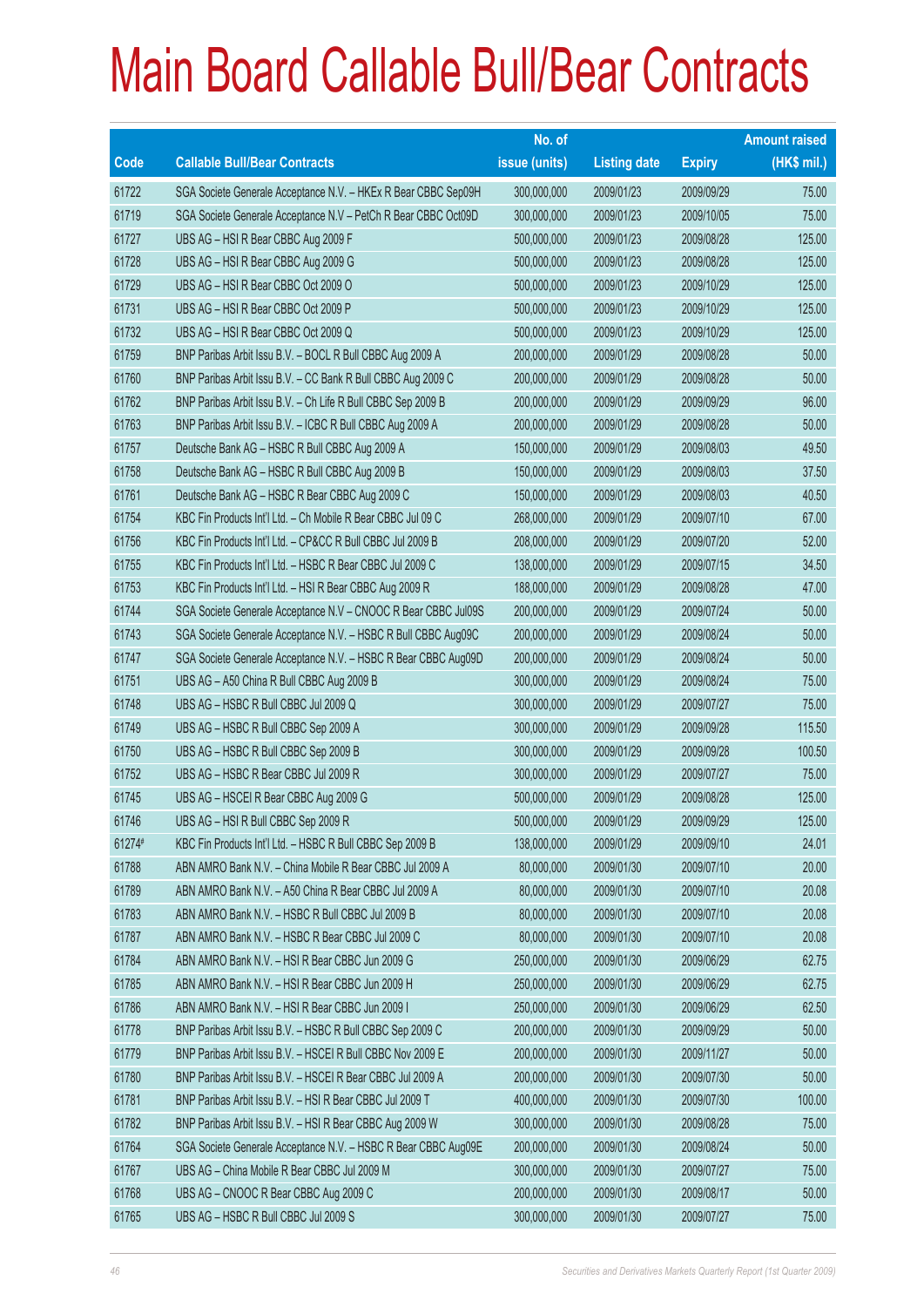|                          |                                                                | No. of        |                     |               | <b>Amount raised</b> |
|--------------------------|----------------------------------------------------------------|---------------|---------------------|---------------|----------------------|
| $\overline{\text{Code}}$ | <b>Callable Bull/Bear Contracts</b>                            | issue (units) | <b>Listing date</b> | <b>Expiry</b> | $(HK$$ mil.)         |
| 61766                    | UBS AG - HSBC R Bull CBBC Jul 2009 T                           | 300,000,000   | 2009/01/30          | 2009/07/27    | 75.00                |
| 61770                    | UBS AG - HSBC R Bear CBBC Jul 2009 U                           | 300,000,000   | 2009/01/30          | 2009/07/27    | 75.00                |
| 61776                    | UBS AG - HSBC R Bear CBBC Jul 2009 V                           | 300,000,000   | 2009/01/30          | 2009/07/20    | 75.00                |
| 61777                    | UBS AG - HSBC R Bear CBBC Jul 2009 W                           | 300,000,000   | 2009/01/30          | 2009/07/20    | 75.00                |
| 61773                    | UBS AG - HSI R Bear CBBC Oct 2009 A                            | 500,000,000   | 2009/01/30          | 2009/10/29    | 125.00               |
| 61774                    | UBS AG - HSI R Bear CBBC Oct 2009 R                            | 500,000,000   | 2009/01/30          | 2009/10/29    | 125.00               |
| 61775                    | UBS AG - HSI R Bear CBBC Oct 2009 Z                            | 500,000,000   | 2009/01/30          | 2009/10/29    | 125.00               |
| 61769                    | UBS AG - Petrochina R Bear CBBC Jul 2009 M                     | 300,000,000   | 2009/01/30          | 2009/07/27    | 75.00                |
| 61771                    | KBC Fin Products Int'l Ltd. - HSBC R Bull CBBC Aug 2009 C      | 138,000,000   | 2009/02/02          | 2009/08/03    | 40.02                |
| 61772                    | KBC Fin Products Int'l Ltd. - HSI R Bear CBBC Aug 2009 S       | 118,000,000   | 2009/02/02          | 2009/08/28    | 29.50                |
| 61816                    | ABN AMRO Bank N.V. - HSBC R Bull CBBC Jul 2009 D               | 80,000,000    | 2009/02/02          | 2009/07/10    | 20.00                |
| 61817                    | ABN AMRO Bank N.V. - HSBC R Bull CBBC Jul 2009 E               | 80,000,000    | 2009/02/02          | 2009/07/10    | 20.00                |
| 61828                    | ABN AMRO Bank N.V. - HSCEI R Bear CBBC Jun 2009 G              | 250,000,000   | 2009/02/02          | 2009/06/29    | 62.50                |
| 61820                    | ABN AMRO Bank N.V. - HSCEI R Bear CBBC Jun 2009 H              | 250,000,000   | 2009/02/02          | 2009/06/29    | 62.50                |
| 61818                    | ABN AMRO Bank N.V. - HSI R Bear CBBC Jun 2009 J                | 250,000,000   | 2009/02/02          | 2009/06/29    | 62.50                |
| 61819                    | ABN AMRO Bank N.V. - HSI R Bear CBBC Jun 2009 K                | 250,000,000   | 2009/02/02          | 2009/06/29    | 62.50                |
| 61822                    | Deutsche Bank AG - China Life R Bear CBBC Aug 2009 D           | 150,000,000   | 2009/02/02          | 2009/08/03    | 52.50                |
| 61821                    | Deutsche Bank AG - China Life R Bear CBBC Aug 2009 Z           | 150,000,000   | 2009/02/02          | 2009/08/03    | 37.50                |
| 61823                    | Deutsche Bank AG - CNOOC R Bear CBBC Aug 2009 B                | 150,000,000   | 2009/02/02          | 2009/08/03    | 37.50                |
| 61824                    | Deutsche Bank AG - HSBC R Bear CBBC Aug 2009 D                 | 150,000,000   | 2009/02/02          | 2009/08/03    | 37.50                |
| 61826                    | Deutsche Bank AG - HSI R Bear CBBC Sep 2009 W                  | 300,000,000   | 2009/02/02          | 2009/09/29    | 90.00                |
| 61827                    | Deutsche Bank AG - HSI R Bear CBBC Oct 2009 T                  | 300,000,000   | 2009/02/02          | 2009/10/29    | 75.00                |
| 61825                    | Deutsche Bank AG - ICBC R Bull CBBC Aug 2009 C                 | 150,000,000   | 2009/02/02          | 2009/08/03    | 37.50                |
| 61810                    | KBC Fin Products Int'l Ltd. - Ch Mobile R Bull CBBC Aug 09 B   | 208,000,000   | 2009/02/02          | 2009/08/10    | 52.00                |
| 61811                    | KBC Fin Products Int'l Ltd. - Ch Mobile R Bear CBBC Jul 09 D   | 268,000,000   | 2009/02/02          | 2009/07/20    | 67.00                |
| 61807                    | KBC Fin Products Int'l Ltd. - Ch Life R Bear CBBC Jul 2009 D   | 138,000,000   | 2009/02/02          | 2009/07/20    | 80.04                |
| 61808                    | KBC Fin Products Int'l Ltd. - Ch Life R Bear CBBC Aug 2009 B   | 138,000,000   | 2009/02/02          | 2009/08/03    | 55.20                |
| 61809                    | KBC Fin Products Int'l Ltd. - Ch Life R Bear CBBC Sep 2009 C   | 138,000,000   | 2009/02/02          | 2009/09/09    | 38.64                |
| 61814                    | KBC Fin Products Int'l Ltd. - HKEx R Bear CBBC Jul 2009 A      | 368,000,000   | 2009/02/02          | 2009/07/02    | 92.00                |
| 61812                    | KBC Fin Products Int'l Ltd. - HSBC R Bull CBBC Jul 2009 D      | 138,000,000   | 2009/02/02          | 2009/07/10    | 37.26                |
| 61813                    | KBC Fin Products Int'l Ltd. - HSBC R Bear CBBC Sep 2009 D      | 138,000,000   | 2009/02/02          | 2009/09/01    | 34.50                |
| 61815                    | KBC Fin Products Int'l Ltd. - HSI R Bear CBBC Aug 2009 T       | 108,000,000   | 2009/02/02          | 2009/08/28    | 27.00                |
| 61790                    | CC Rabobank B.A. - HSBC R Bull CBBC Aug 2009 A                 | 200,000,000   | 2009/02/02          | 2009/08/10    | 50.00                |
| 61794                    | CC Rabobank B.A. - HSBC R Bear CBBC Aug 2009 B                 | 200,000,000   | 2009/02/02          | 2009/08/10    | 50.00                |
| 61792                    | SGA Societe Generale Acceptance N.V. - HSBC R Bull CBBC Aug09F | 200,000,000   | 2009/02/02          | 2009/08/24    | 50.00                |
| 61793                    | SGA Societe Generale Acceptance N.V. - HSBC R Bull CBBC Oct09A | 200,000,000   | 2009/02/02          | 2009/10/23    | 50.00                |
| 61791                    | SGA Societe Generale Acceptance N.V. - HSI R Bull CBBC Aug09S  | 300,000,000   | 2009/02/02          | 2009/08/28    | 75.00                |
| 61796                    | SGA Societe Generale Acceptance N.V. - HSI R Bear CBBC Jul09B  | 300,000,000   | 2009/02/02          | 2009/07/30    | 75.00                |
| 61795                    | SGA Societe Generale Acceptance N.V. - HSI R Bear CBBC Aug09T  | 300,000,000   | 2009/02/02          | 2009/08/28    | 75.00                |
| 61800                    | UBS AG - CCCCL R Bull CBBC Aug 2009 G                          | 200,000,000   | 2009/02/02          | 2009/08/24    | 67.00                |
| 61803                    | UBS AG - China Life R Bear CBBC Aug 2009 F                     | 300,000,000   | 2009/02/02          | 2009/08/24    | 82.50                |
| 61804                    | UBS AG - CM Bank R Bull CBBC Aug 2009 F                        | 200,000,000   | 2009/02/02          | 2009/08/24    | 101.00               |
| 61799                    | UBS AG - HKEx R Bear CBBC Sep 2009 A                           | 300,000,000   | 2009/02/02          | 2009/09/28    | 75.00                |
| 61798                    | UBS AG - HSCEI R Bull CBBC Aug 2009 H                          | 500,000,000   | 2009/02/02          | 2009/08/28    | 125.00               |
| 61797                    | UBS AG - HSI R Bull CBBC Nov 2009 L                            | 500,000,000   | 2009/02/02          | 2009/11/27    | 125.00               |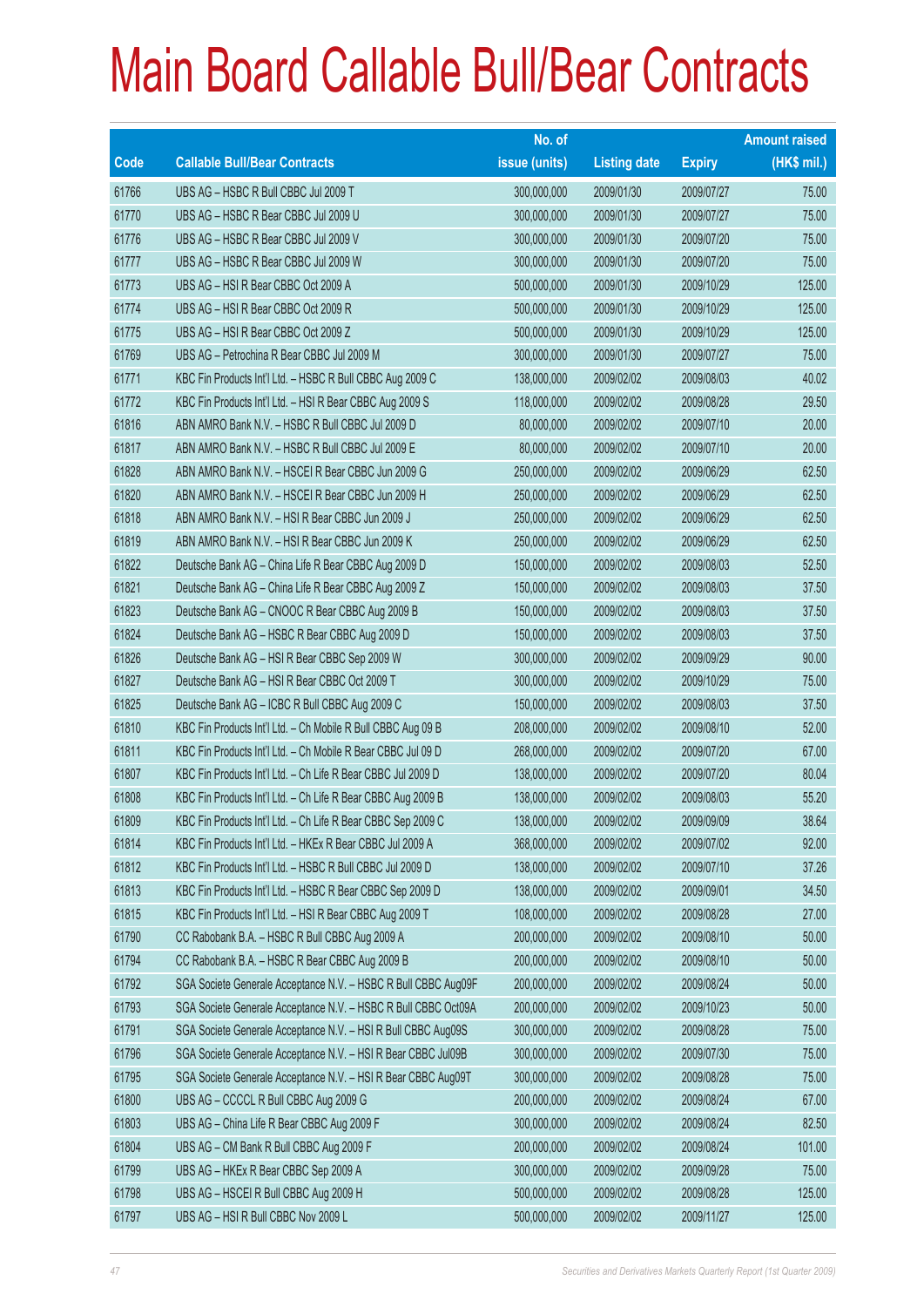|       |                                                                | No. of        |                     |               | <b>Amount raised</b> |
|-------|----------------------------------------------------------------|---------------|---------------------|---------------|----------------------|
| Code  | <b>Callable Bull/Bear Contracts</b>                            | issue (units) | <b>Listing date</b> | <b>Expiry</b> | (HK\$ mil.)          |
| 61805 | UBS AG - HSI R Bull CBBC Nov 2009 O                            | 500,000,000   | 2009/02/02          | 2009/11/27    | 125.00               |
| 61801 | UBS AG - HSI R Bear CBBC Nov 2009 M                            | 500,000,000   | 2009/02/02          | 2009/11/27    | 125.00               |
| 61802 | UBS AG - HSI R Bear CBBC Nov 2009 N                            | 500,000,000   | 2009/02/02          | 2009/11/27    | 125.00               |
| 61806 | UBS AG - HSI R Bear CBBC Nov 2009 P                            | 500,000,000   | 2009/02/02          | 2009/11/27    | 125.00               |
| 61835 | Deutsche Bank AG - China Life R Bull CBBC Jul 2009 B           | 150,000,000   | 2009/02/03          | 2009/07/27    | 109.50               |
| 61829 | SGA Societe Generale Acceptance N.V. - CCB R Bear CBBC Sep09A  | 300,000,000   | 2009/02/03          | 2009/09/28    | 75.00                |
| 61830 | SGA Societe Generale Acceptance N.V - CLife R Bear CBBC Oct09C | 100,000,000   | 2009/02/03          | 2009/10/27    | 45.00                |
| 61831 | SGA Societe Generale Acceptance N.V. - CMB R Bear CBBC Aug 09A | 100,000,000   | 2009/02/03          | 2009/08/31    | 55.00                |
| 61832 | SGA Societe Generale Acceptance N.V - CP&CC R Bear CBBC Sep09A | 200,000,000   | 2009/02/03          | 2009/09/28    | 50.00                |
| 61833 | SGA Societe Generale Acceptance N.V. - HSI R Bull CBBC Aug091  | 300,000,000   | 2009/02/03          | 2009/08/28    | 75.00                |
| 61834 | SGA Societe Generale Acceptance N.V. - HSI R Bull CBBC Aug09U  | 300,000,000   | 2009/02/03          | 2009/08/28    | 75.00                |
| 61837 | SGA Societe Generale Acceptance N.V. - HSI R Bear CBBC Aug09V  | 300,000,000   | 2009/02/03          | 2009/08/28    | 75.00                |
| 61841 | Deutsche Bank AG - China Mobile R Bear CBBC Jul 2009 Q         | 150,000,000   | 2009/02/04          | 2009/07/27    | 37.50                |
| 61840 | Deutsche Bank AG - CC Bank R Bear CBBC Jul 2009 I              | 150,000,000   | 2009/02/04          | 2009/07/20    | 37.50                |
| 61843 | Deutsche Bank AG - HKEx R Bear CBBC Jul 2009 Q                 | 150,000,000   | 2009/02/04          | 2009/07/27    | 37.50                |
| 61842 | Deutsche Bank AG - HSI R Bull CBBC Oct 2009 U                  | 300,000,000   | 2009/02/04          | 2009/10/29    | 75.00                |
| 61844 | Deutsche Bank AG - Petrochina R Bear CBBC Jul 2009 E           | 150,000,000   | 2009/02/04          | 2009/07/27    | 37.50                |
| 61846 | UBS AG - CCCCL R Bull CBBC Aug 2009 H                          | 200,000,000   | 2009/02/04          | 2009/08/24    | 83.00                |
| 61838 | UBS AG - China Life R Bear CBBC Aug 2009 G                     | 300,000,000   | 2009/02/04          | 2009/08/24    | 75.00                |
| 61845 | UBS AG - China Railway R Bull CBBC Aug 2009 A                  | 200,000,000   | 2009/02/04          | 2009/08/24    | 50.00                |
| 61849 | UBS AG - China Railway R Bear CBBC Aug 2009 B                  | 200,000,000   | 2009/02/04          | 2009/08/24    | 50.00                |
| 61836 | UBS AG - Petrochina R Bear CBBC Oct 2009 A                     | 300,000,000   | 2009/02/04          | 2009/10/19    | 75.00                |
| 61839 | UBS AG - Ping An R Bear CBBC Oct 2009 A                        | 200,000,000   | 2009/02/04          | 2009/10/19    | 50.00                |
| 61861 | BNP Paribas Arbit Issu B.V. - HSI R Bull CBBC Oct 2009 H       | 400,000,000   | 2009/02/05          | 2009/10/29    | 100.00               |
| 61862 | BNP Paribas Arbit Issu B.V. - HSI R Bull CBBC Nov 2009 P       | 400,000,000   | 2009/02/05          | 2009/11/27    | 100.00               |
| 61863 | BNP Paribas Arbit Issu B.V. - HSI R Bull CBBC Dec 2009 P       | 300,000,000   | 2009/02/05          | 2009/12/30    | 75.00                |
| 61865 | BNP Paribas Arbit Issu B.V. - HSI R Bear CBBC Aug 2009 X       | 400.000.000   | 2009/02/05          | 2009/08/28    | 100.00               |
| 61857 | Deutsche Bank AG - Sinopec Corp R Bull CBBC Aug 2009 D         | 150,000,000   | 2009/02/05          | 2009/08/10    | 37.50                |
| 61859 | Deutsche Bank AG - HSI R Bull CBBC Oct 2009 V                  | 300,000,000   | 2009/02/05          | 2009/10/29    | 81.00                |
| 61860 | Deutsche Bank AG - HSI R Bull CBBC Oct 2009 W                  | 300,000,000   | 2009/02/05          | 2009/10/29    | 75.00                |
| 61858 | Deutsche Bank AG - Petrochina R Bull CBBC Aug 2009 A           | 150,000,000   | 2009/02/05          | 2009/08/10    | 42.00                |
| 61855 | KBC Fin Products Int'l Ltd. - HSI R Bear CBBC Aug 2009 U       | 108,000,000   | 2009/02/05          | 2009/08/28    | 27.00                |
| 61856 | KBC Fin Products Int'l Ltd. - HSI R Bear CBBC Aug 2009 V       | 168,000,000   | 2009/02/05          | 2009/08/28    | 42.00                |
| 61847 | SGA Societe Generale Acceptance N.V. - CMob R Bear CBBC Sep09D | 300,000,000   | 2009/02/05          | 2009/09/29    | 75.00                |
| 61848 | SGA Societe Generale Acceptance N.V. - ICBC R Bear CBBC Sep09A | 300,000,000   | 2009/02/05          | 2009/09/29    | 75.00                |
| 61850 | SGA Societe Generale Acceptance N.V - PetCh R Bear CBBC Oct09E | 300,000,000   | 2009/02/05          | 2009/10/05    | 75.00                |
| 61866 | UBS AG - China Life R Bull CBBC Aug 2009 H                     | 300,000,000   | 2009/02/05          | 2009/08/24    | 87.00                |
| 61867 | UBS AG - CNOOC R Bull CBBC Aug 2009 D                          | 200,000,000   | 2009/02/05          | 2009/08/17    | 50.00                |
| 61868 | UBS AG - HSBC R Bull CBBC Sep 2009 C                           | 300,000,000   | 2009/02/05          | 2009/09/28    | 75.00                |
| 61851 | UBS AG - HSCEIR Bear CBBC Aug 2009 I                           | 500,000,000   | 2009/02/05          | 2009/08/28    | 125.00               |
| 61869 | UBS AG - HSI R Bull CBBC Oct 2009 K                            | 500,000,000   | 2009/02/05          | 2009/10/29    | 125.00               |
| 61870 | UBS AG - HSI R Bull CBBC Oct 2009 L                            | 500,000,000   | 2009/02/05          | 2009/10/29    | 125.00               |
| 61852 | UBS AG - HSI R Bear CBBC Oct 2009 F                            | 500,000,000   | 2009/02/05          | 2009/10/29    | 125.00               |
| 61853 | UBS AG - HSI R Bear CBBC Oct 2009 H                            | 500,000,000   | 2009/02/05          | 2009/10/29    | 125.00               |
| 61854 | UBS AG - HSI R Bear CBBC Oct 2009 J                            | 500,000,000   | 2009/02/05          | 2009/10/29    | 125.00               |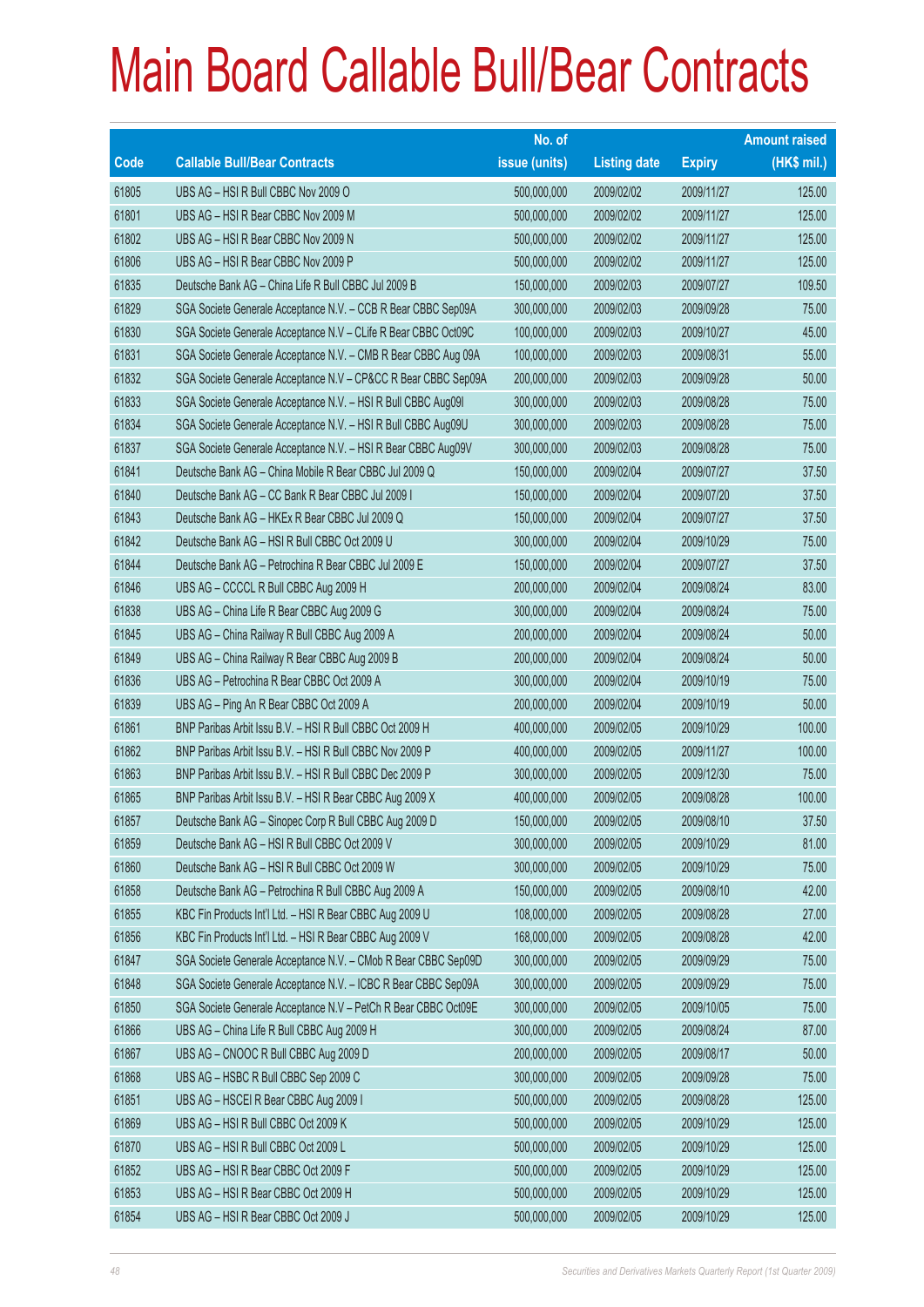|             |                                                                | No. of        |                     |               | <b>Amount raised</b> |
|-------------|----------------------------------------------------------------|---------------|---------------------|---------------|----------------------|
| <b>Code</b> | <b>Callable Bull/Bear Contracts</b>                            | issue (units) | <b>Listing date</b> | <b>Expiry</b> | $(HK$$ mil.)         |
| 61871       | SGA Societe Generale Acceptance N.V. - CCB R Bull CBBC Aug09A  | 200,000,000   | 2009/02/06          | 2009/08/31    | 50.00                |
| 61872       | SGA Societe Generale Acceptance N.V - CLife R Bull CBBC Aug09A | 100,000,000   | 2009/02/06          | 2009/08/31    | 29.00                |
| 61873       | SGA Societe Generale Acceptance N.V. - CMB R Bull CBBC Aug 09B | 100,000,000   | 2009/02/06          | 2009/08/31    | 34.00                |
| 61875       | SGA Societe Generale Acceptance N.V. - A50 R Bull CBBC Aug09B  | 200,000,000   | 2009/02/06          | 2009/08/31    | 50.00                |
| 61874       | SGA Societe Generale Acceptance N.V. - HSBC R Bull CBBC Oct09B | 200,000,000   | 2009/02/06          | 2009/10/23    | 50.00                |
| 61876       | SGA Societe Generale Acceptance N.V. - HSI R Bull CBBC Aug09W  | 300,000,000   | 2009/02/06          | 2009/08/28    | 75.00                |
| 61878       | UBS AG - China Mobile R Bear CBBC Dec 2009 A                   | 300,000,000   | 2009/02/06          | 2009/12/21    | 75.00                |
| 61881       | UBS AG - China Mobile R Bear CBBC Dec 2009 B                   | 300,000,000   | 2009/02/06          | 2009/12/21    | 81.00                |
| 61880       | UBS AG - China Mobile R Bear CBBC Dec 2009 C                   | 300,000,000   | 2009/02/06          | 2009/12/21    | 93.00                |
| 61879       | UBS AG - China Mobile R Bear CBBC Dec 2009 D                   | 300,000,000   | 2009/02/06          | 2009/12/21    | 105.00               |
| 61905       | UBS AG - CM Bank R Bull CBBC Aug 2009 G                        | 200,000,000   | 2009/02/06          | 2009/08/24    | 61.00                |
| 61882       | UBS AG - CNOOC R Bear CBBC Dec 2009 A                          | 200,000,000   | 2009/02/06          | 2009/12/21    | 61.00                |
| 61885       | UBS AG - A50 China R Bear CBBC Dec 2009 A                      | 300,000,000   | 2009/02/06          | 2009/12/21    | 132.00               |
| 61906       | UBS AG - HKEx R Bull CBBC Sep 2009 B                           | 300,000,000   | 2009/02/06          | 2009/09/28    | 75.00                |
| 61884       | UBS AG - HSCEI R Bear CBBC Mar 2010 A                          | 500,000,000   | 2009/02/06          | 2010/03/30    | 125.00               |
| 61877       | UBS AG - HSCEIR Bear CBBC Mar 2010 B                           | 500,000,000   | 2009/02/06          | 2010/03/30    | 207.50               |
| 61886       | UBS AG - HSCEI R Bear CBBC Mar 2010 C                          | 500,000,000   | 2009/02/06          | 2010/03/30    | 140.00               |
| 61887       | UBS AG - HSCEIR Bear CBBC Mar 2010 D                           | 500,000,000   | 2009/02/06          | 2010/03/30    | 245.00               |
| 61889       | UBS AG - HSCEI R Bear CBBC Mar 2010 E                          | 500,000,000   | 2009/02/06          | 2010/03/30    | 160.00               |
| 61890       | UBS AG - HSCEIR Bear CBBC Mar 2010 F                           | 500,000,000   | 2009/02/06          | 2010/03/30    | 280.00               |
| 61891       | UBS AG - HSCEI R Bear CBBC Mar 2010 G                          | 500,000,000   | 2009/02/06          | 2010/03/30    | 180.00               |
| 61892       | UBS AG - HSCEI R Bear CBBC Mar 2010 H                          | 500,000,000   | 2009/02/06          | 2010/03/30    | 315.00               |
| 61893       | UBS AG - HSCEI R Bear CBBC Mar 2010 I                          | 500,000,000   | 2009/02/06          | 2010/03/30    | 202.50               |
| 61894       | UBS AG - HSCEI R Bear CBBC Mar 2010 J                          | 500,000,000   | 2009/02/06          | 2010/03/30    | 355.00               |
| 61895       | UBS AG - HSCEI R Bear CBBC Mar 2010 K                          | 500,000,000   | 2009/02/06          | 2010/03/30    | 222.50               |
| 61896       | UBS AG - HSCEIR Bear CBBC Mar 2010 L                           | 500,000,000   | 2009/02/06          | 2010/03/30    | 390.00               |
| 61897       | UBS AG - HSCEI R Bear CBBC Mar 2010 M                          | 500,000,000   | 2009/02/06          | 2010/03/30    | 242.50               |
| 61883       | UBS AG - HSI R Bear CBBC Mar 2010 A                            | 500,000,000   | 2009/02/06          | 2010/03/30    | 265.00               |
| 61899       | UBS AG - HSI R Bear CBBC Mar 2010 B                            | 500,000,000   | 2009/02/06          | 2010/03/30    | 290.00               |
| 61888       | UBS AG - HSI R Bear CBBC Mar 2010 C                            | 500,000,000   | 2009/02/06          | 2010/03/30    | 167.50               |
| 61900       | UBS AG - HSI R Bear CBBC Mar 2010 D                            | 500,000,000   | 2009/02/06          | 2010/03/30    | 327.50               |
| 61901       | UBS AG - HSI R Bear CBBC Mar 2010 E                            | 500,000,000   | 2009/02/06          | 2010/03/30    | 535.00               |
| 61902       | UBS AG - HSI R Bear CBBC Mar 2010 F                            | 500,000,000   | 2009/02/06          | 2010/03/30    | 370.00               |
| 61898       | UBS AG - HSI R Bear CBBC Mar 2010 G                            | 500,000,000   | 2009/02/06          | 2010/03/30    | 200.00               |
| 61903       | UBS AG - HSI R Bear CBBC Mar 2010 H                            | 500,000,000   | 2009/02/06          | 2010/03/30    | 390.00               |
| 61904       | UBS AG - HSI R Bear CBBC Mar 2010 I                            | 500,000,000   | 2009/02/06          | 2010/03/30    | 600.00               |
| 61908       | Deutsche Bank AG - HSI R Bear CBBC Oct 2009 X                  | 300,000,000   | 2009/02/09          | 2009/10/29    | 75.00                |
| 61909       | Deutsche Bank AG - HSI R Bear CBBC Oct 2009 Y                  | 300,000,000   | 2009/02/09          | 2009/10/29    | 84.00                |
| 61907       | HK Bank - HSI R Bull CBBC Jun 2009 E                           | 1,000,000,000 | 2009/02/09          | 2009/06/29    | 250.00               |
| 61914       | KBC Fin Products Int'l Ltd. - China Life R Bull CBBC Jul 09E   | 138,000,000   | 2009/02/09          | 2009/07/10    | 38.64                |
| 61915       | KBC Fin Products Int'l Ltd. - A50 China R Bull CBBC Aug 09 A   | 208,000,000   | 2009/02/09          | 2009/08/03    | 52.00                |
| 61913       | KBC Fin Products Int'l Ltd. - HSI R Bull CBBC Aug 2009 W       | 108,000,000   | 2009/02/09          | 2009/08/28    | 27.00                |
| 61916       | KBC Fin Products Int'l Ltd. - HSI R Bear CBBC Aug 2009 X       | 158,000,000   | 2009/02/09          | 2009/08/28    | 39.50                |
| 61910       | UBS AG - HSCEI R Bear CBBC Sep 2009 A                          | 500,000,000   | 2009/02/09          | 2009/09/29    | 125.00               |
| 61911       | UBS AG - HSI R Bull CBBC Oct 2009 A                            | 500,000,000   | 2009/02/09          | 2009/10/29    | 125.00               |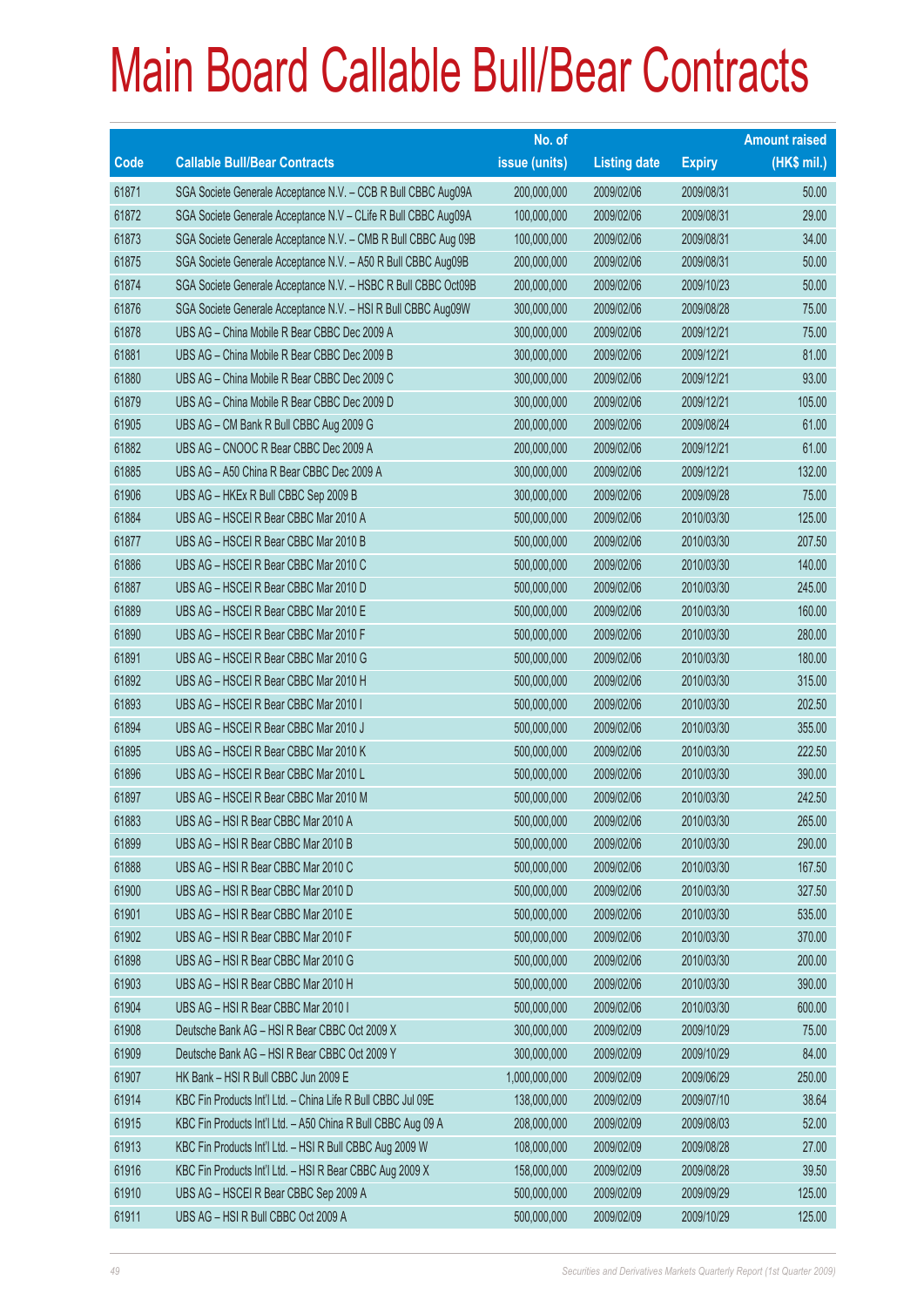|       |                                                                | No. of        |                     |               | <b>Amount raised</b> |
|-------|----------------------------------------------------------------|---------------|---------------------|---------------|----------------------|
| Code  | <b>Callable Bull/Bear Contracts</b>                            | issue (units) | <b>Listing date</b> | <b>Expiry</b> | (HK\$ mil.)          |
| 61912 | UBS AG - HSI R Bull CBBC Oct 2009 R                            | 500,000,000   | 2009/02/09          | 2009/10/29    | 125.00               |
| 61923 | BNP Paribas Arbit Issu B.V. - Ch Mob R Bull CBBC Nov 2009 B    | 200,000,000   | 2009/02/10          | 2009/11/30    | 50.00                |
| 61927 | BNP Paribas Arbit Issu B.V. - Ch Mob R Bear CBBC Aug 2009 A    | 200,000,000   | 2009/02/10          | 2009/08/31    | 50.00                |
| 61921 | BNP Paribas Arbit Issu B.V. - CC Bank R Bull CBBC Aug 2009 D   | 100,000,000   | 2009/02/10          | 2009/08/31    | 150.00               |
| 61926 | BNP Paribas Arbit Issu B.V. - CC Bank R Bear CBBC Aug 2009 E   | 100,000,000   | 2009/02/10          | 2009/08/31    | 220.00               |
| 61922 | BNP Paribas Arbit Issu B.V. - China Life R Bear CBBC Aug 09A   | 200,000,000   | 2009/02/10          | 2009/08/31    | 50.00                |
| 61924 | BNP Paribas Arbit Issu B.V. - HKEx R Bull CBBC Aug 2009 A      | 200,000,000   | 2009/02/10          | 2009/08/14    | 50.00                |
| 61928 | BNP Paribas Arbit Issu B.V. - HKEx R Bear CBBC Aug 2009 B      | 200,000,000   | 2009/02/10          | 2009/08/14    | 50.00                |
| 61925 | BNP Paribas Arbit Issu B.V. - HSBC R Bull CBBC Sep 2009 D      | 200,000,000   | 2009/02/10          | 2009/09/30    | 50.00                |
| 61929 | BNP Paribas Arbit Issu B.V. - HSBC R Bear CBBC Sep 2009 E      | 200,000,000   | 2009/02/10          | 2009/09/30    | 50.00                |
| 61917 | BNP Paribas Arbit Issu B.V. - HSI R Bull CBBC Nov 2009 Q       | 400,000,000   | 2009/02/10          | 2009/11/27    | 100.00               |
| 61918 | BNP Paribas Arbit Issu B.V. - HSI R Bull CBBC Dec 2009 Q       | 300,000,000   | 2009/02/10          | 2009/12/30    | 75.00                |
| 61919 | BNP Paribas Arbit Issu B.V. - HSI R Bear CBBC Aug 2009 Y       | 500,000,000   | 2009/02/10          | 2009/08/28    | 125.00               |
| 61920 | BNP Paribas Arbit Issu B.V. - HSI R Bear CBBC Aug 2009 Z       | 300,000,000   | 2009/02/10          | 2009/08/28    | 75.00                |
| 61938 | Deutsche Bank AG - HSI R Bull CBBC Sep 2009 O                  | 300,000,000   | 2009/02/10          | 2009/09/29    | 75.00                |
| 61937 | KBC Fin Products Int'l Ltd. - HSI R Bear CBBC Aug 2009 Y       | 108,000,000   | 2009/02/10          | 2009/08/28    | 27.00                |
| 61930 | SGA Societe Generale Acceptance N.V - CP&CC R Bull CBBC Oct09A | 200,000,000   | 2009/02/10          | 2009/10/27    | 50.00                |
| 61931 | UBS AG - BOCL R Bull CBBC Sep 2009 A                           | 200,000,000   | 2009/02/10          | 2009/09/28    | 50.00                |
| 61936 | UBS AG - BOCL R Bear CBBC Sep 2009 B                           | 200,000,000   | 2009/02/10          | 2009/09/28    | 50.00                |
| 61932 | UBS AG - CCCCL R Bull CBBC Oct 2009 A                          | 200,000,000   | 2009/02/10          | 2009/10/19    | 50.00                |
| 61933 | UBS AG - HSI R Bull CBBC Sep 2009 M                            | 500,000,000   | 2009/02/10          | 2009/09/29    | 125.00               |
| 61934 | UBS AG - HSI R Bull CBBC Sep 2009 R                            | 500,000,000   | 2009/02/10          | 2009/09/29    | 125.00               |
| 61935 | UBS AG - HSI R Bull CBBC Sep 2009 W                            | 500,000,000   | 2009/02/10          | 2009/09/29    | 125.00               |
| 61941 | Deutsche Bank AG - China Life R Bull CBBC Aug 2009 B           | 150,000,000   | 2009/02/11          | 2009/08/03    | 45.00                |
| 61943 | Deutsche Bank AG - A50 China R Bull CBBC Aug 2009 A            | 150,000,000   | 2009/02/11          | 2009/08/03    | 37.50                |
| 61948 | Deutsche Bank AG - HSI R Bear CBBC Sep 2009 P                  | 300,000,000   | 2009/02/11          | 2009/09/29    | 75.00                |
| 61942 | Deutsche Bank AG - ICBC R Bull CBBC Aug 2009 D                 | 150,000,000   | 2009/02/11          | 2009/08/03    | 37.50                |
| 61947 | KBC Fin Products Int'l Ltd. - BOCL R Bull CBBC Sep 2009 A      | 158,000,000   | 2009/02/11          | 2009/09/21    | 39.50                |
| 61945 | KBC Fin Products Int'l Ltd. - HSCEI R Bull CBBC Jul 2009 A     | 268,000,000   | 2009/02/11          | 2009/07/30    | 67.00                |
| 61946 | KBC Fin Products Int'l Ltd. - HSCEI R Bull CBBC Oct 2009 B     | 268,000,000   | 2009/02/11          | 2009/10/29    | 67.00                |
| 61950 | KBC Fin Products Int'l Ltd. - HSCEI R Bear CBBC Jul 2009 B     | 268,000,000   | 2009/02/11          | 2009/07/30    | 67.00                |
| 61951 | KBC Fin Products Int'l Ltd. - HSCEI R Bear CBBC Oct 2009 C     | 268,000,000   | 2009/02/11          | 2009/10/29    | 67.00                |
| 61944 | KBC Fin Products Int'l Ltd. - HSI R Bull CBBC Sep 2009 O       | 158,000,000   | 2009/02/11          | 2009/09/29    | 39.50                |
| 61939 | SGA Societe Generale Acceptance N.V - CK(H) R Bull CBBC Aug09A | 200,000,000   | 2009/02/11          | 2009/08/31    | 50.00                |
| 61940 | SGA Societe Generale Acceptance N.V - CRail R Bull CBBC Dec09A | 200,000,000   | 2009/02/11          | 2009/12/30    | 50.00                |
| 61977 | ABN AMRO Bank N.V. - China Mobile R Bull CBBC Aug 2009 A       | 80,000,000    | 2009/02/12          | 2009/08/12    | 20.08                |
| 61982 | ABN AMRO Bank N.V. - China Mobile R Bear CBBC Aug 2009 B       | 80,000,000    | 2009/02/12          | 2009/08/12    | 20.08                |
| 61976 | ABN AMRO Bank N.V. - CC Bank R Bull CBBC Aug 2009 A            | 80,000,000    | 2009/02/12          | 2009/08/12    | 20.00                |
| 61975 | ABN AMRO Bank N.V. - A50 China R Bull CBBC Aug 2009 A          | 80,000,000    | 2009/02/12          | 2009/08/12    | 20.00                |
| 61980 | ABN AMRO Bank N.V. - A50 China R Bear CBBC Aug 2009 B          | 80,000,000    | 2009/02/12          | 2009/08/12    | 20.08                |
| 61981 | ABN AMRO Bank N.V. - A50 China R Bear CBBC Aug 2009 C          | 80,000,000    | 2009/02/12          | 2009/08/12    | 22.40                |
| 61978 | ABN AMRO Bank N.V. - HSBC R Bull CBBC Jul 2009 F               | 80,000,000    | 2009/02/12          | 2009/07/10    | 20.08                |
| 61983 | ABN AMRO Bank N.V. - HSBC R Bear CBBC Jul 2009 G               | 80,000,000    | 2009/02/12          | 2009/07/10    | 20.08                |
| 61979 | ABN AMRO Bank N.V. - HSI R Bull CBBC Jun 2009 L                | 250,000,000   | 2009/02/12          | 2009/06/29    | 62.50                |
| 61984 | ABN AMRO Bank N.V. - HSI R Bear CBBC Jul 2009 W                | 250,000,000   | 2009/02/12          | 2009/07/30    | 62.50                |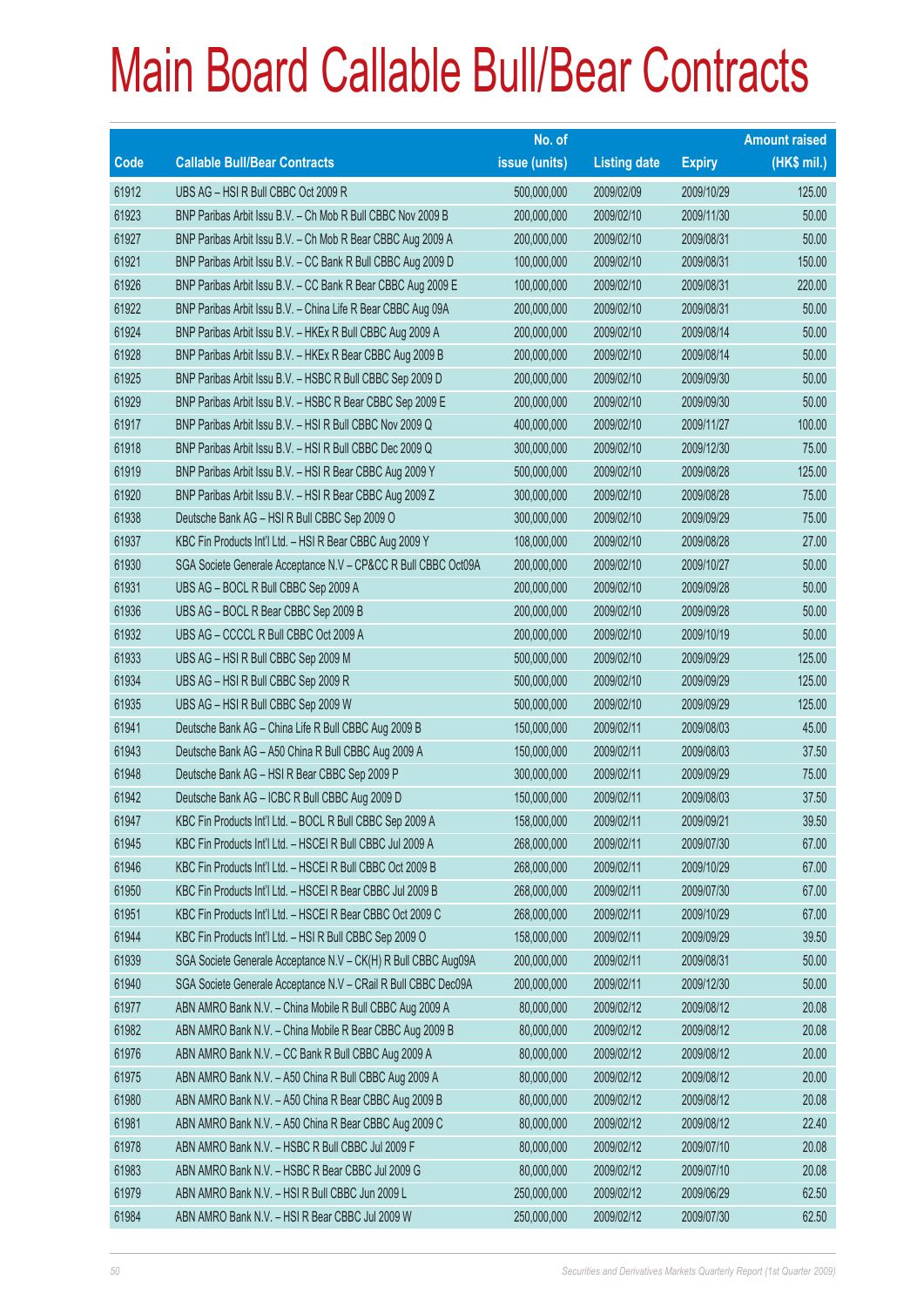|       |                                                               | No. of        |                     |               | <b>Amount raised</b> |
|-------|---------------------------------------------------------------|---------------|---------------------|---------------|----------------------|
| Code  | <b>Callable Bull/Bear Contracts</b>                           | issue (units) | <b>Listing date</b> | <b>Expiry</b> | (HK\$ mil.)          |
| 61970 | BNP Paribas Arbit Issu B.V. - HSI R Bull CBBC Sep 2009 R      | 400,000,000   | 2009/02/12          | 2009/09/29    | 100.00               |
| 61973 | Deutsche Bank AG - China Life R Bull CBBC Jul 2009 C          | 150,000,000   | 2009/02/12          | 2009/07/27    | 52.50                |
| 61974 | Deutsche Bank AG - China Life R Bull CBBC Jul 2009 D          | 150,000,000   | 2009/02/12          | 2009/07/27    | 37.50                |
| 61969 | Deutsche Bank AG - HSI R Bull CBBC Sep 2009 R                 | 300,000,000   | 2009/02/12          | 2009/09/29    | 75.00                |
| 61985 | KBC Fin Products Int'l Ltd. - HSI R Bear CBBC Jul 2009 O      | 128,000,000   | 2009/02/12          | 2009/07/30    | 38.40                |
| 61987 | KBC Fin Products Int'l Ltd. - HSI R Bear CBBC Aug 2009 A      | 138,000,000   | 2009/02/12          | 2009/08/28    | 34.50                |
| 61986 | KBC Fin Products Int'l Ltd. - HSI R Bear CBBC Aug 2009 Z      | 168,000,000   | 2009/02/12          | 2009/08/28    | 45.36                |
| 61988 | KBC Fin Products Int'l Ltd. - HSI R Bear CBBC Sep 2009 P      | 308,000,000   | 2009/02/12          | 2009/09/29    | 77.00                |
| 61989 | KBC Fin Products Int'l Ltd. - HSI R Bear CBBC Sep 2009 Q      | 278,000,000   | 2009/02/12          | 2009/09/29    | 69.50                |
| 61990 | KBC Fin Products Int'l Ltd. - HSI R Bear CBBC Sep 2009 R      | 188,000,000   | 2009/02/12          | 2009/09/29    | 58.28                |
| 61991 | KBC Fin Products Int'l Ltd. - HSI R Bear CBBC Sep 2009 S      | 188,000,000   | 2009/02/12          | 2009/09/29    | 67.68                |
| 61992 | KBC Fin Products Int'l Ltd. - HSI R Bear CBBC Oct 2009 E      | 228,000,000   | 2009/02/12          | 2009/10/29    | 57.00                |
| 61993 | KBC Fin Products Int'l Ltd. - HSI R Bear CBBC Oct 2009 F      | 308,000,000   | 2009/02/12          | 2009/10/29    | 77.00                |
| 61994 | KBC Fin Products Int'l Ltd. - HSI R Bear CBBC Oct 2009 G      | 128,000,000   | 2009/02/12          | 2009/10/29    | 53.76                |
| 61949 | SGA Societe Generale Acceptance N.V. - HSI R Bear CBBC Sep09A | 300,000,000   | 2009/02/12          | 2009/09/29    | 75.00                |
| 61952 | SGA Societe Generale Acceptance N.V. - HSI R Bear CBBC Sep09B | 300,000,000   | 2009/02/12          | 2009/09/29    | 75.00                |
| 61953 | SGA Societe Generale Acceptance N.V. - HSI R Bear CBBC Sep09C | 300,000,000   | 2009/02/12          | 2009/09/29    | 75.00                |
| 61955 | UBS AG - China Coal R Bull CBBC Nov 2009 A                    | 200,000,000   | 2009/02/12          | 2009/11/16    | 50.00                |
| 61962 | UBS AG - China Coal R Bear CBBC Nov 2009 B                    | 200,000,000   | 2009/02/12          | 2009/11/16    | 50.00                |
| 61954 | UBS AG - Cheung Kong R Bull CBBC Nov 2009 A                   | 200,000,000   | 2009/02/12          | 2009/11/16    | 51.00                |
| 61960 | UBS AG - Cheung Kong R Bear CBBC Nov 2009 B                   | 200,000,000   | 2009/02/12          | 2009/11/16    | 50.00                |
| 61961 | UBS AG - Cheung Kong R Bear CBBC Nov 2009 C                   | 200,000,000   | 2009/02/12          | 2009/11/16    | 50.00                |
| 61971 | UBS AG - China Life R Bull CBBC Oct 2009 A                    | 300,000,000   | 2009/02/12          | 2009/10/27    | 97.50                |
| 61956 | UBS AG - China Shenhua R Bull CBBC Oct 2009 A                 | 200,000,000   | 2009/02/12          | 2009/10/27    | 71.00                |
| 61957 | UBS AG - China Shenhua R Bull CBBC Oct 2009 B                 | 200,000,000   | 2009/02/12          | 2009/10/27    | 50.00                |
| 61959 | UBS AG - A50 China R Bull CBBC Nov 2009 A                     | 300,000,000   | 2009/02/12          | 2009/11/23    | 75.00                |
| 61965 | UBS AG - A50 China R Bear CBBC Nov 2009 B                     | 300,000,000   | 2009/02/12          | 2009/11/23    | 75.00                |
| 61966 | UBS AG - A50 China R Bear CBBC Nov 2009 C                     | 300,000,000   | 2009/02/12          | 2009/11/23    | 75.00                |
| 61972 | UBS AG - HSI R Bull CBBC Nov 2009 Q                           | 500,000,000   | 2009/02/12          | 2009/11/27    | 125.00               |
| 61967 | UBS AG - HSI R Bear CBBC Oct 2009 F                           | 500,000,000   | 2009/02/12          | 2009/10/29    | 125.00               |
| 61968 | UBS AG - HSI R Bear CBBC Oct 2009 H                           | 500,000,000   | 2009/02/12          | 2009/10/29    | 125.00               |
| 61958 | UBS AG - SHK Ppt R Bull CBBC Oct 2009 A                       | 200,000,000   | 2009/02/12          | 2009/10/27    | 50.00                |
| 61963 | UBS AG - SHK Ppt R Bear CBBC Oct 2009 B                       | 200,000,000   | 2009/02/12          | 2009/10/27    | 50.00                |
| 61964 | UBS AG - SHK Ppt R Bear CBBC Oct 2009 C                       | 200,000,000   | 2009/02/12          | 2009/10/27    | 50.00                |
| 62027 | ABN AMRO Bank N.V. - CC Bank R Bear CBBC Aug 2009 B           | 80,000,000    | 2009/02/13          | 2009/08/12    | 20.00                |
| 62025 | ABN AMRO Bank N.V. - Ch Life R Bull CBBC Aug 2009 A           | 80,000,000    | 2009/02/13          | 2009/08/12    | 41.28                |
| 62028 | ABN AMRO Bank N.V. - Ch Life R Bear CBBC Aug 2009 B           | 80,000,000    | 2009/02/13          | 2009/08/12    | 36.64                |
| 62026 | ABN AMRO Bank N.V. - HSI R Bull CBBC Aug 2009 A               | 250,000,000   | 2009/02/13          | 2009/08/28    | 62.50                |
| 62023 | Deutsche Bank AG - CC Bank R Bull CBBC Aug 2009 D             | 150,000,000   | 2009/02/13          | 2009/08/03    | 37.50                |
| 62005 | Deutsche Bank AG - A50 China R Bull CBBC Aug 2009 B           | 150,000,000   | 2009/02/13          | 2009/08/03    | 37.50                |
| 62003 | Deutsche Bank AG - HSI R Bull CBBC Sep 2009 G                 | 300,000,000   | 2009/02/13          | 2009/09/29    | 84.00                |
| 62024 | Deutsche Bank AG - HSI R Bull CBBC Sep 2009 N                 | 300,000,000   | 2009/02/13          | 2009/09/29    | 75.00                |
| 62007 | Deutsche Bank AG - HSI R Bear CBBC Sep 2009 F                 | 300,000,000   | 2009/02/13          | 2009/09/29    | 99.00                |
| 62004 | Deutsche Bank AG - HSI R Bear CBBC Nov 2009 A                 | 300,000,000   | 2009/02/13          | 2009/11/27    | 75.00                |
| 61995 | HK Bank - HSI R Bull CBBC Jun 2009 F                          | 1,000,000,000 | 2009/02/13          | 2009/06/29    | 250.00               |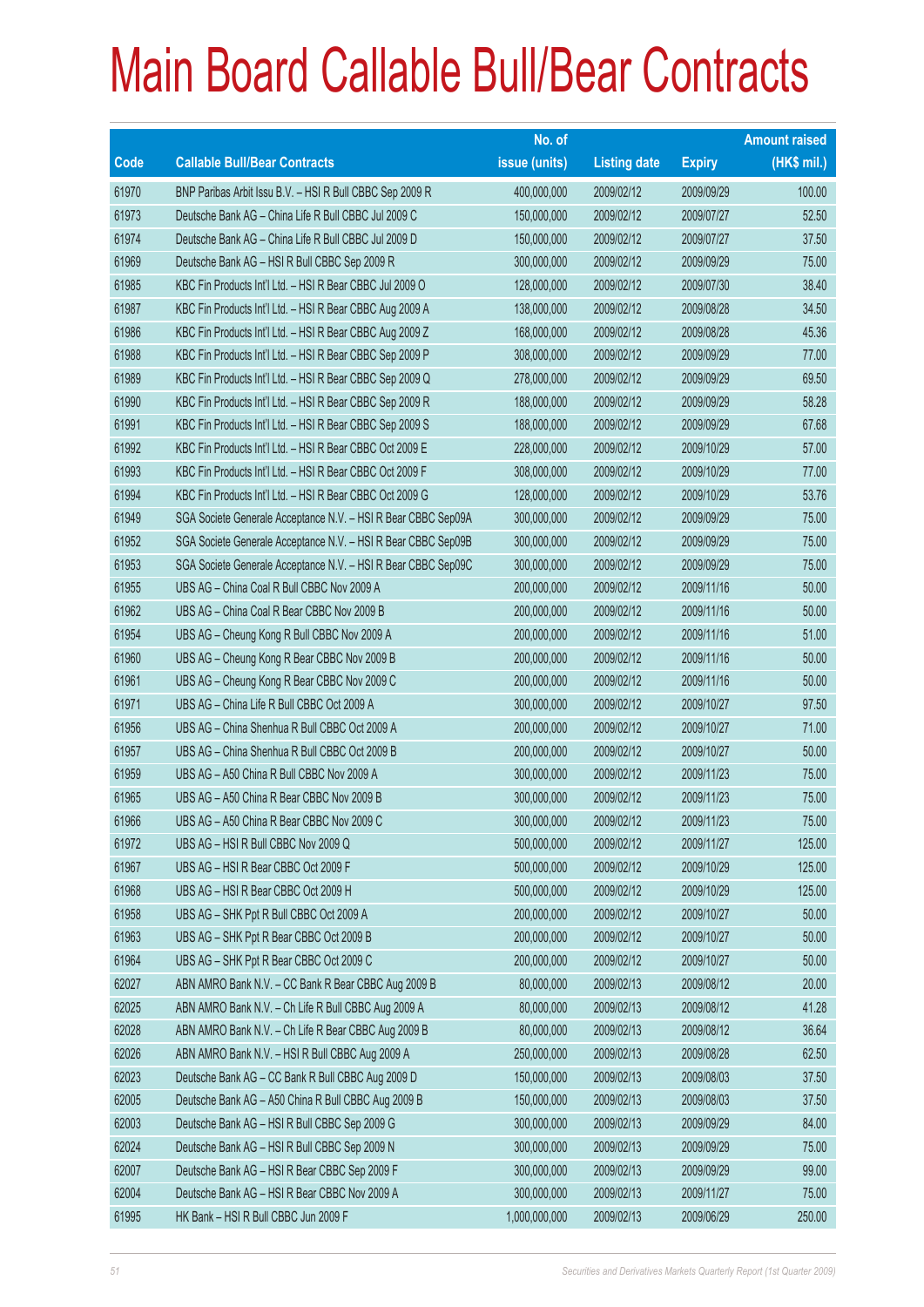|       |                                                                | No. of        |                     |               | <b>Amount raised</b> |
|-------|----------------------------------------------------------------|---------------|---------------------|---------------|----------------------|
| Code  | <b>Callable Bull/Bear Contracts</b>                            | issue (units) | <b>Listing date</b> | <b>Expiry</b> | (HK\$ mil.)          |
| 62014 | KBC Fin Products Int'l Ltd. - China Life R Bull CBBC Aug 09C   | 188,000,000   | 2009/02/13          | 2009/08/03    | 92.12                |
| 62015 | KBC Fin Products Int'l Ltd. - China Life R Bull CBBC Aug 09D   | 188,000,000   | 2009/02/13          | 2009/08/10    | 75.20                |
| 62009 | KBC Fin Products Int'l Ltd. - HSI R Bull CBBC Jul 2009 P       | 228,000,000   | 2009/02/13          | 2009/07/30    | 57.00                |
| 62010 | KBC Fin Products Int'l Ltd. - HSI R Bull CBBC Aug 2009 N       | 308,000,000   | 2009/02/13          | 2009/08/28    | 77.00                |
| 62011 | KBC Fin Products Int'l Ltd. - HSI R Bull CBBC Aug 2009 O       | 188,000,000   | 2009/02/13          | 2009/08/28    | 47.00                |
| 62008 | KBC Fin Products Int'l Ltd. - HSI R Bull CBBC Sep 2009 T       | 188,000,000   | 2009/02/13          | 2009/09/29    | 47.00                |
| 62012 | KBC Fin Products Int'l Ltd. - HSI R Bull CBBC Sep 2009 U       | 228,000,000   | 2009/02/13          | 2009/09/29    | 57.00                |
| 62013 | KBC Fin Products Int'l Ltd. - HSI R Bull CBBC Sep 2009 V       | 158,000,000   | 2009/02/13          | 2009/09/29    | 39.50                |
| 62006 | KBC Fin Products Int'l Ltd. - HSI R Bear CBBC Aug 2009 P       | 228,000,000   | 2009/02/13          | 2009/08/28    | 57.00                |
| 62016 | KBC Fin Products Int'l Ltd. - SHK Ppt R Bear CBBC Sep 2009 B   | 188,000,000   | 2009/02/13          | 2009/09/18    | 47.00                |
| 61996 | SGA Societe Generale Acceptance N.V. - BOCL R Bear CBBC Oct09A | 100,000,000   | 2009/02/13          | 2009/10/30    | 99.00                |
| 61998 | SGA Societe Generale Acceptance N.V. - COVS R Bull CBBC Oct09A | 100,000,000   | 2009/02/13          | 2009/10/19    | 25.00                |
| 61997 | SGA Societe Generale Acceptance N.V - CCCCL R Bull CBBC Sep09A | 100,000,000   | 2009/02/13          | 2009/09/28    | 25.00                |
| 62002 | SGA Societe Generale Acceptance N.V - CLife R Bull CBBC Aug09B | 100,000,000   | 2009/02/13          | 2009/08/31    | 37.00                |
| 62021 | UBS AG - China Mobile R Bull CBBC Oct 2009 A                   | 300,000,000   | 2009/02/13          | 2009/10/27    | 75.00                |
| 62000 | UBS AG - CCCCL R Bull CBBC Oct 2009 B                          | 200,000,000   | 2009/02/13          | 2009/10/19    | 50.00                |
| 62020 | UBS AG - China Life R Bull CBBC Oct 2009 B                     | 300,000,000   | 2009/02/13          | 2009/10/27    | 81.00                |
| 62019 | UBS AG - HKEx R Bear CBBC Sep 2009 C                           | 300,000,000   | 2009/02/13          | 2009/09/28    | 93.00                |
| 62001 | UBS AG - HSCEI R Bear CBBC Sep 2009 B                          | 500,000,000   | 2009/02/13          | 2009/09/29    | 125.00               |
| 62017 | UBS AG - HSI R Bull CBBC Nov 2009 S                            | 500,000,000   | 2009/02/13          | 2009/11/27    | 125.00               |
| 62018 | UBS AG - HSI R Bull CBBC Nov 2009 T                            | 500,000,000   | 2009/02/13          | 2009/11/27    | 125.00               |
| 61999 | UBS AG - HSI R Bear CBBC Nov 2009 R                            | 500,000,000   | 2009/02/13          | 2009/11/27    | 125.00               |
| 62060 | ABN AMRO Bank N.V. - HSI R Bull CBBC Jul 2009 X                | 250,000,000   | 2009/02/16          | 2009/07/30    | 62.50                |
| 62061 | ABN AMRO Bank N.V. - HSI R Bull CBBC Jul 2009 Y                | 250,000,000   | 2009/02/16          | 2009/07/30    | 62.75                |
| 62066 | ABN AMRO Bank N.V. - HSI R Bear CBBC Jul 2009 E                | 250,000,000   | 2009/02/16          | 2009/07/30    | 62.50                |
| 62065 | ABN AMRO Bank N.V. - HSI R Bear CBBC Jul 2009 Z                | 250,000,000   | 2009/02/16          | 2009/07/30    | 62.50                |
| 62062 | Deutsche Bank AG - HSI R Bull CBBC Nov 2009 B                  | 300,000,000   | 2009/02/16          | 2009/11/27    | 75.00                |
| 62063 | Deutsche Bank AG - ICBC R Bull CBBC Aug 2009 E                 | 150,000,000   | 2009/02/16          | 2009/08/03    | 37.50                |
| 62064 | Deutsche Bank AG - Petrochina R Bull CBBC Jul 2009 F           | 150,000,000   | 2009/02/16          | 2009/07/27    | 37.50                |
| 62022 | HK Bank - A50 R Bull CBBC Jun 2009 E                           | 300,000,000   | 2009/02/16          | 2009/06/18    | 75.00                |
| 62057 | KBC Fin Products Int'l Ltd. - Ch Mobile R Bull CBBC Oct 09 A   | 258,000,000   | 2009/02/16          | 2009/10/05    | 79.98                |
| 62056 | KBC Fin Products Int'l Ltd. - China Life R Bull CBBC Jul 09F   | 168,000,000   | 2009/02/16          | 2009/07/06    | 90.72                |
| 62058 | KBC Fin Products Int'l Ltd. - HKEx R Bull CBBC Sep 2009 A      | 258,000,000   | 2009/02/16          | 2009/09/10    | 64.50                |
| 62039 | KBC Fin Products Int'l Ltd. - HSI R Bull CBBC Sep 2009 W       | 268,000,000   | 2009/02/16          | 2009/09/29    | 67.00                |
| 62040 | KBC Fin Products Int'l Ltd. - HSI R Bull CBBC Oct 2009 H       | 368,000,000   | 2009/02/16          | 2009/10/29    | 92.00                |
| 62041 | KBC Fin Products Int'l Ltd. - HSI R Bull CBBC Oct 2009 I       | 368,000,000   | 2009/02/16          | 2009/10/29    | 92.00                |
| 62049 | KBC Fin Products Int'l Ltd. - HSI R Bear CBBC Jun 2009 Q       | 228,000,000   | 2009/02/16          | 2009/06/29    | 66.12                |
| 62050 | KBC Fin Products Int'l Ltd. - HSI R Bear CBBC Jul 2009 Q       | 268,000,000   | 2009/02/16          | 2009/07/30    | 67.00                |
| 62051 | KBC Fin Products Int'l Ltd. - HSI R Bear CBBC Aug 2009 R       | 268,000,000   | 2009/02/16          | 2009/08/28    | 67.00                |
| 62052 | KBC Fin Products Int'l Ltd. - HSI R Bear CBBC Aug 2009 S       | 378,000,000   | 2009/02/16          | 2009/08/28    | 94.50                |
| 62053 | KBC Fin Products Int'l Ltd. - HSI R Bear CBBC Sep 2009 X       | 308,000,000   | 2009/02/16          | 2009/09/29    | 77.00                |
| 62054 | KBC Fin Products Int'l Ltd. - HSI R Bear CBBC Sep 2009 Y       | 228,000,000   | 2009/02/16          | 2009/09/29    | 68.40                |
| 62055 | KBC Fin Products Int'l Ltd. - HSI R Bear CBBC Sep 2009 Z       | 268,000,000   | 2009/02/16          | 2009/09/29    | 72.36                |
| 62059 | KBC Fin Products Int'l Ltd. - SHK Ppt R Bull CBBC Sep 2009 C   | 148,000,000   | 2009/02/16          | 2009/09/07    | 39.96                |
| 62030 | SGA Societe Generale Acceptance N.V. - CMob R Bull CBBC Sep09E | 300,000,000   | 2009/02/16          | 2009/09/29    | 75.00                |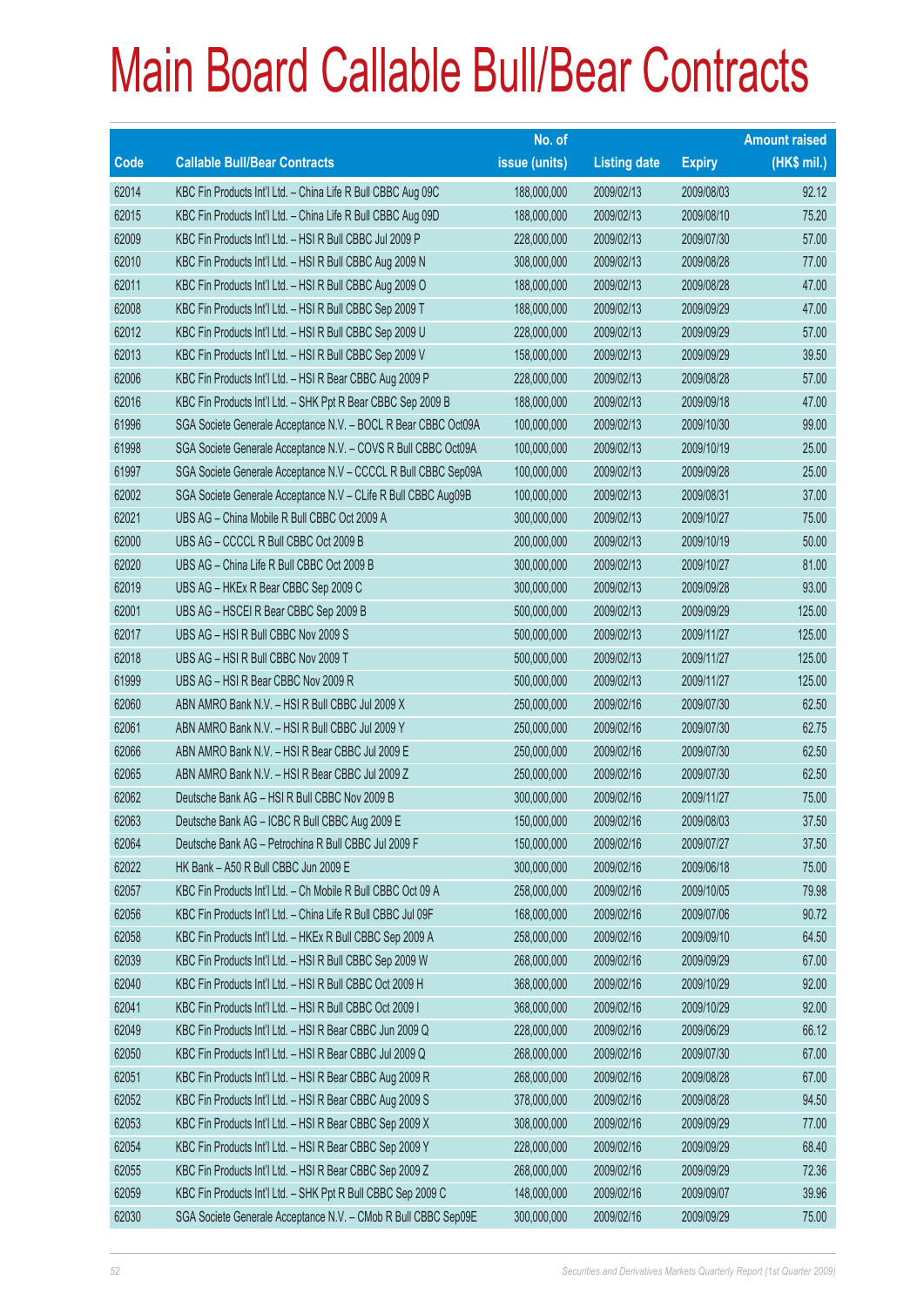|       |                                                                | No. of        |                     |               | <b>Amount raised</b> |
|-------|----------------------------------------------------------------|---------------|---------------------|---------------|----------------------|
| Code  | <b>Callable Bull/Bear Contracts</b>                            | issue (units) | <b>Listing date</b> | <b>Expiry</b> | (HK\$ mil.)          |
| 62031 | SGA Societe Generale Acceptance N.V - CNOOC R Bull CBBC Aug09A | 200,000,000   | 2009/02/16          | 2009/08/31    | 50.00                |
| 62032 | SGA Societe Generale Acceptance N.V. - A50 R Bull CBBC Aug09C  | 200,000,000   | 2009/02/16          | 2009/08/31    | 50.00                |
| 62029 | SGA Societe Generale Acceptance N.V - PetCh R Bull CBBC Oct09F | 300,000,000   | 2009/02/16          | 2009/10/05    | 75.00                |
| 62033 | SGA Societe Generale Acceptance N.V - PetCh R Bear CBBC Oct09G | 300,000,000   | 2009/02/16          | 2009/10/05    | 75.00                |
| 62042 | UBS AG - BankComm R Bull CBBC Oct 2009 A                       | 200,000,000   | 2009/02/16          | 2009/10/27    | 50.00                |
| 62043 | UBS AG - CC Bank R Bull CBBC Oct 2009 A                        | 200,000,000   | 2009/02/16          | 2009/10/27    | 50.00                |
| 62044 | UBS AG - CNOOC R Bull CBBC Oct 2009 A                          | 200,000,000   | 2009/02/16          | 2009/10/27    | 50.00                |
| 62048 | UBS AG - A50 China R Bull CBBC Nov 2009 D                      | 300,000,000   | 2009/02/16          | 2009/11/23    | 75.00                |
| 62034 | UBS AG - HSCEI R Bull CBBC Sep 2009 C                          | 500,000,000   | 2009/02/16          | 2009/09/29    | 125.00               |
| 62035 | UBS AG - HSCEI R Bull CBBC Sep 2009 D                          | 500,000,000   | 2009/02/16          | 2009/09/29    | 125.00               |
| 62036 | UBS AG - HSCEI R Bull CBBC Sep 2009 E                          | 500,000,000   | 2009/02/16          | 2009/09/29    | 125.00               |
| 62037 | UBS AG - HSI R Bear CBBC Oct 2009 J                            | 500,000,000   | 2009/02/16          | 2009/10/29    | 125.00               |
| 62038 | UBS AG - HSI R Bear CBBC Oct 2009 K                            | 500,000,000   | 2009/02/16          | 2009/10/29    | 125.00               |
| 62045 | UBS AG - ICBC R Bull CBBC Oct 2009 A                           | 200,000,000   | 2009/02/16          | 2009/10/27    | 50.00                |
| 62046 | UBS AG - Petrochina R Bull CBBC Oct 2009 B                     | 300,000,000   | 2009/02/16          | 2009/10/27    | 75.00                |
| 62047 | UBS AG - Ping An R Bull CBBC Oct 2009 B                        | 200,000,000   | 2009/02/16          | 2009/10/27    | 50.00                |
| 62080 | Deutsche Bank AG - CNOOC R Bull CBBC Jul 2009 L                | 150,000,000   | 2009/02/17          | 2009/07/13    | 37.50                |
| 62067 | HK Bank - HSI R Bear CBBC Aug 2009 H                           | 1,000,000,000 | 2009/02/17          | 2009/08/28    | 250.00               |
| 62068 | HK Bank - HSI R Bear CBBC Aug 2009 I                           | 1,000,000,000 | 2009/02/17          | 2009/08/28    | 250.00               |
| 62069 | HK Bank - HSI R Bear CBBC Aug 2009 J                           | 1,000,000,000 | 2009/02/17          | 2009/08/28    | 250.00               |
| 62075 | KBC Fin Products Int'l Ltd. - HSI R Bull CBBC Sep 2009 M       | 308,000,000   | 2009/02/17          | 2009/09/29    | 77.00                |
| 62076 | KBC Fin Products Int'l Ltd. - HSI R Bull CBBC Oct 2009 J       | 278,000,000   | 2009/02/17          | 2009/10/29    | 69.50                |
| 62074 | SGA Societe Generale Acceptance N.V. - A50 R Bull CBBC Aug09D  | 200,000,000   | 2009/02/17          | 2009/08/31    | 50.00                |
| 62078 | SGA Societe Generale Acceptance N.V. - A50 R Bear CBBC Aug09E  | 200,000,000   | 2009/02/17          | 2009/08/31    | 94.00                |
| 62070 | SGA Societe Generale Acceptance N.V. - HSI R Bull CBBC Jul09A  | 300,000,000   | 2009/02/17          | 2009/07/30    | 79.50                |
| 62071 | SGA Societe Generale Acceptance N.V. - HSI R Bull CBBC Jul09F  | 300,000,000   | 2009/02/17          | 2009/07/30    | 75.00                |
| 62072 | SGA Societe Generale Acceptance N.V. - HSI R Bull CBBC Sep09D  | 300,000,000   | 2009/02/17          | 2009/09/29    | 75.00                |
| 62073 | SGA Societe Generale Acceptance N.V. - HSI R Bull CBBC Sep09E  | 300,000,000   | 2009/02/17          | 2009/09/29    | 75.00                |
| 62079 | UBS AG - HSI R Bull CBBC Oct 2009 B                            | 500,000,000   | 2009/02/17          | 2009/10/29    | 125.00               |
| 62077 | UBS AG - HSI R Bear CBBC Sep 2009 X                            | 500,000,000   | 2009/02/17          | 2009/09/29    | 125.00               |
| 62084 | Deutsche Bank AG - HSI R Bull CBBC Nov 2009 C                  | 300,000,000   | 2009/02/18          | 2009/11/27    | 84.00                |
| 62088 | Deutsche Bank AG - HSI R Bear CBBC Nov 2009 D                  | 300,000,000   | 2009/02/18          | 2009/11/27    | 75.00                |
| 62082 | KBC Fin Products Int'l Ltd. - Ch Mobile R Bear CBBC Jul 09 E   | 258,000,000   | 2009/02/18          | 2009/07/20    | 64.50                |
| 62081 | KBC Fin Products Int'l Ltd. - Ch Life R Bear CBBC Sep 2009 D   | 168,000,000   | 2009/02/18          | 2009/09/09    | 65.52                |
| 62083 | KBC Fin Products Int'l Ltd. - A50 China R Bull CBBC Sep 09 A   | 208,000,000   | 2009/02/18          | 2009/09/01    | 52.00                |
| 62087 | BNP Paribas Arbit Issu B.V. - HSI R Bull CBBC Oct 2009 I       | 300,000,000   | 2009/02/19          | 2009/10/29    | 75.00                |
| 62091 | BNP Paribas Arbit Issu B.V. - HSI R Bear CBBC Oct 2009 J       | 300,000,000   | 2009/02/19          | 2009/10/29    | 75.00                |
| 62089 | BNP Paribas Arbit Issu B.V. - HSI R Bear CBBC Nov 2009 R       | 300,000,000   | 2009/02/19          | 2009/11/27    | 75.00                |
| 62097 | Deutsche Bank AG - HSI R Bear CBBC Nov 2009 E                  | 300,000,000   | 2009/02/19          | 2009/11/27    | 75.00                |
| 62090 | KBC Fin Products Int'l Ltd. - Ch Life R Bear CBBC Sep 2009 E   | 168,000,000   | 2009/02/19          | 2009/09/01    | 52.08                |
| 62096 | KBC Fin Products Int'l Ltd. - HSI R Bull CBBC Oct 2009 L       | 228,000,000   | 2009/02/19          | 2009/10/29    | 57.00                |
| 62092 | KBC Fin Products Int'l Ltd. - HSI R Bear CBBC Aug 2009 T       | 168,000,000   | 2009/02/19          | 2009/08/28    | 42.00                |
| 62093 | KBC Fin Products Int'l Ltd. - HSI R Bear CBBC Sep 2009 N       | 228,000,000   | 2009/02/19          | 2009/09/29    | 57.00                |
| 62094 | KBC Fin Products Int'l Ltd. - HSI R Bear CBBC Oct 2009 K       | 308,000,000   | 2009/02/19          | 2009/10/29    | 77.00                |
| 62086 | UBS AG - HSI R Bull CBBC Oct 2009 Z                            | 500,000,000   | 2009/02/19          | 2009/10/29    | 125.00               |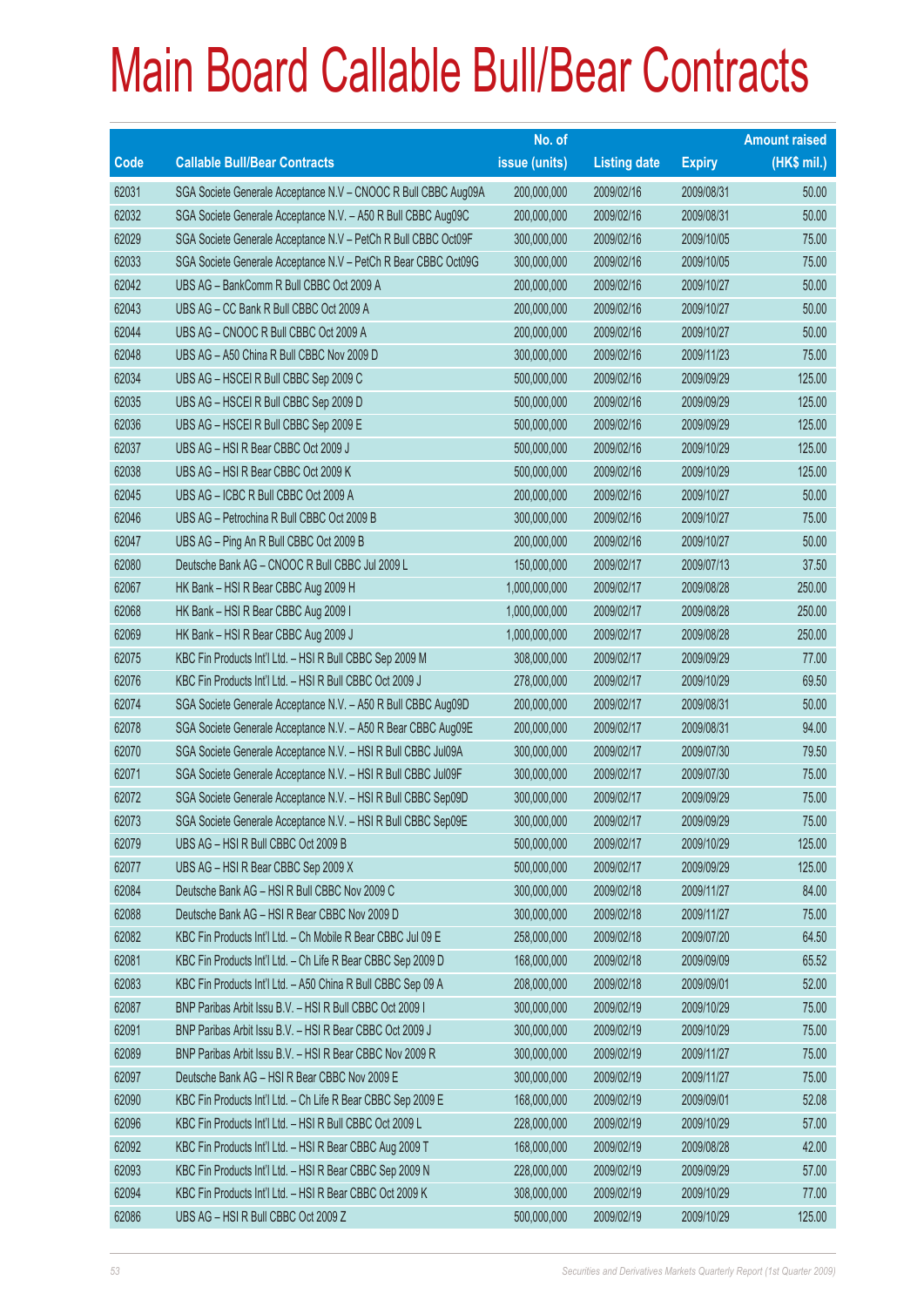|       |                                                                | No. of        |                     |               | <b>Amount raised</b> |
|-------|----------------------------------------------------------------|---------------|---------------------|---------------|----------------------|
| Code  | <b>Callable Bull/Bear Contracts</b>                            | issue (units) | <b>Listing date</b> | <b>Expiry</b> | (HK\$ mil.)          |
| 62085 | UBS AG - HSI R Bear CBBC Aug 2009 F                            | 500,000,000   | 2009/02/19          | 2009/08/28    | 125.00               |
| 62095 | UBS AG - HSI R Bear CBBC Aug 2009 G                            | 500,000,000   | 2009/02/19          | 2009/08/28    | 125.00               |
| 62112 | ABN AMRO Bank N.V. - A50 China R Bull CBBC Jul 2009 B          | 80,000,000    | 2009/02/20          | 2009/07/10    | 20.00                |
| 62101 | BNP Paribas Arbit Issu B.V. - HSI R Bull CBBC Dec 2009 R       | 300,000,000   | 2009/02/20          | 2009/12/30    | 75.00                |
| 62104 | BNP Paribas Arbit Issu B.V. - HSI R Bull CBBC Jan 2010 B       | 300,000,000   | 2009/02/20          | 2010/01/28    | 75.00                |
| 62105 | BNP Paribas Arbit Issu B.V. - HSI R Bear CBBC Aug 2009 F       | 300,000,000   | 2009/02/20          | 2009/08/28    | 75.00                |
| 62111 | Deutsche Bank AG - A50 China R Bull CBBC Jul 2009 E            | 150,000,000   | 2009/02/20          | 2009/07/20    | 37.50                |
| 62110 | Deutsche Bank AG - HSI R Bull CBBC Nov 2009 F                  | 300,000,000   | 2009/02/20          | 2009/11/27    | 75.00                |
| 62098 | HK Bank - A50 R Bull CBBC Aug 2009 A                           | 300,000,000   | 2009/02/20          | 2009/08/12    | 75.00                |
| 62102 | HK Bank - A50 R Bear CBBC Aug 2009 B                           | 300,000,000   | 2009/02/20          | 2009/08/12    | 75.00                |
| 62103 | HK Bank - A50 R Bear CBBC Aug 2009 C                           | 300,000,000   | 2009/02/20          | 2009/08/12    | 75.00                |
| 62106 | KBC Fin Products Int'l Ltd. - HSCEI R Bull CBBC Aug 2009 C     | 108,000,000   | 2009/02/20          | 2009/08/28    | 27.00                |
| 62107 | KBC Fin Products Int'l Ltd. - HSCEI R Bear CBBC Sep 2009 B     | 128,000,000   | 2009/02/20          | 2009/09/29    | 32.00                |
| 62108 | KBC Fin Products Int'l Ltd. - HSCEI R Bear CBBC Sep 2009 C     | 158,000,000   | 2009/02/20          | 2009/09/29    | 39.50                |
| 62109 | KBC Fin Products Int'l Ltd. - HSI R Bear CBBC Aug 2009 U       | 188,000,000   | 2009/02/20          | 2009/08/28    | 47.00                |
| 62099 | SGA Societe Generale Acceptance N.V. - CMob R Bear CBBC Sep09F | 300,000,000   | 2009/02/20          | 2009/09/29    | 75.00                |
| 62100 | SGA Societe Generale Acceptance N.V. - HKEx R Bear CBBC Sep091 | 300,000,000   | 2009/02/20          | 2009/09/29    | 75.00                |
| 62130 | ABN AMRO Bank N.V. - A50 China R Bull CBBC Jul 2009 C          | 80,000,000    | 2009/02/23          | 2009/07/10    | 20.00                |
| 62115 | BNP Paribas Arbit Issu B.V. - Ch Mob R Bull CBBC Dec 2009 B    | 200,000,000   | 2009/02/23          | 2009/12/30    | 50.00                |
| 62119 | BNP Paribas Arbit Issu B.V. - Ch Mob R Bear CBBC Dec 2009 C    | 200,000,000   | 2009/02/23          | 2009/12/30    | 50.00                |
| 62116 | BNP Paribas Arbit Issu B.V. - A50 Ch R Bull CBBC Nov 2009 A    | 100,000,000   | 2009/02/23          | 2009/11/27    | 25.00                |
| 62120 | BNP Paribas Arbit Issu B.V. - A50 R Bear CBBC Nov 2009 B       | 100,000,000   | 2009/02/23          | 2009/11/27    | 30.00                |
| 62129 | Deutsche Bank AG - A50 China R Bull CBBC Jul 2009 F            | 150,000,000   | 2009/02/23          | 2009/07/20    | 37.50                |
| 62124 | KBC Fin Products Int'l Ltd. - A50 China R Bull CBBC Aug 09 B   | 208,000,000   | 2009/02/23          | 2009/08/10    | 52.00                |
| 62117 | KBC Fin Products Int'l Ltd. - HSI R Bull CBBC Aug 2009 V       | 180,000,000   | 2009/02/23          | 2009/08/28    | 45.00                |
| 62118 | KBC Fin Products Int'l Ltd. - HSI R Bull CBBC Nov 2009 D       | 308,000,000   | 2009/02/23          | 2009/11/27    | 77.00                |
| 62121 | KBC Fin Products Int'l Ltd. - HSI R Bull CBBC Nov 2009 E       | 278,000,000   | 2009/02/23          | 2009/11/27    | 69.50                |
| 62122 | KBC Fin Products Int'l Ltd. - HSI R Bull CBBC Nov 2009 F       | 308,000,000   | 2009/02/23          | 2009/11/27    | 77.00                |
| 62123 | KBC Fin Products Int'l Ltd. - HSI R Bear CBBC Aug 2009 X       | 278,000,000   | 2009/02/23          | 2009/08/28    | 69.50                |
| 62113 | SGA Societe Generale Acceptance N.V. - A50 R Bull CBBC Aug09F  | 200,000,000   | 2009/02/23          | 2009/08/31    | 50.00                |
| 62125 | UBS AG - China Railway R Bear CBBC Aug 2009 C                  | 200,000,000   | 2009/02/23          | 2009/08/24    | 50.00                |
| 62128 | UBS AG - A50 China R Bull CBBC Nov 2009 E                      | 300,000,000   | 2009/02/23          | 2009/11/23    | 75.00                |
| 62114 | UBS AG - HSCEI R Bull CBBC Aug 2009 J                          | 500,000,000   | 2009/02/23          | 2009/08/28    | 125.00               |
| 62126 | UBS AG - HSCEI R Bear CBBC Aug 2009 K                          | 500,000,000   | 2009/02/23          | 2009/08/28    | 125.00               |
| 62127 | UBS AG - HSI R Bear CBBC Oct 2009 F                            | 500,000,000   | 2009/02/23          | 2009/10/29    | 125.00               |
| 62146 | ABN AMRO Bank N.V. - Ch Life R Bear CBBC Jul 2009 A            | 80,000,000    | 2009/02/24          | 2009/07/22    | 27.76                |
| 62145 | ABN AMRO Bank N.V. - HSI R Bear CBBC Aug 2009 B                | 250,000,000   | 2009/02/24          | 2009/08/28    | 62.50                |
| 62136 | Deutsche Bank AG - A50 China R Bear CBBC Jul 2009 G            | 150,000,000   | 2009/02/24          | 2009/07/20    | 42.00                |
| 62137 | Deutsche Bank AG - A50 China R Bear CBBC Jul 2009 H            | 150,000,000   | 2009/02/24          | 2009/07/20    | 49.50                |
| 62147 | Deutsche Bank AG - HSI R Bear CBBC Nov 2009 G                  | 300,000,000   | 2009/02/24          | 2009/11/27    | 75.00                |
| 62148 | Deutsche Bank AG - HSI R Bear CBBC Nov 2009 H                  | 300,000,000   | 2009/02/24          | 2009/11/27    | 84.00                |
| 62134 | KBC Fin Products Int'l Ltd. - HSI R Bull CBBC Aug 2009 Y       | 188,000,000   | 2009/02/24          | 2009/08/28    | 47.00                |
| 62135 | KBC Fin Products Int'l Ltd. - HSI R Bull CBBC Oct 2009 M       | 278,000,000   | 2009/02/24          | 2009/10/29    | 69.50                |
| 62144 | KBC Fin Products Int'l Ltd. - HSI R Bear CBBC Aug 2009 Z       | 188,000,000   | 2009/02/24          | 2009/08/28    | 47.00                |
| 62131 | SGA Societe Generale Acceptance N.V - CLife R Bull CBBC Oct09D | 100,000,000   | 2009/02/24          | 2009/10/27    | 31.00                |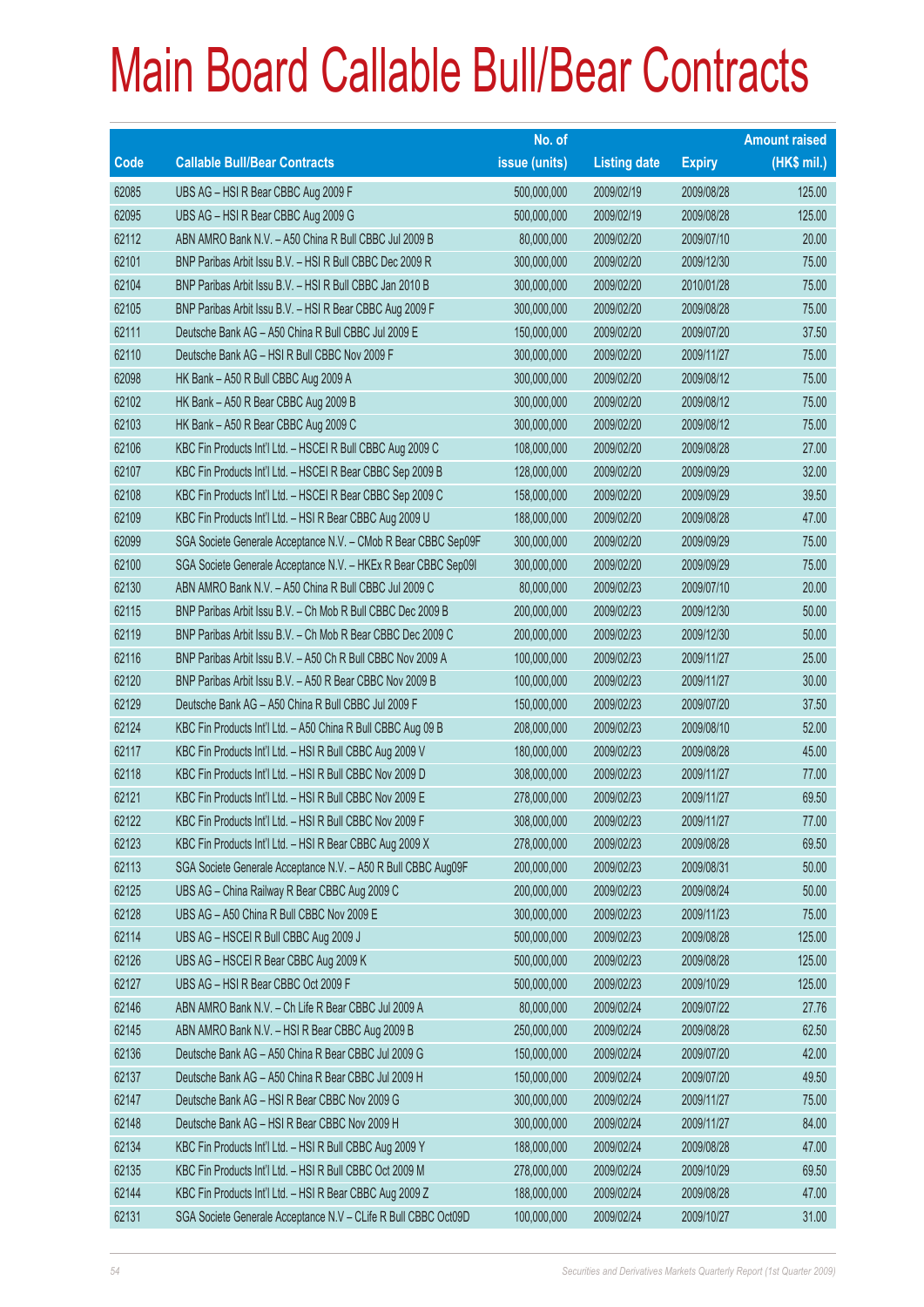|        |                                                                | No. of        |                     |               | <b>Amount raised</b> |
|--------|----------------------------------------------------------------|---------------|---------------------|---------------|----------------------|
| Code   | <b>Callable Bull/Bear Contracts</b>                            | issue (units) | <b>Listing date</b> | <b>Expiry</b> | $(HK$$ mil.)         |
| 62132  | SGA Societe Generale Acceptance N.V. - HSBC R Bear CBBC Aug09G | 200,000,000   | 2009/02/24          | 2009/08/24    | 50.00                |
| 62140  | UBS AG - China Mobile R Bear CBBC Oct 2009 B                   | 300,000,000   | 2009/02/24          | 2009/10/27    | 75.00                |
| 62138  | UBS AG - China Life R Bear CBBC Oct 2009 C                     | 300,000,000   | 2009/02/24          | 2009/10/19    | 84.00                |
| 62139  | UBS AG - CM Bank R Bear CBBC Sep 2009 A                        | 200,000,000   | 2009/02/24          | 2009/09/28    | 71.00                |
| 62141  | UBS AG - CNOOC R Bear CBBC Oct 2009 B                          | 200,000,000   | 2009/02/24          | 2009/10/19    | 50.00                |
| 62142  | UBS AG - HKEx R Bear CBBC Sep 2009 D                           | 300,000,000   | 2009/02/24          | 2009/09/28    | 75.00                |
| 62133  | UBS AG - HSI R Bull CBBC Oct 2009 H                            | 500,000,000   | 2009/02/24          | 2009/10/29    | 125.00               |
| 62143  | UBS AG - Petrochina R Bear CBBC Oct 2009 C                     | 300,000,000   | 2009/02/24          | 2009/10/19    | 75.00                |
| 62162  | Deutsche Bank AG - China Mobile R Bear CBBC Jul 2009 R         | 150,000,000   | 2009/02/25          | 2009/07/27    | 37.50                |
| 62161  | Deutsche Bank AG - China Life R Bear CBBC Aug 2009 F           | 150,000,000   | 2009/02/25          | 2009/08/03    | 39.00                |
| 62166  | Deutsche Bank AG - A50 China R Bear CBBC Aug 2009 C            | 150,000,000   | 2009/02/25          | 2009/08/03    | 37.50                |
| 62164  | Deutsche Bank AG - HKEx R Bear CBBC Jul 2009 R                 | 150,000,000   | 2009/02/25          | 2009/07/27    | 37.50                |
| 62165  | Deutsche Bank AG - HSBC R Bear CBBC Aug 2009 E                 | 150,000,000   | 2009/02/25          | 2009/08/03    | 40.50                |
| 62179  | Deutsche Bank AG - HSI R Bull CBBC Nov 2009 J                  | 300,000,000   | 2009/02/25          | 2009/11/27    | 75.00                |
| 62163  | Deutsche Bank AG - HSI R Bear CBBC Nov 2009 I                  | 300,000,000   | 2009/02/25          | 2009/11/27    | 75.00                |
| 62149  | HK Bank - HSI R Bull CBBC Oct 2009 A                           | 600,000,000   | 2009/02/25          | 2009/10/29    | 150.00               |
| 62150  | HK Bank - HSI R Bear CBBC Aug 2009 K                           | 600,000,000   | 2009/02/25          | 2009/08/28    | 150.00               |
| 62151  | HK Bank - HSI R Bear CBBC Aug 2009 L                           | 600,000,000   | 2009/02/25          | 2009/08/28    | 150.00               |
| 62155  | Macquarie Bank Ltd. - HSI R Bull CBBC Sep 2009 A               | 150,000,000   | 2009/02/25          | 2009/09/29    | 37.50                |
| 62160  | Macquarie Bank Ltd. - HSI R Bear CBBC Sep 2009 B               | 150,000,000   | 2009/02/25          | 2009/09/29    | 37.50                |
| 62167  | UBS AG - BankComm R Bear CBBC Oct 2009 B                       | 200,000,000   | 2009/02/25          | 2009/10/27    | 50.00                |
| 62168  | UBS AG - Cheung Kong R Bull CBBC Nov 2009 D                    | 200,000,000   | 2009/02/25          | 2009/11/16    | 50.00                |
| 62175  | UBS AG - Cheung Kong R Bear CBBC Nov 2009 E                    | 200,000,000   | 2009/02/25          | 2009/11/16    | 50.00                |
| 62169  | UBS AG - China Life R Bear CBBC Oct 2009 D                     | 300,000,000   | 2009/02/25          | 2009/10/19    | 75.00                |
| 62170  | UBS AG - CM Bank R Bear CBBC Sep 2009 B                        | 200,000,000   | 2009/02/25          | 2009/09/28    | 59.00                |
| 62171  | UBS AG - Sinopec Corp R Bear CBBC Oct 2009 A                   | 200,000,000   | 2009/02/25          | 2009/10/27    | 50.00                |
| 62176  | UBS AG - A50 China R Bear CBBC Nov 2009 F                      | 300,000,000   | 2009/02/25          | 2009/11/23    | 75.00                |
| 62177  | UBS AG - A50 China R Bear CBBC Nov 2009 G                      | 300,000,000   | 2009/02/25          | 2009/11/23    | 75.00                |
| 62172  | UBS AG - HS Bank R Bear CBBC Sep 2009 A                        | 200,000,000   | 2009/02/25          | 2009/09/28    | 50.00                |
| 62173  | UBS AG - HSBC R Bear CBBC Sep 2009 D                           | 300,000,000   | 2009/02/25          | 2009/09/28    | 75.00                |
| 62174  | UBS AG - HSBC R Bear CBBC Sep 2009 E                           | 300,000,000   | 2009/02/25          | 2009/09/28    | 75.00                |
| 62154  | UBS AG - HSCEI R Bear CBBC Aug 2009 L                          | 300,000,000   | 2009/02/25          | 2009/08/28    | 75.00                |
| 62152  | UBS AG - HSI R Bull CBBC Oct 2009 B                            | 500,000,000   | 2009/02/25          | 2009/10/29    | 125.00               |
| 62153  | UBS AG - HSI R Bull CBBC Nov 2009 U                            | 500,000,000   | 2009/02/25          | 2009/11/27    | 125.00               |
| 62178  | UBS AG - HSI R Bear CBBC Oct 2009 A                            | 500,000,000   | 2009/02/25          | 2009/10/29    | 125.00               |
| 62156  | UBS AG - HSI R Bear CBBC Oct 2009 L                            | 500,000,000   | 2009/02/25          | 2009/10/29    | 125.00               |
| 62157  | UBS AG - HSI R Bear CBBC Nov 2009 V                            | 500,000,000   | 2009/02/25          | 2009/11/27    | 125.00               |
| 62158  | UBS AG - HSI R Bear CBBC Nov 2009 W                            | 500,000,000   | 2009/02/25          | 2009/11/27    | 125.00               |
| 62159  | UBS AG - HSI R Bear CBBC Nov 2009 X                            | 500,000,000   | 2009/02/25          | 2009/11/27    | 125.00               |
| 60606# | UBS AG - HSI R Bull CBBC Jul 2009 D                            | 1,000,000,000 | 2009/02/25          | 2009/07/30    | 107.00               |
| 62202  | ABN AMRO Bank N.V. - A50 China R Bear CBBC Jul 2009 D          | 100,000,000   | 2009/02/26          | 2009/07/10    | 25.00                |
| 62203  | ABN AMRO Bank N.V. - HSI R Bear CBBC Aug 2009 C                | 250,000,000   | 2009/02/26          | 2009/08/28    | 62.50                |
| 62200  | Barclays Bank plc - HSI Bull CBBC Jul 2009 A                   | 500,000,000   | 2009/02/26          | 2009/07/30    | 79.50                |
| 62180  | SGA Societe Generale Acceptance N.V. - CCB R Bear CBBC Oct09A  | 200,000,000   | 2009/02/26          | 2009/10/12    | 50.00                |
| 62201  | UBS AG - China Life R Bull CBBC Oct 2009 E                     | 300,000,000   | 2009/02/26          | 2009/10/19    | 75.00                |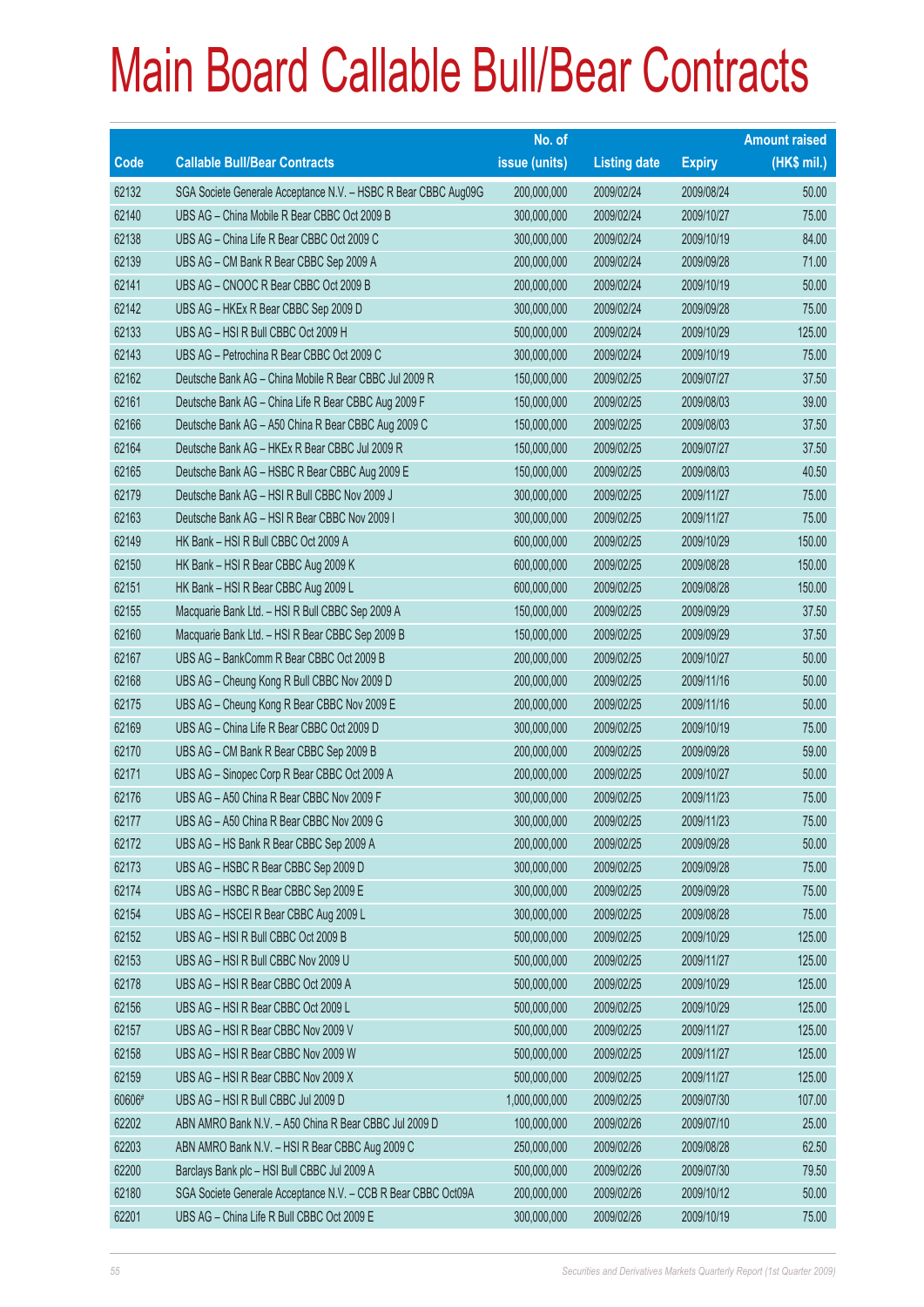|       |                                                              | No. of        |                     |               | <b>Amount raised</b> |
|-------|--------------------------------------------------------------|---------------|---------------------|---------------|----------------------|
| Code  | <b>Callable Bull/Bear Contracts</b>                          | issue (units) | <b>Listing date</b> | <b>Expiry</b> | $(HK$$ mil.)         |
| 62181 | UBS AG - HSCEI R Bull CBBC Mar 2010 N                        | 300,000,000   | 2009/02/26          | 2010/03/30    | 168.00               |
| 62182 | UBS AG - HSCEI R Bull CBBC Mar 2010 O                        | 300,000,000   | 2009/02/26          | 2010/03/30    | 93.00                |
| 62183 | UBS AG - HSCEI R Bull CBBC Mar 2010 P                        | 300,000,000   | 2009/02/26          | 2010/03/30    | 147.00               |
| 62184 | UBS AG - HSCEI R Bull CBBC Mar 2010 Q                        | 300,000,000   | 2009/02/26          | 2010/03/30    | 75.00                |
| 62185 | UBS AG - HSI R Bear CBBC Mar 2010 J                          | 500,000,000   | 2009/02/26          | 2010/03/30    | 230.00               |
| 62186 | UBS AG - HSI R Bear CBBC Mar 2010 K                          | 500,000,000   | 2009/02/26          | 2010/03/30    | 360.00               |
| 62187 | UBS AG - HSI R Bear CBBC Mar 2010 L                          | 500,000,000   | 2009/02/26          | 2010/03/30    | 250.00               |
| 62188 | UBS AG - HSI R Bear CBBC Mar 2010 M                          | 500,000,000   | 2009/02/26          | 2010/03/30    | 390.00               |
| 62189 | UBS AG - HSI R Bear CBBC Mar 2010 N                          | 500,000,000   | 2009/02/26          | 2010/03/30    | 182.50               |
| 62190 | UBS AG - HSI R Bear CBBC Mar 2010 O                          | 500,000,000   | 2009/02/26          | 2010/03/30    | 420.00               |
| 62191 | UBS AG - HSI R Bear CBBC Mar 2010 P                          | 500,000,000   | 2009/02/26          | 2010/03/30    | 150.00               |
| 62192 | UBS AG - HSI R Bear CBBC Mar 2010 Q                          | 500,000,000   | 2009/02/26          | 2010/03/30    | 195.00               |
| 62193 | UBS AG - HSI R Bear CBBC Mar 2010 R                          | 500,000,000   | 2009/02/26          | 2010/03/30    | 160.00               |
| 62194 | UBS AG - HSI R Bear CBBC Mar 2010 S                          | 500,000,000   | 2009/02/26          | 2010/03/30    | 210.00               |
| 62195 | UBS AG - HSI R Bear CBBC Mar 2010 T                          | 500,000,000   | 2009/02/26          | 2010/03/30    | 485.00               |
| 62196 | UBS AG - HSI R Bear CBBC Mar 2010 U                          | 500,000,000   | 2009/02/26          | 2010/03/30    | 192.50               |
| 62197 | UBS AG - HSI R Bear CBBC Mar 2010 V                          | 500,000,000   | 2009/02/26          | 2010/03/30    | 575.00               |
| 62198 | UBS AG - HSI R Bear CBBC Mar 2010 W                          | 500,000,000   | 2009/02/26          | 2010/03/30    | 265.00               |
| 62199 | UBS AG - HSI R Bear CBBC Mar 2010 X                          | 500,000,000   | 2009/02/26          | 2010/03/30    | 215.00               |
| 62213 | ABN AMRO Bank N.V. - Ch Life R Bull CBBC Jul 2009 B          | 80,000,000    | 2009/02/27          | 2009/07/10    | 34.96                |
| 62212 | ABN AMRO Bank N.V. - DJIA R Bull CBBC Sep 2009 A             | 80,000,000    | 2009/02/27          | 2009/09/18    | 59.04                |
| 62216 | ABN AMRO Bank N.V. - DJIA R Bear CBBC Sep 2009 B             | 80,000,000    | 2009/02/27          | 2009/09/18    | 25.52                |
| 62214 | ABN AMRO Bank N.V. - HSI R Bear CBBC Aug 2009 D              | 250,000,000   | 2009/02/27          | 2009/08/28    | 62.50                |
| 62215 | ABN AMRO Bank N.V. - Nikkei 225 R Bear CBBC Sep 2009 A       | 80,000,000    | 2009/02/27          | 2009/09/11    | 20.00                |
| 62211 | Deutsche Bank AG - HSBC R Bull CBBC Aug 2009 F               | 150,000,000   | 2009/02/27          | 2009/08/03    | 37.50                |
| 62205 | Deutsche Bank AG - HSI R Bear CBBC Nov 2009 K                | 300,000,000   | 2009/02/27          | 2009/11/27    | 75.00                |
| 62208 | KBC Fin Products Int'l Ltd. - Ch Mobile R Bear CBBC Sep 09 A | 258,000,000   | 2009/02/27          | 2009/09/01    | 64.50                |
| 62209 | KBC Fin Products Int'l Ltd. - HSBC R Bear CBBC Sep 2009 E    | 138,000,000   | 2009/02/27          | 2009/09/09    | 34.50                |
| 62204 | KBC Fin Products Int'l Ltd. - HSI R Bear CBBC Aug 2009 W     | 158,000,000   | 2009/02/27          | 2009/08/28    | 39.50                |
| 62206 | CC Rabobank B.A. - HSI R Bull CBBC Sep 2009 A                | 108,000,000   | 2009/02/27          | 2009/09/29    | 27.00                |
| 62207 | CC Rabobank B.A. - HSI R Bull CBBC Oct 2009 A                | 108,000,000   | 2009/02/27          | 2009/10/29    | 37.80                |
| 62210 | CC Rabobank B.A. - HSI R Bear CBBC Sep 2009 B                | 108,000,000   | 2009/02/27          | 2009/09/29    | 35.64                |
| 62234 | BNP Paribas Arbit Issu B.V. - CC Bank R Bear CBBC Oct 2009 A | 100,000,000   | 2009/03/02          | 2009/10/30    | 25.00                |
| 62238 | BNP Paribas Arbit Issu B.V. - A50 Ch R Bull CBBC Oct 2009 C  | 100,000,000   | 2009/03/02          | 2009/10/19    | 29.00                |
| 62242 | BNP Paribas Arbit Issu B.V. - A50 R Bear CBBC Oct 2009 D     | 100,000,000   | 2009/03/02          | 2009/10/19    | 25.00                |
| 62235 | BNP Paribas Arbit Issu B.V. - HKEx R Bull CBBC Oct 2009 C    | 100,000,000   | 2009/03/02          | 2009/10/30    | 25.00                |
| 62239 | BNP Paribas Arbit Issu B.V. - HKEx R Bear CBBC Oct 2009 D    | 100,000,000   | 2009/03/02          | 2009/10/30    | 28.00                |
| 62236 | BNP Paribas Arbit Issu B.V. - HSBC R Bull CBBC Sep 2009 F    | 200,000,000   | 2009/03/02          | 2009/09/30    | 50.00                |
| 62237 | BNP Paribas Arbit Issu B.V. - HSBC R Bull CBBC Sep 2009 G    | 200,000,000   | 2009/03/02          | 2009/09/30    | 50.00                |
| 62240 | BNP Paribas Arbit Issu B.V. - HSBC R Bear CBBC Sep 2009 H    | 200,000,000   | 2009/03/02          | 2009/09/30    | 50.00                |
| 62241 | BNP Paribas Arbit Issu B.V. - HSBC R Bear CBBC Sep 2009 I    | 200,000,000   | 2009/03/02          | 2009/09/30    | 50.00                |
| 62224 | BNP Paribas Arbit Issu B.V. - HSI R Bull CBBC Jan 2010 C     | 300,000,000   | 2009/03/02          | 2010/01/28    | 75.00                |
| 62225 | BNP Paribas Arbit Issu B.V. - HSI R Bull CBBC Jan 2010 D     | 300,000,000   | 2009/03/02          | 2010/01/28    | 75.00                |
| 62227 | BNP Paribas Arbit Issu B.V. - HSI R Bull CBBC Feb 2010 A     | 400,000,000   | 2009/03/02          | 2010/02/25    | 116.00               |
| 62228 | BNP Paribas Arbit Issu B.V. - HSI R Bull CBBC Feb 2010 B     | 300,000,000   | 2009/03/02          | 2010/02/25    | 96.00                |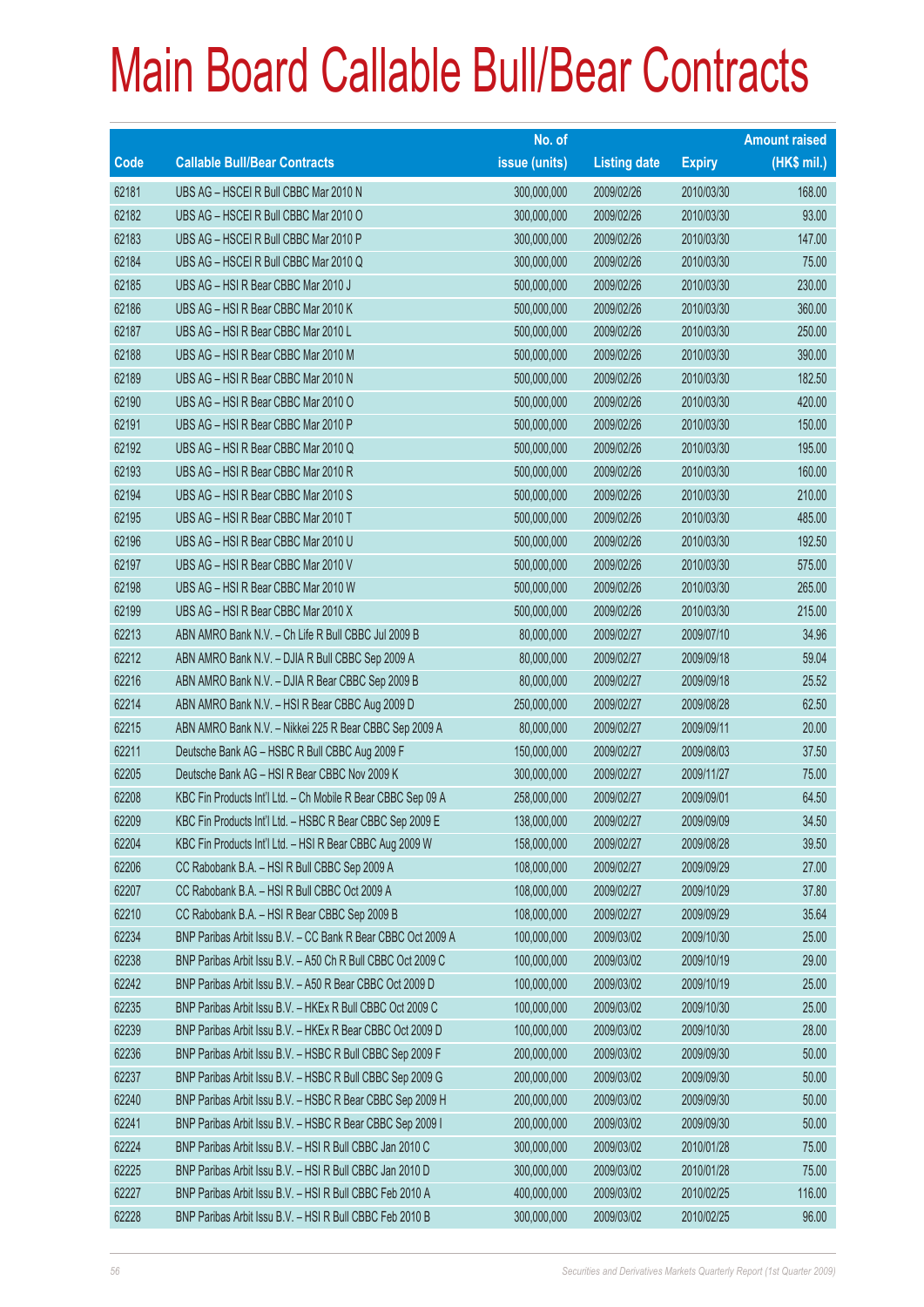|       |                                                                | No. of        |                     |               | <b>Amount raised</b> |
|-------|----------------------------------------------------------------|---------------|---------------------|---------------|----------------------|
| Code  | <b>Callable Bull/Bear Contracts</b>                            | issue (units) | <b>Listing date</b> | <b>Expiry</b> | $(HK$$ mil.)         |
| 62229 | BNP Paribas Arbit Issu B.V. - HSI R Bull CBBC Mar 2010 A       | 300,000,000   | 2009/03/02          | 2010/03/30    | 96.00                |
| 62230 | BNP Paribas Arbit Issu B.V. - HSI R Bear CBBC Sep 2009 S       | 300,000,000   | 2009/03/02          | 2009/09/29    | 75.00                |
| 62231 | BNP Paribas Arbit Issu B.V. - HSI R Bear CBBC Sep 2009 T       | 400,000,000   | 2009/03/02          | 2009/09/29    | 100.00               |
| 62232 | BNP Paribas Arbit Issu B.V. - HSI R Bear CBBC Sep 2009 U       | 300,000,000   | 2009/03/02          | 2009/09/29    | 75.00                |
| 62233 | BNP Paribas Arbit Issu B.V. - HSI R Bear CBBC Oct 2009 K       | 400,000,000   | 2009/03/02          | 2009/10/29    | 100.00               |
| 62257 | Deutsche Bank AG - HSI R Bear CBBC Nov 2009 L                  | 300,000,000   | 2009/03/02          | 2009/11/27    | 75.00                |
| 62255 | KBC Fin Products Int'l Ltd. - Ch Mobile R Bull CBBC Sep 09 B   | 258,000,000   | 2009/03/02          | 2009/09/21    | 64.50                |
| 62254 | KBC Fin Products Int'l Ltd. - China Life R Bull CBBC Oct 09A   | 168,000,000   | 2009/03/02          | 2009/10/05    | 48.72                |
| 62256 | KBC Fin Products Int'l Ltd. - A50 China R Bull CBBC Aug 09 C   | 208,000,000   | 2009/03/02          | 2009/08/18    | 52.00                |
| 62249 | KBC Fin Products Int'l Ltd. - HSI R Bull CBBC Aug 2009 V       | 158,000,000   | 2009/03/02          | 2009/08/28    | 39.50                |
| 62250 | KBC Fin Products Int'l Ltd. - HSI R Bull CBBC Sep 2009 V       | 228,000,000   | 2009/03/02          | 2009/09/29    | 57.00                |
| 62248 | KBC Fin Products Int'l Ltd. - HSI R Bull CBBC Oct 2009 N       | 308,000,000   | 2009/03/02          | 2009/10/29    | 77.00                |
| 62252 | KBC Fin Products Int'l Ltd. - HSI R Bear CBBC Oct 2009 O       | 278,000,000   | 2009/03/02          | 2009/10/29    | 69.50                |
| 62253 | KBC Fin Products Int'l Ltd. - HSI R Bear CBBC Oct 2009 P       | 378,000,000   | 2009/03/02          | 2009/10/29    | 94.50                |
| 62251 | KBC Fin Products Int'l Ltd. - HSI R Bear CBBC Nov 2009 G       | 188,000,000   | 2009/03/02          | 2009/11/27    | 75.20                |
| 62217 | SGA Societe Generale Acceptance N.V - CLife R Bear CBBC Oct09E | 100,000,000   | 2009/03/02          | 2009/10/19    | 26.00                |
| 62223 | SGA Societe Generale Acceptance N.V. - A50 R Bull CBBC Aug09G  | 200,000,000   | 2009/03/02          | 2009/08/31    | 50.00                |
| 62222 | SGA Societe Generale Acceptance N.V. - HSBC R Bull CBBC Oct09C | 200,000,000   | 2009/03/02          | 2009/10/23    | 50.00                |
| 62226 | SGA Societe Generale Acceptance N.V. - HSBC R Bear CBBC Oct09D | 200,000,000   | 2009/03/02          | 2009/10/23    | 50.00                |
| 62219 | SGA Societe Generale Acceptance N.V. - HSI R Bear CBBC Aug09C  | 300,000,000   | 2009/03/02          | 2009/08/28    | 75.00                |
| 62218 | SGA Societe Generale Acceptance N.V. - HSI R Bear CBBC Aug09X  | 300,000,000   | 2009/03/02          | 2009/08/28    | 75.00                |
| 62220 | SGA Societe Generale Acceptance N.V. - HSI R Bear CBBC Sep09F  | 300,000,000   | 2009/03/02          | 2009/09/29    | 75.00                |
| 62221 | SGA Societe Generale Acceptance N.V. - HSI R Bear CBBC Sep09G  | 300,000,000   | 2009/03/02          | 2009/09/29    | 75.00                |
| 62244 | UBS AG - China Life R Bull CBBC Oct 2009 F                     | 300,000,000   | 2009/03/02          | 2009/10/19    | 369.00               |
| 62245 | UBS AG - China Shenhua R Bear CBBC Oct 2009 C                  | 200,000,000   | 2009/03/02          | 2009/10/27    | 83.00                |
| 62247 | UBS AG - A50 China R Bull CBBC Nov 2009 H                      | 300,000,000   | 2009/03/02          | 2009/11/23    | 75.00                |
| 62243 | UBS AG - HSBC R Bull CBBC Sep 2009 F                           | 300,000,000   | 2009/03/02          | 2009/09/28    | 75.00                |
| 62246 | UBS AG - HSBC R Bear CBBC Sep 2009 G                           | 300,000,000   | 2009/03/02          | 2009/09/28    | 75.00                |
| 62267 | UBS AG - China Mobile R Bull CBBC Dec 2009 E                   | 300,000,000   | 2009/03/03          | 2009/12/21    | 90.00                |
| 62261 | UBS AG - China Life R Bull CBBC Oct 2009 G                     | 300,000,000   | 2009/03/03          | 2009/10/19    | 237.00               |
| 62262 | UBS AG - China Life R Bull CBBC Oct 2009 H                     | 300,000,000   | 2009/03/03          | 2009/10/19    | 207.00               |
| 62263 | UBS AG - China Life R Bull CBBC Oct 2009 I                     | 300,000,000   | 2009/03/03          | 2009/10/19    | 177.00               |
| 62264 | UBS AG - China Life R Bull CBBC Nov 2009 A                     | 300,000,000   | 2009/03/03          | 2009/11/16    | 327.00               |
| 62265 | UBS AG - China Life R Bull CBBC Nov 2009 B                     | 300,000,000   | 2009/03/03          | 2009/11/16    | 297.00               |
| 62266 | UBS AG - China Life R Bull CBBC Nov 2009 C                     | 300,000,000   | 2009/03/03          | 2009/11/16    | 267.00               |
| 62273 | UBS AG - China Life R Bear CBBC Oct 2009 J                     | 300,000,000   | 2009/03/03          | 2009/10/19    | 186.00               |
| 62274 | UBS AG - China Life R Bear CBBC Oct 2009 K                     | 300,000,000   | 2009/03/03          | 2009/10/19    | 216.00               |
| 62275 | UBS AG - China Life R Bear CBBC Oct 2009 L                     | 300,000,000   | 2009/03/03          | 2009/10/19    | 246.00               |
| 62276 | UBS AG - China Life R Bear CBBC Nov 2009 D                     | 300,000,000   | 2009/03/03          | 2009/11/16    | 276.00               |
| 62277 | UBS AG - China Life R Bear CBBC Nov 2009 E                     | 300,000,000   | 2009/03/03          | 2009/11/16    | 306.00               |
| 62271 | UBS AG - A50 China R Bull CBBC Dec 2009 B                      | 300,000,000   | 2009/03/03          | 2009/12/21    | 141.00               |
| 62272 | UBS AG - A50 China R Bull CBBC Dec 2009 C                      | 300,000,000   | 2009/03/03          | 2009/12/21    | 126.00               |
| 62278 | UBS AG - A50 China R Bear CBBC Dec 2009 D                      | 300,000,000   | 2009/03/03          | 2009/12/28    | 75.00                |
| 62279 | UBS AG - A50 China R Bear CBBC Dec 2009 E                      | 300,000,000   | 2009/03/03          | 2009/12/28    | 88.50                |
| 62280 | UBS AG - A50 China R Bear CBBC Dec 2009 F                      | 300,000,000   | 2009/03/03          | 2009/12/28    | 103.50               |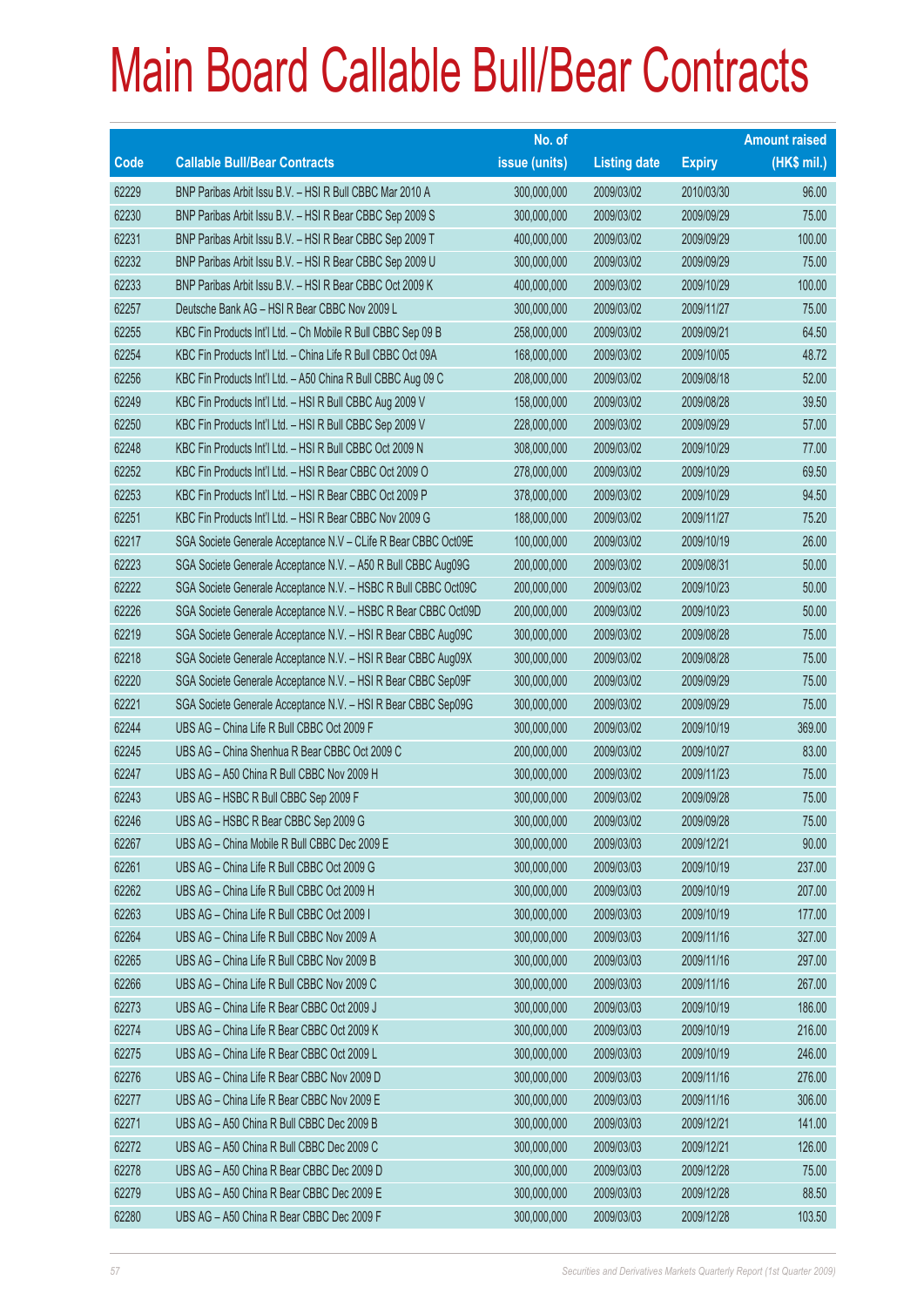|         |                                                                | No. of        |                     |               | <b>Amount raised</b> |
|---------|----------------------------------------------------------------|---------------|---------------------|---------------|----------------------|
| Code    | <b>Callable Bull/Bear Contracts</b>                            | issue (units) | <b>Listing date</b> | <b>Expiry</b> | $(HK$$ mil.)         |
| 62281   | UBS AG - A50 China R Bear CBBC Dec 2009 G                      | 300,000,000   | 2009/03/03          | 2009/12/28    | 133.50               |
| 62282   | UBS AG - A50 China R Bear CBBC Dec 2009 H                      | 300,000,000   | 2009/03/03          | 2009/12/28    | 148.50               |
| 62268   | UBS AG - HS Bank R Bull CBBC Dec 2009 A                        | 200,000,000   | 2009/03/03          | 2009/12/28    | 71.00                |
| 62269   | UBS AG - HS Bank R Bull CBBC Dec 2009 B                        | 200,000,000   | 2009/03/03          | 2009/12/28    | 51.00                |
| 62270   | UBS AG - HS Bank R Bull CBBC Dec 2009 C                        | 200,000,000   | 2009/03/03          | 2009/12/28    | 50.00                |
| 62258   | UBS AG - HSCEI R Bull CBBC Sep 2009 F                          | 300,000,000   | 2009/03/03          | 2009/09/29    | 75.00                |
| 62259   | UBS AG - HSI R Bear CBBC Oct 2009 R                            | 500,000,000   | 2009/03/03          | 2009/10/29    | 125.00               |
| 62260   | UBS AG - HSI R Bear CBBC Oct 2009 Z                            | 500,000,000   | 2009/03/03          | 2009/10/29    | 125.00               |
| 62286   | UBS AG - HSBC R Bull CBBC Dec 2009 A                           | 300,000,000   | 2009/03/04          | 2009/12/28    | 75.00                |
| 62283   | UBS AG - HSCEI R Bear CBBC Aug 2009 M                          | 300,000,000   | 2009/03/04          | 2009/08/28    | 75.00                |
| 62287   | UBS AG - HSI R Bull CBBC Sep 2009 W                            | 500,000,000   | 2009/03/04          | 2009/09/29    | 125.00               |
| 62288   | UBS AG - HSI R Bull CBBC Oct 2009 L                            | 500,000,000   | 2009/03/04          | 2009/10/29    | 125.00               |
| 62284   | UBS AG - HSI R Bear CBBC Oct 2009 A                            | 500,000,000   | 2009/03/04          | 2009/10/29    | 125.00               |
| 62285   | UBS AG - HSI R Bear CBBC Oct 2009 H                            | 500,000,000   | 2009/03/04          | 2009/10/29    | 125.00               |
| 62294   | ABN AMRO Bank N.V. - HSI R Bull CBBC Aug 2009 E                | 250,000,000   | 2009/03/05          | 2009/08/28    | 62.50                |
| 62298   | ABN AMRO Bank N.V. - HSI R Bear CBBC Aug 2009 F                | 250,000,000   | 2009/03/05          | 2009/08/28    | 62.50                |
| 62292   | Deutsche Bank AG - HSI R Bear CBBC Oct 2009 Z                  | 300,000,000   | 2009/03/05          | 2009/10/29    | 120.00               |
| 62293   | Deutsche Bank AG - HSI R Bear CBBC Nov 2009 M                  | 300,000,000   | 2009/03/05          | 2009/11/27    | 75.00                |
| 62291   | KBC Fin Products Int'l Ltd. - HSBC R Bull CBBC Oct 2009 A      | 138,000,000   | 2009/03/05          | 2009/10/02    | 34.50                |
| 62290   | KBC Fin Products Int'l Ltd. - HSI R Bull CBBC Sep 2009 U       | 228,000,000   | 2009/03/05          | 2009/09/29    | 57.00                |
| 62289   | UBS AG - HSI R Bull CBBC Oct 2009 B                            | 500,000,000   | 2009/03/05          | 2009/10/29    | 125.00               |
| 60334 # | UBS AG - HSI R Bull CBBC Jul 2009 K                            | 1,000,000,000 | 2009/03/05          | 2009/07/30    | 35.00                |
| 62306   | Deutsche Bank AG - A50 China R Bear CBBC Aug 2009 D            | 150,000,000   | 2009/03/06          | 2009/08/03    | 37.50                |
| 62304   | Deutsche Bank AG - HSI R Bull CBBC Sep 2009 C                  | 300,000,000   | 2009/03/06          | 2009/09/29    | 75.00                |
| 62303   | Deutsche Bank AG - HSI R Bull CBBC Sep 2009 E                  | 300,000,000   | 2009/03/06          | 2009/09/29    | 84.00                |
| 62307   | Deutsche Bank AG - HSI R Bear CBBC Sep 2009 D                  | 300,000,000   | 2009/03/06          | 2009/09/29    | 84.00                |
| 62308   | Deutsche Bank AG - HSI R Bear CBBC Sep 2009 H                  | 300,000,000   | 2009/03/06          | 2009/09/29    | 90.00                |
| 62305   | Deutsche Bank AG - ICBC R Bear CBBC Aug 2009 F                 | 150,000,000   | 2009/03/06          | 2009/08/03    | 37.50                |
| 62302   | KBC Fin Products Int'l Ltd. - HSI R Bear CBBC Sep 2009 W       | 228,000,000   | 2009/03/06          | 2009/09/29    | 57.00                |
| 62295   | SGA Societe Generale Acceptance N.V. - CMob R Bear CBBC Sep09G | 200,000,000   | 2009/03/06          | 2009/09/29    | 50.00                |
| 62296   | SGA Societe Generale Acceptance N.V - CNOOC R Bear CBBC Aug09B | 200,000,000   | 2009/03/06          | 2009/08/31    | 50.00                |
| 62297   | UBS AG - China Coal R Bull CBBC Nov 2009 C                     | 200,000,000   | 2009/03/06          | 2009/11/16    | 50.00                |
| 62299   | UBS AG - HSBC R Bull CBBC Sep 2009 H                           | 300,000,000   | 2009/03/06          | 2009/09/28    | 75.00                |
| 62301   | UBS AG - HSI R Bull CBBC Nov 2009 Y                            | 500,000,000   | 2009/03/06          | 2009/11/27    | 125.00               |
| 62300   | UBS AG - Ping An R Bull CBBC Oct 2009 C                        | 200,000,000   | 2009/03/06          | 2009/10/27    | 50.00                |
| 62338   | ABN AMRO Bank N.V. - A50 China R Bear CBBC Jul 2009 E          | 100,000,000   | 2009/03/09          | 2009/07/10    | 25.00                |
| 62339   | ABN AMRO Bank N.V. - HSCEI R Bear CBBC Sep 2009 A              | 250,000,000   | 2009/03/09          | 2009/09/29    | 62.50                |
| 62337   | ABN AMRO Bank N.V. - HSI R Bull CBBC Aug 2009 G                | 250,000,000   | 2009/03/09          | 2009/08/28    | 62.50                |
| 62340   | ABN AMRO Bank N.V. - HSI R Bear CBBC Aug 2009 H                | 250,000,000   | 2009/03/09          | 2009/08/28    | 62.50                |
| 62341   | Deutsche Bank AG - China Life R Bear CBBC Aug 2009 H           | 150,000,000   | 2009/03/09          | 2009/08/03    | 45.00                |
| 62329   | Deutsche Bank AG - HKEx R Bear CBBC Jul 2009 S                 | 150,000,000   | 2009/03/09          | 2009/07/27    | 37.50                |
| 62342   | Deutsche Bank AG - HSI R Bull CBBC Sep 2009 I                  | 300,000,000   | 2009/03/09          | 2009/09/29    | 105.00               |
| 62343   | Deutsche Bank AG - HSI R Bull CBBC Sep 2009 J                  | 300,000,000   | 2009/03/09          | 2009/09/29    | 75.00                |
| 62344   | Deutsche Bank AG - HSI R Bull CBBC Nov 2009 N                  | 300,000,000   | 2009/03/09          | 2009/11/27    | 105.00               |
| 62345   | Deutsche Bank AG - HSI R Bear CBBC Sep 2009 A                  | 300,000,000   | 2009/03/09          | 2009/09/29    | 84.00                |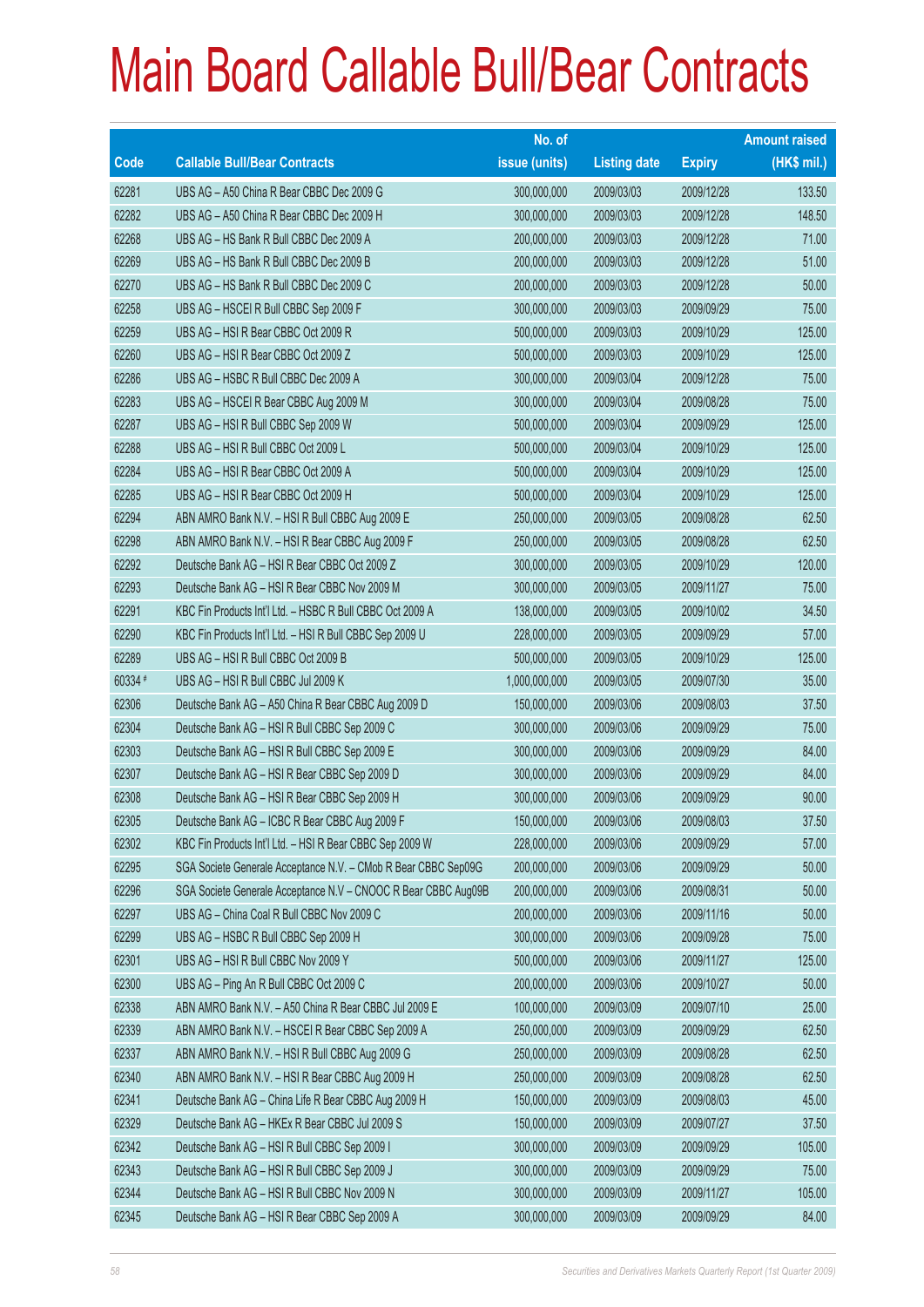|         |                                                                | No. of        |                     |               | <b>Amount raised</b> |
|---------|----------------------------------------------------------------|---------------|---------------------|---------------|----------------------|
| Code    | <b>Callable Bull/Bear Contracts</b>                            | issue (units) | <b>Listing date</b> | <b>Expiry</b> | (HK\$ mil.)          |
| 62346   | Deutsche Bank AG - HSI R Bear CBBC Sep 2009 B                  | 300,000,000   | 2009/03/09          | 2009/09/29    | 93.00                |
| 62347   | Deutsche Bank AG - HSI R Bear CBBC Nov 2009 O                  | 300,000,000   | 2009/03/09          | 2009/11/27    | 84.00                |
| 62348   | Deutsche Bank AG - HSI R Bear CBBC Nov 2009 P                  | 300,000,000   | 2009/03/09          | 2009/11/27    | 90.00                |
| 62334   | KBC Fin Products Int'l Ltd. - Ch Life R Bear CBBC Aug 2009 E   | 168,000,000   | 2009/03/09          | 2009/08/18    | 65.52                |
| 62336   | KBC Fin Products Int'l Ltd. - A50 China R Bull CBBC Aug 09 D   | 208,000,000   | 2009/03/09          | 2009/08/18    | 52.00                |
| 62335   | KBC Fin Products Int'l Ltd. - HKEx R Bear CBBC Sep 2009 B      | 328,000,000   | 2009/03/09          | 2009/09/15    | 82.00                |
| 62321   | KBC Fin Products Int'l Ltd. - HSI R Bull CBBC Sep 2009 O       | 228,000,000   | 2009/03/09          | 2009/09/29    | 57.00                |
| 62322   | KBC Fin Products Int'l Ltd. - HSI R Bear CBBC Aug 2009 Y       | 188,000,000   | 2009/03/09          | 2009/08/28    | 47.00                |
| 62323   | KBC Fin Products Int'l Ltd. - HSI R Bear CBBC Aug 2009 Z       | 228,000,000   | 2009/03/09          | 2009/08/28    | 57.00                |
| 62324   | KBC Fin Products Int'l Ltd. - HSI R Bear CBBC Sep 2009 T       | 278,000,000   | 2009/03/09          | 2009/09/29    | 69.50                |
| 62325   | KBC Fin Products Int'l Ltd. - HSI R Bear CBBC Sep 2009 V       | 308,000,000   | 2009/03/09          | 2009/09/29    | 77.00                |
| 62326   | SGA Societe Generale Acceptance N.V - BOCom R Bull CBBC Aug09B | 200,000,000   | 2009/03/09          | 2009/08/31    | 50.00                |
| 62327   | SGA Societe Generale Acceptance N.V - CLife R Bull CBBC Oct09F | 100,000,000   | 2009/03/09          | 2009/10/27    | 41.00                |
| 62328   | SGA Societe Generale Acceptance N.V - CP&CC R Bull CBBC Aug09A | 200,000,000   | 2009/03/09          | 2009/08/31    | 50.00                |
| 62309   | SGA Societe Generale Acceptance N.V. - A50 R Bear CBBC Aug09H  | 200,000,000   | 2009/03/09          | 2009/08/31    | 50.00                |
| 62310   | SGA Societe Generale Acceptance N.V - PetCh R Bear CBBC Oct09H | 200,000,000   | 2009/03/09          | 2009/10/05    | 50.00                |
| 62312   | UBS AG - China Mobile R Bear CBBC Oct 2009 C                   | 300,000,000   | 2009/03/09          | 2009/10/27    | 75.00                |
| 62311   | UBS AG - China Life R Bear CBBC Oct 2009 M                     | 300,000,000   | 2009/03/09          | 2009/10/19    | 90.00                |
| 62313   | UBS AG - CNOOC R Bear CBBC Oct 2009 C                          | 200,000,000   | 2009/03/09          | 2009/10/19    | 50.00                |
| 62314   | UBS AG - HKEx R Bear CBBC Sep 2009 E                           | 300,000,000   | 2009/03/09          | 2009/09/28    | 75.00                |
| 62316   | UBS AG - HSCEI R Bull CBBC Sep 2009 G                          | 300,000,000   | 2009/03/09          | 2009/09/29    | 75.00                |
| 62320   | UBS AG - HSCEI R Bear CBBC Sep 2009 H                          | 300,000,000   | 2009/03/09          | 2009/09/29    | 75.00                |
| 62330   | UBS AG - HSCEI R Bear CBBC Sep 2009 I                          | 300,000,000   | 2009/03/09          | 2009/09/29    | 75.00                |
| 62317   | UBS AG - HSI R Bull CBBC Oct 2009 E                            | 500,000,000   | 2009/03/09          | 2009/10/29    | 125.00               |
| 62319   | UBS AG - HSI R Bull CBBC Nov 2009 L                            | 500,000,000   | 2009/03/09          | 2009/11/27    | 125.00               |
| 62318   | UBS AG - HSI R Bull CBBC Nov 2009 Z                            | 500,000,000   | 2009/03/09          | 2009/11/27    | 125.00               |
| 62331   | UBS AG - HSI R Bear CBBC Sep 2009 M                            | 500,000,000   | 2009/03/09          | 2009/09/29    | 125.00               |
| 62332   | UBS AG - HSI R Bear CBBC Sep 2009 R                            | 500,000,000   | 2009/03/09          | 2009/09/29    | 125.00               |
| 62333   | UBS AG - HSI R Bear CBBC Nov 2009 M                            | 500,000,000   | 2009/03/09          | 2009/11/27    | 125.00               |
| 62315   | UBS AG - Petrochina R Bear CBBC Oct 2009 D                     | 300,000,000   | 2009/03/09          | 2009/10/19    | 75.00                |
| 62142 # | UBS AG - HKEx R Bear CBBC Sep 2009 D                           | 300,000,000   | 2009/03/09          | 2009/09/28    | 58.50                |
| 62398   | ABN AMRO Bank N.V. - China Mobile R Bear CBBC Jul 2009 B       | 80,000,000    | 2009/03/10          | 2009/07/10    | 20.00                |
| 62403   | ABN AMRO Bank N.V. - HSI R Bull CBBC Jul 2009 G                | 250,000,000   | 2009/03/10          | 2009/07/30    | 62.50                |
| 62400   | ABN AMRO Bank N.V. - HSI R Bear CBBC Jul 2009 A                | 250,000,000   | 2009/03/10          | 2009/07/30    | 62.50                |
| 62399   | ABN AMRO Bank N.V. - HSI R Bear CBBC Aug 2009 I                | 250,000,000   | 2009/03/10          | 2009/08/28    | 62.50                |
| 62369   | Deutsche Bank AG - HKEx R Bear CBBC Jul 2009 T                 | 150,000,000   | 2009/03/10          | 2009/07/27    | 37.50                |
| 62366   | Deutsche Bank AG - HSI R Bull CBBC Sep 2009 V                  | 300,000,000   | 2009/03/10          | 2009/09/29    | 75.00                |
| 62367   | Deutsche Bank AG - HSI R Bull CBBC Nov 2009 Q                  | 300,000,000   | 2009/03/10          | 2009/11/27    | 114.00               |
| 62368   | Deutsche Bank AG - HSI R Bull CBBC Nov 2009 R                  | 300,000,000   | 2009/03/10          | 2009/11/27    | 105.00               |
| 62370   | Deutsche Bank AG - HSI R Bear CBBC Sep 2009 W                  | 300,000,000   | 2009/03/10          | 2009/09/29    | 96.00                |
| 62371   | Deutsche Bank AG - HSI R Bear CBBC Nov 2009 S                  | 300,000,000   | 2009/03/10          | 2009/11/27    | 84.00                |
| 62395   | Deutsche Bank AG - HSI R Bear CBBC Nov 2009 T                  | 300,000,000   | 2009/03/10          | 2009/11/27    | 78.00                |
| 62357   | HK Bank - HSI R Bear CBBC Jun 2009 G                           | 600,000,000   | 2009/03/10          | 2009/06/29    | 150.00               |
| 62372   | KBC Fin Products Int'l Ltd. - Ch Mobile R Bear CBBC Aug 09 C   | 258,000,000   | 2009/03/10          | 2009/08/10    | 64.50                |
| 62376   | KBC Fin Products Int'l Ltd. - HKEx R Bull CBBC Aug 2009 C      | 328,000,000   | 2009/03/10          | 2009/08/03    | 88.56                |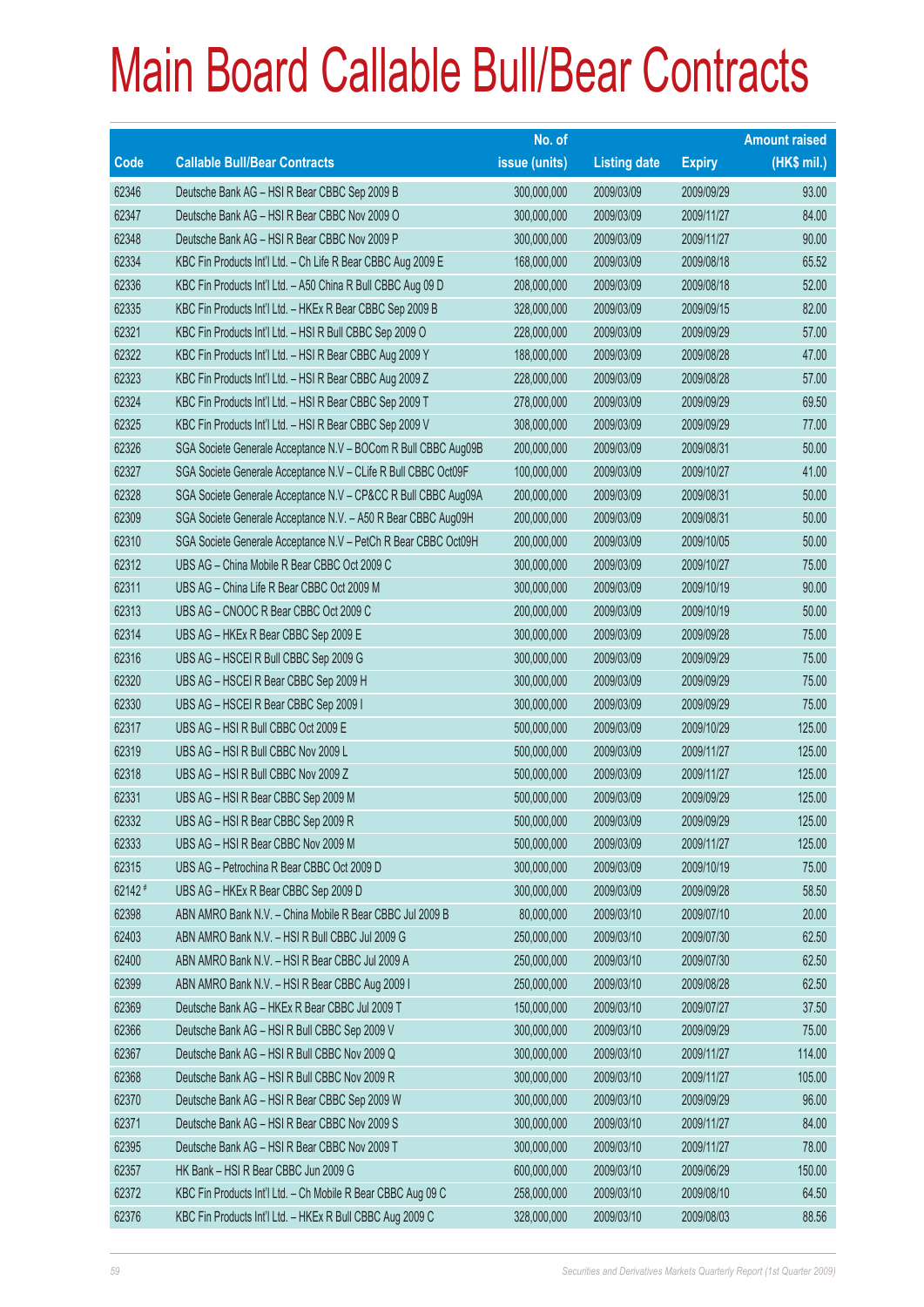|       |                                                                | No. of        |                     |               | <b>Amount raised</b> |
|-------|----------------------------------------------------------------|---------------|---------------------|---------------|----------------------|
| Code  | <b>Callable Bull/Bear Contracts</b>                            | issue (units) | <b>Listing date</b> | <b>Expiry</b> | $(HK$$ mil.)         |
| 62373 | KBC Fin Products Int'l Ltd. - HSBC R Bull CBBC Sep 2009 F      | 138,000,000   | 2009/03/10          | 2009/09/01    | 37.26                |
| 62375 | KBC Fin Products Int'l Ltd. - HSBC R Bull CBBC Oct 2009 B      | 138,000,000   | 2009/03/10          | 2009/10/09    | 45.54                |
| 62374 | KBC Fin Products Int'l Ltd. - HSBC R Bear CBBC Aug 2009 D      | 138,000,000   | 2009/03/10          | 2009/08/03    | 34.50                |
| 62377 | KBC Fin Products Int'l Ltd. - HSBC R Bear CBBC Sep 2009 G      | 138,000,000   | 2009/03/10          | 2009/09/03    | 46.92                |
| 62378 | KBC Fin Products Int'l Ltd. - HSBC R Bear CBBC Sep 2009 H      | 138,000,000   | 2009/03/10          | 2009/09/15    | 56.58                |
| 62361 | KBC Fin Products Int'l Ltd. - HSI R Bear CBBC Aug 2009 N       | 158,000,000   | 2009/03/10          | 2009/08/28    | 39.50                |
| 62394 | KBC Fin Products Int'l Ltd. - HSI R Bear CBBC Aug 2009 V       | 188,000,000   | 2009/03/10          | 2009/08/28    | 47.00                |
| 62362 | KBC Fin Products Int'l Ltd. - HSI R Bear CBBC Aug 2009 W       | 228,000,000   | 2009/03/10          | 2009/08/28    | 57.00                |
| 62363 | KBC Fin Products Int'l Ltd. - HSI R Bear CBBC Oct 2009 Q       | 278,000,000   | 2009/03/10          | 2009/10/29    | 69.50                |
| 62364 | KBC Fin Products Int'l Ltd. - HSI R Bear CBBC Oct 2009 R       | 228,000,000   | 2009/03/10          | 2009/10/29    | 57.00                |
| 62365 | KBC Fin Products Int'l Ltd. - HSI R Bear CBBC Oct 2009 S       | 308,000,000   | 2009/03/10          | 2009/10/29    | 77.00                |
| 62349 | Macquarie Bank Ltd. - HSI R Bull CBBC Sep 2009 C               | 150,000,000   | 2009/03/10          | 2009/09/29    | 37.50                |
| 62353 | Macquarie Bank Ltd. - HSI R Bear CBBC Sep 2009 D               | 150,000,000   | 2009/03/10          | 2009/09/29    | 37.50                |
| 62350 | SGA Societe Generale Acceptance N.V - CCoal R Bull CBBC Aug09B | 200,000,000   | 2009/03/10          | 2009/08/31    | 50.00                |
| 62354 | SGA Societe Generale Acceptance N.V. - HKEx R Bull CBBC Sep09J | 200,000,000   | 2009/03/10          | 2009/09/29    | 50.00                |
| 62356 | SGA Societe Generale Acceptance N.V. - HKEx R Bear CBBC Sep09K | 200,000,000   | 2009/03/10          | 2009/09/29    | 50.00                |
| 62351 | SGA Societe Generale Acceptance N.V. - HSI R Bull CBBC Sep09H  | 500,000,000   | 2009/03/10          | 2009/09/29    | 125.00               |
| 62352 | SGA Societe Generale Acceptance N.V. - HSI R Bear CBBC Aug09E  | 300,000,000   | 2009/03/10          | 2009/08/28    | 75.00                |
| 62355 | SGA Societe Generale Acceptance N.V. - HSI R Bear CBBC Sep091  | 500,000,000   | 2009/03/10          | 2009/09/29    | 125.00               |
| 62396 | UBS AG - HKEx R Bull CBBC Oct 2009 A                           | 300,000,000   | 2009/03/10          | 2009/10/19    | 91.50                |
| 62397 | UBS AG - HKEx R Bull CBBC Oct 2009 B                           | 300,000,000   | 2009/03/10          | 2009/10/19    | 75.00                |
| 62401 | UBS AG - HKEx R Bear CBBC Oct 2009 C                           | 300,000,000   | 2009/03/10          | 2009/10/19    | 75.00                |
| 62383 | UBS AG - HSBC R Bull CBBC Oct 2009 A                           | 300,000,000   | 2009/03/10          | 2009/10/27    | 75.00                |
| 62384 | UBS AG - HSBC R Bull CBBC Oct 2009 B                           | 300,000,000   | 2009/03/10          | 2009/10/27    | 75.00                |
| 62385 | UBS AG - HSBC R Bull CBBC Oct 2009 C                           | 300,000,000   | 2009/03/10          | 2009/10/27    | 75.00                |
| 62391 | UBS AG - HSBC R Bear CBBC Oct 2009 D                           | 300,000,000   | 2009/03/10          | 2009/10/27    | 75.00                |
| 62392 | UBS AG - HSBC R Bear CBBC Oct 2009 E                           | 300,000,000   | 2009/03/10          | 2009/10/27    | 75.00                |
| 62393 | UBS AG - HSBC R Bear CBBC Oct 2009 F                           | 300,000,000   | 2009/03/10          | 2009/10/27    | 75.00                |
| 62358 | UBS AG - HSCEI R Bull CBBC Sep 2009 J                          | 300,000,000   | 2009/03/10          | 2009/09/29    | 75.00                |
| 62360 | UBS AG - HSI R Bull CBBC Nov 2009 N                            | 500,000,000   | 2009/03/10          | 2009/11/27    | 125.00               |
| 62359 | UBS AG - HSI R Bull CBBC Nov 2009 P                            | 500,000,000   | 2009/03/10          | 2009/11/27    | 125.00               |
| 62379 | UBS AG - HSI R Bear CBBC Nov 2009 Q                            | 500,000,000   | 2009/03/10          | 2009/11/27    | 125.00               |
| 62380 | UBS AG - HSI R Bear CBBC Nov 2009 R                            | 500,000,000   | 2009/03/10          | 2009/11/27    | 125.00               |
| 62382 | UBS AG - HSI R Bear CBBC Nov 2009 S                            | 500,000,000   | 2009/03/10          | 2009/11/27    | 125.00               |
| 62381 | UBS AG - HSI R Bear CBBC Nov 2009 T                            | 500,000,000   | 2009/03/10          | 2009/11/27    | 125.00               |
| 62389 | UBS AG - ICBC R Bear CBBC Oct 2009 B                           | 200,000,000   | 2009/03/10          | 2009/10/19    | 50.00                |
| 62422 | ABN AMRO Bank N.V. - HSCEI R Bull CBBC Jul 2009 C              | 250,000,000   | 2009/03/11          | 2009/07/30    | 62.50                |
| 62426 | ABN AMRO Bank N.V. - HSCEI R Bear CBBC Jul 2009 D              | 250,000,000   | 2009/03/11          | 2009/07/30    | 62.50                |
| 62411 | Barclays Bank plc - HSI Bull CBBC Aug 2009 A                   | 500,000,000   | 2009/03/11          | 2009/08/28    | 81.50                |
| 62412 | Barclays Bank plc - HSI R Bear CBBC Sep 2009 A                 | 500,000,000   | 2009/03/11          | 2009/09/29    | 87.00                |
| 62423 | Deutsche Bank AG - China Life R Bull CBBC Aug 2009 K           | 150,000,000   | 2009/03/11          | 2009/08/03    | 37.50                |
| 62427 | Deutsche Bank AG - A50 China R Bull CBBC Aug 2009 E            | 150,000,000   | 2009/03/11          | 2009/08/03    | 37.50                |
| 62424 | Deutsche Bank AG - HSI R Bull CBBC Sep 2009 X                  | 300,000,000   | 2009/03/11          | 2009/09/29    | 81.00                |
| 62425 | Deutsche Bank AG - HSI R Bull CBBC Nov 2009 U                  | 300,000,000   | 2009/03/11          | 2009/11/27    | 75.00                |
| 62415 | KBC Fin Products Int'l Ltd. - HSI R Bull CBBC Dec 2009 C       | 278,000,000   | 2009/03/11          | 2009/12/30    | 72.28                |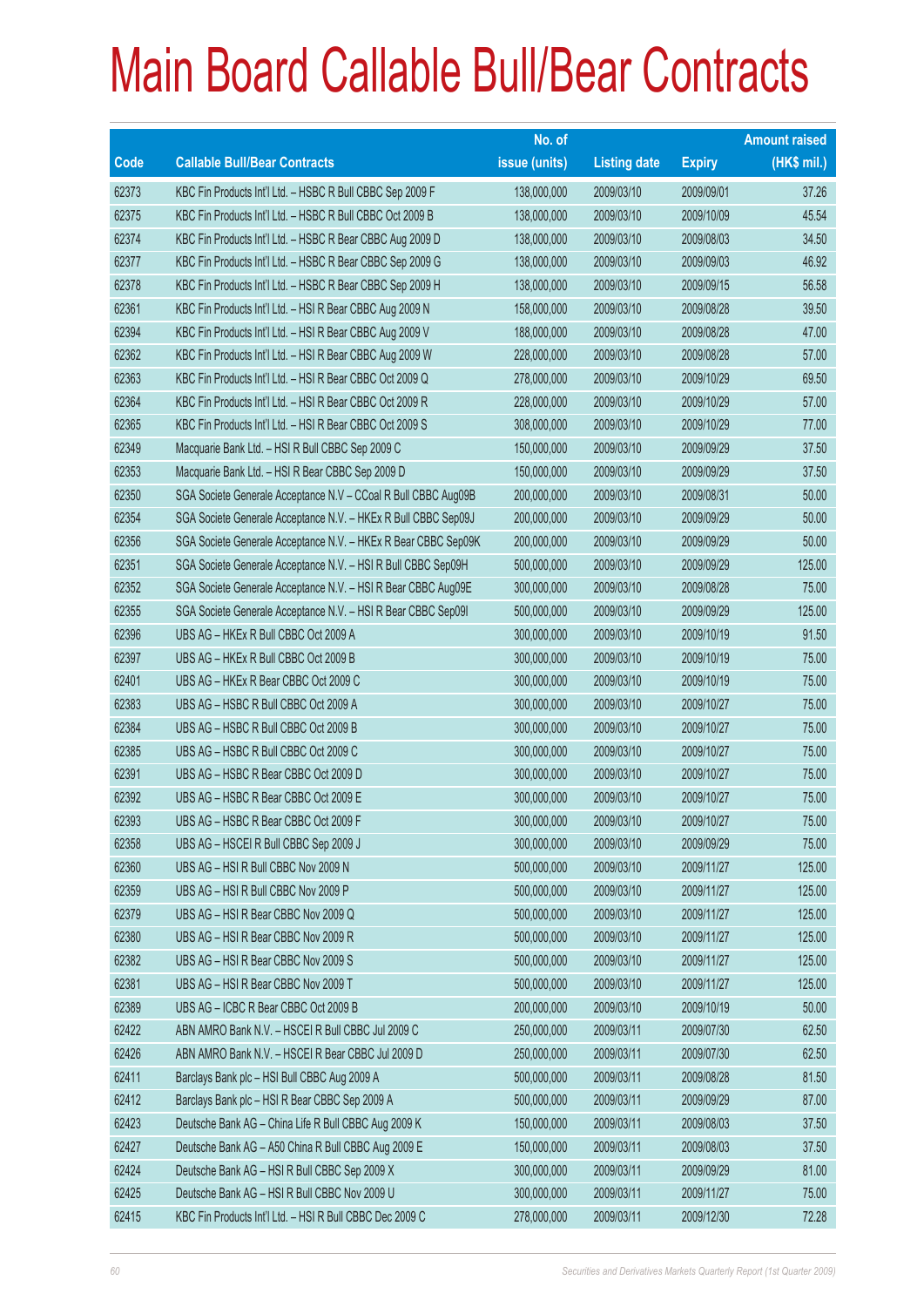|             |                                                                | No. of        |                     |               | <b>Amount raised</b> |
|-------------|----------------------------------------------------------------|---------------|---------------------|---------------|----------------------|
| <b>Code</b> | <b>Callable Bull/Bear Contracts</b>                            | issue (units) | <b>Listing date</b> | <b>Expiry</b> | $(HK$$ mil.)         |
| 62416       | KBC Fin Products Int'l Ltd. - HSI R Bull CBBC Dec 2009 D       | 228,000,000   | 2009/03/11          | 2009/12/30    | 61.56                |
| 62417       | KBC Fin Products Int'l Ltd. - HSI R Bull CBBC Dec 2009 E       | 228,000,000   | 2009/03/11          | 2009/12/30    | 57.00                |
| 62413       | SGA Societe Generale Acceptance N.V. - CMob R Bear CBBC Sep09H | 200,000,000   | 2009/03/11          | 2009/09/29    | 50.00                |
| 62404       | SGA Societe Generale Acceptance N.V - CLife R Bull CBBC Oct09G | 100,000,000   | 2009/03/11          | 2009/10/27    | 56.00                |
| 62408       | SGA Societe Generale Acceptance N.V - CLife R Bear CBBC Oct09H | 100,000,000   | 2009/03/11          | 2009/10/27    | 27.00                |
| 62405       | SGA Societe Generale Acceptance N.V. - CMB R Bull CBBC Aug 09C | 100,000,000   | 2009/03/11          | 2009/08/31    | 54.00                |
| 62407       | SGA Societe Generale Acceptance N.V - CNOOC R Bear CBBC Aug09C | 200,000,000   | 2009/03/11          | 2009/08/31    | 50.00                |
| 62406       | SGA Societe Generale Acceptance N.V - CP&CC R Bull CBBC Oct09B | 200,000,000   | 2009/03/11          | 2009/10/27    | 50.00                |
| 62414       | SGA Societe Generale Acceptance N.V. - HKEx R Bear CBBC Sep09L | 200,000,000   | 2009/03/11          | 2009/09/29    | 50.00                |
| 62409       | SGA Societe Generale Acceptance N.V. - HSI R Bear CBBC Aug09A  | 300,000,000   | 2009/03/11          | 2009/08/28    | 75.00                |
| 62410       | SGA Societe Generale Acceptance N.V. - HSI R Bear CBBC Sep09J  | 300,000,000   | 2009/03/11          | 2009/09/29    | 75.00                |
| 62418       | UBS AG - China Life R Bull CBBC Oct 2009 O                     | 300,000,000   | 2009/03/11          | 2009/10/19    | 79.50                |
| 62419       | UBS AG - CM Bank R Bull CBBC Nov 2009 A                        | 200,000,000   | 2009/03/11          | 2009/11/23    | 63.00                |
| 62421       | UBS AG - A50 China R Bull CBBC Nov 2009 I                      | 300,000,000   | 2009/03/11          | 2009/11/23    | 75.00                |
| 62420       | UBS AG - HKEx R Bull CBBC Oct 2009 E                           | 300,000,000   | 2009/03/11          | 2009/10/27    | 75.00                |
| 62437       | ABN AMRO Bank N.V. - A50 China R Bull CBBC Aug 2009 D          | 100,000,000   | 2009/03/12          | 2009/08/07    | 25.00                |
| 62438       | ABN AMRO Bank N.V. - HSI R Bull CBBC Aug 2009 J                | 250,000,000   | 2009/03/12          | 2009/08/28    | 62.50                |
| 62433       | BNP Paribas Arbit Issu B.V. - HSI R Bull CBBC Dec 2009 S       | 300,000,000   | 2009/03/12          | 2009/12/30    | 75.00                |
| 62434       | BNP Paribas Arbit Issu B.V. - HSI R Bear CBBC Sep 2009 V       | 300,000,000   | 2009/03/12          | 2009/09/29    | 75.00                |
| 62440       | Deutsche Bank AG - CNOOC R Bear CBBC Aug 2009 C                | 150,000,000   | 2009/03/12          | 2009/08/10    | 37.50                |
| 62439       | Deutsche Bank AG - Sinopec Corp R Bear CBBC Aug 2009 E         | 150,000,000   | 2009/03/12          | 2009/08/03    | 37.50                |
| 62435       | Deutsche Bank AG - HSI R Bull CBBC Nov 2009 V                  | 300,000,000   | 2009/03/12          | 2009/11/27    | 75.00                |
| 62436       | Deutsche Bank AG - HSI R Bear CBBC Oct 2009 A                  | 300,000,000   | 2009/03/12          | 2009/10/29    | 75.00                |
| 62441       | Deutsche Bank AG - Petrochina R Bear CBBC Aug 2009 B           | 150,000,000   | 2009/03/12          | 2009/08/10    | 37.50                |
| 62428       | Macquarie Bank Ltd. - HSI R Bull CBBC Dec 2009 A               | 150,000,000   | 2009/03/12          | 2009/12/30    | 37.50                |
| 62431       | CC Rabobank B.A. - HSI R Bear CBBC Nov 2009 A                  | 108,000,000   | 2009/03/12          | 2009/11/27    | 27.00                |
| 62432       | CC Rabobank B.A. - HSI R Bear CBBC Nov 2009 B                  | 108,000,000   | 2009/03/12          | 2009/11/27    | 30.24                |
| 62430       | SGA Societe Generale Acceptance N.V. - CMob R Bull CBBC Sep09I | 200,000,000   | 2009/03/12          | 2009/09/29    | 50.00                |
| 62429       | SGA Societe Generale Acceptance N.V - CLife R Bull CBBC Oct09I | 100,000,000   | 2009/03/12          | 2009/10/27    | 25.00                |
| 62445       | BNP Paribas Arbit Issu B.V. - HSI R Bear CBBC Sep 2009 W       | 300,000,000   | 2009/03/13          | 2009/09/29    | 75.00                |
| 62446       | BNP Paribas Arbit Issu B.V. - HSI R Bear CBBC Sep 2009 X       | 300,000,000   | 2009/03/13          | 2009/09/29    | 75.00                |
| 62443       | Deutsche Bank AG - HSI R Bull CBBC Oct 2009 B                  | 300,000,000   | 2009/03/13          | 2009/10/29    | 81.00                |
| 62444       | Deutsche Bank AG - HSI R Bull CBBC Oct 2009 C                  | 300,000,000   | 2009/03/13          | 2009/10/29    | 75.00                |
| 62449       | Deutsche Bank AG - HSI R Bear CBBC Sep 2009 R                  | 300,000,000   | 2009/03/13          | 2009/09/29    | 75.00                |
| 62447       | Deutsche Bank AG - HSI R Bear CBBC Oct 2009 D                  | 300,000,000   | 2009/03/13          | 2009/10/29    | 75.00                |
| 62448       | Deutsche Bank AG - HSI R Bear CBBC Oct 2009 G                  | 300,000,000   | 2009/03/13          | 2009/10/29    | 105.00               |
| 62442       | SGA Societe Generale Acceptance N.V - HS Bk R Bull CBBC Oct09A | 100,000,000   | 2009/03/13          | 2009/10/27    | 25.00                |
| 62483       | ABN AMRO Bank N.V. - HSI R Bull CBBC Aug 2009 K                | 250,000,000   | 2009/03/16          | 2009/08/28    | 62.50                |
| 62484       | ABN AMRO Bank N.V. - HSI R Bull CBBC Aug 2009 L                | 250,000,000   | 2009/03/16          | 2009/08/28    | 62.50                |
| 62485       | ABN AMRO Bank N.V. - HSI R Bull CBBC Aug 2009 M                | 250,000,000   | 2009/03/16          | 2009/08/28    | 62.50                |
| 62488       | ABN AMRO Bank N.V. - HSI R Bear CBBC Aug 2009 N                | 250,000,000   | 2009/03/16          | 2009/08/28    | 62.50                |
| 62489       | ABN AMRO Bank N.V. - HSI R Bear CBBC Aug 2009 O                | 250,000,000   | 2009/03/16          | 2009/08/28    | 62.50                |
| 62453       | BNP Paribas Arbit Issu B.V. - Ch Mob R Bear CBBC Oct 2009 C    | 200,000,000   | 2009/03/16          | 2009/10/30    | 50.00                |
| 62452       | BNP Paribas Arbit Issu B.V. - China Life R Bear CBBC Oct 09C   | 100,000,000   | 2009/03/16          | 2009/10/30    | 43.00                |
| 62455       | BNP Paribas Arbit Issu B.V. - HKEx R Bear CBBC Oct 2009 E      | 100,000,000   | 2009/03/16          | 2009/10/30    | 25.00                |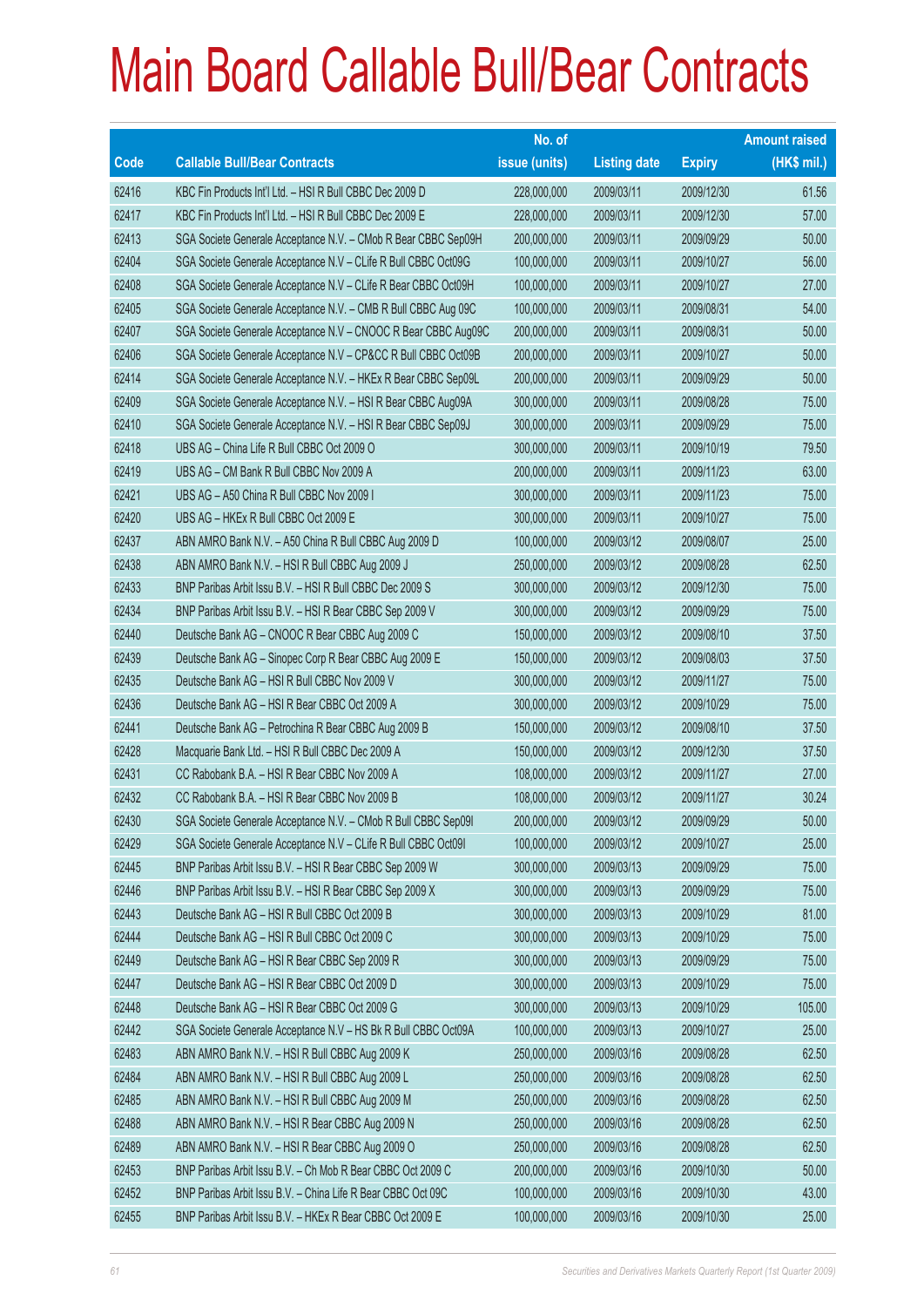|       |                                                          | No. of        |                     |               | <b>Amount raised</b> |
|-------|----------------------------------------------------------|---------------|---------------------|---------------|----------------------|
| Code  | <b>Callable Bull/Bear Contracts</b>                      | issue (units) | <b>Listing date</b> | <b>Expiry</b> | $(HK$$ mil.)         |
| 62451 | BNP Paribas Arbit Issu B.V. - HSI R Bear CBBC Sep 2009 Y | 300,000,000   | 2009/03/16          | 2009/09/29    | 75.00                |
| 62465 | BNP Paribas Arbit Issu B.V. - HSI R Bear CBBC Dec 2009 T | 300,000,000   | 2009/03/16          | 2009/12/30    | 75.00                |
| 62470 | Deutsche Bank AG - China Mobile R Bull CBBC Aug 2009 B   | 150,000,000   | 2009/03/16          | 2009/08/03    | 37.50                |
| 62474 | Deutsche Bank AG - China Mobile R Bear CBBC Aug 2009 C   | 150,000,000   | 2009/03/16          | 2009/08/03    | 37.50                |
| 62458 | Deutsche Bank AG - HSI R Bull CBBC Sep 2009 C            | 300,000,000   | 2009/03/16          | 2009/09/29    | 75.00                |
| 62457 | Deutsche Bank AG - HSI R Bull CBBC Sep 2009 G            | 300,000,000   | 2009/03/16          | 2009/09/29    | 90.00                |
| 62456 | Deutsche Bank AG - HSI R Bull CBBC Sep 2009 N            | 300,000,000   | 2009/03/16          | 2009/09/29    | 99.00                |
| 62471 | Deutsche Bank AG - HSI R Bull CBBC Oct 2009 Q            | 300,000,000   | 2009/03/16          | 2009/10/29    | 102.00               |
| 62472 | Deutsche Bank AG - HSI R Bear CBBC Sep 2009 E            | 300,000,000   | 2009/03/16          | 2009/09/29    | 75.00                |
| 62459 | Deutsche Bank AG - HSI R Bear CBBC Oct 2009 H            | 300,000,000   | 2009/03/16          | 2009/10/29    | 75.00                |
| 62475 | Deutsche Bank AG - HSI R Bear CBBC Oct 2009 O            | 300,000,000   | 2009/03/16          | 2009/10/29    | 84.00                |
| 62460 | Deutsche Bank AG - HSI R Bear CBBC Oct 2009 R            | 300,000,000   | 2009/03/16          | 2009/10/29    | 108.00               |
| 62473 | Deutsche Bank AG - HSI R Bear CBBC Oct 2009 T            | 300,000,000   | 2009/03/16          | 2009/10/29    | 75.00                |
| 62481 | Goldman Sachs SP (Asia) - HSI R Bull CBBC Nov 2009 A     | 200,000,000   | 2009/03/16          | 2009/11/27    | 50.00                |
| 62482 | Goldman Sachs SP (Asia) - HSI R Bull CBBC Nov 2009 B     | 200,000,000   | 2009/03/16          | 2009/11/27    | 50.00                |
| 62486 | Goldman Sachs SP (Asia) - HSI R Bear CBBC Nov 2009 C     | 200,000,000   | 2009/03/16          | 2009/11/27    | 50.00                |
| 62487 | Goldman Sachs SP (Asia) - HSI R Bear CBBC Nov 2009 D     | 200,000,000   | 2009/03/16          | 2009/11/27    | 50.00                |
| 62464 | KBC Fin Products Int'l Ltd. - HSI R Bull CBBC Sep 2009 M | 228,000,000   | 2009/03/16          | 2009/09/29    | 57.00                |
| 62463 | KBC Fin Products Int'l Ltd. - HSI R Bull CBBC Sep 2009 U | 188,000,000   | 2009/03/16          | 2009/09/29    | 63.92                |
| 62466 | KBC Fin Products Int'l Ltd. - HSI R Bear CBBC Aug 2009 O | 158,000,000   | 2009/03/16          | 2009/08/28    | 39.50                |
| 62469 | KBC Fin Products Int'l Ltd. - HSI R Bear CBBC Sep 2009 O | 188,000,000   | 2009/03/16          | 2009/09/29    | 47.00                |
| 62467 | KBC Fin Products Int'l Ltd. - HSI R Bear CBBC Oct 2009 T | 228,000,000   | 2009/03/16          | 2009/10/29    | 57.00                |
| 62468 | KBC Fin Products Int'l Ltd. - HSI R Bear CBBC Oct 2009 U | 278,000,000   | 2009/03/16          | 2009/10/29    | 69.50                |
| 62450 | UBS AG - HSI R Bull CBBC Oct 2009 B                      | 500,000,000   | 2009/03/16          | 2009/10/29    | 125.00               |
| 62476 | UBS AG - HSI R Bear CBBC Oct 2009 E                      | 500,000,000   | 2009/03/16          | 2009/10/29    | 125.00               |
| 62454 | UBS AG - HSI R Bear CBBC Oct 2009 L                      | 500,000,000   | 2009/03/16          | 2009/10/29    | 125.00               |
| 62477 | UBS AG - HSI R Bear CBBC Nov 2009 E                      | 500,000,000   | 2009/03/16          | 2009/11/27    | 125.00               |
| 62478 | UBS AG - HSI R Bear CBBC Nov 2009 F                      | 500,000,000   | 2009/03/16          | 2009/11/27    | 125.00               |
| 62479 | UBS AG - HSI R Bear CBBC Nov 2009 L                      | 500,000,000   | 2009/03/16          | 2009/11/27    | 125.00               |
| 62461 | UBS AG - HSI R Bear CBBC Nov 2009 O                      | 500,000,000   | 2009/03/16          | 2009/11/27    | 125.00               |
| 62462 | UBS AG - HSI R Bear CBBC Nov 2009 U                      | 500,000,000   | 2009/03/16          | 2009/11/27    | 125.00               |
| 62480 | UBS AG - HSI R Bear CBBC Nov 2009 Y                      | 500,000,000   | 2009/03/16          | 2009/11/27    | 125.00               |
| 62490 | ABN AMRO Bank N.V. - DJIA R Bull CBBC Sep 2009 C         | 80,000,000    | 2009/03/17          | 2009/09/18    | 52.96                |
| 62491 | ABN AMRO Bank N.V. - DJIA R Bull CBBC Sep 2009 D         | 80,000,000    | 2009/03/17          | 2009/09/18    | 40.88                |
| 62502 | Deutsche Bank AG - China Mobile R Bull CBBC Oct 2009 A   | 150,000,000   | 2009/03/17          | 2009/10/27    | 45.00                |
| 62506 | Deutsche Bank AG - A50 China R Bull CBBC Sep 2009 A      | 150,000,000   | 2009/03/17          | 2009/09/28    | 64.50                |
| 62505 | Deutsche Bank AG - HKEx R Bull CBBC Aug 2009 A           | 150,000,000   | 2009/03/17          | 2009/08/03    | 49.50                |
| 62503 | Deutsche Bank AG - HSI R Bull CBBC Sep 2009 J            | 300,000,000   | 2009/03/17          | 2009/09/29    | 90.00                |
| 62512 | Deutsche Bank AG - HSI R Bull CBBC Oct 2009 W            | 300,000,000   | 2009/03/17          | 2009/10/29    | 75.00                |
| 62504 | Deutsche Bank AG - HSI R Bull CBBC Oct 2009 X            | 300,000,000   | 2009/03/17          | 2009/10/29    | 75.00                |
| 62507 | Deutsche Bank AG - HSI R Bear CBBC Sep 2009 O            | 300,000,000   | 2009/03/17          | 2009/09/29    | 84.00                |
| 62508 | Deutsche Bank AG - HSI R Bear CBBC Sep 2009 Y            | 300,000,000   | 2009/03/17          | 2009/09/29    | 99.00                |
| 62516 | Deutsche Bank AG - HSI R Bear CBBC Oct 2009 V            | 300,000,000   | 2009/03/17          | 2009/10/29    | 75.00                |
| 62509 | Deutsche Bank AG - HSI R Bear CBBC Oct 2009 Y            | 300,000,000   | 2009/03/17          | 2009/10/29    | 120.00               |
| 62492 | Macquarie Bank Ltd. - HSI R Bull CBBC Sep 2009 E         | 150,000,000   | 2009/03/17          | 2009/09/29    | 37.65                |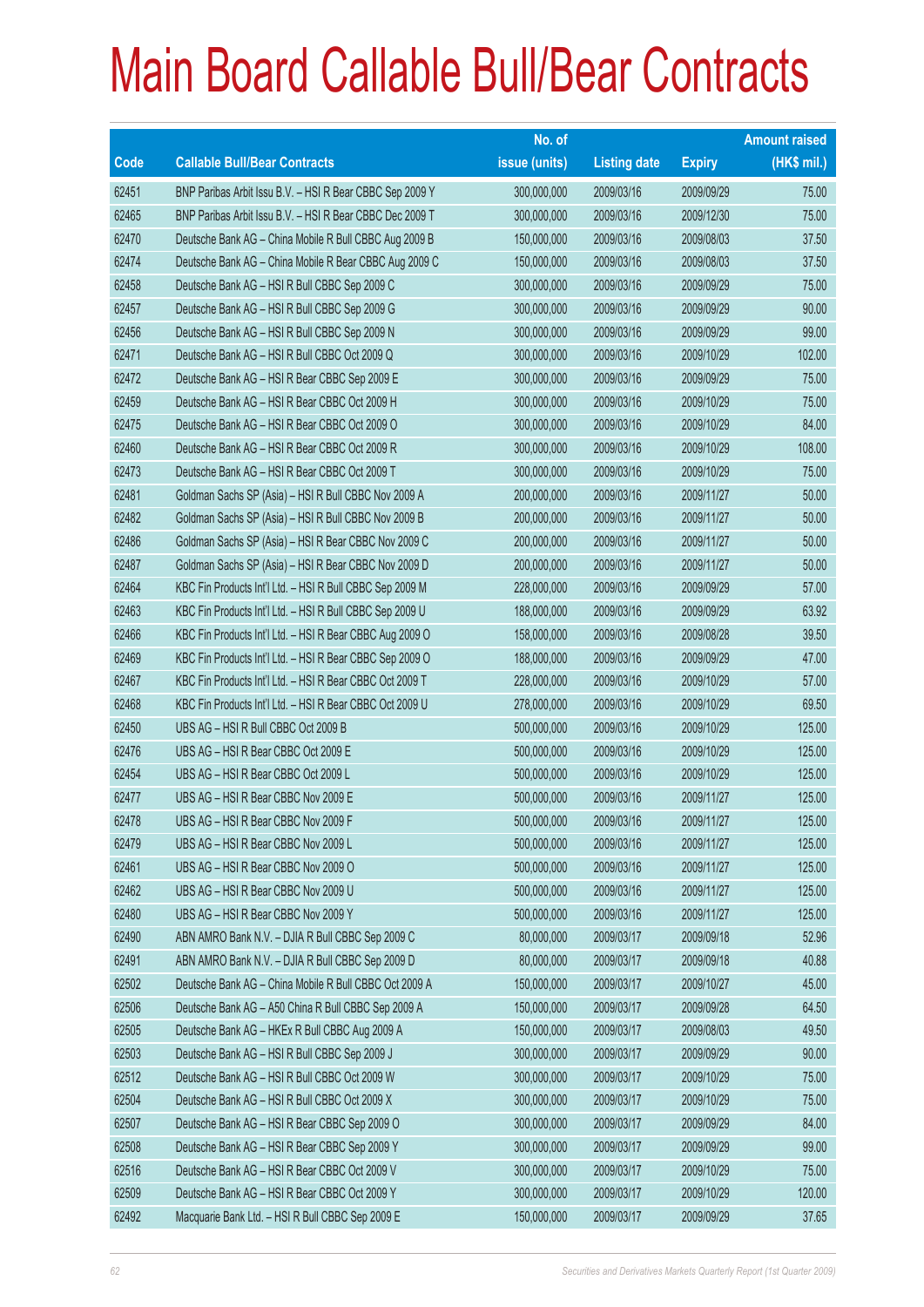|        |                                                                | No. of        |                     |               | <b>Amount raised</b> |
|--------|----------------------------------------------------------------|---------------|---------------------|---------------|----------------------|
| Code   | <b>Callable Bull/Bear Contracts</b>                            | issue (units) | <b>Listing date</b> | <b>Expiry</b> | (HK\$ mil.)          |
| 62493  | Macquarie Bank Ltd. - HSI R Bull CBBC Dec 2009 B               | 150,000,000   | 2009/03/17          | 2009/12/30    | 37.50                |
| 62496  | Macquarie Bank Ltd. - HSI R Bear CBBC Sep 2009 F               | 150,000,000   | 2009/03/17          | 2009/09/29    | 37.65                |
| 62494  | SGA Societe Generale Acceptance N.V. - HSI R Bull CBBC Aug09V  | 300,000,000   | 2009/03/17          | 2009/08/28    | 75.00                |
| 62495  | SGA Societe Generale Acceptance N.V. - HSI R Bull CBBC Sep09K  | 300,000,000   | 2009/03/17          | 2009/09/29    | 75.00                |
| 62497  | SGA Societe Generale Acceptance N.V. - HSI R Bull CBBC Sep09L  | 300,000,000   | 2009/03/17          | 2009/09/29    | 75.00                |
| 62499  | SGA Societe Generale Acceptance N.V. - HSI R Bear CBBC Aug09R  | 300,000,000   | 2009/03/17          | 2009/08/28    | 75.00                |
| 62498  | SGA Societe Generale Acceptance N.V. - HSI R Bear CBBC Aug09T  | 300,000,000   | 2009/03/17          | 2009/08/28    | 75.00                |
| 62500  | SGA Societe Generale Acceptance N.V. - HSI R Bear CBBC Sep09M  | 300,000,000   | 2009/03/17          | 2009/09/29    | 75.00                |
| 62501  | SGA Societe Generale Acceptance N.V. - HSI R Bear CBBC Sep09N  | 300,000,000   | 2009/03/17          | 2009/09/29    | 75.00                |
| 62510  | UBS AG - HSI R Bull CBBC Nov 2009 N                            | 500,000,000   | 2009/03/17          | 2009/11/27    | 125.00               |
| 62511  | UBS AG - HSI R Bull CBBC Nov 2009 Z                            | 500,000,000   | 2009/03/17          | 2009/11/27    | 125.00               |
| 61639# | UBS AG - China Mobile R Bear CBBC Jul 2009 K                   | 300,000,000   | 2009/03/17          | 2009/07/27    | 66.30                |
| 62536  | Deutsche Bank AG - HSI R Bull CBBC Nov 2009 W                  | 300,000,000   | 2009/03/18          | 2009/11/27    | 75.00                |
| 62537  | Deutsche Bank AG - HSI R Bull CBBC Nov 2009 X                  | 300,000,000   | 2009/03/18          | 2009/11/27    | 75.00                |
| 62530  | KBC Fin Products Int'l Ltd. - HSI R Bull CBBC Aug 2009 N       | 228,000,000   | 2009/03/18          | 2009/08/28    | 57.00                |
| 62531  | KBC Fin Products Int'l Ltd. - HSI R Bull CBBC Oct 2009 V       | 228,000,000   | 2009/03/18          | 2009/10/29    | 57.00                |
| 62532  | KBC Fin Products Int'l Ltd. - HSI R Bull CBBC Oct 2009 W       | 228,000,000   | 2009/03/18          | 2009/10/29    | 57.00                |
| 62533  | KBC Fin Products Int'l Ltd. - HSI R Bull CBBC Oct 2009 X       | 188,000,000   | 2009/03/18          | 2009/10/29    | 47.00                |
| 62534  | KBC Fin Products Int'l Ltd. - HSI R Bull CBBC Oct 2009 Y       | 228,000,000   | 2009/03/18          | 2009/10/29    | 57.00                |
| 62535  | KBC Fin Products Int'l Ltd. - HSI R Bear CBBC Aug 2009 V       | 188,000,000   | 2009/03/18          | 2009/08/28    | 47.00                |
| 62517  | CC Rabobank B.A. - Sinopec Corp R Bull CBBC May 2010 A         | 108,000,000   | 2009/03/18          | 2010/05/28    | 27.00                |
| 62521  | CC Rabobank B.A. - Sinopec Corp R Bear CBBC May 2010 B         | 108,000,000   | 2009/03/18          | 2010/05/28    | 27.00                |
| 62518  | CC Rabobank B.A. - HSCEI R Bull CBBC Dec 2009 A                | 200,000,000   | 2009/03/18          | 2009/12/30    | 50.00                |
| 62522  | CC Rabobank B.A. - HSCEI R Bear CBBC Dec 2009 B                | 200,000,000   | 2009/03/18          | 2009/12/30    | 58.00                |
| 62519  | CC Rabobank B.A. - HSI R Bull CBBC Sep 2009 C                  | 108,000,000   | 2009/03/18          | 2009/09/29    | 28.08                |
| 62523  | CC Rabobank B.A. - HSI R Bear CBBC Sep 2009 D                  | 108,000,000   | 2009/03/18          | 2009/09/29    | 27.00                |
| 62513  | SGA Societe Generale Acceptance N.V - CK(H) R Bull CBBC Oct09A | 150,000,000   | 2009/03/18          | 2009/10/27    | 37.50                |
| 62514  | SGA Societe Generale Acceptance N.V. - A50 R Bear CBBC Oct09A  | 200,000,000   | 2009/03/18          | 2009/10/27    | 50.00                |
| 62515  | SGA Societe Generale Acceptance N.V - HS Bk R Bull CBBC Oct09B | 150,000,000   | 2009/03/18          | 2009/10/27    | 37.50                |
| 62527  | UBS AG - China Life R Bull CBBC Nov 2009 F                     | 300,000,000   | 2009/03/18          | 2009/11/16    | 75.00                |
| 62526  | UBS AG - CNOOC R Bull CBBC Oct 2009 E                          | 200,000,000   | 2009/03/18          | 2009/10/19    | 50.00                |
| 62528  | UBS AG - HKEx R Bull CBBC Oct 2009 F                           | 300,000,000   | 2009/03/18          | 2009/10/27    | 75.00                |
| 62520  | UBS AG - HSCEI R Bull CBBC Oct 2009 A                          | 300,000,000   | 2009/03/18          | 2009/10/29    | 75.00                |
| 62524  | UBS AG - HSCEI R Bear CBBC Oct 2009 B                          | 300,000,000   | 2009/03/18          | 2009/10/29    | 75.00                |
| 62525  | UBS AG - HSI R Bear CBBC Nov 2009 P                            | 500,000,000   | 2009/03/18          | 2009/11/27    | 125.00               |
| 62529  | UBS AG - Petrochina R Bull CBBC Oct 2009 F                     | 300,000,000   | 2009/03/18          | 2009/10/19    | 75.00                |
| 62543  | ABN AMRO Bank N.V. - A50 China R Bear CBBC Aug 2009 E          | 100,000,000   | 2009/03/19          | 2009/08/07    | 25.00                |
| 62544  | ABN AMRO Bank N.V. - A50 China R Bear CBBC Aug 2009 F          | 100,000,000   | 2009/03/19          | 2009/08/07    | 28.20                |
| 62547  | ABN AMRO Bank N.V. - HSBC R Bull CBBC Sep 2009 A               | 80,000,000    | 2009/03/19          | 2009/09/18    | 20.00                |
| 62567  | ABN AMRO Bank N.V. - HSBC R Bear CBBC Sep 2009 B               | 80,000,000    | 2009/03/19          | 2009/09/18    | 20.00                |
| 62538  | ABN AMRO Bank N.V. - HSI R Bear CBBC Aug 2009 P                | 250,000,000   | 2009/03/19          | 2009/08/28    | 62.50                |
| 62560  | BNP Paribas Arbit Issu B.V. - A50 Ch R Bull CBBC Nov 2009 C    | 100,000,000   | 2009/03/19          | 2009/11/16    | 25.00                |
| 62563  | BNP Paribas Arbit Issu B.V. - A50 R Bear CBBC Nov 2009 D       | 100,000,000   | 2009/03/19          | 2009/11/16    | 25.00                |
| 62564  | BNP Paribas Arbit Issu B.V. - HSBC R Bull CBBC Oct 2009 B      | 200,000,000   | 2009/03/19          | 2009/10/30    | 50.00                |
| 62566  | BNP Paribas Arbit Issu B.V. - HSBC R Bull CBBC Oct 2009 E      | 200,000,000   | 2009/03/19          | 2009/10/30    | 50.00                |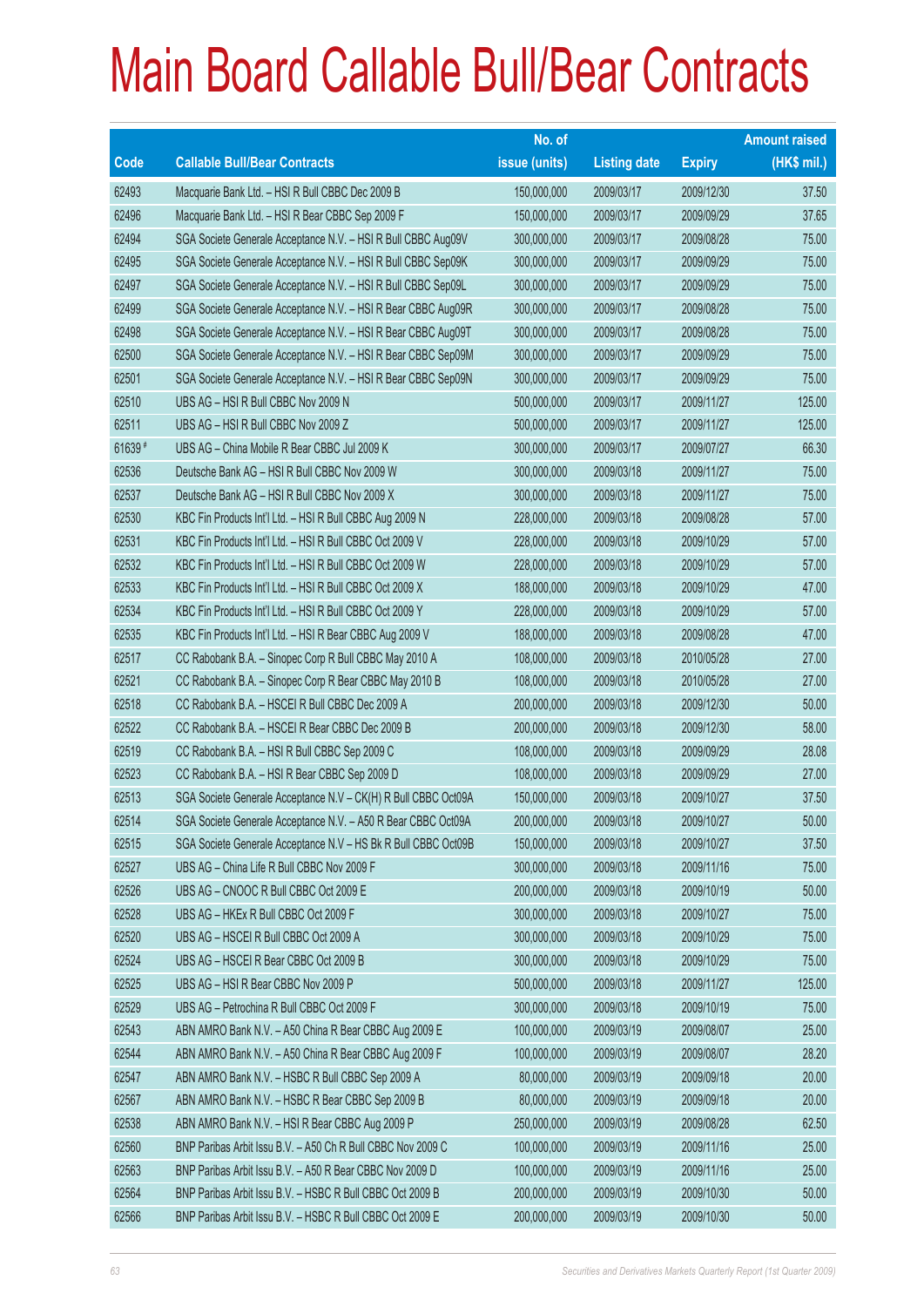|       |                                                                | No. of        |                     |               | <b>Amount raised</b> |
|-------|----------------------------------------------------------------|---------------|---------------------|---------------|----------------------|
| Code  | <b>Callable Bull/Bear Contracts</b>                            | issue (units) | <b>Listing date</b> | <b>Expiry</b> | (HK\$ mil.)          |
| 62565 | BNP Paribas Arbit Issu B.V. - HSBC R Bull CBBC Nov 2009 D      | 200,000,000   | 2009/03/19          | 2009/11/30    | 50.00                |
| 62568 | BNP Paribas Arbit Issu B.V. - HSBC R Bear CBBC Oct 2009 C      | 200,000,000   | 2009/03/19          | 2009/10/30    | 50.00                |
| 62569 | BNP Paribas Arbit Issu B.V. - HSBC R Bear CBBC Oct 2009 D      | 200,000,000   | 2009/03/19          | 2009/10/30    | 50.00                |
| 62570 | BNP Paribas Arbit Issu B.V. - HSBC R Bear CBBC Nov 2009 F      | 200,000,000   | 2009/03/19          | 2009/11/30    | 50.00                |
| 62561 | BNP Paribas Arbit Issu B.V. - HSI R Bull CBBC Dec 2009 U       | 300,000,000   | 2009/03/19          | 2009/12/30    | 75.00                |
| 62562 | BNP Paribas Arbit Issu B.V. - HSI R Bear CBBC Sep 2009 Z       | 300,000,000   | 2009/03/19          | 2009/09/29    | 75.00                |
| 62541 | Deutsche Bank AG - HSBC R Bull CBBC Sep 2009 A                 | 150,000,000   | 2009/03/19          | 2009/09/21    | 37.50                |
| 62542 | Deutsche Bank AG - HSBC R Bull CBBC Sep 2009 B                 | 150,000,000   | 2009/03/19          | 2009/09/21    | 39.00                |
| 62545 | Deutsche Bank AG - HSBC R Bear CBBC Sep 2009 C                 | 150,000,000   | 2009/03/19          | 2009/09/21    | 39.00                |
| 62546 | Deutsche Bank AG - HSBC R Bear CBBC Sep 2009 D                 | 150,000,000   | 2009/03/19          | 2009/09/21    | 45.00                |
| 62540 | Deutsche Bank AG - HSI R Bull CBBC Nov 2009 Y                  | 300,000,000   | 2009/03/19          | 2009/11/27    | 75.00                |
| 62555 | KBC Fin Products Int'l Ltd. - HSBC R Bear CBBC Oct 2009 C      | 138,000,000   | 2009/03/19          | 2009/10/08    | 34.50                |
| 62554 | KBC Fin Products Int'l Ltd. - HSI R Bear CBBC Oct 2009 I       | 228,000,000   | 2009/03/19          | 2009/10/29    | 61.56                |
| 62553 | KBC Fin Products Int'l Ltd. - HSI R Bear CBBC Oct 2009 Z       | 188,000,000   | 2009/03/19          | 2009/10/29    | 47.00                |
| 62539 | SGA Societe Generale Acceptance N.V - CK(H) R Bear CBBC Oct09B | 150,000,000   | 2009/03/19          | 2009/10/27    | 37.50                |
| 62548 | UBS AG - HSBC R Bull CBBC Oct 2009 G                           | 300,000,000   | 2009/03/19          | 2009/10/12    | 75.00                |
| 62549 | UBS AG - HSBC R Bull CBBC Oct 2009 H                           | 300,000,000   | 2009/03/19          | 2009/10/12    | 75.00                |
| 62550 | UBS AG - HSBC R Bull CBBC Oct 2009 I                           | 300,000,000   | 2009/03/19          | 2009/10/12    | 75.00                |
| 62551 | UBS AG - HSBC R Bull CBBC Oct 2009 J                           | 300,000,000   | 2009/03/19          | 2009/10/12    | 75.00                |
| 62552 | UBS AG - HSBC R Bull CBBC Oct 2009 K                           | 300,000,000   | 2009/03/19          | 2009/10/12    | 75.00                |
| 62556 | UBS AG - HSBC R Bear CBBC Oct 2009 L                           | 300,000,000   | 2009/03/19          | 2009/10/12    | 75.00                |
| 62557 | UBS AG - HSBC R Bear CBBC Oct 2009 M                           | 300,000,000   | 2009/03/19          | 2009/10/12    | 75.00                |
| 62558 | UBS AG - HSBC R Bear CBBC Oct 2009 N                           | 300,000,000   | 2009/03/19          | 2009/10/12    | 75.00                |
| 62559 | UBS AG - HSBC R Bear CBBC Oct 2009 O                           | 300,000,000   | 2009/03/19          | 2009/10/12    | 75.00                |
| 62596 | ABN AMRO Bank N.V. - HSI R Bull CBBC Aug 2009 Q                | 250,000,000   | 2009/03/20          | 2009/08/28    | 62.50                |
| 62597 | Deutsche Bank AG - China Life R Bull CBBC Aug 2009 P           | 150,000,000   | 2009/03/20          | 2009/08/17    | 45.00                |
| 62601 | Deutsche Bank AG - HKEx R Bull CBBC Aug 2009 B                 | 150,000,000   | 2009/03/20          | 2009/08/03    | 37.50                |
| 62599 | Deutsche Bank AG - HSI R Bull CBBC Nov 2009 B                  | 300,000,000   | 2009/03/20          | 2009/11/27    | 90.00                |
| 62600 | Deutsche Bank AG - HSI R Bull CBBC Nov 2009 F                  | 300,000,000   | 2009/03/20          | 2009/11/27    | 75.00                |
| 62598 | Deutsche Bank AG - HSI R Bull CBBC Nov 2009 Z                  | 300,000,000   | 2009/03/20          | 2009/11/27    | 84.00                |
| 62602 | Deutsche Bank AG - HSI R Bear CBBC Nov 2009 I                  | 300,000,000   | 2009/03/20          | 2009/11/27    | 84.00                |
| 62603 | Deutsche Bank AG - HSI R Bear CBBC Nov 2009 J                  | 300,000,000   | 2009/03/20          | 2009/11/27    | 99.00                |
| 62583 | KBC Fin Products Int'l Ltd. - A50 China R Bull CBBC Oct 09 A   | 208,000,000   | 2009/03/20          | 2009/10/08    | 52.00                |
| 62584 | KBC Fin Products Int'l Ltd. - HSI R Bull CBBC Aug 2009 W       | 158,000,000   | 2009/03/20          | 2009/08/28    | 39.50                |
| 62582 | KBC Fin Products Int'l Ltd. - HSI R Bull CBBC Oct 2009 H       | 188,000,000   | 2009/03/20          | 2009/10/29    | 47.00                |
| 62585 | KBC Fin Products Int'l Ltd. - HSI R Bull CBBC Oct 2009 N       | 228,000,000   | 2009/03/20          | 2009/10/29    | 57.00                |
| 62595 | KBC Fin Products Int'l Ltd. - HSI R Bear CBBC Aug 2009 Y       | 188,000,000   | 2009/03/20          | 2009/08/28    | 47.00                |
| 62587 | KBC Fin Products Int'l Ltd. - HSI R Bear CBBC Oct 2009 L       | 188,000,000   | 2009/03/20          | 2009/10/29    | 47.00                |
| 62586 | KBC Fin Products Int'l Ltd. - HSI R Bear CBBC Oct 2009 M       | 228,000,000   | 2009/03/20          | 2009/10/29    | 57.00                |
| 62572 | SGA Societe Generale Acceptance N.V. - COVS R Bear CBBC Oct09B | 100,000,000   | 2009/03/20          | 2009/10/19    | 44.00                |
| 62571 | SGA Societe Generale Acceptance N.V - CCCCL R Bear CBBC Sep09B | 100,000,000   | 2009/03/20          | 2009/09/28    | 25.00                |
| 62573 | SGA Societe Generale Acceptance N.V - CLife R Bear CBBC Oct09J | 100,000,000   | 2009/03/20          | 2009/10/19    | 33.00                |
| 62579 | SGA Societe Generale Acceptance N.V. - HSBC R Bull CBBC Oct09E | 300,000,000   | 2009/03/20          | 2009/10/27    | 75.00                |
| 62580 | SGA Societe Generale Acceptance N.V. - HSBC R Bull CBBC Oct09F | 300,000,000   | 2009/03/20          | 2009/10/27    | 75.00                |
| 62581 | SGA Societe Generale Acceptance N.V. - HSBC R Bull CBBC Oct09G | 300,000,000   | 2009/03/20          | 2009/10/27    | 75.00                |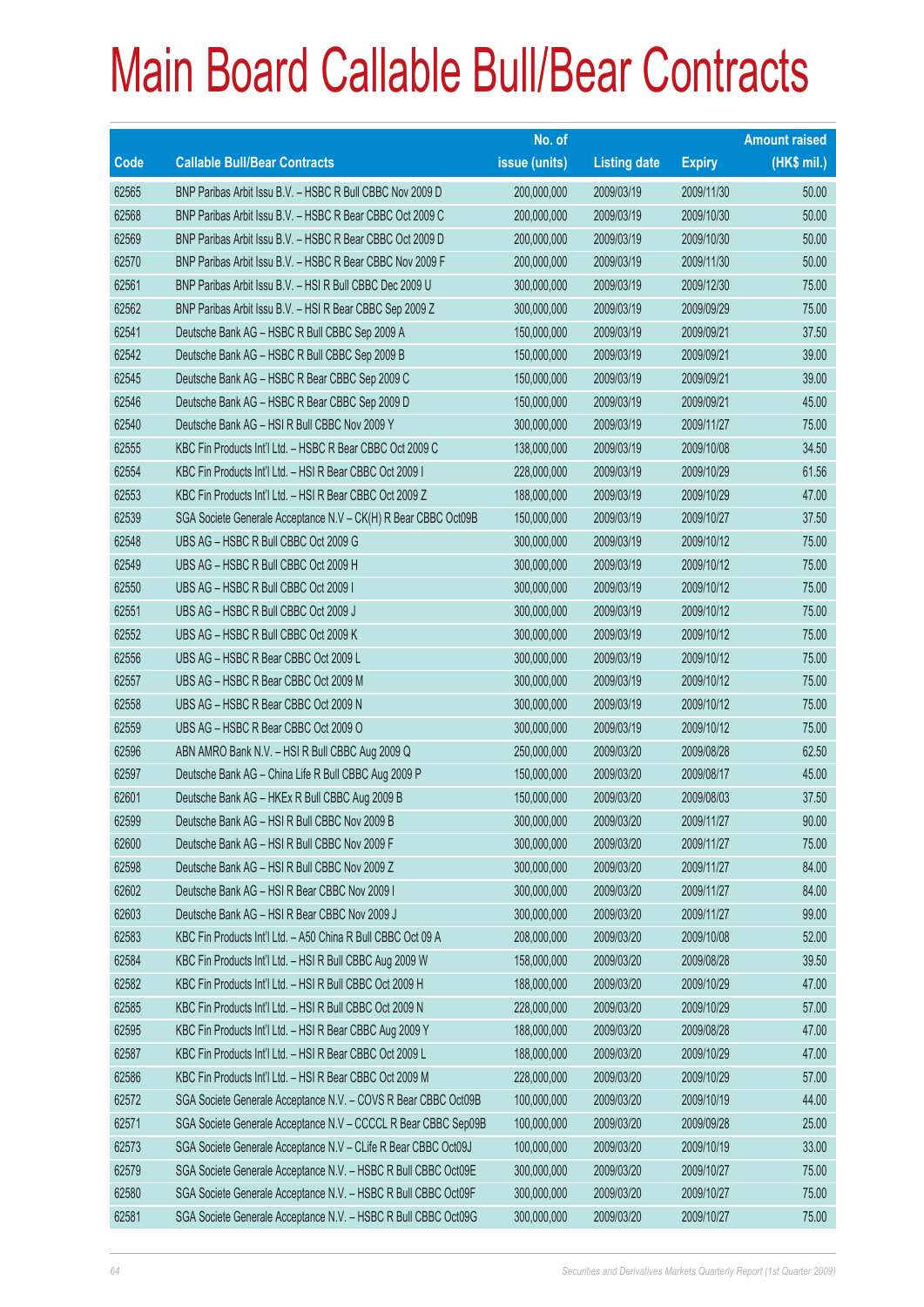|       |                                                                | No. of        |                     |               | <b>Amount raised</b> |
|-------|----------------------------------------------------------------|---------------|---------------------|---------------|----------------------|
| Code  | <b>Callable Bull/Bear Contracts</b>                            | issue (units) | <b>Listing date</b> | <b>Expiry</b> | $(HK$$ mil.)         |
| 62574 | SGA Societe Generale Acceptance N.V. - ICBC R Bear CBBC Sep09B | 300,000,000   | 2009/03/20          | 2009/09/28    | 75.00                |
| 62575 | SGA Societe Generale Acceptance NV - PingAn R Bull CBBC Oct09A | 200,000,000   | 2009/03/20          | 2009/10/27    | 50.00                |
| 62577 | SGA Societe Generale Acceptance NV - PingAn R Bear CBBC Sep09A | 200,000,000   | 2009/03/20          | 2009/09/28    | 50.00                |
| 62576 | SGA Societe Generale Acceptance N.V - SHK P R Bear CBBC Oct09A | 150,000,000   | 2009/03/20          | 2009/10/27    | 37.50                |
| 62578 | SGA Societe Generale Acceptance N.V. - TCH R Bull CBBC Oct09A  | 150,000,000   | 2009/03/20          | 2009/10/27    | 37.50                |
| 62591 | UBS AG - BankComm R Bull CBBC Oct 2009 C                       | 200,000,000   | 2009/03/20          | 2009/10/27    | 50.00                |
| 62592 | UBS AG - CM Bank R Bull CBBC Nov 2009 B                        | 200,000,000   | 2009/03/20          | 2009/11/23    | 65.00                |
| 62593 | UBS AG - HS Bank R Bull CBBC Dec 2009 D                        | 200,000,000   | 2009/03/20          | 2009/12/28    | 50.00                |
| 62588 | UBS AG - HSI R Bull CBBC Sep 2009 V                            | 500,000,000   | 2009/03/20          | 2009/09/29    | 125.00               |
| 62589 | UBS AG - HSI R Bull CBBC Sep 2009 W                            | 500,000,000   | 2009/03/20          | 2009/09/29    | 125.00               |
| 62590 | UBS AG - HSI R Bull CBBC Nov 2009 Q                            | 500,000,000   | 2009/03/20          | 2009/11/27    | 125.00               |
| 62594 | UBS AG - Ping An R Bull CBBC Oct 2009 D                        | 200,000,000   | 2009/03/20          | 2009/10/27    | 50.00                |
| 62645 | ABN AMRO Bank N.V. - HSI R Bull CBBC Aug 2009 R                | 250,000,000   | 2009/03/23          | 2009/08/28    | 62.50                |
| 62646 | ABN AMRO Bank N.V. - HSI R Bull CBBC Aug 2009 S                | 250,000,000   | 2009/03/23          | 2009/08/28    | 62.50                |
| 62650 | ABN AMRO Bank N.V. - HSI R Bear CBBC Aug 2009 T                | 250,000,000   | 2009/03/23          | 2009/08/28    | 62.50                |
| 62651 | ABN AMRO Bank N.V. - HSI R Bear CBBC Aug 2009 U                | 250,000,000   | 2009/03/23          | 2009/08/28    | 62.50                |
| 62652 | ABN AMRO Bank N.V. - HSI R Bear CBBC Aug 2009 V                | 250,000,000   | 2009/03/23          | 2009/08/28    | 62.50                |
| 62641 | Deutsche Bank AG - China Life R Bull CBBC Aug 2009 S           | 150,000,000   | 2009/03/23          | 2009/08/31    | 52.50                |
| 62642 | Deutsche Bank AG - China Life R Bull CBBC Aug 2009 T           | 150,000,000   | 2009/03/23          | 2009/08/31    | 37.50                |
| 62618 | Deutsche Bank AG - China Life R Bear CBBC Aug 2009 Q           | 150,000,000   | 2009/03/23          | 2009/08/17    | 112.50               |
| 62619 | Deutsche Bank AG - China Life R Bear CBBC Aug 2009 R           | 150,000,000   | 2009/03/23          | 2009/08/17    | 142.50               |
| 62643 | Deutsche Bank AG - China Life R Bear CBBC Aug 2009 V           | 150,000,000   | 2009/03/23          | 2009/08/31    | 165.00               |
| 62620 | Deutsche Bank AG - CNOOC R Bull CBBC Aug 2009 D                | 150,000,000   | 2009/03/23          | 2009/08/17    | 37.50                |
| 62644 | Deutsche Bank AG - HKEx R Bull CBBC Aug 2009 C                 | 150,000,000   | 2009/03/23          | 2009/08/03    | 37.50                |
| 62637 | Deutsche Bank AG - HSI R Bull CBBC Sep 2009 A                  | 300,000,000   | 2009/03/23          | 2009/09/29    | 75.00                |
| 62636 | Deutsche Bank AG - HSI R Bull CBBC Sep 2009 X                  | 300,000,000   | 2009/03/23          | 2009/09/29    | 84.00                |
| 62616 | Deutsche Bank AG - HSI R Bull CBBC Nov 2009 C                  | 300,000,000   | 2009/03/23          | 2009/11/27    | 84.00                |
| 62615 | Deutsche Bank AG - HSI R Bull CBBC Nov 2009 K                  | 300,000,000   | 2009/03/23          | 2009/11/27    | 84.00                |
| 62617 | Deutsche Bank AG - HSI R Bull CBBC Nov 2009 T                  | 300,000,000   | 2009/03/23          | 2009/11/27    | 75.00                |
| 62639 | Deutsche Bank AG - HSI R Bear CBBC Sep 2009 B                  | 300,000,000   | 2009/03/23          | 2009/09/29    | 120.00               |
| 62640 | Deutsche Bank AG - HSI R Bear CBBC Sep 2009 E                  | 300,000,000   | 2009/03/23          | 2009/09/29    | 126.00               |
| 62638 | Deutsche Bank AG - HSI R Bear CBBC Sep 2009 R                  | 300,000,000   | 2009/03/23          | 2009/09/29    | 114.00               |
| 62622 | Deutsche Bank AG - HSI R Bear CBBC Nov 2009 O                  | 300,000,000   | 2009/03/23          | 2009/11/27    | 99.00                |
| 62621 | Deutsche Bank AG - HSI R Bear CBBC Nov 2009 U                  | 300,000,000   | 2009/03/23          | 2009/11/27    | 90.00                |
| 62623 | Deutsche Bank AG - Petrochina R Bull CBBC Aug 2009 C           | 150,000,000   | 2009/03/23          | 2009/08/10    | 37.50                |
| 62632 | KBC Fin Products Int'l Ltd. - HSI R Bull CBBC Aug 2009 O       | 188,000,000   | 2009/03/23          | 2009/08/28    | 48.88                |
| 62633 | KBC Fin Products Int'l Ltd. - HSI R Bull CBBC Sep 2009 W       | 158,000,000   | 2009/03/23          | 2009/09/29    | 39.50                |
| 62634 | KBC Fin Products Int'l Ltd. - HSI R Bull CBBC Oct 2009 R       | 228,000,000   | 2009/03/23          | 2009/10/29    | 57.00                |
| 62635 | KBC Fin Products Int'l Ltd. - HSI R Bull CBBC Oct 2009 S       | 228,000,000   | 2009/03/23          | 2009/10/29    | 57.00                |
| 62612 | KBC Fin Products Int'l Ltd. - HSI R Bear CBBC Sep 2009 O       | 188,000,000   | 2009/03/23          | 2009/09/29    | 47.00                |
| 62624 | KBC Fin Products Int'l Ltd. - HSI R Bear CBBC Sep 2009 T       | 188,000,000   | 2009/03/23          | 2009/09/29    | 48.88                |
| 62613 | KBC Fin Products Int'l Ltd. - HSI R Bear CBBC Oct 2009 Q       | 228,000,000   | 2009/03/23          | 2009/10/29    | 57.00                |
| 62614 | SGA Societe Generale Acceptance N.V - CLife R Bull CBBC Nov09C | 100,000,000   | 2009/03/23          | 2009/11/30    | 37.00                |
| 62604 | SGA Societe Generale Acceptance N.V. - HSI R Bull CBBC Sep09O  | 300,000,000   | 2009/03/23          | 2009/09/29    | 75.00                |
| 62605 | SGA Societe Generale Acceptance N.V. - HSI R Bull CBBC Sep09P  | 300,000,000   | 2009/03/23          | 2009/09/29    | 75.00                |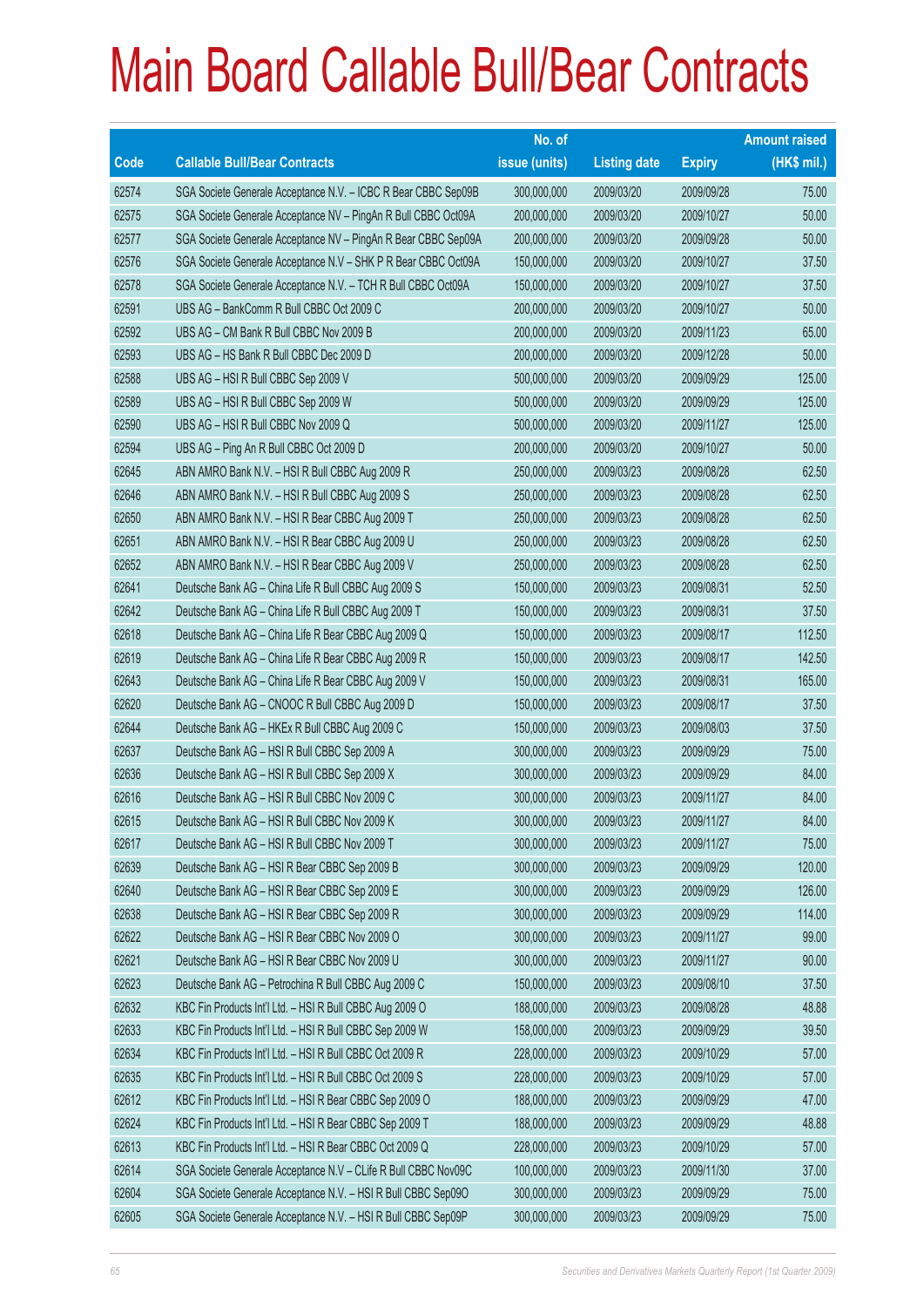|       |                                                               | No. of        |                     |               | <b>Amount raised</b> |
|-------|---------------------------------------------------------------|---------------|---------------------|---------------|----------------------|
| Code  | <b>Callable Bull/Bear Contracts</b>                           | issue (units) | <b>Listing date</b> | <b>Expiry</b> | (HK\$ mil.)          |
| 62606 | SGA Societe Generale Acceptance N.V. - HSI R Bull CBBC Sep09Q | 300,000,000   | 2009/03/23          | 2009/09/29    | 75.00                |
| 62607 | SGA Societe Generale Acceptance N.V. - HSI R Bull CBBC Sep09R | 300,000,000   | 2009/03/23          | 2009/09/29    | 75.00                |
| 62626 | UBS AG - China Mobile R Bull CBBC Oct 2009 E                  | 300,000,000   | 2009/03/23          | 2009/10/27    | 75.00                |
| 62625 | UBS AG - China Life R Bull CBBC Oct 2009 P                    | 300,000,000   | 2009/03/23          | 2009/10/19    | 87.00                |
| 62627 | UBS AG - HSBC R Bull CBBC Oct 2009 P                          | 300,000,000   | 2009/03/23          | 2009/10/27    | 75.00                |
| 62608 | UBS AG - HSCEI R Bull CBBC Oct 2009 C                         | 300,000,000   | 2009/03/23          | 2009/10/29    | 75.00                |
| 62631 | UBS AG - HSCEI R Bull CBBC Oct 2009 D                         | 300,000,000   | 2009/03/23          | 2009/10/29    | 75.00                |
| 62609 | UBS AG - HSI R Bull CBBC Sep 2009 M                           | 500,000,000   | 2009/03/23          | 2009/09/29    | 125.00               |
| 62610 | UBS AG - HSI R Bull CBBC Oct 2009 E                           | 500,000,000   | 2009/03/23          | 2009/10/29    | 125.00               |
| 62611 | UBS AG - HSI R Bull CBBC Oct 2009 L                           | 500,000,000   | 2009/03/23          | 2009/10/29    | 125.00               |
| 62628 | UBS AG - HSI R Bull CBBC Nov 2009 M                           | 500,000,000   | 2009/03/23          | 2009/11/27    | 125.00               |
| 62629 | UBS AG - HSI R Bear CBBC Sep 2009 R                           | 500,000,000   | 2009/03/23          | 2009/09/29    | 125.00               |
| 62630 | UBS AG - HSI R Bear CBBC Oct 2009 A                           | 500,000,000   | 2009/03/23          | 2009/10/29    | 125.00               |
| 62716 | BNP Paribas Arbit Issu B.V. - CC Bank R Bull CBBC Nov 2009 A  | 100,000,000   | 2009/03/24          | 2009/11/30    | 25.00                |
| 62720 | BNP Paribas Arbit Issu B.V. - CC Bank R Bear CBBC Nov 2009 B  | 100,000,000   | 2009/03/24          | 2009/11/30    | 25.00                |
| 62670 | BNP Paribas Arbit Issu B.V. - Ch Life R Bull CBBC Oct 2009 D  | 100,000,000   | 2009/03/24          | 2009/10/30    | 53.00                |
| 62671 | BNP Paribas Arbit Issu B.V. - Ch Life R Bull CBBC Nov 2009 B  | 100,000,000   | 2009/03/24          | 2009/11/30    | 33.00                |
| 62674 | BNP Paribas Arbit Issu B.V. - Ch Life R Bear CBBC Oct 2009 E  | 100,000,000   | 2009/03/24          | 2009/10/30    | 28.00                |
| 62669 | BNP Paribas Arbit Issu B.V. - HKEx R Bull CBBC Nov 2009 A     | 100,000,000   | 2009/03/24          | 2009/11/30    | 25.00                |
| 62673 | BNP Paribas Arbit Issu B.V. - HKEx R Bear CBBC Nov 2009 B     | 100,000,000   | 2009/03/24          | 2009/11/30    | 25.00                |
| 62672 | BNP Paribas Arbit Issu B.V. - HSBC R Bull CBBC Nov 2009 E     | 200,000,000   | 2009/03/24          | 2009/11/30    | 50.00                |
| 62718 | BNP Paribas Arbit Issu B.V. - HSBC R Bull CBBC Dec 2009 C     | 200,000,000   | 2009/03/24          | 2009/12/31    | 50.00                |
| 62676 | BNP Paribas Arbit Issu B.V. - HSI R Bull CBBC Nov 2009 S      | 300,000,000   | 2009/03/24          | 2009/11/27    | 75.00                |
| 62677 | BNP Paribas Arbit Issu B.V. - HSI R Bull CBBC Nov 2009 T      | 300,000,000   | 2009/03/24          | 2009/11/27    | 75.00                |
| 62678 | BNP Paribas Arbit Issu B.V. - HSI R Bull CBBC Dec 2009 V      | 300,000,000   | 2009/03/24          | 2009/12/30    | 75.00                |
| 62717 | BNP Paribas Arbit Issu B.V. - HSI R Bull CBBC Dec 2009 W      | 300,000,000   | 2009/03/24          | 2009/12/30    | 75.00                |
| 62675 | BNP Paribas Arbit Issu B.V. - HSI R Bear CBBC Sep 2009 C      | 300,000,000   | 2009/03/24          | 2009/09/29    | 75.00                |
| 62722 | Deutsche Bank AG - China Life R Bear CBBC Aug 2009 W          | 150,000,000   | 2009/03/24          | 2009/08/10    | 37.50                |
| 62724 | Deutsche Bank AG - HKEx R Bear CBBC Aug 2009 D                | 150,000,000   | 2009/03/24          | 2009/08/03    | 37.50                |
| 62721 | Deutsche Bank AG - HSI R Bull CBBC Oct 2009 D                 | 300,000,000   | 2009/03/24          | 2009/10/29    | 75.00                |
| 62719 | Deutsche Bank AG - HSI R Bull CBBC Oct 2009 U                 | 300,000,000   | 2009/03/24          | 2009/10/29    | 84.00                |
| 62723 | Deutsche Bank AG - HSI R Bear CBBC Oct 2009 A                 | 300,000,000   | 2009/03/24          | 2009/10/29    | 114.00               |
| 62649 | HK Bank - HSI R Bull CBBC Oct 2009 B                          | 600,000,000   | 2009/03/24          | 2009/10/29    | 150.00               |
| 62654 | HK Bank - HSI R Bull CBBC Oct 2009 C                          | 600,000,000   | 2009/03/24          | 2009/10/29    | 150.00               |
| 62655 | HK Bank - HSI R Bull CBBC Oct 2009 D                          | 600,000,000   | 2009/03/24          | 2009/10/29    | 150.00               |
| 62694 | KBC Fin Products Int'l Ltd. - China Life R Bull CBBC Aug 09F  | 168,000,000   | 2009/03/24          | 2009/08/14    | 68.88                |
| 62695 | KBC Fin Products Int'l Ltd. - China Life R Bull CBBC Sep 09F  | 168,000,000   | 2009/03/24          | 2009/09/01    | 85.68                |
| 62696 | KBC Fin Products Int'l Ltd. - China Life R Bull CBBC Oct 09B  | 148,000,000   | 2009/03/24          | 2009/10/09    | 96.20                |
| 62693 | KBC Fin Products Int'l Ltd. - A50 China R Bull CBBC Sep 09B   | 208,000,000   | 2009/03/24          | 2009/09/10    | 52.00                |
| 62697 | KBC Fin Products Int'l Ltd. - HKEx R Bull CBBC Aug 2009 D     | 328,000,000   | 2009/03/24          | 2009/08/03    | 82.00                |
| 62698 | KBC Fin Products Int'l Ltd. - HKEx R Bull CBBC Oct 2009 A     | 328,000,000   | 2009/03/24          | 2009/10/15    | 98.40                |
| 62702 | KBC Fin Products Int'l Ltd. - HKEx R Bear CBBC Sep 2009 C     | 258,000,000   | 2009/03/24          | 2009/09/15    | 98.04                |
| 62701 | KBC Fin Products Int'l Ltd. - HKEx R Bear CBBC Oct 2009 B     | 328,000,000   | 2009/03/24          | 2009/10/02    | 98.40                |
| 62699 | KBC Fin Products Int'l Ltd. - HSBC R Bull CBBC Oct 2009 D     | 138,000,000   | 2009/03/24          | 2009/10/15    | 34.50                |
| 62700 | KBC Fin Products Int'l Ltd. - HSBC R Bull CBBC Nov 2009 B     | 138,000,000   | 2009/03/24          | 2009/11/03    | 34.50                |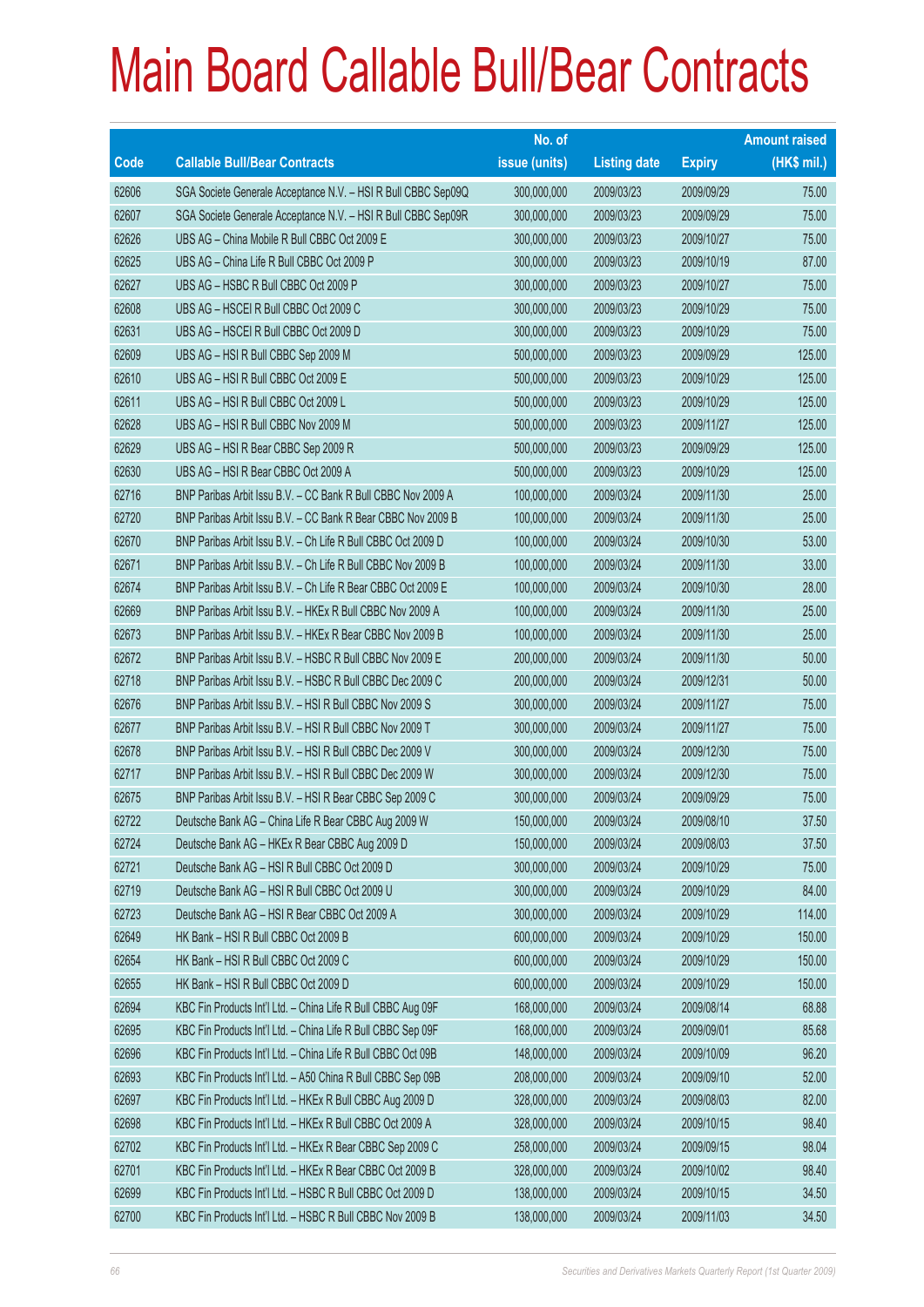|       |                                                                | No. of        |                     |               | <b>Amount raised</b> |
|-------|----------------------------------------------------------------|---------------|---------------------|---------------|----------------------|
| Code  | <b>Callable Bull/Bear Contracts</b>                            | issue (units) | <b>Listing date</b> | <b>Expiry</b> | (HK\$ mil.)          |
| 62703 | KBC Fin Products Int'l Ltd. - HSBC R Bear CBBC Oct 2009 E      | 138,000,000   | 2009/03/24          | 2009/10/08    | 40.02                |
| 62704 | KBC Fin Products Int'l Ltd. - HSBC R Bear CBBC Nov 2009 C      | 138,000,000   | 2009/03/24          | 2009/11/02    | 34.50                |
| 62683 | KBC Fin Products Int'l Ltd. - HSI R Bull CBBC Oct 2009 T       | 158,000,000   | 2009/03/24          | 2009/10/29    | 50.56                |
| 62684 | KBC Fin Products Int'l Ltd. - HSI R Bull CBBC Nov 2009 H       | 188,000,000   | 2009/03/24          | 2009/11/27    | 58.28                |
| 62685 | KBC Fin Products Int'l Ltd. - HSI R Bull CBBC Nov 2009 I       | 188,000,000   | 2009/03/24          | 2009/11/27    | 52.64                |
| 62686 | KBC Fin Products Int'l Ltd. - HSI R Bull CBBC Nov 2009 J       | 188,000,000   | 2009/03/24          | 2009/11/27    | 52.64                |
| 62687 | KBC Fin Products Int'l Ltd. - HSI R Bull CBBC Nov 2009 K       | 158,000,000   | 2009/03/24          | 2009/11/27    | 41.08                |
| 62688 | KBC Fin Products Int'l Ltd. - HSI R Bull CBBC Nov 2009 L       | 158,000,000   | 2009/03/24          | 2009/11/27    | 44.24                |
| 62682 | KBC Fin Products Int'l Ltd. - HSI R Bear CBBC Sep 2009 V       | 158,000,000   | 2009/03/24          | 2009/09/29    | 39.50                |
| 62689 | KBC Fin Products Int'l Ltd. - HSI R Bear CBBC Oct 2009 U       | 188,000,000   | 2009/03/24          | 2009/10/29    | 50.76                |
| 62690 | KBC Fin Products Int'l Ltd. - HSI R Bear CBBC Nov 2009 M       | 188,000,000   | 2009/03/24          | 2009/11/27    | 60.16                |
| 62691 | KBC Fin Products Int'l Ltd. - HSI R Bear CBBC Nov 2009 N       | 188,000,000   | 2009/03/24          | 2009/11/27    | 50.76                |
| 62647 | Macquarie Bank Ltd. - HSI R Bull CBBC Sep 2009 G               | 150,000,000   | 2009/03/24          | 2009/09/29    | 37.50                |
| 62656 | SGA Societe Generale Acceptance N.V - BOCom R Bear CBBC Oct09A | 200,000,000   | 2009/03/24          | 2009/10/27    | 50.00                |
| 62662 | SGA Societe Generale Acceptance N.V. - COVS R Bear CBBC Oct09C | 100,000,000   | 2009/03/24          | 2009/10/27    | 42.00                |
| 62663 | SGA Societe Generale Acceptance N.V. - CUni R Bull CBBC Oct09A | 100,000,000   | 2009/03/24          | 2009/10/27    | 26.00                |
| 62661 | SGA Societe Generale Acceptance N.V. - CCHC R Bull CBBC Oct09A | 150,000,000   | 2009/03/24          | 2009/10/27    | 37.50                |
| 62660 | SGA Societe Generale Acceptance N.V - CCoal R Bear CBBC Oct09A | 200,000,000   | 2009/03/24          | 2009/10/27    | 50.00                |
| 62657 | SGA Societe Generale Acceptance N.V - CLife R Bull CBBC Nov09D | 100,000,000   | 2009/03/24          | 2009/11/30    | 37.00                |
| 62658 | SGA Societe Generale Acceptance N.V - CLife R Bear CBBC Nov09E | 100,000,000   | 2009/03/24          | 2009/11/30    | 39.00                |
| 62659 | SGA Societe Generale Acceptance N.V - CLife R Bear CBBC Nov09F | 100,000,000   | 2009/03/24          | 2009/11/30    | 50.00                |
| 62692 | SGA Societe Generale Acceptance N.V - CP&CC R Bull CBBC Nov09A | 200,000,000   | 2009/03/24          | 2009/11/30    | 50.00                |
| 62667 | SGA Societe Generale Acceptance N.V. - HKEx R Bull CBBC Sep09M | 200,000,000   | 2009/03/24          | 2009/09/29    | 50.00                |
| 62664 | SGA Societe Generale Acceptance N.V. - HSBC R Bull CBBC Oct09H | 200,000,000   | 2009/03/24          | 2009/10/23    | 50.00                |
| 62665 | SGA Societe Generale Acceptance N.V. - HSBC R Bear CBBC Oct091 | 200,000,000   | 2009/03/24          | 2009/10/23    | 50.00                |
| 62666 | SGA Societe Generale Acceptance N.V. - HSBC R Bear CBBC Oct09J | 200,000,000   | 2009/03/24          | 2009/10/23    | 50.00                |
| 62648 | SGA Societe Generale Acceptance N.V. - HSI R Bull CBBC Sep09S  | 300,000,000   | 2009/03/24          | 2009/09/29    | 75.00                |
| 62653 | SGA Societe Generale Acceptance N.V. - HSI R Bear CBBC Sep09T  | 300,000,000   | 2009/03/24          | 2009/09/29    | 75.00                |
| 62668 | SGA Societe Generale Acceptance NV - PingAn R Bear CBBC Oct09B | 200,000,000   | 2009/03/24          | 2009/10/23    | 50.00                |
| 62705 | UBS AG - BankComm R Bull CBBC Oct 2009 D                       | 200,000,000   | 2009/03/24          | 2009/10/27    | 50.00                |
| 62707 | UBS AG - CC Bank R Bull CBBC Dec 2009 A                        | 200,000,000   | 2009/03/24          | 2009/12/14    | 50.00                |
| 62706 | UBS AG - CCCCL R Bull CBBC Nov 2009 A                          | 200,000,000   | 2009/03/24          | 2009/11/23    | 52.00                |
| 62709 | UBS AG - CNOOC R Bull CBBC Oct 2009 F                          | 200,000,000   | 2009/03/24          | 2009/10/19    | 50.00                |
| 62708 | UBS AG - Sinopec Corp R Bull CBBC Oct 2009 B                   | 200,000,000   | 2009/03/24          | 2009/10/27    | 50.00                |
| 62710 | UBS AG - HKEx R Bull CBBC Oct 2009 G                           | 300,000,000   | 2009/03/24          | 2009/10/27    | 75.00                |
| 62711 | UBS AG - HSBC R Bull CBBC Oct 2009 Q                           | 300,000,000   | 2009/03/24          | 2009/10/12    | 75.00                |
| 62679 | UBS AG - HSCEI R Bull CBBC Oct 2009 E                          | 300,000,000   | 2009/03/24          | 2009/10/29    | 75.00                |
| 62714 | UBS AG - HSCEI R Bear CBBC Oct 2009 F                          | 300,000,000   | 2009/03/24          | 2009/10/29    | 75.00                |
| 62680 | UBS AG - HSI R Bull CBBC Nov 2009 E                            | 500,000,000   | 2009/03/24          | 2009/11/27    | 125.00               |
| 62681 | UBS AG - HSI R Bull CBBC Nov 2009 F                            | 500,000,000   | 2009/03/24          | 2009/11/27    | 125.00               |
| 62715 | UBS AG - HSI R Bear CBBC Oct 2009 H                            | 500,000,000   | 2009/03/24          | 2009/10/29    | 125.00               |
| 62712 | UBS AG - ICBC R Bull CBBC Nov 2009 A                           | 200,000,000   | 2009/03/24          | 2009/11/23    | 50.00                |
| 62713 | UBS AG - SHK Ppt R Bull CBBC Oct 2009 D                        | 200,000,000   | 2009/03/24          | 2009/10/27    | 50.00                |
| 62755 | Deutsche Bank AG - CC Bank R Bull CBBC Aug 2009 E              | 150,000,000   | 2009/03/25          | 2009/08/03    | 37.50                |
| 62757 | Deutsche Bank AG - HSBC R Bull CBBC Sep 2009 E                 | 150,000,000   | 2009/03/25          | 2009/09/14    | 37.50                |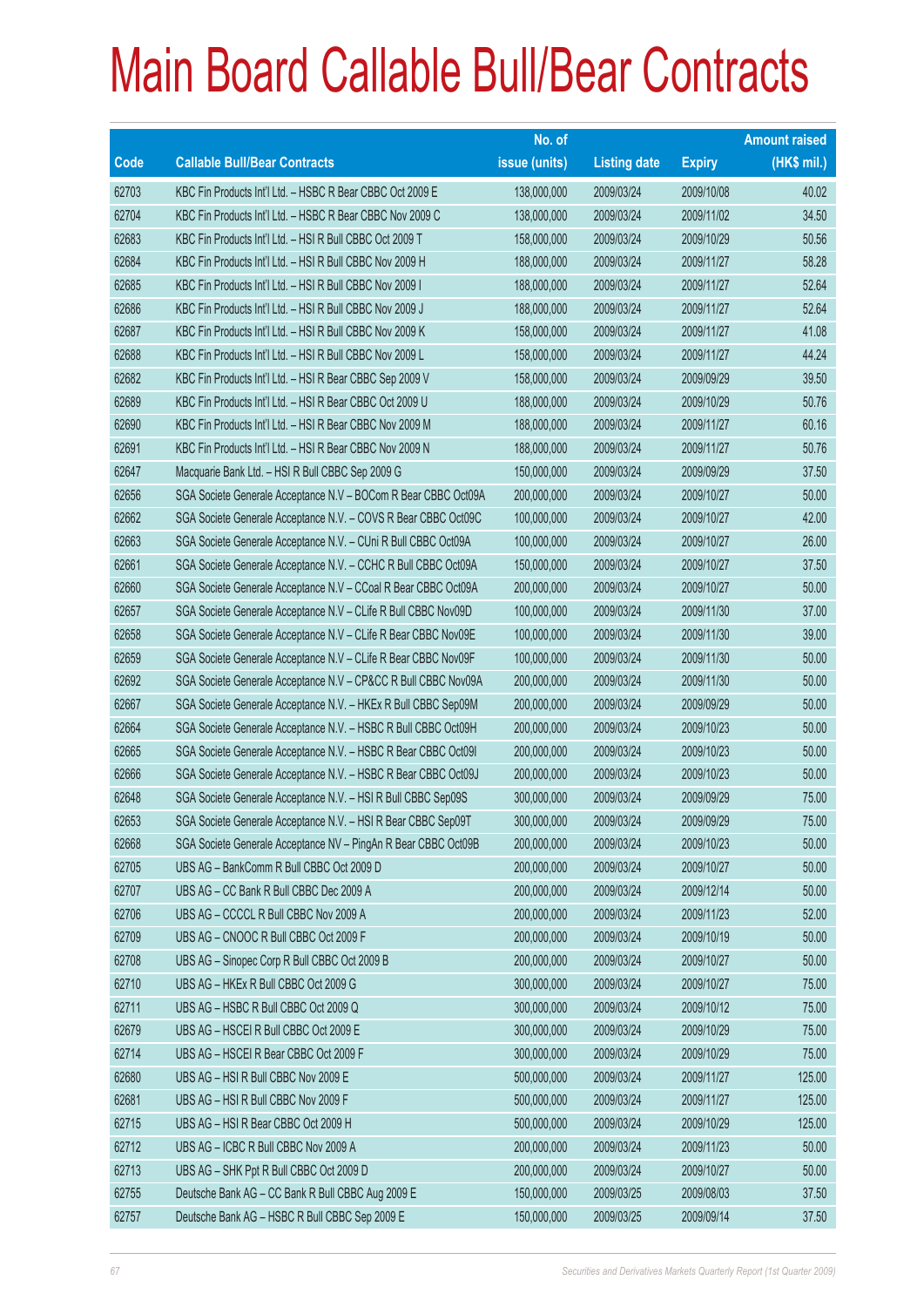|             |                                                                | No. of        |                     |               | <b>Amount raised</b> |
|-------------|----------------------------------------------------------------|---------------|---------------------|---------------|----------------------|
| <b>Code</b> | <b>Callable Bull/Bear Contracts</b>                            | issue (units) | <b>Listing date</b> | <b>Expiry</b> | $(HK$$ mil.)         |
| 62756       | Deutsche Bank AG - HSI R Bear CBBC Oct 2009 H                  | 300,000,000   | 2009/03/25          | 2009/10/29    | 75.00                |
| 62741       | Goldman Sachs SP (Asia) - HSI R Bull CBBC Sep 2009 D           | 200,000,000   | 2009/03/25          | 2009/09/29    | 50.00                |
| 62742       | Goldman Sachs SP (Asia) - HSI R Bull CBBC Sep 2009 E           | 200,000,000   | 2009/03/25          | 2009/09/29    | 50.00                |
| 62743       | Goldman Sachs SP (Asia) - HSI R Bull CBBC Sep 2009 F           | 200,000,000   | 2009/03/25          | 2009/09/29    | 50.00                |
| 62747       | Goldman Sachs SP (Asia) - HSI R Bear CBBC Sep 2009 G           | 200,000,000   | 2009/03/25          | 2009/09/29    | 50.00                |
| 62748       | Goldman Sachs SP (Asia) - HSI R Bear CBBC Sep 2009 H           | 200,000,000   | 2009/03/25          | 2009/09/29    | 58.00                |
| 62737       | KBC Fin Products Int'l Ltd. - Ch Life R Bear CBBC Sep 2009 G   | 168,000,000   | 2009/03/25          | 2009/09/18    | 72.24                |
| 62733       | KBC Fin Products Int'l Ltd. - HSCEI R Bull CBBC Sep 2009 D     | 268,000,000   | 2009/03/25          | 2009/09/29    | 67.00                |
| 62734       | KBC Fin Products Int'l Ltd. - HSCEI R Bull CBBC Sep 2009 E     | 268,000,000   | 2009/03/25          | 2009/09/29    | 67.00                |
| 62735       | KBC Fin Products Int'l Ltd. - HSCEI R Bull CBBC Oct 2009 D     | 268,000,000   | 2009/03/25          | 2009/10/29    | 69.68                |
| 62736       | KBC Fin Products Int'l Ltd. - HSCEI R Bull CBBC Oct 2009 E     | 268,000,000   | 2009/03/25          | 2009/10/29    | 67.00                |
| 62738       | KBC Fin Products Int'l Ltd. - HSCEI R Bear CBBC Sep 2009 F     | 268,000,000   | 2009/03/25          | 2009/09/29    | 67.00                |
| 62739       | KBC Fin Products Int'l Ltd. - HSCEI R Bear CBBC Oct 2009 F     | 238,000,000   | 2009/03/25          | 2009/10/29    | 95.20                |
| 62740       | KBC Fin Products Int'l Ltd. - HSCEI R Bear CBBC Dec 2009 B     | 208,000,000   | 2009/03/25          | 2009/12/30    | 89.44                |
| 62725       | Macquarie Bank Ltd. - HSI R Bull CBBC Dec 2009 C               | 150,000,000   | 2009/03/25          | 2009/12/30    | 37.50                |
| 62726       | Macquarie Bank Ltd. - HSI R Bear CBBC Sep 2009 H               | 150,000,000   | 2009/03/25          | 2009/09/29    | 37.50                |
| 62729       | SGA Societe Generale Acceptance N.V. - CMob R Bull CBBC Dec09A | 200,000,000   | 2009/03/25          | 2009/12/21    | 56.00                |
| 62730       | SGA Societe Generale Acceptance N.V. - CUni R Bear CBBC Dec09A | 100,000,000   | 2009/03/25          | 2009/12/21    | 44.00                |
| 62727       | SGA Societe Generale Acceptance N.V. - CCB R Bull CBBC Nov09A  | 200,000,000   | 2009/03/25          | 2009/11/30    | 50.00                |
| 62728       | SGA Societe Generale Acceptance N.V. - CCHC R Bear CBBC Dec09A | 100,000,000   | 2009/03/25          | 2009/12/21    | 27.00                |
| 62731       | SGA Societe Generale Acceptance N.V - PetCh R Bull CBBC Oct091 | 200,000,000   | 2009/03/25          | 2009/10/05    | 50.00                |
| 62732       | SGA Societe Generale Acceptance N.V. - TCH R Bear CBBC Dec09A  | 100,000,000   | 2009/03/25          | 2009/12/21    | 30.00                |
| 62744       | UBS AG - HSBC R Bull CBBC Oct 2009 R                           | 300,000,000   | 2009/03/25          | 2009/10/27    | 75.00                |
| 62745       | UBS AG - HSI R Bull CBBC Jul 2009 A                            | 500,000,000   | 2009/03/25          | 2009/07/30    | 125.00               |
| 62746       | UBS AG - HSI R Bull CBBC Jul 2009 B                            | 500,000,000   | 2009/03/25          | 2009/07/30    | 125.00               |
| 62749       | UBS AG - HSI R Bull CBBC Jul 2009 C                            | 500,000,000   | 2009/03/25          | 2009/07/30    | 125.00               |
| 62750       | UBS AG - HSI R Bull CBBC Jul 2009 D                            | 500,000,000   | 2009/03/25          | 2009/07/30    | 125.00               |
| 62751       | UBS AG - HSI R Bull CBBC Jul 2009 H                            | 500,000,000   | 2009/03/25          | 2009/07/30    | 125.00               |
| 62752       | UBS AG - HSI R Bull CBBC Jul 2009 I                            | 500,000,000   | 2009/03/25          | 2009/07/30    | 125.00               |
| 62753       | UBS AG - HSI R Bull CBBC Jul 2009 J                            | 500,000,000   | 2009/03/25          | 2009/07/30    | 125.00               |
| 62754       | UBS AG - HSI R Bull CBBC Jul 2009 L                            | 500,000,000   | 2009/03/25          | 2009/07/30    | 125.00               |
| 62758       | UBS AG - HSI R Bear CBBC Jul 2009 M                            | 500,000,000   | 2009/03/25          | 2009/07/30    | 125.00               |
| 62759       | UBS AG - HSI R Bear CBBC Jul 2009 N                            | 500,000,000   | 2009/03/25          | 2009/07/30    | 125.00               |
| 62760       | UBS AG - HSI R Bear CBBC Jul 2009 T                            | 500,000,000   | 2009/03/25          | 2009/07/30    | 125.00               |
| 62761       | UBS AG - HSI R Bear CBBC Jul 2009 U                            | 500,000,000   | 2009/03/25          | 2009/07/30    | 125.00               |
| 62762       | UBS AG - HSI R Bear CBBC Jul 2009 V                            | 500,000,000   | 2009/03/25          | 2009/07/30    | 125.00               |
| 62763       | UBS AG - HSI R Bear CBBC Jul 2009 W                            | 500,000,000   | 2009/03/25          | 2009/07/30    | 125.00               |
| 62764       | UBS AG - HSI R Bear CBBC Jul 2009 X                            | 500,000,000   | 2009/03/25          | 2009/07/30    | 125.00               |
| 62765       | ABN AMRO Bank N.V. - DJIA R Bull CBBC Sep 2009 E               | 80,000,000    | 2009/03/26          | 2009/09/18    | 45.68                |
| 62769       | ABN AMRO Bank N.V. - DJIA R Bear CBBC Sep 2009 F               | 80,000,000    | 2009/03/26          | 2009/09/18    | 37.36                |
| 62770       | ABN AMRO Bank N.V. - DJIA R Bear CBBC Sep 2009 G               | 80,000,000    | 2009/03/26          | 2009/09/18    | 56.16                |
| 62778       | BNP Paribas Arbit Issu B.V. - HSI R Bear CBBC Sep 2009 B       | 300,000,000   | 2009/03/26          | 2009/09/29    | 75.00                |
| 62779       | BNP Paribas Arbit Issu B.V. - HSI R Bear CBBC Sep 2009 E       | 300,000,000   | 2009/03/26          | 2009/09/29    | 75.00                |
| 62767       | HK Bank - HSI R Bull CBBC Oct 2009 E                           | 380,000,000   | 2009/03/26          | 2009/10/29    | 95.00                |
| 62768       | HK Bank - HSI R Bull CBBC Dec 2009 A                           | 380,000,000   | 2009/03/26          | 2009/12/30    | 95.00                |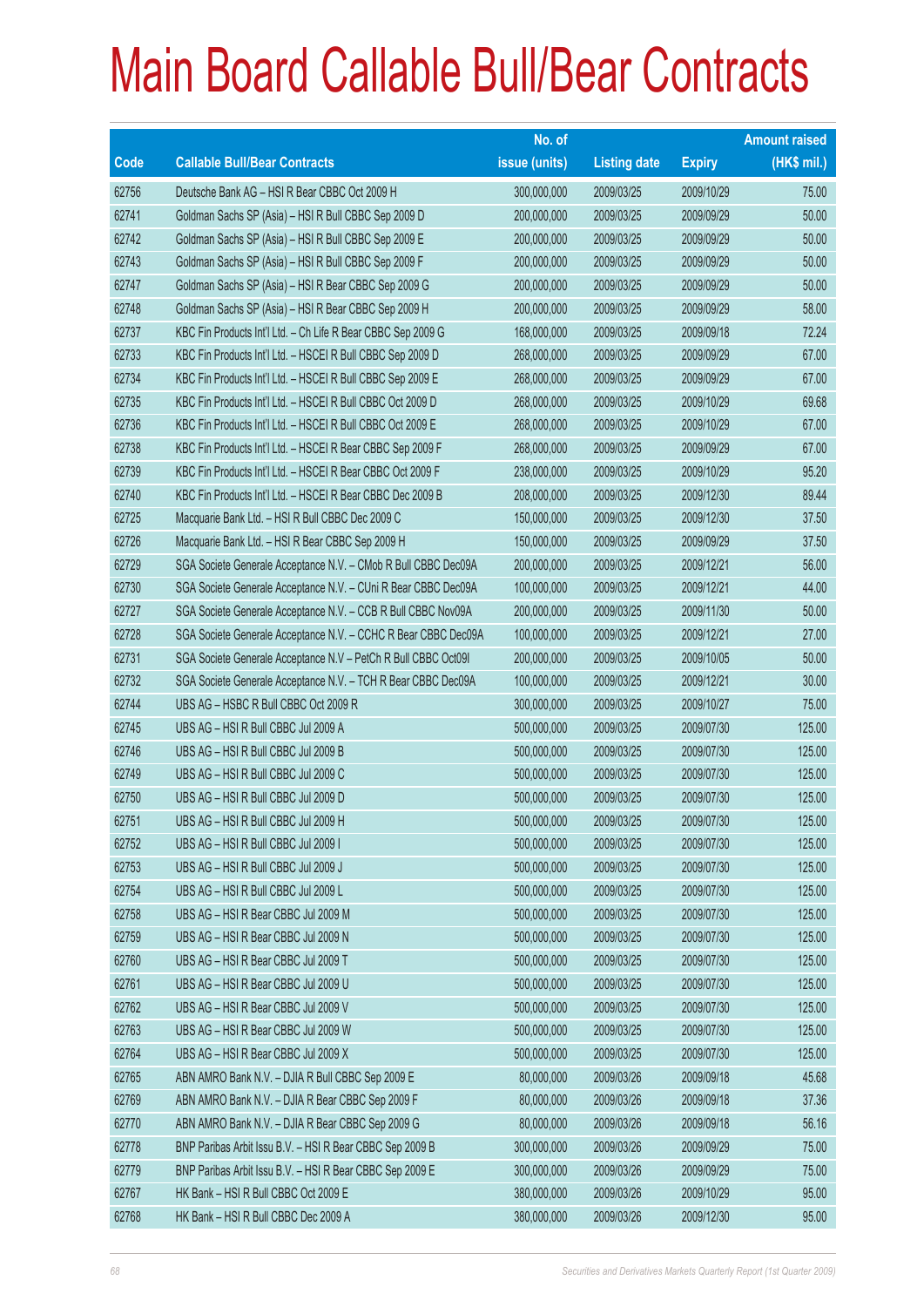|       |                                                                | No. of        |                     |               | <b>Amount raised</b> |
|-------|----------------------------------------------------------------|---------------|---------------------|---------------|----------------------|
| Code  | <b>Callable Bull/Bear Contracts</b>                            | issue (units) | <b>Listing date</b> | <b>Expiry</b> | $(HK$$ mil.)         |
| 62772 | HK Bank - HSI R Bull CBBC Dec 2009 B                           | 380,000,000   | 2009/03/26          | 2009/12/30    | 95.00                |
| 62773 | HK Bank - HSI R Bear CBBC Oct 2009 F                           | 380,000,000   | 2009/03/26          | 2009/10/29    | 95.00                |
| 62785 | KBC Fin Products Int'l Ltd. - HSI R Bull CBBC Jul 2009 R       | 158,000,000   | 2009/03/26          | 2009/07/30    | 39.50                |
| 62786 | KBC Fin Products Int'l Ltd. - HSI R Bull CBBC Jul 2009 S       | 158,000,000   | 2009/03/26          | 2009/07/30    | 39.50                |
| 62790 | KBC Fin Products Int'l Ltd. - HSI R Bear CBBC Jul 2009 T       | 158,000,000   | 2009/03/26          | 2009/07/30    | 50.56                |
| 62791 | KBC Fin Products Int'l Ltd. - HSI R Bear CBBC Jul 2009 U       | 158,000,000   | 2009/03/26          | 2009/07/30    | 61.62                |
| 62766 | SGA Societe Generale Acceptance N.V. - HSI R Bull CBBC Sep09U  | 300,000,000   | 2009/03/26          | 2009/09/29    | 75.00                |
| 62771 | SGA Societe Generale Acceptance N.V. - HSI R Bear CBBC Sep09V  | 300,000,000   | 2009/03/26          | 2009/09/29    | 75.00                |
| 62780 | UBS AG - CC Bank R Bear CBBC Dec 2009 B                        | 200,000,000   | 2009/03/26          | 2009/12/14    | 50.00                |
| 62781 | UBS AG - China Life R Bull CBBC Oct 2009 Q                     | 300,000,000   | 2009/03/26          | 2009/10/19    | 75.00                |
| 62782 | UBS AG - A50 China R Bull CBBC Nov 2009 J                      | 300,000,000   | 2009/03/26          | 2009/11/23    | 75.00                |
| 62774 | UBS AG - HSI R Bull CBBC Nov 2009 L                            | 500,000,000   | 2009/03/26          | 2009/11/27    | 125.00               |
| 62775 | UBS AG - HSI R Bull CBBC Nov 2009 O                            | 500,000,000   | 2009/03/26          | 2009/11/27    | 125.00               |
| 62776 | UBS AG - HSI R Bull CBBC Nov 2009 R                            | 500,000,000   | 2009/03/26          | 2009/11/27    | 125.00               |
| 62777 | UBS AG - HSI R Bull CBBC Nov 2009 T                            | 500,000,000   | 2009/03/26          | 2009/11/27    | 125.00               |
| 62783 | UBS AG - Ping An R Bear CBBC Oct 2009 E                        | 200,000,000   | 2009/03/26          | 2009/10/27    | 50.00                |
| 62784 | UBS AG - Ping An R Bear CBBC Oct 2009 F                        | 200,000,000   | 2009/03/26          | 2009/10/27    | 50.00                |
| 62802 | Deutsche Bank AG - HSBC R Bear CBBC Sep 2009 F                 | 150,000,000   | 2009/03/27          | 2009/09/14    | 37.50                |
| 62801 | Deutsche Bank AG - HSI R Bear CBBC Nov 2009 G                  | 300,000,000   | 2009/03/27          | 2009/11/27    | 75.00                |
| 62798 | Deutsche Bank AG - HSI R Bear CBBC Nov 2009 P                  | 300,000,000   | 2009/03/27          | 2009/11/27    | 75.00                |
| 62800 | Deutsche Bank AG - HSI R Bear CBBC Nov 2009 S                  | 300,000,000   | 2009/03/27          | 2009/11/27    | 75.00                |
| 62792 | CC Rabobank B.A. - A50 China R Bull CBBC Nov 2009 A            | 120,000,000   | 2009/03/27          | 2009/11/27    | 30.00                |
| 62796 | CC Rabobank B.A. - A50 China R Bear CBBC Nov 2009 B            | 120,000,000   | 2009/03/27          | 2009/11/27    | 43.20                |
| 62793 | CC Rabobank B.A. - HSCEI R Bull CBBC Dec 2009 C                | 200,000,000   | 2009/03/27          | 2009/12/30    | 50.00                |
| 62797 | CC Rabobank B.A. - HSCEI R Bear CBBC Dec 2009 D                | 200,000,000   | 2009/03/27          | 2009/12/30    | 50.00                |
| 62794 | CC Rabobank B.A. - HSI R Bull CBBC Oct 2009 B                  | 108,000,000   | 2009/03/27          | 2009/10/29    | 27.00                |
| 62795 | CC Rabobank B.A. - HSI R Bull CBBC Oct 2009 C                  | 108,000,000   | 2009/03/27          | 2009/10/29    | 27.00                |
| 62787 | SGA Societe Generale Acceptance N.V - CRail R Bear CBBC Dec09B | 200,000,000   | 2009/03/27          | 2009/12/30    | 50.00                |
| 62789 | SGA Societe Generale Acceptance N.V. - A50 R Bull CBBC Oct09B  | 200,000,000   | 2009/03/27          | 2009/10/23    | 50.00                |
| 62788 | SGA Societe Generale Acceptance N.V. - HKEx R Bull CBBC Sep09N | 200,000,000   | 2009/03/27          | 2009/09/29    | 50.00                |
| 62799 | UBS AG - China Mobile R Bear CBBC Nov 2009 A                   | 300,000,000   | 2009/03/27          | 2009/11/16    | 75.00                |
| 62842 | Deutsche Bank AG - China Life R Bull CBBC Aug 2009 U           | 150,000,000   | 2009/03/30          | 2009/08/31    | 37.50                |
| 62843 | Deutsche Bank AG - CNOOC R Bull CBBC Aug 2009 E                | 150,000,000   | 2009/03/30          | 2009/08/17    | 37.50                |
| 62821 | Deutsche Bank AG - HSI R Bull CBBC Dec 2009 A                  | 300,000,000   | 2009/03/30          | 2009/12/30    | 81.00                |
| 62822 | Deutsche Bank AG - HSI R Bull CBBC Dec 2009 B                  | 300,000,000   | 2009/03/30          | 2009/12/30    | 75.00                |
| 62844 | Deutsche Bank AG - HSI R Bull CBBC Dec 2009 C                  | 300,000,000   | 2009/03/30          | 2009/12/30    | 81.00                |
| 62845 | Deutsche Bank AG - HSI R Bull CBBC Dec 2009 D                  | 300,000,000   | 2009/03/30          | 2009/12/30    | 75.00                |
| 62846 | Deutsche Bank AG - HSI R Bear CBBC Dec 2009 E                  | 300,000,000   | 2009/03/30          | 2009/12/30    | 114.00               |
| 62847 | Deutsche Bank AG - HSI R Bear CBBC Dec 2009 F                  | 300,000,000   | 2009/03/30          | 2009/12/30    | 126.00               |
| 62848 | Deutsche Bank AG - HSI R Bear CBBC Dec 2009 G                  | 300,000,000   | 2009/03/30          | 2009/12/30    | 144.00               |
| 62841 | Goldman Sachs SP (Asia) - HSI R Bull CBBC Oct 2009 B           | 200,000,000   | 2009/03/30          | 2009/10/29    | 50.00                |
| 62839 | KBC Fin Products Int'l Ltd. - China Life R Bull CBBC Sep 09H   | 168,000,000   | 2009/03/30          | 2009/09/10    | 67.20                |
| 62840 | KBC Fin Products Int'l Ltd. - Ch Life R Bear CBBC Oct 2009 C   | 168,000,000   | 2009/03/30          | 2009/10/02    | 70.56                |
| 62838 | KBC Fin Products Int'l Ltd. - A50 China R Bull CBBC Oct 09 B   | 208,000,000   | 2009/03/30          | 2009/10/16    | 52.00                |
| 62836 | KBC Fin Products Int'l Ltd. - HSI R Bull CBBC Aug 2009 V       | 188,000,000   | 2009/03/30          | 2009/08/28    | 47.00                |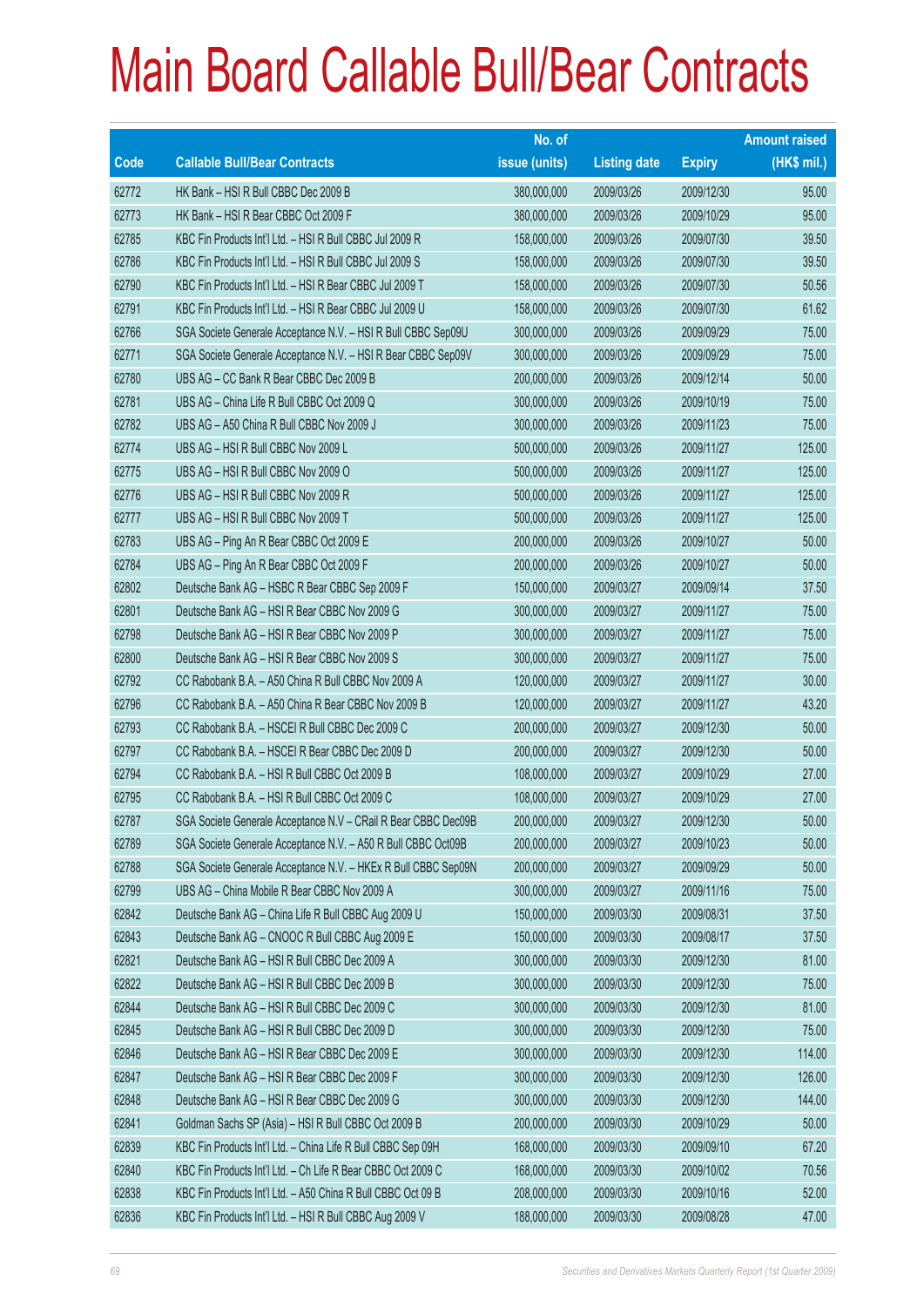|             |                                                                | No. of        |                     |               | <b>Amount raised</b> |
|-------------|----------------------------------------------------------------|---------------|---------------------|---------------|----------------------|
| <b>Code</b> | <b>Callable Bull/Bear Contracts</b>                            | issue (units) | <b>Listing date</b> | <b>Expiry</b> | $(HK$$ mil.)         |
| 62837       | KBC Fin Products Int'l Ltd. - HSI R Bull CBBC Aug 2009 Y       | 158,000,000   | 2009/03/30          | 2009/08/28    | 39.50                |
| 62823       | KBC Fin Products Int'l Ltd. - HSI R Bear CBBC Aug 2009 Z       | 158,000,000   | 2009/03/30          | 2009/08/28    | 39.50                |
| 62824       | KBC Fin Products Int'l Ltd. - HSI R Bear CBBC Sep 2009 N       | 188,000,000   | 2009/03/30          | 2009/09/29    | 47.00                |
| 62803       | SGA Societe Generale Acceptance N.V. - BOCL R Bull CBBC Oct09B | 200,000,000   | 2009/03/30          | 2009/10/30    | 50.00                |
| 62808       | SGA Societe Generale Acceptance N.V. - COVS R Bull CBBC Oct09D | 100,000,000   | 2009/03/30          | 2009/10/27    | 36.00                |
| 62809       | SGA Societe Generale Acceptance N.V. - CTel R Bull CBBC Oct09A | 150,000,000   | 2009/03/30          | 2009/10/27    | 37.50                |
| 62805       | SGA Societe Generale Acceptance N.V - CCCCL R Bull CBBC Sep09C | 100,000,000   | 2009/03/30          | 2009/09/28    | 25.00                |
| 62806       | SGA Societe Generale Acceptance N.V - CCoal R Bull CBBC Oct09B | 200,000,000   | 2009/03/30          | 2009/10/27    | 50.00                |
| 62804       | SGA Societe Generale Acceptance N.V - CK(H) R Bull CBBC Oct09C | 150,000,000   | 2009/03/30          | 2009/10/27    | 37.50                |
| 62807       | SGA Societe Generale Acceptance N.V. - CMB R Bull CBBC Oct09A  | 100,000,000   | 2009/03/30          | 2009/10/27    | 42.00                |
| 62810       | SGA Societe Generale Acceptance N.V - CNOOC R Bull CBBC Sep09A | 200,000,000   | 2009/03/30          | 2009/09/30    | 50.00                |
| 62813       | SGA Societe Generale Acceptance NV - HSCEI R Bull CBBC Oct09A  | 200,000,000   | 2009/03/30          | 2009/10/29    | 50.00                |
| 62814       | SGA Societe Generale Acceptance NV - HSCEI R Bull CBBC Oct09B  | 200,000,000   | 2009/03/30          | 2009/10/29    | 50.00                |
| 62815       | SGA Societe Generale Acceptance NV - HSCEI R Bull CBBC Oct09C  | 200,000,000   | 2009/03/30          | 2009/10/29    | 50.00                |
| 62816       | SGA Societe Generale Acceptance NV - HSCEI R Bull CBBC Oct09D  | 200,000,000   | 2009/03/30          | 2009/10/29    | 50.00                |
| 62817       | SGA Societe Generale Acceptance NV - HSCEI R Bear CBBC Oct09E  | 200,000,000   | 2009/03/30          | 2009/10/29    | 50.00                |
| 62818       | SGA Societe Generale Acceptance NV - HSCEI R Bear CBBC Oct09F  | 200,000,000   | 2009/03/30          | 2009/10/29    | 50.00                |
| 62819       | SGA Societe Generale Acceptance NV - HSCEI R Bear CBBC Oct09G  | 200,000,000   | 2009/03/30          | 2009/10/29    | 50.00                |
| 62820       | SGA Societe Generale Acceptance NV - HSCEI R Bear CBBC Oct09H  | 200,000,000   | 2009/03/30          | 2009/10/29    | 50.00                |
| 62811       | SGA Societe Generale Acceptance NV - PingAn R Bull CBBC Oct09C | 200,000,000   | 2009/03/30          | 2009/10/23    | 50.00                |
| 62812       | SGA Societe Generale Acceptance N.V. - TCH R Bull CBBC Dec09B  | 150,000,000   | 2009/03/30          | 2009/12/21    | 37.50                |
| 62831       | UBS AG - China Mobile R Bull CBBC Nov 2009 B                   | 300,000,000   | 2009/03/30          | 2009/11/16    | 75.00                |
| 62830       | UBS AG - Cheung Kong R Bull CBBC Nov 2009 F                    | 200,000,000   | 2009/03/30          | 2009/11/16    | 50.00                |
| 62833       | UBS AG - CNOOC R Bull CBBC Oct 2009 G                          | 200,000,000   | 2009/03/30          | 2009/10/19    | 50.00                |
| 62832       | UBS AG - China Shenhua R Bull CBBC Oct 2009 D                  | 200,000,000   | 2009/03/30          | 2009/10/27    | 70.00                |
| 62826       | UBS AG - HSI R Bull CBBC Jul 2009 K                            | 500,000,000   | 2009/03/30          | 2009/07/30    | 125.00               |
| 62827       | UBS AG - HSI R Bull CBBC Jul 2009 R                            | 500,000,000   | 2009/03/30          | 2009/07/30    | 125.00               |
| 62829       | UBS AG - HSI R Bull CBBC Oct 2009 A                            | 500,000,000   | 2009/03/30          | 2009/10/29    | 125.00               |
| 62828       | UBS AG - HSI R Bull CBBC Oct 2009 Z                            | 500,000,000   | 2009/03/30          | 2009/10/29    | 125.00               |
| 62825       | UBS AG - HSI R Bear CBBC Sep 2009 R                            | 500,000,000   | 2009/03/30          | 2009/09/29    | 125.00               |
| 62834       | UBS AG - Petrochina R Bull CBBC Oct 2009 G                     | 300,000,000   | 2009/03/30          | 2009/10/19    | 75.00                |
| 62835       | UBS AG - SHK Ppt R Bull CBBC Oct 2009 E                        | 200,000,000   | 2009/03/30          | 2009/10/27    | 50.00                |
| 61952 #     | SGA Societe Generale Acceptance N.V. - HSI R Bear CBBC Sep09B  | 200,000,000   | 2009/03/30          | 2009/09/29    | 21.80                |
| 62925       | ABN AMRO Bank N.V. - HSI R Bull CBBC Oct 2009 A                | 250,000,000   | 2009/03/31          | 2009/10/29    | 62.50                |
| 62926       | ABN AMRO Bank N.V. - HSI R Bull CBBC Oct 2009 B                | 250,000,000   | 2009/03/31          | 2009/10/29    | 62.50                |
| 62927       | ABN AMRO Bank N.V. - HSI R Bull CBBC Oct 2009 C                | 250,000,000   | 2009/03/31          | 2009/10/29    | 62.50                |
| 62849       | ABN AMRO Bank N.V. - Nikkei 225 R Bull CBBC Sep 2009 B         | 80,000,000    | 2009/03/31          | 2009/09/11    | 20.08                |
| 62853       | ABN AMRO Bank N.V. - Nikkei 225 R Bear CBBC Sep 2009 C         | 80,000,000    | 2009/03/31          | 2009/09/11    | 20.00                |
| 62854       | ABN AMRO Bank N.V. - Nikkei 225 R Bear CBBC Sep 2009 D         | 80,000,000    | 2009/03/31          | 2009/09/11    | 20.16                |
| 62877       | BNP Paribas Arbit Issu B.V. - HSI R Bull CBBC Nov 2009 U       | 300,000,000   | 2009/03/31          | 2009/11/27    | 75.00                |
| 62878       | BNP Paribas Arbit Issu B.V. - HSI R Bull CBBC Nov 2009 V       | 300,000,000   | 2009/03/31          | 2009/11/27    | 75.00                |
| 62879       | BNP Paribas Arbit Issu B.V. - HSI R Bull CBBC Nov 2009 W       | 300,000,000   | 2009/03/31          | 2009/11/27    | 75.00                |
| 62891       | Deutsche Bank AG - China Life R Bear CBBC Aug 2009 I           | 150,000,000   | 2009/03/31          | 2009/08/31    | 108.00               |
| 62892       | Deutsche Bank AG - China Life R Bear CBBC Aug 2009 J           | 150,000,000   | 2009/03/31          | 2009/08/31    | 168.00               |
| 62893       | Deutsche Bank AG - Sinopec Corp R Bull CBBC Aug 2009 F         | 150,000,000   | 2009/03/31          | 2009/08/10    | 37.50                |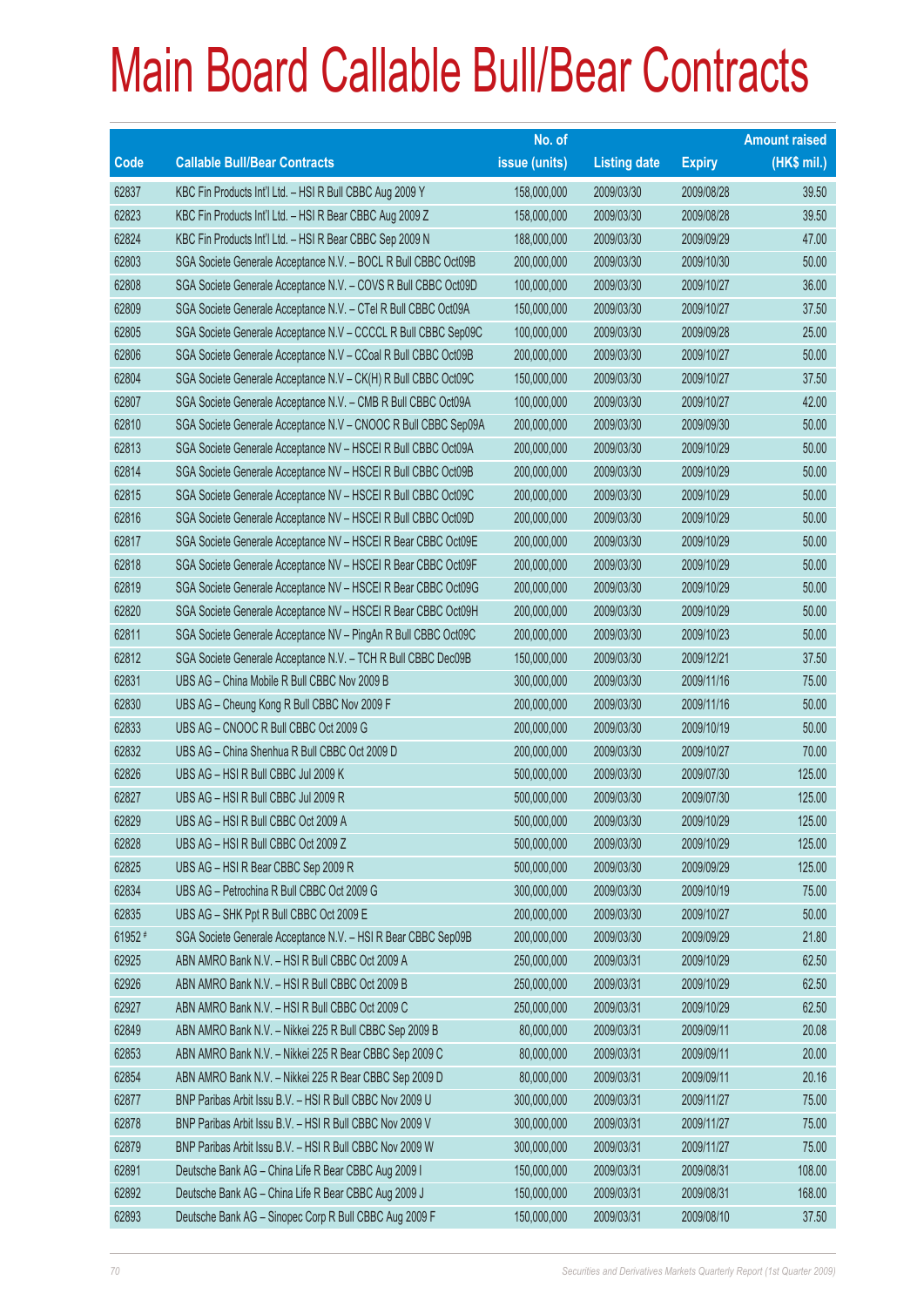|             |                                                                | No. of        |                     |               | <b>Amount raised</b> |
|-------------|----------------------------------------------------------------|---------------|---------------------|---------------|----------------------|
| <b>Code</b> | <b>Callable Bull/Bear Contracts</b>                            | issue (units) | <b>Listing date</b> | <b>Expiry</b> | $(HK$$ mil.)         |
| 62895       | Deutsche Bank AG - A50 China R Bull CBBC Aug 2009 F            | 150,000,000   | 2009/03/31          | 2009/08/10    | 37.50                |
| 62896       | Deutsche Bank AG - A50 China R Bull CBBC Aug 2009 G            | 150,000,000   | 2009/03/31          | 2009/08/10    | 37.50                |
| 62924       | Deutsche Bank AG - A50 China R Bear CBBC Aug 2009 H            | 150,000,000   | 2009/03/31          | 2009/08/10    | 60.00                |
| 62894       | Deutsche Bank AG - HKEx R Bull CBBC Aug 2009 E                 | 150,000,000   | 2009/03/31          | 2009/08/03    | 37.50                |
| 62923       | Deutsche Bank AG - HSBC R Bull CBBC Sep 2009 G                 | 150,000,000   | 2009/03/31          | 2009/09/14    | 37.50                |
| 62888       | Deutsche Bank AG - HSI R Bull CBBC Dec 2009 H                  | 300,000,000   | 2009/03/31          | 2009/12/30    | 75.00                |
| 62920       | Deutsche Bank AG - HSI R Bull CBBC Dec 2009 K                  | 300,000,000   | 2009/03/31          | 2009/12/30    | 84.00                |
| 62921       | Deutsche Bank AG - HSI R Bull CBBC Dec 2009 L                  | 300,000,000   | 2009/03/31          | 2009/12/30    | 75.00                |
| 62922       | Deutsche Bank AG - HSI R Bull CBBC Dec 2009 M                  | 300,000,000   | 2009/03/31          | 2009/12/30    | 75.00                |
| 62889       | Deutsche Bank AG - HSI R Bear CBBC Dec 2009 I                  | 300,000,000   | 2009/03/31          | 2009/12/30    | 90.00                |
| 62890       | Deutsche Bank AG - HSI R Bear CBBC Dec 2009 J                  | 300,000,000   | 2009/03/31          | 2009/12/30    | 105.00               |
| 62897       | Deutsche Bank AG - Petrochina R Bull CBBC Aug 2009 D           | 150,000,000   | 2009/03/31          | 2009/08/10    | 37.50                |
| 62850       | HK Bank - HSI R Bull CBBC Dec 2009 C                           | 380,000,000   | 2009/03/31          | 2009/12/30    | 95.00                |
| 62851       | HK Bank - HSI R Bull CBBC Dec 2009 D                           | 380,000,000   | 2009/03/31          | 2009/12/30    | 95.00                |
| 62855       | HK Bank - HSI R Bear CBBC Dec 2009 E                           | 380,000,000   | 2009/03/31          | 2009/12/30    | 95.00                |
| 62886       | KBC Fin Products Int'l Ltd. - CC Bank R Bear CBBC Oct 2009 A   | 218,000,000   | 2009/03/31          | 2009/10/08    | 54.50                |
| 62882       | KBC Fin Products Int'l Ltd. - CP&CC R Bull CBBC Aug 2009 B     | 208,000,000   | 2009/03/31          | 2009/08/03    | 60.32                |
| 62883       | KBC Fin Products Int'l Ltd. - CP&CC R Bull CBBC Aug 2009 C     | 208,000,000   | 2009/03/31          | 2009/08/12    | 52.00                |
| 62884       | KBC Fin Products Int'l Ltd. - CP&CC R Bull CBBC Oct 2009 A     | 208,000,000   | 2009/03/31          | 2009/10/08    | 56.16                |
| 62887       | KBC Fin Products Int'l Ltd. - CP&CC R Bear CBBC Aug 2009 D     | 208,000,000   | 2009/03/31          | 2009/08/05    | 52.00                |
| 62885       | KBC Fin Products Int'l Ltd. - CP&CC R Bear CBBC Sep 2009 A     | 208,000,000   | 2009/03/31          | 2009/09/01    | 74.88                |
| 62911       | KBC Fin Products Int'l Ltd. - HSI R Bull CBBC Sep 2009 V       | 158,000,000   | 2009/03/31          | 2009/09/29    | 39.50                |
| 62913       | KBC Fin Products Int'l Ltd. - HSI R Bull CBBC Oct 2009 L       | 188,000,000   | 2009/03/31          | 2009/10/29    | 47.00                |
| 62912       | KBC Fin Products Int'l Ltd. - HSI R Bull CBBC Oct 2009 M       | 188,000,000   | 2009/03/31          | 2009/10/29    | 47.00                |
| 62898       | KBC Fin Products Int'l Ltd. - HSI R Bear CBBC Aug 2009 P       | 158,000,000   | 2009/03/31          | 2009/08/28    | 52.14                |
| 62880       | KBC Fin Products Int'l Ltd. - HSI R Bear CBBC Aug 2009 T       | 188,000,000   | 2009/03/31          | 2009/08/28    | 47.00                |
| 62881       | KBC Fin Products Int'l Ltd. - HSI R Bear CBBC Sep 2009 O       | 158,000,000   | 2009/03/31          | 2009/09/29    | 50.56                |
| 62899       | KBC Fin Products Int'l Ltd. - HSI R Bear CBBC Sep 2009 T       | 158,000,000   | 2009/03/31          | 2009/09/29    | 66.36                |
| 62900       | KBC Fin Products Int'l Ltd. - HSI R Bear CBBC Oct 2009 Z       | 158,000,000   | 2009/03/31          | 2009/10/29    | 79.00                |
| 62852       | Macquarie Bank Ltd. - SHK Ppt R Bull CBBC Dec 2009 A           | 100,000,000   | 2009/03/31          | 2009/12/30    | 25.00                |
| 62856       | SGA Societe Generale Acceptance N.V - BOCom R Bull CBBC Nov09A | 200,000,000   | 2009/03/31          | 2009/11/30    | 50.00                |
| 62860       | SGA Societe Generale Acceptance N.V. - CCB R Bull CBBC Nov09B  | 200,000,000   | 2009/03/31          | 2009/11/30    | 50.00                |
| 62864       | SGA Societe Generale Acceptance N.V. - CCB R Bear CBBC Nov09C  | 200,000,000   | 2009/03/31          | 2009/11/30    | 50.00                |
| 62859       | SGA Societe Generale Acceptance N.V - CCCCL R Bear CBBC Sep09D | 100,000,000   | 2009/03/31          | 2009/09/28    | 29.00                |
| 62858       | SGA Societe Generale Acceptance N.V - CCoal R Bear CBBC Oct09C | 100,000,000   | 2009/03/31          | 2009/10/27    | 25.00                |
| 62857       | SGA Societe Generale Acceptance N.V - CK(H) R Bear CBBC Oct09D | 150,000,000   | 2009/03/31          | 2009/10/27    | 37.50                |
| 62861       | SGA Societe Generale Acceptance N.V - CLife R Bull CBBC Nov09G | 100,000,000   | 2009/03/31          | 2009/11/30    | 25.00                |
| 62862       | SGA Societe Generale Acceptance N.V - CRail R Bull CBBC Nov09A | 200,000,000   | 2009/03/31          | 2009/11/30    | 50.00                |
| 62865       | SGA Societe Generale Acceptance N.V. - HSI R Bull CBBC Oct09A  | 300,000,000   | 2009/03/31          | 2009/10/29    | 75.00                |
| 62866       | SGA Societe Generale Acceptance N.V. - HSI R Bull CBBC Oct09B  | 300,000,000   | 2009/03/31          | 2009/10/29    | 75.00                |
| 62867       | SGA Societe Generale Acceptance N.V. - HSI R Bear CBBC Oct09C  | 300,000,000   | 2009/03/31          | 2009/10/29    | 75.00                |
| 62868       | SGA Societe Generale Acceptance N.V. - HSI R Bear CBBC Oct09D  | 300,000,000   | 2009/03/31          | 2009/10/29    | 75.00                |
| 62869       | SGA Societe Generale Acceptance N.V. - HSI R Bear CBBC Oct09E  | 300,000,000   | 2009/03/31          | 2009/10/29    | 75.00                |
| 62863       | SGA Societe Generale Acceptance N.V. - ICBC R Bull CBBC Sep09C | 200,000,000   | 2009/03/31          | 2009/09/28    | 50.00                |
| 62914       | UBS AG - Cheung Kong R Bull CBBC Nov 2009 G                    | 200,000,000   | 2009/03/31          | 2009/11/16    | 50.00                |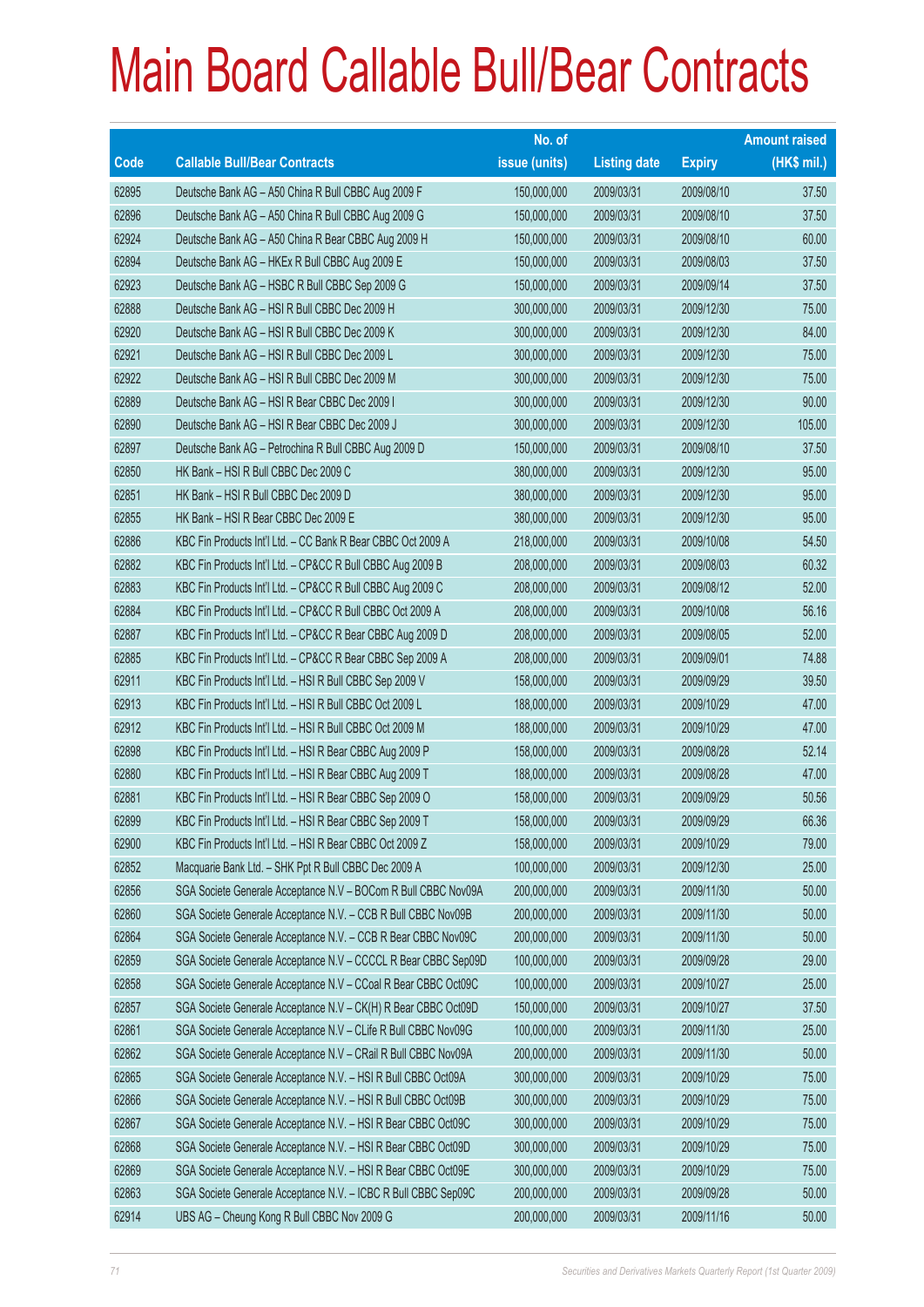# Main Board Callable Bull/Bear Contracts

|              |                                            | No. of        |                     |               | <b>Amount raised</b> |
|--------------|--------------------------------------------|---------------|---------------------|---------------|----------------------|
| Code         | <b>Callable Bull/Bear Contracts</b>        | issue (units) | <b>Listing date</b> | <b>Expiry</b> | $(HK$$ mil.)         |
| 62905        | UBS AG - China Life R Bull CBBC Oct 2009 R | 300,000,000   | 2009/03/31          | 2009/10/19    | 75.00                |
| 62906        | UBS AG - CNOOC R Bull CBBC Oct 2009 H      | 200,000,000   | 2009/03/31          | 2009/10/19    | 50.00                |
| 62910        | UBS AG - A50 China R Bull CBBC Nov 2009 K  | 300,000,000   | 2009/03/31          | 2009/11/23    | 75.00                |
| 62907        | UBS AG - HKEx R Bull CBBC Oct 2009 H       | 300,000,000   | 2009/03/31          | 2009/10/27    | 75.00                |
| 62915        | UBS AG - HS Bank R Bull CBBC Dec 2009 E    | 200,000,000   | 2009/03/31          | 2009/12/14    | 50.00                |
| 62908        | UBS AG - HSBC R Bull CBBC Oct 2009 S       | 300,000,000   | 2009/03/31          | 2009/10/19    | 75.00                |
| 62870        | UBS AG - HSCEI R Bull CBBC Oct 2009 G      | 300,000,000   | 2009/03/31          | 2009/10/29    | 75.00                |
| 62876        | UBS AG - HSCEI R Bear CBBC Oct 2009 H      | 300,000,000   | 2009/03/31          | 2009/10/29    | 75.00                |
| 62918        | UBS AG - HSI R Bull CBBC Jul 2009 S        | 500,000,000   | 2009/03/31          | 2009/07/30    | 125.00               |
| 62919        | UBS AG - HSI R Bull CBBC Oct 2009 H        | 500,000,000   | 2009/03/31          | 2009/10/29    | 125.00               |
| 62902        | UBS AG - HSI R Bull CBBC Nov 2009 P        | 500,000,000   | 2009/03/31          | 2009/11/27    | 125.00               |
| 62873        | UBS AG - HSI R Bull CBBC Nov 2009 S        | 500,000,000   | 2009/03/31          | 2009/11/27    | 125.00               |
| 62871        | UBS AG - HSI R Bull CBBC Nov 2009 U        | 500,000,000   | 2009/03/31          | 2009/11/27    | 125.00               |
| 62901        | UBS AG - HSI R Bull CBBC Nov 2009 V        | 500,000,000   | 2009/03/31          | 2009/11/27    | 125.00               |
| 62903        | UBS AG - HSI R Bull CBBC Nov 2009 W        | 500,000,000   | 2009/03/31          | 2009/11/27    | 125.00               |
| 62872        | UBS AG - HSI R Bull CBBC Nov 2009 Y        | 500,000,000   | 2009/03/31          | 2009/11/27    | 125.00               |
| 62904        | UBS AG - HSI R Bear CBBC Sep 2009 X        | 500,000,000   | 2009/03/31          | 2009/09/29    | 125.00               |
| 62875        | UBS AG - HSI R Bear CBBC Oct 2009 F        | 500,000,000   | 2009/03/31          | 2009/10/29    | 125.00               |
| 62874        | UBS AG - HSI R Bear CBBC Oct 2009 R        | 500,000,000   | 2009/03/31          | 2009/10/29    | 125.00               |
| 62916        | UBS AG - Hutchison R Bull CBBC Nov 2009 A  | 200,000,000   | 2009/03/31          | 2009/11/16    | 50.00                |
| 62909        | UBS AG - Ping An R Bull CBBC Oct 2009 G    | 200,000,000   | 2009/03/31          | 2009/10/27    | 50.00                |
| 62917        | UBS AG - SHK Ppt R Bull CBBC Oct 2009 F    | 200,000,000   | 2009/03/31          | 2009/10/27    | 50.00                |
| <b>Total</b> |                                            |               |                     |               | 129,192.54           |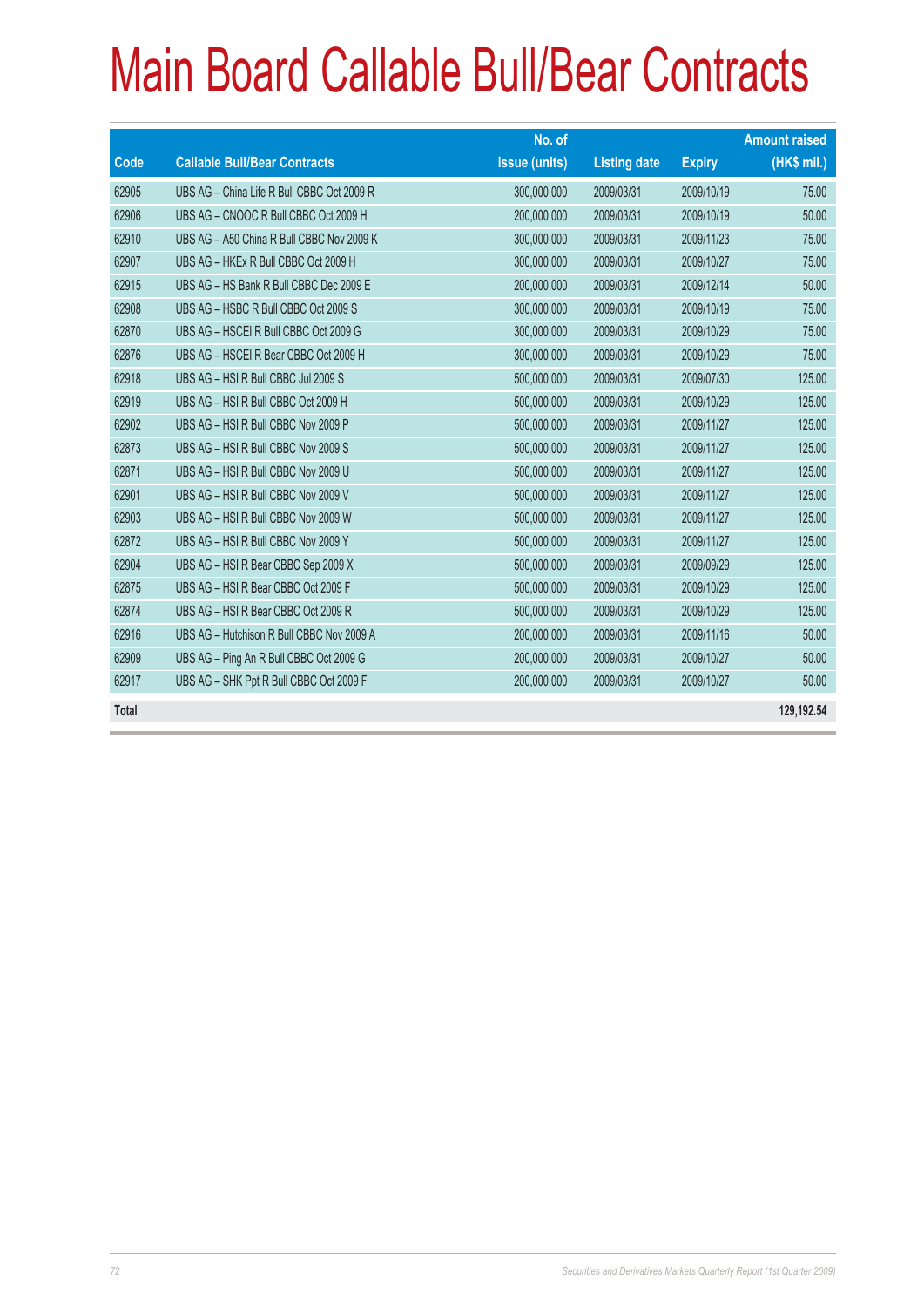# ELI/Trading Only Stocks Trading Statistics

# **Equity Linked Instrument Trading Statistics**

|      |    | No. of issues | Turnover value (HK\$ mil.) |
|------|----|---------------|----------------------------|
| 2008 | Q1 | -             |                            |
|      | Q2 | -             |                            |
|      | Q3 | -             |                            |
|      | Q4 | -             |                            |
| 2009 | O1 | -             |                            |

#### **NASDAQ Stocks**

|      |                | No. of issues | Turnover value (HK\$ mil.) |
|------|----------------|---------------|----------------------------|
| 2008 | Q1             |               | 0.41                       |
|      | Q2             |               | 0.57                       |
|      | Q <sub>3</sub> |               | 0.38                       |
|      | Q4             |               | 0.17                       |
| 2009 | Q1             |               | 0.42                       |

#### **iShares**

|      |    | No. of issues | Turnover value (HK\$ mil.) |
|------|----|---------------|----------------------------|
| 2008 | Q1 |               | 0.00                       |
|      | Q2 |               | 0.00                       |
|      | Q3 |               | 0.00                       |
|      | Q4 |               | 0.00                       |
| 2009 | Q1 |               | 0.00                       |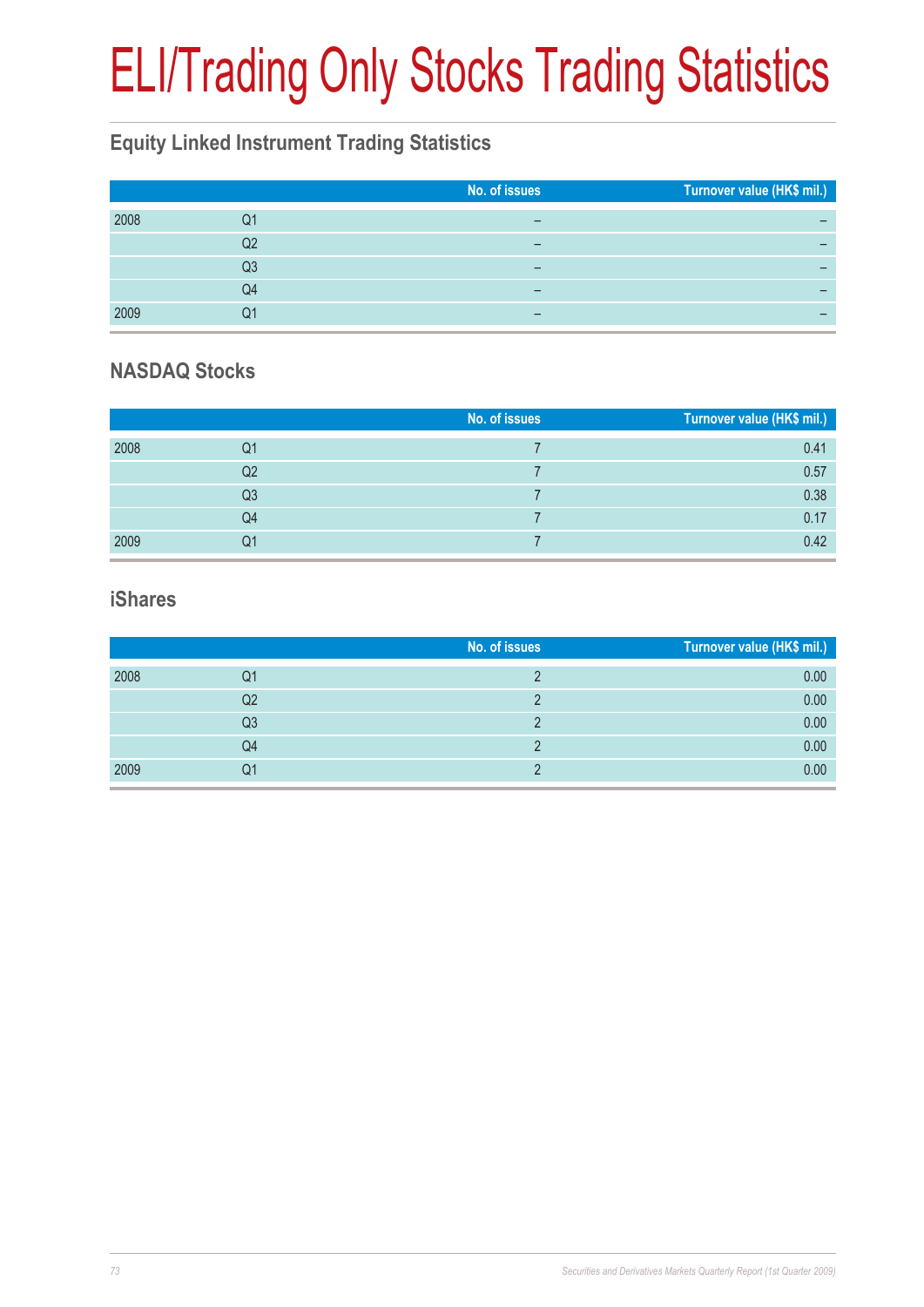## **Equity Turnover – GEM**

|      |    | Share (Mil. shs) | Value (HK\$ mil.) | No. of deals |
|------|----|------------------|-------------------|--------------|
| 2008 | Q1 | 60,007.62        | 21,381.98         | 530,401      |
|      | Q2 | 53.824.67        | 17.443.28         | 476,011      |
|      | Q3 | 27,661.67        | 9,188.57          | 240,766      |
|      | Q4 | 19,999.04        | 4,070.24          | 147,424      |
| 2009 | Q1 | 23,051.11        | 4,192.12          | 153,505      |

## **Equity Trading Statistics – GEM**

|      |                | No. of<br>trading days | <b>Average daily turnover</b><br>(HK\$ mil.) | Average value<br>per deal |
|------|----------------|------------------------|----------------------------------------------|---------------------------|
| 2008 | Q1             | 60                     | 356.37                                       | 40,313                    |
|      | Q <sub>2</sub> | 61                     | 285.96                                       | 36,645                    |
|      | Q <sub>3</sub> | 62                     | 148.20                                       | 38,164                    |
|      | Q4             | 62                     | 65.65                                        | 27,609                    |
| 2009 | Q <sub>1</sub> | 60                     | 69.87                                        | 27,309                    |

#### **20 Most Advanced GEM Stocks**

for 1st quarter 2009

|                |       |                        | <b>Closing price</b> |                 |        |
|----------------|-------|------------------------|----------------------|-----------------|--------|
| <b>Rank</b>    | Code  | <b>Stock</b>           | End of Mar 2009      | End of Dec 2008 | $%$ up |
| 1              | 08116 | <b>NEOLINK CYBER</b>   | 0.081                | 0.031           | 161.29 |
| $\overline{2}$ | 08103 | <b>TAI SHING</b>       | 0.350                | 0.140           | 150.00 |
| 3              | 08153 | <b>CCCTV GROUP</b>     | 0.250                | 0.120           | 108.33 |
| 4              | 08118 | <b>INT'L ENT</b>       | 1.490                | 0.760           | 96.05  |
| 5              | 08231 | <b>FUDANZHANGJIANG</b> | 0.500                | 0.280           | 78.57  |
| 6              | 08079 | <b>B.A.L. HOLD</b>     | 0.275                | 0.155A          | 77.42  |
| $\overline{7}$ | 08150 | <b>FAST SYSTEMS</b>    | 1.060                | 0.610           | 73.77  |
| 8              | 08112 | <b>DETEAM COLTD</b>    | 0.550                | 0.320           | 71.88  |
| 9              | 08161 | <b>CHINALOTSYNERGY</b> | 0.210                | 0.125           | 68.00  |
| 10             | 08047 | <b>PALMPAY CHINA</b>   | 0.206                | 0.130           | 58.46  |
| 11             | 08032 | <b>G CHINA TECH</b>    | 0.038                | 0.024           | 58.33  |
| 12             | 08171 | <b>CHINA TRENDS</b>    | 0.117                | 0.077           | 51.95  |
| 13             | 08290 | <b>TIANJINTIANLIAN</b> | 0.620                | 0.410           | 51.22  |
| 14             | 08279 | <b>AGTECH HOLDINGS</b> | 0.148                | 0.100           | 48.00  |
| 15             | 08069 | <b>TONG REN TANG</b>   | 9.090                | 6.300           | 44.29  |
| 16             | 08102 | <b>SHANGHAI FUDAN</b>  | 0.470                | 0.330           | 42.42  |
| 17             | 08065 | <b>SINO HAIJING</b>    | 0.320                | 0.225           | 42.22  |
| 18             | 08046 | <b>HENG XIN CHINA</b>  | 0.455                | 0.320           | 42.19  |
| 19             | 08306 | <b>CH NONFERROUS</b>   | 0.540                | 0.385           | 40.26  |
| 20             | 08236 | <b>POWERLEADER</b>     | 0.140                | 0.100           | 40.00  |
|                |       |                        |                      |                 |        |

A Adjusted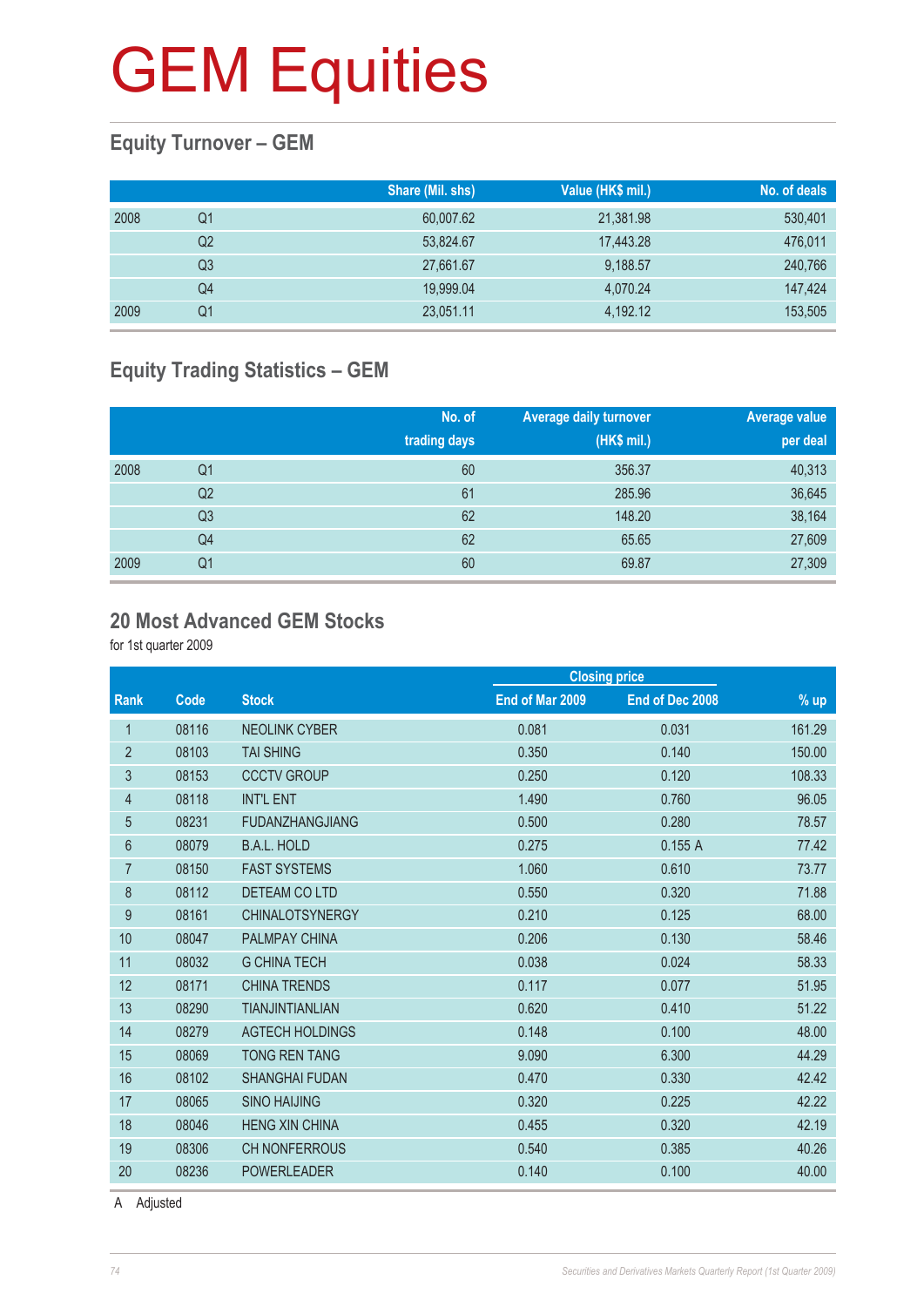#### **20 Most Declined GEM Stocks**

for 1st quarter 2009

|                |       |                        |                 | <b>Closing price</b> |          |
|----------------|-------|------------------------|-----------------|----------------------|----------|
| <b>Rank</b>    | Code  | <b>Stock</b>           | End of Mar 2009 | End of Dec 2008      | $%$ up   |
| $\mathbf{1}$   | 08053 | <b>CH ELEC POWER</b>   | 0.152           | 0.393 A              | $-61.32$ |
| $\overline{2}$ | 08167 | <b>BIG MEDIA</b>       | 0.075           | 0.189                | $-60.32$ |
| 3              | 08156 | <b>CHINA VANGUARD</b>  | 0.237           | 0.520                | $-54.42$ |
| $\overline{4}$ | 08130 | <b>BRILLIANT ARTS</b>  | 0.020           | 0.042A               | $-52.38$ |
| $\overline{5}$ | 08272 | <b>BYFORD INT'L</b>    | 0.190           | 0.380                | $-50.00$ |
| $6\phantom{.}$ | 08173 | <b>INTELLI-MEDIA</b>   | 0.054           | 0.105                | $-48.57$ |
| $\overline{7}$ | 08250 | <b>CORE HEALTHCARE</b> | 0.034           | 0.066                | $-48.48$ |
| 8              | 08212 | APTUS HOLDINGS         | 0.260           | 0.485                | $-46.39$ |
| 9              | 08108 | <b>FAVA INT'L</b>      | 0.051           | 0.094                | $-45.74$ |
| 10             | 08317 | <b>FINET GROUP</b>     | 0.069           | 0.125                | $-44.80$ |
| 11             | 08006 | CHINA.COM              | 3.140           | 5.330                | $-41.09$ |
| 12             | 08071 | <b>CHINA METAL RES</b> | 0.036           | 0.058                | $-37.93$ |
| 13             | 08172 | <b>GOLIFE CONCEPTS</b> | 0.023           | 0.037                | $-37.84$ |
| 14             | 08007 | <b>DIGITALHONGKONG</b> | 0.130           | 0.200                | $-35.00$ |
| 15             | 08175 | CHI DIGITAL LIC        | 0.059           | 0.090                | $-34.44$ |
| 16             | 08165 | <b>JIAN EPAYMENT</b>   | 0.165           | 0.250                | $-34.00$ |
| 17             | 08198 | <b>MELCOLOT</b>        | 0.186           | 0.280                | $-33.57$ |
| 18             | 08166 | <b>LINEFAN TECH</b>    | 0.670           | 1.000                | $-33.00$ |
| 19             | 08192 | <b>UURG CORP</b>       | 0.113           | 0.165                | $-31.52$ |
| 20             | 08253 | <b>TIANYUAN</b>        | 0.218           | 0.300                | $-27.33$ |

A Adjusted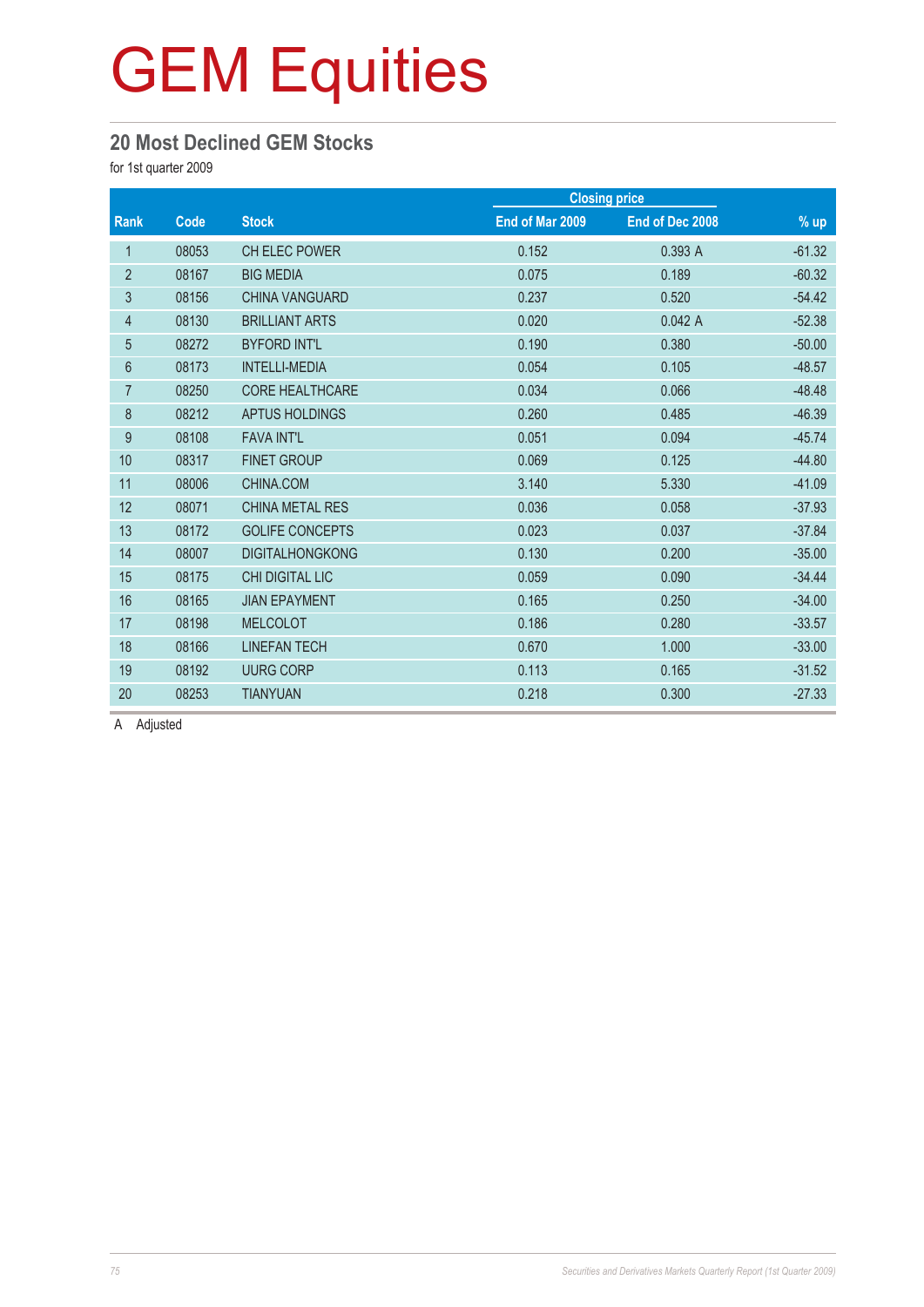## **20 Most Active GEM Stocks by Value**

for 1st quarter 2009

| Rank             | Code  | <b>Stock</b>           | Turnover (HK\$ mil.) | % of total |
|------------------|-------|------------------------|----------------------|------------|
| $\mathbf{1}$     | 08199 | <b>WEIGAO GROUP</b>    | 928.23               | 22.14      |
| $\overline{2}$   | 08277 | <b>WUMART</b>          | 409.98               | 9.78       |
| $\mathfrak{Z}$   | 08150 | <b>FAST SYSTEMS</b>    | 336.22               | 8.02       |
| $\overline{4}$   | 08180 | <b>GOLDEN MEDITECH</b> | 281.18               | 6.71       |
| $\overline{5}$   | 08285 | <b>EVOC</b>            | 144.58               | 3.45       |
| $6\,$            | 08046 | <b>HENG XIN CHINA</b>  | 139.01               | 3.32       |
| $\overline{7}$   | 08259 | <b>ANDRE JUICE</b>     | 136.50               | 3.26       |
| 8                | 08089 | <b>C RAILLOGISTICS</b> | 126.38               | 3.01       |
| $\boldsymbol{9}$ | 08202 | <b>INNO-TECH HOLD</b>  | 121.05               | 2.89       |
| 10               | 08173 | <b>INTELLI-MEDIA</b>   | 115.01               | 2.74       |
| 11               | 08299 | <b>GRAND T G GOLD</b>  | 107.99               | 2.58       |
| 12               | 08250 | <b>CORE HEALTHCARE</b> | 91.17                | 2.17       |
| 13               | 08017 | <b>LONG SUCCESS</b>    | 85.50                | 2.04       |
| 14               | 08116 | <b>NEOLINK CYBER</b>   | 78.75                | 1.88       |
| 15               | 08167 | <b>BIG MEDIA</b>       | 70.19                | 1.67       |
| 16               | 08071 | <b>CHINA METAL RES</b> | 57.12                | 1.36       |
| 17               | 08041 | <b>INTCERA</b>         | 55.59                | 1.33       |
| 18               | 08182 | <b>ENVIRO ENERGY</b>   | 54.31                | 1.30       |
| 19               | 08069 | <b>TONG REN TANG</b>   | 52.84                | 1.26       |
| 20               | 08066 | <b>CARDLINK TECH</b>   | 45.26                | 1.08       |
| <b>Total</b>     |       |                        | 3,436.89             | 81.98      |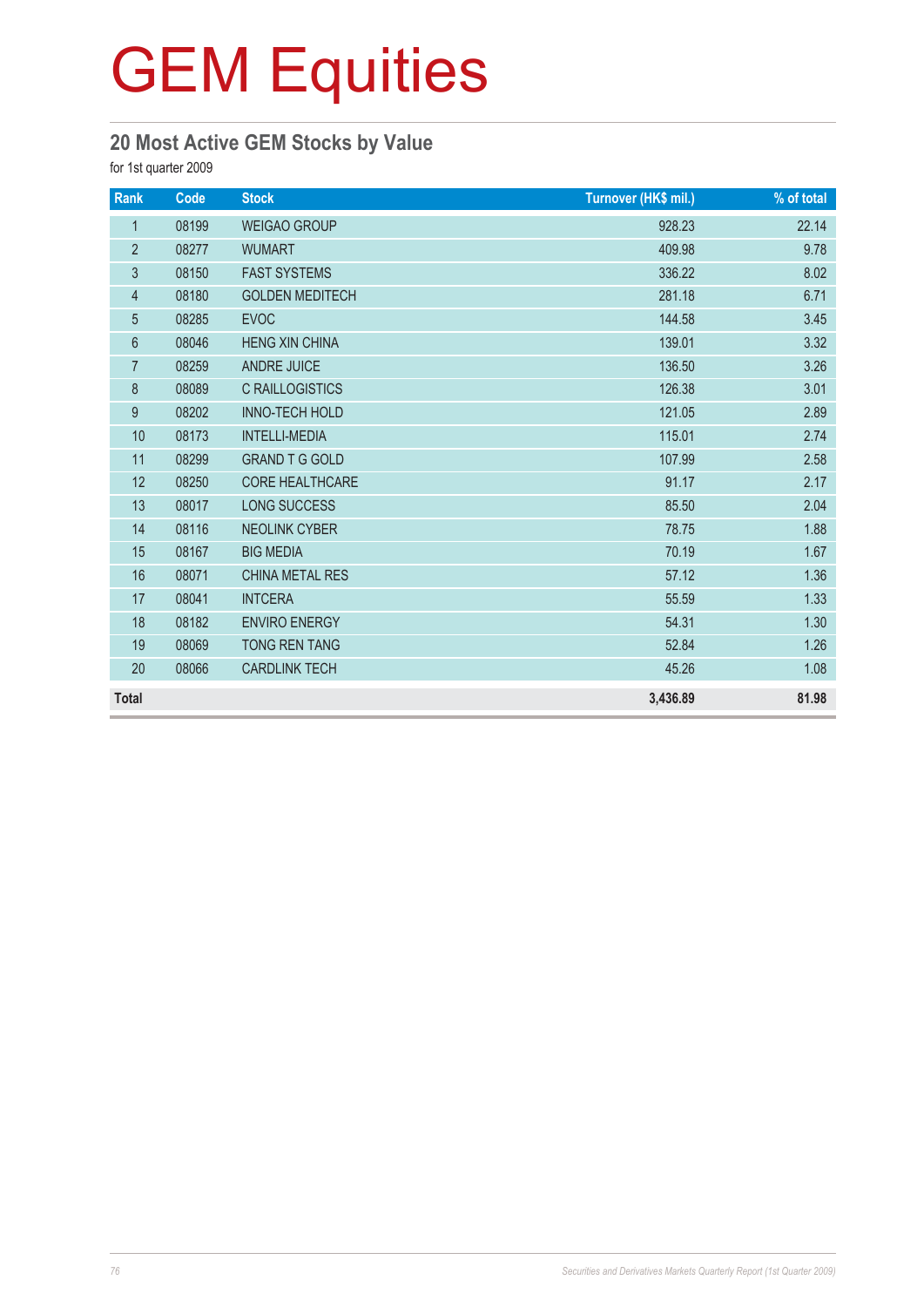## **20 Most Active GEM Stock by Shares**

for 1st quarter 2009

| Rank           | Code  | <b>Stock</b>           | <b>Turnover (Mil. shs)</b> | % of total |
|----------------|-------|------------------------|----------------------------|------------|
| $\mathbf 1$    | 08299 | <b>GRAND T G GOLD</b>  | 3,511.20                   | 15.23      |
| $\overline{2}$ | 08250 | <b>CORE HEALTHCARE</b> | 1,927.64                   | 8.36       |
| 3              | 08017 | <b>LONG SUCCESS</b>    | 1,702.30                   | 7.38       |
| $\overline{4}$ | 08202 | <b>INNO-TECH HOLD</b>  | 1,642.01                   | 7.12       |
| 5              | 08130 | <b>BRILLIANT ARTS</b>  | 1,360.71                   | 5.90       |
| 6              | 08173 | <b>INTELLI-MEDIA</b>   | 1,299.37                   | 5.64       |
| $\overline{7}$ | 08041 | <b>INTCERA</b>         | 1,258.31                   | 5.46       |
| $\bf 8$        | 08071 | <b>CHINA METAL RES</b> | 1,233.24                   | 5.35       |
| 9              | 08116 | <b>NEOLINK CYBER</b>   | 903.25                     | 3.92       |
| 10             | 08167 | <b>BIG MEDIA</b>       | 657.30                     | 2.85       |
| 11             | 08143 | <b>HUA XIA HEALTH</b>  | 560.05                     | 2.43       |
| 12             | 08182 | <b>ENVIRO ENERGY</b>   | 529.22                     | 2.30       |
| 13             | 08259 | <b>ANDRE JUICE</b>     | 525.56                     | 2.28       |
| 14             | 08150 | <b>FAST SYSTEMS</b>    | 499.37                     | 2.17       |
| 15             | 08128 | C G SOURCE ENGY        | 488.38                     | 2.12       |
| 16             | 08046 | <b>HENG XIN CHINA</b>  | 388.09                     | 1.68       |
| 17             | 08180 | <b>GOLDEN MEDITECH</b> | 320.84                     | 1.39       |
| 18             | 08220 | <b>EMCOM INT'L</b>     | 279.41                     | 1.21       |
| 19             | 08192 | <b>UURG CORP</b>       | 256.14                     | 1.11       |
| 20             | 08108 | <b>FAVA INT'L</b>      | 211.09                     | 0.92       |
| <b>Total</b>   |       |                        | 19,553.48                  | 84.83      |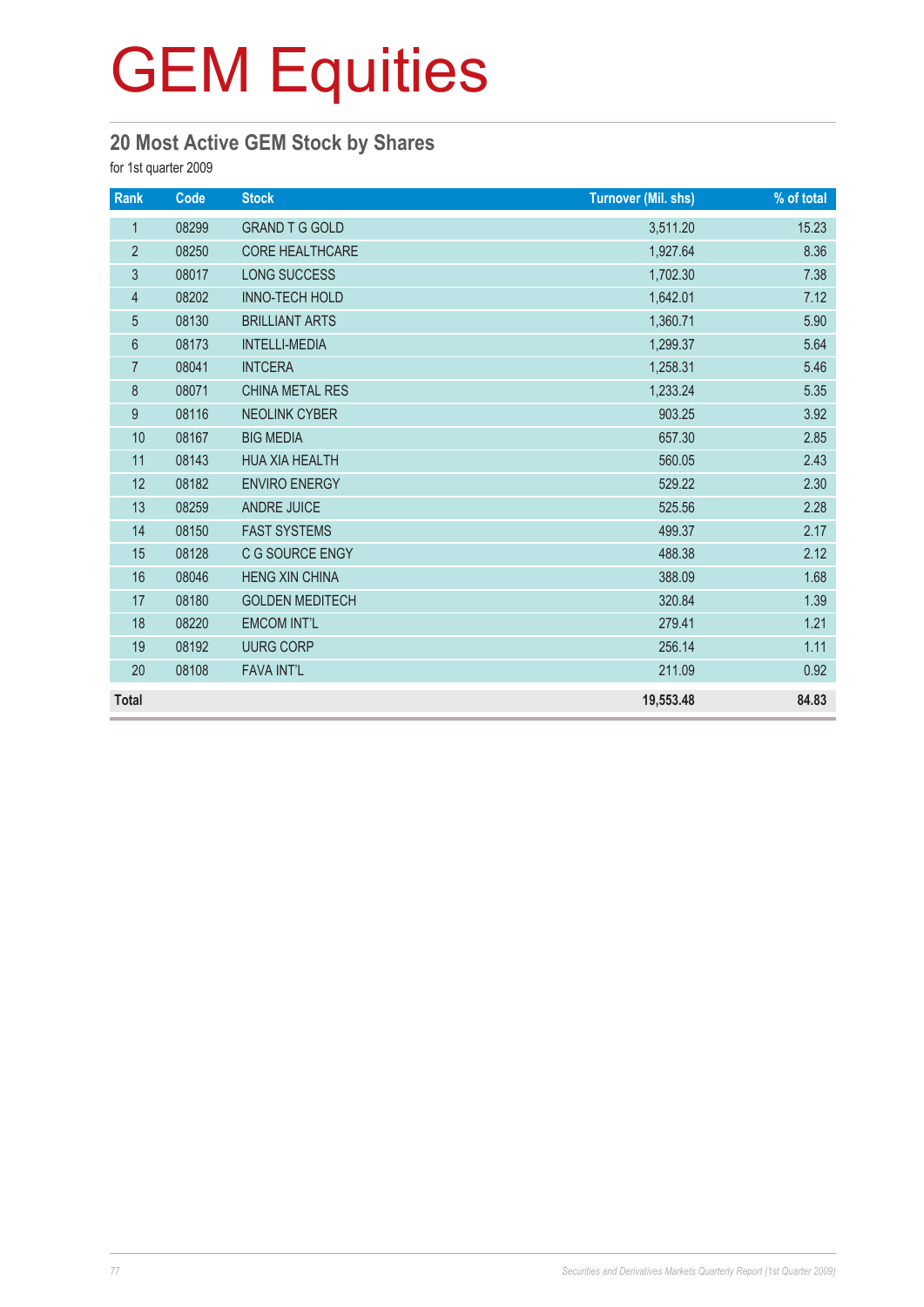#### **Market Capitalisation of Listed Companies for GEM**

as at the quarter end

|      |    | HK\$ mil.  |
|------|----|------------|
| 2008 | Q1 | 112,660.54 |
|      | Q2 | 109,043.78 |
|      | Q3 | 67,153.80  |
|      | Q4 | 45,164.18  |
| 2009 | Q1 | 46,972.81  |

#### **Market Capitalisation by Hang Seng Industry Classification System\* – GEM** Quarter-end figures



Hang Seng Industry Classification System (HSICS) is provided by Hang Seng Indexes Company Limited.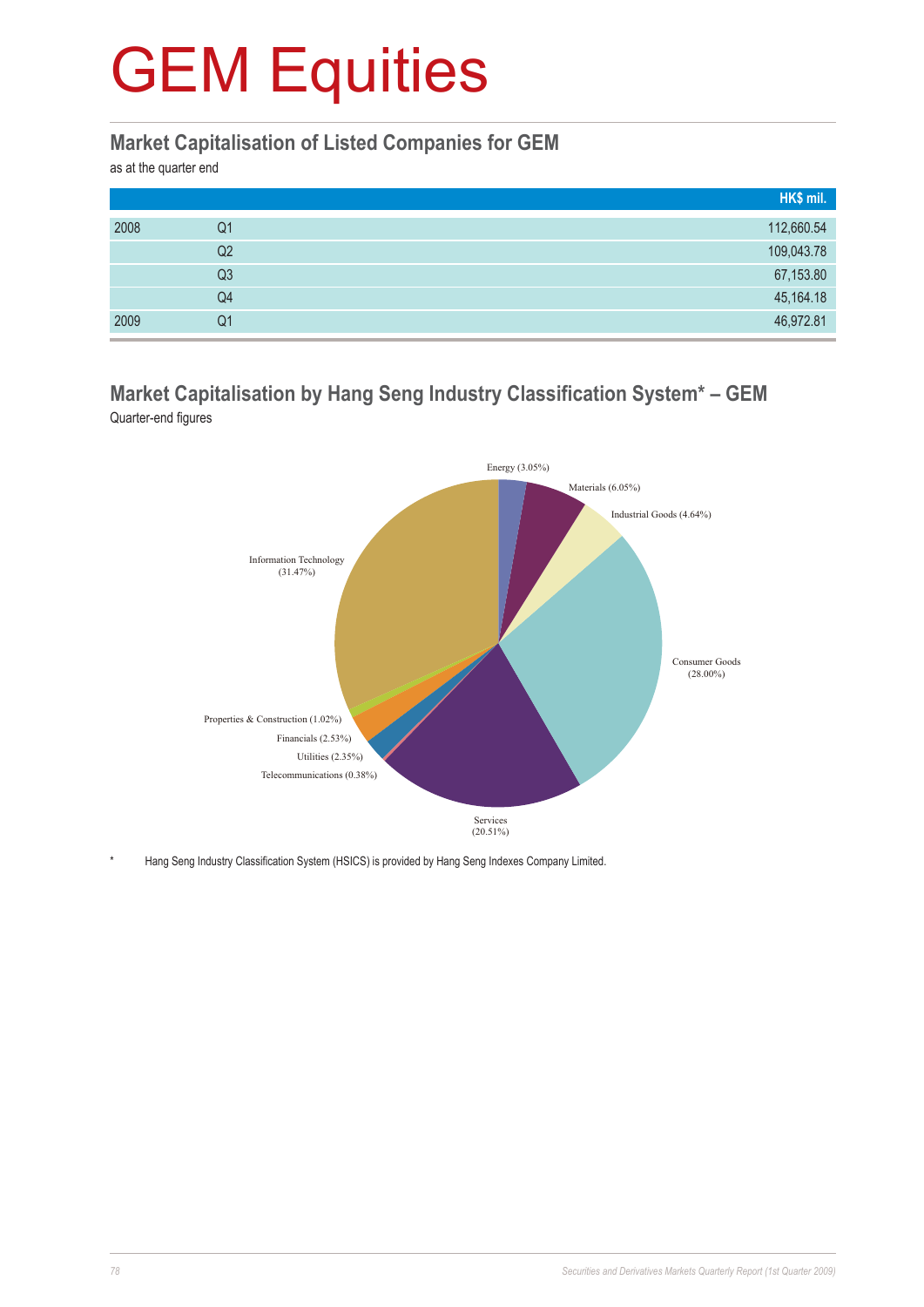#### **50 Leading Companies by Market Capitalisation – GEM**

as at the 1st quarter end 2009

| Rank                |      | <b>Company</b>                                            | Market capitalisation (HK\$ mil.) | % of market total |
|---------------------|------|-----------------------------------------------------------|-----------------------------------|-------------------|
| 1                   | 8199 | Shandong Weigao Group Medical Polymer Co. Ltd. - H Shares | 5,908.07                          | 12.58             |
| $\overline{2}$      | 8277 | Wumart Stores, Inc. - H Shares                            | 2,786.12                          | 5.93              |
| 3                   | 8180 | Golden Meditech Co. Ltd.                                  | 1,817.07                          | 3.87              |
| 4                   | 8118 | International Entertainment Corporation                   | 1,756.94                          | 3.74              |
| 5                   | 8137 | Honbridge Holdings Ltd.                                   | 1,672.23                          | 3.56              |
| 6                   | 8161 | China LotSynergy Holdings Ltd.                            | 1,554.45                          | 3.31              |
| $\overline{7}$      | 8052 | Convenience Retail Asia Ltd.                              | 1,328.45                          | 2.83              |
| 8                   | 8008 | Sunevision Holdings Ltd.                                  | 1,279.83                          | 2.72              |
| 9                   | 8167 | Big Media Group Ltd.                                      | 937.50                            | 2.00              |
| 10                  | 8069 | Tong Ren Tang Technologies Co. Ltd. - H Shares            | 793.74                            | 1.69              |
| 11                  | 8070 | Zhongyu Gas Holdings Ltd.                                 | 792.98                            | 1.69              |
| 12                  | 8156 | China Vanguard Group Ltd.                                 | 761.22                            | 1.62              |
| 13                  | 8150 | Fast Systems Technology (Holdings) Ltd.                   | 689.00                            | 1.47              |
| 14                  | 8178 | China Information Technology Development Ltd.             | 655.99                            | 1.40              |
| 15                  | 8192 | <b>UURG Corporation Ltd.</b>                              | 629.18                            | 1.34              |
| 16                  | 8055 | China E-Learning Group Ltd.                               | 565.53                            | 1.20              |
| 17                  | 8239 | Ming Kei Energy Holdings Ltd.                             | 554.40                            | 1.18              |
| 18                  | 8029 | Sun International Group Ltd.                              | 540.87                            | 1.15              |
| 19                  | 8123 | First China Financial Holdings Ltd.                       | 531.74                            | 1.13              |
| 20                  | 8279 | AGTech Holdings Ltd.                                      | 529.85                            | 1.13              |
| 21                  | 8285 | EVOC Intelligent Technology Co. Ltd. - H Shares           | 521.11                            | 1.11              |
| 22                  | 8046 | Heng Xin China Holdings Ltd.                              | 501.88                            | 1.07              |
| 23                  | 8206 | China Cyber Port (International) Co. Ltd.                 | 497.42                            | 1.06              |
| 24                  | 8005 | Yuxing InfoTech Holdings Ltd.                             | 472.35                            | 1.01              |
| 25                  | 8163 | CCT Resources Holdings Ltd.                               | 470.75                            | 1.00              |
| 26                  | 8212 | Aptus Holdings Ltd.                                       | 458.34                            | 0.98              |
| 27                  | 8259 | Yantai North Andre Juice Co. Ltd. - H Shares              | 448.84                            | 0.96              |
| 28                  | 8153 | China Chief Cable TV Group Ltd.                           | 439.82                            | 0.94              |
| 29                  | 8149 | TSC Offshore Group Ltd.                                   | 421.30                            | 0.90              |
| 30                  | 8158 | China Bio-Med Regeneration Technology Ltd.                | 399.15                            | 0.85              |
| 31                  | 8117 | China Primary Resources Holdings Ltd.                     | 393.47                            | 0.84              |
| 32                  | 8272 | Byford International Ltd.                                 | 380.38                            | 0.81              |
| 33                  | 8066 | Cardlink Technology Group Ltd.                            | 371.06                            | 0.79              |
| 34                  | 8058 | Shandong Luoxin Pharmacy Stock Co. Ltd. - H Shares        | 352.16                            | 0.75              |
| 35                  | 8011 | Polyard Petroleum International Group Ltd.                | 340.70                            | 0.73              |
| 36                  | 8006 | China.com Inc.                                            | 336.53                            | 0.72              |
| 37                  | 8230 | Shenzhen Dongjiang Environmental Co. Ltd. - H Shares      | 327.34                            | 0.70              |
| 38                  | 8047 | Palmpay China (Holdings) Ltd.                             | 322.67                            | 0.69              |
| 39                  | 8128 | China Ground Source Energy Ltd.                           | 316.57                            | 0.67              |
| 40                  | 8096 | ThinSoft (Holdings) Inc.                                  | 315.79                            | 0.67              |
| 41                  | 8290 | Tianjin Tianlian Public Utilities Co., Ltd. - H Shares    | 310.04                            | 0.66              |
| 42                  | 8319 | Yusei Holdings Ltd.                                       | 304.00                            | 0.65              |
| 43                  | 8299 | Grand T G Gold Holdings Ltd.                              | 297.71                            | 0.63              |
| 44                  | 8306 | China Nonferrous Metals Co. Ltd.                          | 283.37                            | 0.60              |
| 45                  | 8089 | China Railway Logistics Ltd.                              | 279.40                            | 0.59              |
| 46                  | 8250 | Core Healthcare Investment Holdings Ltd.                  | 250.98                            | 0.53              |
| 47                  | 8203 | Kaisun Energy Group Ltd.                                  | 246.40                            | 0.52              |
| 48                  | 8129 | China Bio Cassava Holdings Ltd.                           | 246.10                            | 0.52              |
| 49                  | 8182 | Enviro Energy International Holdings Ltd.                 | 238.36                            | 0.51              |
| 50                  | 8270 | China Leason Investment Group Co. Ltd.                    | 235.83                            | 0.50              |
| <b>Total</b>        |      |                                                           | 36,865.02                         | 78.48             |
| <b>Market Total</b> |      |                                                           | 46,972.81                         | 100.00            |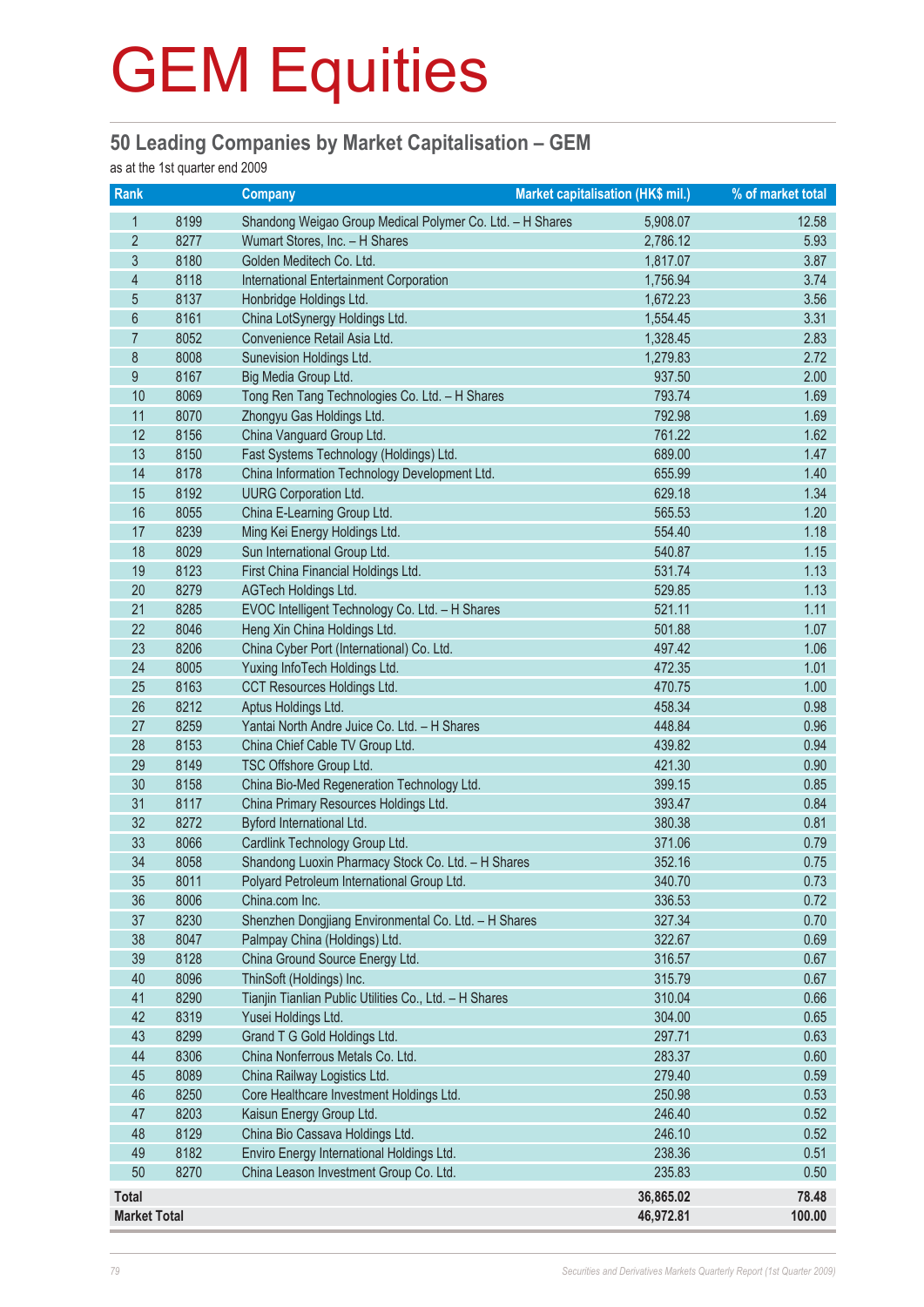#### **New Listing Statistics – equities for GEM**

|      |    | No. of newly listed companies | Funds raised (HK\$ mil.) |
|------|----|-------------------------------|--------------------------|
| 2008 | Q1 |                               |                          |
|      | Q2 |                               | 216.84                   |
|      | Q3 | –                             |                          |
|      | Q4 |                               |                          |
| 2009 | Q1 | -                             |                          |

## **Newly Listed Companies for GEM**

for 1st quarter 2009

| Code       | Company name | Listing date No. of issued shares Funds raised (HK\$ mil.) |  |
|------------|--------------|------------------------------------------------------------|--|
| <b>NIL</b> |              |                                                            |  |
| Total      |              |                                                            |  |

#### **Withdrawal of listed Companies – GEM**

for 1st quarter 2009

| <b>Code</b> | Company name | Last trading date | <b>Delisted date</b> |
|-------------|--------------|-------------------|----------------------|
| <b>NIL</b>  |              |                   |                      |

## **Company Name Changes for GEM**

for 1st quarter 2009

| Code  | Old name                                 | New name                                      | <b>Effective date</b> | <b>Adoption date</b> |
|-------|------------------------------------------|-----------------------------------------------|-----------------------|----------------------|
| 08046 | Tiger Tech Holdings Ltd.                 | Heng Xin China Holdings Ltd.                  | 2008/11/24            | 2009/01/16           |
| 08198 | Melco LottVentures Ltd.                  | MelcoLot Ltd.                                 | 2008/12/04            | 2009/01/19           |
| 08003 | T S Telecom Technologies Ltd.            | Great World Company Holdings Ltd.             | 2008/11/05            | 2009/02/03           |
| 08158 | B M Intelligence International Ltd.      | China Bio-Med Regeneration Technology Ltd.    | 2008/12/18            | 2009/02/09           |
| 08053 | A & K Educational Software Holdings Ltd. | China Electric Power Technology Holdings Ltd. | 2008/12/30            | 2009/02/12           |
| 08192 | Global Solution Engineering Ltd.         | <b>UURG Corporation Ltd.</b>                  | 2009/02/02            | 2009/02/27           |
| 08203 | Challenger Group Holdings Ltd.           | Kaisun Energy Group Ltd.                      | 2009/02/27            | 2009/03/27           |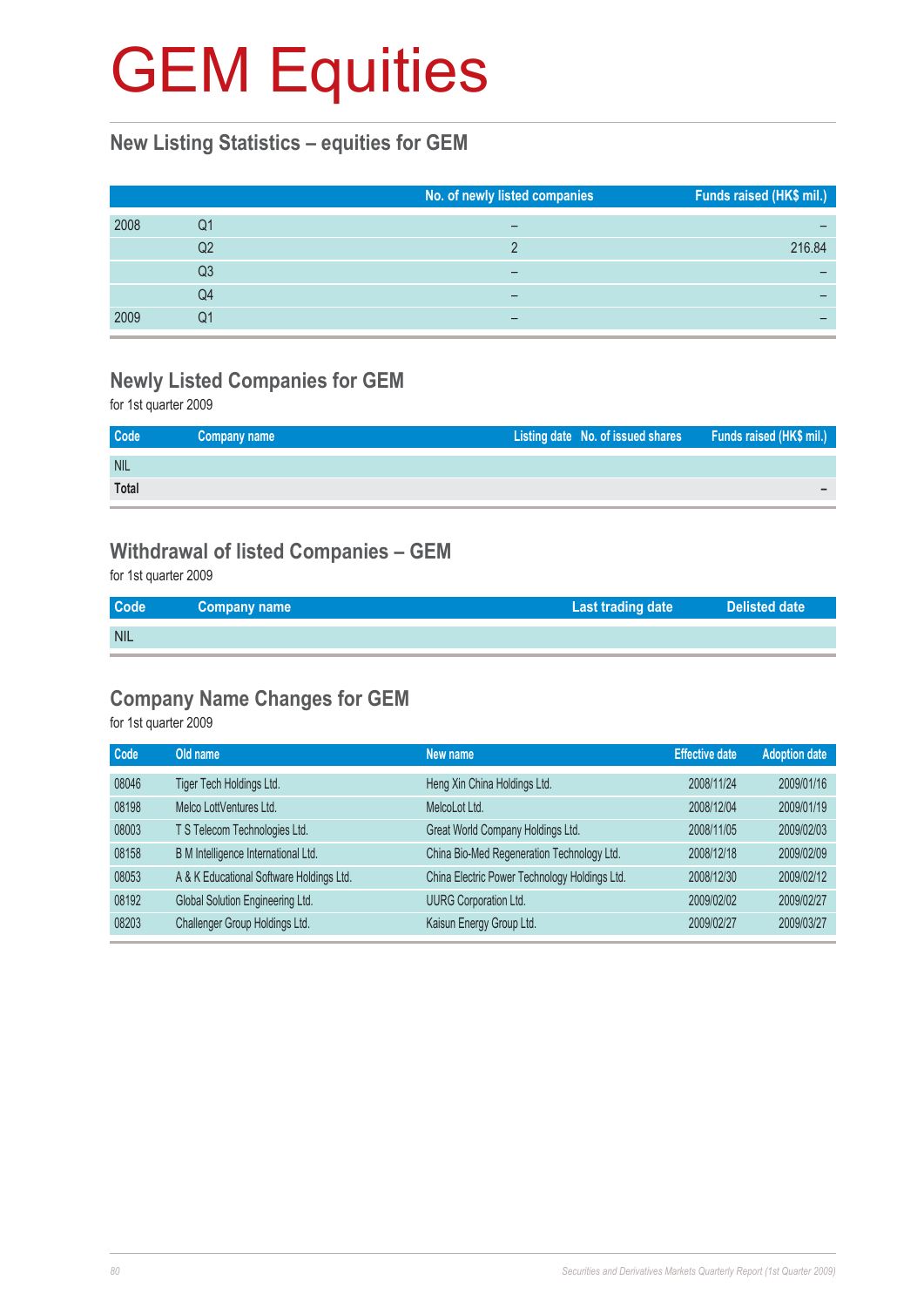#### **Bonus Issues/Bonus Warrants for GEM**

for 1st quarter 2009

| <b>Code</b> | <b>Company</b>                   | <b>Particulars</b> | <b>Ex-date</b> |
|-------------|----------------------------------|--------------------|----------------|
| 08143       | Hua Xia Healthcare Holdings Ltd. | 2 for 1 offer sh   | 2009/02/10     |

### **Share Split/Consolidation for GEM**

for 1st quarter 2009

| Code <sup>1</sup> | <b>Company</b>       | <b>Particulars</b>     | Effective date |
|-------------------|----------------------|------------------------|----------------|
| 08079             | B.A.L. Holdings Ltd. | Consolidation 5 into 1 | 2009/01/15     |

### **Rights Issues & Open Offers for GEM**

for 1st quarter 2009

| <b>Month</b> | Code  | Company                                                           | <b>Ratio</b>                | Funds raised (HK\$ mil.) |
|--------------|-------|-------------------------------------------------------------------|-----------------------------|--------------------------|
| Jan          | 08172 | Golife Concepts Holdings Ltd.                                     | Open offer 2 for 5 @\$0.05  | 6.58                     |
|              |       |                                                                   |                             |                          |
|              | 08130 | Brilliant Arts Multi-Media Holding Ltd.                           | Open offer 9 for 1 @\$0.04  | 45.25                    |
|              |       |                                                                   |                             |                          |
| Mar          | 08053 | China Electric Power Technology Holdings Ltd. Rts 1 for 2 @\$0.10 |                             | 21.28                    |
|              |       |                                                                   |                             |                          |
|              | 08143 | Hua Xia Healthcare Holdings Ltd.                                  | Open offer 1 for 2 @\$0.05  | 44.95                    |
|              |       |                                                                   | with bonus 2 for 1 offer sh |                          |
| <b>Total</b> |       |                                                                   |                             | 118.06                   |

## **Placing\***

|              |       |                           | No. of      |                      |                     |
|--------------|-------|---------------------------|-------------|----------------------|---------------------|
|              |       |                           | new shares  | <b>Placing price</b> | <b>Funds raised</b> |
| <b>Month</b> | Code  | <b>Company</b>            | placed      | (HK\$)               | (HK\$ mil.)         |
| 2008         |       |                           |             |                      |                     |
| Nov **       | 08202 | <b>INNO-TECH HOLD</b>     | 135,000,000 | 0.087                | 11.75               |
| Dec**        | 08180 | <b>GOLDEN MEDITECH</b>    | 60,000,000  | 1.030                | 61.80               |
|              | 08199 | <b>WEIGAO GROUP</b>       | 80,721,081  | 17.400               | 1,404.55            |
| 2009         |       |                           |             |                      |                     |
| Jan          | 08220 | <b>EMCOM INT'L</b>        | 540,000,000 | 0.020                | 10.80               |
|              | 08171 | <b>CHINA TRENDS</b>       | 117,288,000 | 0.070                | 8.21                |
|              | 08202 | <b>INNO-TECH HOLD</b>     | 48,000,000  | 0.087                | 4.18                |
|              | 08153 | <b>CCCTV GROUP</b>        | 50,000,000  | 0.125                | 6.25                |
| Feb          | 08043 | <b>ERA INFO&amp;ENTER</b> | 14,724,000  | 0.120                | 1.77                |
| Mar          | 08017 | <b>LONG SUCCESS</b>       | 169,232,000 | 0.065                | 11.00               |
|              | 08153 | <b>CCCTV GROUP</b>        | 12,000,000  | 0.125                | 1.50                |
|              | 08079 | B.A.L. HOLD               | 40,000,000  | 0.090                | 3.60                |
| <b>Total</b> |       |                           |             |                      | 1,525.39            |

\* Due to the reporting time-lag, placing figures for the quarter are provisional.

\*\* Supplementary information update for previous quarters.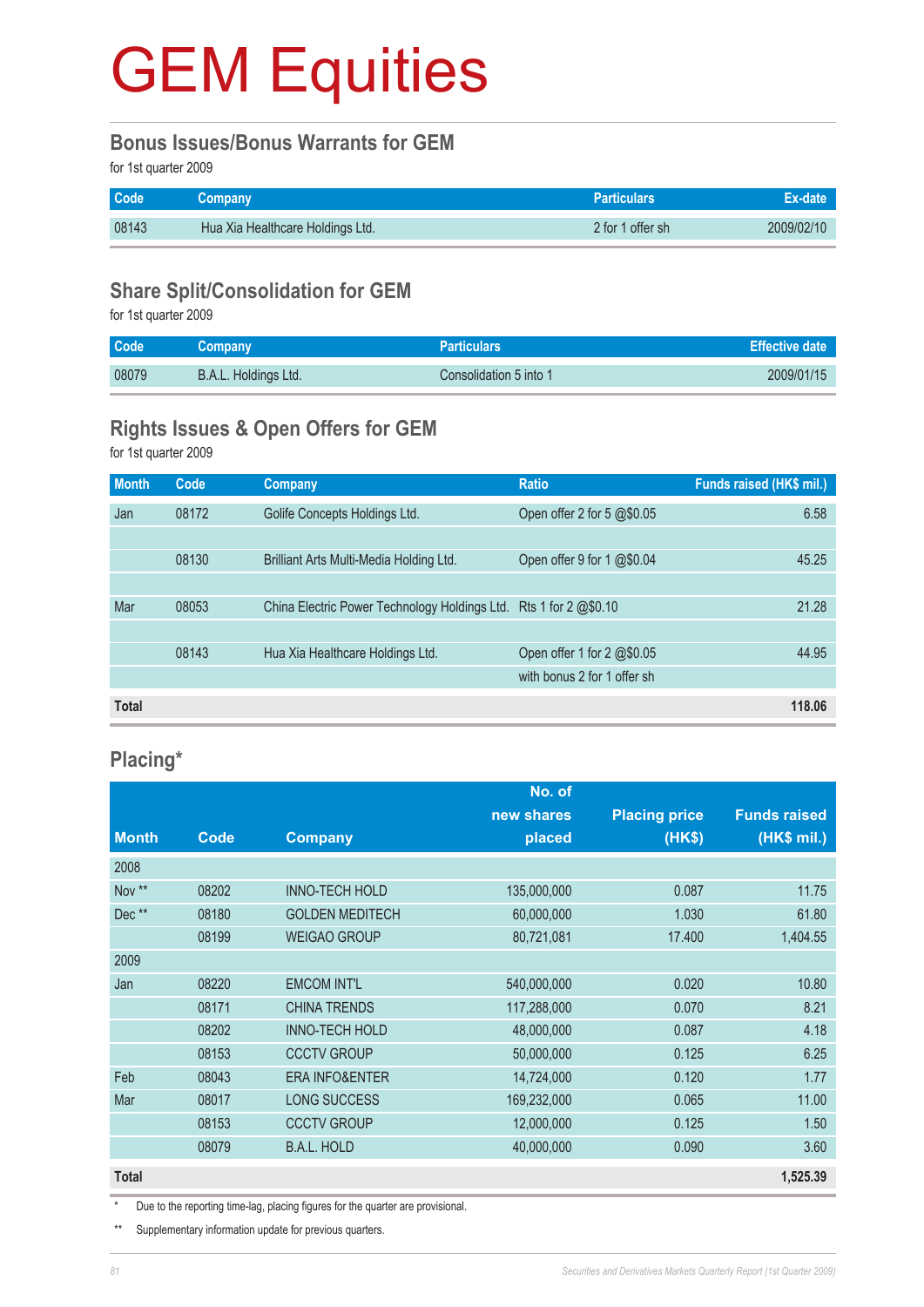# GEM Warrants

#### **Warrant Trading and Market Value Statistics – GEM**

|      |                | <b>Number</b> | Turnover value (HK\$ mil.) | Market value (HK\$ mil.) |
|------|----------------|---------------|----------------------------|--------------------------|
| 2008 | Q1             |               | 1.89                       | 70.34                    |
|      | Q <sub>2</sub> |               | 0.76                       | 47.28                    |
|      | Q3             |               | 0.22                       | 71.81                    |
|      | Q4             |               | 0.06                       | 10.34                    |
| 2009 | Q1             |               | 0.26                       | 1.49                     |

## **Newly Listed Equity GEM Warrants**

for 1st quarter 2009

|              |                        | <b>Initial issued</b> |                     |               | <b>Amount raised</b> |
|--------------|------------------------|-----------------------|---------------------|---------------|----------------------|
| <b>Code</b>  | <b>Equity warrants</b> | amount (HK)           | <b>Listing date</b> | <b>Expiry</b> | (HK\$ mil.)          |
| Nil          |                        |                       |                     |               |                      |
| <b>Total</b> |                        |                       |                     |               |                      |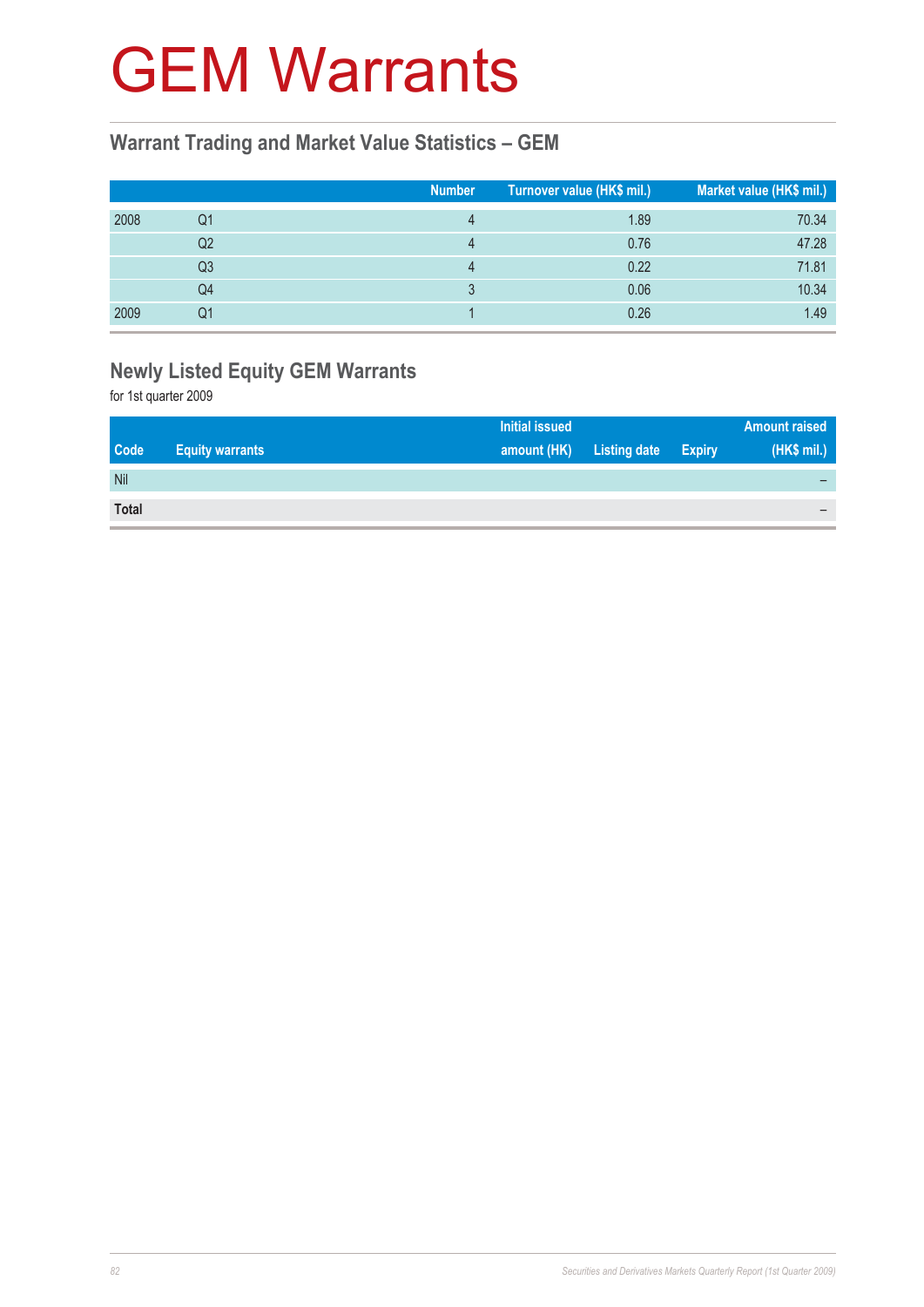# Stock Market Indices

### **Hong Kong Stock Market Indices**

|                                               | End of Mar 2009 | End of Dec 2008 |                                   |
|-----------------------------------------------|-----------------|-----------------|-----------------------------------|
| <b>Index</b>                                  | <b>Close</b>    | <b>Close</b>    | Change %                          |
| S&P/HKEx LargeCap Index                       | 16740.46        | 17891.16        | 6.43%<br>$\overline{\phantom{0}}$ |
|                                               |                 |                 |                                   |
| S&P/HKEx GEM Index                            | 386.23          | 385.47          | 0.20%<br>$\ddot{}$                |
|                                               |                 |                 |                                   |
| <b>HANG SENG INDEX</b>                        | 13576.02        | 14387.48        | 5.64%<br>÷,                       |
| <b>SECTORIAL INDICES</b>                      |                 |                 |                                   |
| Finance                                       | 19418.62        | 21793.45        | 10.90%                            |
| <b>Utilities</b>                              | 34966.97        | 33841.36        | 3.33%<br>$+$                      |
| <b>Properties</b>                             | 17330.49        | 16974.14        | 2.10%<br>$+$                      |
| Commerce & Industry                           | 7580.55         | 7894.24         | 3.97%<br>$\overline{\phantom{0}}$ |
|                                               |                 |                 |                                   |
| HANG SENG COMPOSITE INDEX                     | 1901.85         | 1982.56         | 4.07%                             |
| HANG SENG CHINA-AFFILIATED CORPORATIONS INDEX | 3095.40         | 3292.40         | 5.98%<br>-                        |
| HANG SENG CHINA ENTERPRISES INDEX             | 8070.13         | 7891.80         | 2.26%<br>$\ddot{}$                |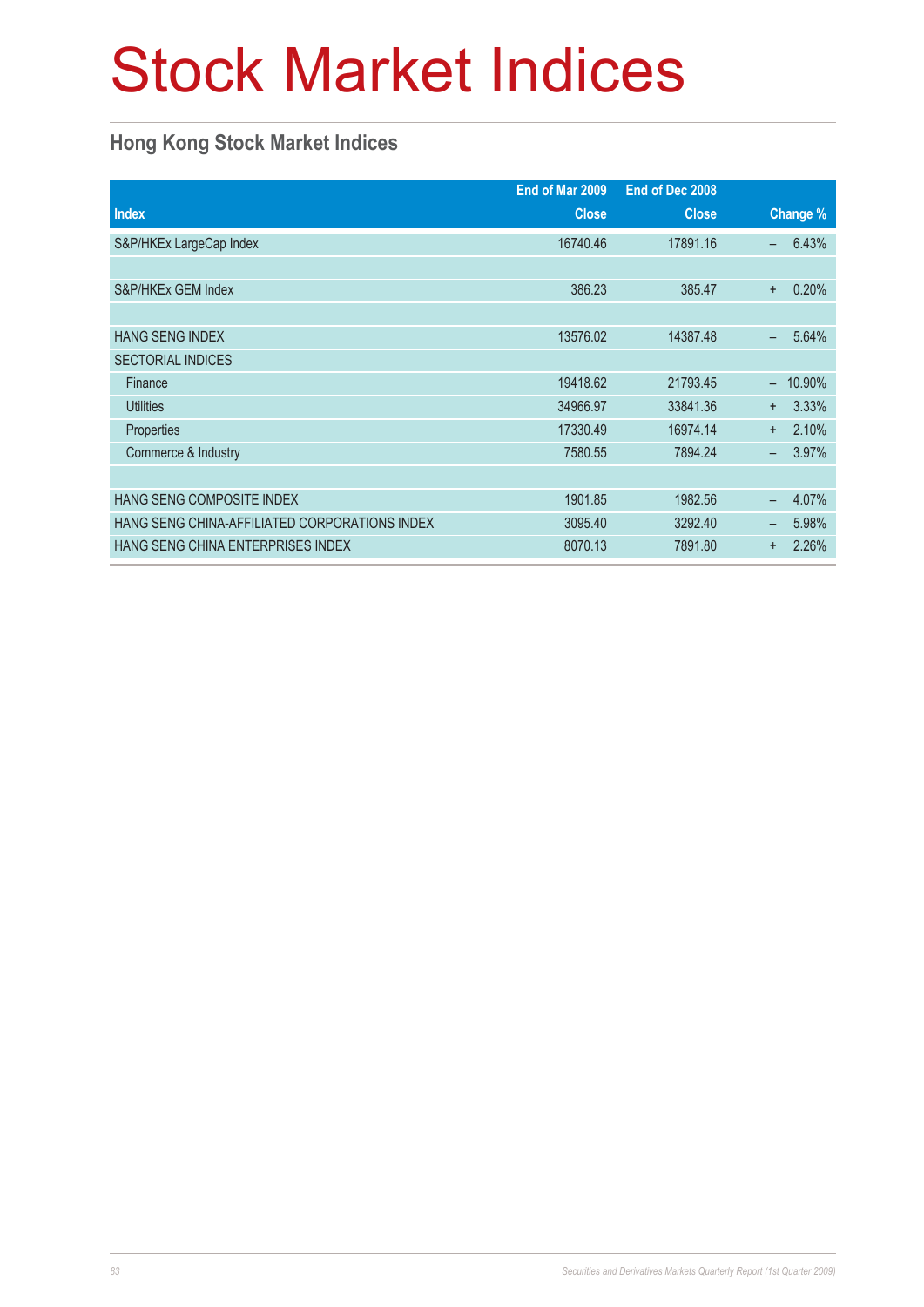# Stock Market Indices

### **Hang Seng Index (2008/01/02-2009/03/31)**



#### **S&P/HKEx LargeCap Index (2008/01/02-2009/03/31)**



#### **S&P/HKEx GEM Index (2008/01/02-2009/03/31)**

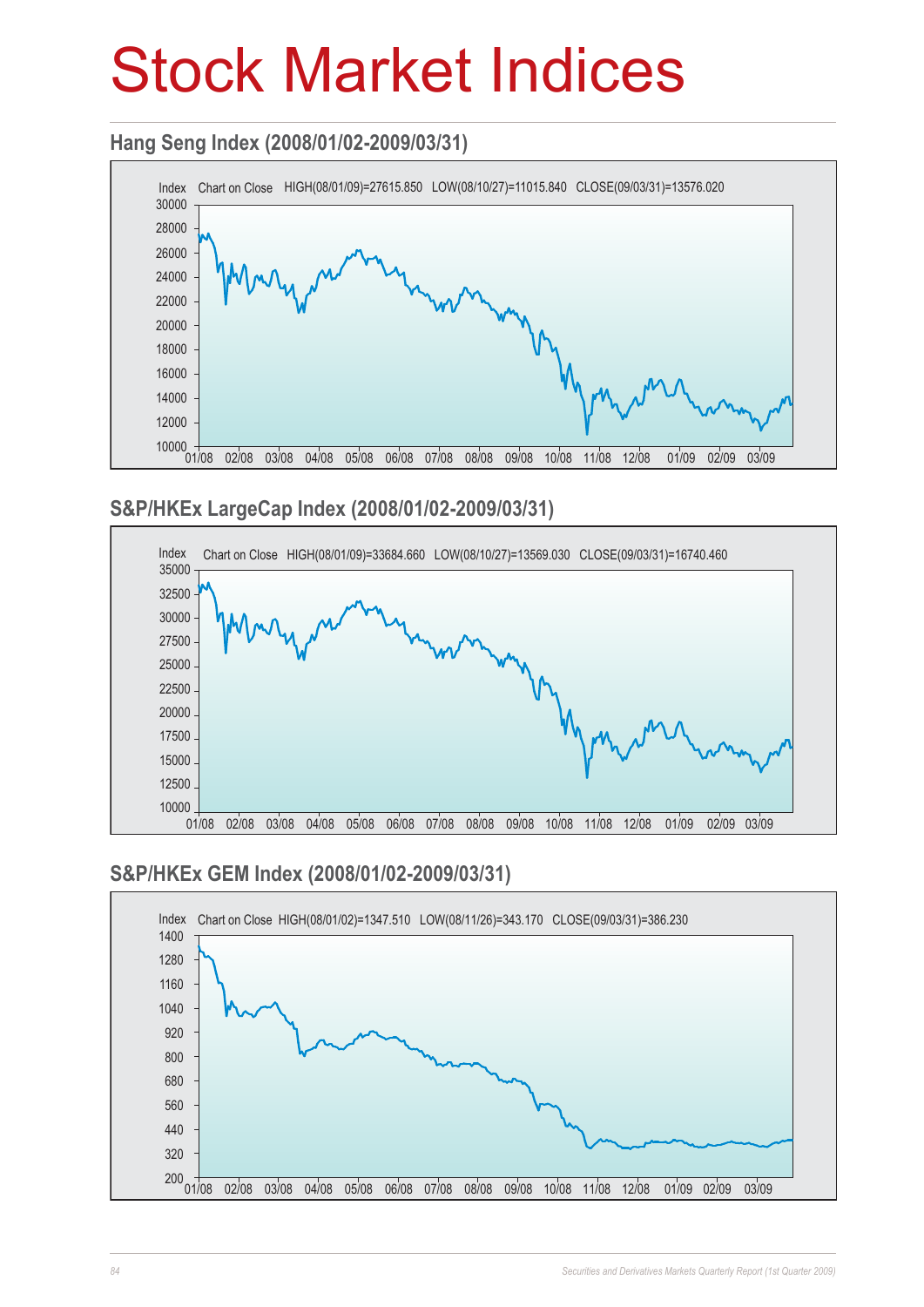# Stock Market Indices

### **WORLD INDICES**

|                                 | End of Mar 2009 | End of Dec 2008 |                                   |
|---------------------------------|-----------------|-----------------|-----------------------------------|
| <b>Index</b>                    | <b>Close</b>    | <b>Close</b>    | <b>Change %</b>                   |
| <b>HONG KONG</b>                |                 |                 |                                   |
| S&P/HKEx LargeCap Index         | 16740.46        | 17891.16        | 6.43%<br>$\qquad \qquad -$        |
| Hang Seng Index                 | 13576.02        | 14387.48        | 5.64%                             |
| <b>AUSTRALIA</b>                |                 |                 |                                   |
| All Ordinaries Index            | 3532.30         | 3659.30         | 3.47%<br>-                        |
| <b>JAKARTA</b>                  |                 |                 |                                   |
| Composite Index                 | 1434.07         | 1355.41         | 5.80%<br>$\ddot{}$                |
| <b>JAPAN</b>                    |                 |                 |                                   |
| Nikkei (225)                    | 8109.53         | 8859.56         | 8.47%<br>-                        |
| <b>KOREA</b>                    |                 |                 |                                   |
| Composite Index                 | 1206.26         | 1124.47         | 7.27%<br>$\ddot{}$                |
| <b>KUALA LUMPUR</b>             |                 |                 |                                   |
| Composite Index                 | 872.55          | 876.75          | 0.48%<br>-                        |
| <b>MANILA</b>                   |                 |                 |                                   |
| Composite Index                 | 1986.22         | 1872.85         | 6.05%<br>$\ddot{}$                |
| <b>NEW ZEALAND</b>              |                 |                 |                                   |
| <b>NZSE (50)</b>                | 2590.39         | 2715.71         | 4.61%<br>$\overline{\phantom{0}}$ |
| <b>SHANGHAI</b>                 |                 |                 |                                   |
| A Shares Index                  | 2490.71         | 1911.79         | + 30.28%                          |
| <b>B</b> Shares Index           | 161.06          | 110.92          | + 45.20%                          |
| <b>SHENZHEN</b>                 |                 |                 |                                   |
| A Shares Index                  | 825.31          | 581.51          | $+ 41.93%$                        |
| <b>B</b> Shares Index           | 351.49          | 271.28          | + 29.57%                          |
| <b>SINGAPORE</b>                |                 |                 |                                   |
| <b>FTSE Straits Times Index</b> | 1699.99         | 1761.56         | 3.50%<br>-                        |
| <b>TAIWAN</b>                   |                 |                 |                                   |
| Taipei Weighted Stock Index     | 5210.84         | 4591.22         | $+ 13.50\%$                       |
| <b>THAILAND</b>                 |                 |                 |                                   |
| <b>SET Index</b>                | 431.50          | 449.96          | 4.10%<br>$\overline{\phantom{0}}$ |
| <b>NEW YORK</b>                 |                 |                 |                                   |
| <b>DJIA</b>                     | 7608.92         | 8776.39         | $-13.30\%$                        |
| Nasdaq Composite Index          | 1528.59         | 1577.03         | 3.07%<br>-                        |
| <b>TORONTO</b>                  |                 |                 |                                   |
| S&P/TSX Composite Index         | 8720.39         | 8987.70         | 2.97%<br>$\overline{\phantom{a}}$ |
| <b>GERMANY</b>                  |                 |                 |                                   |
| DAX Capital Value Index         | 2570.99         | 3041.60         | $-15.47\%$                        |
| <b>LONDON</b>                   |                 |                 |                                   |
| <b>FTSE (100)</b>               | 3926.10         | 4434.20         | $-11.46%$                         |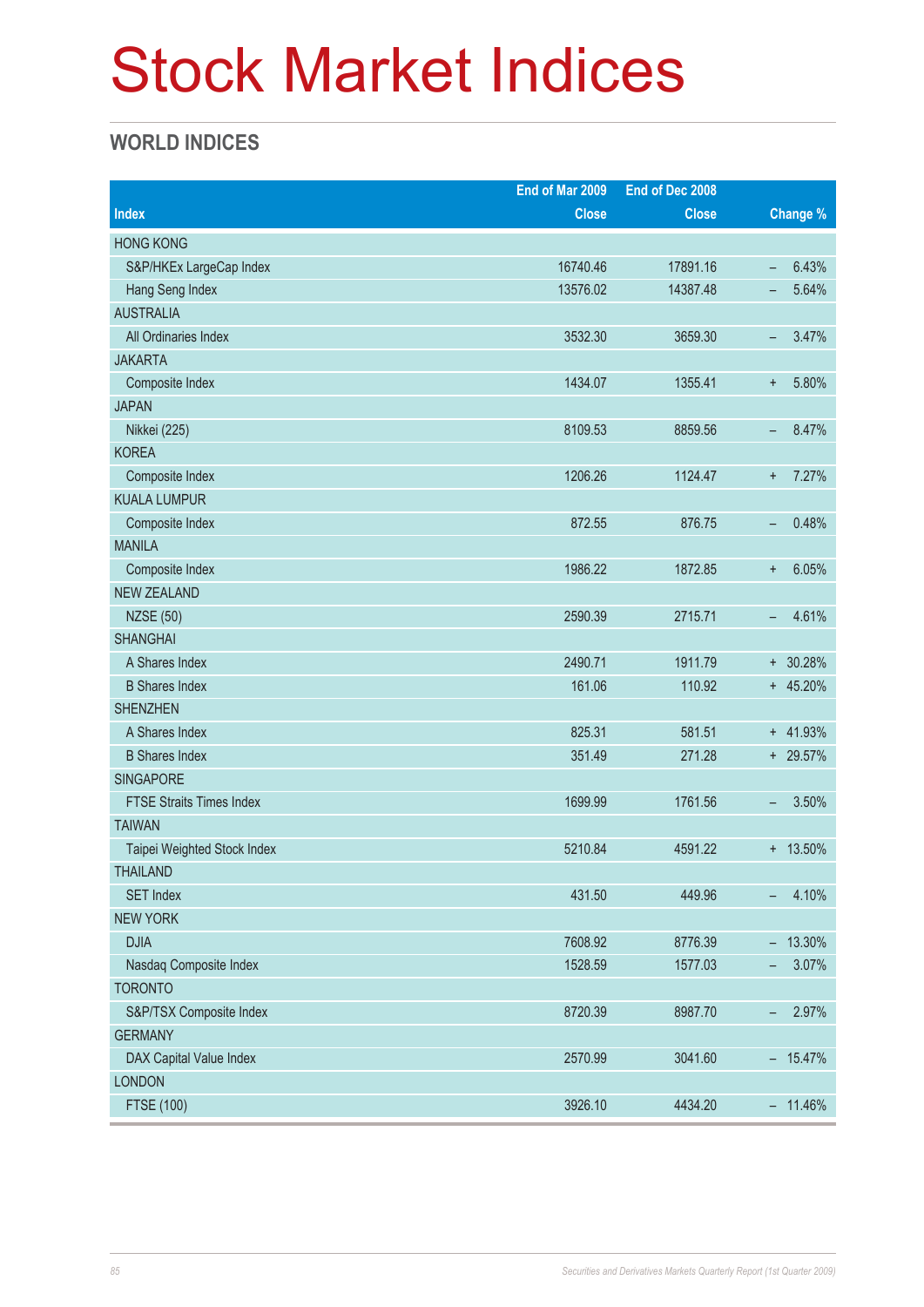### **Contract Volume by Derivatives Products**

|                                                         | <b>Contracts</b> |                  |  |
|---------------------------------------------------------|------------------|------------------|--|
| <b>Derivatives product</b>                              | 1st Quarter 2009 | 1st Quarter 2008 |  |
| Hang Seng Index Futures                                 | 4,805,616        | 5,336,298        |  |
| Hang Seng Index Options                                 | 1,030,049        | 896,781          |  |
| Mini-Hang Seng Index Futures                            | 1,927,153        | 1,964,929        |  |
| Mini-Hang Seng Index Options                            | 56,520           | 21,132           |  |
| H-shares Index Futures                                  | 3,287,097        | 3,634,747        |  |
| H-shares Index Options                                  | 401,487          | 345,472          |  |
| Mini H-shares Index Futures <sup>1</sup>                | 147,233          | 1,204            |  |
| Hang Seng China H-Financials Index Futures <sup>2</sup> |                  | 9                |  |
| FTSE/Xinhua China 25 Index Futures 3                    |                  | 33               |  |
| FTSE/Xinhua China 25 Index Options 4                    |                  | 381              |  |
| <b>Stock Futures</b>                                    | 71,537           | 39,376           |  |
| <b>Stock Options</b>                                    | 11,656,754       | 15,838,824       |  |
| <b>Three-month HIBOR Futures</b>                        | 1,126            | 7,543            |  |
| One-month HIBOR Futures                                 | 84               | 373              |  |
| Three-year Exchange Fund Note Futures                   |                  |                  |  |
| Gold Futures <sup>5</sup>                               | 2,028            |                  |  |
| <b>Total</b>                                            | 23,386,684       | 28,087,102       |  |

1 Trading in Mini H-shares Index Futures commenced on 31 March 2008.

<sup>2</sup> Trading in Hang Seng China H-Financials Index Futures suspended with effect from 24 Dec 2008

<sup>3</sup> Trading in FTSE/Xinhua China 25 Index Futures suspended with effect from 31 Dec 2008

4 Trading in FTSE/Xinhua China 25 Index Options suspended with effect from 24 Dec 2008

5 Trading in Gold Futures commenced on 20 October 2008.

## **Open Interest by Derivatives Products**

|                                                         | <b>Contracts</b> |                  |  |
|---------------------------------------------------------|------------------|------------------|--|
| <b>Derivatives product</b>                              | 1st Quarter 2009 | 1st Quarter 2008 |  |
| Hang Seng Index Futures                                 | 80,785           | 107,570          |  |
| Hang Seng Index Options                                 | 118,571          | 115,920          |  |
| Mini-Hang Seng Index Futures                            | 4,303            | 2,260            |  |
| Mini-Hang Seng Index Options                            | 2,865            | 1,193            |  |
| <b>H-shares Index Futures</b>                           | 85,412           | 114,938          |  |
| H-shares Index Options                                  | 95,652           | 77,461           |  |
| Mini H-shares Index Futures <sup>1</sup>                | 702              | 70               |  |
| Hang Seng China H-Financials Index Futures <sup>2</sup> |                  |                  |  |
| FTSE/Xinhua China 25 Index Futures 3                    |                  |                  |  |
| FTSE/Xinhua China 25 Index Options 4                    |                  | 45               |  |
| <b>Stock Futures</b>                                    | 9,208            | 5,443            |  |
| <b>Stock Options</b>                                    | 4,400,699        | 5,652,274        |  |
| Three-month HIBOR Futures                               | 1,327            | 1,971            |  |
| One-month HIBOR Futures                                 | 50               | 89               |  |
| Three-year Exchange Fund Note Futures                   |                  |                  |  |
| Gold Futures <sup>5</sup>                               | 20               |                  |  |
| Total                                                   | 4,799,594        | 6,079,234        |  |

1 Trading in Mini H-shares Index Futures commenced on 31 March 2008.

2 Trading in Hang Seng China H-Financials Index Futures suspended with effect from 24 Dec 2008

3 Trading in FTSE/Xinhua China 25 Index Futures suspended with effect from 31 Dec 2008

4 Trading in FTSE/Xinhua China 25 Index Options suspended with effect from 24 Dec 2008

5 Trading in Gold Futures commenced on 20 October 2008.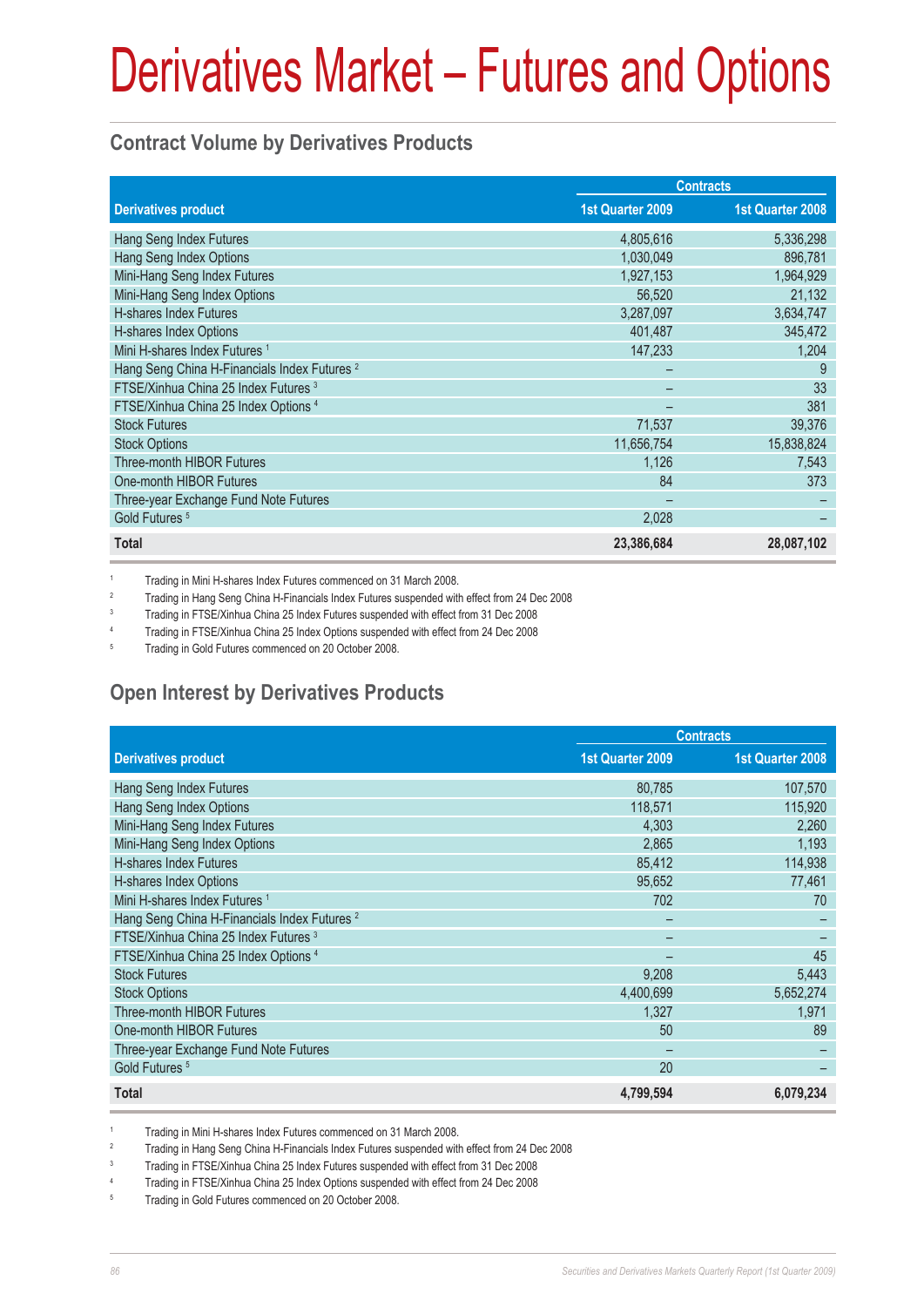#### **Hang Seng Index Futures – Contract Volume and Open Interest (contracts)**

|      |                | <b>Total</b><br>contract volume | <b>Quarter-end</b><br>open interest |
|------|----------------|---------------------------------|-------------------------------------|
| 2008 | Q <sub>1</sub> | 5,336,298                       | 107,570                             |
|      | Q <sub>2</sub> | 4,759,425                       | 101,711                             |
|      | Q <sub>3</sub> | 5,910,772                       | 97,135                              |
|      | Q4             | 5,710,013                       | 73,034                              |
| 2009 | Q1             | 4,805,616                       | 80,785                              |

#### **Mini Hang Seng Index Futures – Contract Volume and Open Interest (contracts)**

|      |                | <b>Total</b><br>contract volume | Quarter-end<br>open interest |
|------|----------------|---------------------------------|------------------------------|
| 2008 | Q <sub>1</sub> | 1,964,929                       | 2,260                        |
|      | Q <sub>2</sub> | 1,577,435                       | 3,215                        |
|      | Q <sub>3</sub> | 2,011,680                       | 4,456                        |
|      | Q4             | 2,406,984                       | 2,945                        |
| 2009 | Q1             | 1,927,153                       | 4,303                        |

#### **Hang Seng Index Options – Contract Volume and Open Interest (contracts)**

|      |                | <b>Total</b>    | <b>Quarter-end</b> |
|------|----------------|-----------------|--------------------|
|      |                | contract volume | open interest      |
| 2008 | Q1             | 896,781         | 115,920            |
|      | Q2             | 840,360         | 91,240             |
|      | Q <sub>3</sub> | 1,139,643       | 99,068             |
|      | Q4             | 944,013         | 75,829             |
| 2009 | Q1             | 1,030,049       | 118,571            |

### **H-Share Index Futures – Contract Volume and Open Interest (contracts)**

|      |                | <b>Total</b>    | <b>Quarter-end</b> |
|------|----------------|-----------------|--------------------|
|      |                | contract volume | open interest      |
| 2008 | Q1             | 3,634,747       | 114,938            |
|      | Q2             | 3,064,529       | 108,981            |
|      | Q <sub>3</sub> | 3,609,442       | 87,386             |
|      | Q4             | 4,132,247       | 96,120             |
| 2009 | Q1             | 3,287,097       | 85,412             |

### **Stock Options Market Turnover and Open Interest (contracts)**

|      |    | <b>Total</b>        | <b>Total</b>    | Quarter-end   |
|------|----|---------------------|-----------------|---------------|
|      |    | Premium (HK\$ mil.) | contract volume | open interest |
| 2008 | Q1 | 45,158.26           | 15,838,824      | 5,652,274     |
|      | Q2 | 26,994.75           | 12,837,557      | 4,775,250     |
|      | Q3 | 26,991.11           | 13,646,790      | 4,675,934     |
|      | Q4 | 28,706.16           | 12,369,694      | 3,984,346     |
| 2009 | Q1 | 25,464.43           | 11,656,754      | 4,400,699     |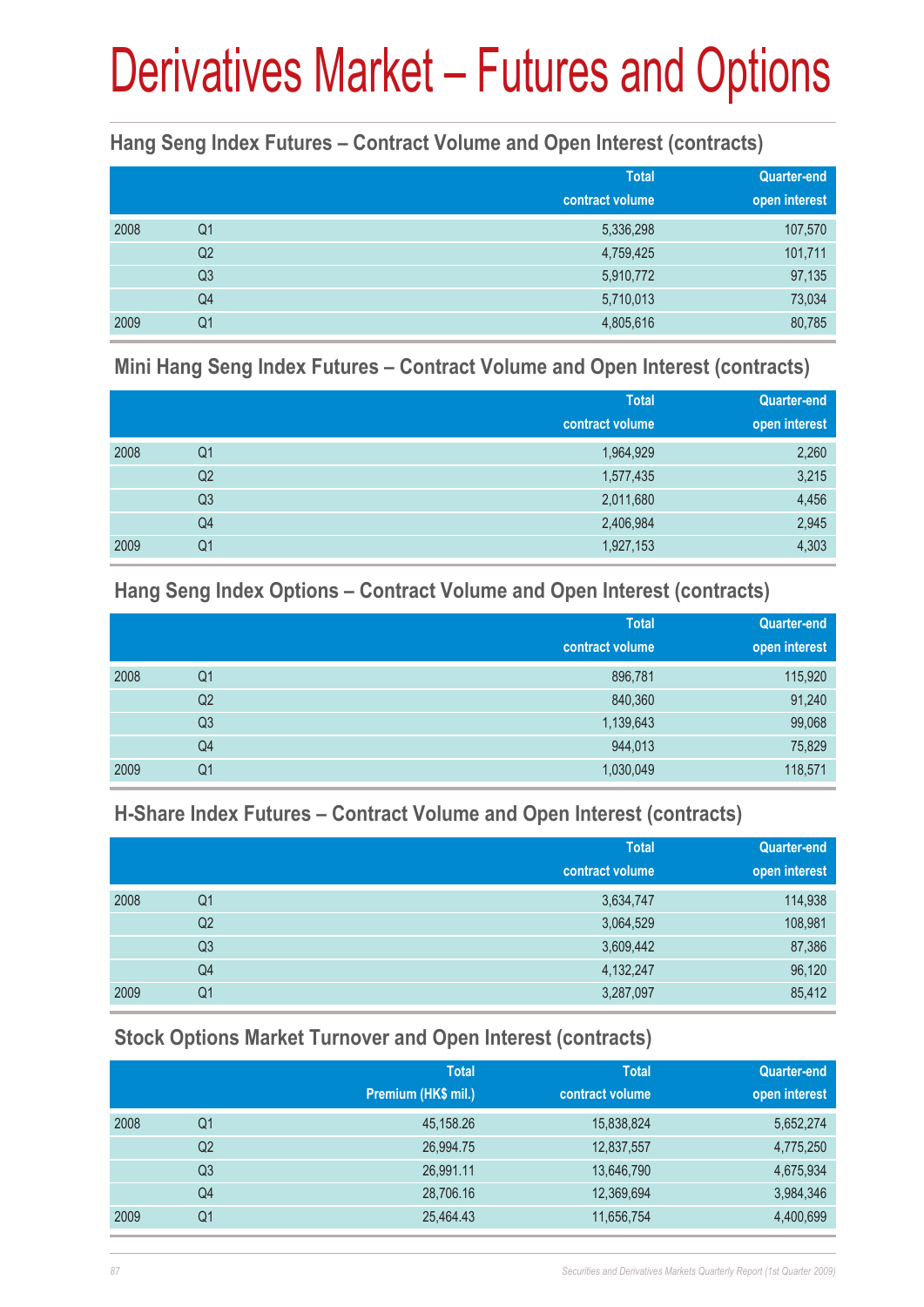#### **Stock Options Premium by Class**

for 1st Quarter 2009

|                        |            | <b>Premium</b> |            |
|------------------------|------------|----------------|------------|
| <b>Options class</b>   |            | $(HK$$ mil.)   | % of total |
| <b>CHALCO</b>          | <b>ALC</b> | 32.54          | 0.13%      |
| <b>BANK OF CHINA</b>   | <b>BCL</b> | 334.43         | 1.31%      |
| <b>BANKCOMM</b>        | <b>BCM</b> | 89.74          | 0.35%      |
| <b>BANK OF E ASIA</b>  | <b>BEA</b> | 25.93          | 0.10%      |
| <b>BOC HONG KONG</b>   | <b>BOC</b> | 33.71          | 0.13%      |
| <b>CCB</b>             | <b>CCB</b> | 366.97         | 1.44%      |
| <b>CHINA COMM CONS</b> | CCC        | 168.85         | 0.66%      |
| <b>CHINA COAL</b>      | <b>CCE</b> | 18.36          | 0.07%      |
| <b>CHINA MOBILE</b>    | <b>CHT</b> | 3,181.85       | 12.50%     |
| <b>CHINA UNICOM</b>    | <b>CHU</b> | 29.68          | 0.12%      |
| <b>CITIC PACIFIC</b>   | <b>CIT</b> | 32.84          | 0.13%      |
| <b>CHEUNG KONG</b>     | <b>CKH</b> | 869.91         | 3.42%      |
| <b>CKI HOLDINGS</b>    | <b>CKI</b> | 5.86           | 0.02%      |
| <b>CHINA LIFE</b>      | <b>CLI</b> | 1,304.19       | 5.12%      |
| <b>CLP HOLDINGS</b>    | <b>CLP</b> | 183.85         | 0.72%      |
| <b>CM BANK</b>         | <b>CMB</b> | 275.56         | 1.08%      |
| <b>CNOOC</b>           | <b>CNC</b> | 332.59         | 1.31%      |
| <b>CATHAY PAC AIR</b>  | <b>CPA</b> | 19.14          | 0.08%      |
| SINOPEC CORP           | <b>CPC</b> | 313.60         | 1.23%      |
| CHINA RAIL CONS        | <b>CRC</b> | 19.77          | 0.08%      |
| <b>CHINA RAILWAY</b>   | <b>CRG</b> | 6.97           | 0.03%      |
| <b>CHINA SHENHUA</b>   | <b>CSE</b> | 269.68         | 1.06%      |
| <b>CITIC BANK</b>      | <b>CTB</b> | 6.54           | 0.03%      |
| <b>CHINA TELECOM</b>   | <b>CTC</b> | 355.67         | 1.40%      |
| <b>DENWAY MOTORS</b>   | <b>DWM</b> | 0.64           | 0.00%      |
| <b>ESPRIT HOLDINGS</b> | <b>ESP</b> | 33.42          | 0.13%      |
| <b>FIH</b>             | <b>FIH</b> | 4.84           | 0.02%      |
| <b>HK ELECTRIC</b>     | <b>HEH</b> | 58.01          | 0.23%      |
| <b>HKEX</b>            | <b>HEX</b> | 855.19         | 3.36%      |
| <b>HSBC HOLDINGS</b>   | <b>HKB</b> | 9,952.54       | 39.08%     |
| HK & CHINA GAS         | <b>HKG</b> | 107.89         | 0.42%      |
| <b>HENDERSON LAND</b>  | <b>HLD</b> | 14.99          | 0.06%      |
| <b>HUANENG POWER</b>   | <b>HNP</b> | 16.60          | 0.07%      |
| <b>HANG SENG BANK</b>  | <b>HSB</b> | 497.64         | 1.95%      |
| <b>HUTCHISON</b>       | <b>HWL</b> | 1,124.37       | 4.42%      |
| <b>ICBC</b>            | <b>ICB</b> | 191.60         | 0.75%      |
| <b>JOHNSON ELECH</b>   | <b>JSE</b> | 0.52           | 0.00%      |
| <b>JIANGXI COPPER</b>  | <b>JXC</b> | 33.26          | 0.13%      |
| LI & FUNG              | LIF        | 35.41          | 0.14%      |
| <b>MTR CORPORATION</b> | <b>MTR</b> | 53.60          | 0.21%      |
| NEW WORLD DEV          | <b>NWD</b> | 21.94          | 0.09%      |
| <b>PING AN</b>         | PAI        | 1,203.24       | 4.73%      |
| <b>PCCW</b>            | <b>PCC</b> | 0.01           | 0.00%      |
| <b>PETROCHINA</b>      | PEC        | 479.76         | 1.88%      |
| PICC P&C               | <b>PIC</b> | 4.98           | 0.02%      |
| <b>SHK PPT</b>         | <b>SHK</b> | 2,433.55       | 9.56%      |
| <b>SWIRE PACIFIC A</b> | <b>SWA</b> | 33.16          | 0.13%      |
| <b>TRACKER FUND</b>    | <b>TRF</b> | 11.47          | 0.05%      |
| <b>WHARF HOLDINGS</b>  | <b>WHL</b> | 17.54          | 0.07%      |
| <b>Total</b>           |            | 25,464.43      | 100.00%    |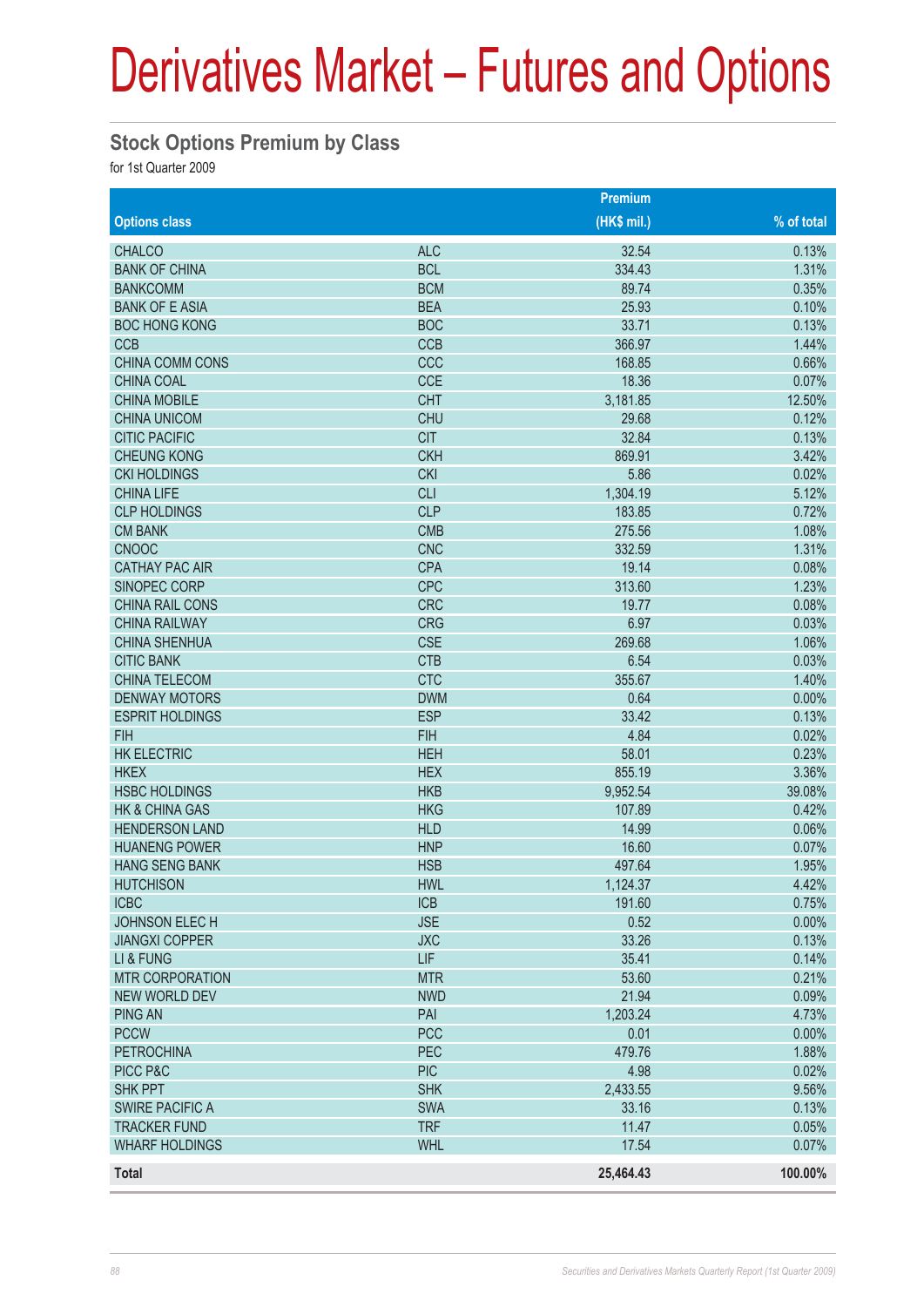#### **Stock Options Contract Volume by Class**

for 1st Quarter 2009

|                           |            | <b>Contract</b> |            |
|---------------------------|------------|-----------------|------------|
| <b>Options class</b>      |            | volume          | % of total |
| <b>CHALCO</b>             | <b>ALC</b> | 35,130          | 0.30%      |
| <b>BANK OF CHINA</b>      | <b>BCL</b> | 827,346         | 7.10%      |
| <b>BANKCOMM</b>           | <b>BCM</b> | 169,841         | 1.46%      |
| <b>BANK OF E ASIA</b>     | <b>BEA</b> | 115,722         | 0.99%      |
| <b>BOC HONG KONG</b>      | <b>BOC</b> | 83,816          | 0.72%      |
| <b>CCB</b>                | <b>CCB</b> | 791,542         | 6.79%      |
| <b>CHINA COMM CONS</b>    | CCC        | 107,426         | 0.92%      |
| <b>CHINA COAL</b>         | <b>CCE</b> | 27,692          | 0.24%      |
| <b>CHINA MOBILE</b>       | <b>CHT</b> | 861,614         | 7.39%      |
| <b>CHINA UNICOM</b>       | <b>CHU</b> | 21,678          | 0.19%      |
| <b>CITIC PACIFIC</b>      | <b>CIT</b> | 25,576          | 0.22%      |
| <b>CHEUNG KONG</b>        | <b>CKH</b> | 139,930         | 1.20%      |
| <b>CKI HOLDINGS</b>       | <b>CKI</b> | 4,905           | 0.04%      |
| <b>CHINA LIFE</b>         | <b>CLI</b> | 675,012         | 5.79%      |
| <b>CLP HOLDINGS</b>       | <b>CLP</b> | 147,802         | 1.27%      |
| <b>CM BANK</b>            | <b>CMB</b> | 316,918         | 2.72%      |
| <b>CNOOC</b>              | <b>CNC</b> | 253,677         | 2.18%      |
| <b>CATHAY PAC AIR</b>     | <b>CPA</b> | 21,808          | 0.19%      |
| <b>SINOPEC CORP</b>       | <b>CPC</b> | 165,132         | 1.42%      |
| <b>CHINA RAIL CONS</b>    | <b>CRC</b> | 54,909          | 0.47%      |
| <b>CHINA RAILWAY</b>      | <b>CRG</b> | 14,653          | 0.13%      |
| <b>CHINA SHENHUA</b>      | <b>CSE</b> | 157,150         | 1.35%      |
| <b>CITIC BANK</b>         | <b>CTB</b> | 18,770          | 0.16%      |
| <b>CHINA TELECOM</b>      | <b>CTC</b> | 165,022         | 1.42%      |
| <b>DENWAY MOTORS</b>      | <b>DWM</b> | 1,194           | 0.01%      |
| <b>ESPRIT HOLDINGS</b>    | <b>ESP</b> | 96,695          | 0.83%      |
| <b>FIH</b>                | <b>FIH</b> | 10,354          | 0.09%      |
| <b>HK ELECTRIC</b>        | <b>HEH</b> | 91,922          | 0.79%      |
| <b>HKEX</b>               | <b>HEX</b> | 1,003,446       | 8.61%      |
| <b>HSBC HOLDINGS</b>      | <b>HKB</b> | 2,944,100       | 25.26%     |
| <b>HK &amp; CHINA GAS</b> | <b>HKG</b> | 45,380          | 0.39%      |
| <b>HENDERSON LAND</b>     | <b>HLD</b> | 9,457           | 0.08%      |
| <b>HUANENG POWER</b>      | <b>HNP</b> | 11,966          | 0.10%      |
| <b>HANG SENG BANK</b>     | <b>HSB</b> | 566,598         | 4.86%      |
| <b>HUTCHISON</b>          | <b>HWL</b> | 150,289         | 1.29%      |
| <b>ICBC</b>               | <b>ICB</b> | 637,329         | 5.47%      |
| JOHNSON ELECH             | <b>JSE</b> | 5,907           | 0.05%      |
| <b>JIANGXI COPPER</b>     | <b>JXC</b> | 50,047          | 0.43%      |
| LI & FUNG                 | LIF        | 11,904          | 0.10%      |
| <b>MTR CORPORATION</b>    | <b>MTR</b> | 57,310          | 0.49%      |
| <b>NEW WORLD DEV</b>      | <b>NWD</b> | 13,785          | 0.12%      |
| <b>PING AN</b>            | PAI        | 224,612         | 1.93%      |
| <b>PCCW</b>               | <b>PCC</b> | 60              | 0.00%      |
| <b>PETROCHINA</b>         | PEC        | 212,860         | 1.83%      |
| PICC P&C                  | <b>PIC</b> | 5,825           | 0.05%      |
| <b>SHK PPT</b>            | <b>SHK</b> | 238,755         | 2.05%      |
| <b>SWIRE PACIFIC A</b>    | <b>SWA</b> | 16,856          | 0.14%      |
| <b>TRACKER FUND</b>       | <b>TRF</b> | 37,537          | 0.32%      |
| <b>WHARF HOLDINGS</b>     | <b>WHL</b> | 9,495           | 0.08%      |
| <b>Total</b>              |            | 11,656,754      | 100.00%    |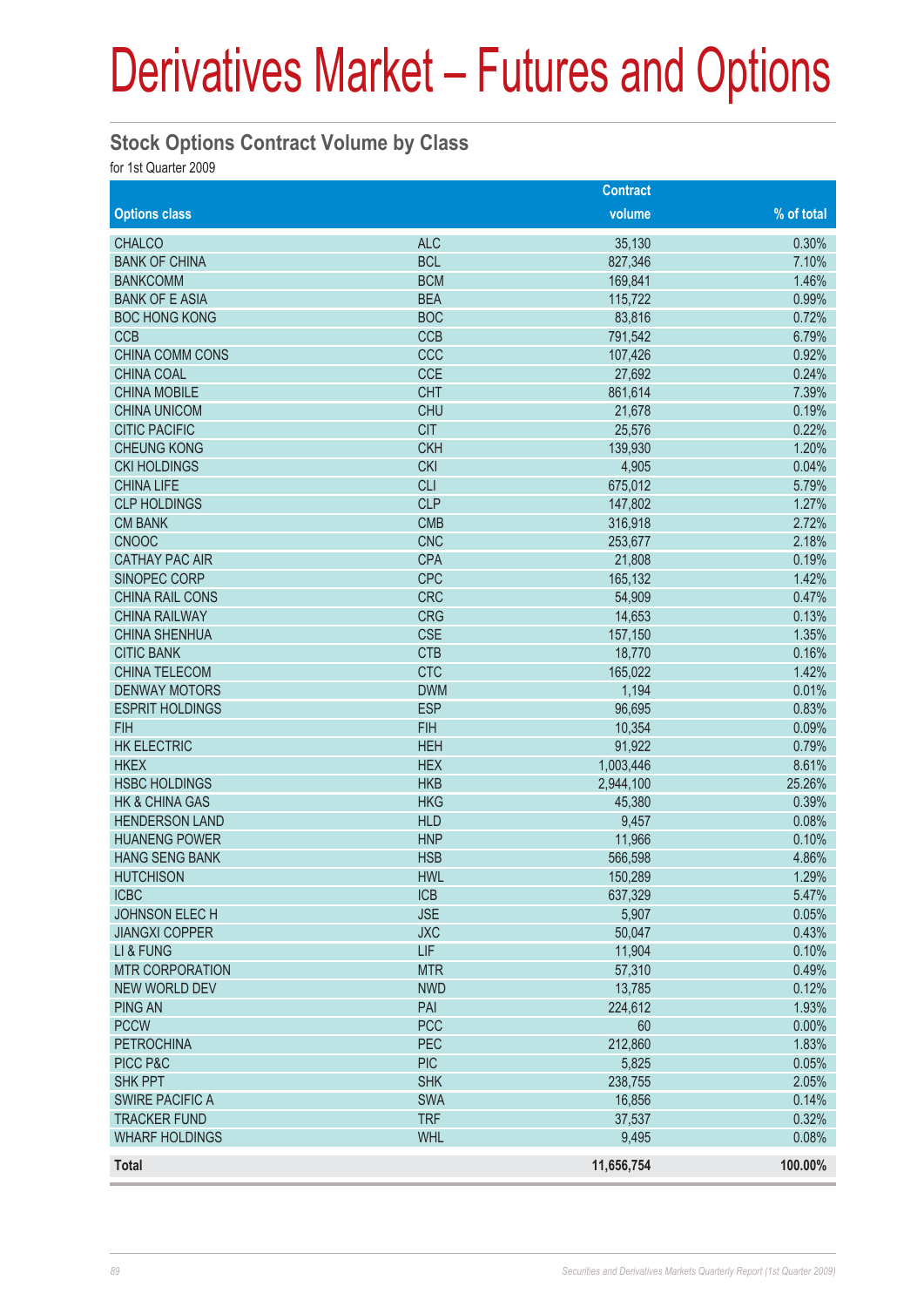#### **Average Daily Settlement Instructions (SIs) Settled in CCASS**

(both delivering and receiving SIs are counted)

| Year / Month | Number of SIsSIs by shares (bil. shs) |        | Sis by value (HK\$bil.) |        |  |  |  |
|--------------|---------------------------------------|--------|-------------------------|--------|--|--|--|
| 2008         | Q1                                    | 70,212 | 61.47                   | 240.17 |  |  |  |
|              | Q2                                    | 62,653 | 50.94                   | 206.87 |  |  |  |
|              | Q <sub>3</sub>                        | 58,573 | 46.36                   | 179.64 |  |  |  |
|              | Q <sub>4</sub>                        | 62,582 | 41.46                   | 146.59 |  |  |  |
| 2009         | Q1                                    | 55,676 | 33.62                   | 122.39 |  |  |  |
|              |                                       |        |                         |        |  |  |  |

#### **Average Daily Investor Settlement Instructions (ISIs) settled in CCASS**

(one sided ISIs are counted) **Year / Month** Number of ISIs ISIs by shares (Mil shs) ISIs by value (HK\$ mil.) 2008 Q1 624 92.86 211.10 . The contract of the contract of the contract of the contract of the contract of the contract of the contract of the contract of the contract of the contract of the contract of the contract of the contract of the contrac . The contract of the contract of the contract of the contract of the contract of the contract of the contract of the contract of the contract of the contract of the contract of the contract of the contract of the contrac . The contract of the contract of the contract of the contract of the contract of the contract of the contract of the contract of the contract of the contract of the contract of the contract of the contract of the contrac 2009 Q1 432 68.40 119.55

### **Securities under CCASS Custody**

(balances at quarter end)

|              |                |                         |                   | % of market         |                   |
|--------------|----------------|-------------------------|-------------------|---------------------|-------------------|
|              |                |                         | shares of         |                     | capitalisation of |
|              |                | <b>Number of shares</b> | admitted          | <b>Market value</b> | admitted          |
| Year / Month |                | (bil. shs)              | <b>securities</b> | (HK\$ bil.)         | <b>securities</b> |
| 2008         | Q <sub>1</sub> | 4,089.67                | 77.13             | 8,061.37            | 44.86             |
|              | Q <sub>2</sub> | 3,980.22                | 75.61             | 7,704.09            | 44.60             |
|              | Q <sub>3</sub> | 3,722.74                | 74.53             | 5,905.59            | 44.18             |
|              | Q4             | 3,408.30                | 72.57             | 5,040.50            | 44.62             |
| 2009         | Q <sub>1</sub> | 3,255.40                | 70.99             | 5,026.74            | 46.29             |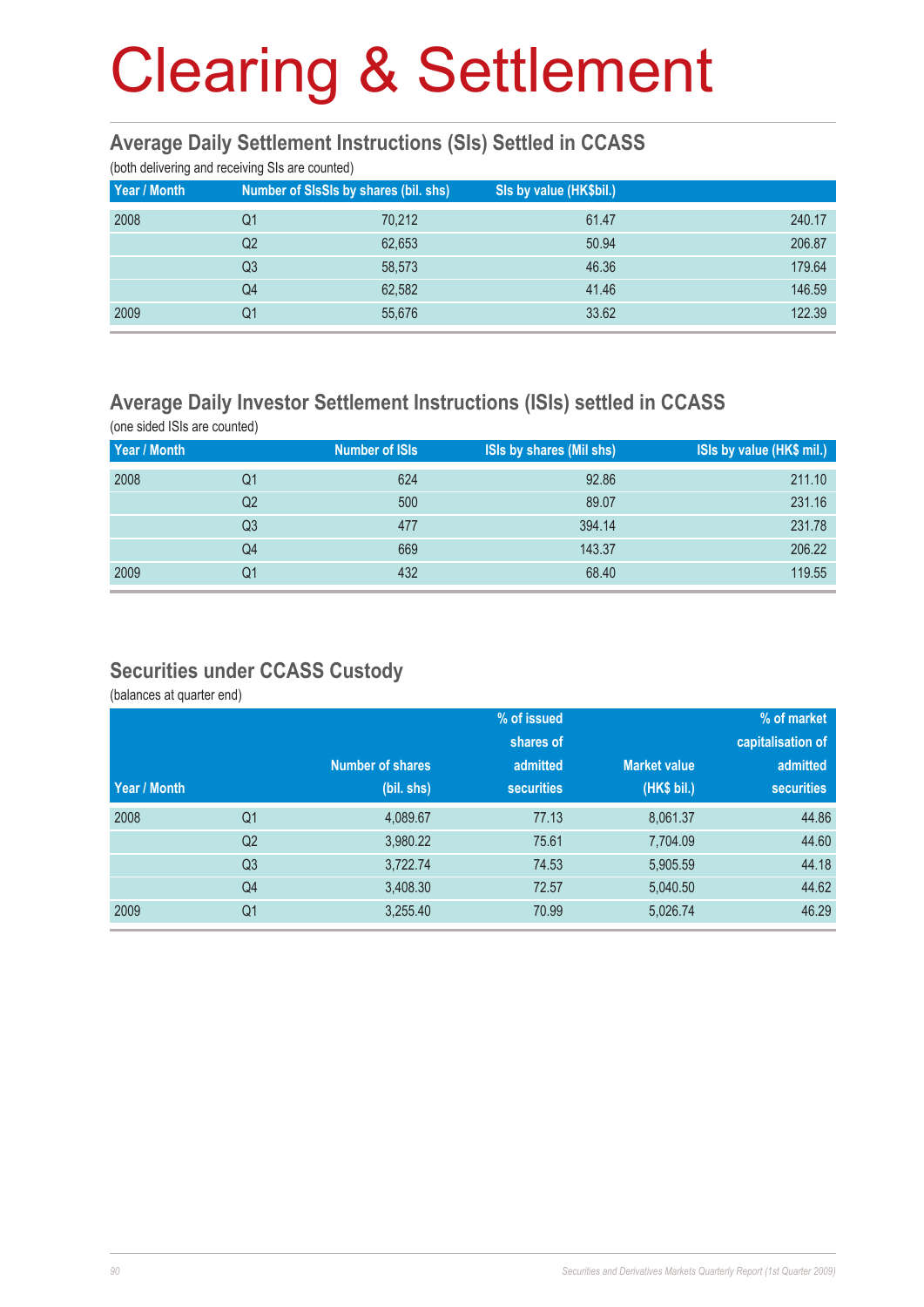#### **Average Daily Stock Exchange Trades Processed in CCASS**

(including CNS trades, isolated trades and cross trades)

|              |                | No. of CCASS % of Exchange |        | No. of shares | % of market | Value of trades | % of market |
|--------------|----------------|----------------------------|--------|---------------|-------------|-----------------|-------------|
| Year / Month |                | trades                     | trades | (Mil. shs)    | turnover    | (HK\$ mil.)     | turnover    |
| 2008         | Q1             | 644.083                    | 100    | 155,030.88    | 100         | 98.707.00       | 100         |
|              | Q <sub>2</sub> | 540,113                    | 100    | 116,803.79    | 100         | 76.079.45       | 100         |
|              | Q <sub>3</sub> | 503.213                    | 100    | 101.147.17    | 100         | 63,555.81       | 100         |
|              | Q4             | 622.593                    | 100    | 71,069.05     | 100         | 50,791.52       | 100         |
| 2009         | Q1             | 533,958                    | 100    | 75,262.87     | 100         | 44,720.95       | 100         |

## **Average Daily Netting Efficiency of CNS Trades**

(in stock positions and share quantity)

|              |                |                 | <b>Netting</b> | No. of shares due | <b>Netting</b> |
|--------------|----------------|-----------------|----------------|-------------------|----------------|
|              |                | No. of CNS      | efficiency     | for settlement    | efficiency     |
| Year / Month |                | stock positions | $(\%)$         | (Mil. shs)        | $(\%)$         |
| 2008         | Q1             | 64,952          | 94.71          | 31,361.71         | 89.64          |
|              | Q <sub>2</sub> | 56,171          | 94.58          | 23,868.92         | 89.60          |
|              | Q <sub>3</sub> | 46,111          | 95.13          | 18,735.28         | 90.44          |
|              | Q4             | 47,076          | 95.96          | 18,463.43         | 86.35          |
| 2009         | Q <sub>1</sub> | 46,433          | 95.46          | 17,715.25         | 87.98          |

### **Average Daily Settlement Efficiency of CNS Stock Positions**

|              |                |       | Settlement efficiency (%) |
|--------------|----------------|-------|---------------------------|
| Year / Month |                | S day | $S + 1$ day               |
| 2008         | Q1             | 99.84 | 99.98                     |
|              | Q <sub>2</sub> | 99.84 | 99.99                     |
|              | Q <sub>3</sub> | 99.74 | 99.98                     |
|              | Q4             | 99.81 | 99.99                     |
| 2009         | Q1             | 99.84 | 99.99                     |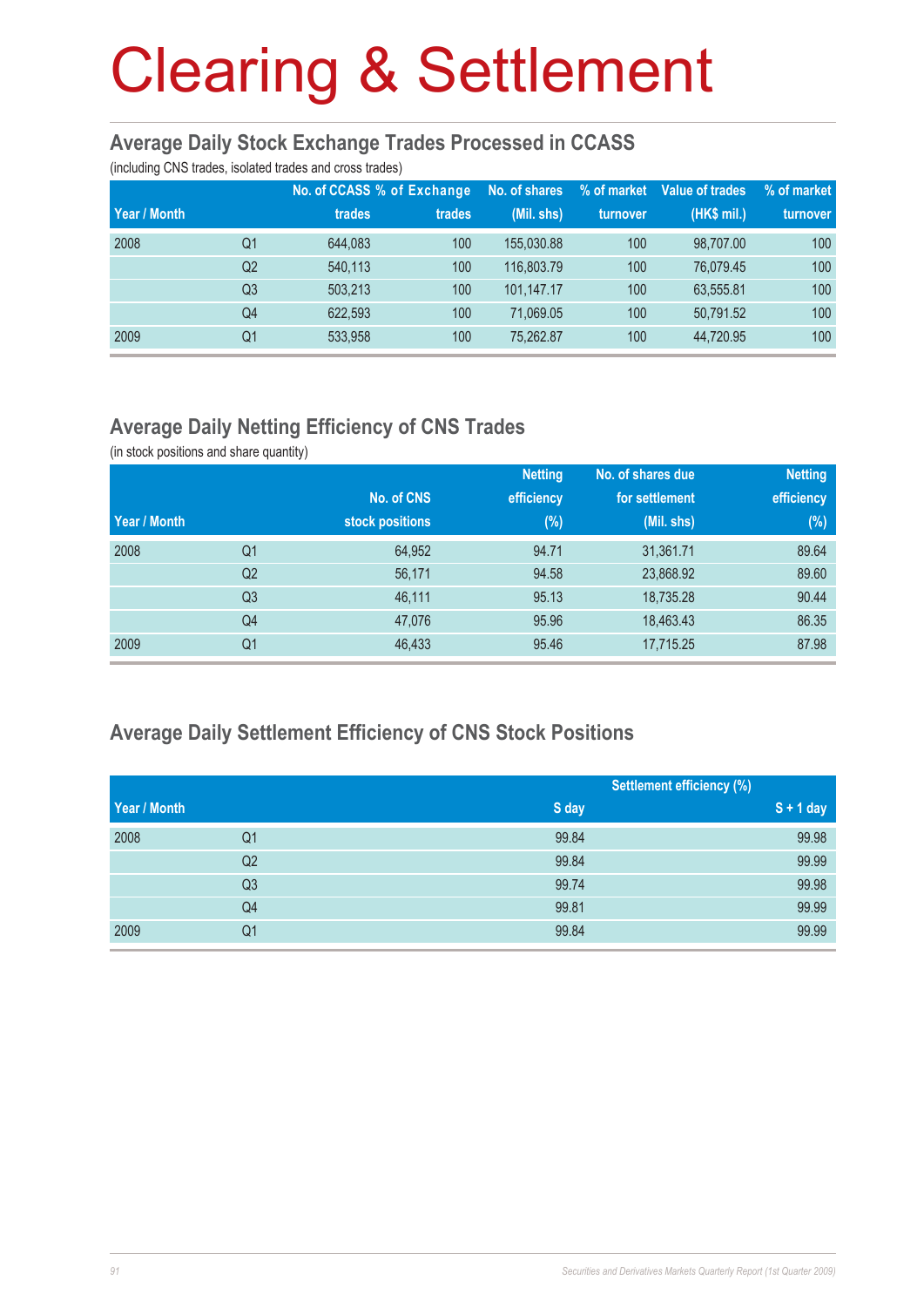### **Open Interest by Derivatives Products**

|                                                         | <b>Contracts</b> |                  |  |
|---------------------------------------------------------|------------------|------------------|--|
| <b>Derivatives product</b>                              | 1st Quarter 2009 | 1st Quarter 2008 |  |
| Hang Seng Index Futures                                 | 80,785           | 107,570          |  |
| Hang Seng Index Options                                 | 118,571          | 115,920          |  |
| Mini-Hang Seng Index Futures                            | 4,303            | 2,260            |  |
| Mini-Hang Seng Index Options                            | 2,865            | 1,193            |  |
| <b>H-shares Index Futures</b>                           | 85,412           | 114,938          |  |
| H-shares Index Options                                  | 95,652           | 77,461           |  |
| Mini H-shares Index Futures <sup>1</sup>                | 702              | 70               |  |
| Hang Seng China H-Financials Index Futures <sup>2</sup> |                  |                  |  |
| FTSE/Xinhua China 25 Index Futures 3                    |                  |                  |  |
| FTSE/Xinhua China 25 Index Options 4                    |                  | 45               |  |
| <b>Stock Futures</b>                                    | 9,208            | 5,443            |  |
| <b>Stock Options</b>                                    | 4,400,699        | 5,652,274        |  |
| <b>Three-month HIBOR Futures</b>                        | 1,327            | 1,971            |  |
| One-month HIBOR Futures                                 | 50               | 89               |  |
| Three-year Exchange Fund Note Futures                   |                  |                  |  |
| Gold Futures <sup>5</sup>                               | 20               |                  |  |
| <b>Total</b>                                            | 4,799,594        | 6,079,234        |  |

1 Trading in Mini H-shares Index Futures commenced on 31 Mar 2008

2 Trading in Hang Seng China H-Financials Index Futures suspended with effect from 24 Dec 2008

3 Trading in FTSE/Xinhua China 25 Index Futures suspended with effect from 31 Dec 2008

4 Trading in FTSE/Xinhua China 25 Index Options suspended with effect from 24 Dec 2008

5 Trading in Gold Futures commenced on 20 Oct 2008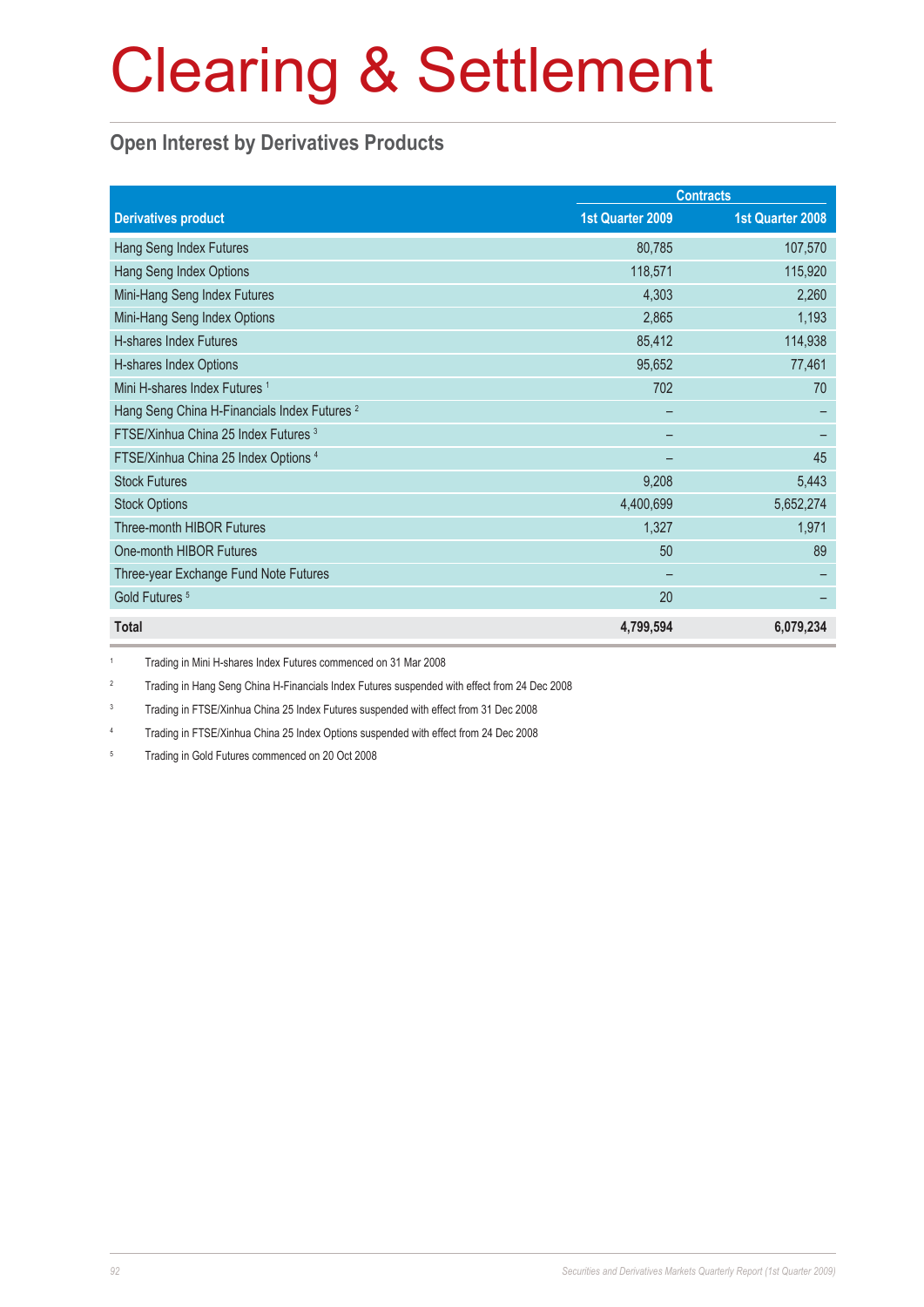#### **Stock Options Open Interest by Class**

as at the end of 1st Quarter 2009

|                           |            | <b>Open interest</b> |            |
|---------------------------|------------|----------------------|------------|
| <b>Options class</b>      |            | (contracts)          | % of total |
| <b>CHALCO</b>             | <b>ALC</b> | 10,609               | 0.24       |
| <b>BANK OF CHINA</b>      | <b>BCL</b> | 406,460              | 9.24       |
| <b>BANKCOMM</b>           | <b>BCM</b> | 111,759              | 2.54       |
| <b>BANK OF E ASIA</b>     | <b>BEA</b> | 24,241               | 0.55       |
| <b>BOC HONG KONG</b>      | <b>BOC</b> | 61,738               | 1.40       |
| <b>CCB</b>                | <b>CCB</b> | 455,122              | 10.34      |
| CHINA COMM CONS           | CCC        | 60,224               | 1.37       |
| <b>CHINA COAL</b>         | <b>CCE</b> | 9,242                | 0.21       |
| <b>CHINA MOBILE</b>       | <b>CHT</b> | 238,780              | 5.43       |
| <b>CHINA UNICOM</b>       | <b>CHU</b> | 5,699                | 0.13       |
| <b>CITIC PACIFIC</b>      | <b>CIT</b> | 6,837                | 0.16       |
| <b>CHEUNG KONG</b>        | <b>CKH</b> | 67,423               | 1.53       |
| <b>CKI HOLDINGS</b>       | <b>CKI</b> | 1,054                | 0.02       |
| <b>CHINA LIFE</b>         | <b>CLI</b> | 232,434              | 5.28       |
| <b>CLP HOLDINGS</b>       | <b>CLP</b> | 31,568               | 0.72       |
| <b>CM BANK</b>            | <b>CMB</b> | 108,620              | 2.47       |
| <b>CNOOC</b>              | <b>CNC</b> | 124,982              | 2.84       |
| <b>CATHAY PAC AIR</b>     | <b>CPA</b> | 8,377                | 0.19       |
| SINOPEC CORP              | <b>CPC</b> | 145,939              | 3.32       |
| CHINA RAIL CONS           | <b>CRC</b> | 15,470               | 0.35       |
| <b>CHINA RAILWAY</b>      | <b>CRG</b> | 9,042                | 0.21       |
| <b>CHINA SHENHUA</b>      | <b>CSE</b> | 53,140               | 1.21       |
| <b>CITIC BANK</b>         | <b>CTB</b> | 20,506               | 0.47       |
| CHINA TELECOM             | <b>CTC</b> | 95,641               | 2.17       |
| <b>DENWAY MOTORS</b>      | <b>DWM</b> | 640                  | 0.01       |
| <b>ESPRIT HOLDINGS</b>    | <b>ESP</b> | 17,808               | 0.40       |
| <b>FIH</b>                | <b>FIH</b> | 3,100                | 0.07       |
| <b>HK ELECTRIC</b>        | <b>HEH</b> | 7,471                | 0.17       |
| <b>HKEX</b>               | <b>HEX</b> | 254,319              | 5.78       |
| <b>HSBC HOLDINGS</b>      | <b>HKB</b> | 676,697              | 15.38      |
| <b>HK &amp; CHINA GAS</b> | <b>HKG</b> | 16,862               | 0.38       |
| <b>HENDERSON LAND</b>     | <b>HLD</b> | 2,405                | 0.05       |
| <b>HUANENG POWER</b>      | <b>HNP</b> | 12,289               | 0.28       |
| <b>HANG SENG BANK</b>     | <b>HSB</b> | 133,430              | 3.03       |
| <b>HUTCHISON</b>          | <b>HWL</b> | 57,971               | 1.32       |
| <b>ICBC</b>               | <b>ICB</b> | 500,533              | 11.37      |
| JOHNSON ELECH             | <b>JSE</b> | 1,070                | 0.02       |
| <b>JIANGXI COPPER</b>     | <b>JXC</b> | 18,016               | 0.41       |
| LI & FUNG                 | LIF        | 3,178                | 0.07       |
| <b>MTR CORPORATION</b>    | <b>MTR</b> | 18,061               | 0.41       |
| NEW WORLD DEV             | <b>NWD</b> | 3,536                | 0.08       |
| <b>PING AN</b>            | PAI        | 97,790               | 2.22       |
| <b>PCCW</b>               | <b>PCC</b> | 75                   | 0.00       |
| <b>PETROCHINA</b>         | PEC        | 195,817              | 4.45       |
| PICC P&C                  | <b>PIC</b> | 4,226                | 0.10       |
| <b>SHK PPT</b>            | <b>SHK</b> | 48,914               | 1.11       |
| <b>SWIRE PACIFIC A</b>    | <b>SWA</b> | 5,331                | 0.12       |
| <b>TRACKER FUND</b>       | <b>TRF</b> | 10,986               | 0.25       |
| <b>WHARF HOLDINGS</b>     | <b>WHL</b> | 5,267                | 0.12       |
| <b>Total</b>              |            | 4,400,699            | 100.00     |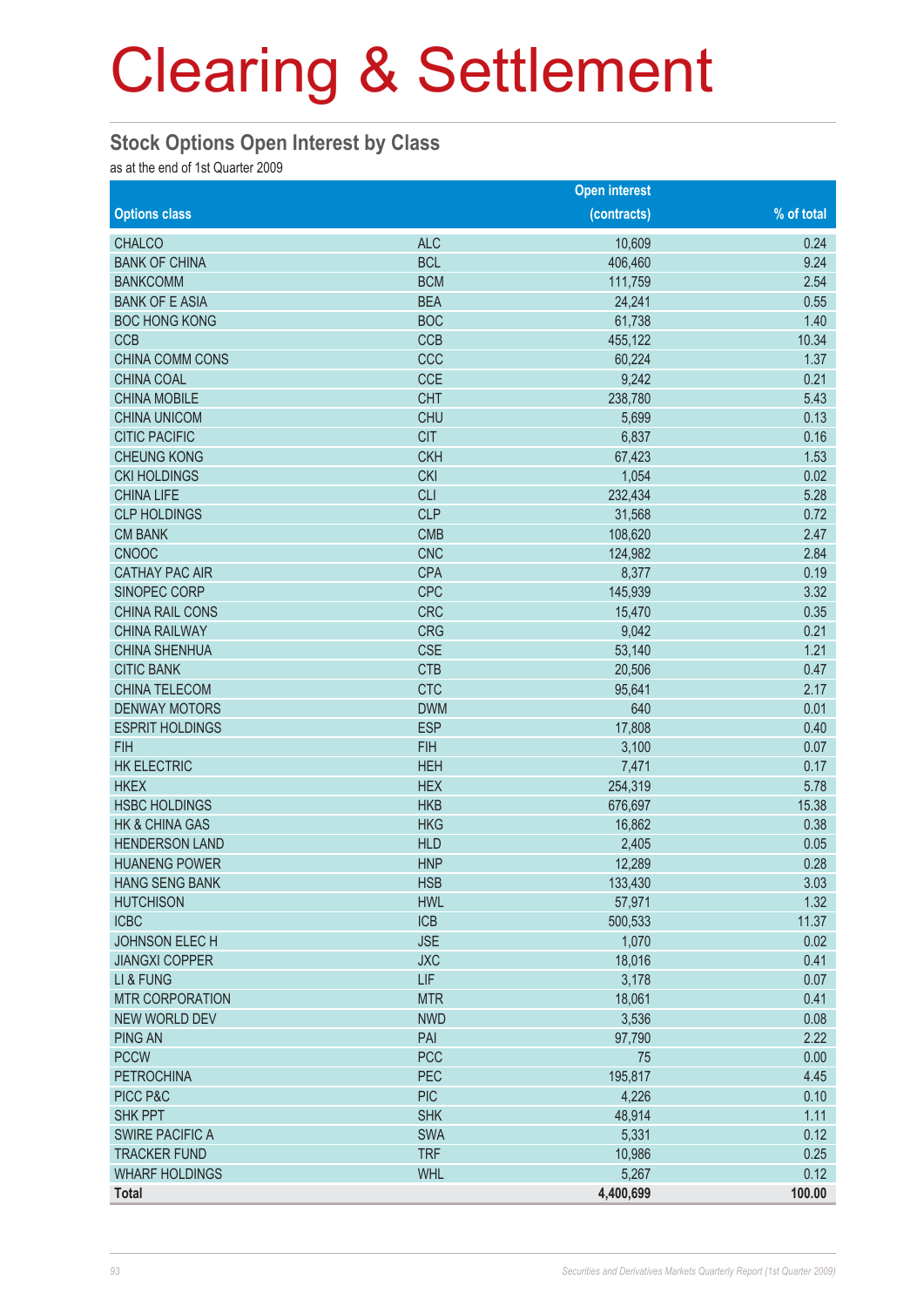# Exchange Participants Statistics

## **Stock Exchange**

|      |                | No. of Trading<br><b>Right Holders</b> | <b>Exchange</b><br><b>Participants -</b><br><b>Trading</b> | <b>Exchange</b><br><b>Participants -</b><br>Non-Trading | Non-Exchange<br><b>Participants</b> |
|------|----------------|----------------------------------------|------------------------------------------------------------|---------------------------------------------------------|-------------------------------------|
| 2008 | Q <sub>1</sub> | 519 (926)                              | 445 (845)                                                  | 36(43)                                                  | 38 (38)                             |
|      | Q <sub>2</sub> | 519 (929)                              | 448 (852)                                                  | 35(41)                                                  | 36(36)                              |
|      | Q <sub>3</sub> | 519 (927)                              | 447 (849)                                                  | 36(42)                                                  | 36(36)                              |
|      | Q4             | 522 (931)                              | 449 (854)                                                  | 38(42)                                                  | 35(35)                              |
| 2009 | Q1             | 521 (929)                              | 452 (856)                                                  | 37(41)                                                  | 32(32)                              |

( )No. of trading rights

## **Futures Exchange**

|      |                | No. of Trading<br><b>Right Holders</b> | <b>Exchange</b><br><b>Participants -</b><br><b>Trading</b> | <b>Exchange</b><br><b>Participants -</b><br><b>Non-Trading</b> | Non-Exchange<br><b>Participants</b> |
|------|----------------|----------------------------------------|------------------------------------------------------------|----------------------------------------------------------------|-------------------------------------|
| 2008 | Q <sub>1</sub> | 196 (224)                              | 143 (168)                                                  | -                                                              | 53(55)                              |
|      | Q <sub>2</sub> | 200 (227)                              | 147 (172)                                                  | $\overline{\phantom{0}}$                                       | 53(55)                              |
|      | Q <sub>3</sub> | 200 (226)                              | 147 (171)                                                  | $\qquad \qquad$                                                | 53(55)                              |
|      | Q4             | 200 (226)                              | 148 (172)                                                  | $\overline{\phantom{0}}$                                       | 52(54)                              |
| 2009 | Q <sub>1</sub> | 204 (230)                              | 157 (181)                                                  | -                                                              | 47 (49)                             |

Notes:

(1) The figures in blanket is the number of trading rights held.

(2) An Exchange Participant is a corporation who may trade on or through the Exchange and is licensed under the Securities and Futures Ordinance to carry on securities/ futures/options dealing activity.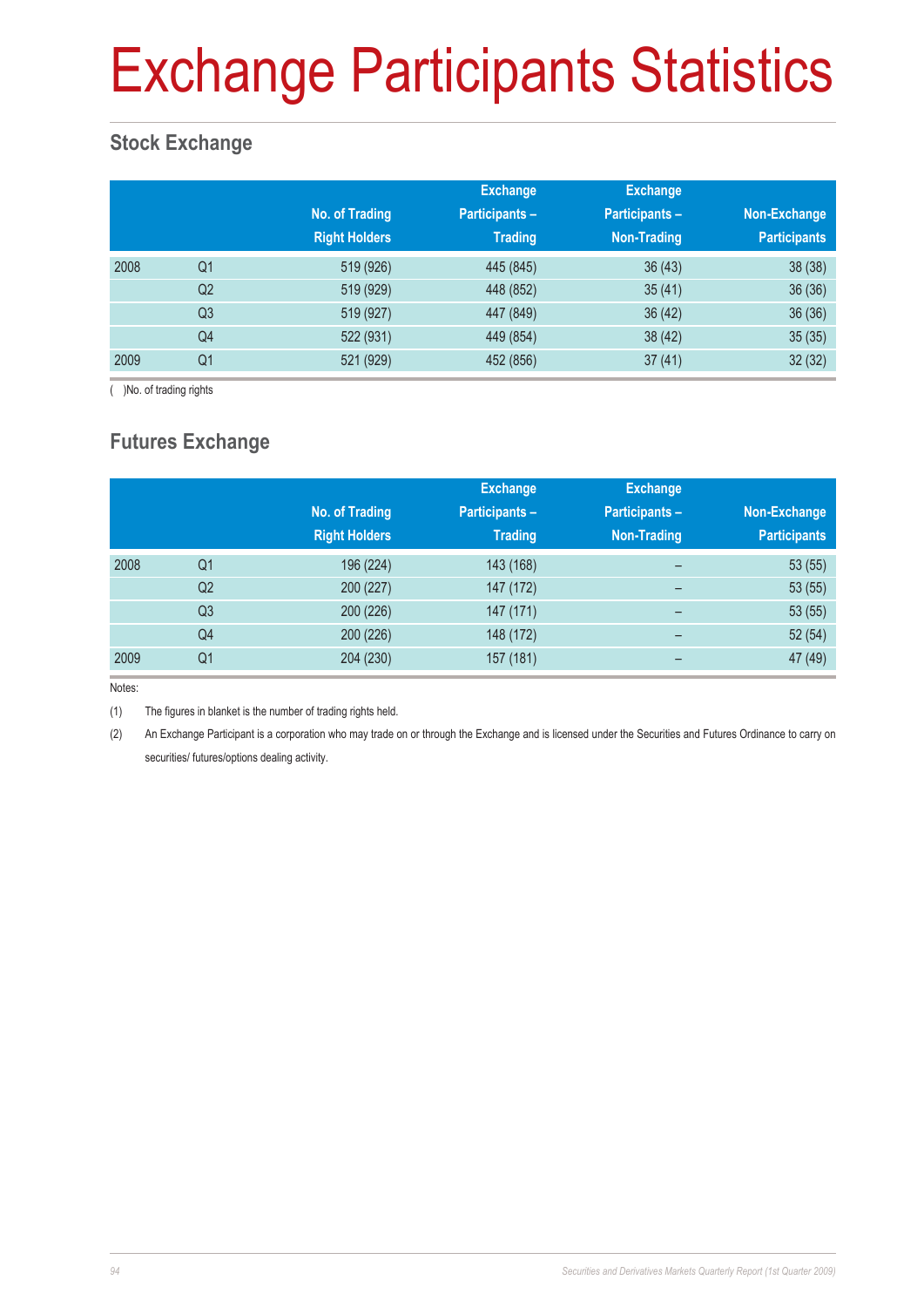# Clearing Participants Statistics

## **HKCC Participants**

| Year \ month |                | <b>Clearing Participants</b> | <b>General Clearing</b><br><b>Participants</b> |
|--------------|----------------|------------------------------|------------------------------------------------|
| 2008         | Q1             | 132                          |                                                |
|              | Q2             | 134                          |                                                |
|              | Q <sub>3</sub> | 134                          |                                                |
|              | Q4             | 133                          |                                                |
| 2009         | Q1             | 139                          | 8                                              |

### **SEOCH Participants**

|              |                |                                     | <b>General Clearing</b> |
|--------------|----------------|-------------------------------------|-------------------------|
| Year \ month |                | <b>Direct Clearing Participants</b> | <b>Participants</b>     |
| 2008         | Q1             | 48                                  | 4                       |
|              | Q2             | 49                                  | 4                       |
|              | Q <sub>3</sub> | 49                                  | 5                       |
|              | Q4             | 49                                  | 5                       |
| 2009         | Q1             | 48                                  | $6\phantom{1}$          |

### **HKSCC Participants**

|              |                | <b>Direct Clearing</b> | <b>General Clearing</b> | Non-broker            |
|--------------|----------------|------------------------|-------------------------|-----------------------|
| Year \ month |                | <b>Participant</b>     | <b>Participant</b>      | <b>Participants</b> * |
| 2008         | Q1             | 447                    | 3                       | 45                    |
|              | Q <sub>2</sub> | 450                    | 3                       | 44                    |
|              | Q3             | 449                    | 4                       | 43                    |
|              | Q4             | 452                    | $5^{\circ}$             | 41                    |
| 2009         | Q1             | 454                    | 5                       | 42                    |

Non-broker participants include Clearing Agency Participants, Custodian Participants and Stock Pledgee Participants.